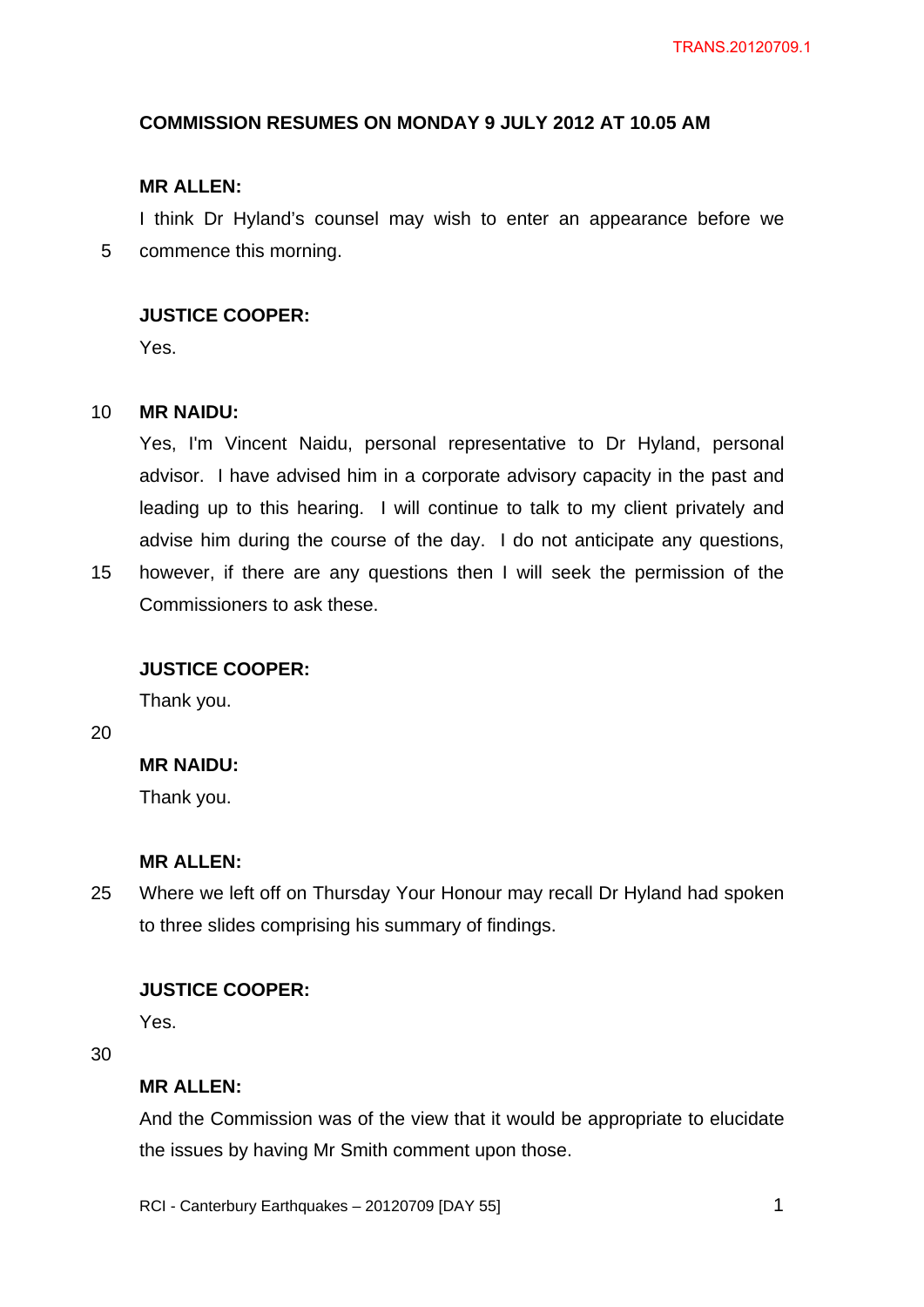# **JUSTICE COOPER:**

Yes.

#### 5 **MR ALLEN:**

Which he's done and he's got three slides of his own which, basically, track changes and if we could have those.

## **JUSTICE COOPER:**

10 All right.

# **MR ALLEN:**

Then I'll commence with that.

#### 15 **JUSTICE COOPER:**

We'll just get the witnesses re-sworn.

# **MR ALLEN:**

Yes indeed.

20

# **CLARK HYLAND (RE-SWORN) ASHLEY SMITH (RE-SWORN)**

# **MR ALLEN:**

25 Good morning Dr Hyland, Mr Smith. Mr Smith you have prepared your own summary of findings which now find their way into a three slide presentation. Is that correct?

# **MR SMITH:**

30 That's correct.

## **MR ALLEN:**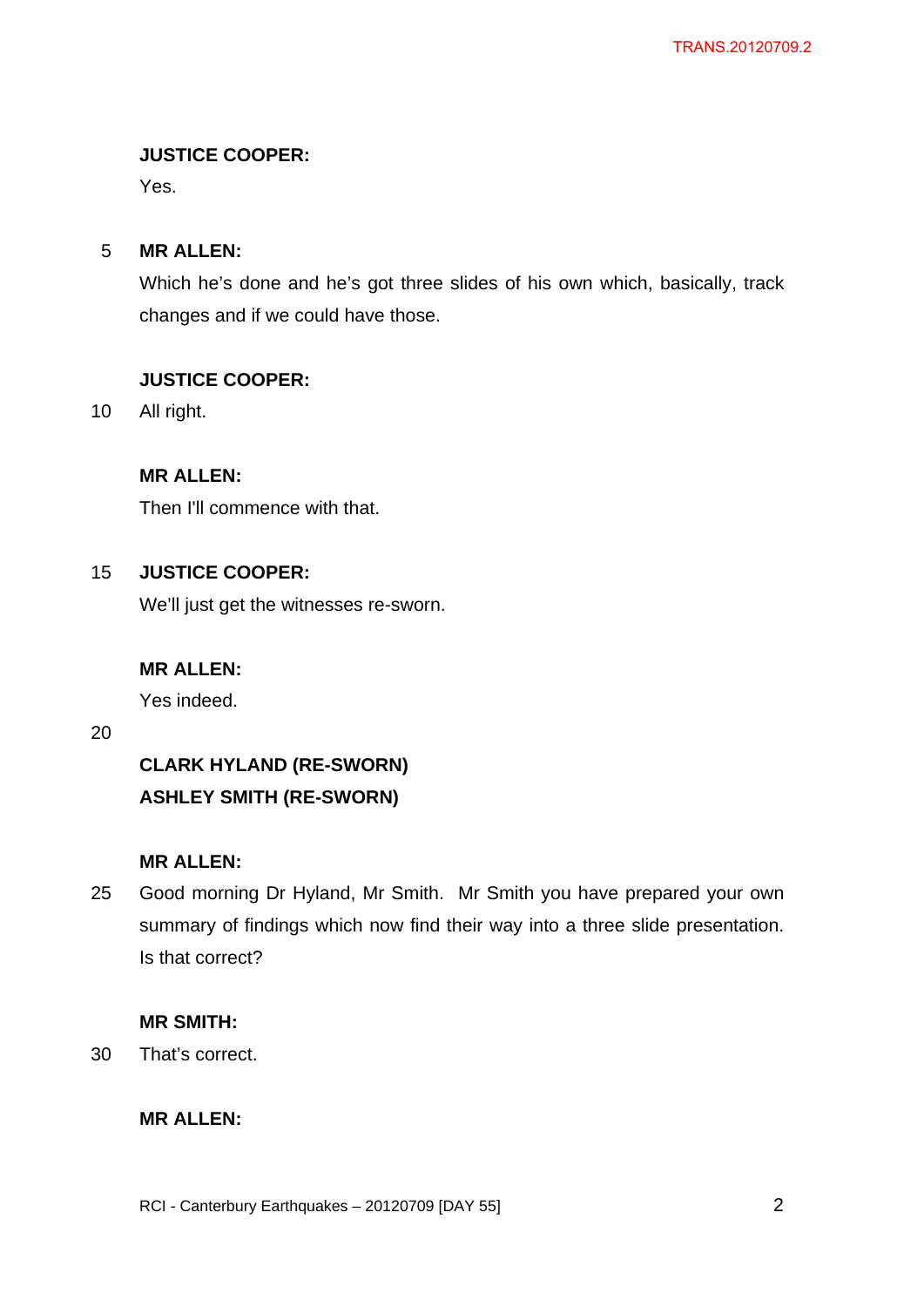TRANS.20120709.3

If we could have that please. Right now before I ask you to speak to these Mr Smith, Dr Hyland have you had an opportunity to review the, effectively what amount to tracked changes, to your own summary?

#### 5 **DR HYLAND:**

And what comment do you have in general terms about the, the changes or refinements as Mr Smith described them last Thursday?

#### **DR HYLAND:**

- 10 I don't really have any problems with Ashley's view on, on these as reflected in here. I think the conclusions remain basically the same. Ashley takes, you know he's taken more care with some of the wording perhaps. I used more of a bullet point format for the presentation. I, in terms of the inter-storey drifts compared to those in the standards I, I still stand by that. There, there's some
- 15 nuances in definition I believe in terms of how we interpret some of the standard requirements but, ultimately, we've come to the same conclusion. The, the drifts at, or the drift capacities that Mr Smith's come up with are quite similar to the ones I've come up with. He's used different software. In my view that's actually quite a, quite a good thing that we're getting similar sort of
- 20 answers using different, different approaches. So I'm just, you know I'm quite comfortable that he expresses his views this way.

### **MR ALLEN:**

25 Thank you doctor. If I could now turn to you Mr Smith and if you could just take us through those changes that you've made.

## **MR SMITH:**

30 I would, I would just like to clarify that I see the summary of findings as supplementary to the report conclusions and not replacing them. So it's additional points that we want to clarify. So if I just talk through these bullet points. Obviously the first one just clarifying that we are talking about the  $22<sup>nd</sup>$  of February aftershock in that first point. My point was that the building appears to have collapsed, inter-storey drifts much less than, than the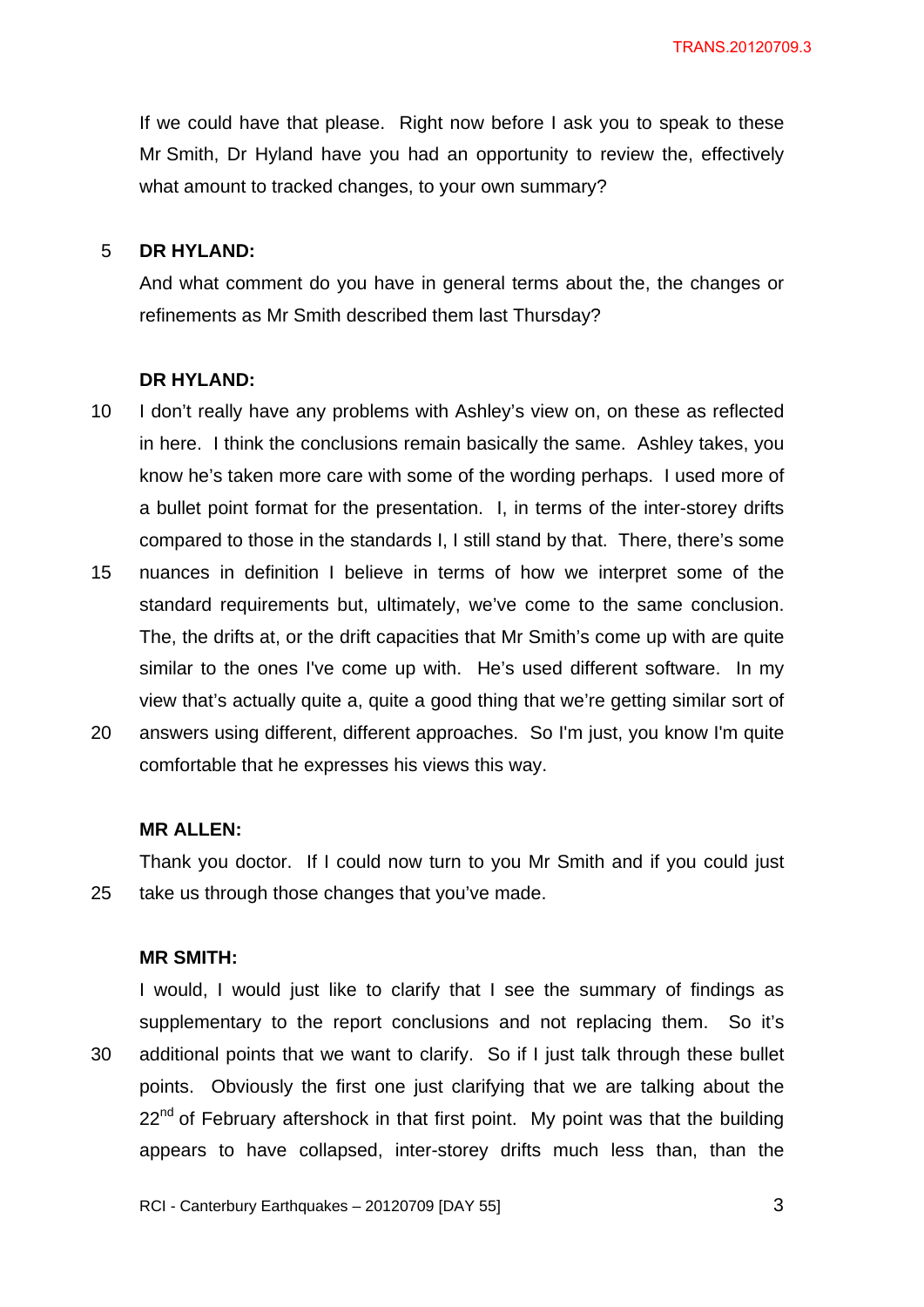TRANS.20120709.4

potential drift demands calculated rather than referring back to standards. So we did the non-linear analysis and we calculated the potential drift demand but we found that capacities of elements were exceeded by quite a large margin. The second bullet point, a number of collapse scenarios were evaluated. We, we kept an open mind about considering any scenario. The second sentence is basically just a qualification on that point and it's, it is the wording that's used in the report. So we're saying that there was variability and uncertainty and we weren't able to say definitely exactly what happened with the failure but we had some likely scenarios.

#### 10

5

### **MR ALLEN:**

So you're really emphasising the point made by Dr Hyland that one cannot be certain about any particular scenario although some might champion one scenario over others.

15

## **MR SMITH:**

20 25 30 That's correct, yes. So my point, let's get to the second sentence in the second bullet point. Hang on, I've lost it. Can we go back to the previous slide please. Basically I confirmed on Thursday we were talking about a likely scenario. I've just got the pointer here. So we've been talking about this sentence here. "A likely scenario, and the scenario that appears most consistent with the collapse evidence and the eye witness reports, was initiated by the column on the east face at mid to upper level". So it's just really clarifying the wording there. "This column failure would have been caused predominantly by north-south direction drift". As I explained in my presentation that was the direction that the stiff beams connected into those columns "…but it could also have been influenced by east-west drift". In fact the beam connecting in the east-west direction was considerably shallower connecting to those east columns. So it had less rigidity to restrain the column. "It could have been influenced by east-west drift or vertical seismic load, spandrel panels or low concrete strength". So I guess slight change of emphasis on the spandrel panels, but I'm saying they certainly could have had an effect but are not a necessary factor to cause that mode of collapse. This

RCI - Canterbury Earthquakes – 20120709 [DAY 55]

4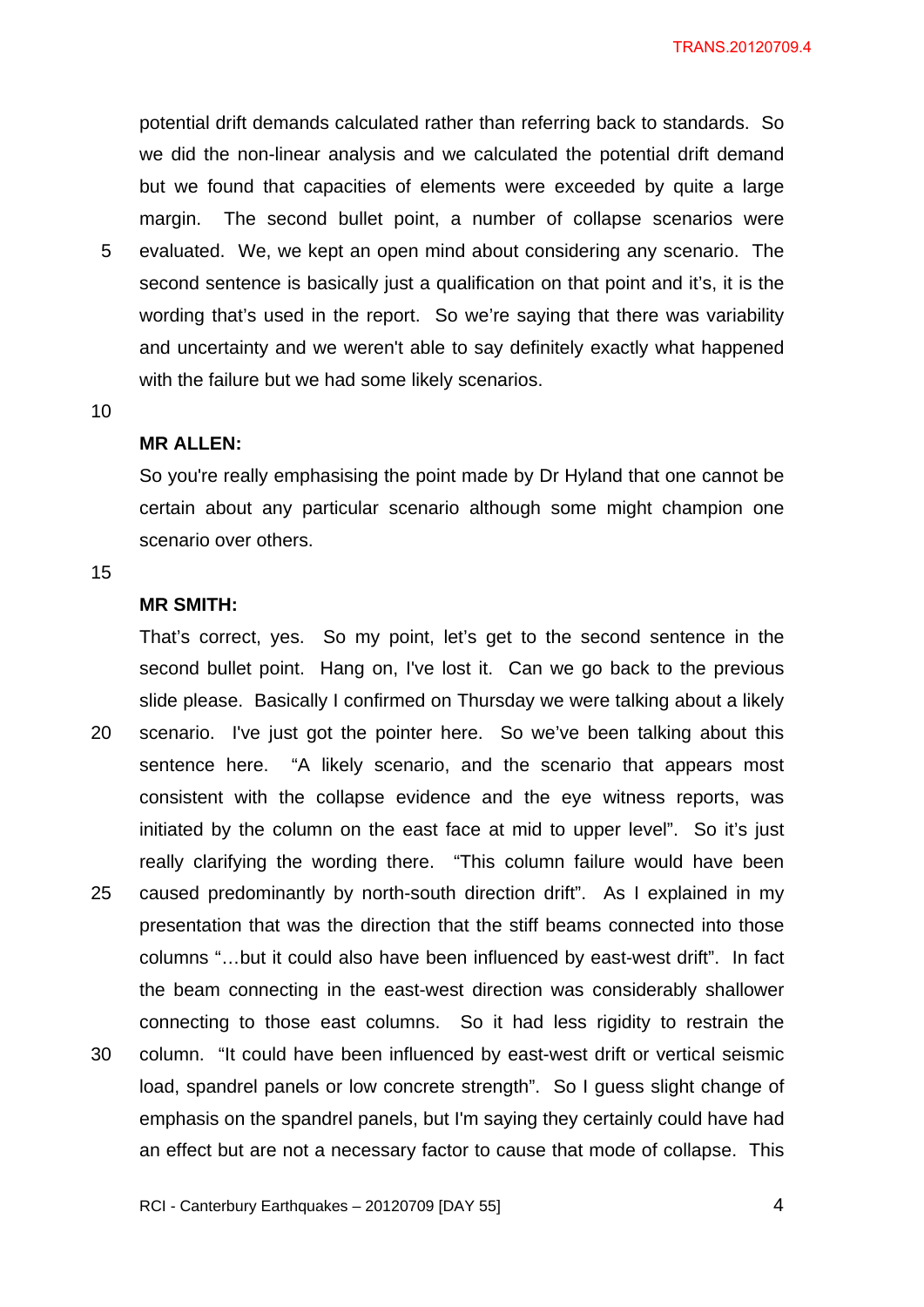bullet point here I've, I've deleted. I'm not saying it's incorrect but I am not able to confirm that myself because I didn't, didn't work through that.

## **MR ALLEN:**

5 I see.

## **JUSTICE COOPER:**

Thank you.

#### 10 **MR SMITH:**

The second to last bullet point. "The column, the columns along the east face", now Dr Hyland had north and east face. I believe he meant south face.

### **DR HYLAND:**

15 South, yeah that's a typo.

## **MR SMITH:**

So it was intended to be south face rather than north but I, I have said, we have discussed previously that we felt the south face was much more robust

- 20 25 because it had the south wall there supporting that side. So we explained that on Thursday. So I've, I've reduced it just to say "the columns along the east face of the building were estimated from the pushover analysis to have drift capacities between 1 and 1.3%". So that's the type of analysis that I used to form my view on the drift capacities. Dr Hyland had, had a different method to come up with those other values but they are similar.
	- **MR ALLEN:**

Was that the Cumbria process Dr Hyland?

#### 30 **DR HYLAND:**

Yes. I used the Cumbria software.

## **MR ALLEN:**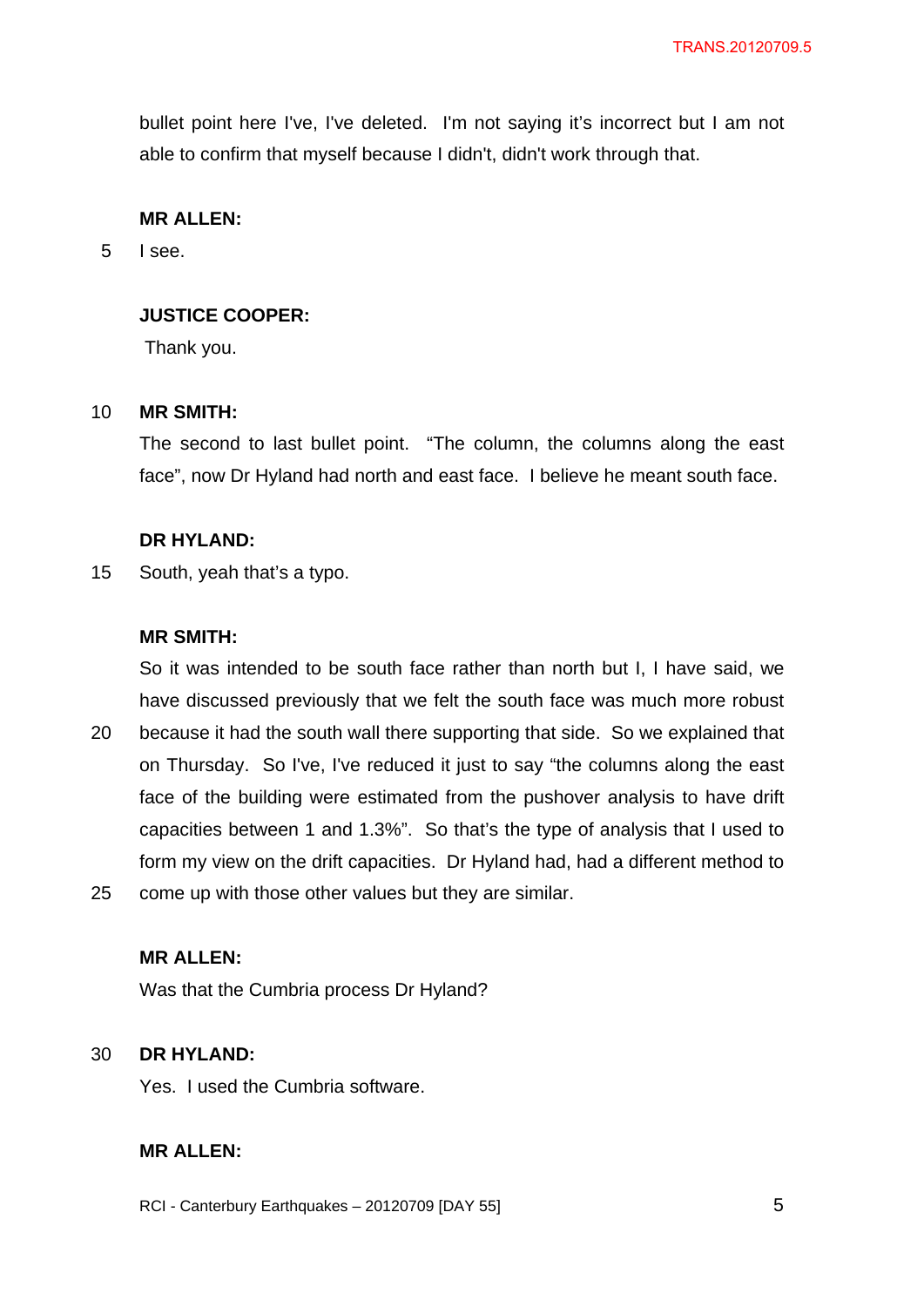TRANS.20120709.6

Thank you.

#### **MR SMITH:**

5 10 Okay. "It appears that these east faced columns may have failed prior to diaphragm slab or drag bar disconnection at the north core". So I'm, I'm including the diaphragm slab in there, not only the drag bars. I'm calling it a disconnection rather than a failure just to clarify we are talking about the connection to the core and I, I've taken out the reference to the drifts because I, I felt that the diaphragm connection forces were very much influenced by higher mode effects which are not necessarily related to drift. So slight change in emphasis there. If we go to the next slide. I've kept these in the same format as Dr Hyland's slide on, on Thursday. Just clarifying here. "Specific factors that contributed (or may have contributed) to the columns failures include:

15 1015

> Columns did not have the minimum amount of spiral confining and shear reinforcement required by the standard".

> The next one: "There was no minimum seismic gap specified between the spandrel panels and the columns". Again just clarifying the wording there.

20 This point here: "The south wall may have begun to yield and lose stiffness at drifts as low as 0.4%". I'm happy with that, but rather than saying that was due to the asymmetry I have said that contributed to the asymmetry of the seismic resisting system thereby increasing column drifts.

25 The only other alteration just to clarify that we are talking about "the masonry may have changed the response of the structure". Started talking about the gaps at that point. Next slide please.

Yes, this is it. Okay, we're talking about the connections to the north core. "The Council did not have any record". I'm happy with that.

30 "The drag bars that were installed at levels 4 to 6 only lacked toughness and ductility and (in my opinion) could not be relied on to sustain the ultimate response of the structure". So it's making the point that they were only installed at levels 4 to 6. Whilst they, the original design loads appeared to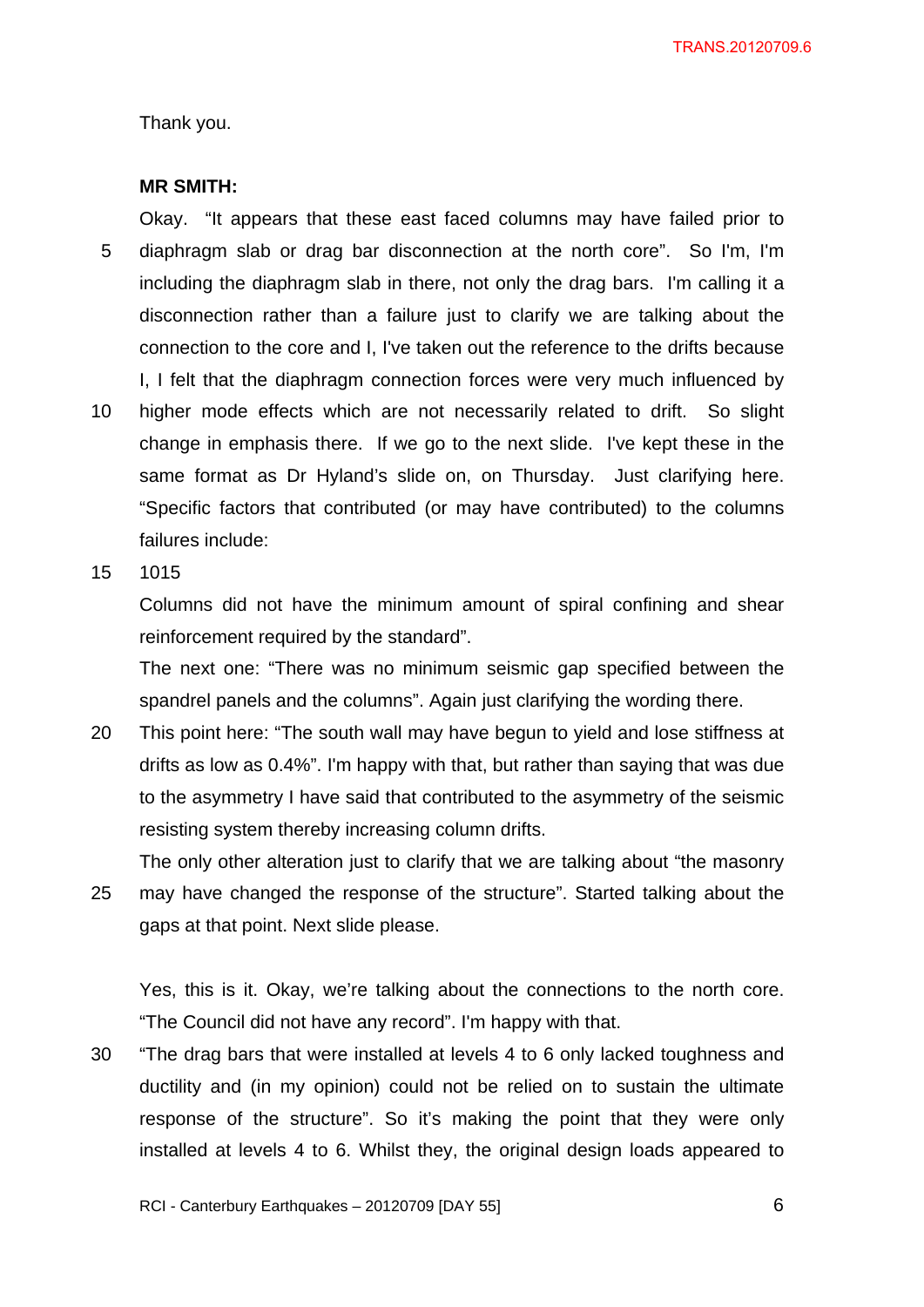TRANS.20120709.7

have, let's put it this way, if they had installed them at all levels the design loads that we understood they designed them for did seem to conform to the standard of the time but it, the connection in my opinion lacked toughness and ductility appropriate for that type of connection.

- 5 The next one here, the structure, which I talked to on Thursday: "The structural damage reported following the  $4<sup>th</sup>$  September earthquake appeared to be relatively minor and was not indicative of a building under immediate distress or having significantly impaired resistance to earthquake shaking". This is the wording out of the report. I'm adding here: "Some key areas
- 10 including diaphragm connections to the north core and column bases were not inspected and the photograph recently provided by Peter Higgins is a reference was an indication of damage to the connection between the columns C18 and the north core". So that was new information subsequent to our report. That completes my comments there.

#### 15

## **MR ALLEN:**

You mentioned that these are supposed to be sort of supplementary to the conclusions reached in the report. Do you have any comments in relation to the conclusions in the report?

#### 20

#### **MR SMITH:**

Yes I do.

#### **MR ALLEN:**

25 Now we had a slide on Thursday, slide 75 of the presentation that set out the bullet point conclusions of the report. I wonder if we might have that please?

#### **MR SMITH:**

30 Now this is, no, right. Unfortunately it doesn't have the, some of the clauses that I'm referring to. Okay.

### **MR ALLEN:**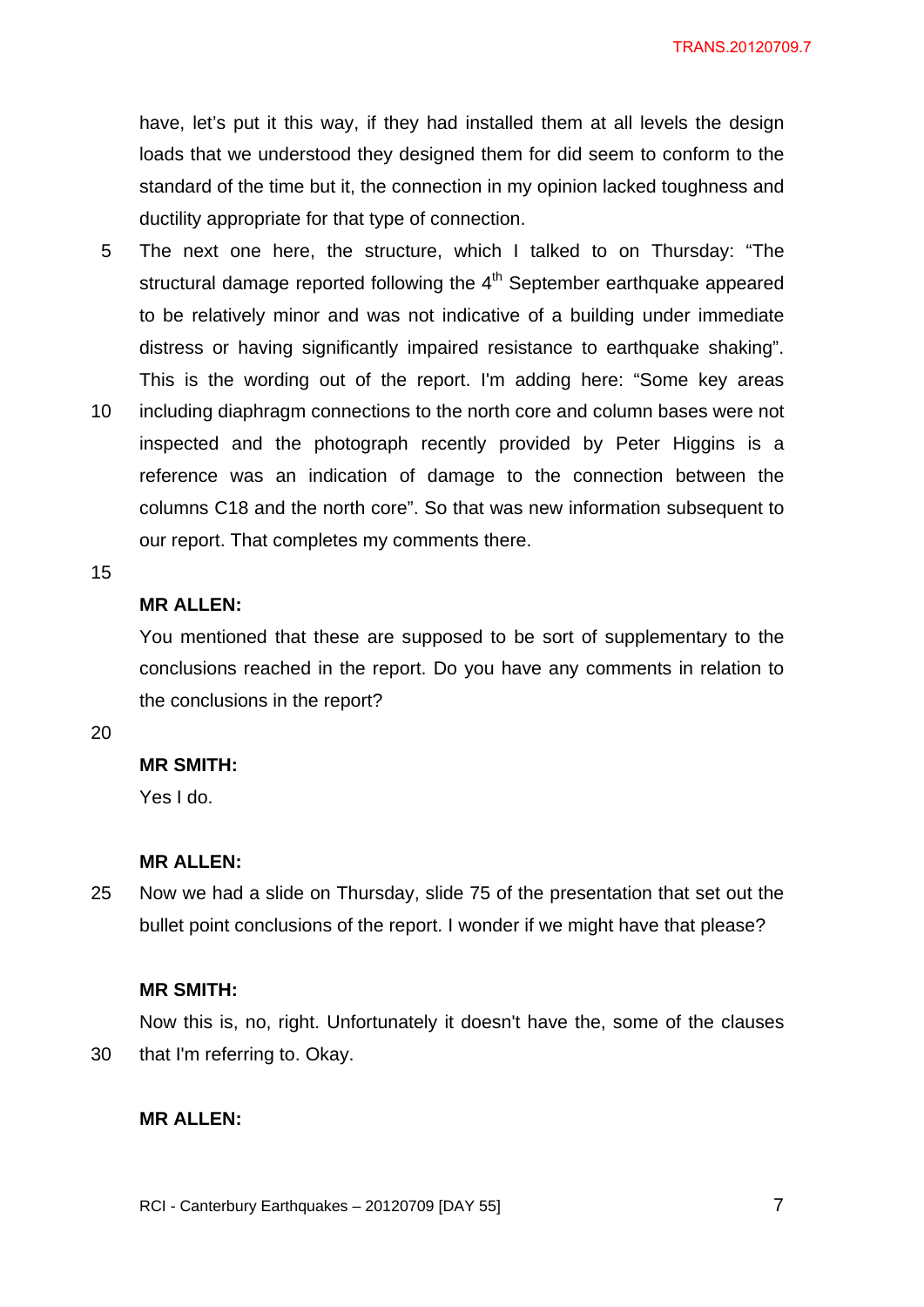You had an observation to make when you were, in relation to beam column joints?

#### **MR SMITH:**

- 5 10 Yep, yep. Following release of the report I was telephoned by several colleagues who had read it and this also came up in the evidence of William Holmes that we had done some work to assess beam column joint capacities. We had reported that in an appendix in the report and in the Compusoft Engineering report but we had not brought that through to the conclusions and I accept that beam column joint failure was a possible mode of failure. I consider the beam column joints to be an integral part of the columns and so yeah we didn't specifically mention beam column joints in the conclusions but in my opinion we should have.
- 15 Again, just clarifying the point I made on the slide previous about the some areas of the building were not inspected after September and the photograph of Peter Higgins, just reinforcing that point, would come through again in the conclusions. I did a clarify in the conclusions that analysis using the full February aftershock, sorry it doesn't come up on the slide we're looking at, I'm
- 20 25 just reading from the conclusions, analysis using the full February aftershock ground motion records and assuming an undamaged state at the commencement of that analysis, so I've just clarified that our analysis did assume an undamaged state at the beginning of the February record and we are going to discuss that in more detail in the non-linear analysis subgroup or significantly, now one bullet point here on the screen, this one here, "significantly lower than expected concrete strength". I've just, I've said in some of the columns I don't think we can be certain that low concrete strength was in critical columns because we did have some uncertainty about the location of where the test samples came from.

30

This one here: "The plan irregularity of the earthquake-resisting elements which further increased the inter-storey drifts on columns", I don't think it's more widespread than just saying east and south face because we also had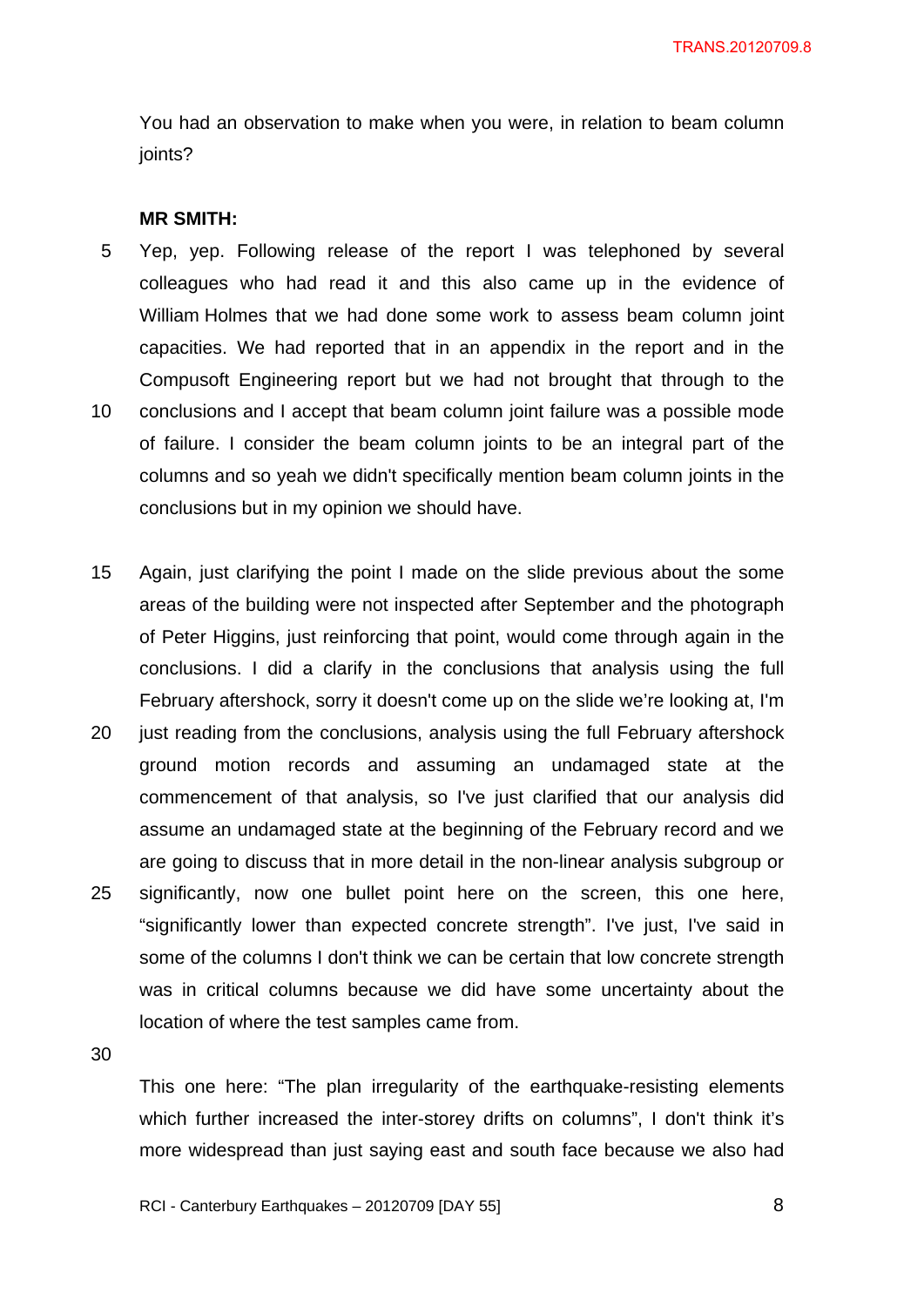increased drift on internal columns. This bullet point I'm pointing to at this location here. So instead of east and south faces I would just say "on columns".

- 5 "Increased displacement demands due to diaphragm slab separation", we're talking about the low, oh hang on, okay, this was, I'm sorry, a likely or possible contributor. I would also say that some damage to those connections could have led to increased drift, not necessarily total separation.
- 10 And there was a slight, a subtle change here with this second to last bullet point: "The plan and vertical irregularity produced by the influence of the masonry walls on the west face up to level 4 which affected the torsional response rather than amplified…" because some of our analyses actually showed that a reduction in the drift occurred with the influence of the masonry
- 15 but there was an effect. So that completes my comments on the conclusions.

#### **MR ALLEN:**

Just in relation to the beam column joints, Mr Smith, the conclusions presently commence with the investigation has shown that the CTV building collapsed

20 because earthquake shaking generated forces and displacements in a critical column or columns sufficient to cause failure. You might add, I assume from what you've just said, or beam column joints sufficient to cause failure?

### **MR SMITH:**

25 That's correct.

## **MR ALLEN:**

Those are my only questions for the moment Sir.

#### 30 **MR REID:**

Dr Hyland and Mr Smith, I'm counsel for the Christchurch City Council and so the interest amongst other things that the Council has in your evidence and in the proceedings generally is to do with compliance and whether the building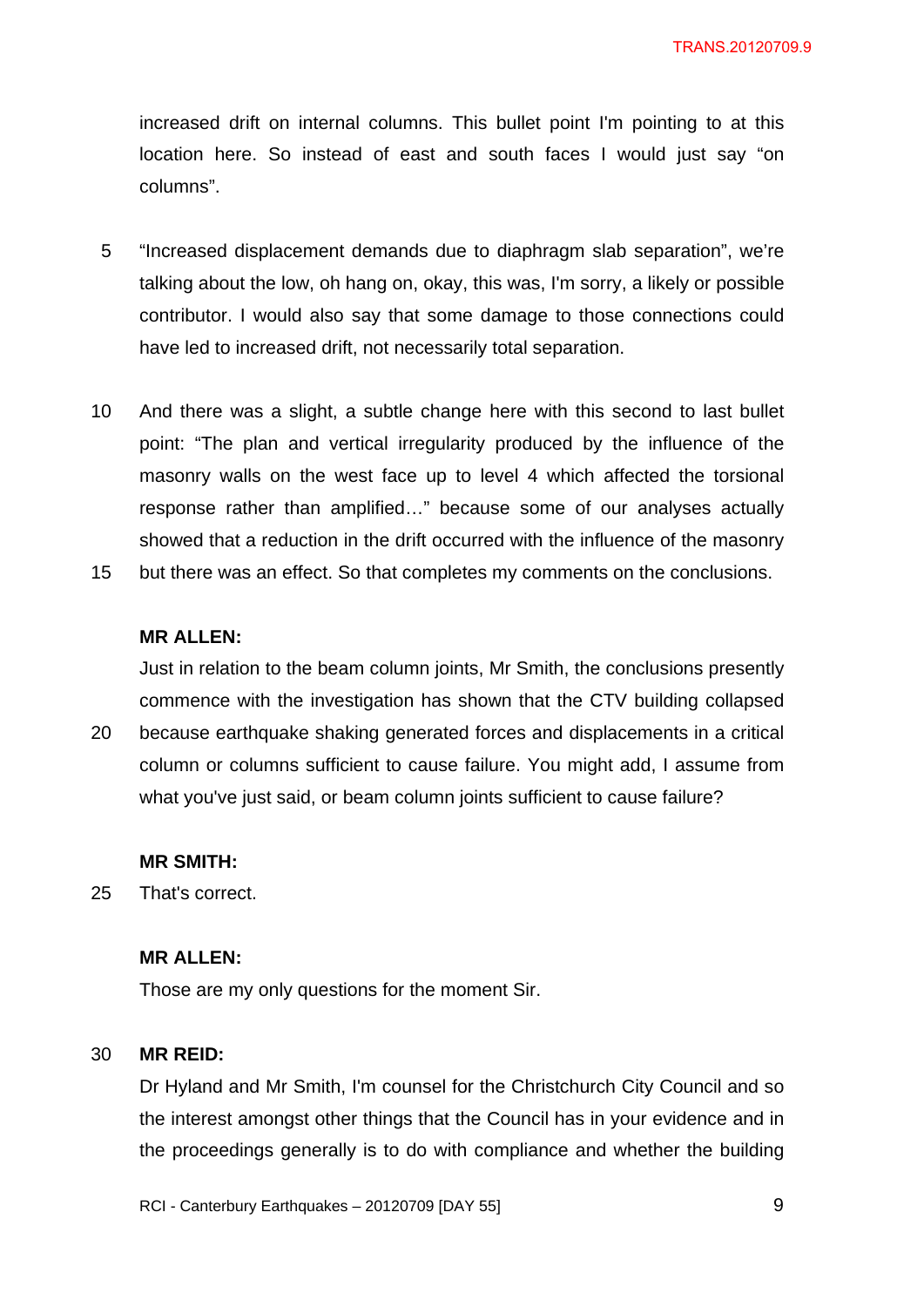complied at the time that it was designed and reviewed by Council engineers. So those are the focus of the questions that I have for you and I know Mr Smith has filed a statement of evidence, his third statement of evidence, and that deals specifically with interpretation and compliance matters and

5 you're coming back Mr Smith in due course to address those issues in the context of the compliance part of the proceedings but from Mr Hyland, as I understand it, you won't be doing that so my questions about compliance and interpretation are really directed towards you.

1025

10 **DR HYLAND:** 

That's fine.

## **MR REID:**

15 So do I have it correct from Mr Smith's brief, Dr Hyland, that there were some differences in approach in terms of interpretation between you and him in terms of the standards?

## **DR HYLAND:**

20 Ah, I haven't read his brief through at this point, so I'm not exactly sure what he's saying so –

## **MR REID:**

Well –

#### 25 **DR HYLAND:**

– are there any specific issues that you (inaudible 10:25:36)

## **MR REID:**

30 I think, well the issue that I'd just like to focus on for the moment is the drift capacity of the columns?

## **DR HYLAND:**

Yes.

RCI - Canterbury Earthquakes – 20120709 [DAY 55]

 $\sim$  10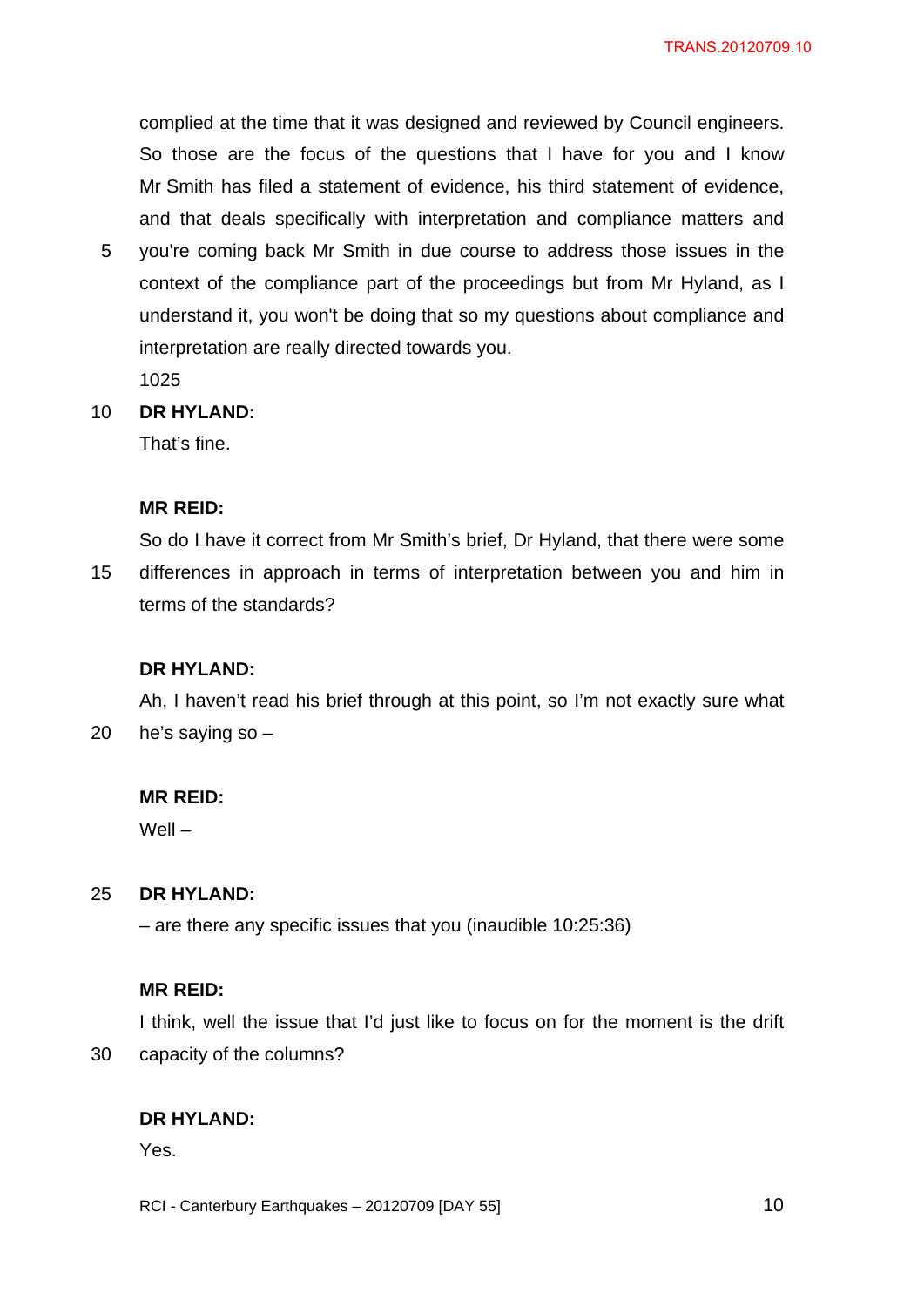And the issues around the interpretation of the concrete standard, in particular clause 3.5.14?

5

## **DR HYLAND:**

Right.

## **MR REID:**

10 So do you know what I'm talking about?

## **DR HYLAND:**

Yes, yes.

#### 15 **MR REID:**

Yes, and do you understand there to be a difference between you and Mr Smith on that issue?

# **DR HYLAND:**

20 Ah, yeah I think that, perhaps if we look at the, um, portion I've written in paragraph 4?

## **MR REID:**

Yes, yes take us to that?

25

# **DR HYLAND:**

That might help, if we go to page 256 and 257?

## **MR REID:**

30 Yes.

# **DR HYLAND:**

Now the –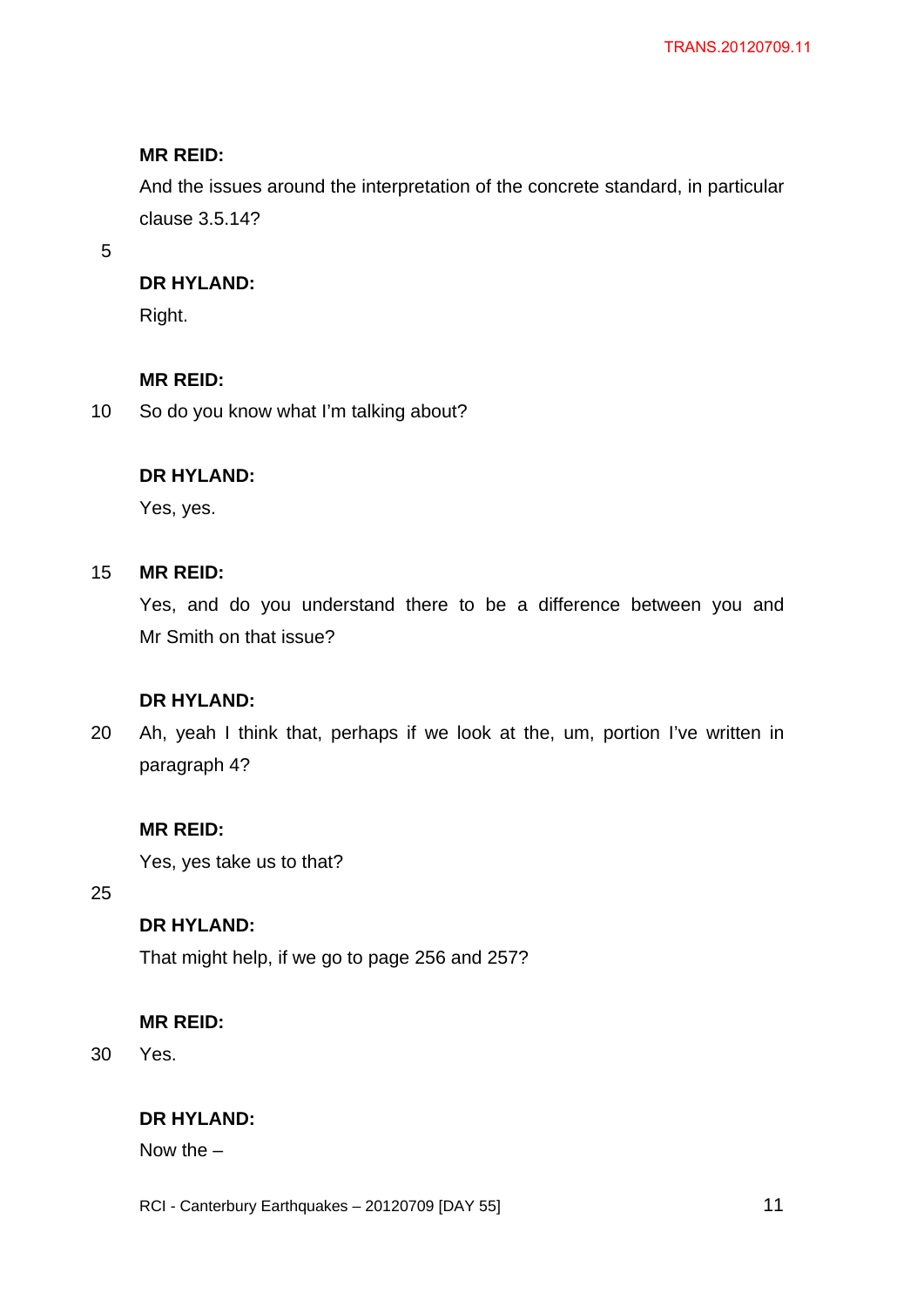## **JUSTICE COOPER:**

Well is this going to be convenient to display those? You are referring to page 256 is it of your report?

5

## **DR HYLAND:**

The building collapse report.

## **JUSTICE COOPER:**

10 So we need to find that and have it displayed so that everybody can see it.

## **MR REID:**

So I think that the page that's being displayed is 256, 0.256 in the numbering but is that the page that you're referring to?

15

# **DR HYLAND:**

No sorry, it's, um, the bottom page number is 256.

## **MR REID:**

20 That's the one isn't it?

## **DR HYLAND:**

That's correct that's the one.

#### 25 **JUSTICE COOPER:**

Yes. It's correct now, so it's the, our reference 189.2 8 by the look of it. Anyway it's page 256 of the original January report.

### **DR HYLAND:**

30 So there were two checks that were required to be done by the designer to show compliance with the concrete standard. The first one was a overall drift check of the frames as a whole. So the, and the methodology was that the designer could assume in his analysis or her analysis that it was just the shear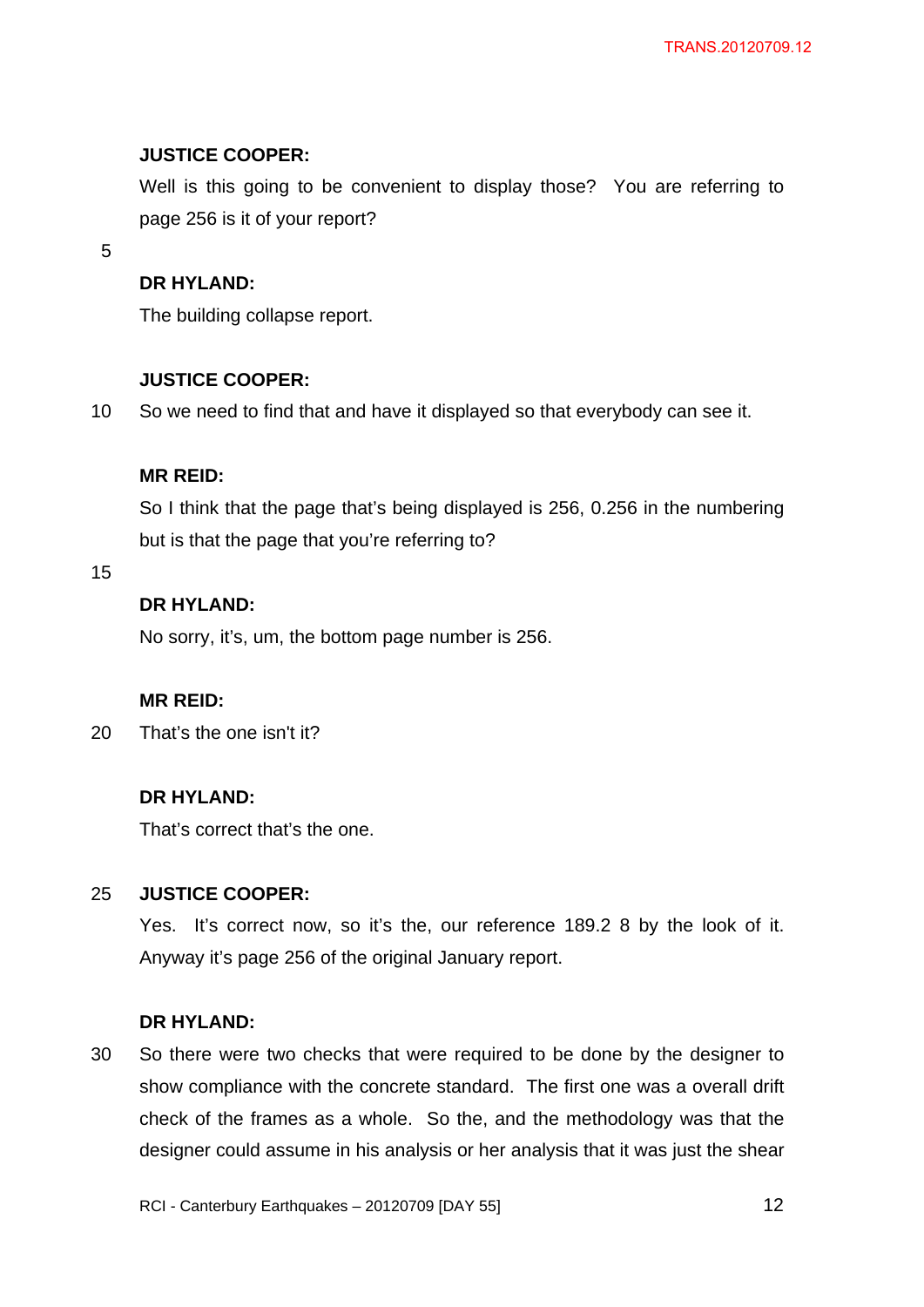5 10 walls, the south wall and the north core were, were participating and resisting the design loads. They could ignore the other beams and columns as long as they then followed up with a compatibility analysis, a drift compatibility analysis. They did some checks and those, those other elements, the beams and columns were designated as group 2, group 2 elements in section 3 of NZS 3101:1982 so the first check that needed to be done was they needed to do this, the drift check. Using, it was recommended, elastic response spectrum analysis. Okay, and we, we know from looking at the calculations that they did attempt to do a response spectrum analysis. So the first check, they go through, they check the drifts under the designated loadings that the standard required and the critical point is actually at the tip of the, the sort of

- 15 the south eastern walls. South eastern or south western corner of the building. Okay, so we went through, we used the same analysis, ERSA analysis and found that that, that check complied so they've satisfied that check. Now that, that check was at 55% of the ultimate limit state loadings, which we use the ultimate state loadings now but they, and their code was
- 55%, um, no matter what ductility demand you had designed the structure for, basically there was an equation there K upon SM that you would use to then normalise your drifts or the loadings that you would put onto the structure at
- 20 25 30 55% of the ultimate. So they satisfied that one. The second check was then to apply those same drifts that had been derived from the analysis to the group 2 frames and to see if they satisfied a number of criteria which would determine whether they needed to be designed for additional seismic design demands, or seismic, seismic design requirements. The way the standard was set up in NZS 3101 is that you could, if your building was designed for an  $S = 5$  which is elastic response in terms of strength design criteria, then you did not need to apply additional seismic requirements to the structure. You could assume it was like, there was adequate ductility inherent in it, just using the basic provisions of the standard. Just like if you had a wind storm or, or a dead load or live load, so it just said just use the basic because you've already
- designed for what we believe is the, you know, the ultimate design level action.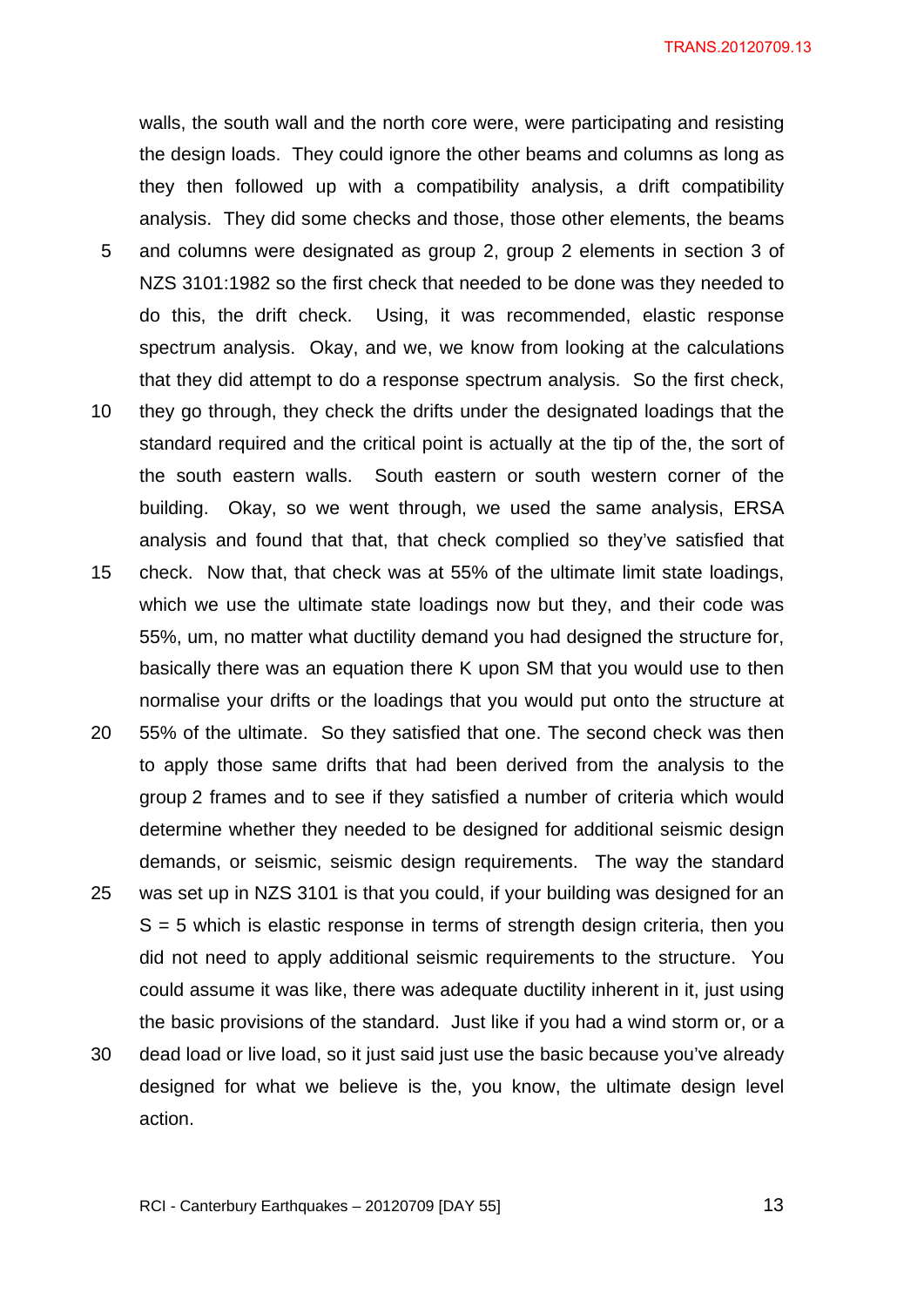Dr Hyland can I just, I don't mean to interrupt you but can I just stop you there. Just because what you're doing is explaining your interpretation of the standards. Can I just take you to the standards and we'll just come back to

5 your narrative but if you can just have a look please at the, at NZS 3101:1984 which is at ENG.STA0016? And the page in that document is NGA is 0.28, 0.28? I'll just wait for that to come up?

## **DR HYLAND:**

10 Yes.

## **MR REID:**

So that, that, the document that's on screen now is a piece of the concrete standard correct?

### 15

# **DR HYLAND:**

Yes, yes sir.

## **MR REID:**

20 And 3.5.14 3

## **DR HYLAND:**

Yep.

#### 25 **MR REID:**

That's the piece dealing with group 2 elements, is that correct?

### **DR HYLAND:**

Yes it is, yeah.

### 30

**MR REID:**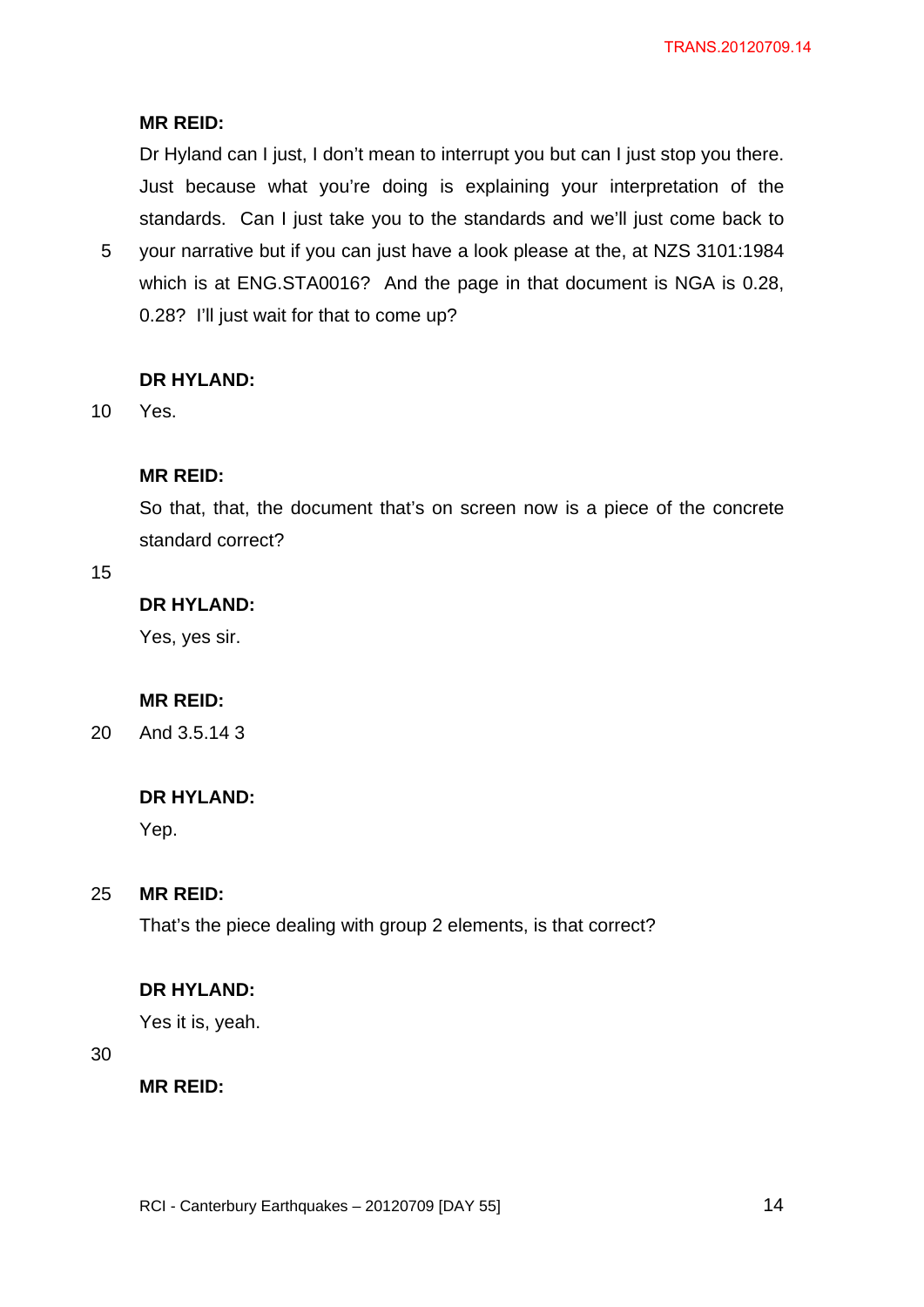And this distinction you're drawing between elements that needed to be designed using the additional seismic requirements of the code, and those that don't, is that, is that the distinction in 3.5 14 3A and B?

#### 5 **DR HYLAND:**

Yes, so, so part A is additional seismic requirements for this code, so there was a series of clauses that that refers to, "Then not be satisfied when the design loadings are derived from the composed deformations new delta, specified in NZS 4203, and the assumptions of elastic behaviour". So that's,

- 10 that's the new delta deflections or deformations are those displacement compatibility deformations that came out of the, out of the analysis of the frames for the 55% ultimate loadings and if you can show that the columns and the beams remained subject to the assumptions of elastic behaviour then you did not need to provide any further seismic design requirements such as
- 15 limited ductile or ductile design requirement.

1035

#### **MR REID:**

Yes and is that, on your understanding is that how these, the columns being column joints and so on, is that how they were in fact designed, as though they were intended to be categorised under A?

#### **DR HYLAND:**

Yeah well that's, I have looked at through the calculations and there didn't appear to be any check done for this particular requirement.

25

20

## **MR REID:**

But just looking at how they were actually detailed, that appears to be the case, doesn't it?

#### 30 **DR HYLAND:**

It appears that they have, well (inaudible 10:35:35) I think I read David Harding say that they assumed these were pin ended columns and that the beams therefore were just continuous beams over (inaudible 10:35:50)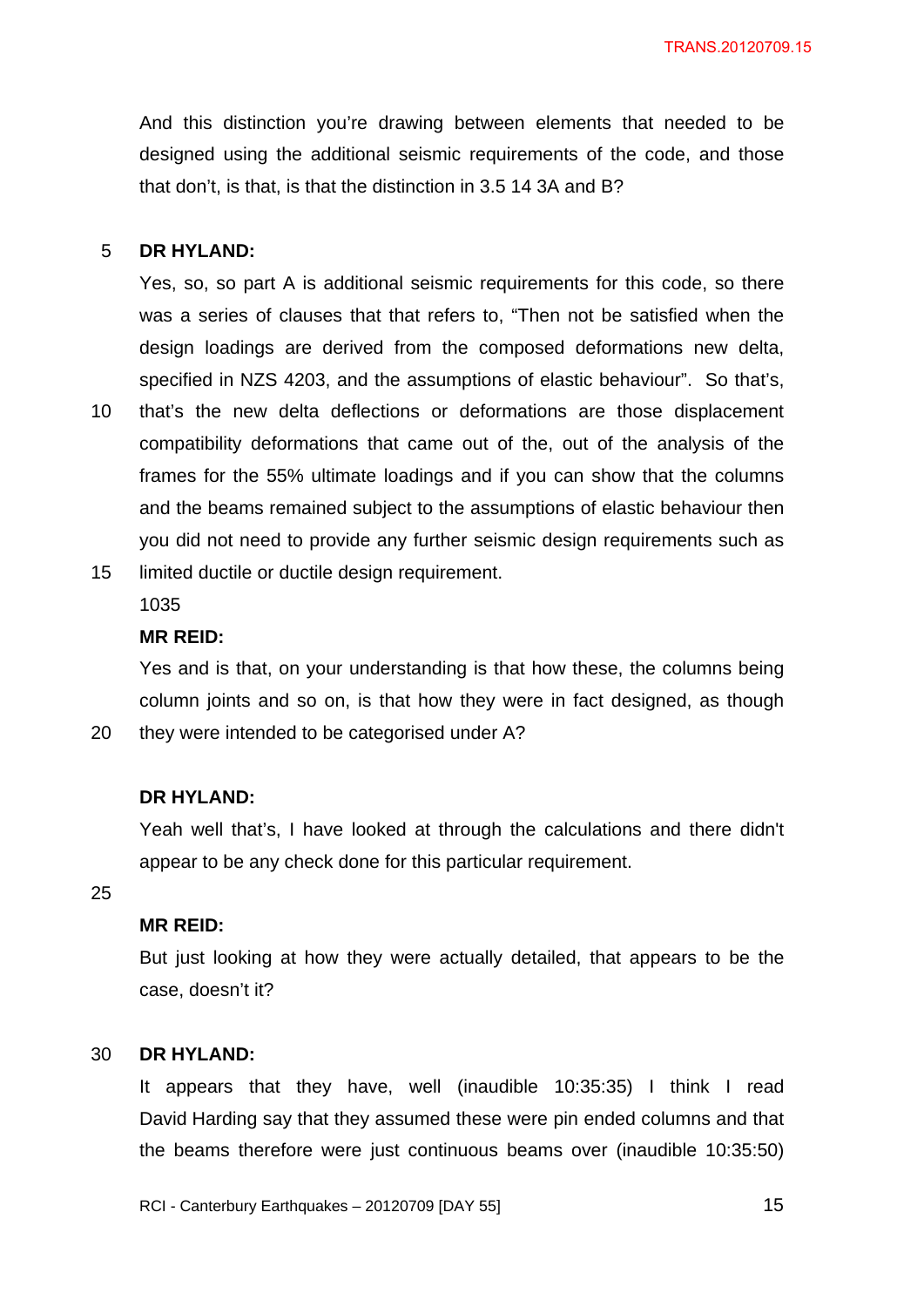pinned column but there wasn't any justification for why you could assume a pin ended behaviour in those columns.

#### **MR REID:**

5 No but that approach might have been permitted I am not saying that  $-1$  know your analysis said something different ultimately but if these columns and beams and so on could be dealt with under A that would have been an acceptable approach?

#### 10 **DR HYLAND:**

Yeah if they could have satisfied the drift requirements, the drift capability requirements they could go for A, yes.

#### **MR REID:**

15 Now that was a diversion. You were talking to us about your analysis I think in appendix F, is that correct?

### **DR HYLAND:**

Appendix F, yep.

20

## **MR REID:**

Do you recall where you got up to with that?

#### **DR HYLAND:**

- 25 Yeah we are just about that spot I think so basically we had done the analysis of the seismic resisting elements the have been assumed by the designer. The designer then was required to look at the capability of the group 2 frames. They are then required to, using those clauses to apply the drifts or deformations to those frames and that can be done using a 2D fame analysis
- 30 so you could just do a separate frame analysis so it is sort of simplified analysis, you can then apply those deformations to it with using prescribed displacement approach and then you would check through that section 3 clause that we just looked at and said, well if it satisfied elastic behaviour at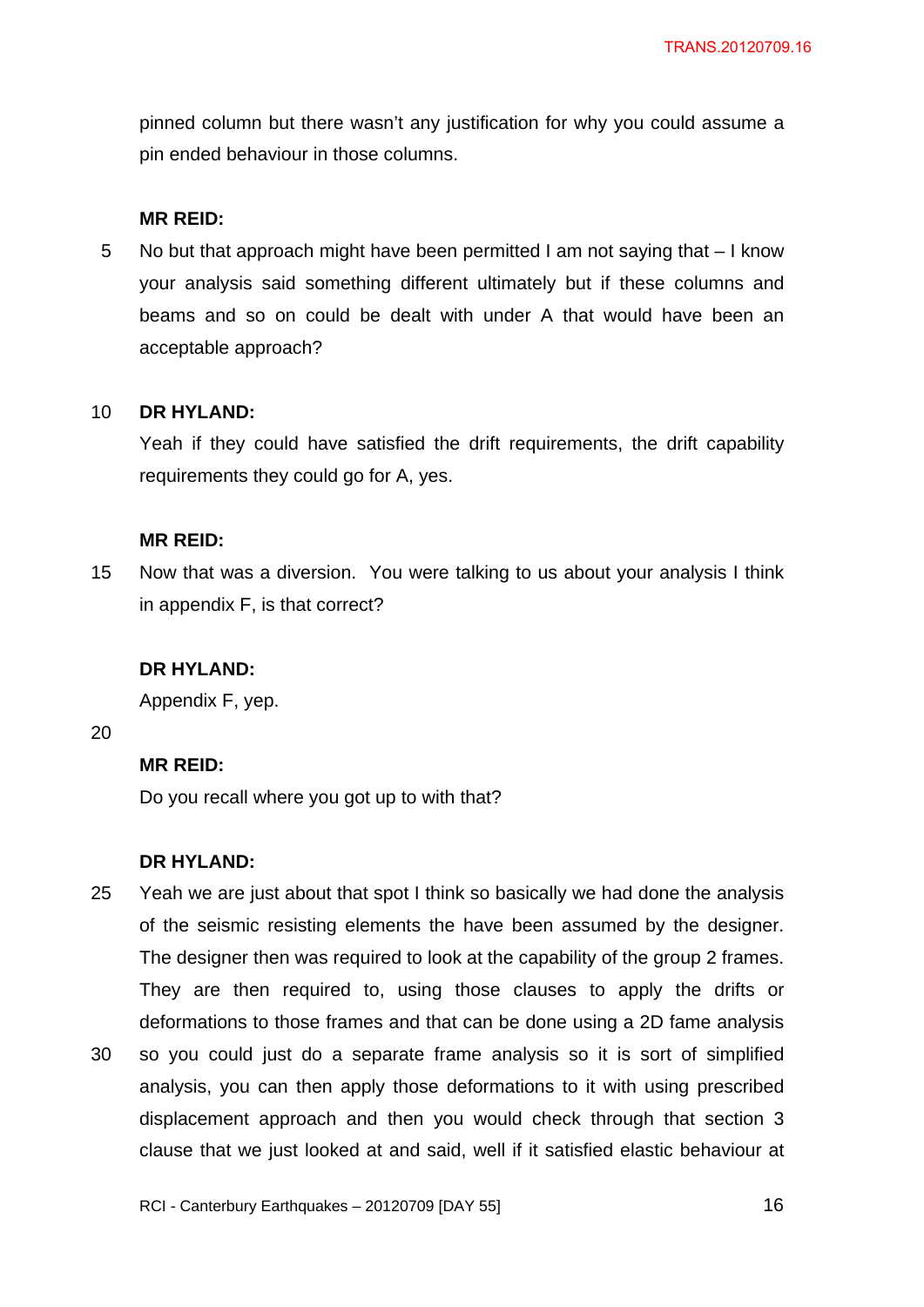those drifts, so those columns or the beams they still remained elastic then there was no requirement to provide additional, but the additional seismic design requirements, the limited ductile or ductile.

#### 5 **MR REID:**

So that analysis of whether the additional seismic requirements of the code were required to be provided for these columns, is that the analysis you have got in appendix F?

#### 10 **DR HYLAND:**

Yeah I have taken it a little bit further than that because what I have done there is actually, if you look at tables 13 and 14, what I have done there is actually, first of all used an elastic deformation limit that is based on use of the Cumbia software which is sort of a more modern tool and which is probably a

- 15 much more generous approach than what would have been used back in those days. It appears that what the code was indicating the elastic theory would have been use of the appendix B type approach which was consistent with ACI 318 1971 where you would say, you could check it as, there was an alternative design method at the time, you could use an alternative method
- 20 25 which was a working stress base, you could say, check it for that, if it does that then it will be equivalent to giving you a strength design limit. So using that method would be far more, how can I say, there would be a lot more of the columns that wouldn't have complied. What we have tried to do is take a most generous approach possible and say, well what would have been the best someone could have come up with in terms of determining elastic deformation limit. Then compared that to the K upon SM drifts which is, the
	- notation may be a little bit confusing there but that is the same as the new delta drift that we were talking about.

#### 30 **MR REID:**

Sorry which notation are you talking about, this is?

### **DR HYLAND:**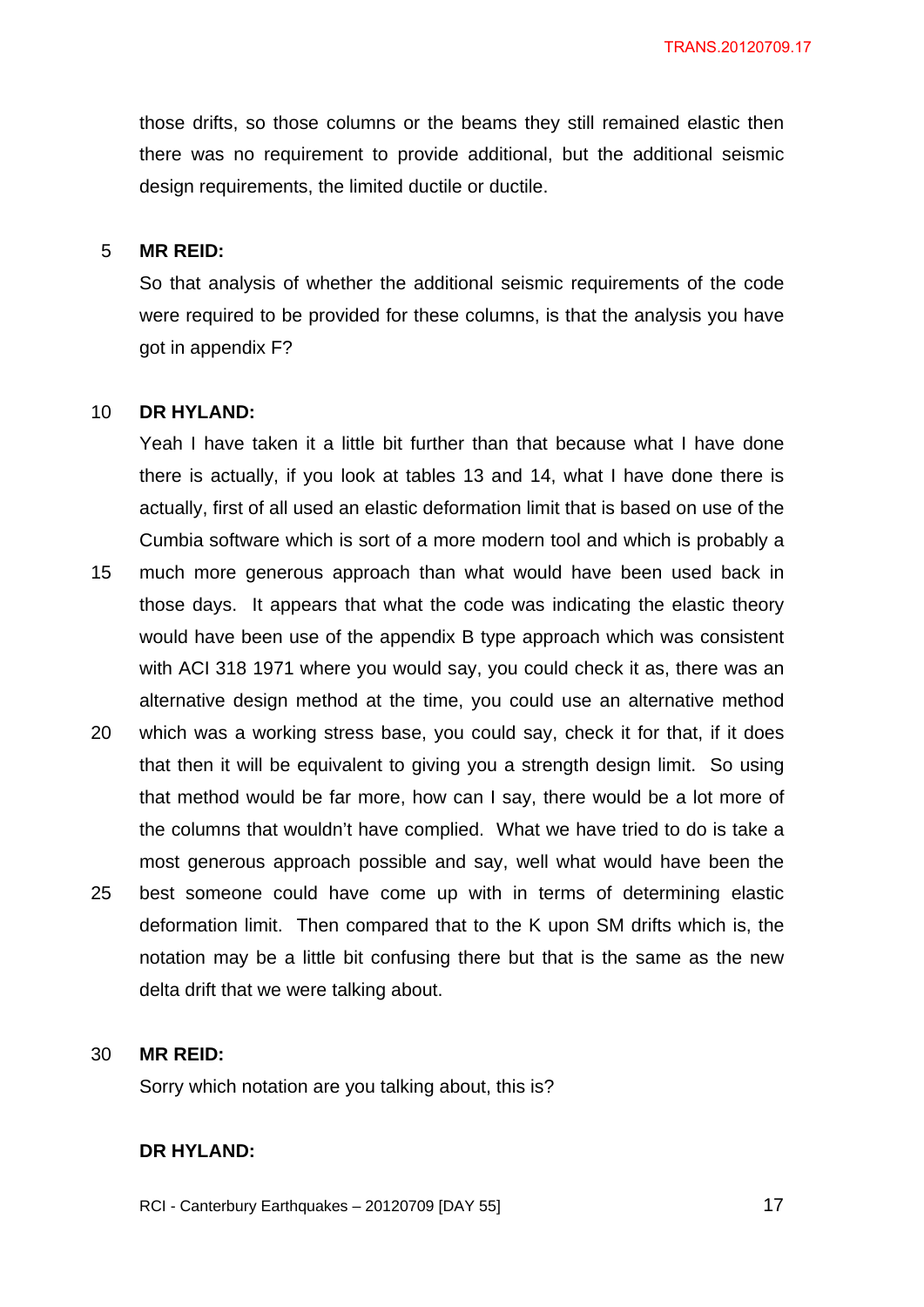In table, table 13 and 14 I have got under there NZS 4203:1984 K upon S equals 2.75.

#### **JUSTICE COOPER**:

5 So this is a reference to 189.288?

#### **MR REID:**

10

So just looking at those tables that you have referred to then are they just in layman's terms, are they tables that compare the deformation limits for the indicator columns that you are considering as against the model deformations?

#### **DR HYLAND:**

15 Yeah that is right, that is right. So we have got here column, let's see table 13 there is C1 which is actually column C2, C-1 is the grid reference.

#### **JUSTICE COOPER**:

Look stay with the grid reference that (inaudible 10:40:58) if that is what you are happy with, it's  $-1$  understand that my suggestion of giving each column a

20 number is likely to be something that engineers aren't terribly comfortable with so stay with your grid references.

#### **DR HYLAND:**

25 30 Okay, that is all right, yep so what we have got here is, we have got the elastic deformation limit. There is also a failure limit at a concrete strain of .004 which is, the failure limit is the point of which we consider the column has lost capacity, it has lost its ability to carry load. A safe limit is probably more likely at a concrete strain of .003 but, so what we have done here is said, okay at that point where the column has got to a point where it is considered unable to carry load, what is the drift that would be applied to it. Under the NZS 4203: 1984 loadings, so if you go to the east-west earthquake loading, just down there you can see the elastic deformation limit perhaps say for a level 4, L4,

was .73%, just point this to you. So .73%. The deformation, sorry the NZS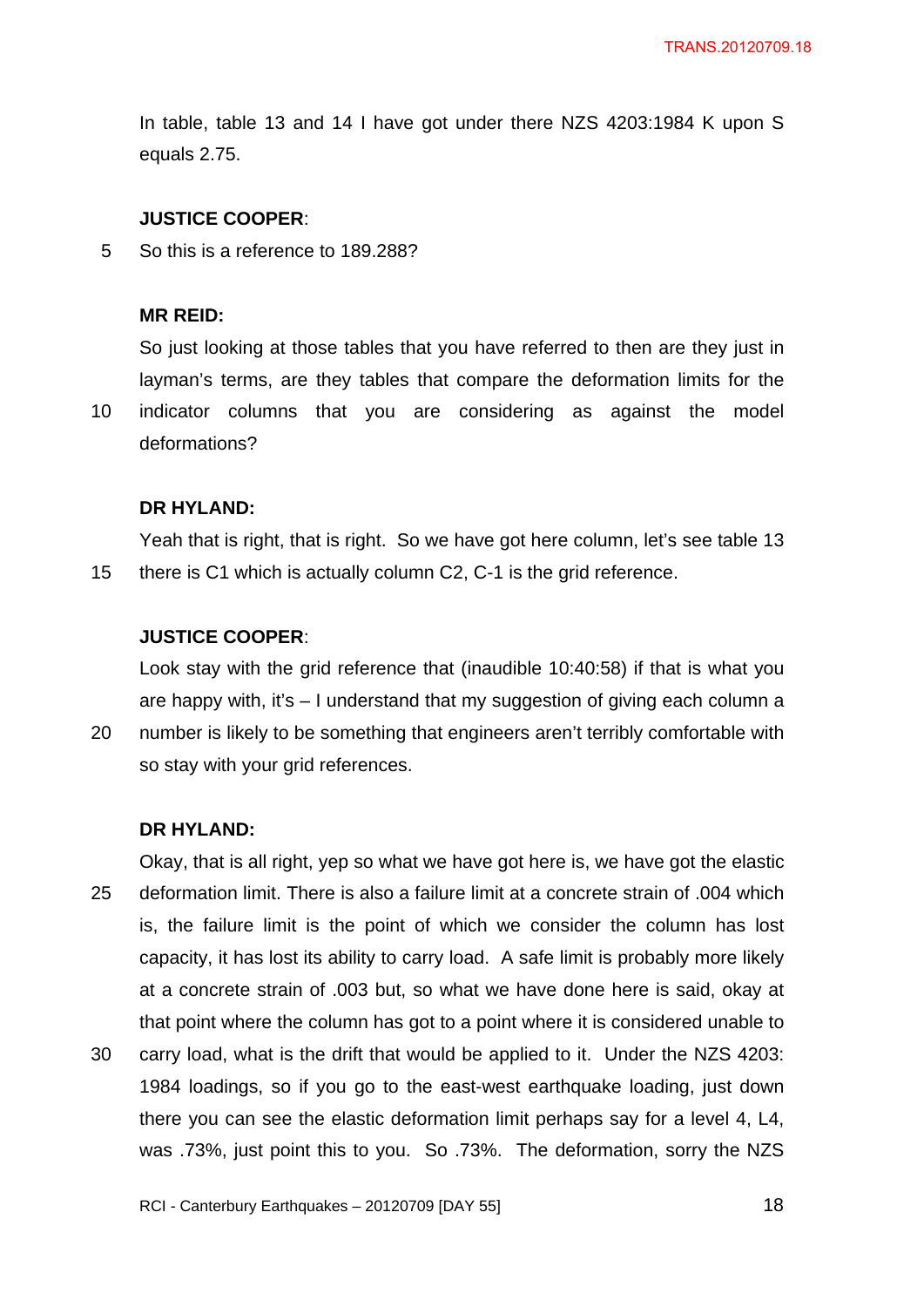4203: K upon SM, 2.75 or the at 55% of ultimate was .79% so you see the, I have marked that red because that shows that the drift was greater than the elastic deformation limit, so therefore it would have been required to have been designed using the additional seismic design requirements, the NZS 3101.

#### **MR REID:**

5

So just to summarise that then is, you're comparing the deformation limits under the heading, "Elastic deformation limit," with the modelled deformations

10 and that's the first of the two columns that are coloured, is that correct?

### **DR HYLAND:**

Yes, yeah the red one, yep that is right, correct.

#### 15 **MR REID:**

And where you have got red, they are the non-complying columns, so to speak, is that correct?

#### **DR HYLAND:**

20 Yeah so they are non-compliant yeah.

#### **MR REID:**

And what you mean by non-complying in this context is would have needed to have been designed to meet your additional seismic requirements of the code,

25 is that correct?

## **DR HYLAND:**

Correct, correct, yes.

#### 30 **MR REID:**

So just looking down the numbers for column C1, would you agree with me that except for L5, L6, the other non-compliances are fairly close?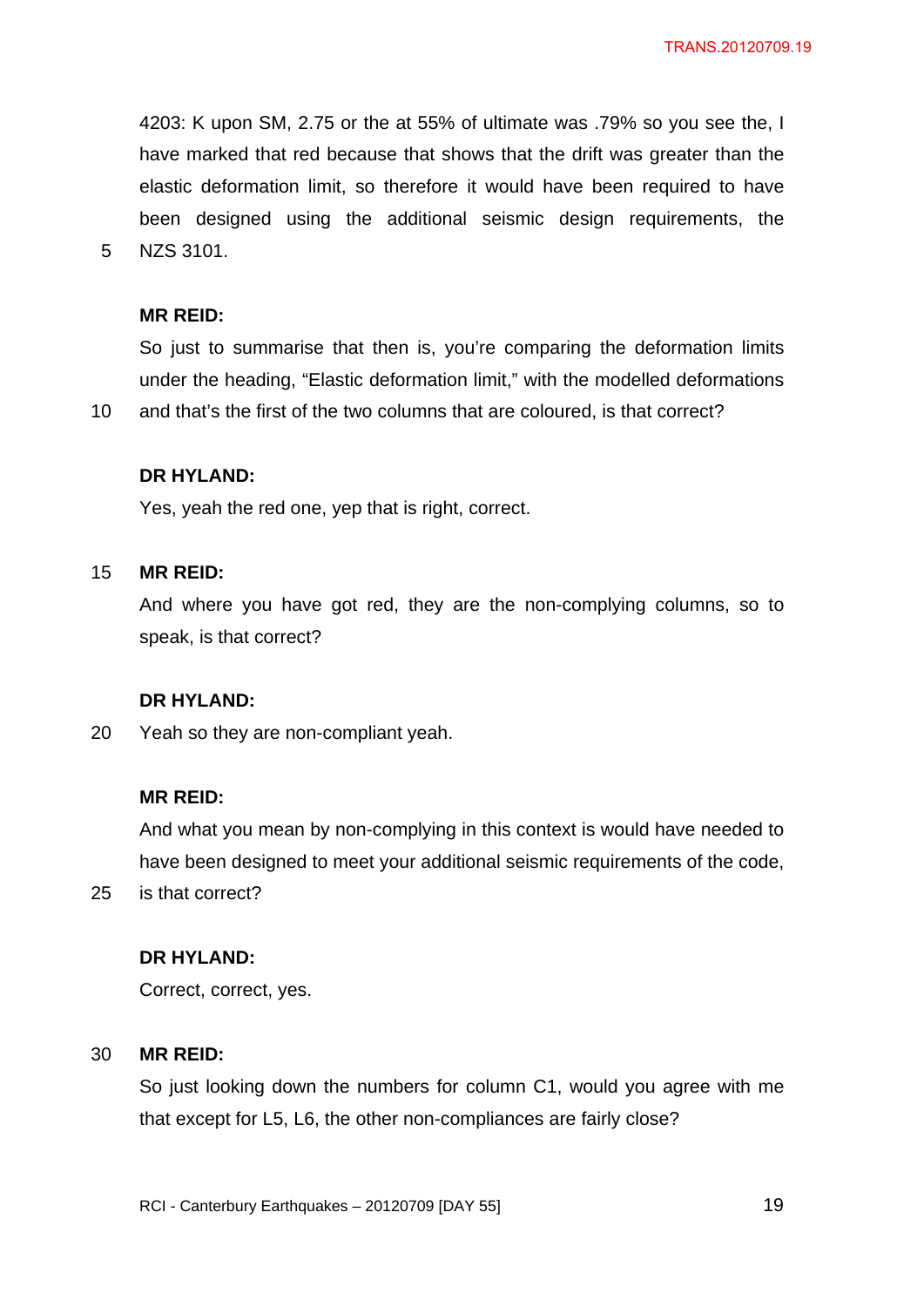## **DR HYLAND:**

In the context in the way this has been done, that may be the case but when you look at the sort of normal practice at the time, that wouldn't be the case.

#### 5 **JUSTICE COOPER ADDRESSES COUNSEL – RE RECORDING**

1045

## **DR HYLAND:**

So what we've done here, what I've done here is used a fairly generous approach. So I've used cracked section properties in the columns.

10

## **MR REID:**

Yes.

## **DR HYLAND:**

- 15 Whereas, as Commissioner Fenwick pointed out last week the recommendation from the standard was that you use no cracked section properties in the column and that means that you would stiffen up that frame quite considerably and it would reach its elastic deformation limit a lot earlier. So this is a, this is sort of an extreme end of performance and yet we find that
- 20 it still would not comply in the requirements for using the additional seismic design requirements (inaudible 10:47:03).

## **MR REID:**

25 Well just on the way that you've done the analysis, just leaving aside that it might have been done different for the moment, do you agree that the, the margin by which the columns don't comply is fairly small?

## **DR HYLAND:**

30 No not really. As I said, I mean this is, this is right at the edge of the, you know, what you could possibly do. So you've taken, you've stripped, I've stripped out here the sort of, the potential safety margins in it.

## **MR REID:**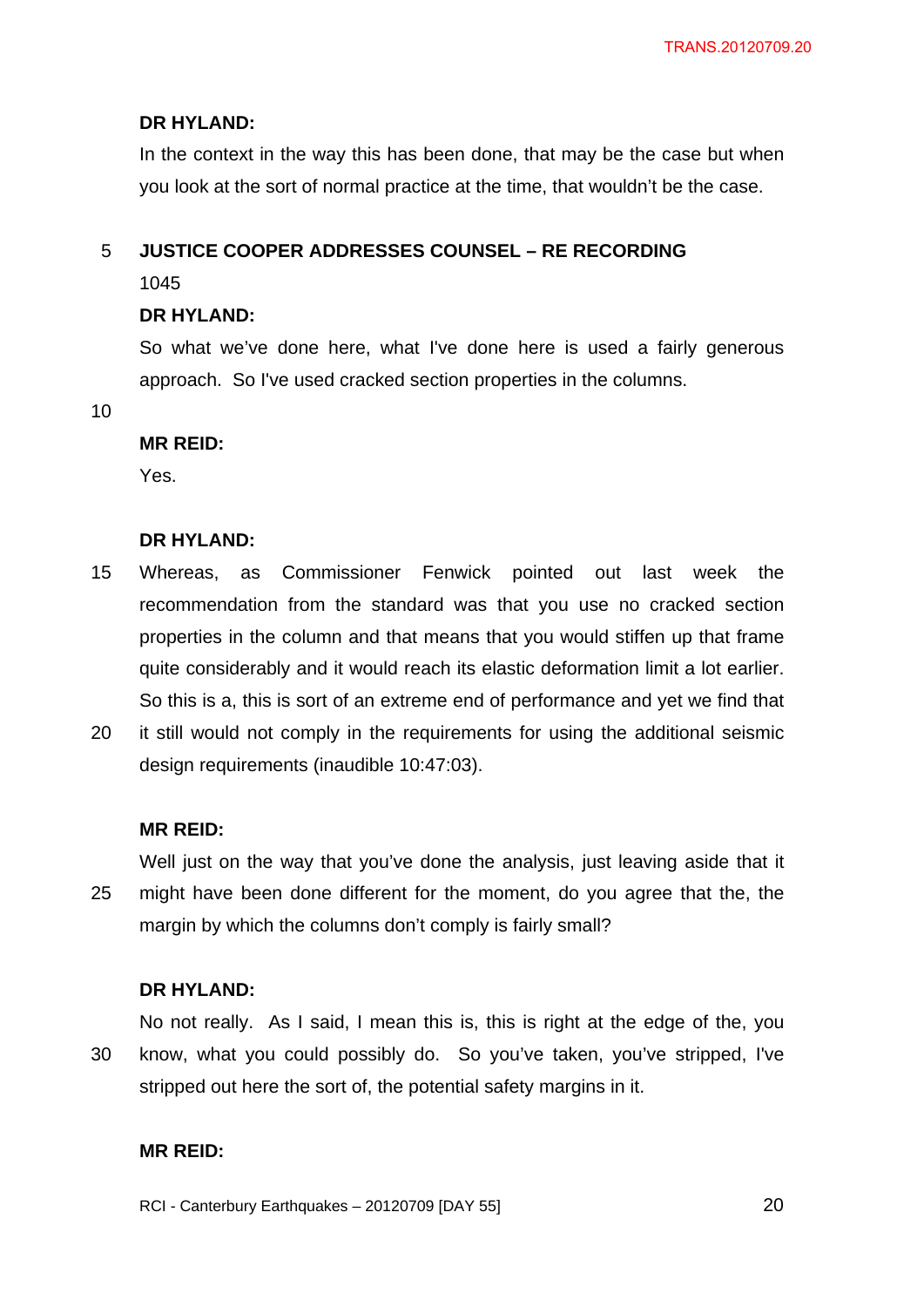Well I'm just, just asking you at the moment to focus on what you have done. I appreciate that you're saying it could have been done differently.

# **DR HYLAND:**

5 Yep.

10

15

30

## **MR REID:**

But just in terms of what you have done, would you agree with that proposition that at least for column C1, for L4, L3 and L2 at least that those margins are fairly fine?

## **DR HYLAND:**

Well no, I think you've got to read them in context you know, in, in the way it's done I think. If you've, if you've done something with, where you stripped out the margins then, like anything over is over the limit.

### **MR REID:**

And you'd have the same answer I take it if I asked you about the next column which is F2 where there just, on the way that it's set out at the moment there's

20 a, what appears to be a fairly fine non-compliance at level S, sorry, level L5, L6 for the north-south earthquake only?

#### **DR HYLAND:**

25 Yeah, yeah. Yes the same, it's the same comment. Same response basically.

### **MR REID:**

All right. So just going, just talking for a moment about how you've done the analysis. Do you agree that you have done it, you have completed the analysis in appendix F on the basis of assuming a flexible foundation?

### **DR HYLAND:**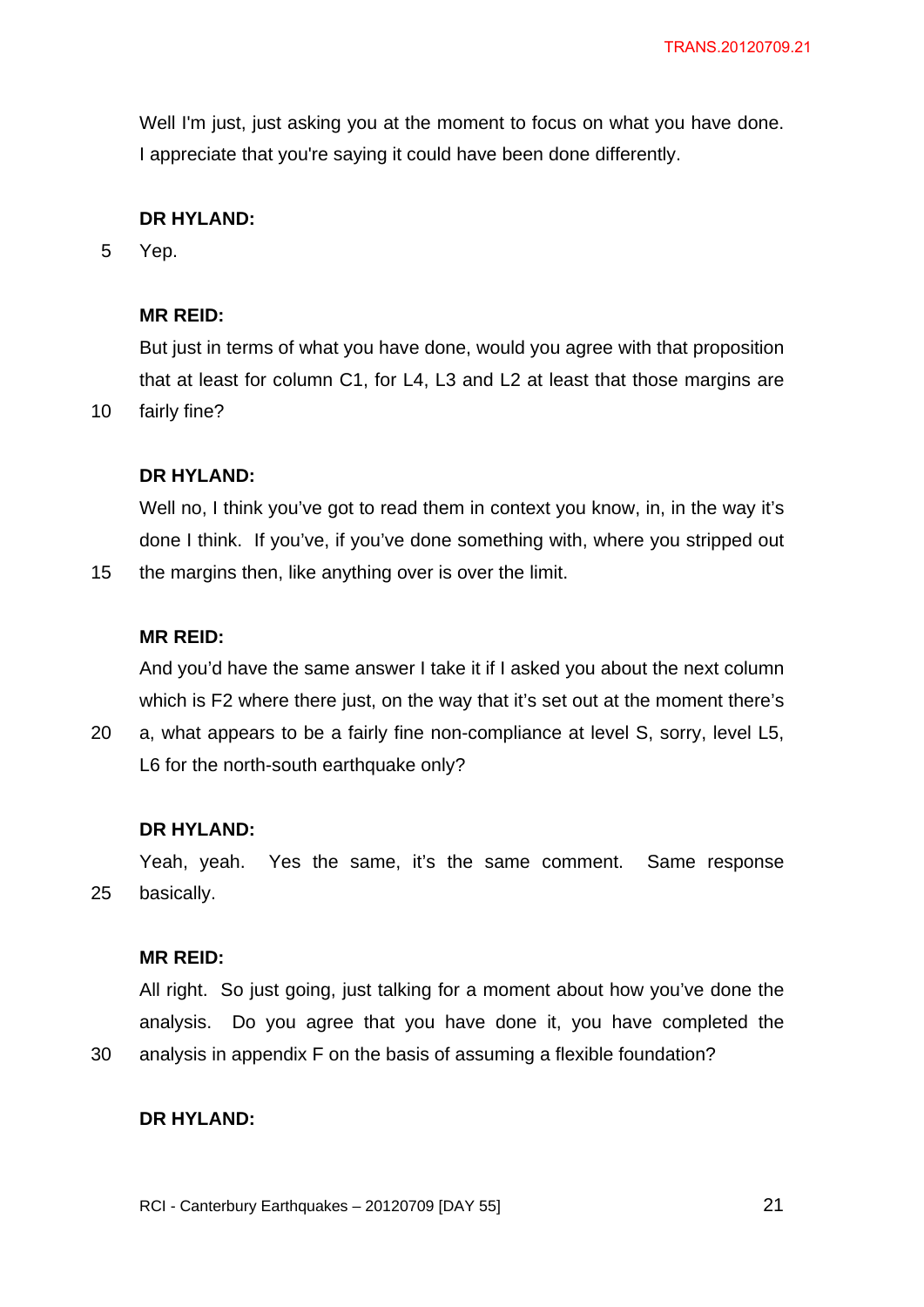The way the, so the ERSA, the ERSA analysis was done was using the recommendations that we got from a geotechnical engineer.

## **MR REID:**

5 Yes

## **DR HYLAND:**

Yeah.

#### 10 **MR REID:**

Who was that?

## **DR HYLAND:**

Tonkin & Taylor.

### 15

## **MR REID:**

But that was the case wasn't it that the, the analysis is done on the assumption of a flexible foundation?

#### $20<sub>2</sub>$ **DR HYLAND:**

Yeah well it's using, it's using the, using the assumptions that the, yeah, Tonkin & Taylor would have used, yeah.

### **MR REID:**

25 I can take you to the point but do you accept that that's the case, that it was done on that basis?

## **DR HYLAND:**

Yes.

30

**MR REID:**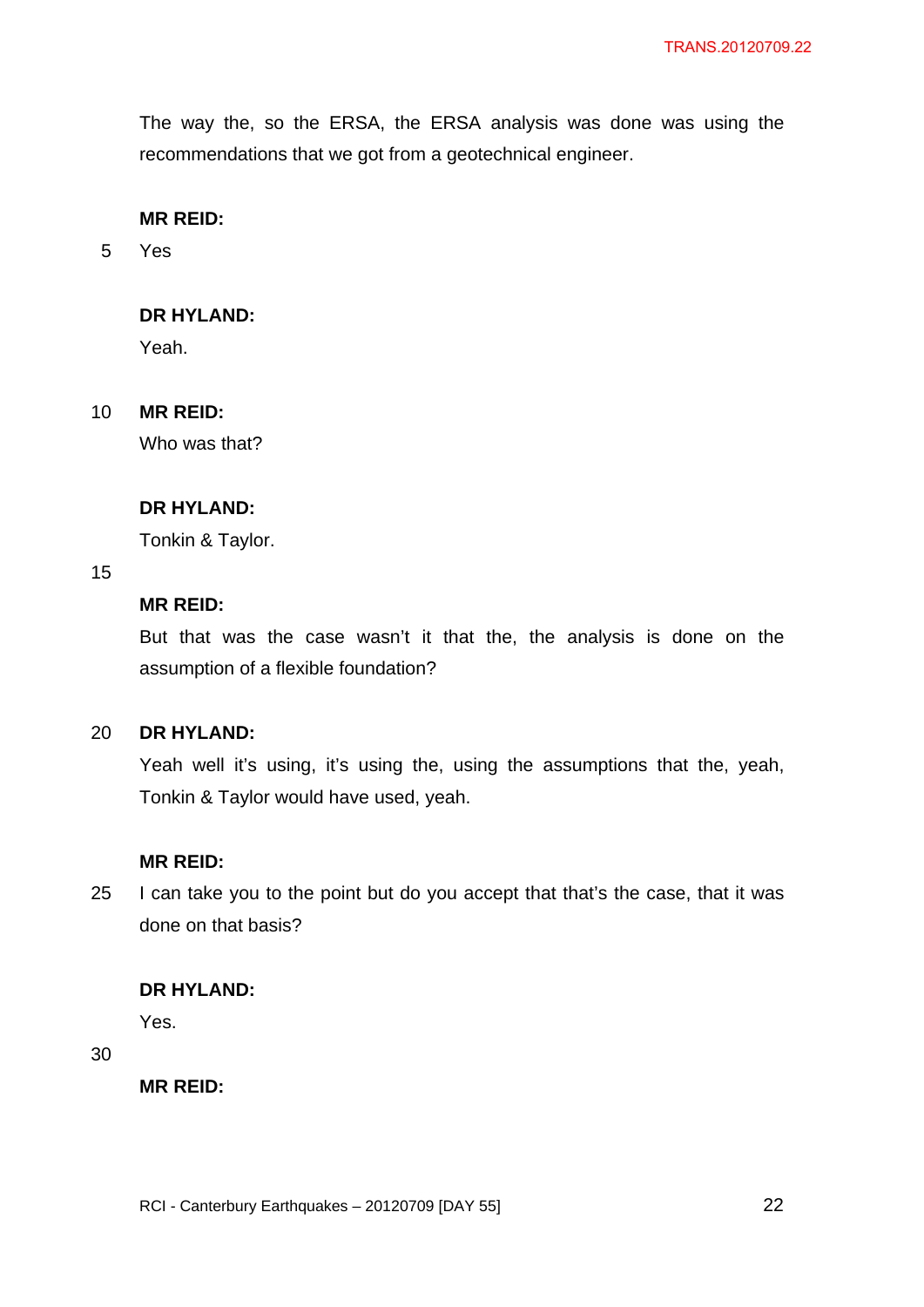Yes. But my understanding of the standards is that they were required, the analysis was required by the standards to have been completed on the assumption of a rigid foundation. Is that your understanding?

#### 5 **DR HYLAND:**

The designer was allowed to use a rigid foundation. It was a simplification, yeah, they're allowed to use that.

### **MR REID:**

10 Allowed or required?

## **DR HYLAND:**

Allowed to. They could use, there's always provision there for them to use the recommendations of, of a geotechnical engineer if they wish to.

### 15

## **MR REID:**

Well can I just take you then to NZS 4203:3812, at clause 3812 and I'll just, I can give you the reference to that, hang on.

#### 20 **DR HYLAND:**

Yep.

## **MR REID:**

25 That's at ENG.STA.001863. So it's come up on the screen now. That's the section of NZS 4203 as it was at the time, talking about deformations due to earthquake loads and clause 3.8.1.2 says, "Computer deformations shall be calculated neglecting foundation rotations." Do you see that?

## **DR HYLAND:**

30 Yes I do, yeah.

### **MR REID:**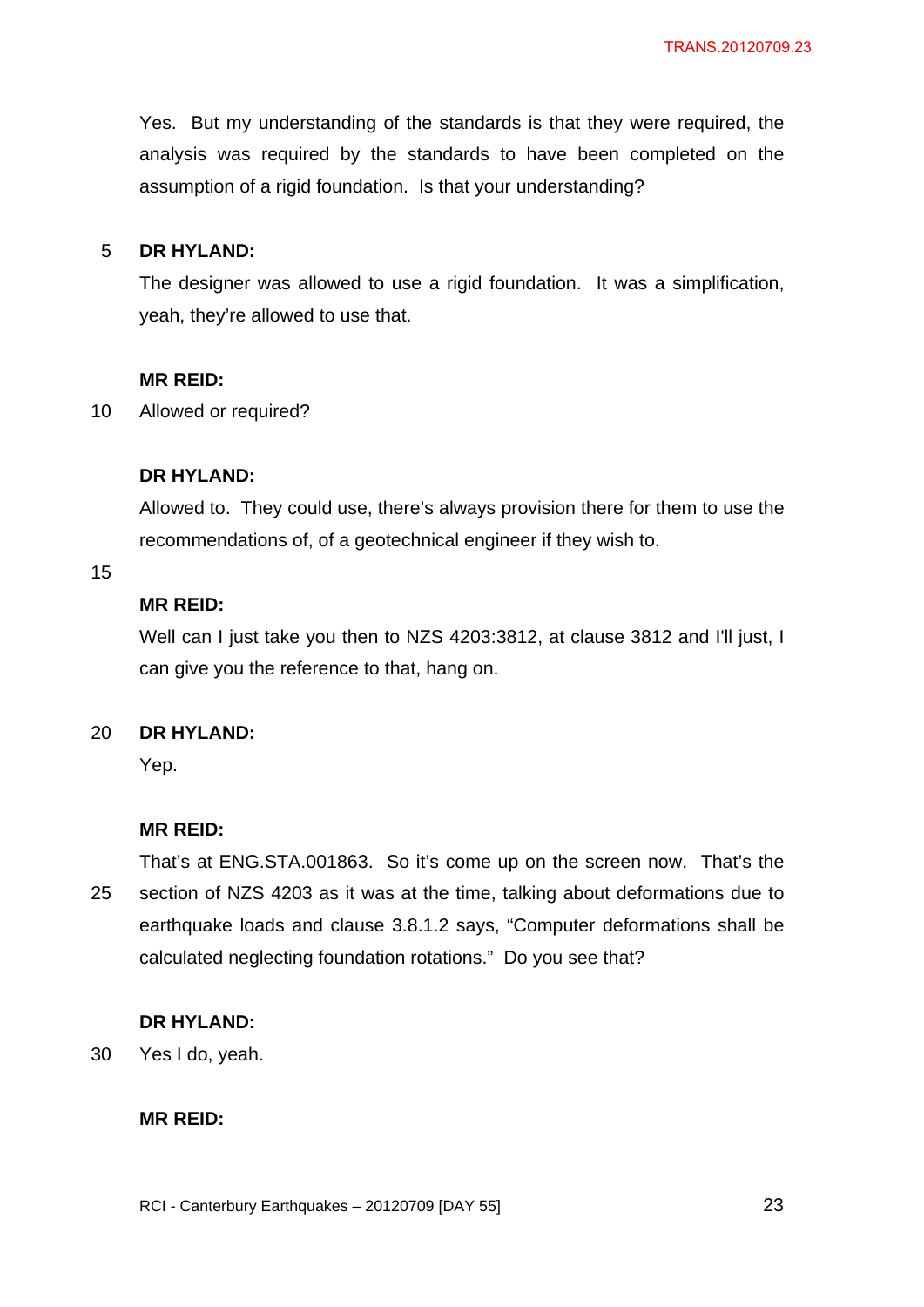And that indicates doesn't it that that was a mandatory requirement of the code at the time?

### **DR HYLAND:**

5 10 Yeah I mean the codes, the way the codes are set up is that there has always been the, the, you know, the ability for a designer to use additional rational analysis, beyond the code, and so it's, it's quite often the case that people will say, well we'll take the recommendations of our geotechnical engineer because we've done some specific study and apply those and that is generally accepted as a reasonable way to do it.

### **MR REID:**

15

20

And is that generally the way that you've done it, the analysis in appendix F. you've, if there was a better way to do it on the basis of scientific and technical developments since 1984 you've taken that approach?

#### **DR HYLAND:**

Yeah that's generally it. I mean we, we, our focus was primarily to look at the behaviour of the building during the, between the collapse or just, you know, during that earthquake.

#### **MR REID:**

Yes.

#### 25 **DR HYLAND:**

So we, we wanted to get a best handle on what perhaps the foundation conditions were and how that would affect the response of the building.

#### **MR REID:**

30 Yes.

### **DR HYLAND:**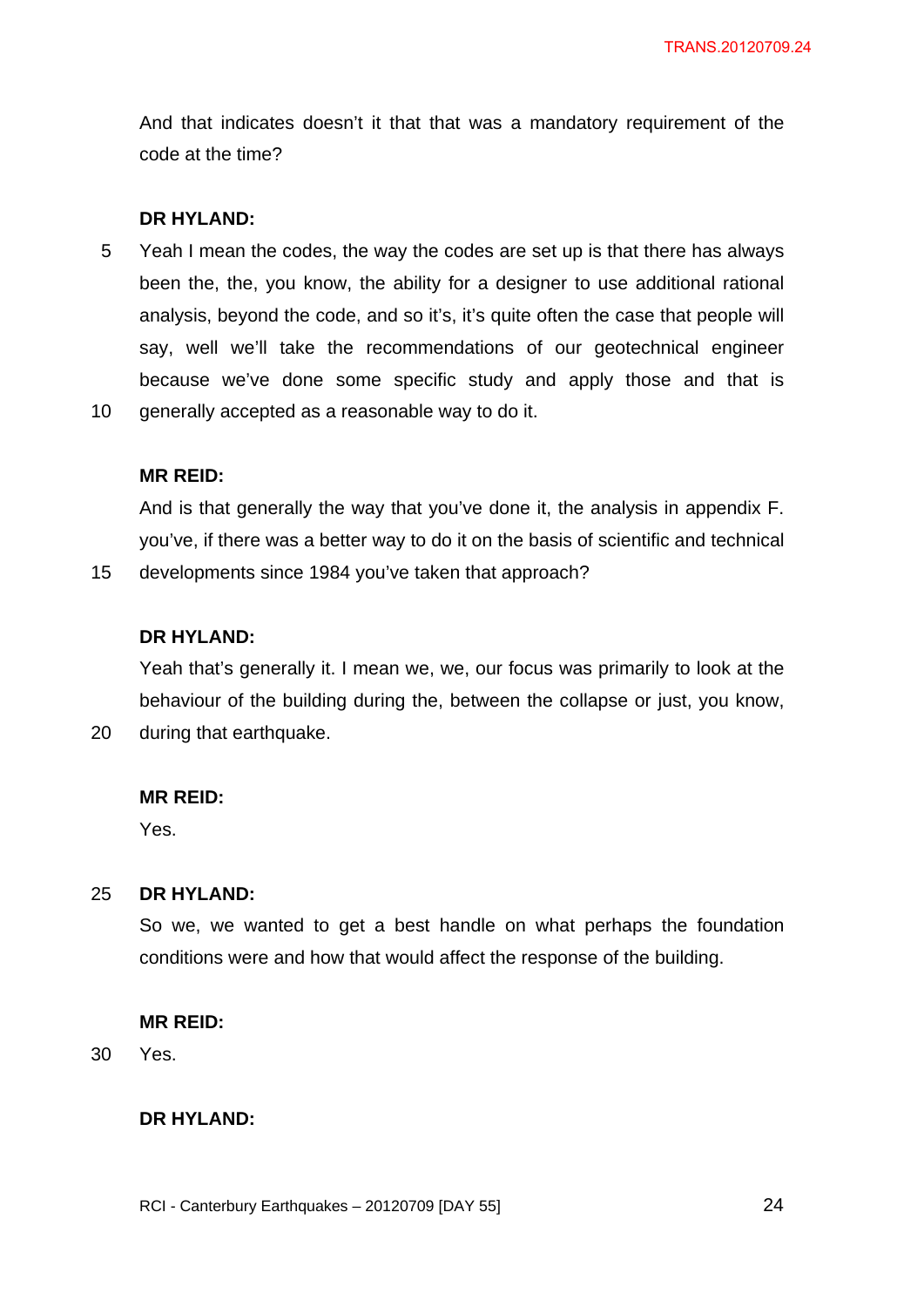So we've applied it to that. So you do need to interpret what we've done in accordance with that.

## **MR REID:**

5 Yes.

## **DR HYLAND:**

I think Ashley you could talk about, we did some sensitivity analysis on, on that didn't we?

10

## **MR SMITH:**

Can I just clarify –

### **MR REID:**

15 Yes, yes of course, by all means.

## **MR SMITH:**

- that the analysis that was used to calculate the deformations was the same analysis. So we're on the same page with that.

20

## **MR REID:**

Yes.

## **MR SMITH:**

- 25 It was the assumptions that we used in the displacement compatibility that were a point of difference. So I can speak to the analysis that calculated the deformations because they are the same deformations that Clark used in his appendix, that was used, we did assume, we did make reference to a paper produced in 1986 by the Earthquake Society which had guidance on analysis
- 30 for seismic loads and that had a recommendation for including soil flexibility that I would consider more recent than a code even though there was a statement in the code that said we could assume or you should assume rigid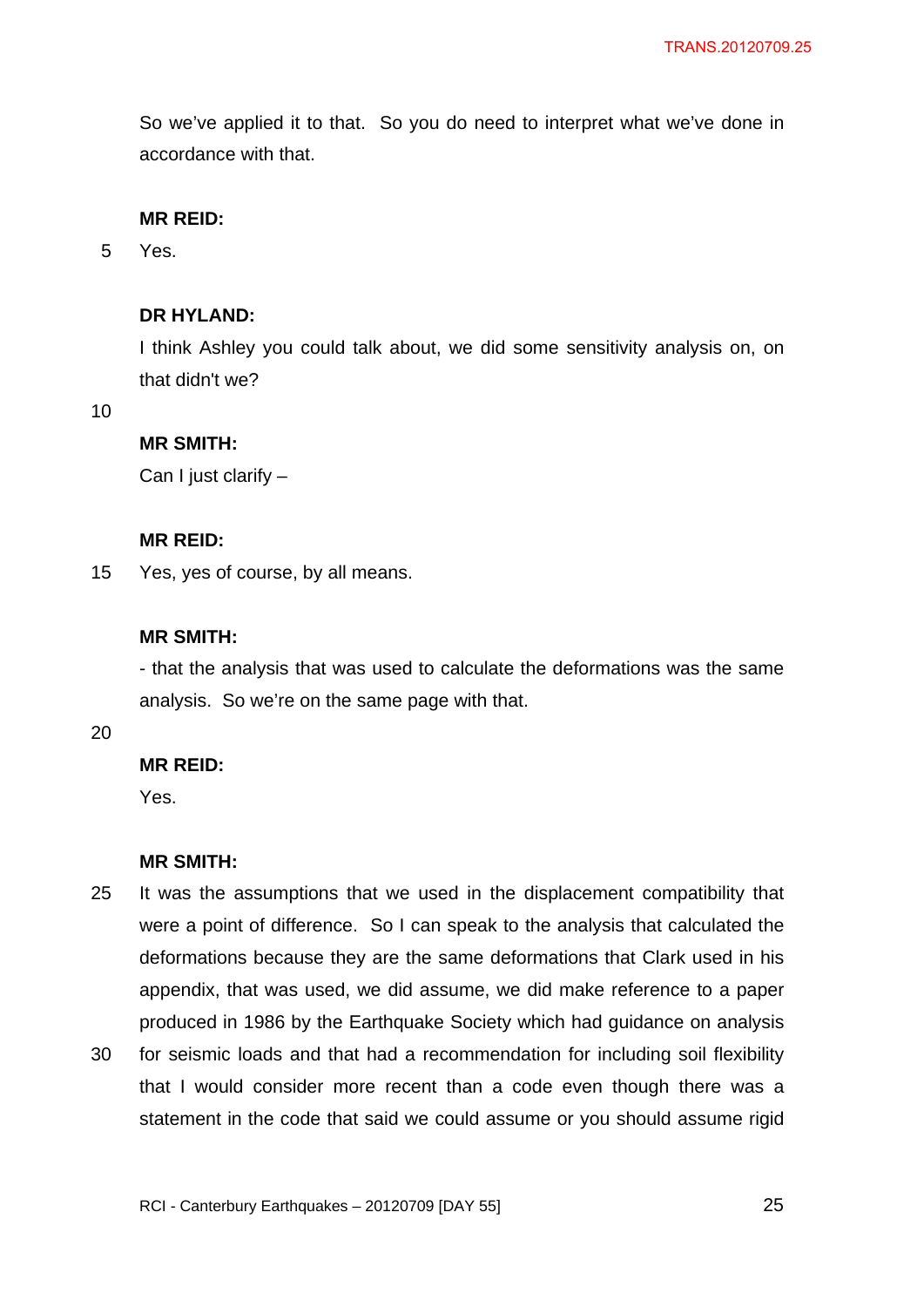foundations I would have placed a lot of weight on that Earthquake Society publication in '86 which was available at the time of design.

## **MR REID:**

5 Yes.

## **MR SMITH:**

 $So -$ 

#### 10 **MR REID:**

Because that was a better approach?

#### **MR SMITH:**

Yes.

## 15

## **MR REID:**

Yes.

## **MR SMITH:**

20 And there was a range of soil stiffnesses estimated by Tonkin & Taylor. We used an upper bound. They had a lower bound and an upper bound and the analysis that we carried out was with the upper bound as well as thickness which I, again I would consider a prudent thing to do if you were designing a building.

25

## **MR REID:**

Yes, just leaving the foundations aside and perhaps I can go back to Dr, Dr Clark.

#### 30 **MR SMITH:**

Sure, sure.

## **JUSTICE COOPER:**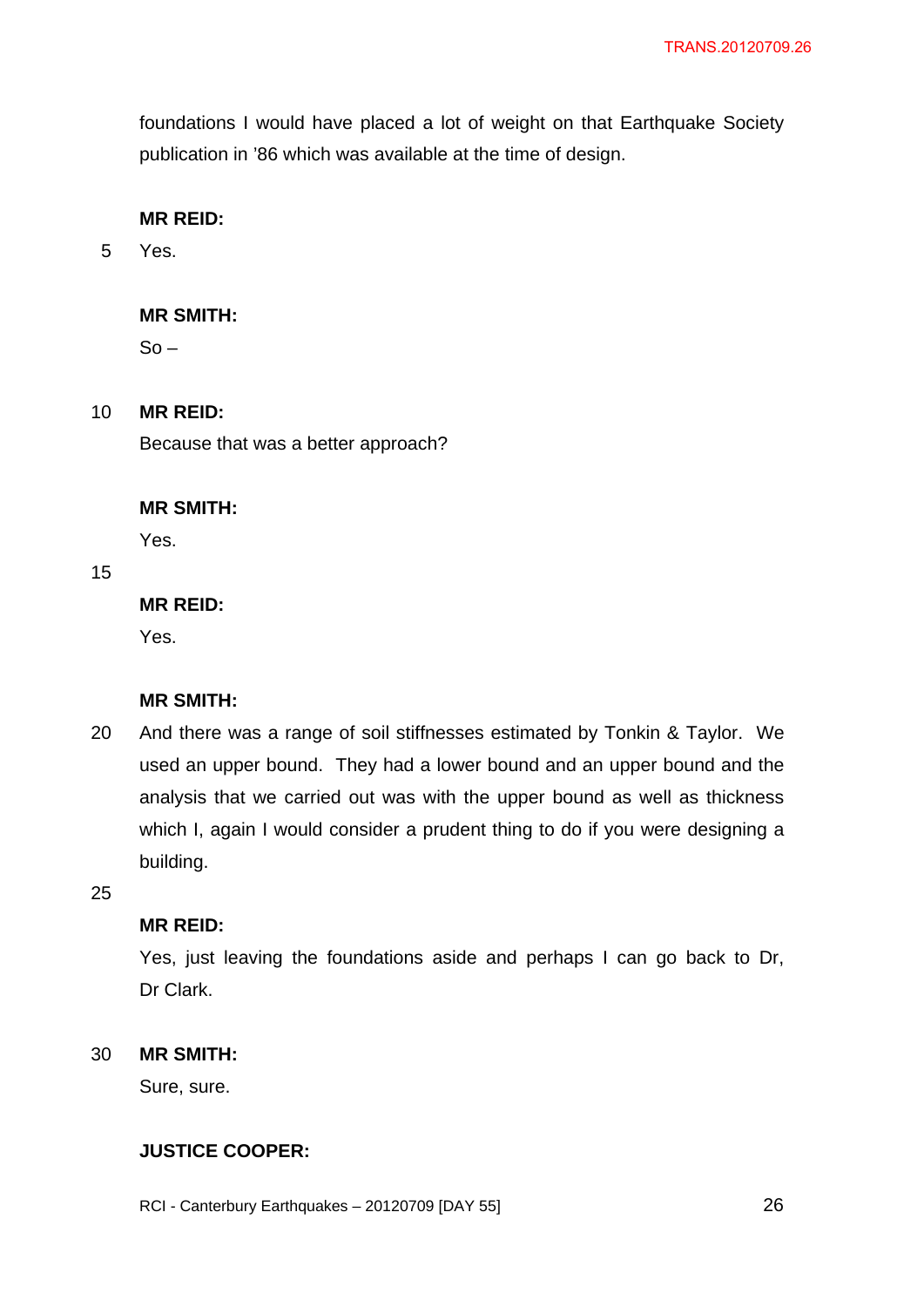Dr Hyland. 1055

## **MR SMITH:**

Yes, sure, sure.

5

# **JUSTICE COOPER:**

Dr Hyland.

## **MR REID:**

10 Dr Hyland, apologies. Dr Hyland. I think you said that in response to my earlier question that where there was a better way to do it effectively, a more recent but better way to do it that was the approach that was adopted as opposed to the strict approach that might have been adopted at the time, is that correct?

15

## **DR HYLAND:**

Yeah, I mean, you got I think what we saw was, you got general practice, that is used is by you know 90, 95% of the practising engineers at the time which would be just to apply the standard using you know the general approaches. I

20 mean this case we weren't you know and we could quite easily show that there was non-compliance with these requirements using those approaches but we were asked to, was there any way you could perhaps sharpen a pencil type of thing and still not get there sort of thing and so we've sort of done this sort of approach to do that.

25

## **MR REID:**

Yes, but just so that we're clear, you're saying that the analysis that you've done in here is not an analysis in accordance with the strict requirements of the standard of the time?

30

### **DR HYLAND:**

Yeah, okay. We've taken it, we've tried to be as generous as possible.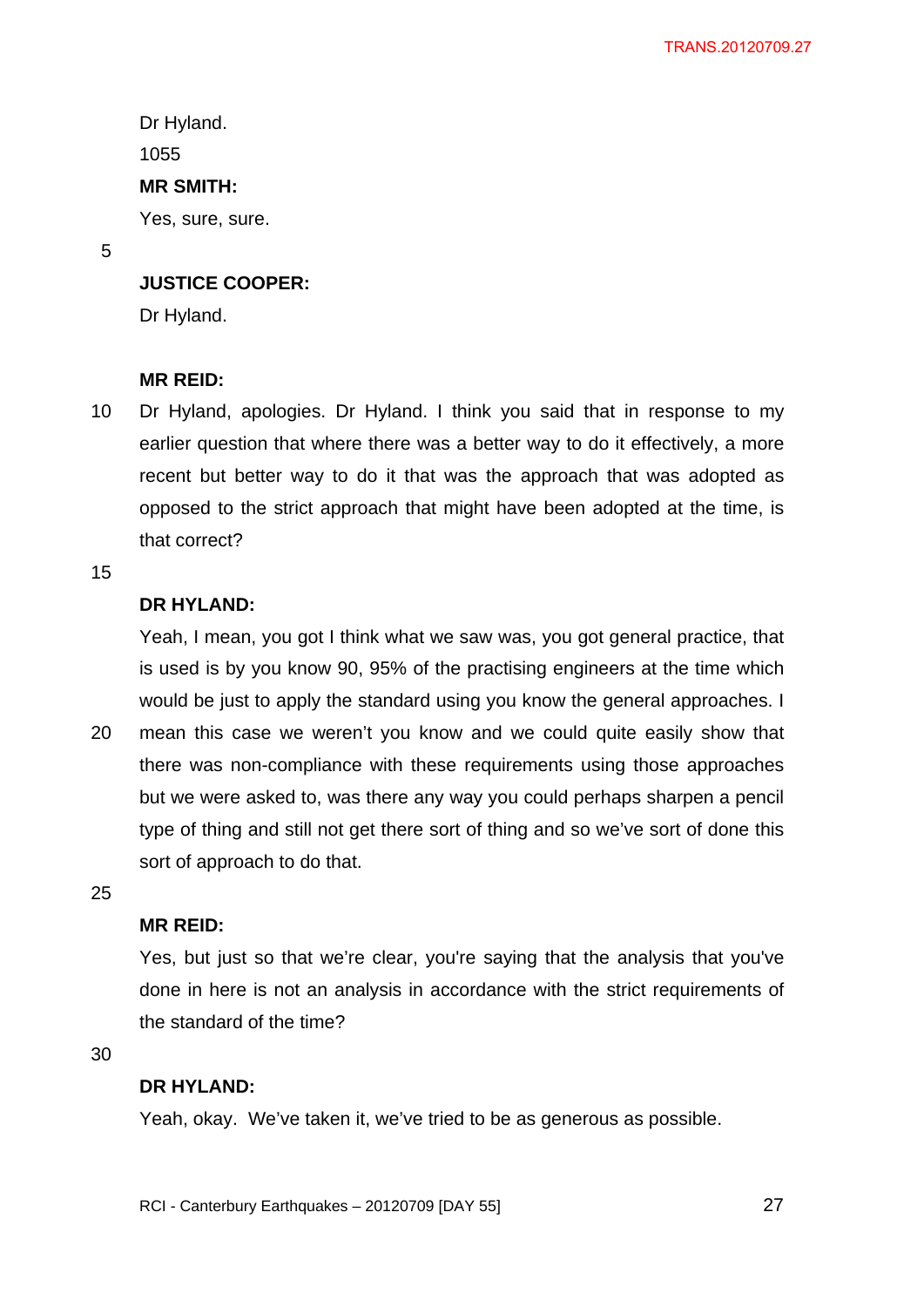### **JUSTICE COOPER:**

Just explain the implications of that final answer to me. If you hadn't taken the approach that you had taken what would the implications of that been for on this issue for whether or not the building complied with the standard or standards?

**DR HYLAND:** 

5

Well it would have been much more obvious that at the time.

#### 10 **COMMISSIONER FENWICK:**

Can I just interrupt quickly to check one point? When there's overriding requirements in the concrete standard which you make consistent assumptions so when you're making a generous assumption for the flexibility of the column did you also make a generous assumption to the flexibility of the

15 structural walls which would have increased the overall displacements?

### **DR HYLAND:**

No we didn't.

#### 20 **COMMISSIONER FENWICK:**

Or did you choose selectively, we now would currently, assign different stiffnesses to those walls, if we assigned a lower stiffness than they did in those days but I have a problem when the assumptions aren't consistent when you're comparing it with the standard so I really wanted assurance that you did make consistent assumptions throughout? You didn't selectively say, "Oh well, we'll be generous and allow the column flexibility to or beam flexibility to increase here but not the walls"?

#### **DR HYLAND:**

25

30 No, no, we just kept the walls just as where they were. It was just the question was well how far could these columns really go before they collapsed and -

## **COMMISSIONER FENWICK:**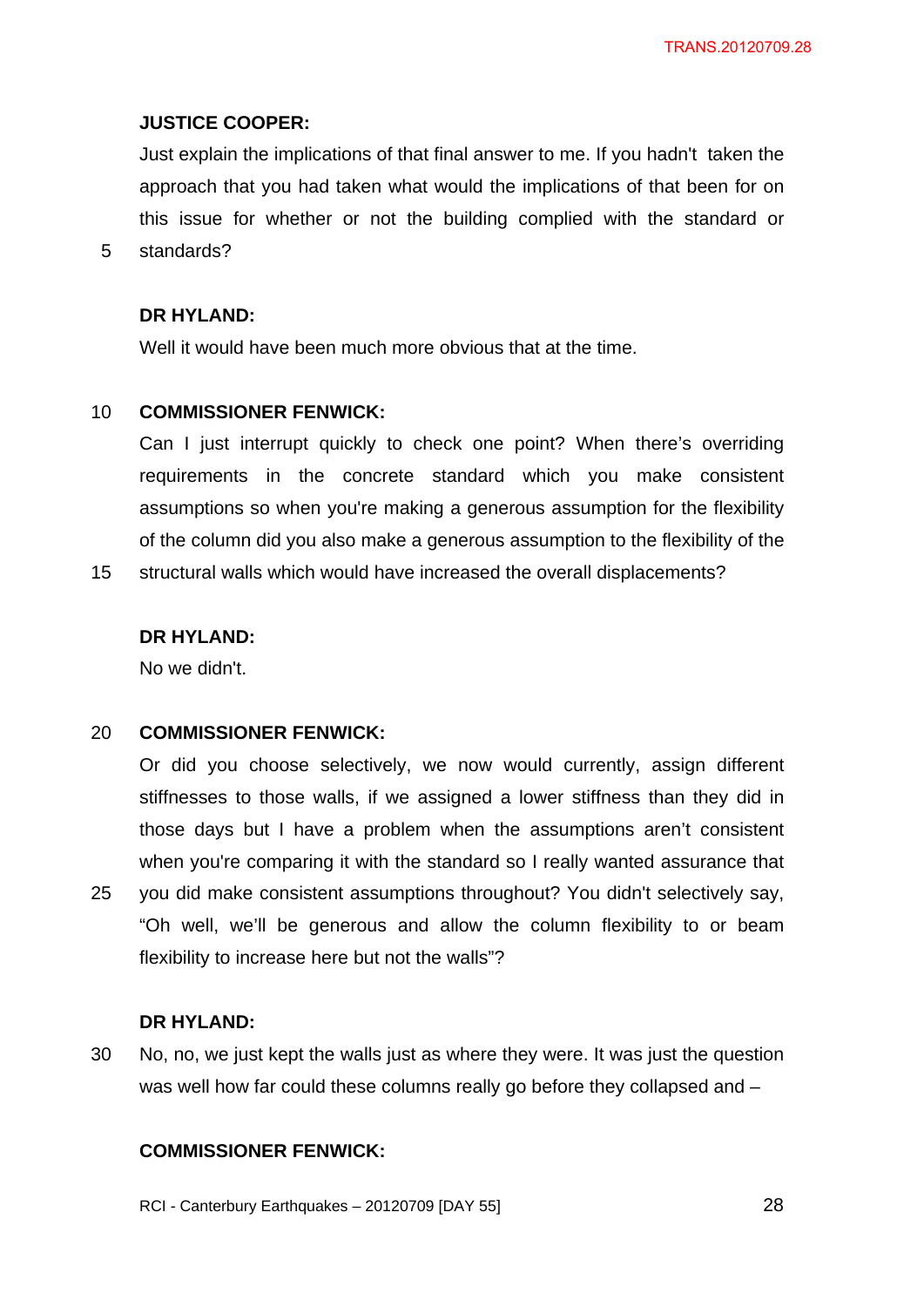Yes, but were the walls, when you're comparing code compliance were the walls assessed as required at the time by into this 3101:1982 or were they assessed in some other way?

#### 5 **DR HYLAND:**

No, we just applied the stiffnesses, cracked section properties as recommended by 3102:1982 and then just looked at what were the limitations on how far you could perhaps push the columns if you really wanted to.

#### 10 **COMMISSIONER FENWICK:**

So you've followed the recommendations for the code –

## **DR HYLAND:**

Yep.

### 15

## **COMMISSIONER FENWICK:**

For the walls but when it came to the columns you didn't because you assumed they weren't –

#### $20<sub>2</sub>$ **DR HYLAND:**

No we (inaudible 10:58:55) –

### **COMMISSIONER FENWICK:**

25 If you followed the recommendations for columns they would have been based on gross section.

### **DR HYLAND:**

That's right. That's right.

#### 30 **COMMISSIONER FENWICK:**

But you haven't? You've used half gross section or something like this which would allow you twice the inter-storey deflection.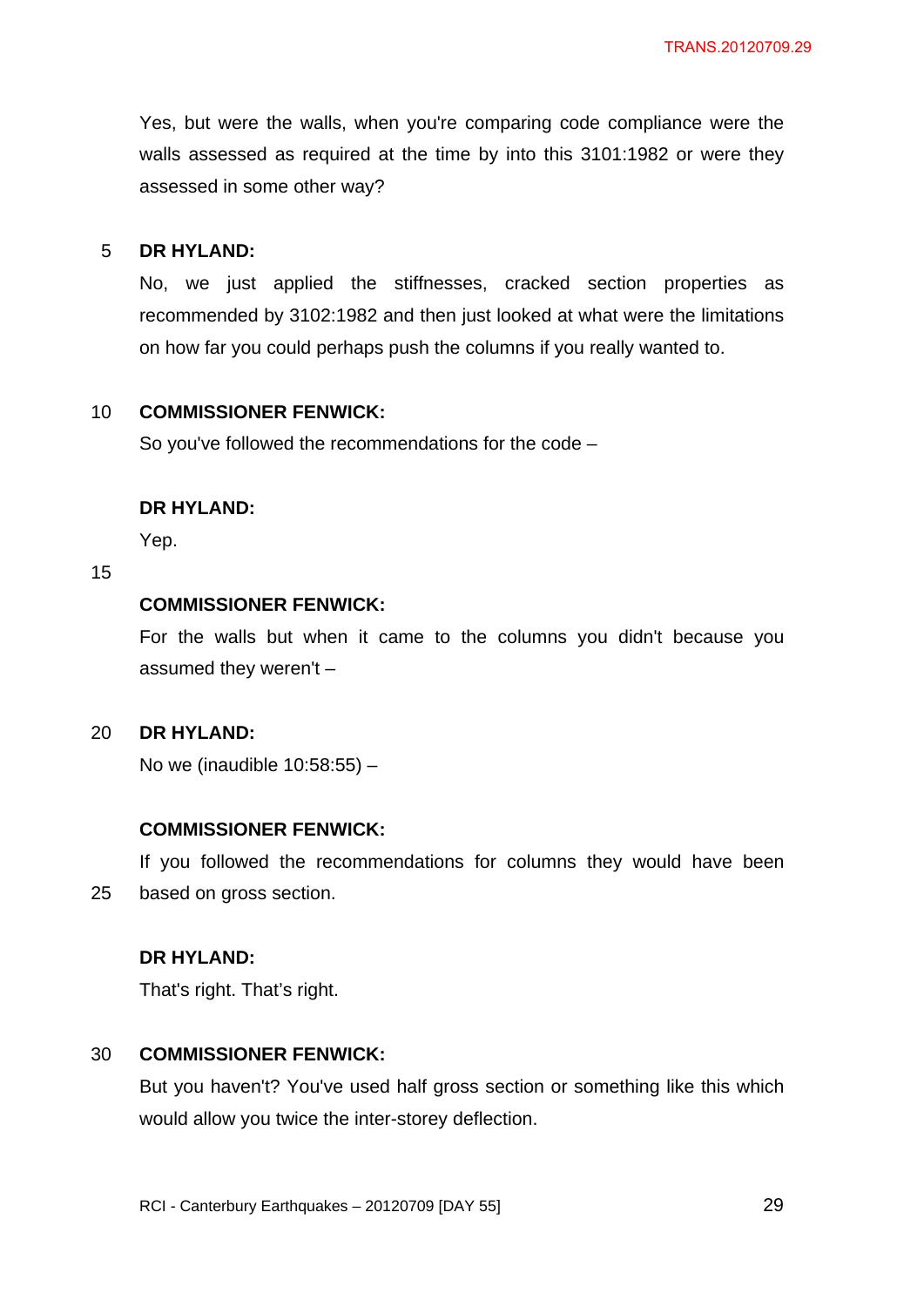## **DR HYLAND:**

Yeah as I said we wanted to see what the bounds were so we checked initially with I-gross, found it didn't work and then this was sort of an extreme sensitivity check to see what would happen so it needs to be read in that

5 context because there wasn't anything in the standard which said you must be consistent, it just says here are the recommendations –

## **COMMISSIONER FENWICK:**

10 Oh, there's something that said you had to be consistent, but it didn't tell you perhaps what the consistent was –

## **DR HYLAND:**

Didn't tell you what –

#### 15 **COMMISSIONER FENWICK:**

But I would have thought if you're using you know a lower stiffness for your column then you should have also used a lower, a comparable stiffness for the wall. Now that's the point I'm trying to get at.

#### 20 **DR HYLAND:**

Yeah, yeah.

### **COMMISSIONER FENWICK:**

Did you choose appropriate stiffness values for both components?

25

## **DR HYLAND:**

Yeah, as I said we did and what we were just trying to see what is the difference, what could potentially could someone have done by saying well the code wasn't clear, I've done it a certain other way, I'm not saying that's

30 how what we're recommending but...

### **COMMISSIONER FENWICK:**

Thank you.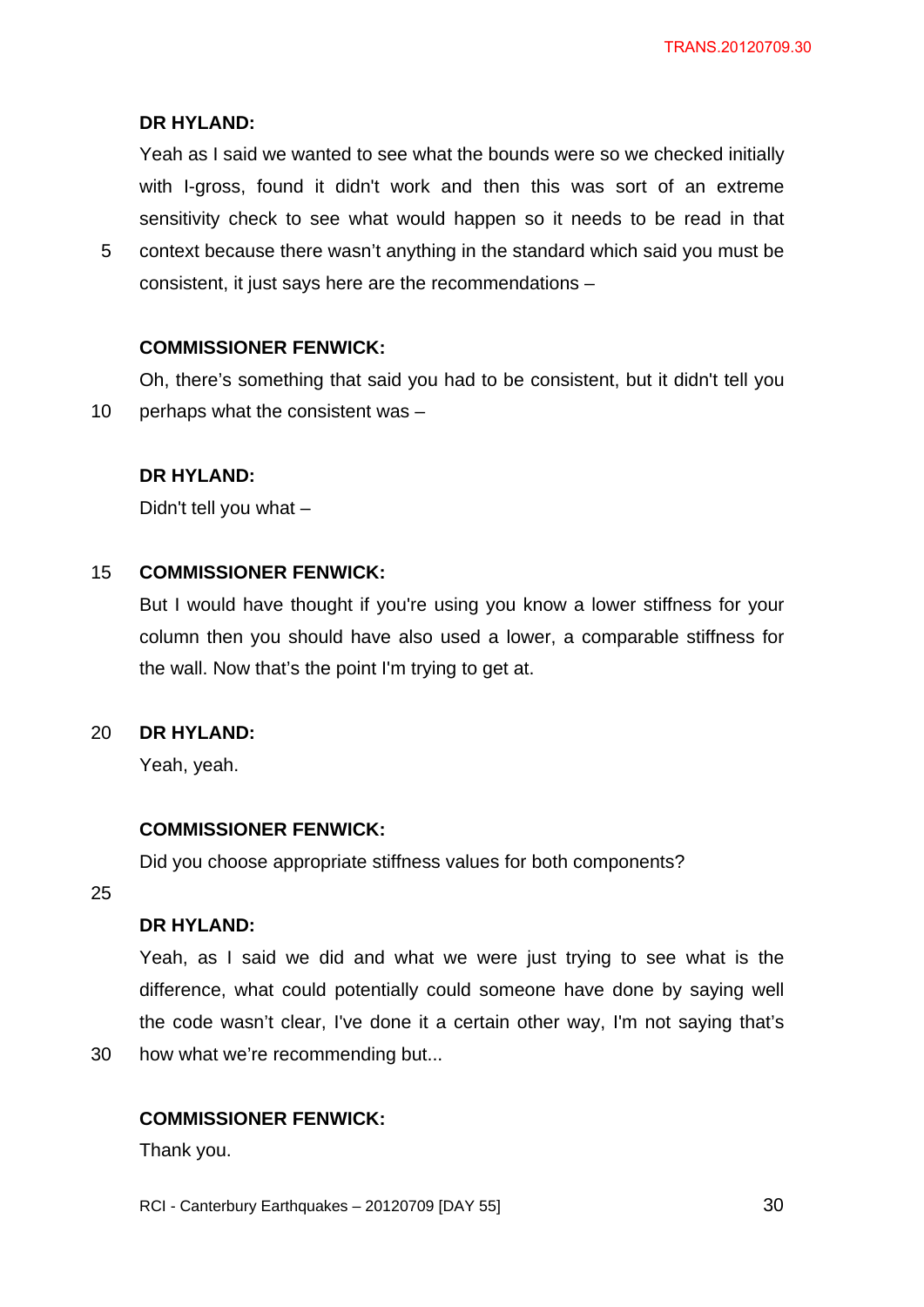Just going back to the issue about the foundation rotations for the moment, do you agree that your analysis had been done on the basis of an assumption of

5 a rigid foundation that that would have been a more favourable interpretation for the designer?

#### **DR HYLAND:**

10 Not necessarily because the, if you use a rigid foundation your structural response changes so there tends to be, the building responds more at a lower, at a lower period. If you make the foundation flexible you get perhaps a lower response but you get a bigger, you can get bigger displacement so I don't think there's really much in it.

#### 15 **MR REID:**

But have you done the analysis to know?

#### **MR SMITH:**

20 Yes, we have, we did, in my second statement of evidence I believe I summarised that we did response spectra analyses with rigid foundations and with flexible but we didn't, I'm not certain of the effect on column drifts but there is a considerably higher what we call base shear response if you assume rigid foundations which basically means higher loads need to be applied so.

25

### **MR REID:**

All right, so back to Dr Hyland, so it seems, doesn't it, that you have an interpretation of the standards that differs albeit slightly from Mr Smith's, is that correct?

30

#### **DR HYLAND:**

No, I don't think we've come to that. What we've been explaining is the way this analysis was done, was done –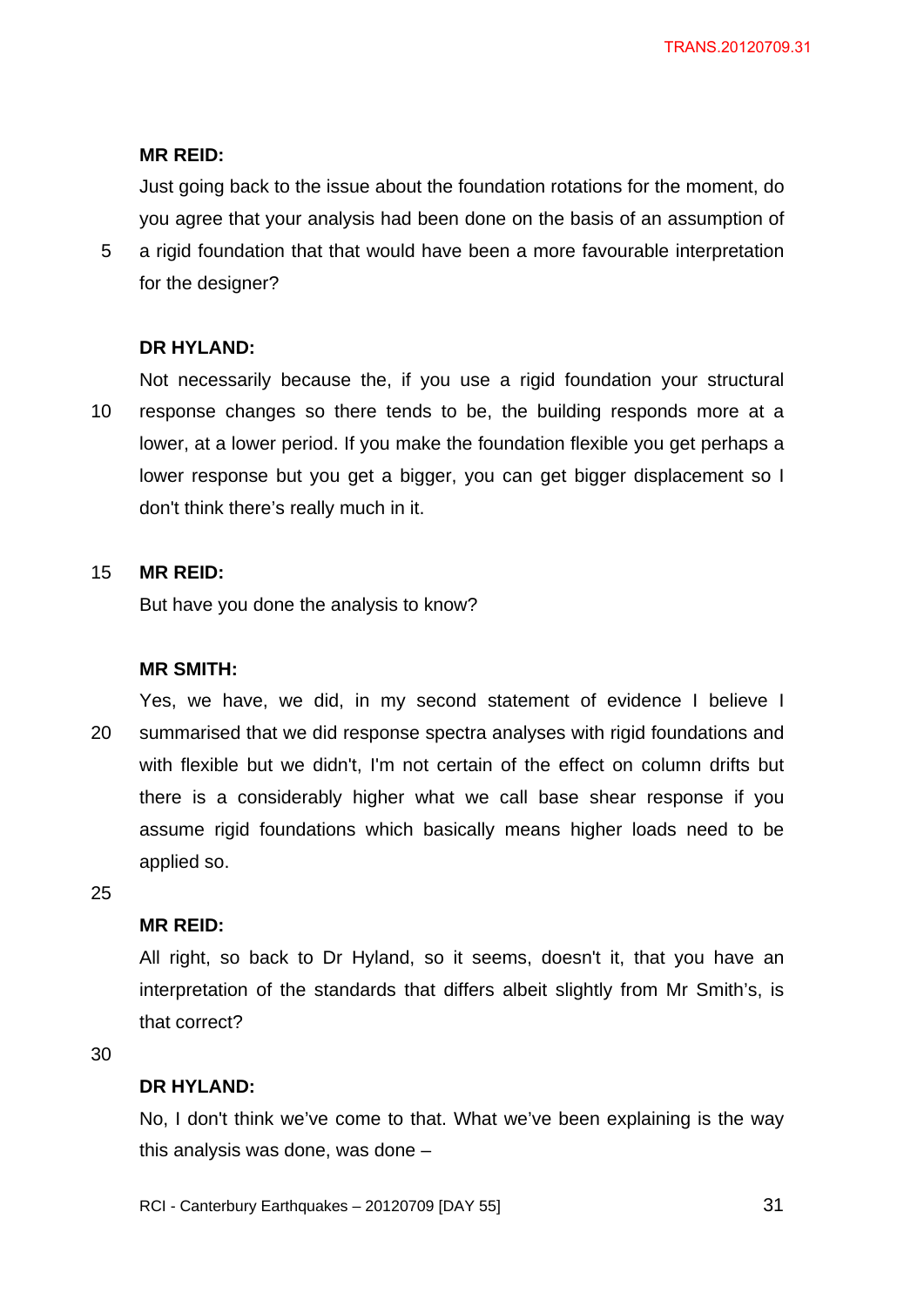Yes, yes.

#### 5 **DR HYLAND:**

Was done for a specific purpose.

# **MR REID:**

Sorry, I, yes, I understand that, I'm moving on to slightly different point, just

10 generally about the standards that have you read, you said you hadn't read Mr Smith's third statement of evidence?

# **DR HYLAND:**

No, I haven't sorry.

## 15

# **Mr Reid:**

Have you read Dr O'Leary's statement of evidence?

# **DR HYLAND:**

20 No, I haven't sorry, no.

# **MR REID:**

Or Mr Priestley's?

#### 25 **DR HYLAND:**

Yes, I've read Mr Priestley's. Yep.

# **JUSTICE COOPER:**

I think we should call him Dr Priestley.

30

# **DR HYLAND:**

Dr Priestley.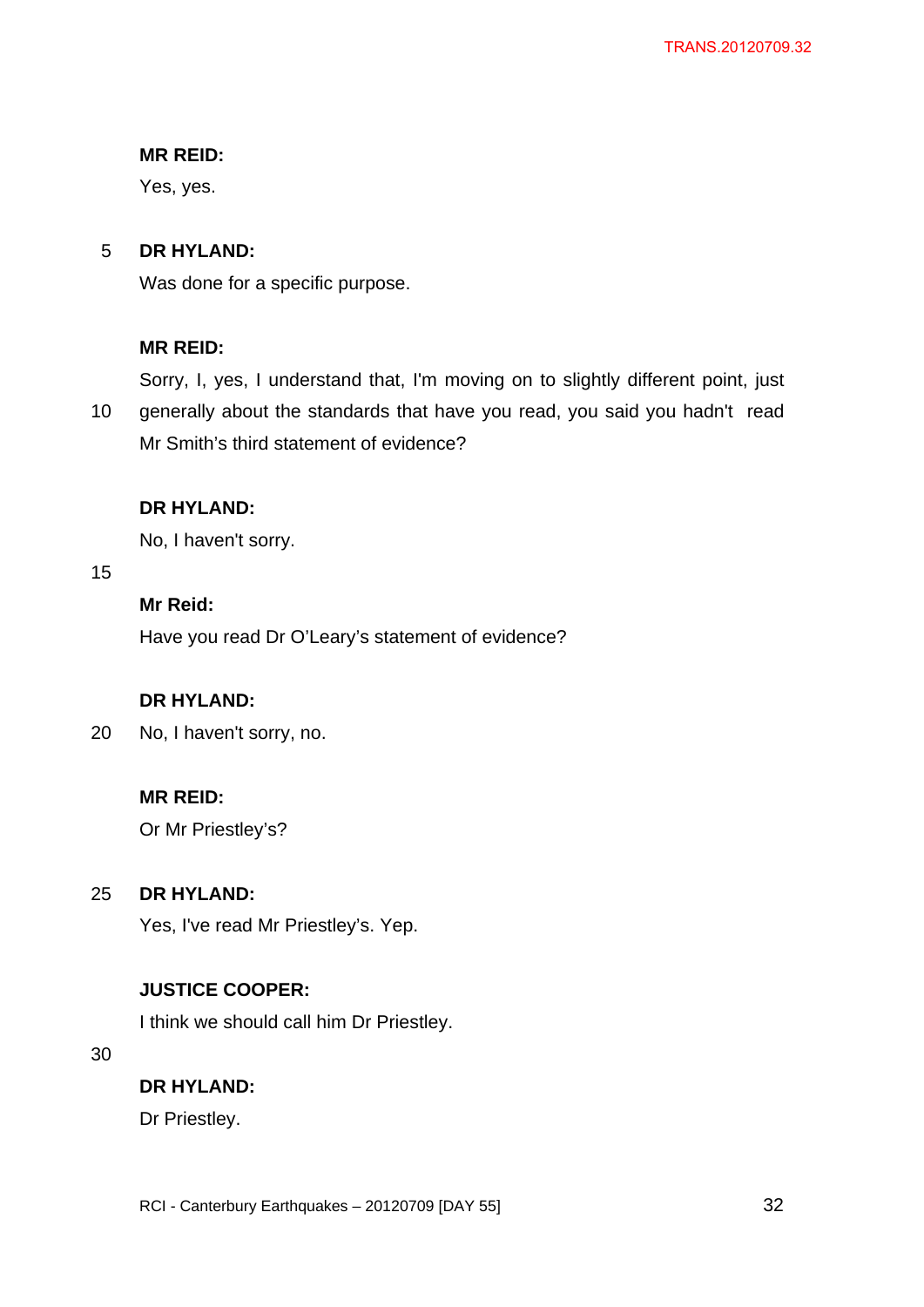Dr Priestley's. What I'm, Dr Jacobs, Professor Jacobs I think it is.

## **DR HYLAND:**

5 Dr Jacobs.

## **MR REID:**

Dr Jacobs, have you read his?

#### 10  **DR HYLAND:**

No, look I haven't, I've read a lot of evidence but I wasn't called for the compliance section so I haven't read those ones in particular.

### **MR REID:**

15 Right, but do you accept though that there are a variety of interpretations of the standards?

### **DR HYLAND:**

20 25 Yeah, look I think it's one of the issues with these particular standards that the 82 and the 84 is that they were difficult to interpret and not easy documents. I mean, they're generally look in a design practice you'd expect someone starting out to perhaps take six to nine months to get reasonably comfortable using perhaps the concrete standard at the time. I mean they're complex documents. IPENZ you know requires generally sees it that you need sort of three to five years design experience, practitioner experience with mentoring and supervision to interpret and use these codes in a reliable way so it's not, they're not straightforward documents. So it's not surprising people have slightly different interpretations.

#### 30 **MR REID:**

No, well would you agree, I accept your point but that it requires experience and training to be able to interpret these things correctly, but I think Mr Smith also says that the fact that there are a number of different interpretations is an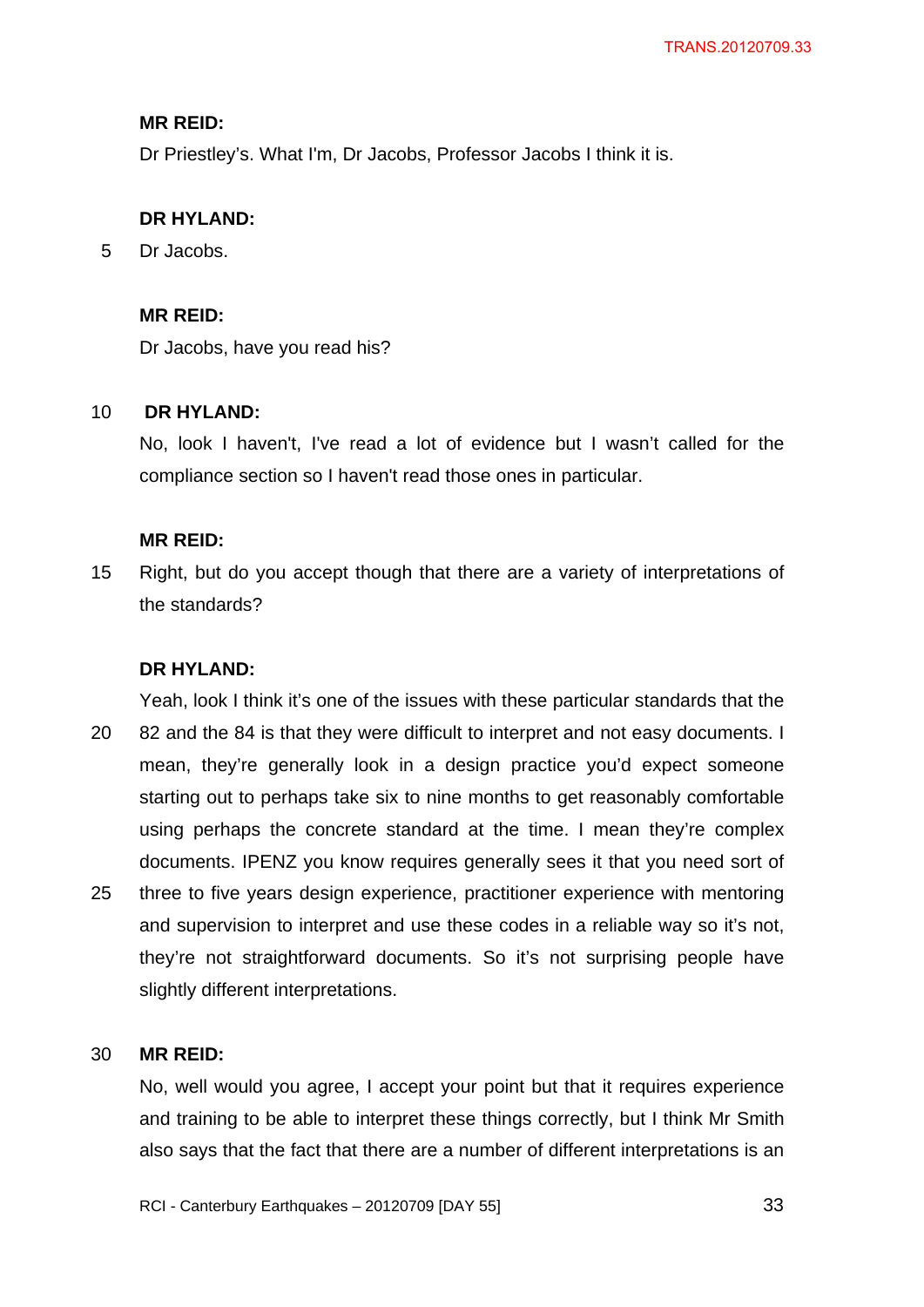indication that the design codes of the day were not entirely clear. Would you agree with that?

## **DR HYLAND:**

5 Yes, I would, yeah. Yes.

## **MR REID:**

All right, well, can I just move on to the spandrel panels?

#### 10 **DR HYLAND:**

Okay, yep.

## **MR REID:**

15 Now I think your report on the spandrel panels is to the effect that there was no gap specified either side of the columns between the columns and the spandrels, is that correct?

1105

### **DR HYLAND:**

20 Yeah there was a gap between the ends of the spandrel panels of 420 millimetres shown on the architects' drawings but there was nothing specific that said you must maintain a minimum gap between the end of a panel and a column.

### **MR REID:**

25 But isn't it correct that interpolating from the gaps between the columns, or the space between the columns, the diameter of the columns and the diameter of the spandrel you get a 10mm gap either side?

### **DR HYLAND:**

30 Yeah well that's just a nominal gap that isn't taking account of construction tolerances. I mean the construction industry recognises and the standards recognise that there is not even if you specify a column it's 400 diameter, it's not necessarily going to be perfectly 400, it could be 405 millimetres diameter.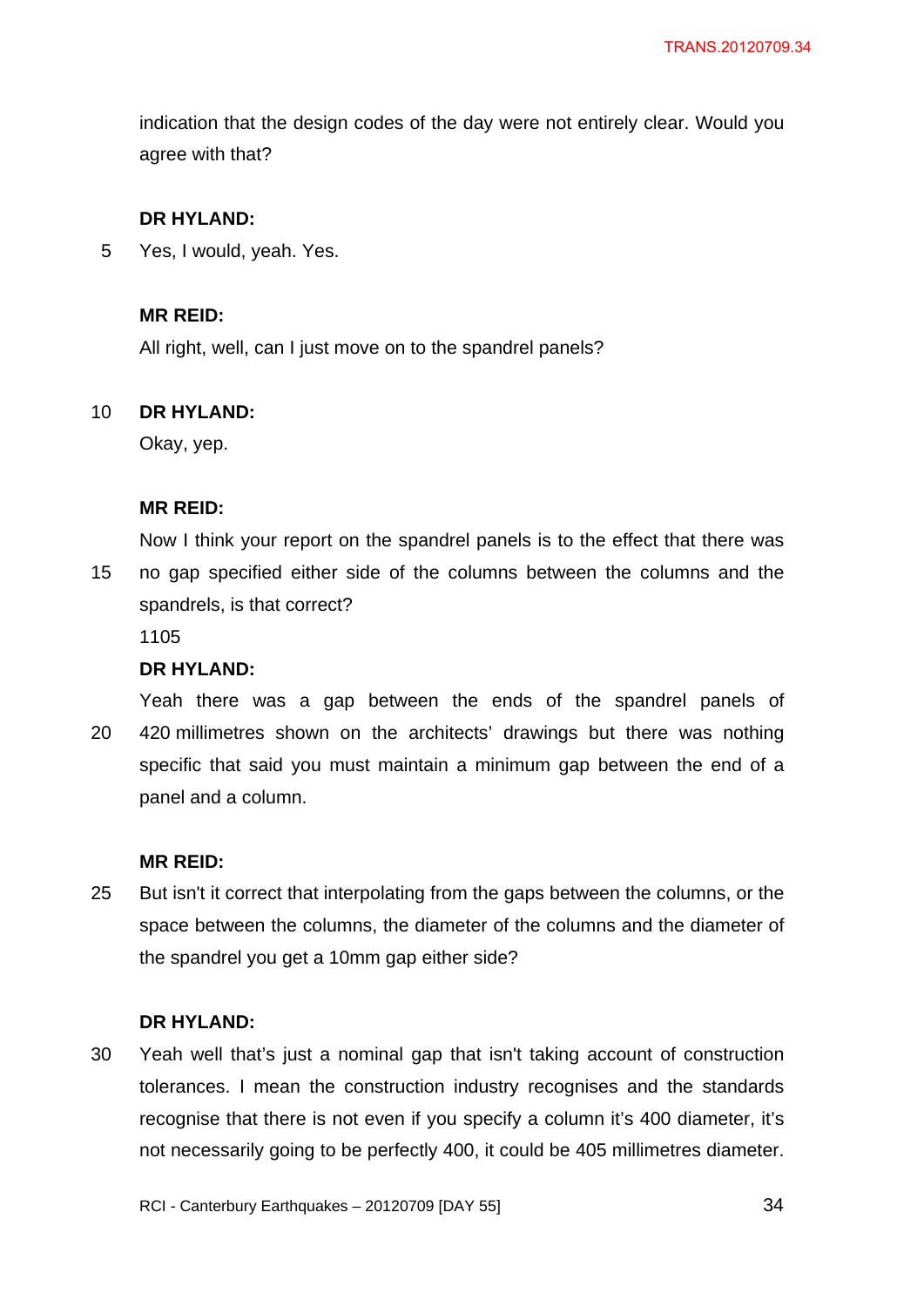You specified a panel that was six metres long. It might not be exactly six metres it could be six metres and five millimetres long, so you could eat up these gaps quite, quite easily. And unless the builder, it is communicating clearly to the builder that there must be a minimum gap specified, you know,

5 left there, then it's, it's unreasonable to expect the builder to read the mind of the designer.

#### **MR REID:**

10 Is this an issue that focuses around a problem with the spandrels turning up on site having been precast and not being, not being custom made for the gaps in question?

### **DR HYLAND:**

15 20 No not necessarily, I mean they would, they, oh, I understand they probably would've tried to do their best but there's no guarantee that the column at each level is going to be exactly placed above, you know, there's all these issues, I mean construction is not a exact science. There is a recognition that, you know, things, things move and do that so you have to make allowance for that and there didn't appear to be any allowance made for that, with that on the specification.

#### **MR REID:**

If the columns had been custom made on site would that have made a difference as to the need for a construction tolerance to be specified?

25

## **DR HYLAND:**

No, no, it's still the same thing. I mean you've still got to be able to recognise people are placing things with cranes and using heavy equipment. It's not, you know, watch making, it's, it's heavy sort of labouring type stuff.

30

#### **MR REID:**

So the, turning now to the wall on line A?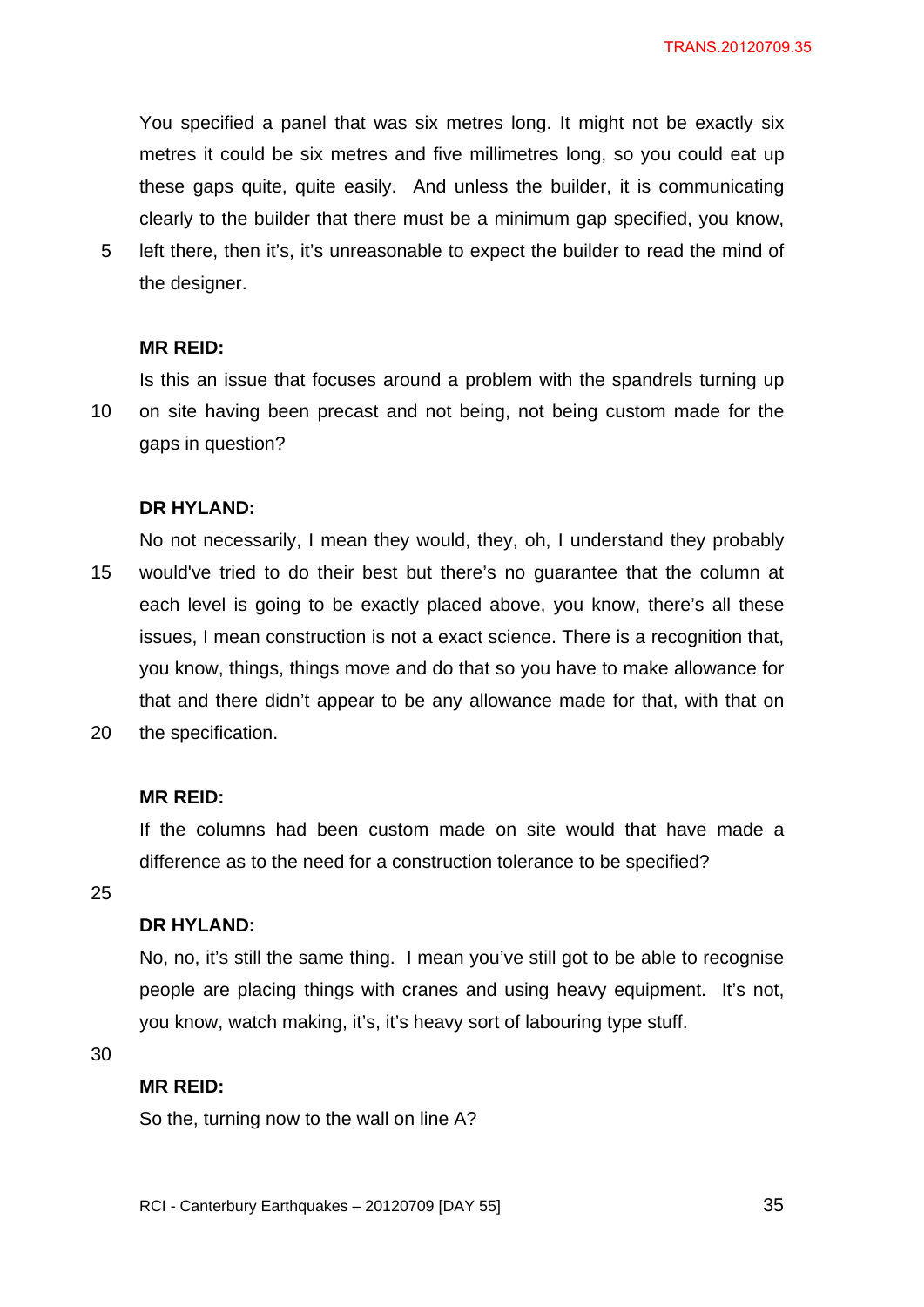# **DR HYLAND:**

Yes.

## **MR REID:**

5 I'd just like to go to the plans for a moment. I think it's S17 on the plan.

## **JUSTICE COOPER:**

Are we going to come back to the standards or have we left them?

#### 10 **MR REID:**

I'd left them. So this, on the plans this is BUI.MAD249.0284 18?

### **DR HYLAND:**

Okay.

## 15

## **MR REID:**

So the issue here's about the structural separation of this wall on line A from the rest of the building, is that correct?

#### 20 **DR HYLAND:**

Yes.

### **MR REID:**

And do you agree with me that in terms of the vertical plane, or the vertical, or

25 the plan shows vertical gaps which would be sufficient to constitute a structural separation in that direction?

### **DR HYLAND:**

Um, I think you need to also refer to section 6 on S9.

30

### **MR REID:**

Yes?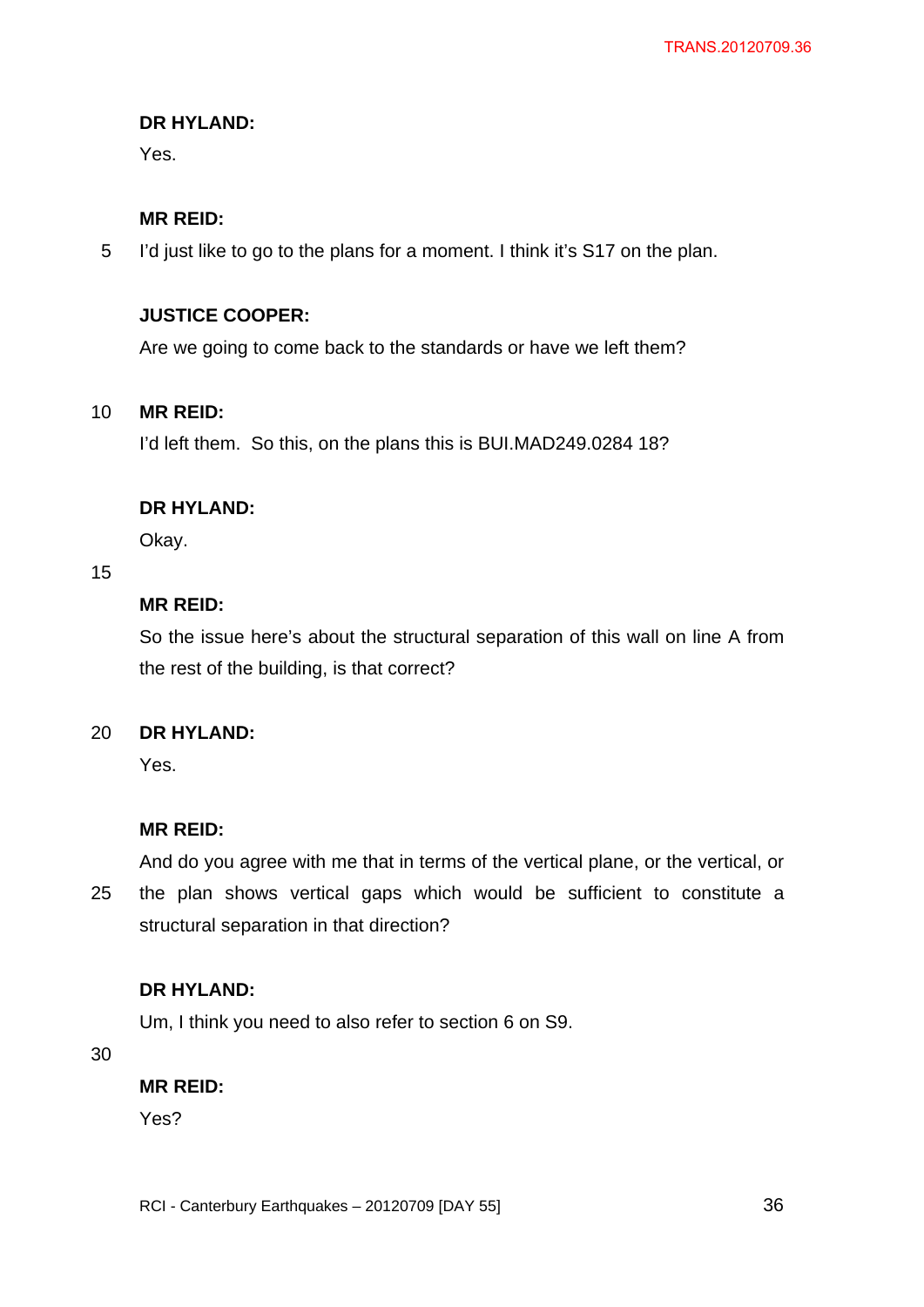#### **DR HYLAND:**

I don't think they're bringing it up as well, but the, the issue is there that the drawings – can you bring that up please?

#### 5 **MR REID:**

Six 6 on S9 is MAD249.0284.10.

#### **DR HYLAND:**

10 Okay, so if we look at the right-hand side of that drawing, now the, the detail where the, where the, um, the top course is connected into the underside of those precast beams at level 2 and level 3, you'll notice that there is a horizontal reinforcing bar specified there, D12, and there is a grease bar that is fixed to the underside of that. At D12 this drawing shows that that was fully grouted for that wall and this drawing was fully grouted so that would've made

15 it, if it had been built like that, that would've made it quite difficult to justify that it was fully separated even with those gaps in the other drawing. So I think there was some, some problem here with the drawing.

#### **MR REID:**

20 So is your issue then is about the gaps under the beams at the top of each wall rather than the vertical gap specified on S17, is that correct?

#### **DR HYLAND:**

25 Um, yeah, the, the problem we've got with this is that there doesn't appear to be an ability for the top of the wall to rotate without, um, engaging with the beam above. So, um, and the bar as it's detailed here would have been rigidly connected into the top. So it would've taken shear, direct shear loading direct into the beam. Often what you do here is you actually would leave that top course ungrouted, and you might separate the top of the block by a certain

30 amount, so there's a gap, perhaps a 10 millimetre gap consistent along there so there's a bit more clear freedom. So I think the intention was, may have been, ah, you know, that they were trying to head in that direction but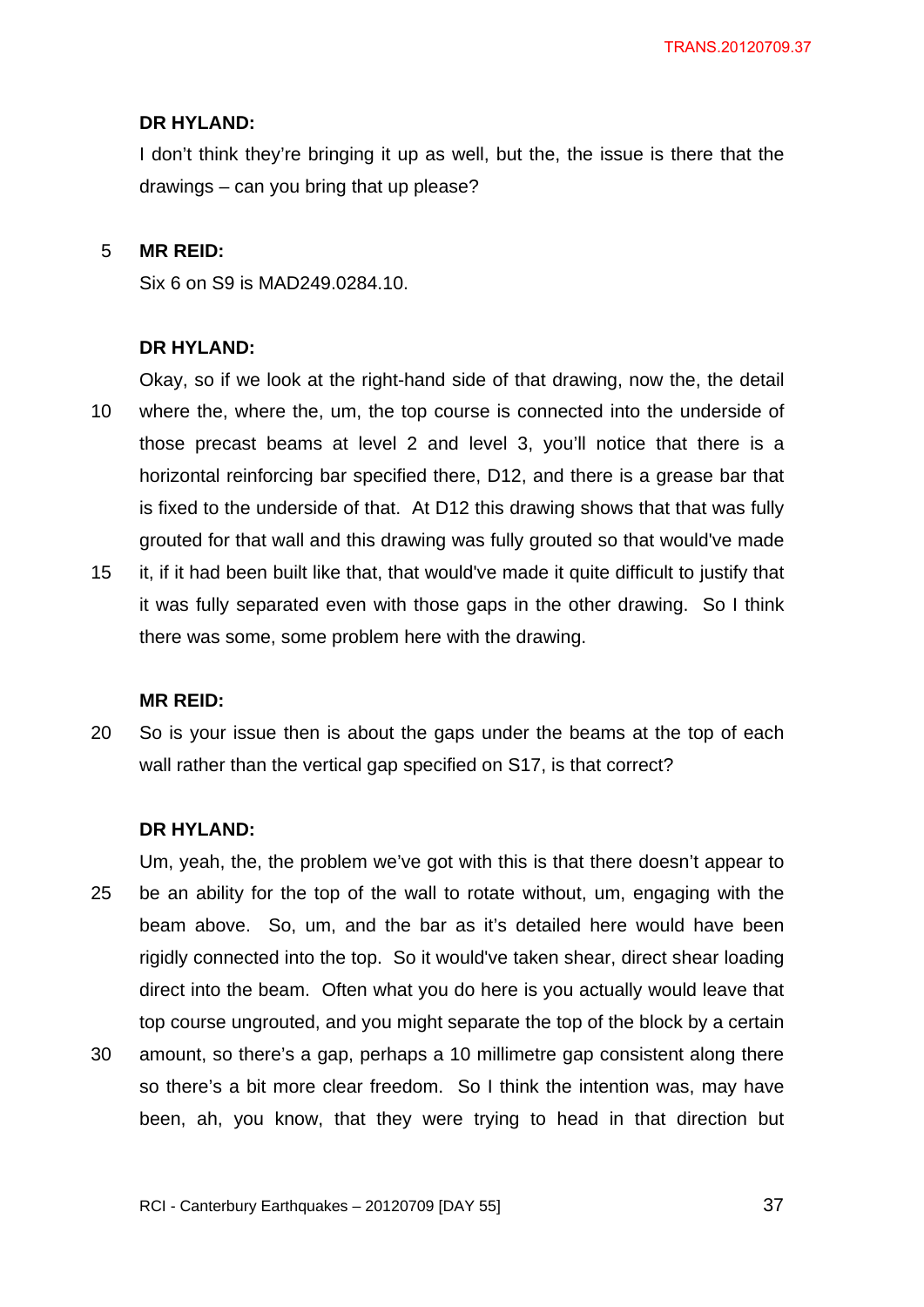somehow it didn't get documented that way. So I don't, I don't think this, this detail as it's drawn would've achieved that separation that we want.

#### **MR REID:**

5 So the detailing of a grease bar, correct me if I'm wrong but isn't that, isn't it greased so that it can move, isn't that the point of it?

### **DR HYLAND:**

Yeah the idea would be that it would move vertically but it could perhaps slip,

- 10 slip if there was some vertical movement, but there's no, um, another thing you could've done here perhaps was you could've wrapped, wrapped that bar with Denso tape or something so there was actually a gap there when you did grout it, but there's nothing, nothing here which does that. So that bar is rigidly, well as it's shown here it's rigidly connected in terms of shear. It could
- 15 move vertically but then you've got to ask yourself how is it going to do that given the beam that's on top of it.

#### **MR REID:**

20 Are you familiar with the use of a grease bar? I don't know whether it's a common thing now, but are you familiar with that, that method of construction?

#### **DR HYLAND:**

25 Yeah, yeah they can be done on them, you can put sleeves on them, ah, I've certainly used sleeves on reinforcing bars, um, you know, polyethylene sleeves and things, so that's, people do that, but It's just in purely one direction, so if you're trying to get a horizontal movement you would put actually something that's a bit thicker that can crush or move, you know, like a Denso tape's like a thick tape so you don't need a lot of movement but there 's enough there to let it go. So there seems to be some problems with the way

30 this was documented here.

### **MR REID:**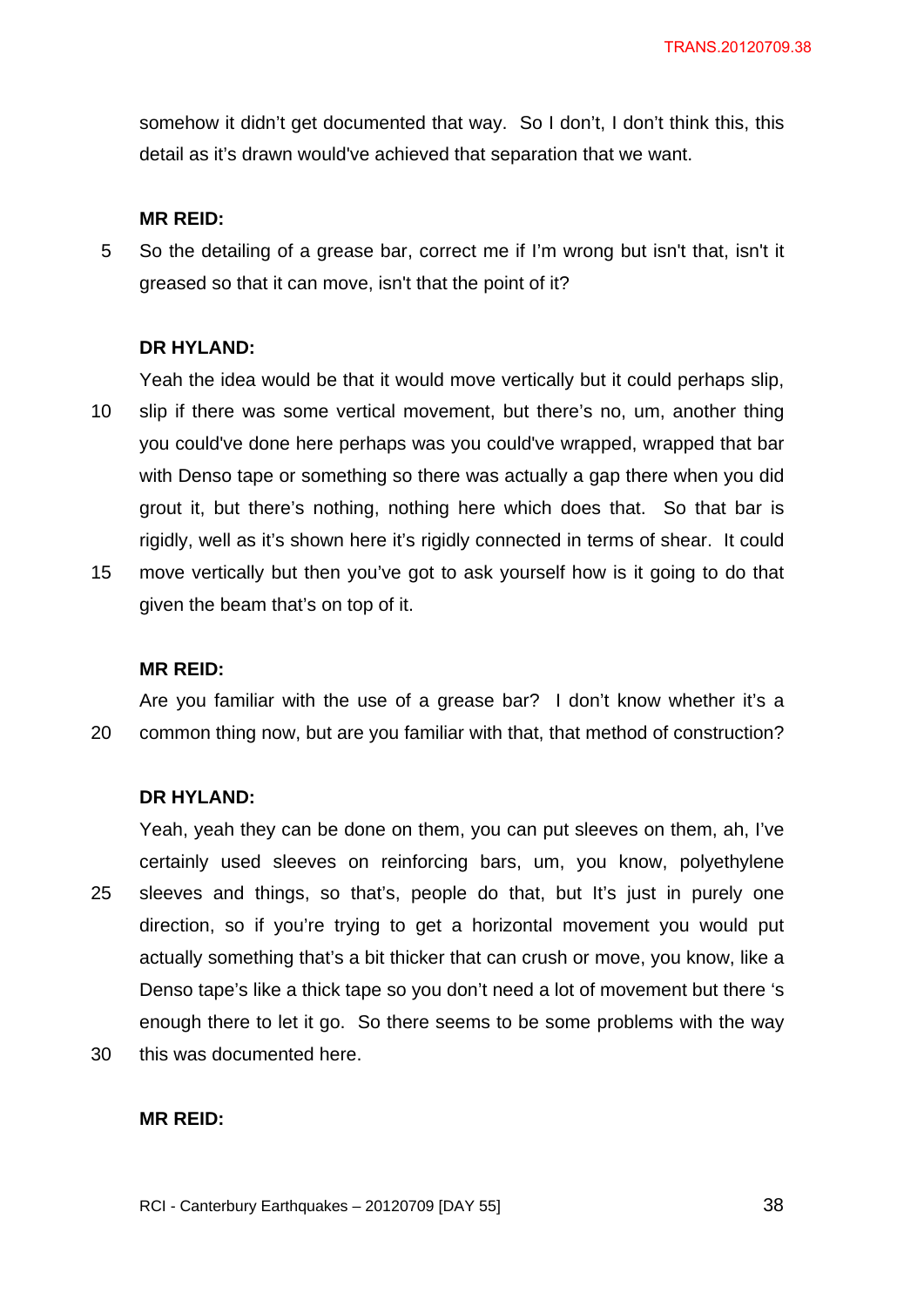Do you agree with Dr O'Leary when he says that, that you wouldn't use, a greased bar in this context would only be used in conjunction with a gap? 1115

## **DR HYLAND:**

5 Yeah it is like a gap, yeah, so there has got to be some movement, yeah, no I'd agree with that.

## **MR REID:**

So it is clear isn't it or do you agree that it is clear that the plans, by specifying

10 a greased bar the plans contemplated a gap even if it wasn't expressly provided for?

## **DR HYLAND:**

15 No I mean, I mean if I was a builder looking at that I would just assume that the engineer wanted that done exactly as he'd done there, put a greased bar in there and grouted up and you would just do what you are told.

### **MR REID:**

20 But isn't here an inconsistency in the plan, the use of the greased bar and not specifying a gap, aren't they, wouldn't a builder look at that and wonder what was going on?

### **DR HYLAND:**

25 Not necessarily, I mean a builder isn't trained to interpret the engineering aspects of drawings. They, their expertise is in executing the design. It is up to the, you know, this is where the engineer observing would perhaps look at the, what they are doing and perhaps interpret it if they saw there was a mistake they would perhaps change it on site or something.

#### 30 **MR REID:**

But an experienced builder, don't you think I would have raised a concern at about the specification of a greased bar without a gap. Wouldn't they have wondered what was going on?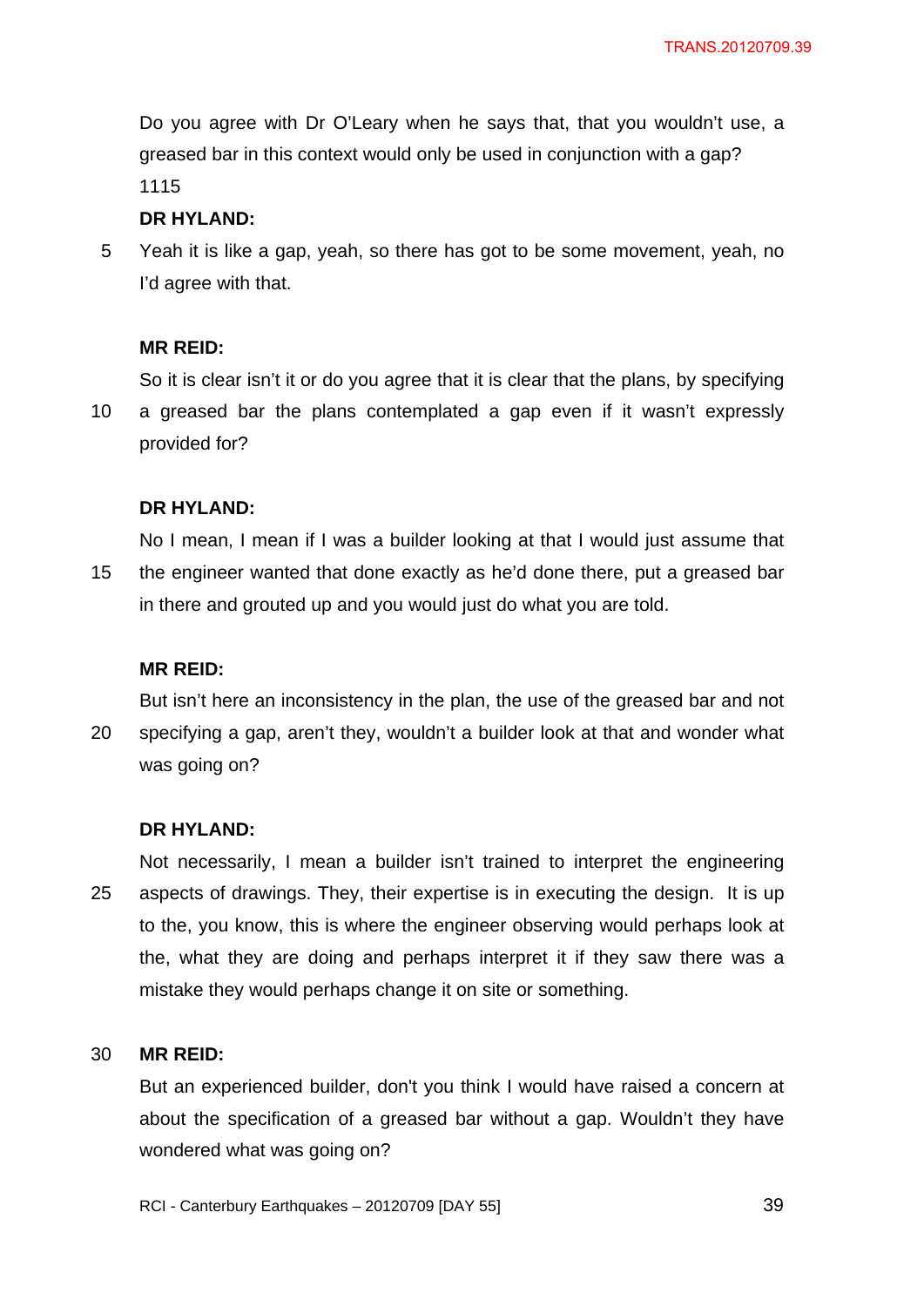TRANS.20120709.40

## **DR HYLAND:**

I don't think so, I mean my experience with builders and trades people is that they are expert at what they do but they are not engineers and these sort of things they will just look at how he can do it, what is the best way to do it and assume the engineer knows what they are talking about.

#### **MR MILLS:**

5

10 15 It certainly had not been anticipated that we were at this stage going to get into issues of code compliance and I didn't want to interrupt my friend's questioning on this and a decision was made and perhaps in retrospect wrongly that because Dr Hyland's views were so clearly set out in the reports and we learn subsequently that they were his views rather than Mr Smith's that we wouldn't include him in the section that we have got coming up specifically on code compliance but I am not sure what my friend Mr Rennie

- now plans but I think it would be unfortunate if we now embarked upon a further round of questioning and examining on the code compliance issue and so what I am going to suggest is that depending upon what my friend Mr Rennie plans to do we will ask Dr Hyland to come back for that session on
- 20 code compliance. His views are well known, he won't need to present any particular further evidence at that point but you would be available so that if there is questioning of him then he can do it then because I think it would be unfortunate if we embarked on that exercise now.

#### 25 **JUSTICE COOPER**:

Mr Rennie?

#### **MR RENNIE:**

30 Sir I was going to seek before asked questions a slightly more general clarification because these witnesses were both put in the witness box and introduced on the basis that they were going to present the building collapse report. Now as Your Honour and the Commissioners are aware there are in fact three reports with Mr Hyland's report investigation materials and so forth,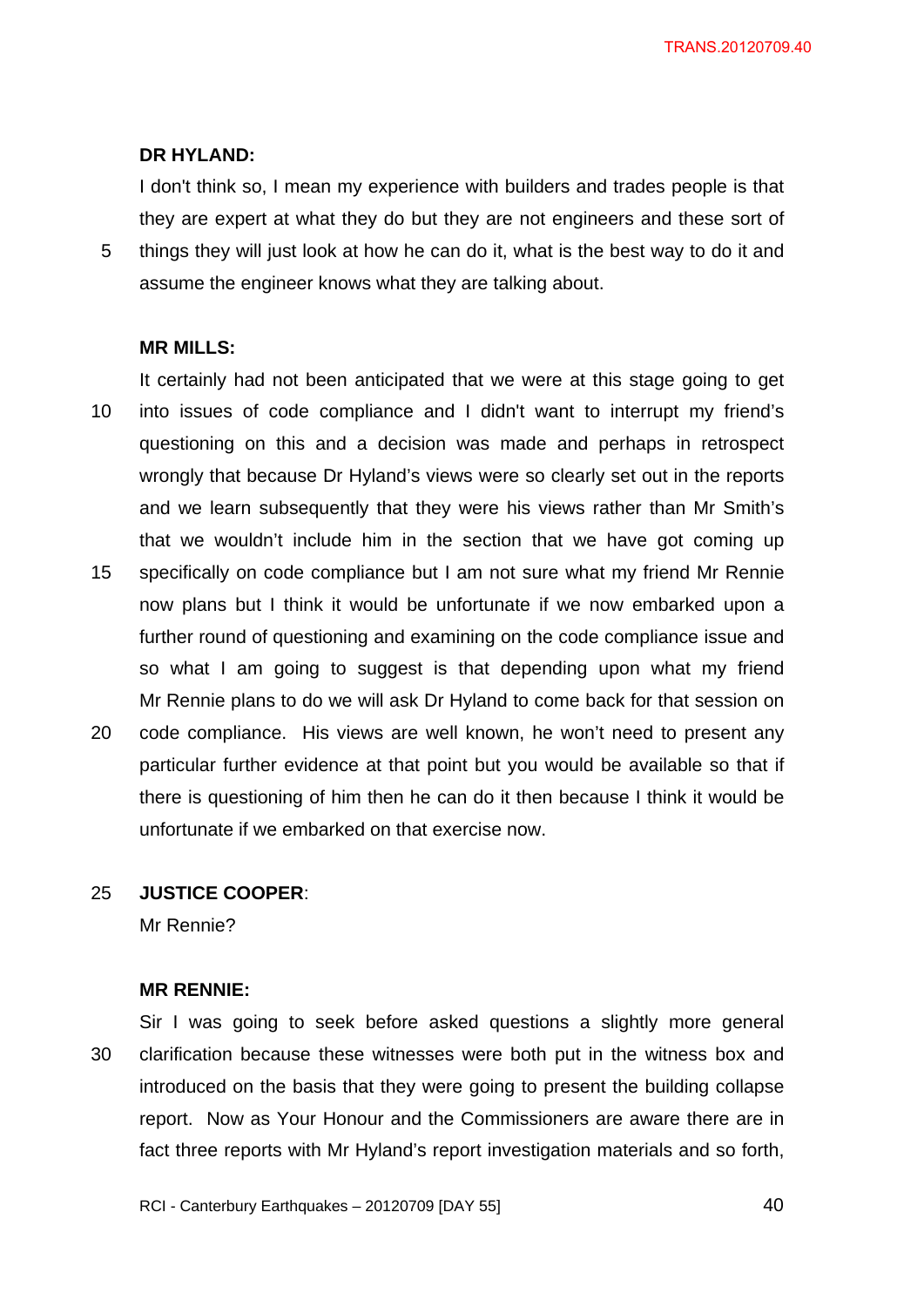there is the building collapse report and there is the panel report. Now then in support of –

## **JUSTICE COOPER:**

5 They are not presenting the panel report.

## **MR RENNIE:**

10 No, indeed Sir, but then in support of the table evidence presented by these two witnesses there are two final briefs of evidence from Dr Hyland, both of those in fact are spreadsheet responses to the evidence of other witnesses and there are six briefs of evidence filed by Mr Smith, one of which relates to the code compliance issue and there are differences in position between the two witnesses in respect of the material in those briefs of evidence and I assure you –

15

20

## **JUSTICE COOPER:**

I am not sure whether we need to spend a lot of time on this Mr Rennie. I would have thought that you would be about to cross-examine them on the evidence they have given, except insofar as Mr Reid has strayed into areas of the codes, the standards which I think is for another day.

### **MR RENNIE:**

I was certainly not expecting to proceed on code compliance today Sir. I saw that as a discreet issue.

25

## **JUSTICE COOPER:**

Yes, now the other evidence you are referring to has not been given.

## **MR RENNIE:**

30 Well no...

## **JUSTICE COOPER:**

So I don't want to be listening to questions about it.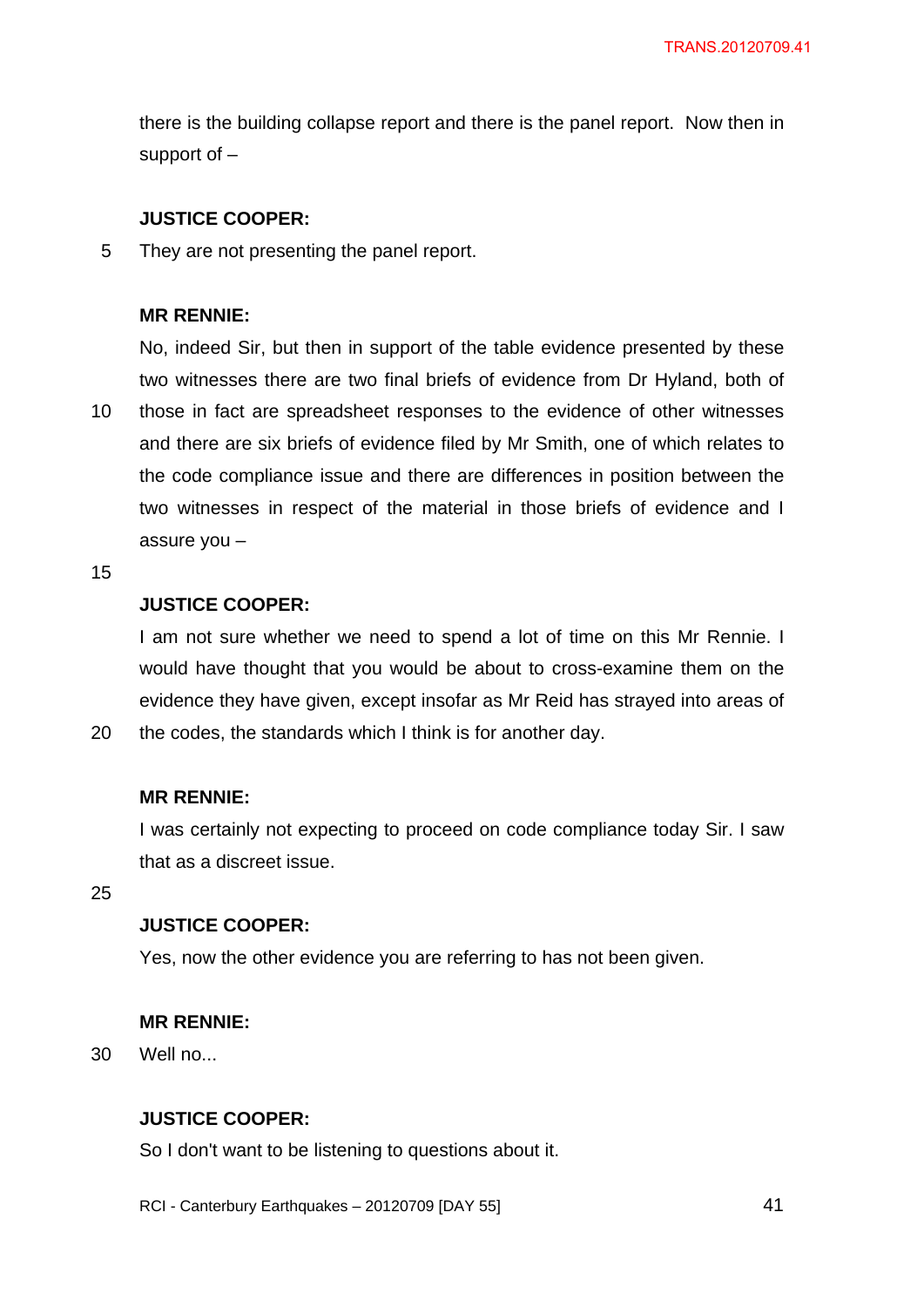## **MR RENNIE:**

That's to say the briefs of evidence that I have referred to has not at this stage been given.

5

## **JUSTICE COOPER:**

That's right.

## **MR RENNIE:**

10 And it did seem to me to be peculiarly unproductive to attempt to reconcile the differences between those two briefs of evidence with the same witness in the witness box so my intended line of questioning Your Honour is directed to what these witnesses have jointly presented which is the building collapse report simpliciter.

15

## **JUSTICE COOPER:**

Yes, well I will just to check to see whether anybody has any disagreement to that proposal, Mr Mills?

#### 20 **MR MILLS:**

Well that is clearly what I had (inaudible 11:20:59) to occur.

## **JUSTICE COOPER**:

Mr Allen?

25

## **MR ALLEN:**

It's what I had apprehended too Sir following discussions with Mr Mills.

## **JUSTICE COOPER**:

30 Mr Reid?

## **MR REID:**

Well I am sorry if I have done the wrong thing -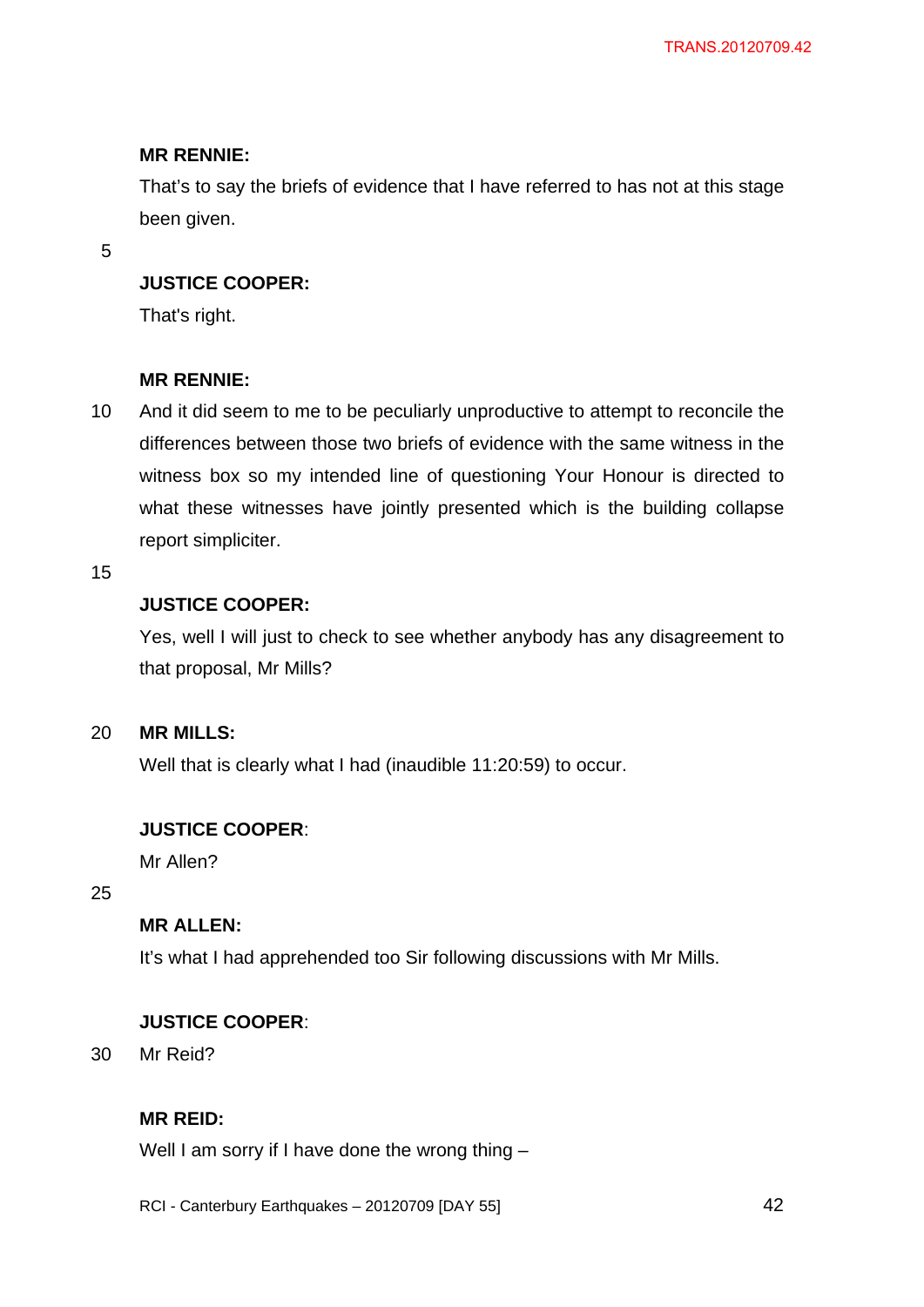## **JUSTICE COOPER:**

No it is all right but from this point do you have any difficulty with the course of action Mr Rennie proposes?

5

## **MR REID:**

No, I mean just to clarify I have understood that this was the only time we'd seen Dr Hyland and his brief, I mean it is clear from various material that Dr Hyland, that the interpretations material in the report are his and he

10 canvasses extensively interpretation issues in his response to others. That was the reason for questioning –

## **JUSTICE COOPER:**

15 Yes, well an inquiry like this, one simply has to make pragmatic decisions about the limits of particular sections of the evidence so Dr Hyland I take it is prepared to return.

### **DR HYLAND:**

Yeah no problem.

20

30

## **JUSTICE COOPER:**

So we will, you won't have to repeat what you have done today. You will be spared that.

#### 25 **DR HYLAND:**

Thank you Sir.

### **JUSTICE COOPER:**

As indeed will we. So that others who wish to deal with that issue will do so at the appropriate time.

## **DR HYLAND:**

Yes thank you.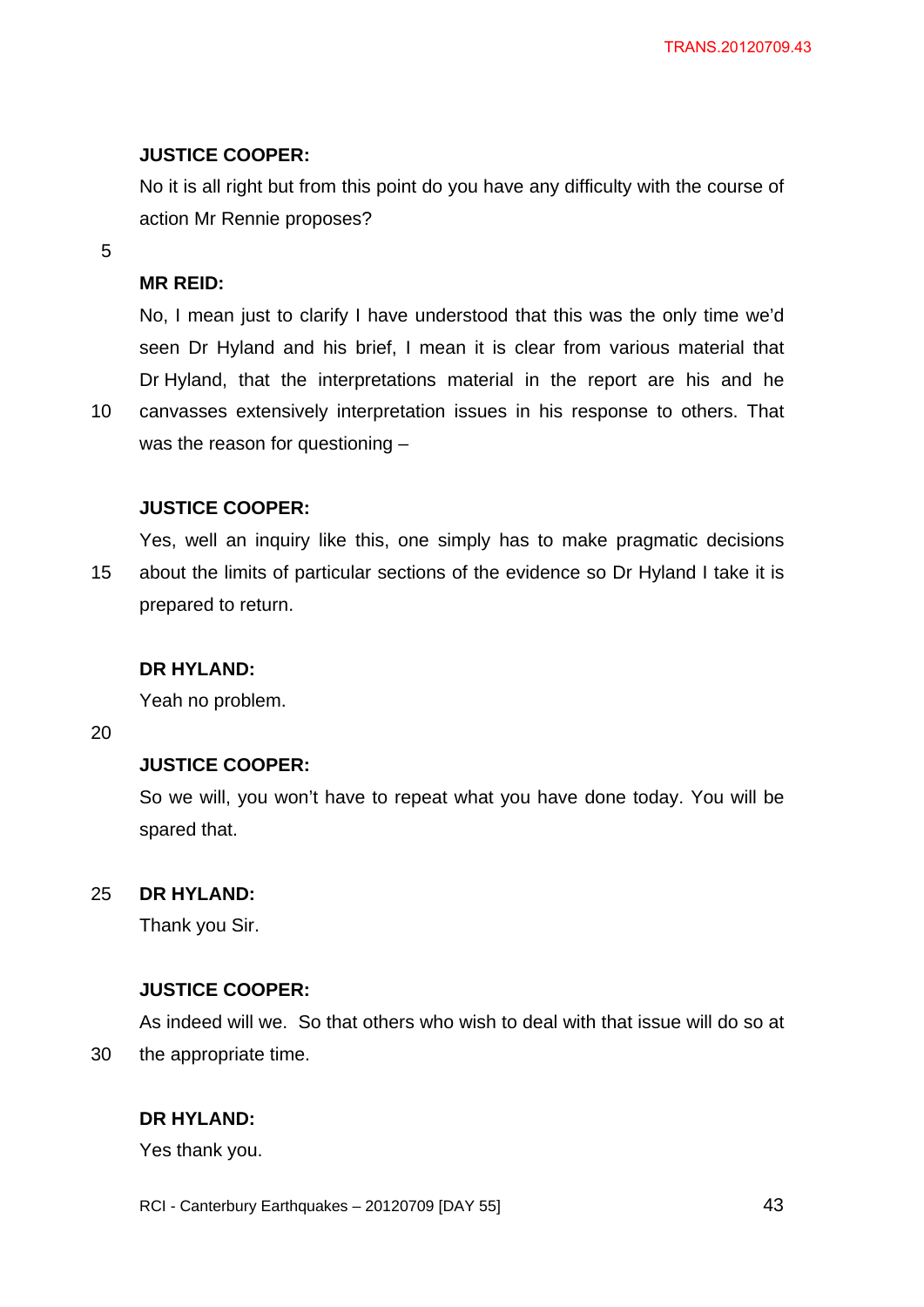## **JUSTICE COOPER**:

Mr Rennie?

#### 5 **MR RENNIE:**

Now Dr Hyland, Mr Smith, the way that I propose to ask you questions is that where I have a question which is specifically for one or other of you I am going to mention your name first and then ask the question. If it is matter on which I am going to seek the view of each of you I will ask the question and then I will

10 invite one or other of you to respond followed by the other. If you have difficulty in following my process at any point please let me know.

## **DR HYLAND:**

Sounds good.

15

## **MR RENNIE:**

Now, the building collapse report which is commonly referred to as BCR throughout the material, is essentially the joint work of the two of you as I understand it.

20

## **DR HYLAND:**

That's correct.

## **MR RENNIE:**

25 And Dr Hyland you recently observed in an email to the Commission that the further NTHA work now going on is important. Your words were, "Because it is addressing the fundamental issues of the calibration of the NTHA to the observed physical damage," do you recall that?

#### 30 **DR HYLAND:**

Yeah I remember making some sort of email, I can't recall it exactly.

## **MR RENNIE:**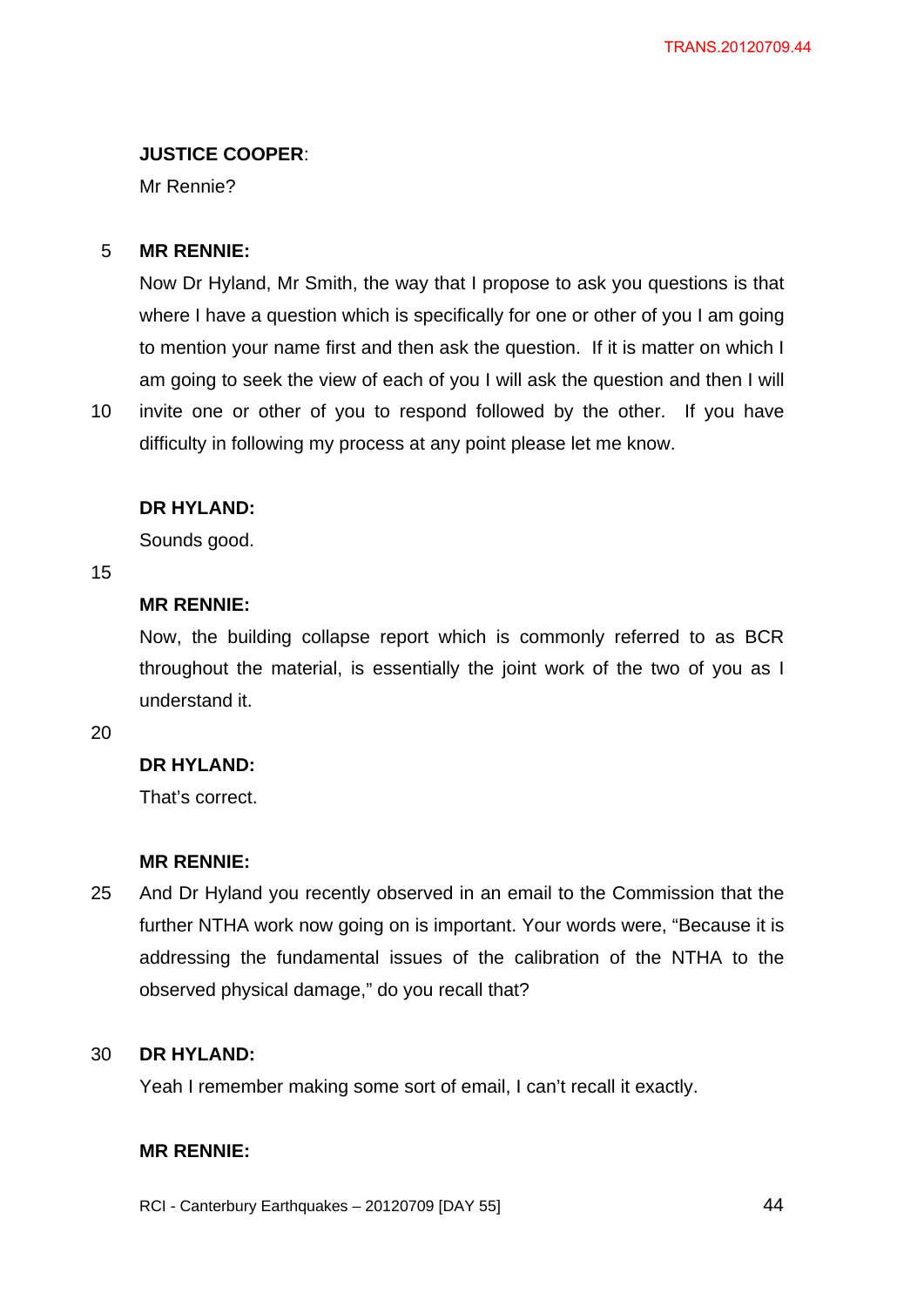Well beyond recalling the email do you agree that the importance of the current NTHA work is that it addresses the fundamental issues of calibration of the NTHA to the observed physical damage?

#### 5 **DR HYLAND:**

Um, yeah calibration to the physical damage as mentioned by Mr Smith yesterday, ah, sorry on Thursday has been difficult, been difficult.

### **MR RENNIE:**

10 Yes, Mr Smith, your view on that?

## **MR SMITH:**

On the further analysis that's been done?

#### 15 **MR RENNIE:**

Yes?

### **MR SMITH:**

20 Yeah I think we, I believe we've already made some changes that do better calibrate it through the observed evidence so.

### **MR RENNIE:**

Now a further recent development with the NTHA, and I'm looking for an answer from each of you, is to consider the period from 4 September through to 22 February is it not?

### **MR SMITH:**

Yes, that, that, we've agreed with Professor Carr and Mander that that will be studied in sequence with this further analysis, if that's what you're referring to.

30 1125

25

## **MR RENNIE:**

Dr Hyland do you agree?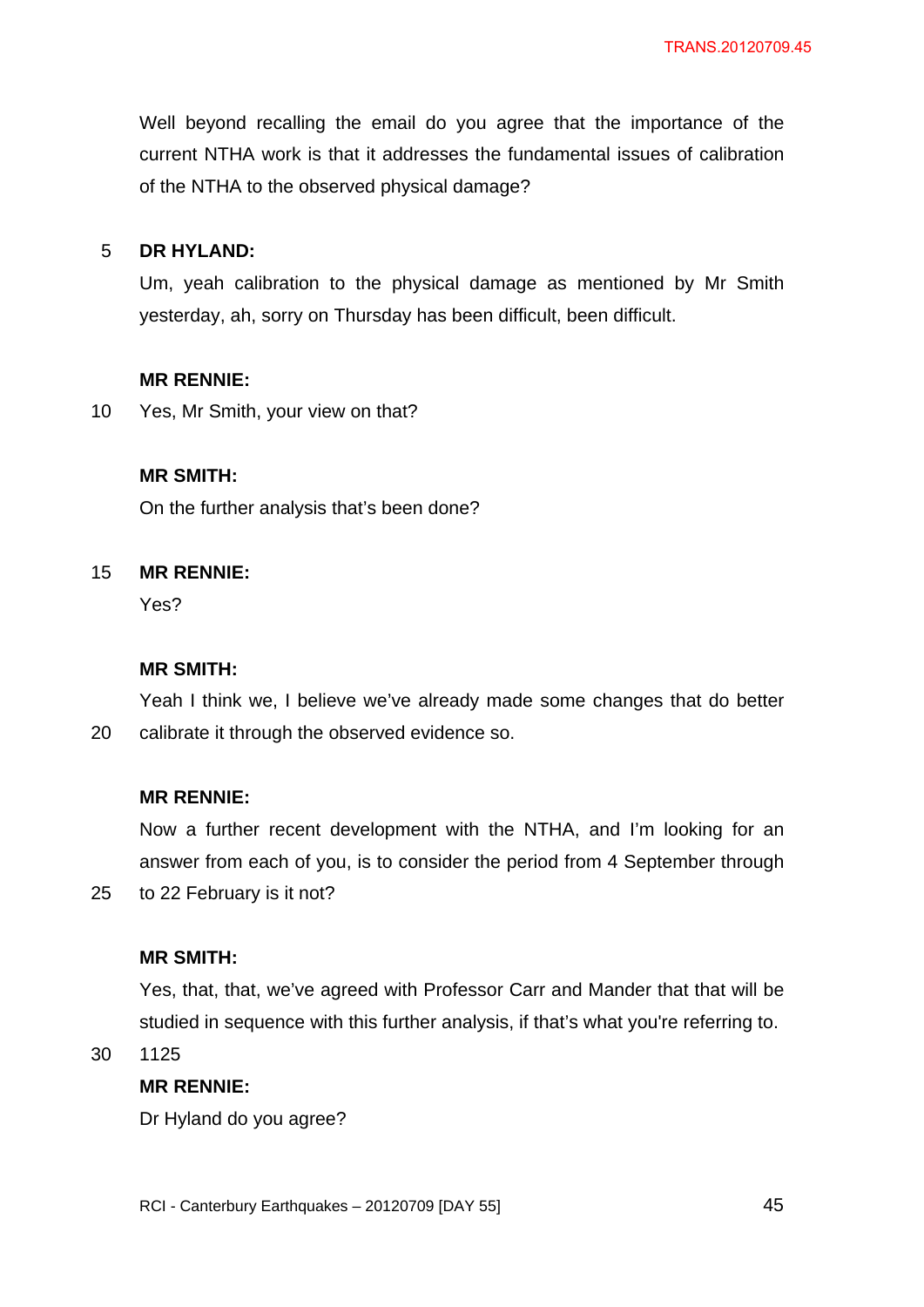## **DR HYLAND:**

Look I wasn't involved with the NTHA trade panel directly but if that's what they're doing, that's what they're doing.

#### 5 **MR RENNIE:**

Well Dr Hyland the material that you've presented in relation to your investigations includes witness statements, doesn't it?

## **DR HYLAND:**

10 Sorry?

## **MR RENNIE:**

The material you've presented in relation to your investigations includes witness statements.

15

## **DR HYLAND:**

Yes, yes that's right, yes.

## **MR RENNIE:**

20 They're summarised and they are anonymised.

## **DR HYLAND:**

Yes, that's correct.

#### 25 **MR RENNIE:**

And they all relate only to the period of 22 February don't they?

## **DR HYLAND:**

Yeah, I think the eyewitness statements do.

30

## **MR RENNIE:**

Yes.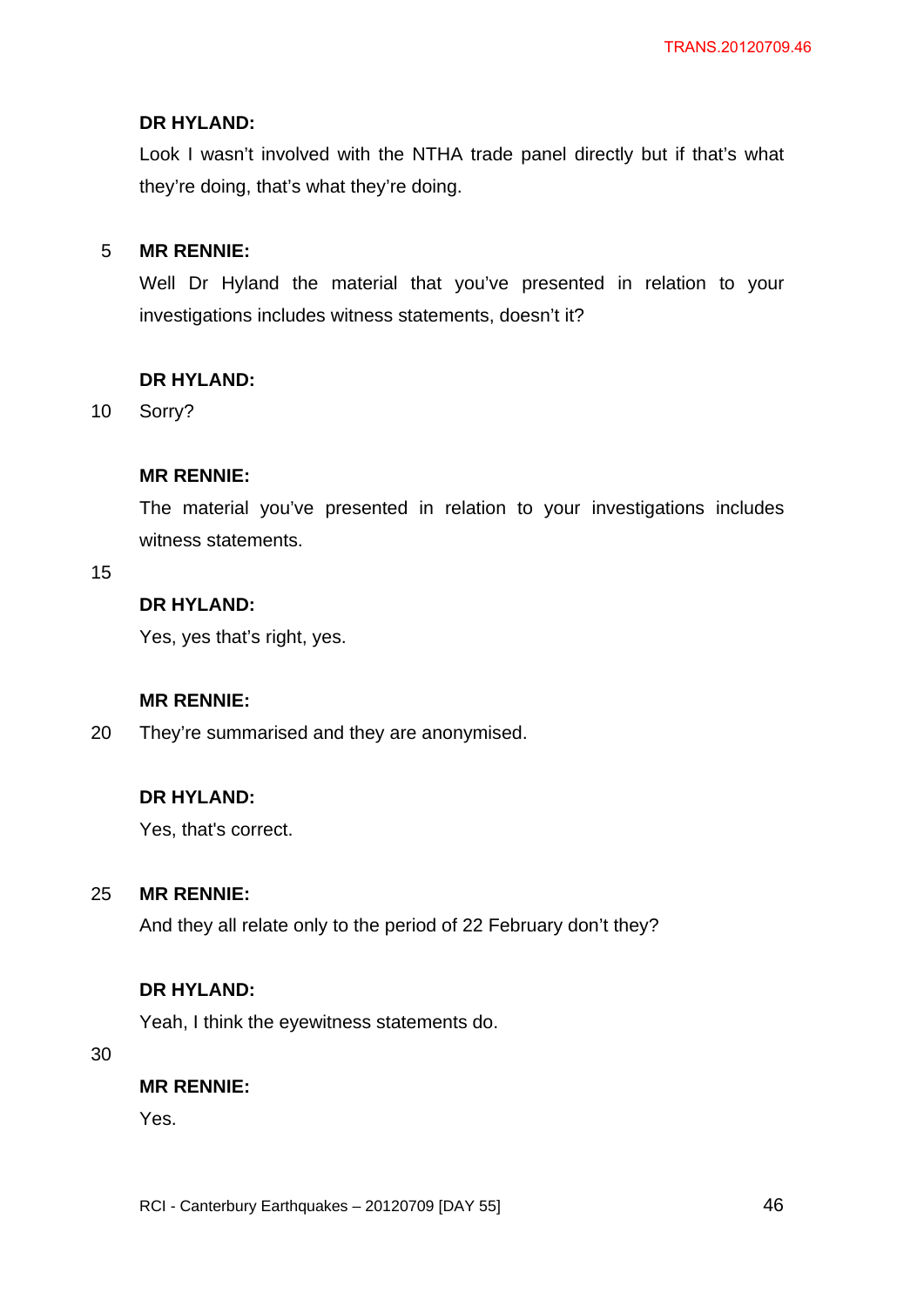TRANS.20120709.47

#### **DR HYLAND:**

I mean we did have statements, I took statements from people who were in the building after September and after December as well. So we had witness statements from them but the eye witness statements are what were recorded

5 there to get their perspective on how the building collapsed on the day.

### **MR RENNIE:**

When you say, we do have statements from people in the building, what are described in your report, that's to say the Hyland report as eyewitness statements are in fact confined to the 22<sup>nd</sup> of February aren't they?

### **DR HYLAND:**

We've, we've got in here the, in the eyewitness section we've got eyewitness reports. So people who were around the building and who were in the building. That's what we defined as eyewitness, yeah.

#### **MR RENNIE:**

Yes. Where do you say the reports contain the material from the people who were in the building in periods earlier than 22 February?

20

10

15

## **DR HYLAND:**

They're, they're on the, they're the interviews that are on the Royal Commission.

#### 25 **MR RENNIE:**

Yes the data's been, some of the data's been handed to the Royal Commission hasn't it?

#### **DR HYLAND:**

30 I believe all of them have been.

#### **MR RENNIE:**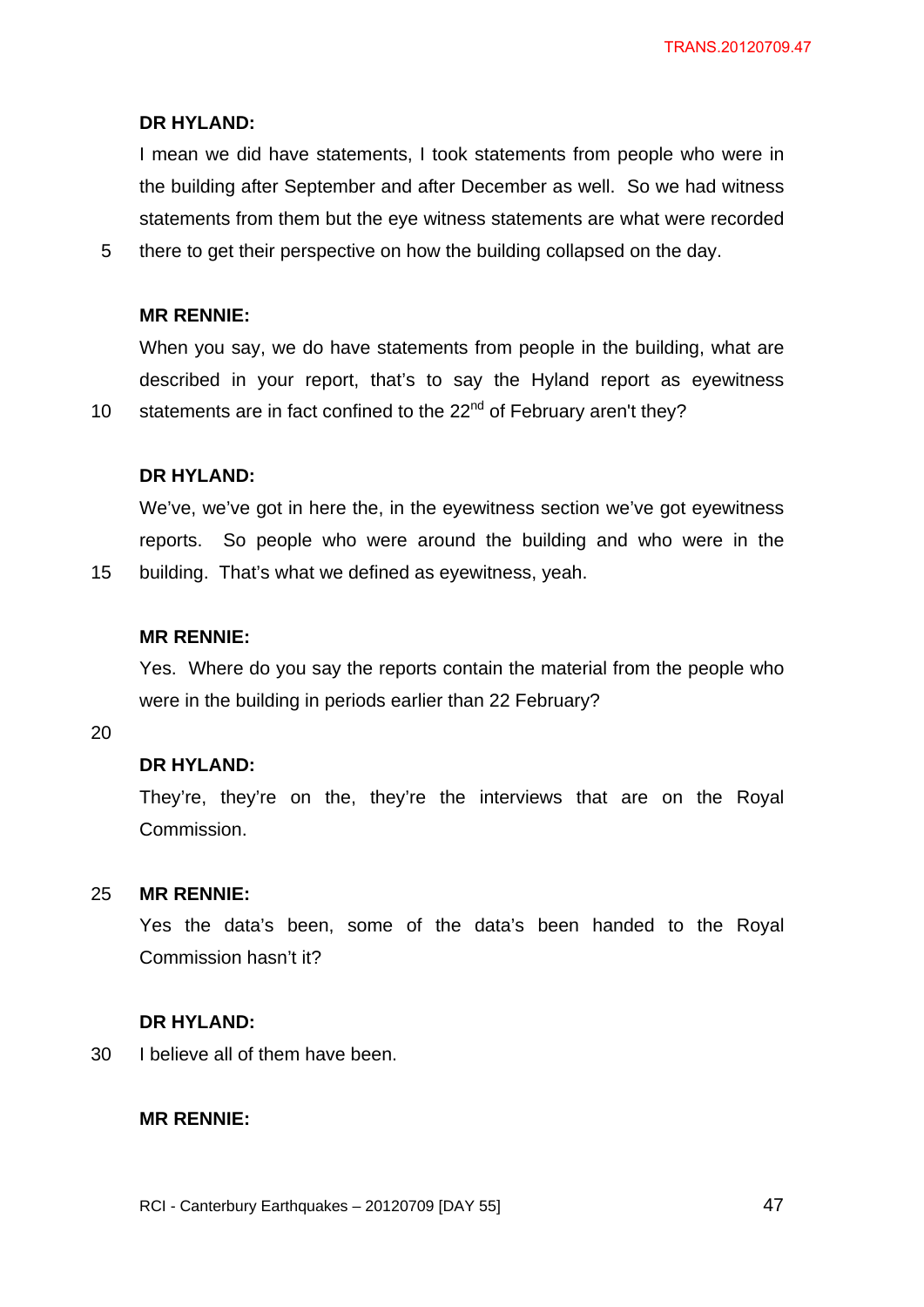So when the Royal Commission heard evidence from people as to observed fractures, breaks, cracks, liveliness, moving elements in the building before 22 February they don't form part of your report do they?

#### 5 **DR HYLAND:**

Yes they do actually.

## **MR RENNIE:**

How?

### 10

## **DR HYLAND:**

We've used those in assessing what the condition of the building was after September and after December. So they're background, background material that we've used.

15

## **MR RENNIE:**

But they're not presented in the report are they?

## **DR HYLAND:**

20 No well I mean the report's fairly thick as it is and we, we just left those out.

### **MR RENNIE:**

It wouldn't matter how thick it was provided it was accurate would it?

#### 25 **DR HYLAND:**

No, as long as it's accurate, that's right.

### **MR RENNIE:**

So what has now happened at this stage is that for the first time in the building

30 collapse investigation by the two of you the NTHA is going to look at the period 4 September to 22 February. That's correct isn't it?

## **DR HYLAND:**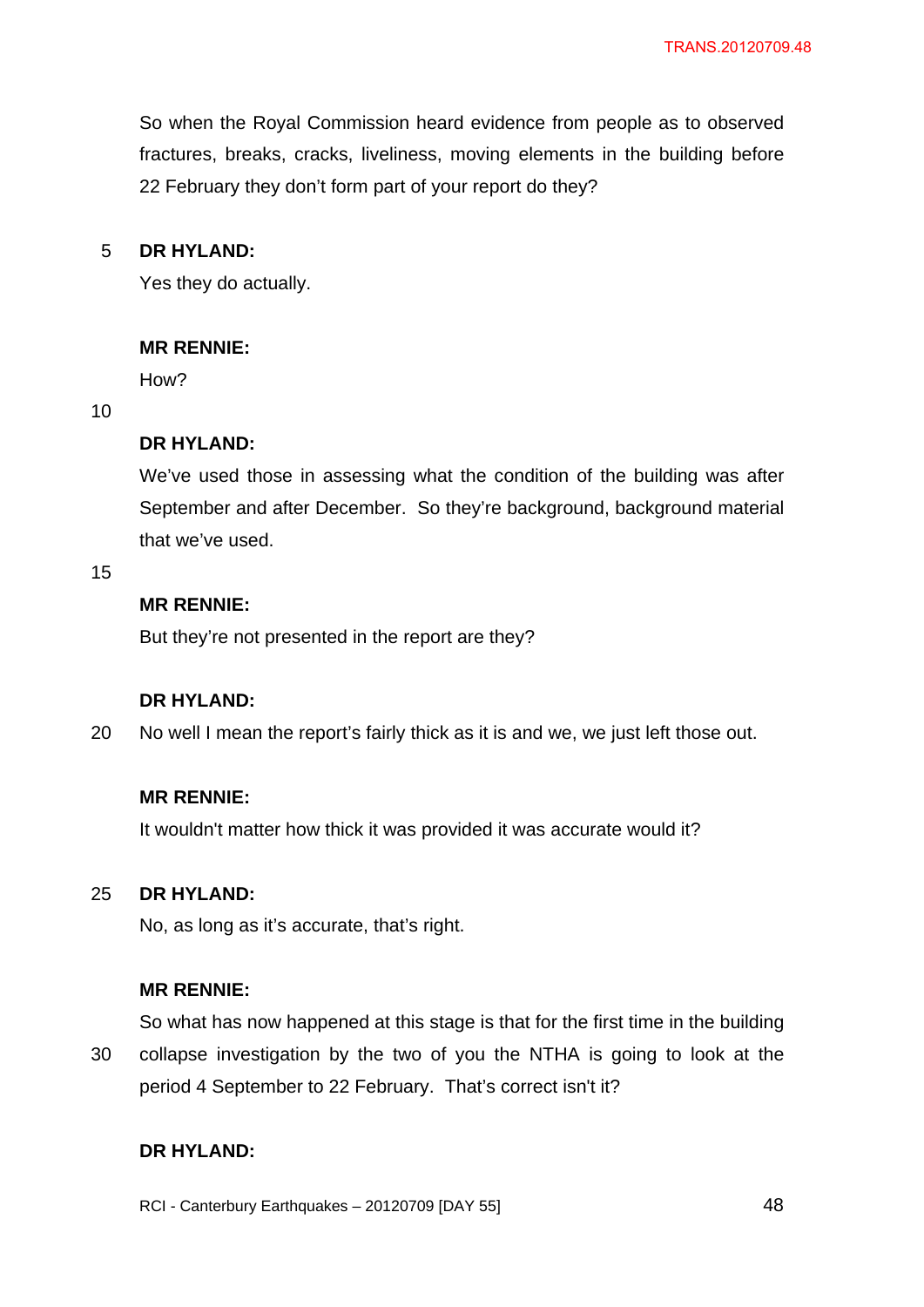No, that's not correct. I mean the building was analysed using a September record as well.

#### **MR RENNIE:**

5 Using ERSA.

### **DR HYLAND:**

No, no an NTHA.

#### 10 **MR RENNIE:**

Mr Smith your view?

#### **MR SMITH:**

15 20 Yes, yes, let me just find the right page. There was an analysis done for September. It's page 206 of the report that describes, it was a separate analysis. So we carried out an analysis for the September earthquake for one of the records, CBGS, then we separately, the rationale behind that at the time was that we felt the response we got from that analysis did not, we didn't have evidence of a significant failure, in the assumptions that we were making, the analysis of the time, we did not see significant structural failures that would continue across into February. So we carried them out as separate analyses on the basis that the results were got from the separate analysis for February, assuming an undamaged state at the start of that analysis,

25 that or not we felt we would still indicate failure so.

### **MR RENNIE:**

30 So to summarise you, you took the view that if it was damaged before 22 February that wasn't relevant because it would not have survived on 22 February anyway?

indicated failure. So that regardless of whether we had some damage prior to

#### **MR SMITH:**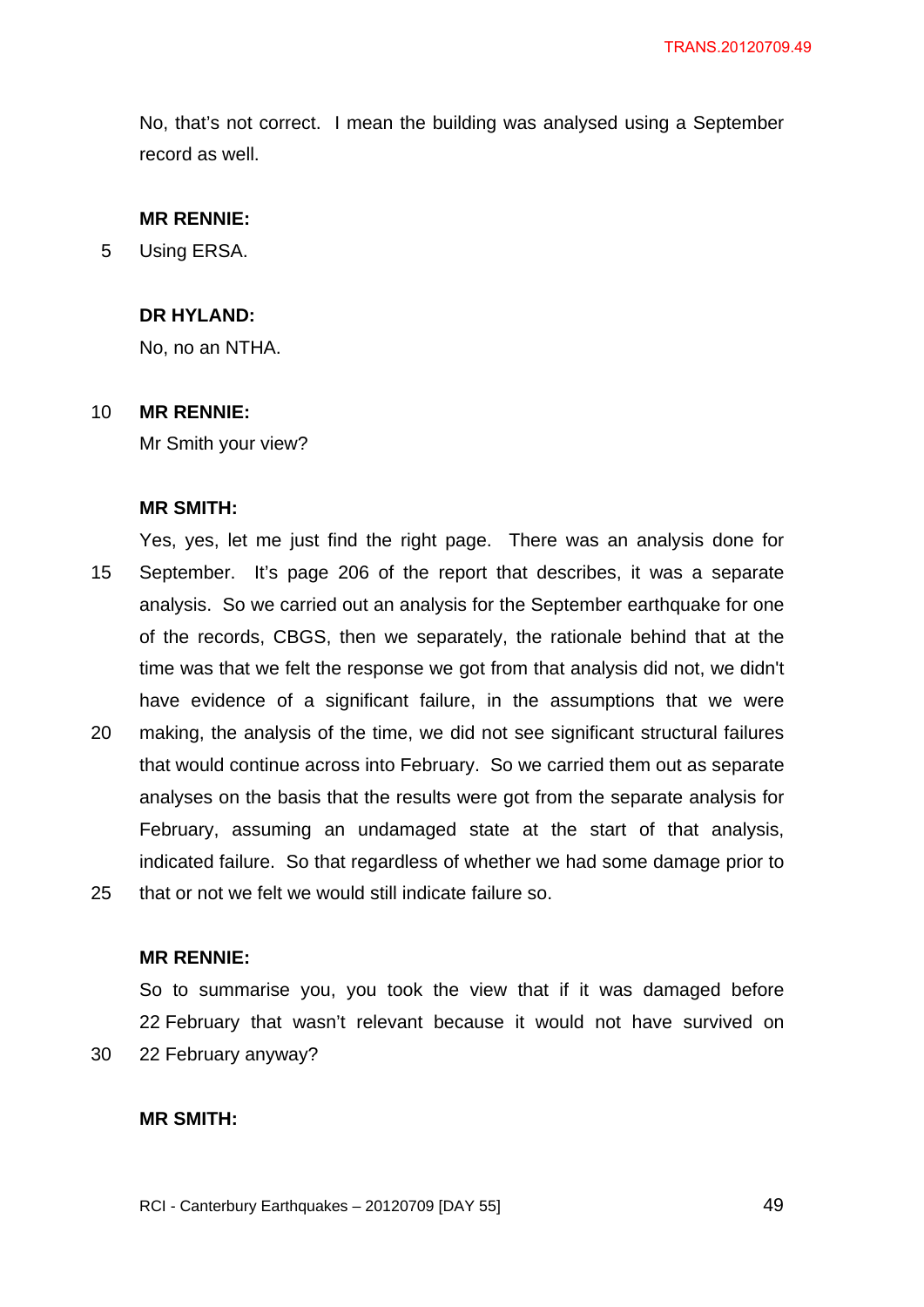I wouldn't say it's not relevant but it would not alter the position that we had predicted a failure to occur in February which, if we'd have had some damage prior to that.

#### 5 **MR RENNIE:**

Did you regard that approach as consistent to your terms of reference?

## **DR HYLAND:**

Who are you addressing to?

10

## **MR SMITH:**

I think it was agreed at an expert panel meeting that that was how we would proceed subsequent to the terms of reference. I can't recall the exact wording of the terms of reference but that was agreed at an expert panel meeting in

15 Wellington as to how we would proceed.

### **MR RENNIE:**

I'll take you to that a little later. Is it correct that when you say that the 4 September NTHA analysis was done with reference to one record you're talking about one seismic record from one location nearby.

### **MR SMITH:**

That's correct.

#### 25 **MR RENNIE:**

Ultimately you used three seismic locations.

### **MR SMITH:**

Yes.

## 30

20

**MR RENNIE:**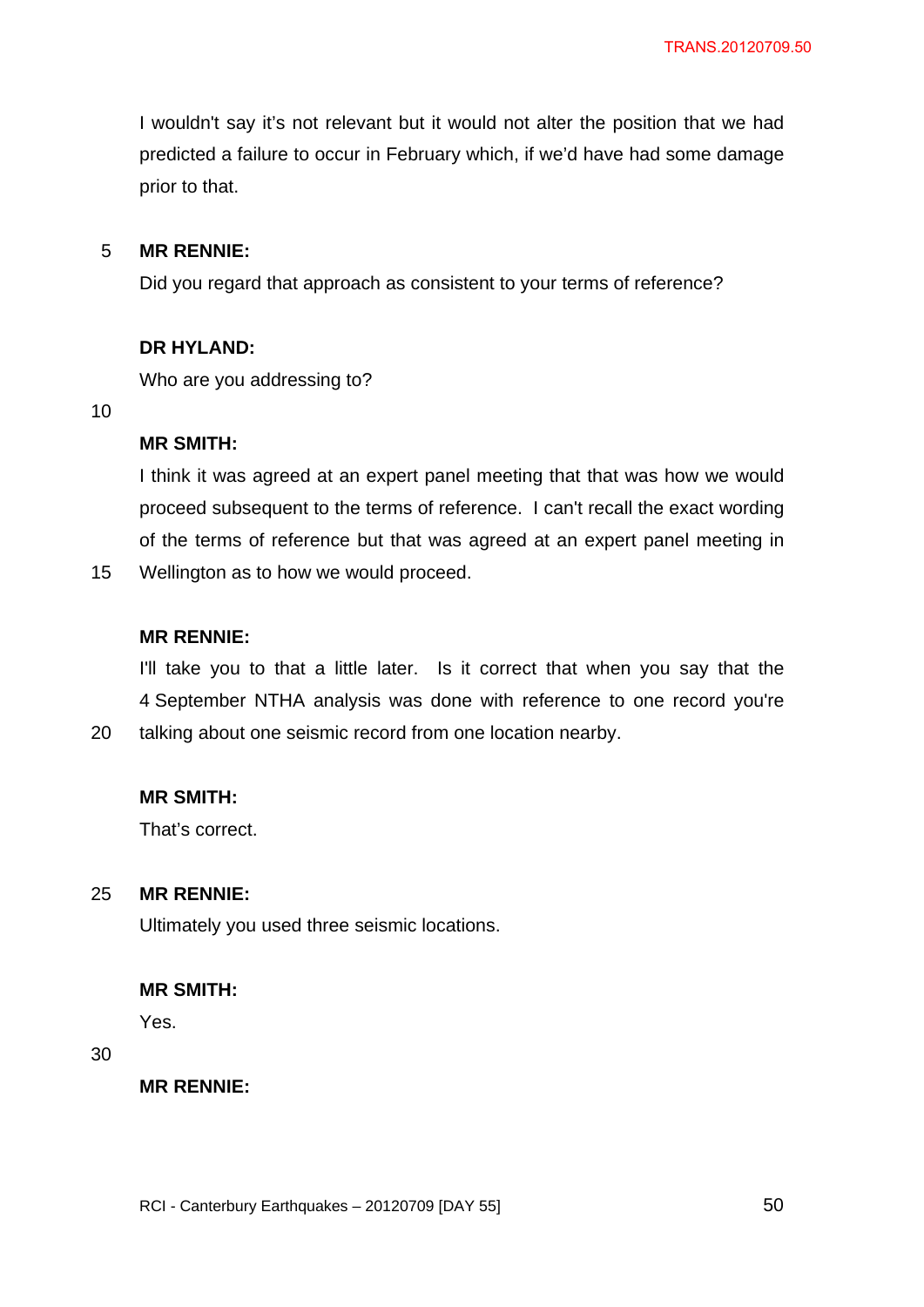One of the contentions put in issue in the evidence filed by the parties that I represent is that there should have been post 22 February seismic testing on the actual building site. Do you recall that?

#### 5 **MR SMITH:**

Yes.

## **MR RENNIE:**

Do you agree with that?

10

## **MR SMITH:**

It would be of limited benefit to give some indication under certain conditions of the variation of response but it would not, obviously not be able to give us a record of what happened there on 22<sup>nd</sup> of February.

### 15

20

## **MR RENNIE:**

Well plainly it couldn't, absent a time machine, but it would give you a calibration to enable you to compare the experienced seismic effects on that site post-earthquake with the experienced seismic effects on the other three sites of measurement wouldn't it?

## **MR SMITH:**

It, it gives you a basis for comparison for a, a certain magnitude of aftershock that was experienced, obviously, when you had that information there.

25

## **MR RENNIE:**

And are you aware that that seismic testing has in fact been done?

### **MR SMITH:**

30 Yes I am.

## **MR RENNIE:**

And you've seen that?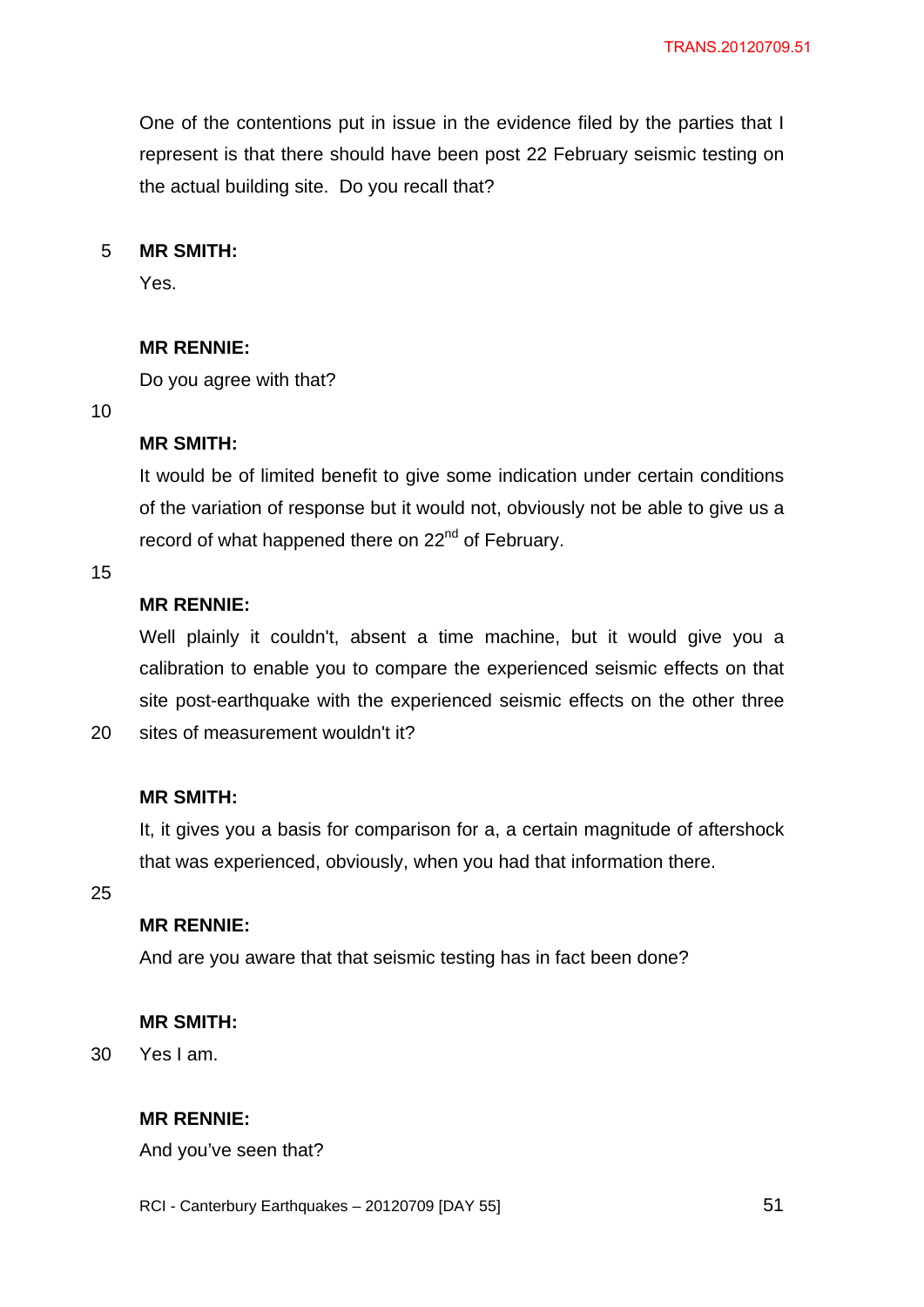## **MR SMITH:**

I have, I have seen that in Brendon Bradley's evidence I believe.

#### 5 **MR RENNIE:**

Yes.

## **MR SMITH:**

Yes.

## 10

## **MR RENNIE:**

And the calibrated comparison which is now available from that, will that be part of the further NTHA testing now being done?

#### 15 **MR SMITH:**

No I believe not anticipated at this stage.

## **MR RENNIE:**

20 Dr Hyland is it a fact that the NTHA testing was suspended because of budget constraints?

## **DR HYLAND:**

25 We started doing the NTHA quite early on along with the ERSA and we needed to be efficient with what we were doing in our resources. We, there were concerns that maybe it was going to become expensive. We needed to focus on getting the initial findings out of the ERSA, get that right, get the model right and then move into the NTHA. We didn't have at that point the concrete test results and a number of issues, you know like reinforcing steel. So it was better to put that on hold for a number of reasons.

30

## **MR RENNIE:**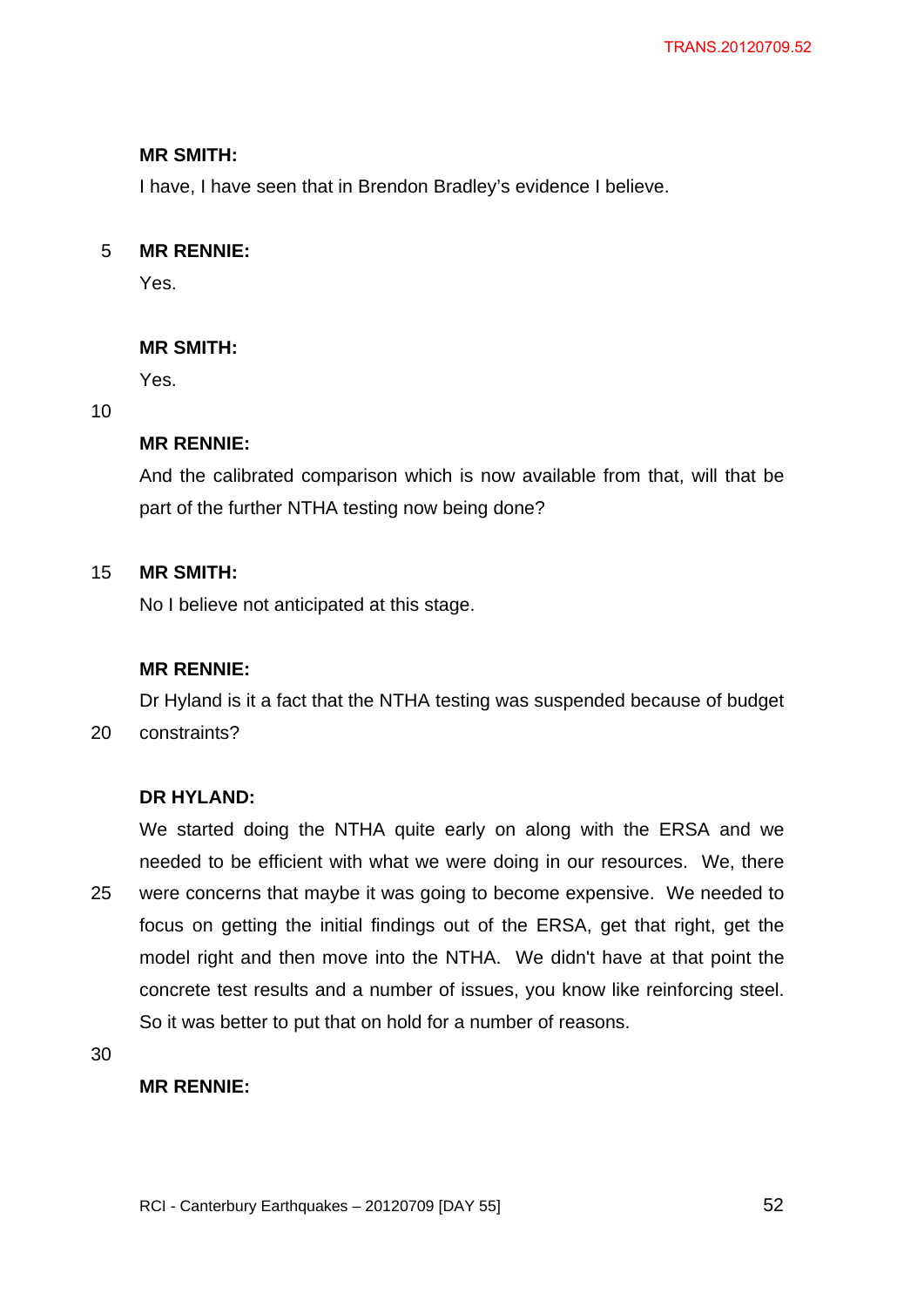In fact I don't think we need to go to the page but in your reply, the reference is WIT.HYLAND.0001.9 at C19 you actually say that it was suspended due to the budget considerations don't you?

#### 5 **DR HYLAND:**

Yeah, yeah I've said that just then.

## **MR RENNIE:**

Your budget?

10

## **DR HYLAND:**

No, we had a budget. We wanted to keep the Department informed of where we were going.

#### 15 **MR RENNIE:**

Well it's a bit more than that isn't it? You had a contract capped at a fixed amount.

## **DR HYLAND:**

20 No we've had, I mean the contracts have moved as we've gone along and the Department has just been open to what, what we've been doing as long as we've discussed it with them.

### **MR RENNIE:**

25 Are you saying that the current operative contract does not have a capped amount in it?

## **DR HYLAND:**

It's got a, it's got a capped amount there.

30

### **MR RENNIE:**

Yes.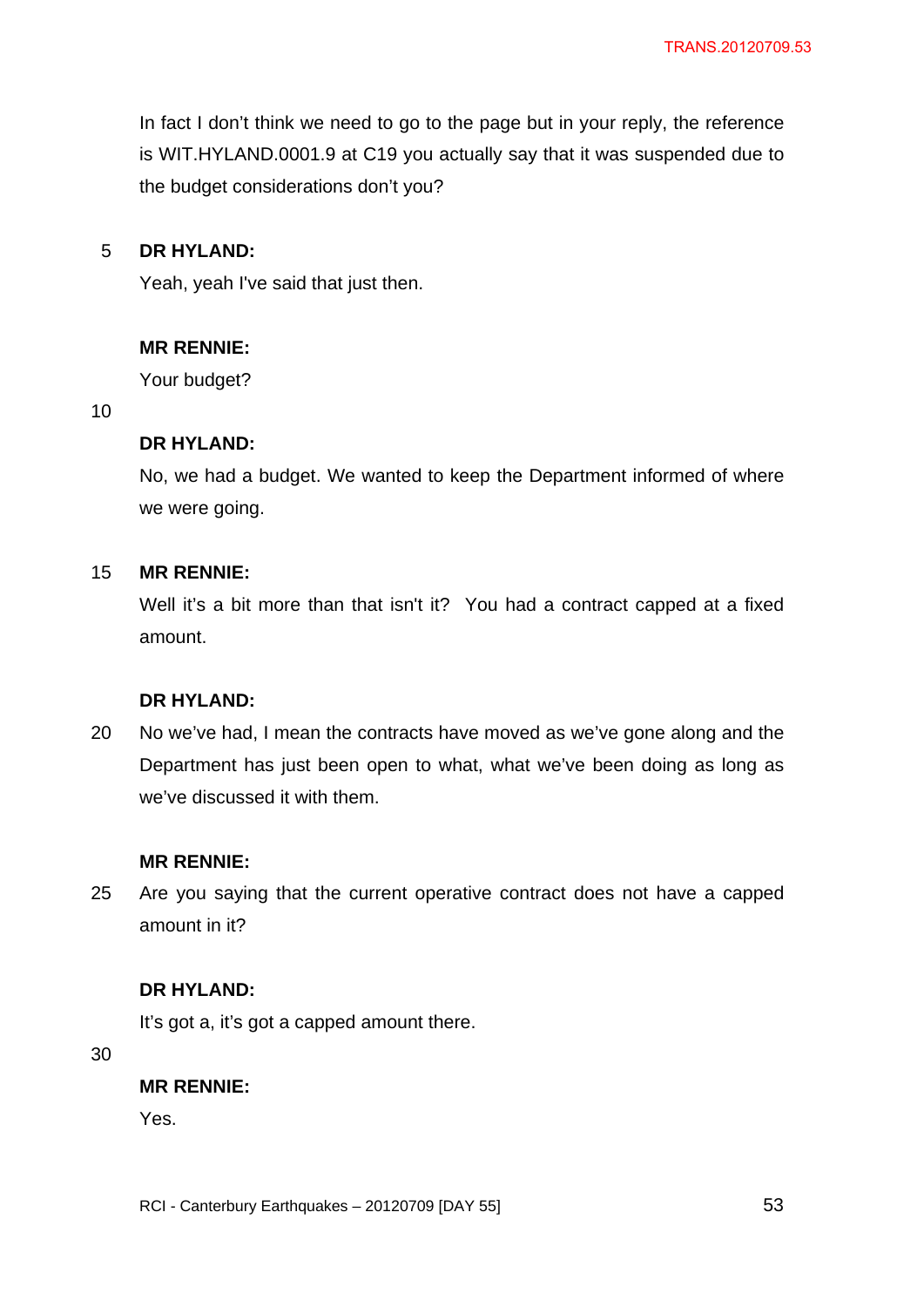## **DR HYLAND:**

But it's, it's just dependent on what happens.

## **MR RENNIE:**

5 So the decision to suspend the NTHA costs was a decision of you and Mr Smith not a decision of the Department?

## **DR HYLAND:**

10 No we, I mean we've talked with, with the project manager about it. It was agreed let's, let's get the ERSA sorted out, do what we can and then we'll –

## **MR RENNIE:**

Do you have a view on that Mr Smith?

#### 15 **MR SMITH:**

I think there were, were reasons other than budget but at the time we did not have the input data sufficiently well defined to proceed with that analysis. It is quite a lot more involved clarifying, as we've seen in the evidence, clarifying the input data from the, for the non-linear time history analysis and, you know,

20 1135

> and it is a very time consuming process so for example those analysis we've talked about for September earthquake ran for approximately two weeks for each record to run one analysis, so.

#### 25 **MR RENNIE:**

The terms of reference required you to consider the period from the earthquake on 4 September through to the earthquake on 22 February didn't they Mr Smith?

#### 30 **MR SMITH:**

Yes.

## **MR RENNIE:**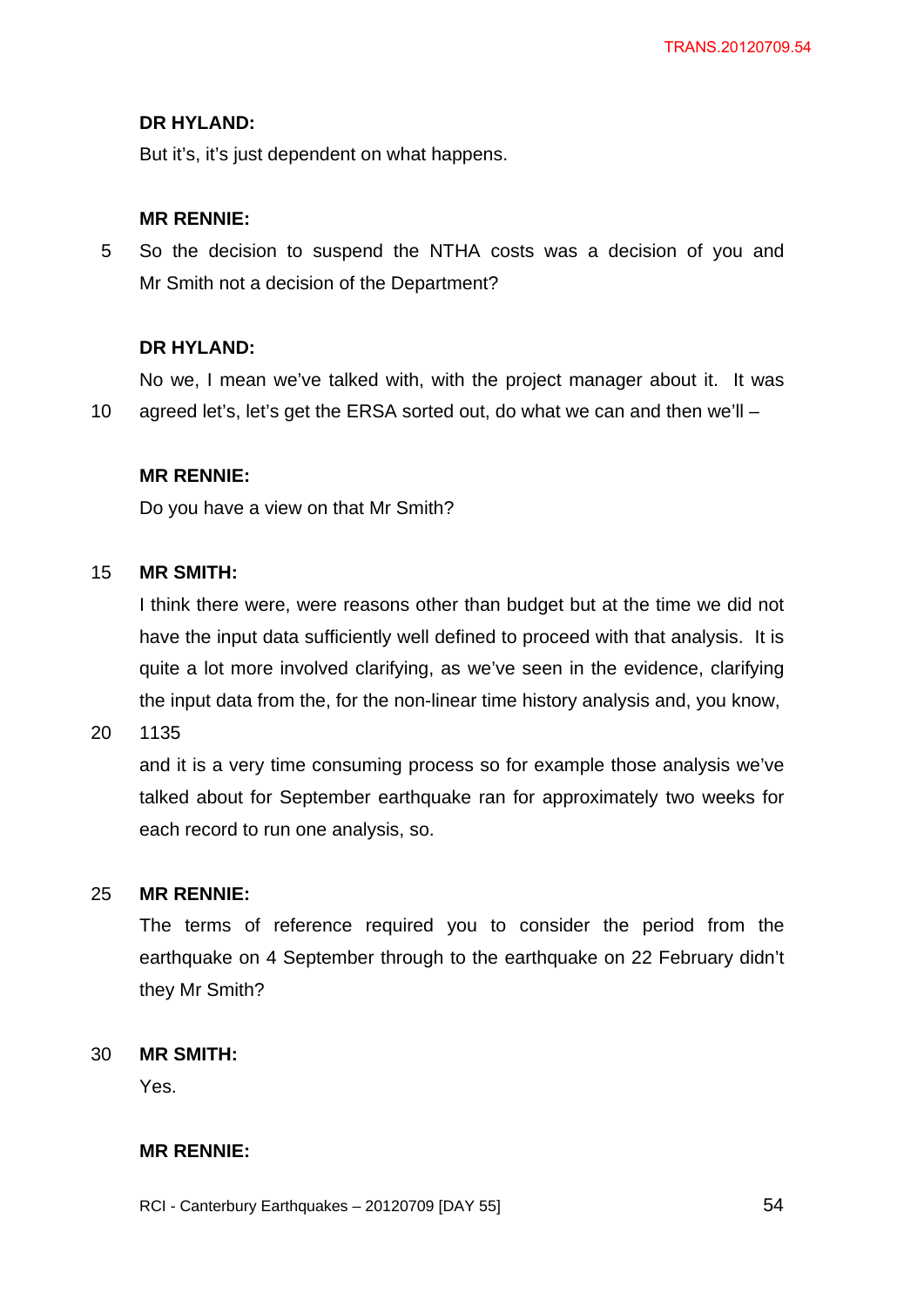Can you say then why you didn't do an end on end analysis of those two earthquakes?

#### **MR SMITH:**

- 5 Well as I explained before we, we, obviously if we'd done an analysis for February and it found that it did not indicate collapse then the collapse may have been more due to that sequence effect, whereas we felt that our separate analyses had shown shall we say marginal, not marginal, I'm just trying to think of the right words, a response in September that was not, not
- 10 indicative of building failure but a response or a separate analysis in February that was, and therefore the sequence effect was not critical we felt to that finding.

#### **MR RENNIE:**

15 Dr Hyland?

### **DR HYLAND:**

20 25 Yeah look, um, I think it's, it's, um, fairly clear from the people who inspected the building after the September earthquake and the December one that there was very little damage. There was one column that had a crack in it between level 1 and level 6. It was deemed to be insignificant, not necessary for even repair. There wasn't any observed damage to the masonry infill wall on the west side by those who were working on it, right up against it. There was apparently one fine crack, diagonal crack at the base of the south wall. So in normal engineering terms you would say this building was largely undamaged. There was if anything, unremarkable damage I think someone said. From an analysis point of view that is not enough damage to even consider that you would bother about considering sequence effects from my, my opinion.

## **COMMISSION ADJOURNS: 11.37 AM**

#### 30 **COMMISSION RESUMES: 11.55 AM**

RCI - Canterbury Earthquakes – 20120709 [DAY 55]

 $\sim$  55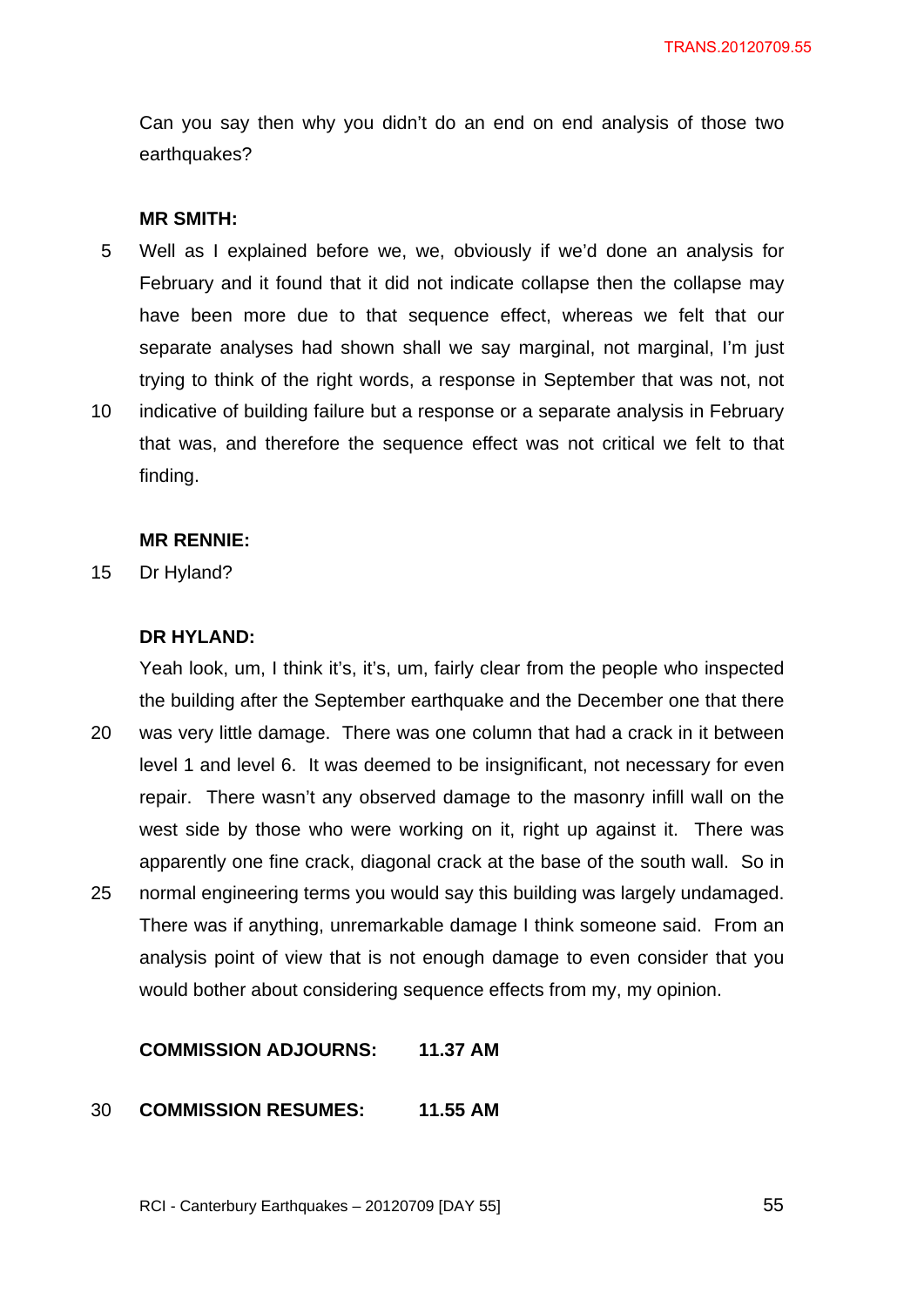## **MR RENNIE:**

When we broke we were reviewing the pending report from the further NTHA analysis as you'll recall and Mr Smith, I don't think we need to go to the reference but in your sixth brief you expressly reserved the right to change or

5 modify the views you've expressed in the light of the outcome of that analysis, don't you?

### **MR SMITH:**

Yes, I do.

10

## **MR RENNIE:**

Dr Hyland, would you hold the same view?

### **DR HYLAND:**

15 Look, I'd look at it, definitely.

### **MR RENNIE:**

You would look at it?

#### 20 **DR HYLAND:**

Yeah, sure and evaluate it.

### **MR RENNIE:**

25 Do you mean by looking at it you would look at it, review it and you might change your view?

## **DR HYLAND:**

If necessary, if it conforms with the evidence we've got.

#### 30 **MR RENNIE:**

Now Dr Hyland, you were putting to me the proposition that the observed damage prior to 22 February was such that you were entitled to assume that the building could reasonably be assessed in February as not having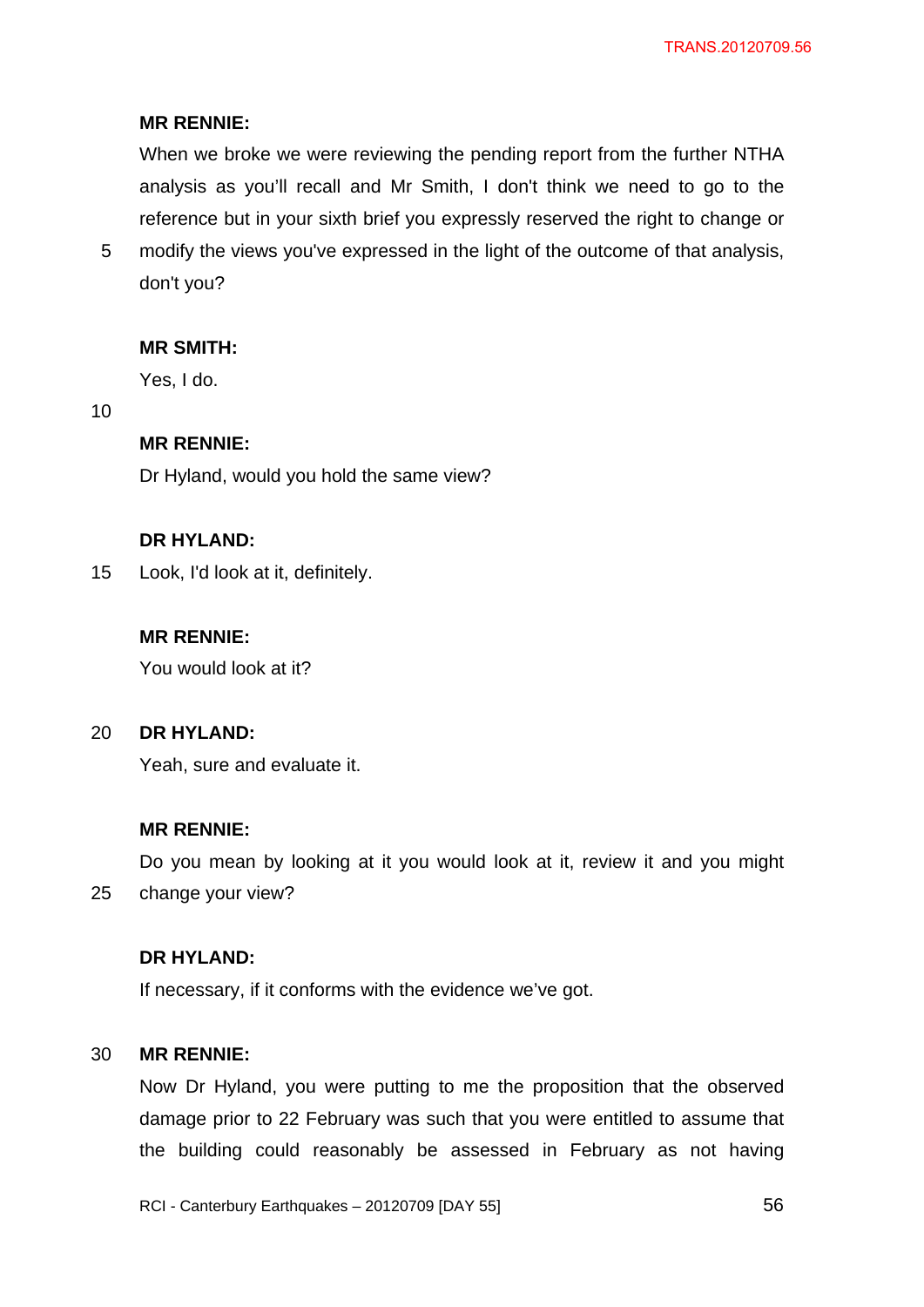sustained any significant amount of damage? That was your proposition wasn't it?

### **DR HYLAND:**

- 5 Yeah, when you analyse buildings you assume that some sort of cracking can occur. A building can crack and that does not, that is assumed in your analysis so your analysis, analyse a building assuming cracking so even if you saw some cracking in the building that doesn't necessarily mean that the building has been damaged from a structural point of view. So you could be
- 10 quite reasonable to analyse that building as though it was undamaged on the structural analysis point of view.

#### **MR RENNIE:**

15 There were successive aftershocks between September and February, weren't there?

## **DR HYLAND:**

Yes, there were. Yes.

#### 20 **MR RENNIE:**

One of the more significant is what is often called the Boxing Day aftershock, isn't it?

#### **DR HYLAND:**

25 Yes, there was an aftershock on 26<sup>th</sup> of December roughly about a half the response we believe, yeah.

#### **MR RENNIE:**

30 Well, we'll come to the question of the level of that quake but do you recall amongst the eyewitnesses you interviewed, Mrs Jackson telling you that after that shake the stairwell next to her jumped around?

## **DR HYLAND:**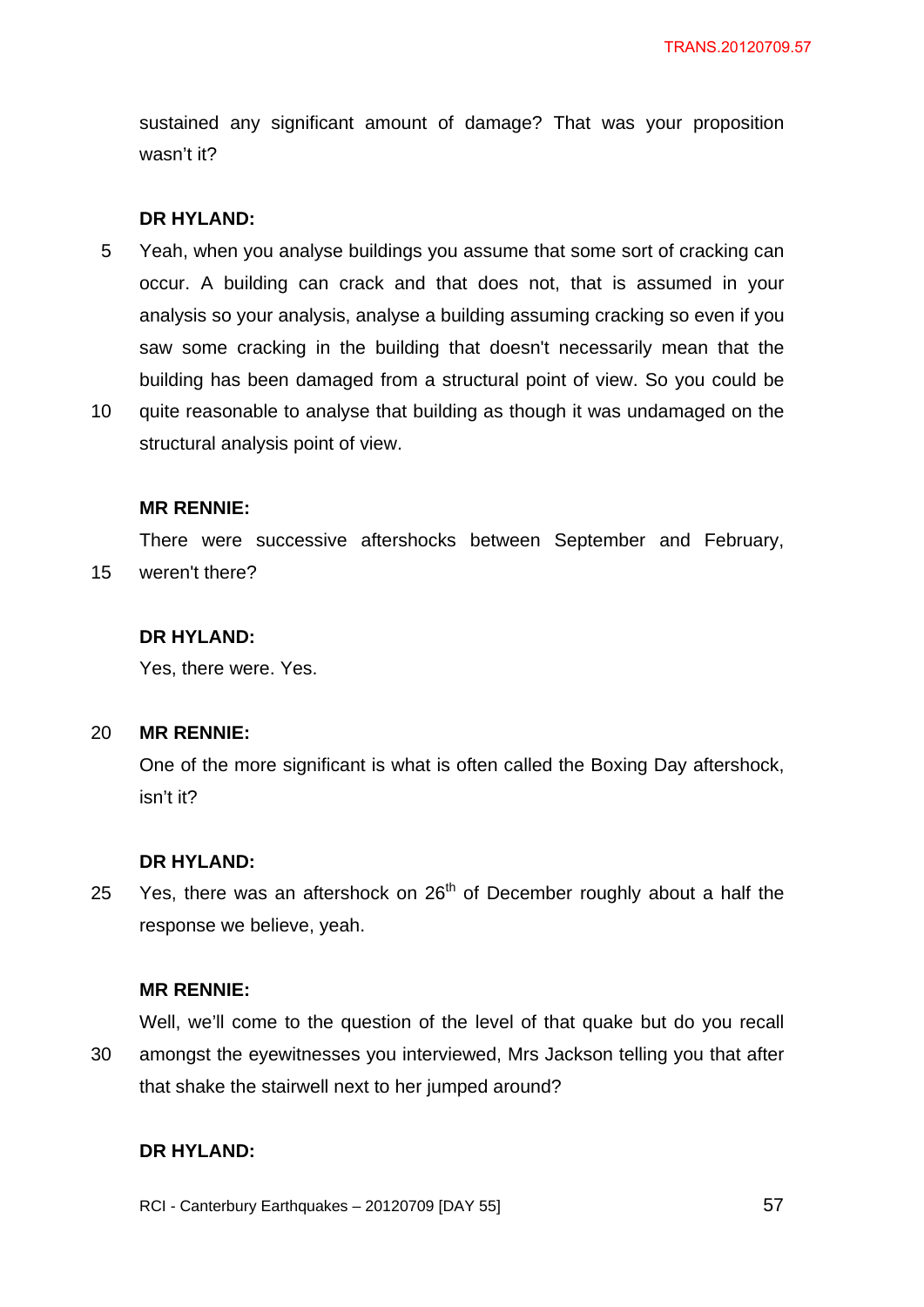During the shake?

## **MR RENNIE:**

After the shake.

5

## **DR HYLAND:**

After the shake, I'd have to look back –

## **MR RENNIE:**

10 In the intervening period between  $-$ 

## **DR HYLAND:**

I've read her evidence, I didn't recall that, after the shake.

#### 15 **MR RENNIE:**

Do you recall the eyewitnesses as you put it from level 6 Relationship Services talking about an increased liveliness in the building after the Boxing Day shake?

#### 20 **DR HYLAND:**

Yes I interviewed Jo Vivian I think her name was.

## **MR RENNIE:**

Yes.

25

## **DR HYLAND:**

Yes, and we had a detailed discussion. We looked at the, what damage had occurred in her tenancy. I made some drawings, she made some sketches which and we've got photos there that she gave me that have been referred in

30 the report. Liveliness is an interesting topic in that analysis showed that the building had floors which were quite long-spanned using that hibond floor, 200 hibond. At those spans in open plan areas it is, would be quite expected that you could get some level of discomfort to people in those rooms. In areas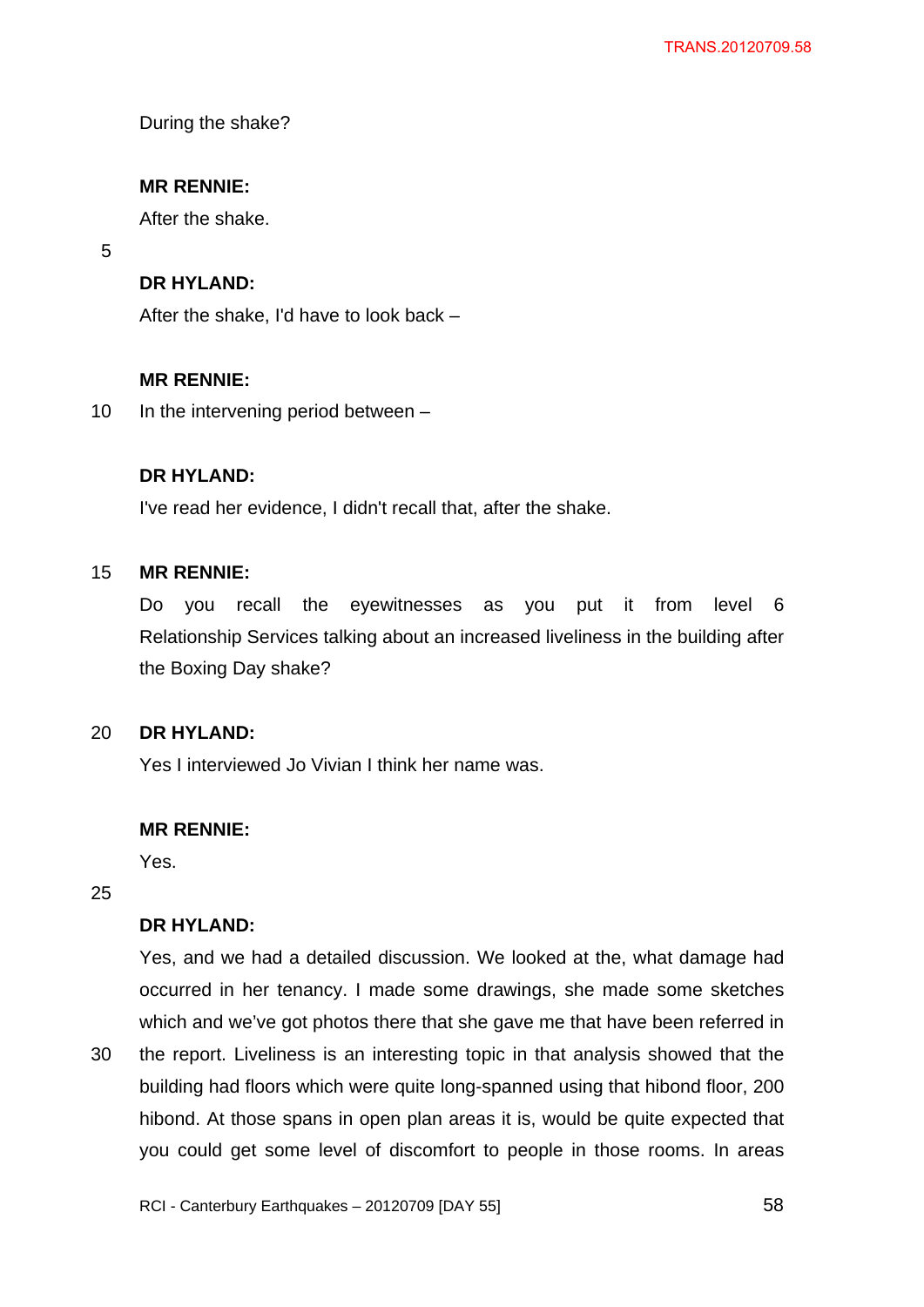where there are partitions across those areas then it is less likely because you have more damping available but in open plan office areas and in meeting rooms I think David Miller brought that up as well that there was a sense of the building you know this floor vibration. Now I remember –

5

### **MR RENNIE:**

Right, well now we've established that there is the floor vibration but my question was whether persons from those levels reported an increase in floor vibration after the Boxing Day earthquake?

10

### **DR HYLAND:**

People, people were more sensitive I think. I mean it's, it's well recognised when you in design guidelines for floor vibration design of buildings that people who are more tense are more perceptive to floor vibration.

15

## **MR RENNIE:**

What would you regard as the indicator you would have wished to see before you would have investigated the extent of damage between September and February?

20

## **DR HYLAND:**

What do you mean by that, sorry?

#### **MR RENNIE:**

25 Well you're telling me, as I understand it, and I am confining the question for the moment to you Dr Hyland, that on what you knew about that period you did not consider it necessary to carry out any structural investigation or assessment of the damage which might have occurred during that period? Is that right?

30

#### **DR HYLAND:**

We did the, we, undertook interviews with people who had been in the, you know, had been, who had been in the building after September, after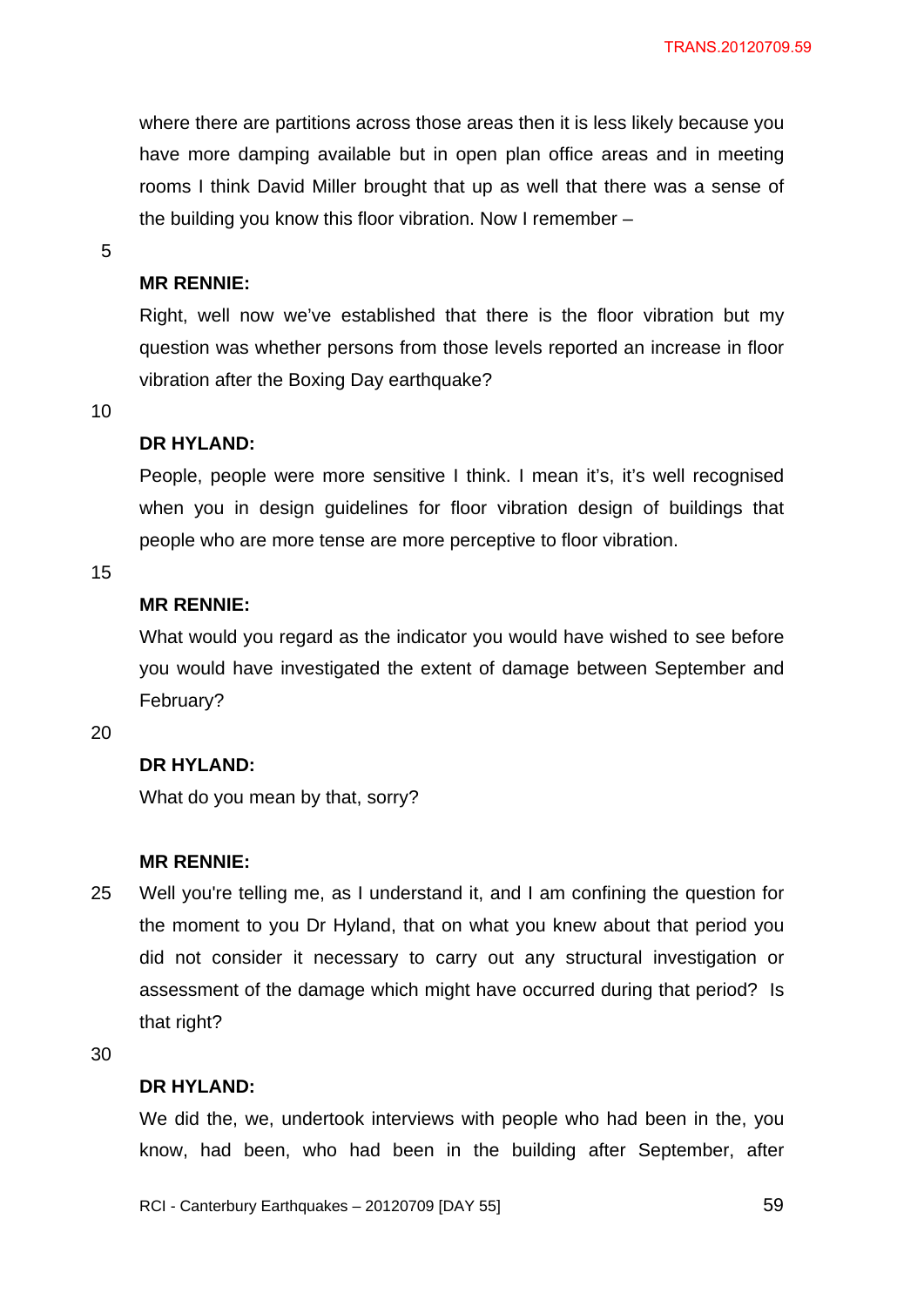December, and their recollections of what damage they saw. They said they, there was damage to partitioning. I think there was one window was broken according to Mr Ayers. The comparative ERSA that I did of the three records showed that the, the expected response of the building in December would be

- 5 about half of what would have been in September and from the damage reports from September it was clear that very little damage had occurred at a structural point of view so there didn't seem to be any reason for us to investigate the December, the December event in terms of structural analysis if you're talking about computer analysis –
- 10

20

### **MR RENNIE:**

If you  $-$ 

#### **DR HYLAND:**

15 We've investigated the September one.

#### **MR RENNIE:**

I'm going to ask that you're shown an email dated 14 October 2011. The reference is BUI.MAD249.0494B.31? Can you have a look at this email please?

# **WITNESS REFERRED TO DOCUMENT BUI.MAD249.0494B.31 Mr RENNIE:**

25 Do you recognise that comprise an email from Mr Jury to Dr Priestley and yourself which incorporates an email which you sent in relation to the situation from the September earthquake? Do you see that?

#### **DR HYLAND:**

30 Yeah, I, just give me a chance to read it please? Oh, yeah, yep. (inaudible 12:03:28)

#### **MR RENNIE:**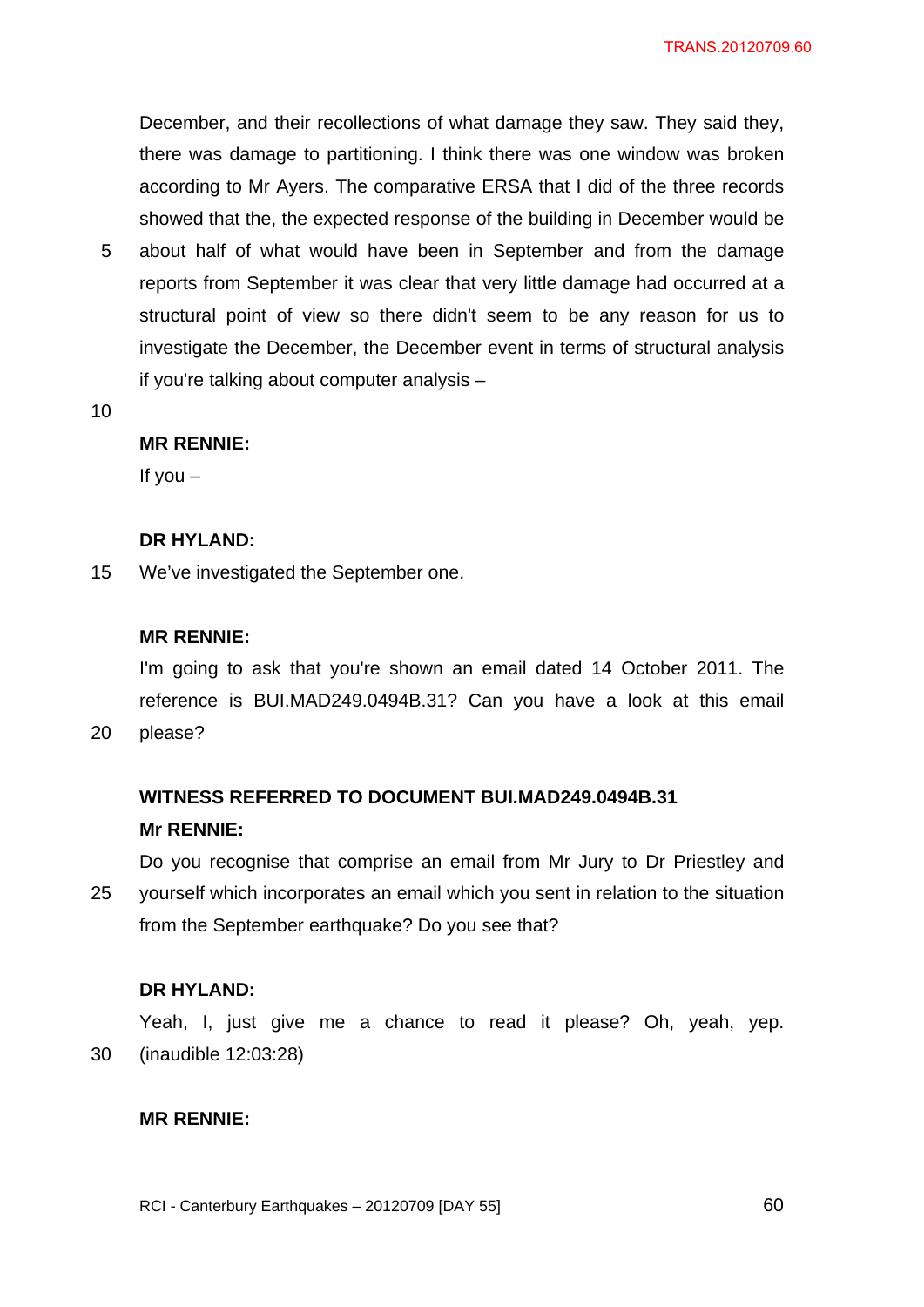Now let's start by establishing Mr Jury who sent that email was with Beca, or is with Beca and is a member of the panel, that's correct?

## **DR HYLAND:**

5 Yes.

## **MR RENNIE:**

And Dr Priestley, similarly a member of the panel?

#### 10 **Dr HYLAND:**

Yes, I think he was the vice-chairman.

### **MR RENNIE:**

And this is an email sent by Mr Jury to yourself and Dr Priestley on the subject

15 of 'CTV analyses and collapse scenarios', that's it's title isn't it?

## **DR HYLAND:**

Yes, that's its title.

#### 20 **MR RENNIE:**

And Mr Jury addresses Dr Priestley but obviously with the intention that you read it saying that, "He is leaning," he says, "towards the scenario you have outlined below. I also believe it is likely as you have suggested that the slab could have been cracked in the Darfield event," that's the September earthquake isn't it? "And possible that it had cracks adjacent to the wall prior to September," you see that?

## **DR HYLAND:**

Yes.

30

25

## **MR RENNIE:**

So that at the  $14<sup>th</sup>$  of October you personally knew that both Mr Jury and Dr Priestley considered that to be a live possibility, didn't you?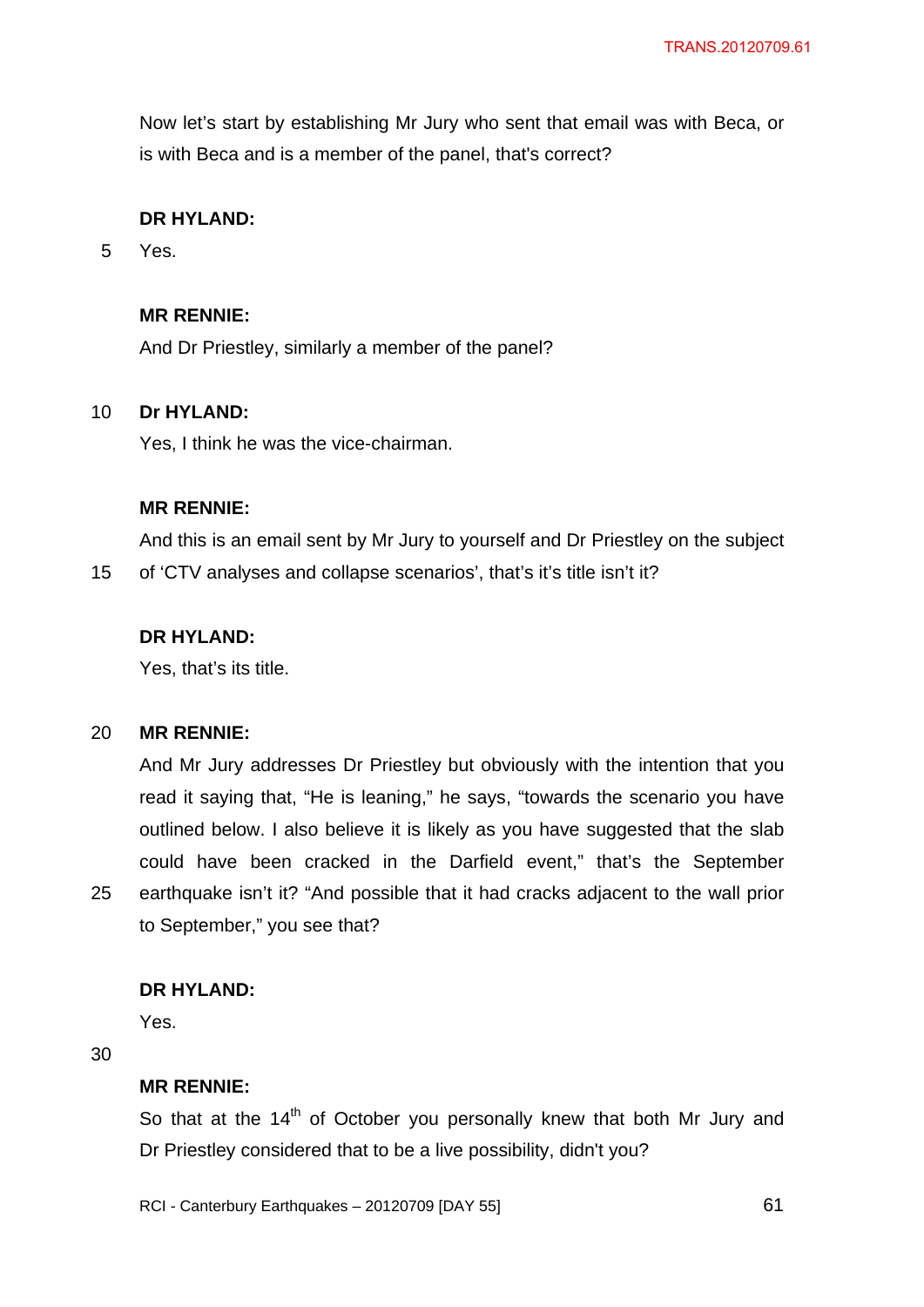## **DR HYLAND:**

Yes, and I incorporated that into scenario 4 that you'll see in the report so we analysed this scenario quite vigorously.

5 1205

10

## **MR RENNIE:**

So now you're telling me that independently of what the witnesses said and what the damage looked like and what you thought you did actually carry out an investigation of the possibility of building damage arising in the period September to December, that's correct?

## **DR HYLAND:**

What we did is we –

#### 15 **MR RENNIE:**

Can we, can I just pause you there. Is the "we," I'm not quite sure what the "we" is, is that you and Mr Smith, is it you, is it, what is it?

## **DR HYLAND:**

20 No with the analysis we, we undertook this analysis so -

### **MR RENNIE:**

Well can you tell me who the "we" is please. Who's encompassed in the "we?"

25

## **DR HYLAND:**

Mr Smith and myself.

#### **MR RENNIE:**

30 Right, thank you now.

## **DR HYLAND:**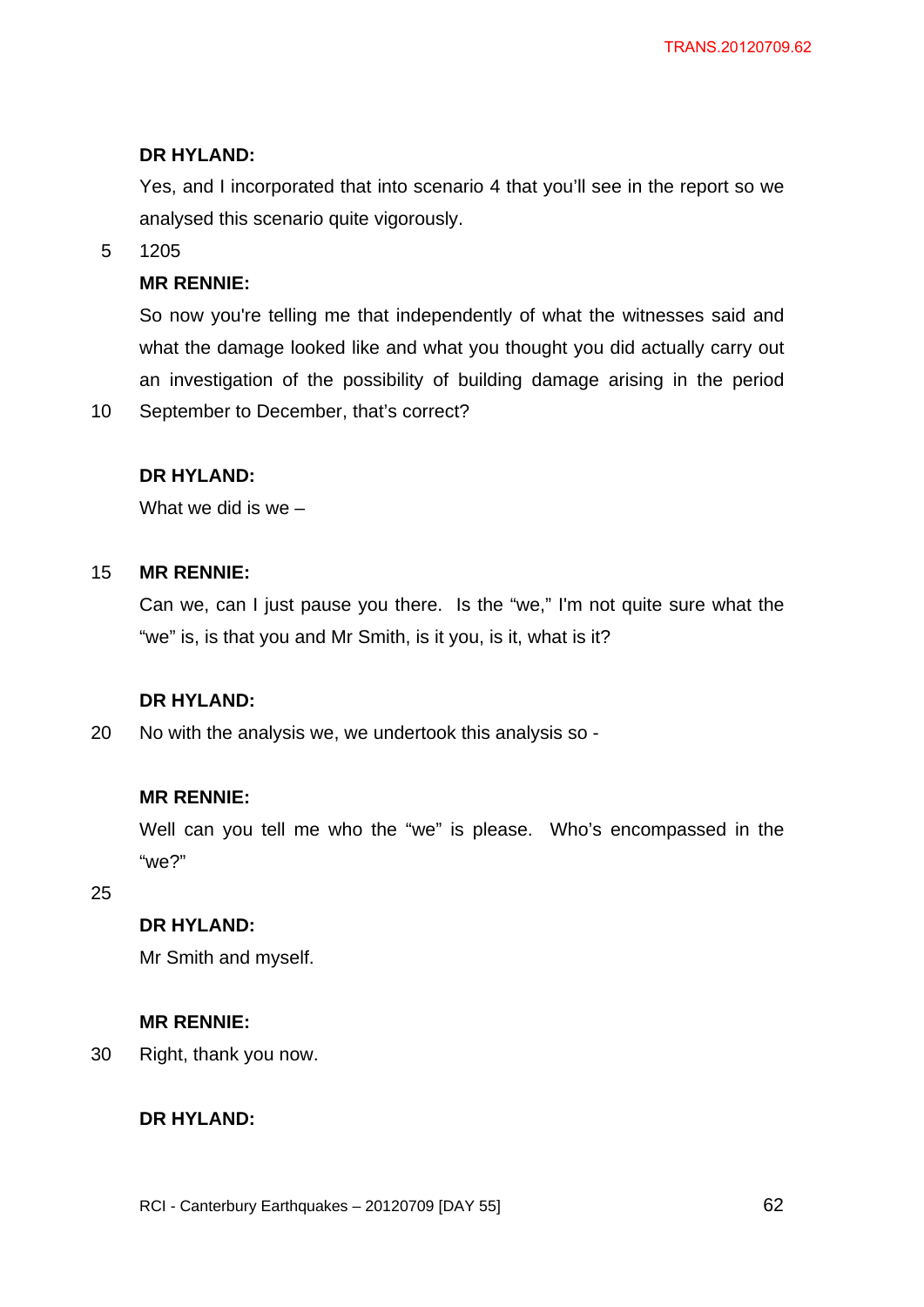So scenario 4 which was put forward by Professor Priestley which is his theory that there was this, perhaps this damage and rocking of the north core and breakaway of the slab adjacent to the north core prior to collapse elsewhere we, we treated that with respect and we applied the analysis to it.

- 5 The evidence was that there wasn't any cracking in the slab adjacent to the north core. If you look at the, for example the evidence of the people who were on level 4 none of them mentioned cracking in the vinyl in the lift lobby area where you would expect this cracking to have occurred. If it had occurred you would expect it to be reflected in this, in the, in the vinyl but it wasn't
- 10 there. However, this was a valid scenario that we needed to investigate and it has been fully investigated. However, the evidence that, the convergence of the evidence is that it was not the scenario that initiated the collapse so.

#### **MR RENNIE:**

15 Mr Smith I'm going to ask you in a moment but just before I do Dr Hyland and Mr Jury then went on to give you a specific task which was to consider, "Shrinkage stresses generated in the slab adjacent to the wall." Do you see that?

#### 20 **DR HYLAND:**

Yes, yes.

### **MR RENNIE:**

25 And his proposition was that those shrinkage stresses might arise due to restraint between the north wall and the rest of the structure particularly the stiff infill wall. That's the question he put to you?

#### **DR HYLAND:**

Yes I remember him, yeah, I remember this, yes.

30

### **MR RENNIE:**

What did you do to investigate that?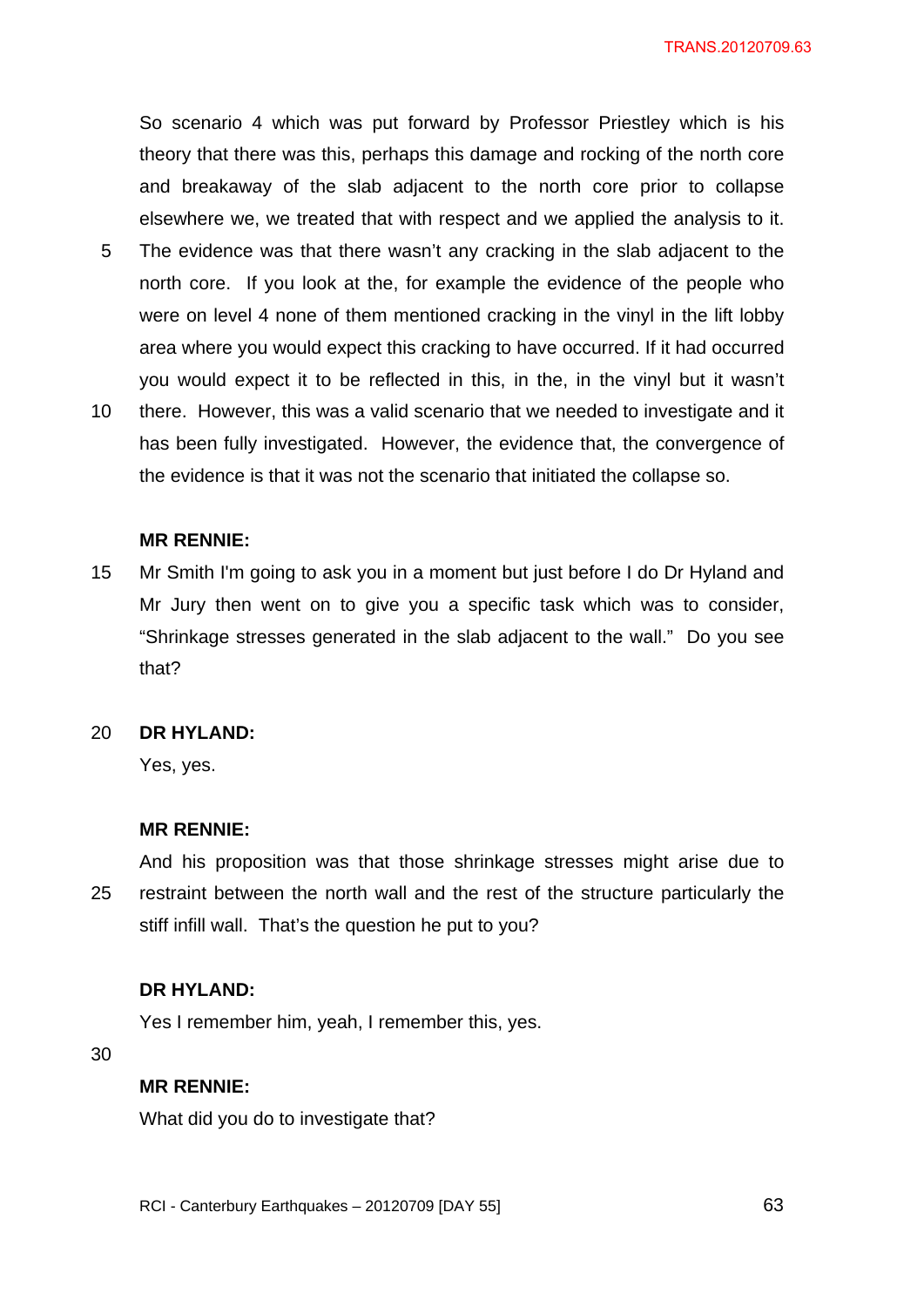TRANS.20120709.64

#### **DR HYLAND:**

5 Yeah I remember, I mean I could go back and perhaps dig it out but the question was would the, was the, was the mesh critical to the failure and was it non-ductile. Tests I'd done showed that the mesh that was used in this particular building, or the tests I'd done on it, that were done by SAI Global in Christchurch were that this, this particular mesh had good elongation for its type. The, you do get shrinkage stresses in reinforcing mesh in buildings always but these aren't considered to be causes of structural failure because the, the mesh is able to cope with, cope with the deformation, cope with that

- 10 cracking and still maintain sufficient ductility to, to still perform as a, as a slab. Now the other thing I think is important to remember is that these slabs are, are very ductile elements. These, particularly high bond, high bond and these composite slabs are in accordance to BS5950 part 4 which is what they are required to be designed to and tested to in New Zealand up until the
- 15 Eurocodes were brought in but these slabs must be able to cope with a displacement of span upon 50. So they must be able to cope with a displacement in this particular building of 140 millimetres before they fail. So there's a significant amount of deformation capability in these slabs that can be coped with before they're going to be, they're going to fail. So, so a few
- 20 cracks is, is not enough to cause you failure.

## **MR RENNIE:**

Mr Smith I'm still going to come to you shortly. First can be go back please one page, the previous page, page 30. Now this is your reply to Mr Jury. Do you see that?

## **DR HYLAND:**

Are you talking to me or Mr Smith?

#### 30 **MR RENNIE:**

25

I'm talking to you.

## **DR HYLAND:**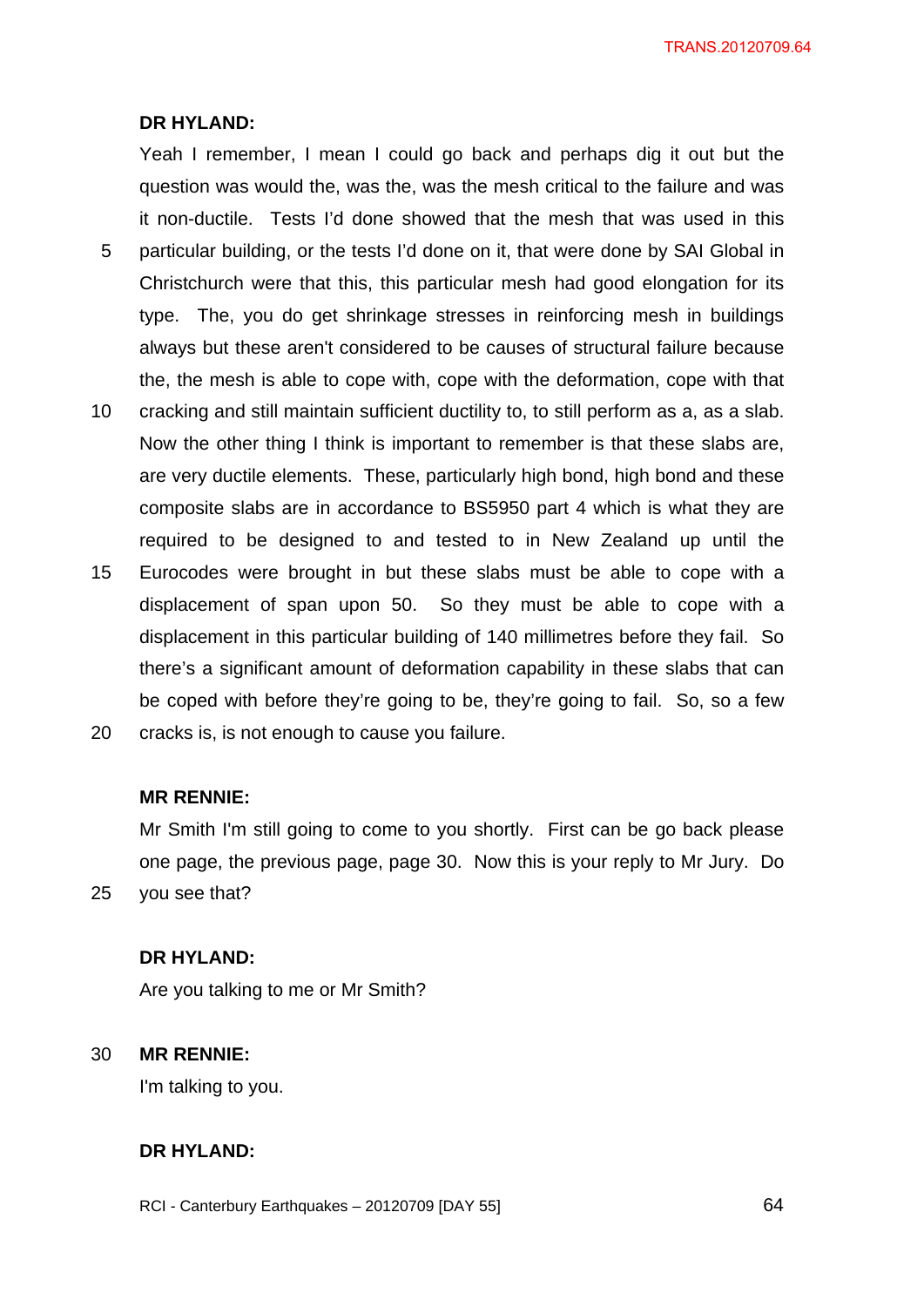Yep, yep.

## **MR RENNIE:**

And I'm talking to you because it's headed up "From Clark Hyland."

5

## **DR HYLAND:**

Good. No, I thought you addressed Mr Smith to start with.

## **MR RENNIE:**

10 No I said I was, I just want him to know that I haven't forgotten to give him his chance to speak.

## **DR HYLAND:**

Good, good, good. Yes, so what, what's your question?

15

## **MR RENNIE:**

It would seem, it would seem that the duration of the time required to investigate this proposition was about one hour and 22 minutes judging on the timing of the email. Mmm?

20

## **DR HYLAND:**

 $So -$ 

## **MR RENNIE:**

25 Well one hour 22 minutes later you replied rejecting Mr Jury's proposition and saying you were stunned that he should rely on his instincts regardless of what the evidence showed.

### **DR HYLAND:**

30 No I think what I've done there is set out a reasonable line of argument.

## **MR RENNIE:**

Including what you were telling me before about the mesh?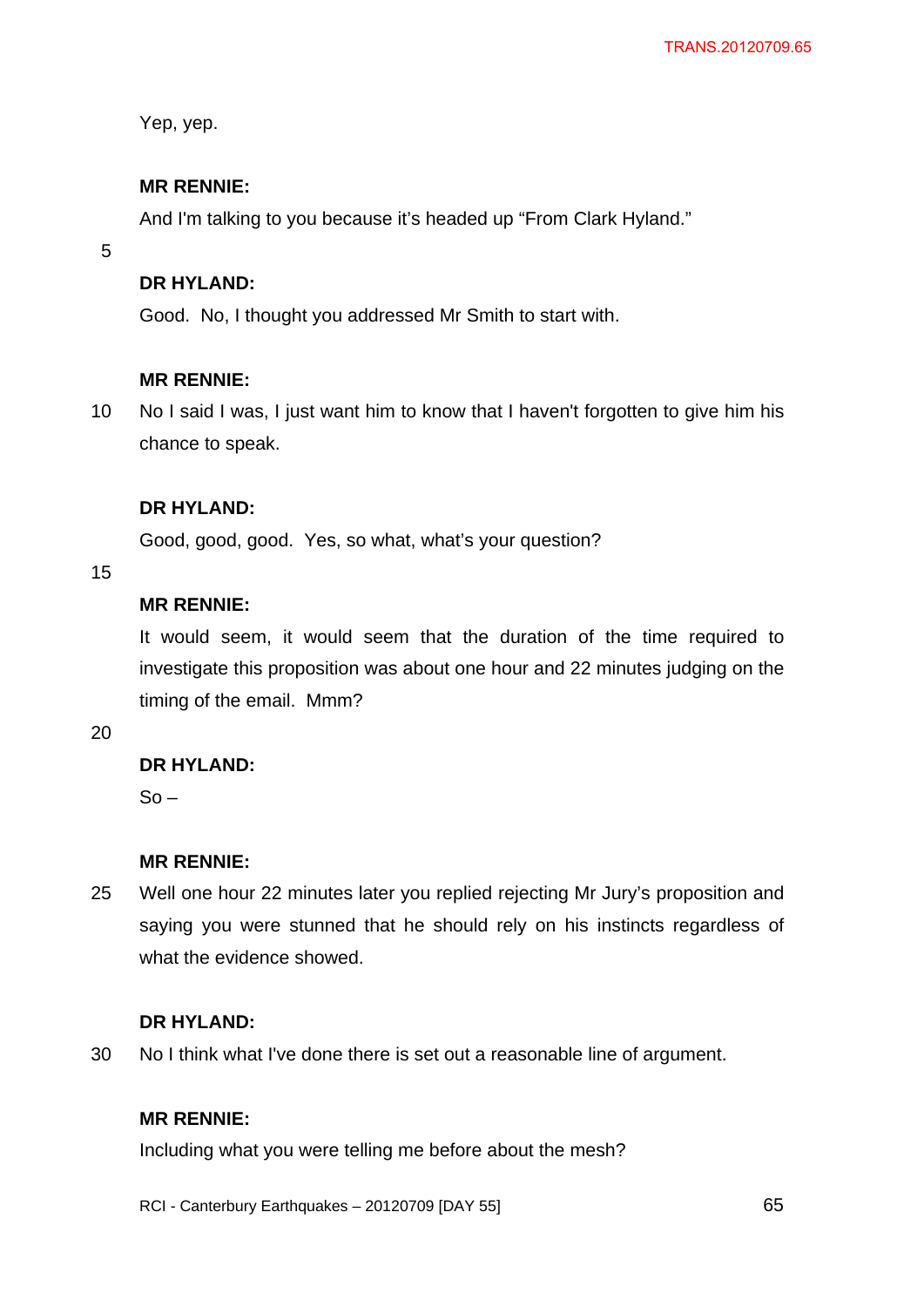## **DR HYLAND:**

That, that, that is dealing with the mesh.

#### 5 **MR RENNIE:**

Yes.

## **DR HYLAND:**

So that, that is putting forward the issue of shrinkage in the mesh and how it behaves.

## **MR RENNIE:**

So do you say that you in the one hour and 22 minutes had ascertained Mr Smith's view on the issue?

### 15

25

10

## **DR HYLAND:**

I'm not sure whether I've done that or not. I may have done some calculations before this time.

#### 20 **MR RENNIE:**

Can we go back one page please to 29. The lower of the two emails on that page is Mr Jury replying to you saying that you shouldn't be stunned by his comments because you seem to have misinterpreted them. What he has been saying is that there needs to be strong evidence available before obvious intuitive failure mechanisms are discounted.

## **DR HYLAND:**

Yes.

#### 30 **MR RENNIE:**

And he goes on, "This must include careful evaluation of the ITHA results and the forces that are predicted in the slab to wall connections by those analyses." Do you see that?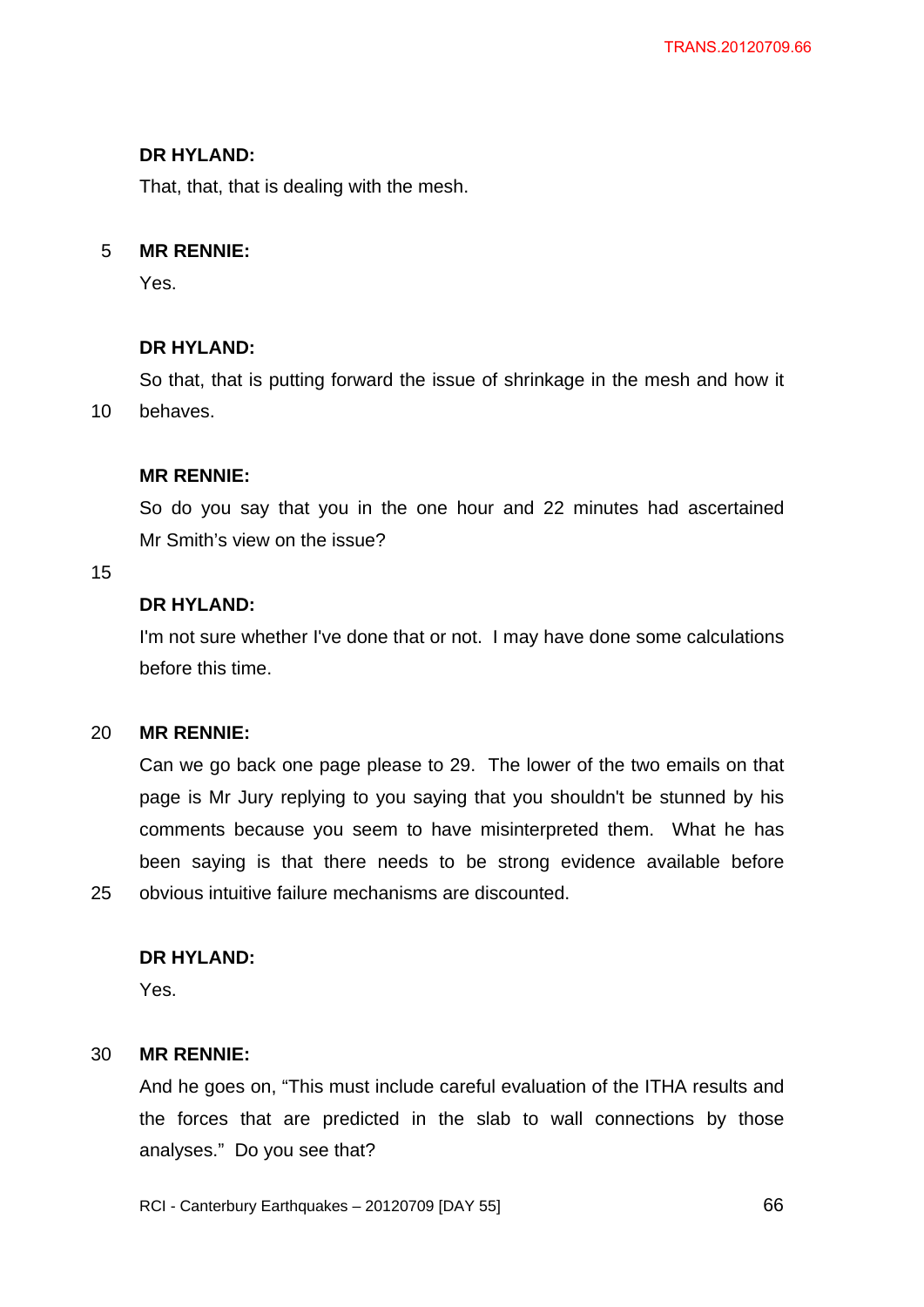## **DR HYLAND:**

Yes, yes, yep.

#### 5 **MR RENNIE:**

So Mr Jury's coming back to you in October drawing attention to the importance of not discounting possible failure mechanisms until the ITHA results are available isn't he?

#### 10 **DR HYLAND:**

Yeah we, we, you know we were doing, you know, as I said scenario 4 took into account the scenario that was proposed by Professor Priestley and, and investigated that fully. We, we didn't find it to be the critical one but it was investigated fully.

15

## **MR RENNIE:**

So which, which time history analysis process do you say investigated this?

## **DR HYLAND:**

20 This is scenario 4.

## **MR RENNIE:**

Yes.

#### 25 **DR HYLAND:**

So, yeah, that's, that's what we, we investigated.

## **MR RENNIE:**

And when do you say you ascertained that you had the evidence to explain to

30 Mr Jury that his propositions were contradicted by the evidence?

## **DR HYLAND:**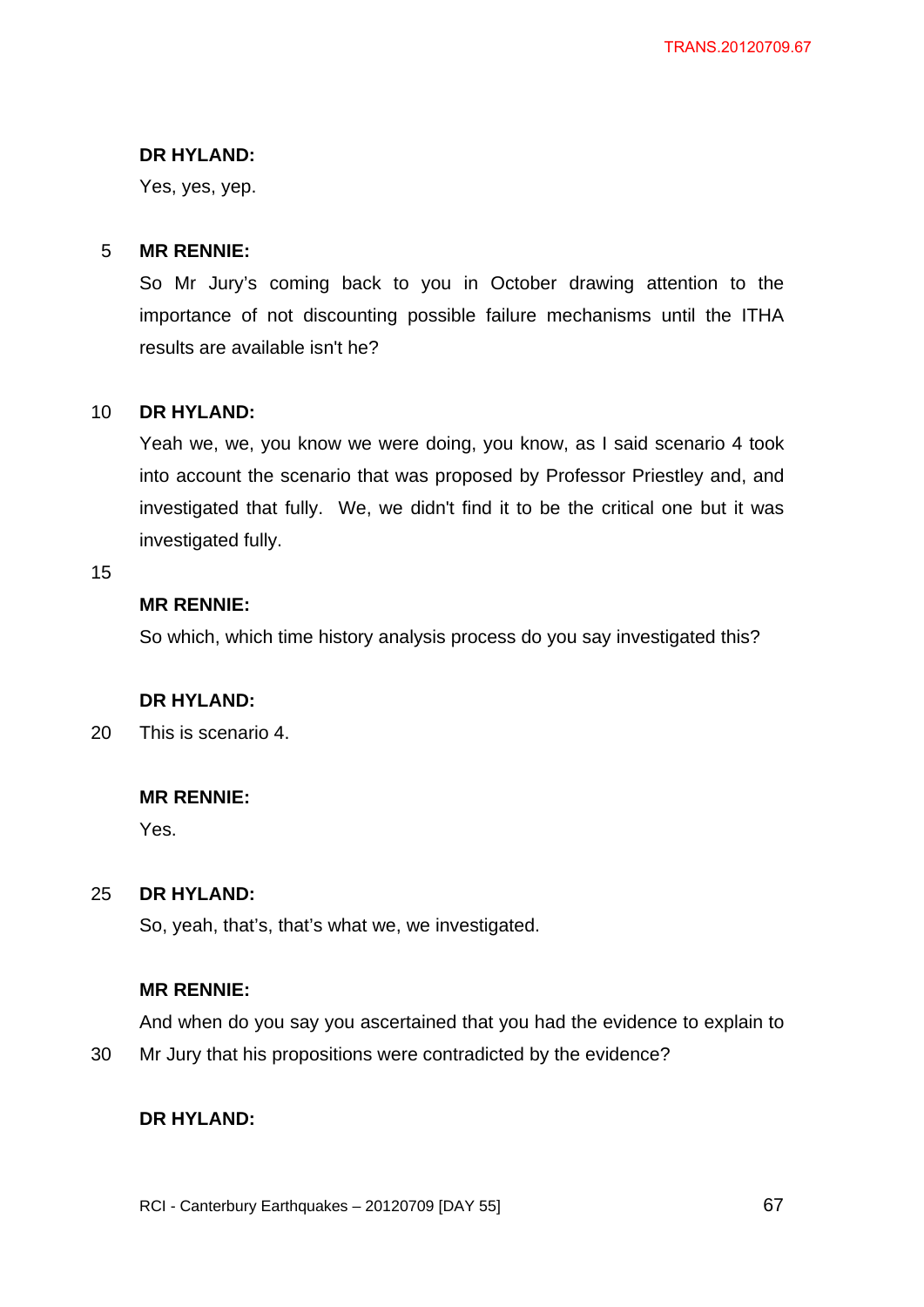Well that came out in the report. Mr Jury was on the, the panel, the expert panel and he was kept up to date with the development of all these scenarios and was part of the, the committee that eventually approved the document. So we're talking about an issue in progress here and a lively exchange -

5

## **MR RENNIE:**

Well we can see that.

## **DR HYLAND:**

10 A lively exchange at the time.

## **MR RENNIE:**

We can see that because if we look at the top email on page 29 you basically say, "Don't be offended but I'll leave you to your instincts for the present. Will catch up next week. I need to progress the report." That was how you dealt with Mr Jury's response wasn't it?

## **DR HYLAND:**

Yes I did, yes I did.

20

15

## **MR RENNIE:**

Yes.

## **DR HYLAND:**

25 Yes.

### **MR RENNIE:**

So in fact you had a settled view by October that this was a column failure and you weren't interested in any alternative proposition were you?

30

## **DR HYLAND:**

I don't believe that's what's been shown sir.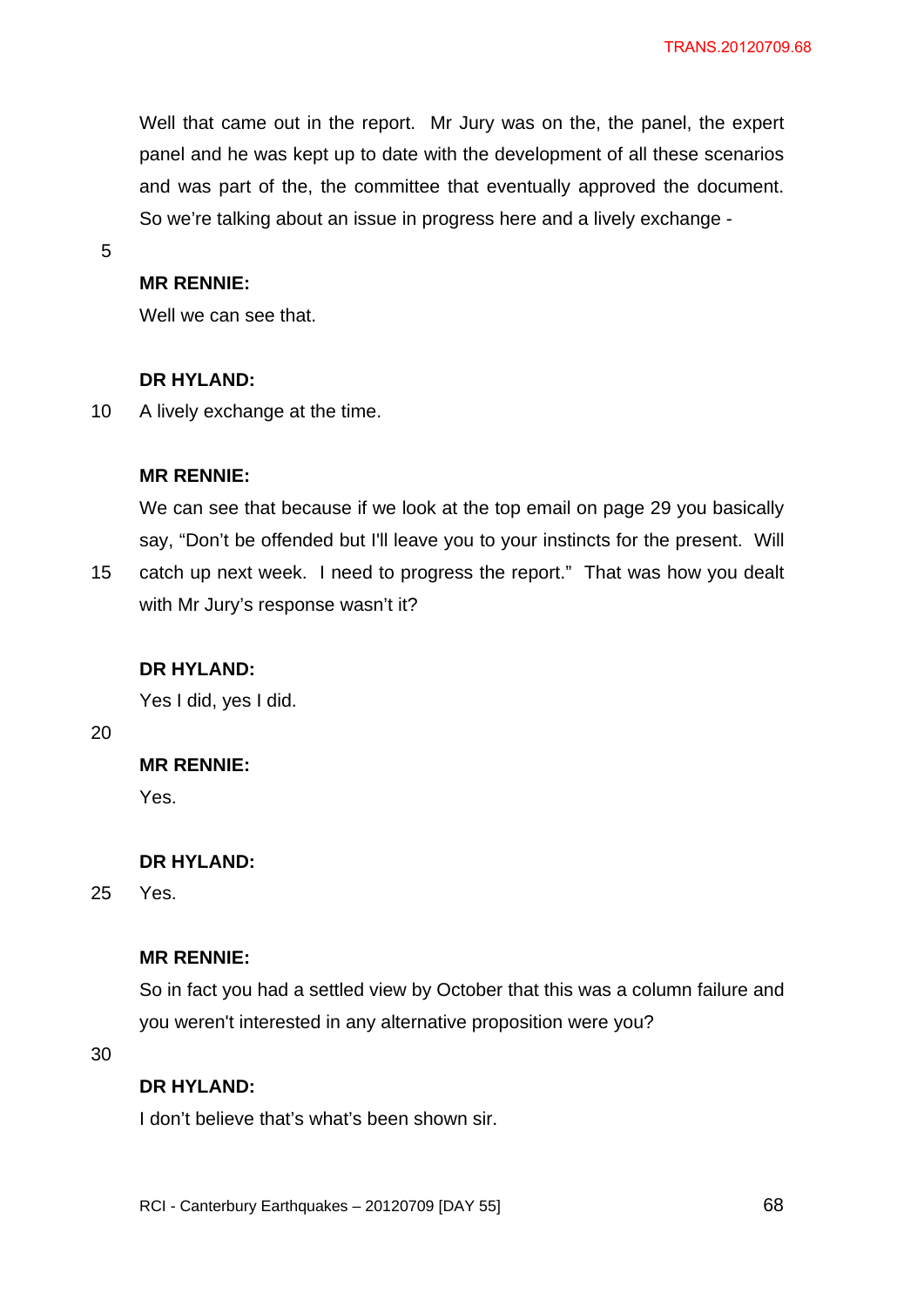## **MR RENNIE:**

Now Mr Smith do you have any recollection of being asked by Dr Hyland to evaluate Mr Jury's questions of the  $14<sup>th</sup>$  of October?

#### 5 **MR SMITH:**

Can I just make a brief statement before I answer that?

## **MR RENNIE:**

Yep.

### 10

## **MR SMITH:**

Just to put the questioning on the emails into context, and I was copied that email. I submitted all of the emails that I either received or sent on the project being approximately 2800 in number and we received a list of some of those

15 1215

> that you would like to ask questions on which is fine but we haven't had a chance to know what those questions are to review the emails or to check if there are other emails that may be relevant to the ones we're talking about but given that context I'm happy to answer the questions that the, yeah.

20

## **MR RENNIE:**

Sure. My question was put solely on the basis of recollection. Do you have a recollection of Mr Jury's questions being raised with you by Dr Hyland?

#### 25 **MR SMITH:**

I don't have a specific recollection of that query. I would, I could explain how we approach that with the analysis if you would like.

### **MR RENNIE:**

30 Well I'll put it to you this way. Are you satisfied that the time history analysis which was underway in September/October evaluated the possibility that the slab was broken?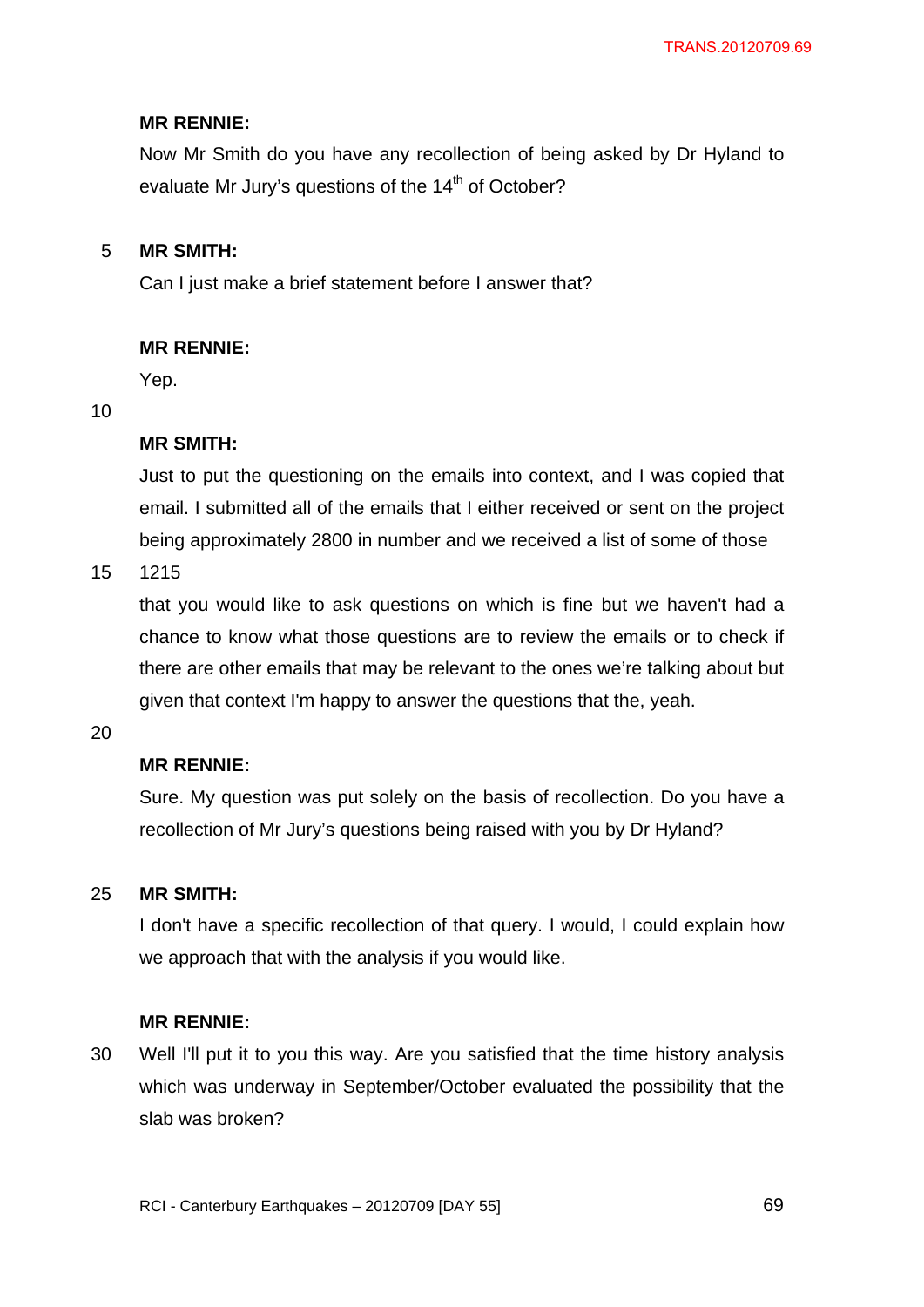## **MR SMITH:**

It did not evaluate the scenario that they were broken prior to February, if that's what you're referring to?

#### 5 **MR RENNIE:**

Correct. That's what I'm asking.

## **MR SMITH:**

It did not, I've already –

10

## **MR RENNIE:**

It's not evaluation?

## **MR SMITH:**

15 I've already explained that we assumed an undamaged state at the start of the February earthquake.

## **MR RENNIE:**

20 Yes, the difficulty I put it to you with that is that if the building was significantly damaged prior to the 22<sup>nd</sup> of February, its occupancy might well have ceased?

### **MR SMITH:**

Maybe.

#### 25 **MR RENNIE:**

Well that would have made a huge difference, wouldn't it?

### **MR SMITH:**

You mean, I didn't quite understand so you're saying if there was evidence of significant damage the building may have been vacated?

## **MR RENNIE:**

Yes.

30

RCI - Canterbury Earthquakes – 20120709 [DAY 55]

<u>2014 - Paris Carl The Carl To 2014 - 2014 - 2014 - 2014 - 2014 - 2014 - 2014 - 2014 - 2014 - 2014 - 2014 - 20</u>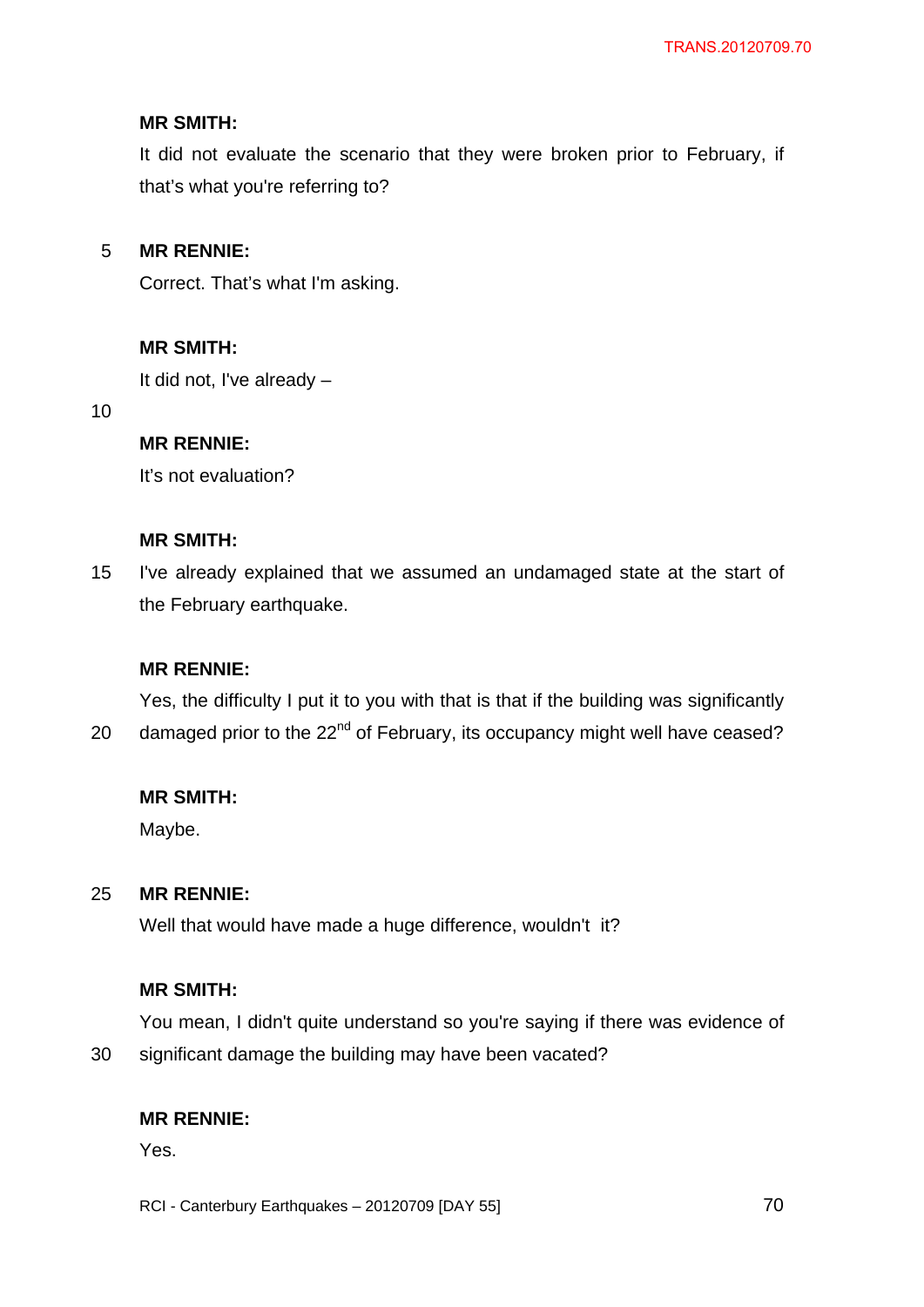#### **MR SMITH:**

Okay, so.

#### 5 **MR RENNIE:**

You see, we know that Mr Coatsworth examined the building between September and December, don't we?

#### **MR SMITH:**

10 Yes.

## **MR RENNIE:**

And we know what his findings were?

#### 15 **MR SMITH:**

Yes.

### **MR RENNIE:**

But we are not aware of any examination of the building between Boxing Day

20 and February are we?

### **MR SMITH:**

No we're not. We relied on interviewing tenants and others but not an engineering assessment.

25

## **MR RENNIE:**

There was no, but no.

#### **DR HYLAND:**

30 But there was, sir, the, we've had people go through that building who were looking at damage from a repair point of view and I think we had a very systematic approach from Mr Pagan who went through. He was a quantity surveyor and he was looking at coming up with costs to repair, now do you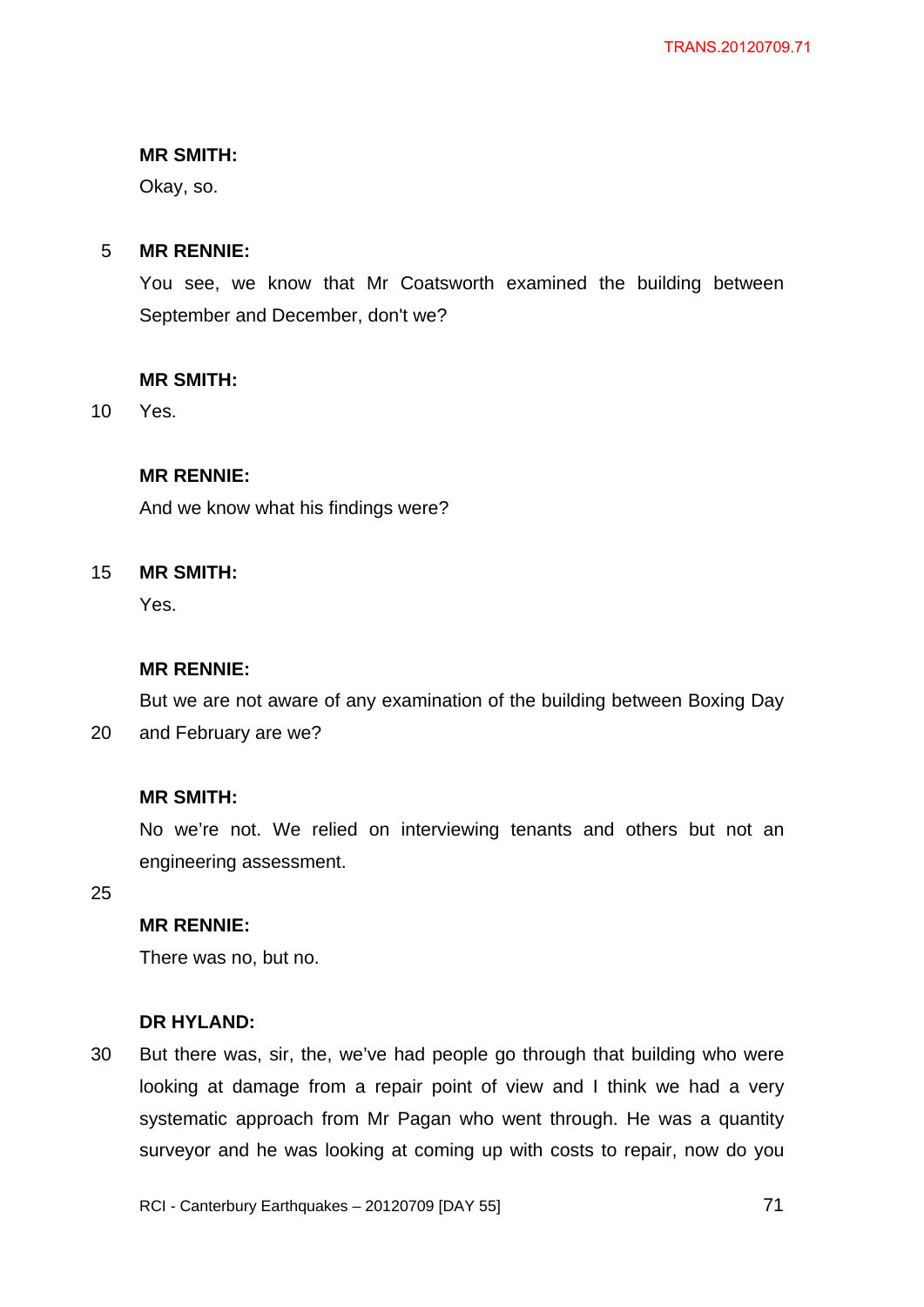think he would have seen items that would have needed repair such as cracks in slabs?

## **MR RENNIE:**

5 And when did he go through?

## **DR HYLAND:**

He went in after September sir.

#### 10 **MR RENNIE:**

Yes, but not after Boxing Day did he?

#### **DR HYLAND:**

But we know the Boxing Day event was less or about half the demand on the

15 structure than the September so –

## **MR RENNIE:**

So are you saying that's what your assessment established?

#### 20 **DR HYLAND:**

Yes, that's what the comparative assessment that I did showed.

## **MR RENNIE:**

And what's the measure you're using to make the one-half evaluation?

25

## **DR HYLAND:**

There was a comparative assessment done in the report using the ERSA, using the comparisons of the spectra so –

#### 30 **MR RENNIE:**

The ERSA is a design tool, isn't it?

## **DR HYLAND:**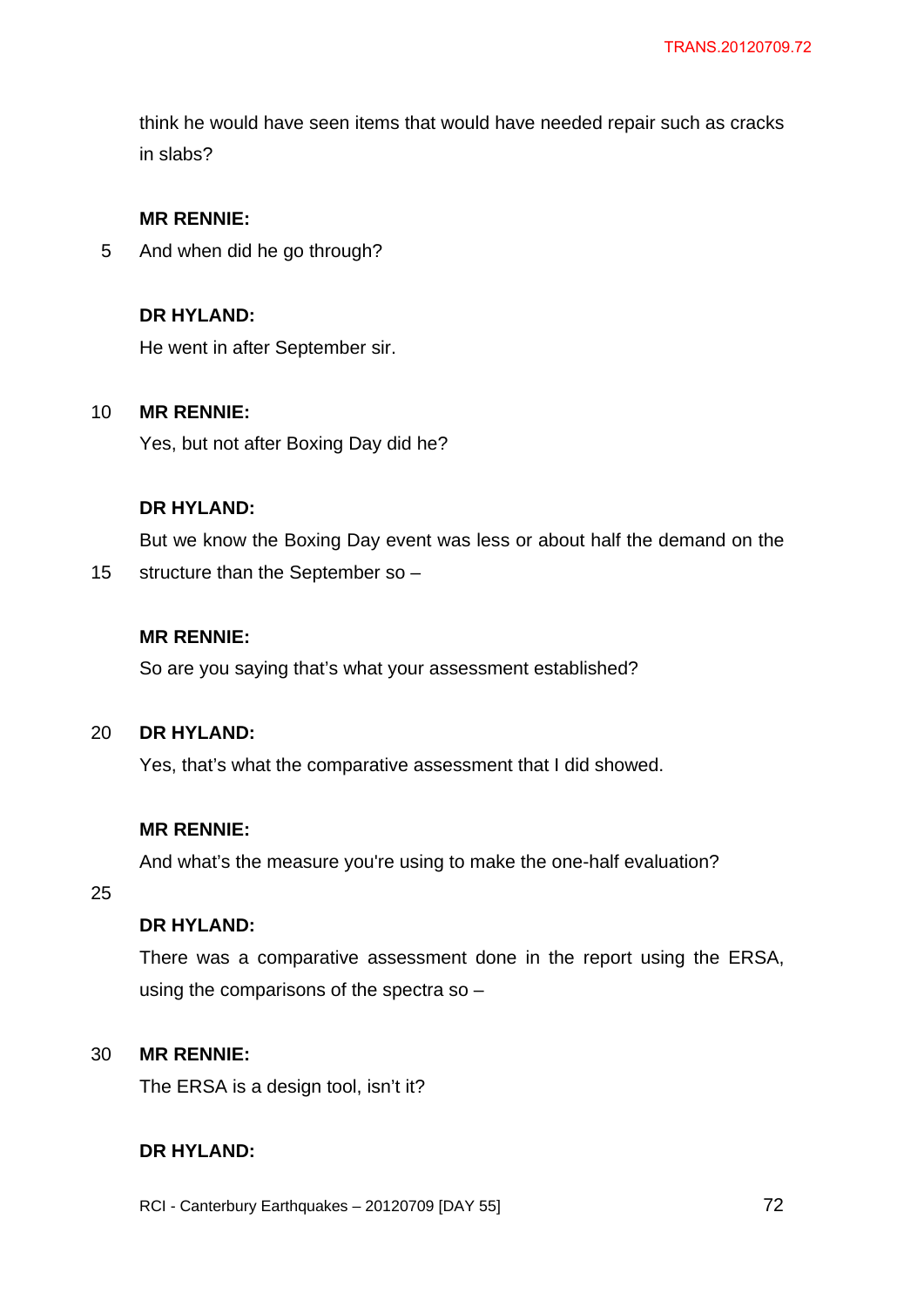Yes sir.

# **MR RENNIE:**

It's not a forensic tool?

5

# **DR HYLAND:**

It's a design tool like any tool sir. How do you define a forensic tool?

# **MR RENNIE:**

10 Well, the difficulty unfortunately Dr Hyland is that I ask the questions and you do or don't give the answers. The forensic investigation is something I'm coming to.

# **DR HYLAND:**

15 Okay.

# **MR RENNIE:**

But the ERSA which you referred to involved taking a design tool which in its earlier form when Mr Harding used it in 1986 was known as Etabs.

20

# **DR HYLAND:**

Yes.

# **MR RENNIE:**

25 And putting into it various assumptions, in his case with a view to identifying whether the building that he was designing would be compliant or not. That's what it's supposed to be used for isn't it?

# **DR HYLAND:**

30 Oh, you can use a tool for anything if you know how to use it.

# **MR RENNIE:**

Yes, you can butter bread –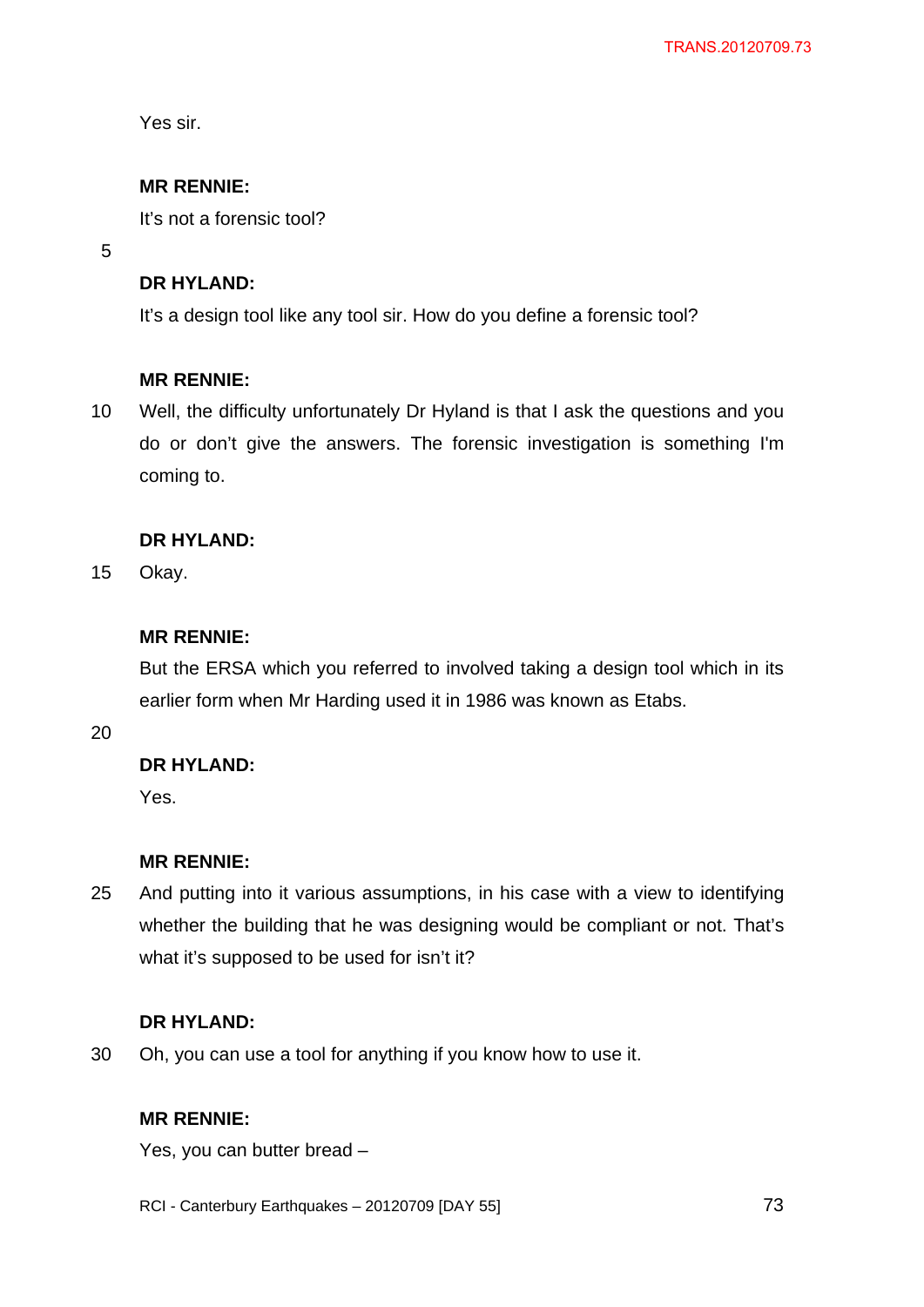### **DR HYLAND:**

 $We -$ 

#### 5 **MR RENNIE:**

- with a spade if you want to but let's –

### **DR HYLAND:**

10 No but you can, but there is a tool kit available to engineers from hand calculations through to linear elastic 2-D analysis, 3-D static analysis, ERSA time history analysis, all of these tools are actually being used in this building so I do not understand why you would try to say that we're not allowed to use the ERSA. Do you have that expertise sir?

#### 15 **MR RENNIE:**

The proposition that I put to you was that your discarding of these damage scenarios was based on using ERSA. That's what you told me?

# **DR HYLAND:**

20 25 No, what I said, a comparison between the response of the building between two spectra from the September earthquake and December and the February indicated that response of the building using that methodology you would say that the response of the building to the September earthquake was twice what it would have been to the December one. Therefore if there was no damage apparent after the September earthquake which was twice as big in terms of building response from the December one, then you would not expect there to be damage, you know, in the December one, so why would you, why would you expect there to be more intensity to be put into analysis on December when September already showed there wasn't any problem.

30

#### **MR RENNIE:**

The input data that you were using you were saying earlier to my friend involved foundation and soil information from Tonkin & Taylor?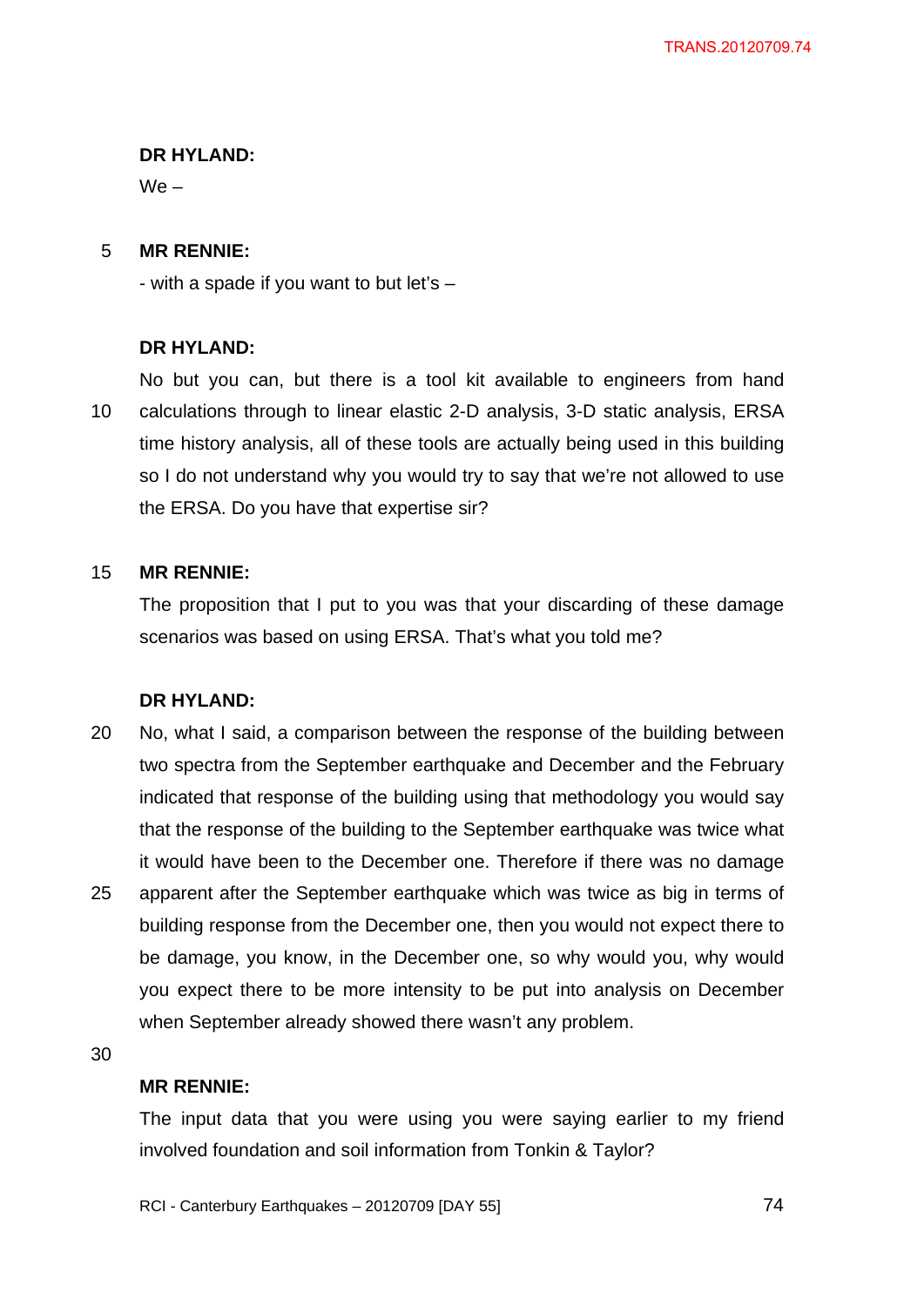# **DR HYLAND:**

Yes, that's correct.

#### 5 **MR RENNIE:**

That information didn't exist when Mr Harding designed the building did it?

# **DR HYLAND:**

He had a, he had a geotech report.

10

# **MR RENNIE:**

Yes, he had a geotech report from Mr McCahon didn't he?

# **DR HYLAND:**

15 I'm not sure the name of the person who provided it, but that could be the case.

# **MR RENNIE:**

Did you run the ERSA putting Mr McCahon's information in?

20

# **DR HYLAND:**

The model I used, which was just for comparison purposes, so using the same baseline for September, December and February, so the effect of the foundations was taken out in terms of comparative response, just showed that

- 25 the September earthquake was two times, the response of the building would have been two times that of what it was in December and the February response would have been approximately 2.2 times what it was in September so for the purposes of comparison that was whether you use flexible foundations or not. That was you know using McCahon's or using
- 30 Tonkin & Taylor wasn't an issue, it's a constant –

# **MR RENNIE:**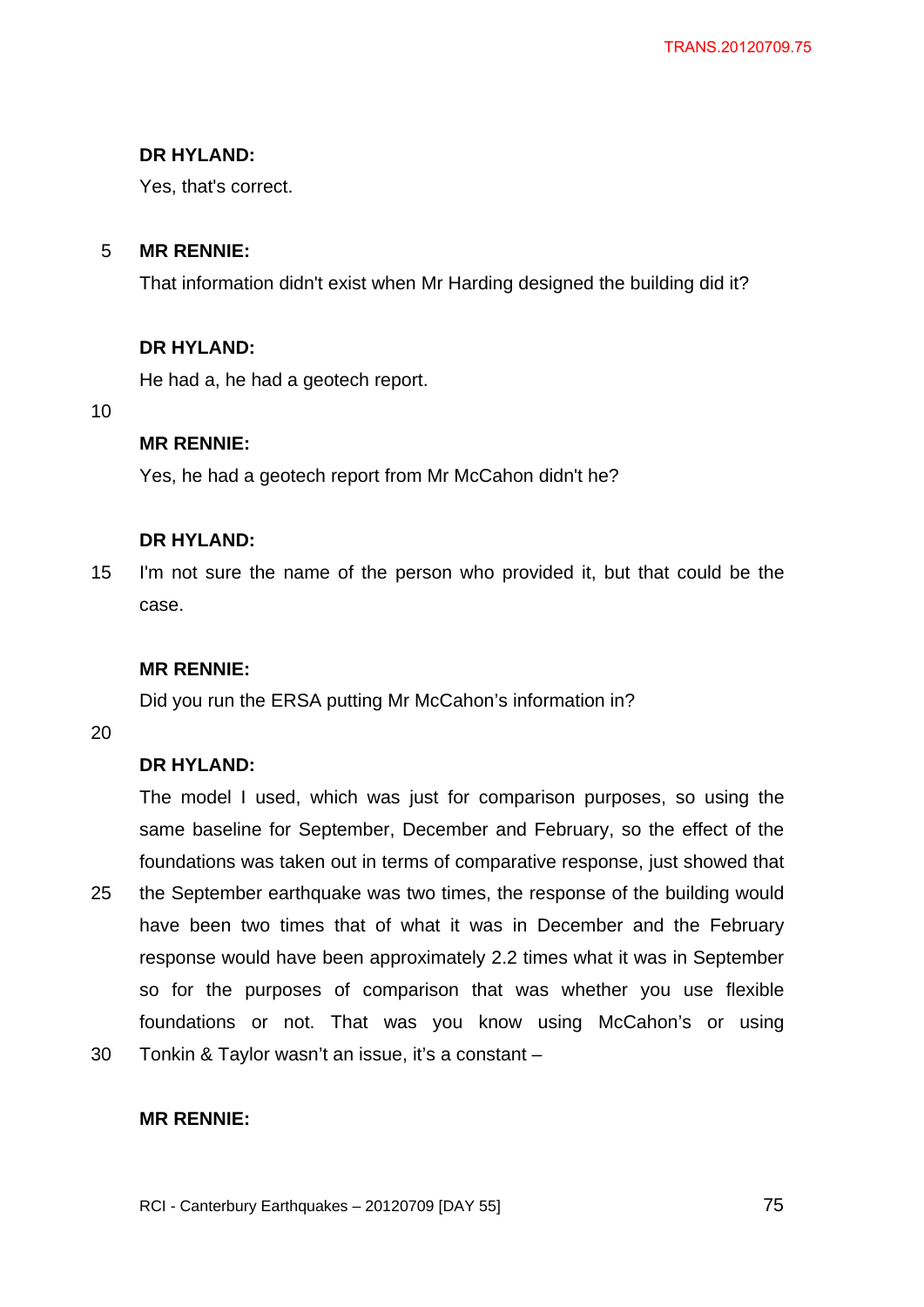You're now talking about using snapshot events on particular occasions instead of the end on end analysis that I was putting to you before, aren't you?

# **DR HYLAND:**

5 Yeah, I, and I think I've given the reason for that.

### **MR RENNIE:**

Mr Smith, were you involved in the processes just described by Dr Hyland? The ERSA evaluations?

10

### **MR SMITH:**

I was involved in the code, are you, referring to that for code interpretations only.

#### 15 **MR RENNIE:**

So you were not part of the testing process using ERSA with Dr Hyland has described?

# **MR SMITH:**

20 Having said that we did refer in the panel report and elsewhere we did compare the response spectra from various recording stations for September, December and February to get some overall appreciation of relative intensity, shall we say.

#### 25 **MR RENNIE:**

Because that's the key input data isn't it? You have to assume the intensity of the near field event so that you can know what values to put in so that you can test for the likely outcomes.

#### 30 **MR SMITH:**

Sorry, I, I don't understand the question.

# **MR RENNIE:**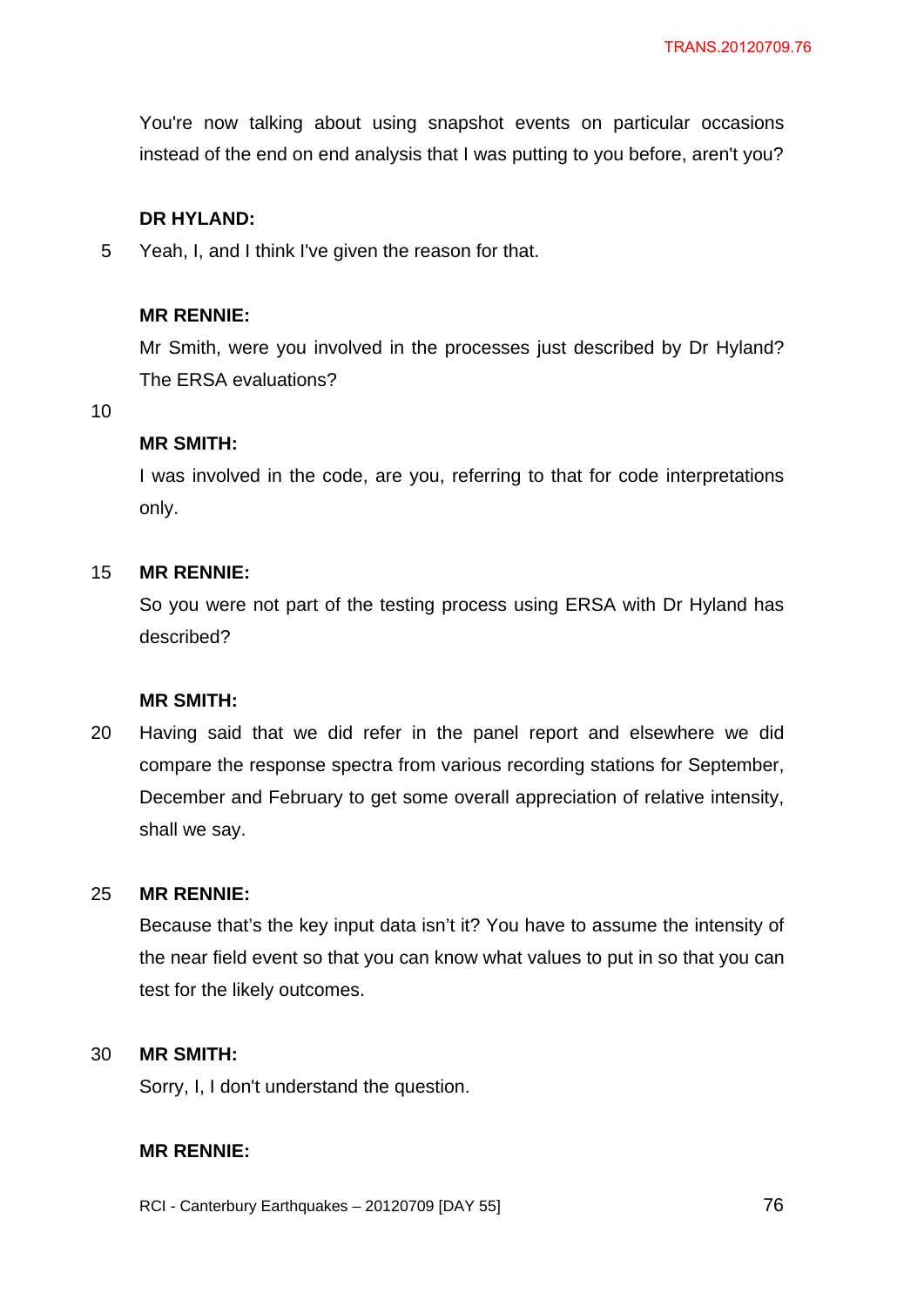Okay, well it may have been unfair to ask you but while I'm still asking you questions, do you defend the use of ERSA instead of NTHA for the evaluation through this period?

#### 5 **MR SMITH:**

I think it's a qualitative tool only, other than for code interpretations.

#### **MR RENNIE:**

Yes, now the issue of ERSA is, and this is a question firstly for you Dr Hyland,

10 is I think one could fairly say roundly condemned by Dr Priestley in his evidence, isn't it?

#### **DR HYLAND:**

15 I don't know. I mean the issue where you have to realise is ERSA is required for the design of the building. It is used, it is still used in the analysis of buildings by practitioners. From an academic level maybe it's not the most perfect tool but at a practitioner base that is widely used and respected.

#### **MR RENNIE:**

20 I'll try the question again. The use of ERSA in this way is roundly condemned by Dr Priestley, isn't it?

#### **DR HYLAND:**

I'm not sure what he says exactly about that.

25

## **MR RENNIE:**

Have you, well you've replied to his evidence.

#### **DR HYLAND:**

30 Yes, I have, yeah.

#### **MR RENNIE:**

You've done a written reply.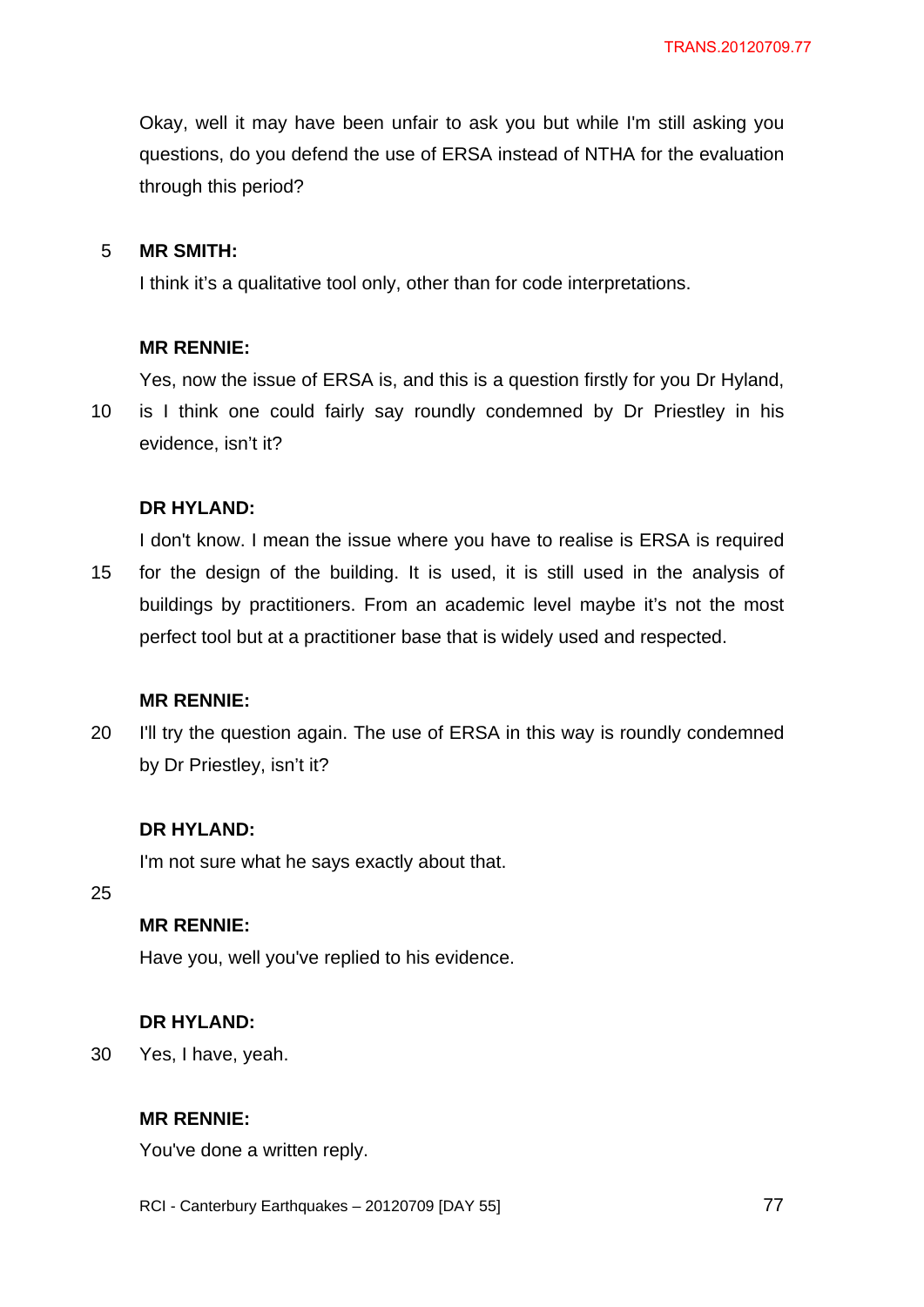1225

### **DR HYLAND:**

Yes I have, yeah, yeah.

#### 5 **MR RENNIE:**

Do you not recall what Dr Priestly says?

### **DR HYLAND:**

I tried to address the issue sir that, that he may have an opinion about ERSA.

- 10 I, my view is that it is an appropriate tool. It is one that is still being researched. I think if you look in my reply I mention some work that's been done by (inaudible 12:25:28) and he, at a recent paper presented at a conference I was at where he was looking at practitioner based use of ERSA, some improvements of it for use with the Eurocodes. So this is a, this is a tool
- 15 that is, that is widely used and widely respected by practitioners and is useful when used within the limitations of its, of what it can do.

#### **MR RENNIE:**

20 I'll try the question once more, the use of it is roundly condemned by Dr Priestley, yes or no?

### **DR HYLAND:**

What, what do you think sir?

#### 25 **MR RENNIE:**

Dr Hyland it's possible that I could come over and give evidence and you could come and ask the questions. Whether it would be shorter I'm not sure. Could you now just answer the question. Do you agree, yes or no, that Dr Priestley roundly condemns the use of ERSA for this type of evaluation?

30

#### **DR HYLAND:**

We, Professor Priestley seems to have an issue about use of ERSA. I do not hold that view.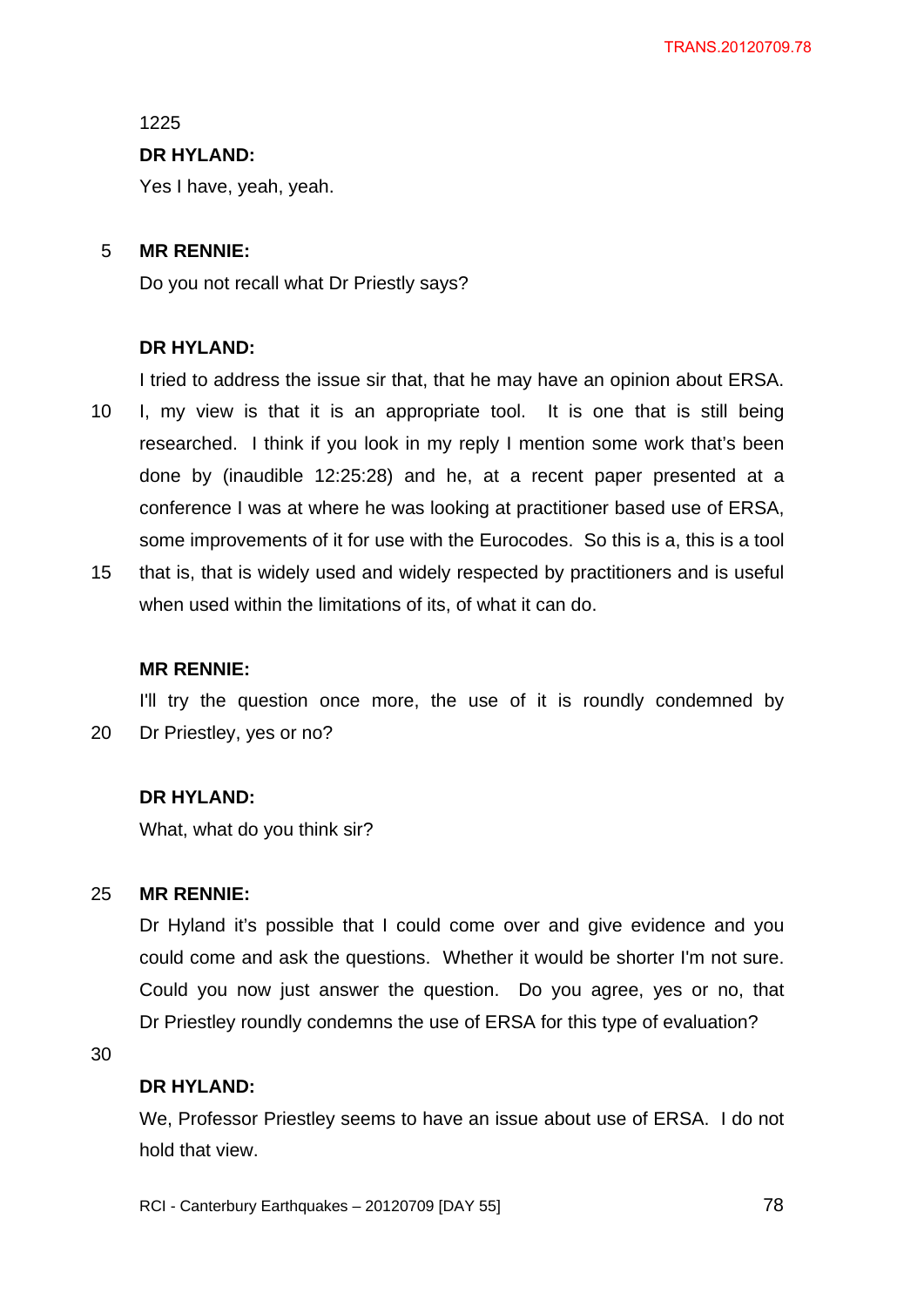Thank you. Now Mr Smith the current, not yet complete NTHA. This is currently being done on terms which involve a level of confidentiality I think.

5

## **MR SMITH:**

Is that the, okay, you're referring to the input data or?

### **MR RENNIE:**

10 Well particularly referring to the input data but more generally the position is that no-one yet knows the outcome of that work, do we?

### **MR SMITH:**

We don't have an outcome at this stage.

### 15

# **MR RENNIE:**

Correct. So in a sense your presentation with the reservation that you may yet change your view could be described as premature. Do you agree?

#### 20 **MR SMITH:**

Well I, I'm keeping an open mind shall we say.

#### **MR RENNIE:**

25 Yes, thank you and can you confirm that the outcome of the work now being done will, in fact, be an end-to-end analysis of the nature that I was previously asking about?

### **MR SMITH:**

30 I am aware when I left Auckland the work in progress was an end-to-end analysis for September and February. I am not sure about other aftershocks.

#### **MR RENNIE:**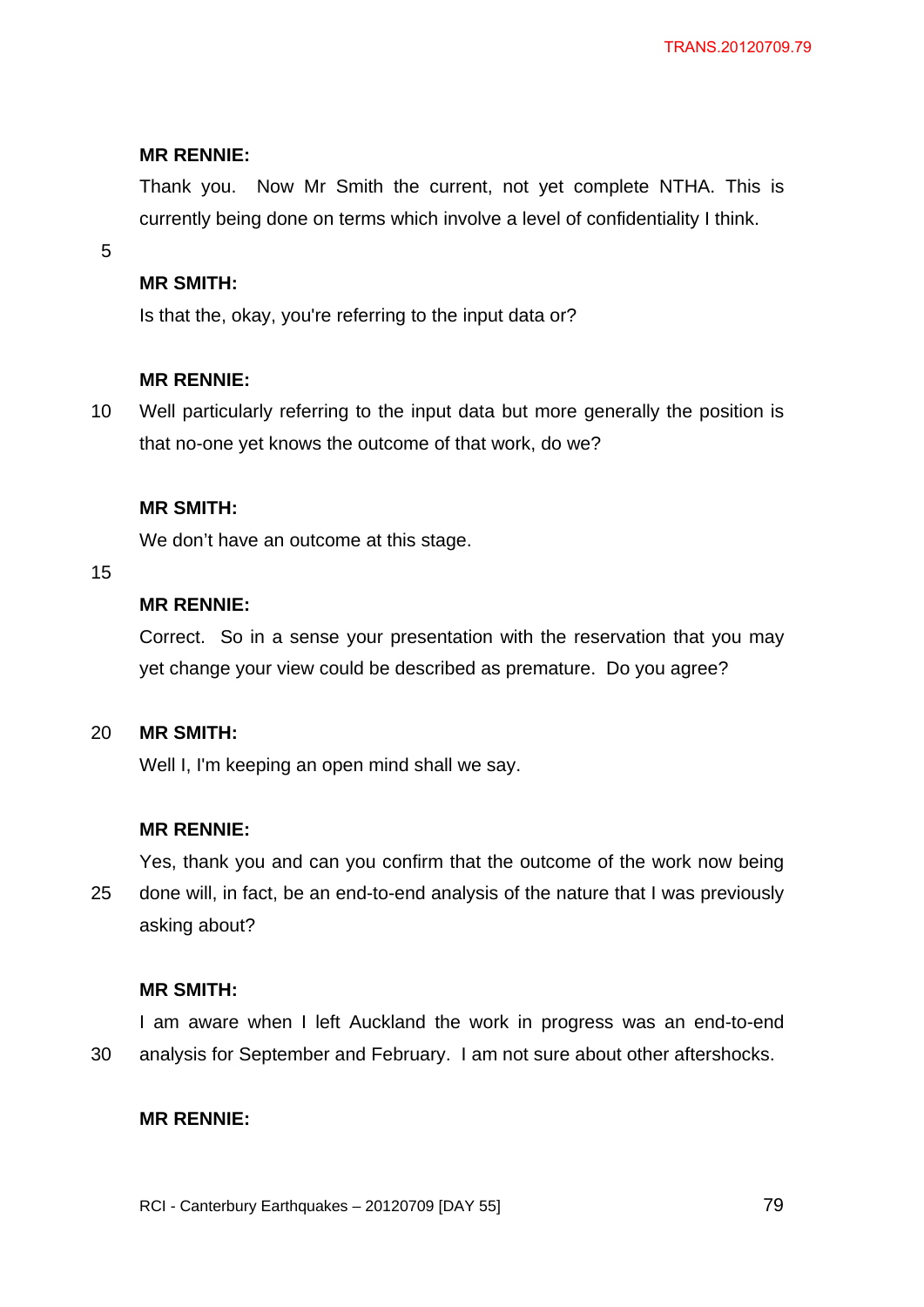Are you not aware of the request from the Commission that other aftershocks above a particular level be considered?

## **MR SMITH:**

5 I'm, I'm aware but there are limitations on the time available and the, you know, so there were limitations on the computing capacity and time available.

### **MR RENNIE:**

10 So to make sure that I've followed you, the Commission's request that other quakes above a particular value be included in the analysis may only be able to be accommodated to the extent that the computing capacity available makes that possible.

### **MR SMITH:**

15 That's correct.

# **MR RENNIE:**

Is that really what you're saying?

#### 20 **MR SMITH:**

25

And, and the time available.

# **MR RENNIE:**

Yes, yes, well computing capacity translates into the time of processing really doesn't it?

#### **MR SMITH:**

Okay, I accept that.

#### 30 **MR RENNIE:**

Now it therefore follows does it not that there are a range of possibilities which could yet come out of that which may yet require revision of either the building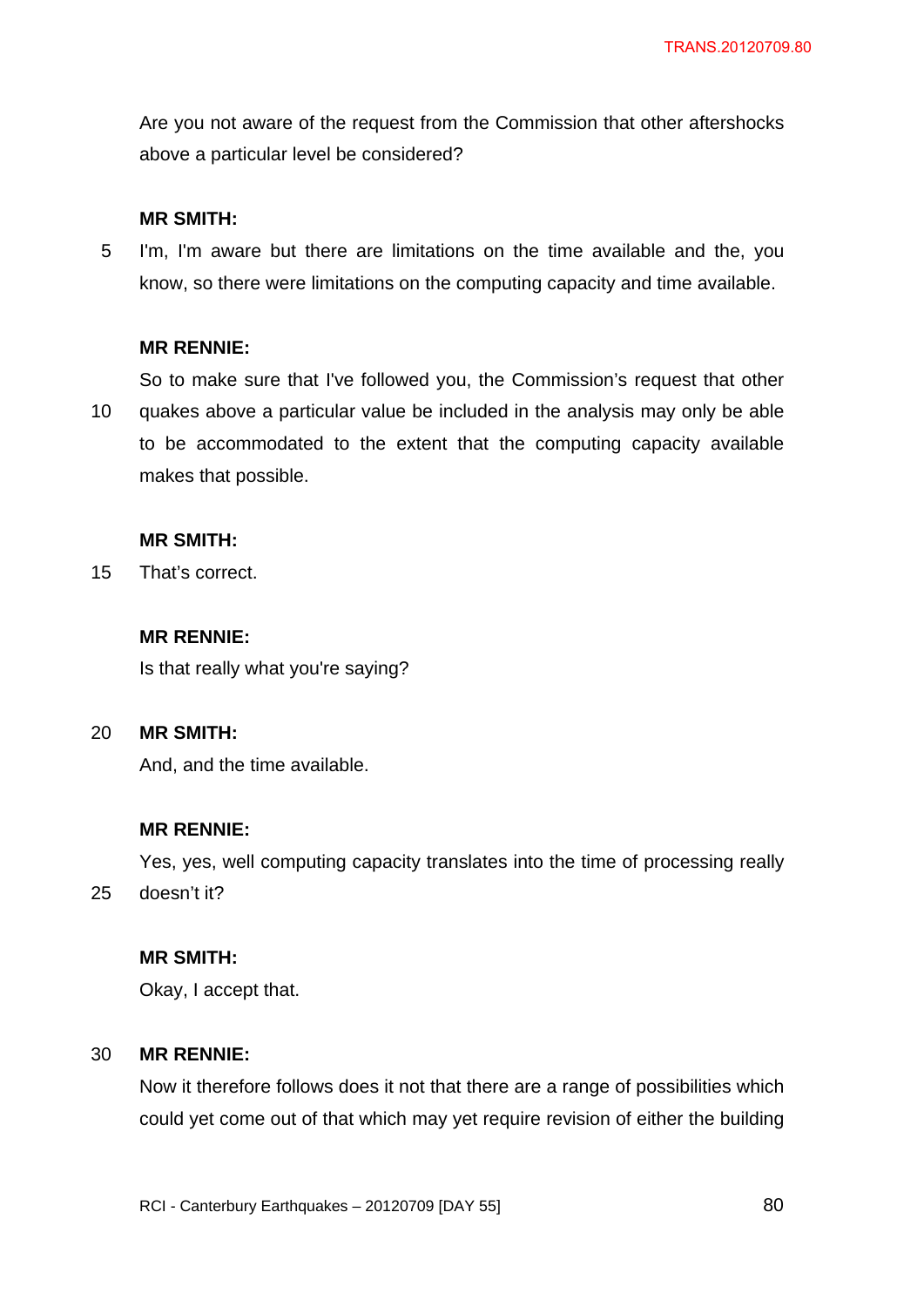collapse report or its replacement by some updated report. Would you accept that?

## **MR SMITH:**

5 I think it's premature to say that.

# **MR RENNIE:**

I was only putting it as a possibility.

#### 10 **MR SMITH:**

A possibility.

#### **MR RENNIE:**

15 Now one of the witnesses to be called by the parties I represent is Professor Mander. Do you know Professor Mander?

#### **MR SMITH:**

Yes I do.

#### 20 **MR RENNIE:**

Professor Mander attaches significance to both the cumulative effect of successive aftershakes and the reduction in capacity of the building as a result of those cycles. You're aware of that?

#### 25 **MR SMITH:**

Yes I am.

## **MR RENNIE:**

Is that an analysis that you agree with?

30

### **MR SMITH:**

We, we are aiming to, aiming to investigate that as part of this further analysis.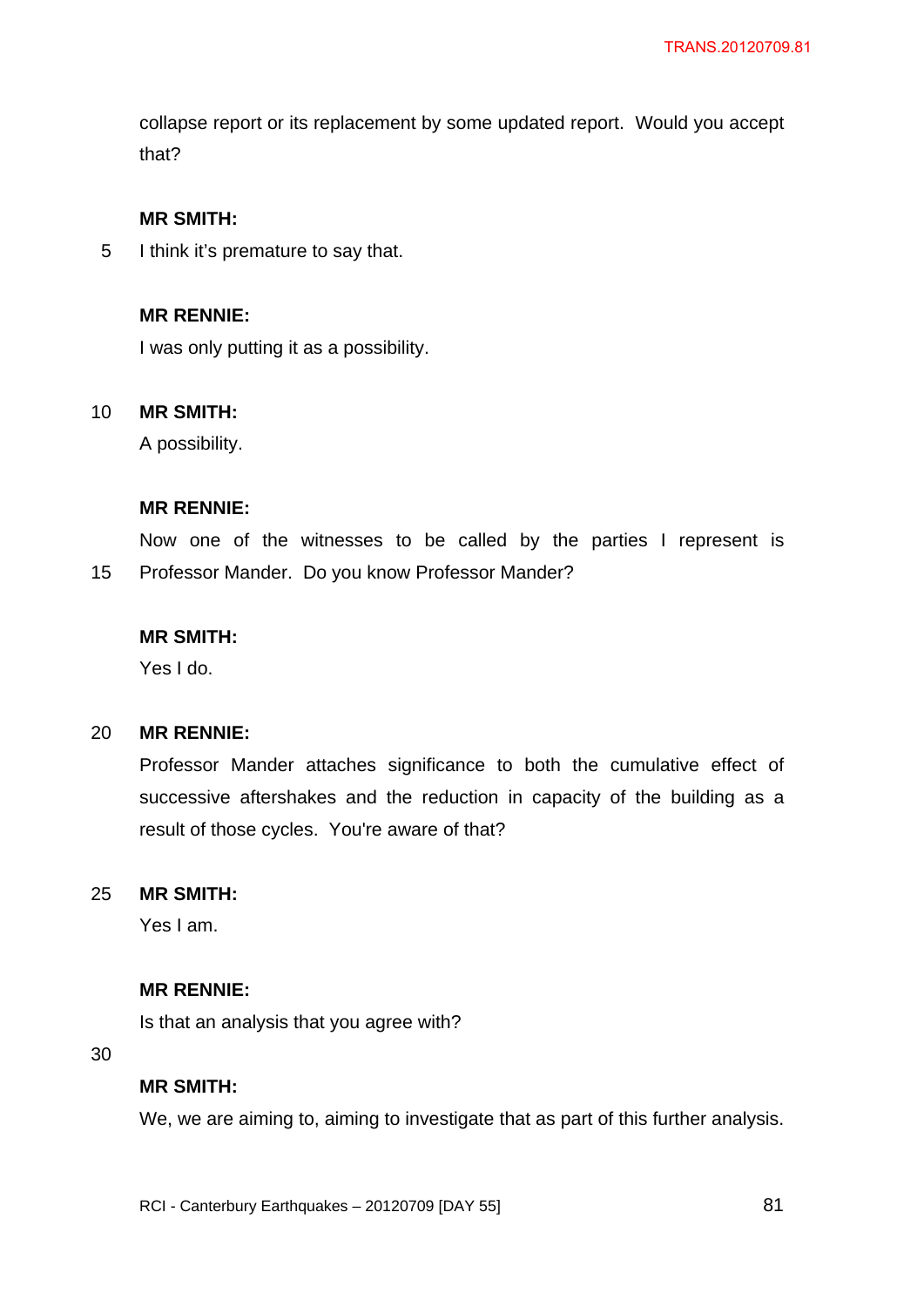Dr Hyland your view on that?

#### **DR HYLAND:**

5 Well I've, I've read Professor Mander's statement of evidence and I think he's, I guess he's raising a, you know another idea. My understanding he is, he believes that perhaps there was collapse initiated by failure of the slabs by perhaps some sort of fatigue or something or.

#### 10 **MR RENNIE:**

Multiple cycles causing slab disintegration.

#### **DR HYLAND:**

15 20 25 30 Yes, yes, I mean I have some experience with fatigue. One of the things I guess that we have to think about with that scenario is what would have happened to the slab response if it had deflected a certain amount, yep, and was that enough for it to fail the slab or to cause, cause any damage and one of the things I notice is that that slab was designed as a continuous slab and it appears that the ends were tied into the slab to give it reasonable serviceability. What I mean by that is that it was, was a long span slab and if it wasn't tied into the ends with the reinforcing to provide some negative bending moment then the slab, there would have been significant deformation, you know, under its normal, normal conditions. It wouldn't have been serviceable as an office. It appears that the designer must have sort of assumed that he was going to get a reasonable performance out of the slab by, by putting that reinforcing in. Now after the, as I said before, those slabs are designed to be able to cope with deformations of span upon 50 as a minimum, 140 millimetres of displacement they can cope with before there's any damage to them, and for a slab to go to that level of displacement perhaps even from a, from a high acceleration, maybe .65 g or something, the response of the slab would have to change from say 4 hertz which is it's natural frequency, I've calculated and I think he's agreed, you would, you would have to go to something like 1½ hertz so that the response of that slab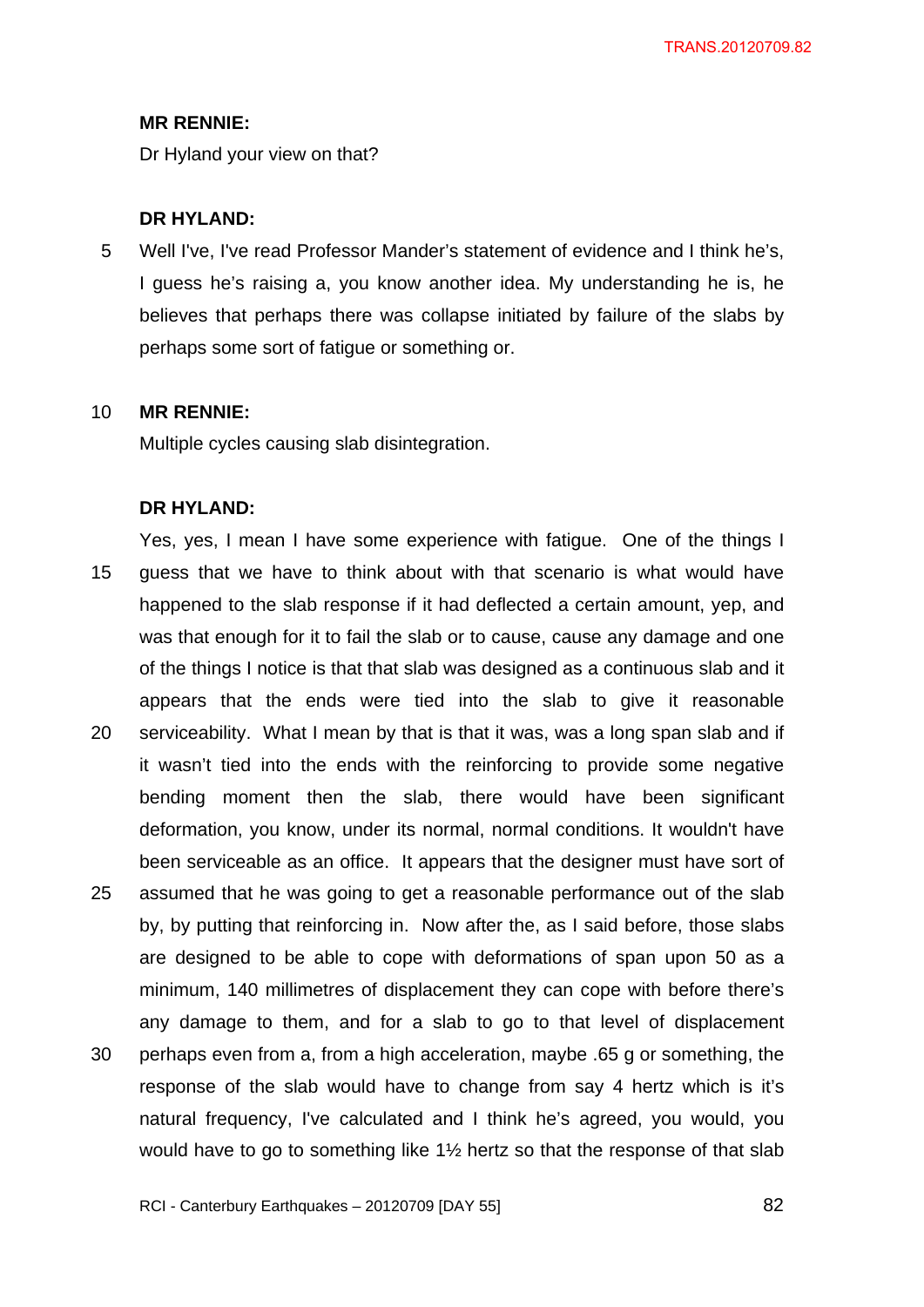TRANS.20120709.83

would actually have to change significantly. The calculations I've done on that indicate that, and I've just done some rough calculations using hand calculation methods, and using just a simple beam method, indicate that at that sort of response the, the floor could be seen to move quite significantly,

- 5 maybe 50mms or something but the stresses wouldn't be sufficient to yield the reinforcement. So, so when you're talking about fatigue you're talking about, if he's talking about high-cycle fatigue you're talking about millions of cycles. We tend to work on a base of two million cycles, that sort of serviceability type stress range is to start to initiate fatigue cracking. If you're talking about,
- 10 which I think is where he's going, is low cycle fatigue which you're talking about fracture which is initiated, not so much from a fatigue mechanism but from, the initiation from a ductile notch, so where you've got perhaps a notch in your, in your reinforcing or something that may occur you need that, you need that reinforcing to go plastic and to be going cyclic plastic backwards
- 15 and forwards and I've seen that occur when, when I was in Chile following the earthquake over there and there were some cyclic fractures of reinforcing that I did a presentation on to a conference in Auckland, at the Auckland University before the September earthquake and that requires significant deformation, particularly the bar has to, has to bend and buckle and come backwards and
- 20 forwards and you will get low cycle fracture of, of bars like that but if you're going to get that sort of effect, cause of fatigue type behaviour you would have seen major spalling of the concrete after September earthquake and there really wasn't any of that. No-one saw that. There was no evidence of 1235
- 25 that cracking, the quantity survey didn't pick it up and the quantity survey will pick up anything that is going to cost the client money so that is his job, so he didn't see anything. The inspecting engineer didn't see anything. There was a crack, along I think near the south wall that Mr Coatsworth picked up, he picked up a crack. That crack could have been a shrinkage crack. If it did
- 30 occur in September, well then it closed up it wasn't one that would have affected the response of the floor and certainly not one that would have been linked to you know, plastic cyclic fracture of the reinforcing. So I find it hard to see how you could expect there to be fatigue, you know fatigue of the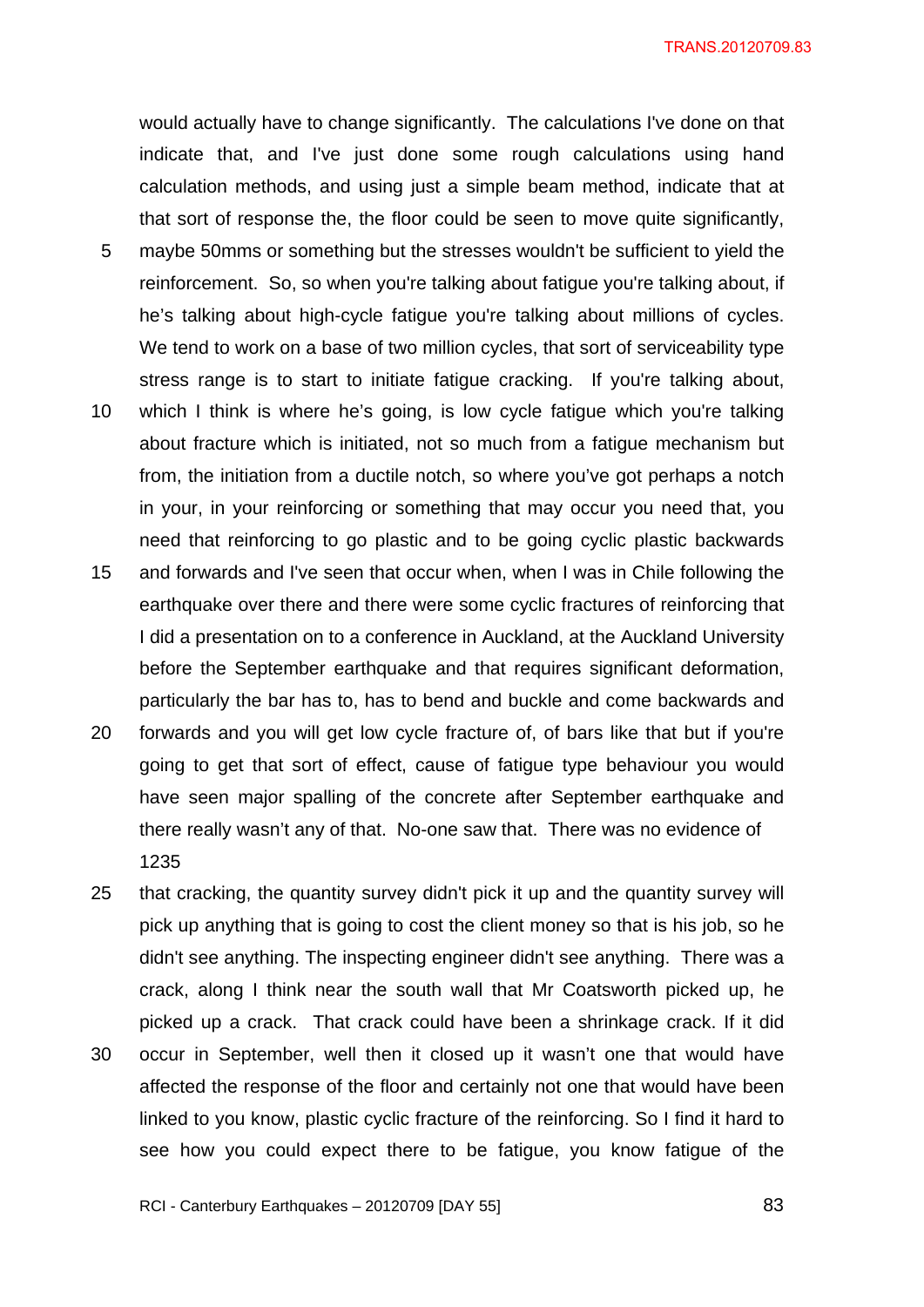reinforcing steel in that slab because of the September earthquake and the following aftershocks up to February I just, from a fatigue engineer –

# **MR RENNIE:**

5 Do you know how many aftershocks above a value of five there were between September and February?

# **DR HYLAND:**

No I am not sure.

10

# **MR RENNIE:**

You referred to the low cycle fatigue leading to the fracture of bars. Do you recall referring to that?

#### 15 **DR HYLAND:**

Actually yes.

# **MR RENNIE:**

20 In this building there will be such bars between the foundations and the shear walls, won't there?

# **DR HYLAND:**

Sorry, you mean?

#### 25 **MR RENNIE:**

In this building there will be such bars between the foundations and the shear walls?

# **DR HYLAND:**

30 That have been subject to cycle fracture?

# **MR RENNIE:**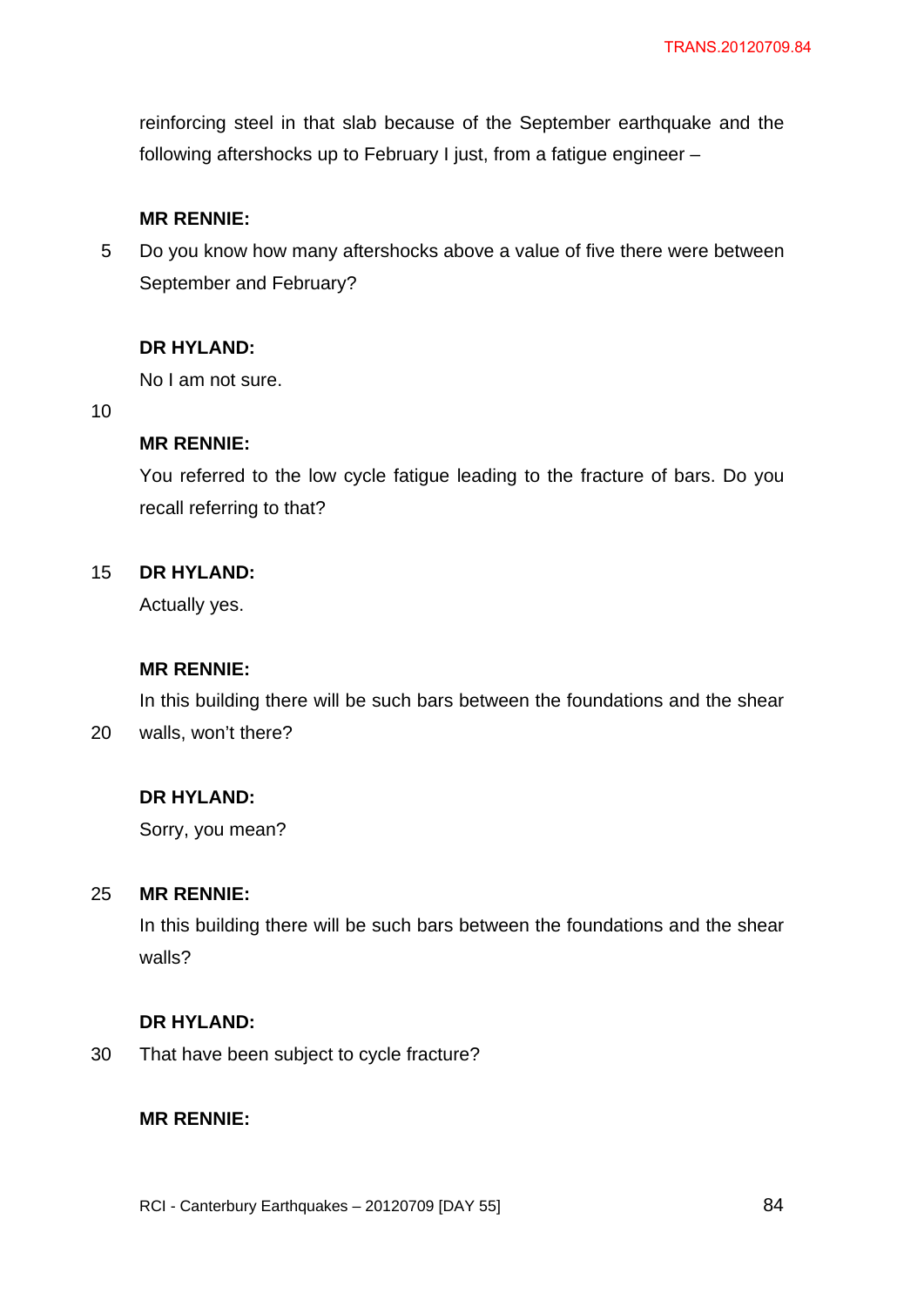I am just starting with the bars, we will worry about whether they are fractured afterwards.

# **DR HYLAND:**

5 Okay so you are saying that there were in the columns or in the –

# **MR RENNIE:**

No, no I am talking about the shear walls being connected to the foundations by metal bar?

10

# **DR HYLAND:**

Yes reinforcing steel, yep, yep.

#### **MR RENNIE:**

15 There will be such steel.

### **DR HYLAND:**

Yes.

#### 20 **MR RENNIE:**

And in the low cycle fractures, the fatigue fractures that Professor Mander is talking about, those are bars that may break in low cycle fatigue?

### **DR HYLAND:**

25 Well low cycle fractures as I said, you have got to get cyclic you know, for earthquake type fracture you have got to get those bars really deformed in elongated and so you are getting spalling of concrete when you get into that type of...

#### 30 **MR RENNIE:**

But let's forget about what you have to get. We are just concentrating on the fact that the bars and there and conceptually general proposition, they are capable of fracturing under low cycle fatigue?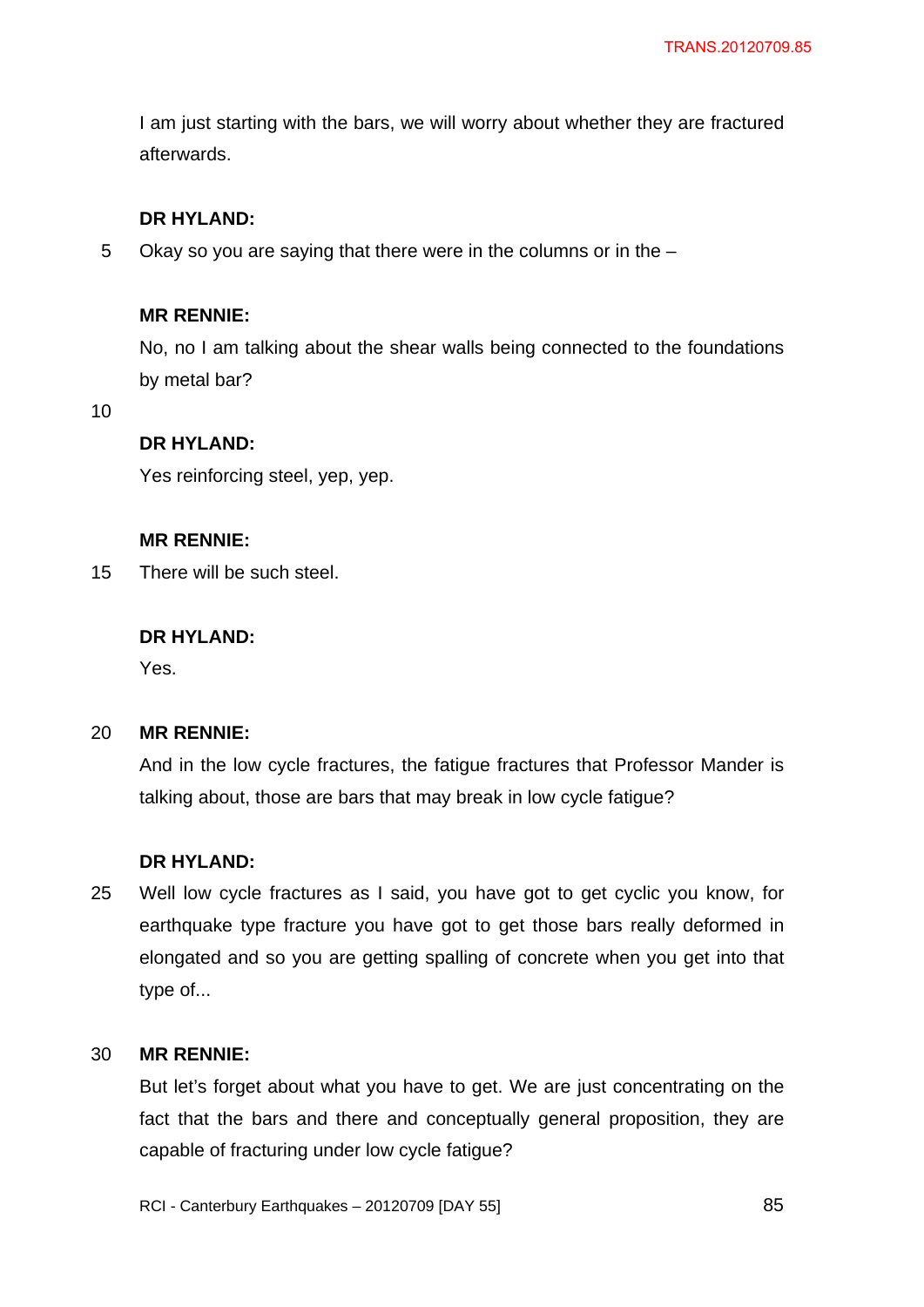# **DR HYLAND:**

Well if you can get the loadings into them yeah, you can –

#### 5 **MR RENNIE:**

They are capable of fracture. It is actually that failure which is going to lead to the demolition of the IRD building just across the road from this site, isn't it?

# **DR HYLAND:**

10 I don't know I haven't investigated that one sorry.

# **MR RENNIE:**

The CTV building, the north tower, the lift tower was standing at the time that you and Mr Smith commenced the inspection, wasn't it?

15

# **DR HYLAND:**

Yes it was, yep.

# **MR RENNIE:**

20 And at the south shear wall level the lowest level of the south shear walls was actually the first exhibit marked E1 by Mr Frost wasn't it?

# **DR HYLAND:**

Yes, E1, yep.

25

# **MR RENNIE:**

You remember seeing that there?

# **DR HYLAND:**

30 Yes I inspected each of those on site, yep.

# **MR RENNIE:**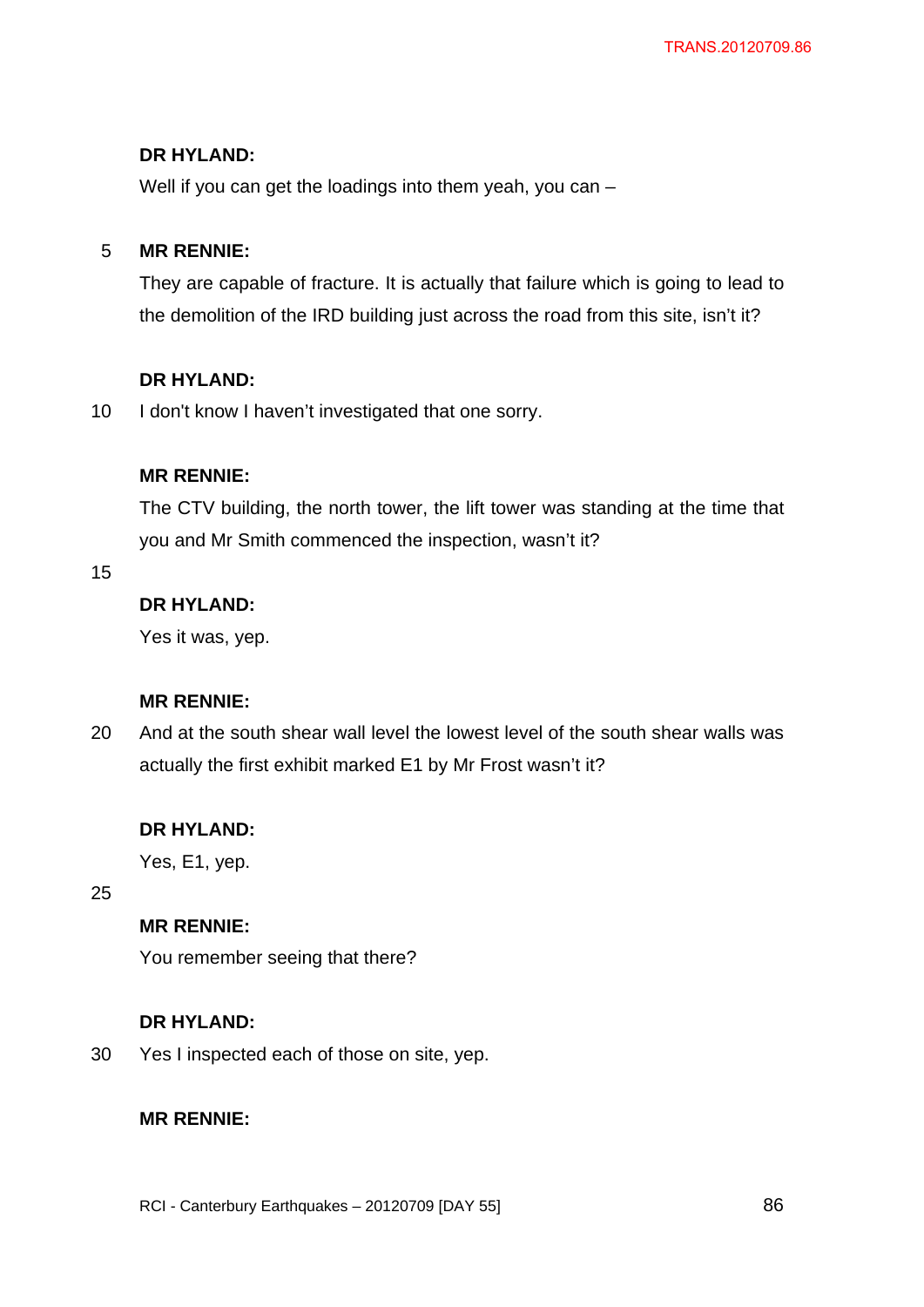Did you inspect the bars between that part of the shear wall and the foundations below it?

### **DR HYLAND:**

5 No it appeared someone had jack hammered the concrete out for some reason, so I concluded they had been affected by the demolition work.

#### **MR RENNIE:**

Now the north tower, they were unaffected until the tower was demolished,

10 weren't they?

# **DR HYLAND:**

Unaffected by?

#### 15 **MR RENNIE:**

Demolition.

#### **DR HYLAND:**

Yes that is right, yep.

20

### **MR RENNIE:**

And in fact you requested that the tower not be demolished until  $20<sup>th</sup>$  of May 2011?

#### 25 **DR HYLAND:**

Yeah I didn't request it to be demolished at all but we were asked by CERA if we had finished with it and we got a memo through the Department of Building asking whether we had finished with it or not and at that time I had seen it twice and been up it twice and photographed it, measured drag bars,

30 measured where reinforcing was or wasn't coming out of the wall at the ends and so yeah we didn't have anything more to do with it.

### **MR RENNIE:**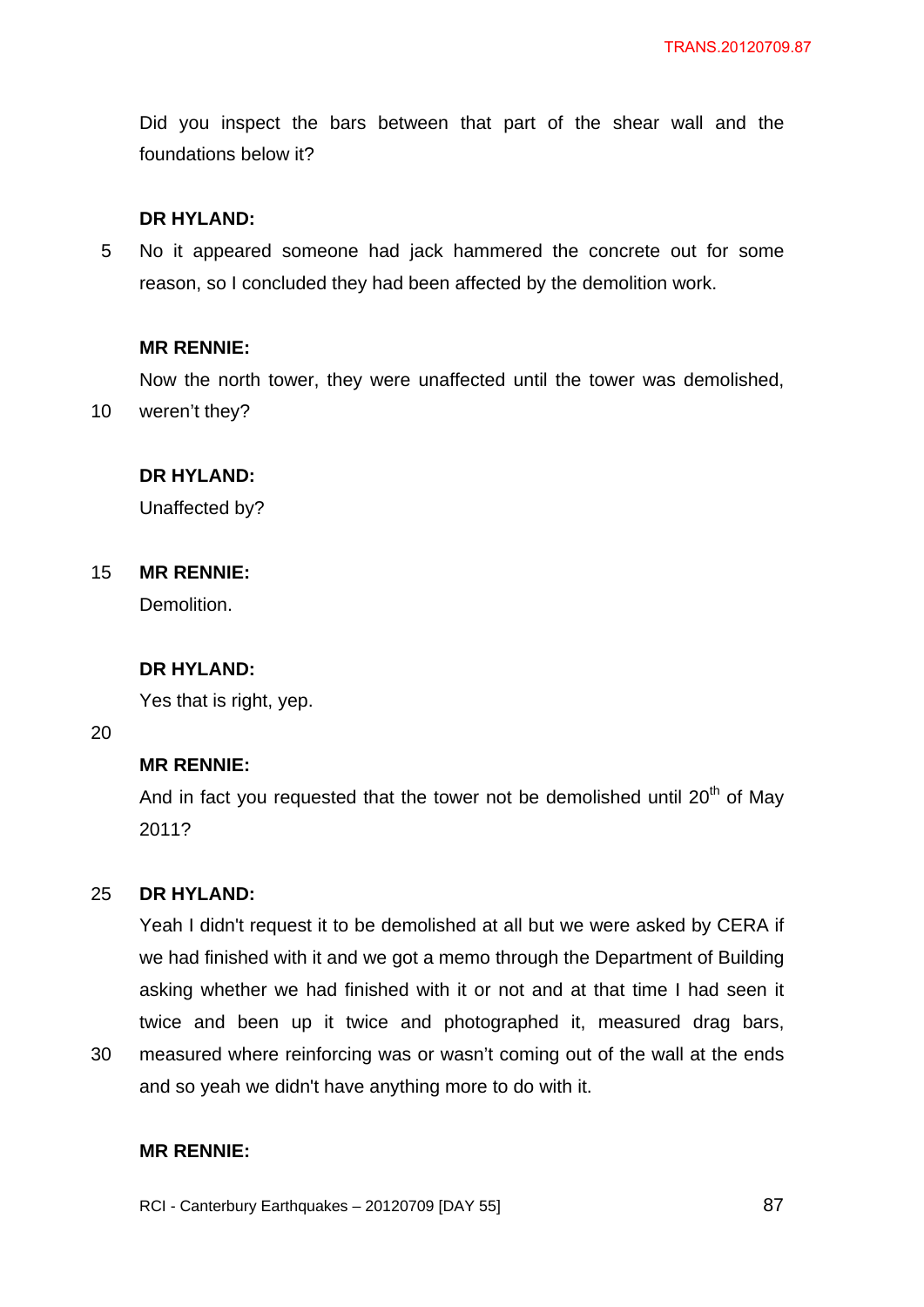Were you taken up in an inspection platform by a crane were you?

# **DR HYLAND:**

5 Yes once I was taken up in a man cage and the second time I was in a fire service snorkel with Mr Smith.

### **MR RENNIE:**

Did you consider that you had authority to retain the north tower for such time as was needed for forensic investigation?

10

### **DR HYLAND:**

Yeah we had what we needed from it and we knew that when it was demolished –

#### 15 **MR RENNIE:**

No, no, no, the question was about authority. Please listen to the question. Do you consider you had authority to retain the north tower –

# **DR HYLAND:**

20 I didn't have authority to do -

# **MR RENNIE:**

No, okay, who had the authority?

#### 25 **DR HYLAND:**

CERA I understand.

### **MR RENNIE:**

One of the key elements in a forensic investigation is in fact the collection and retaining of the key exhibits, isn't it?

# **DR HYLAND:**

Yes, yes.

30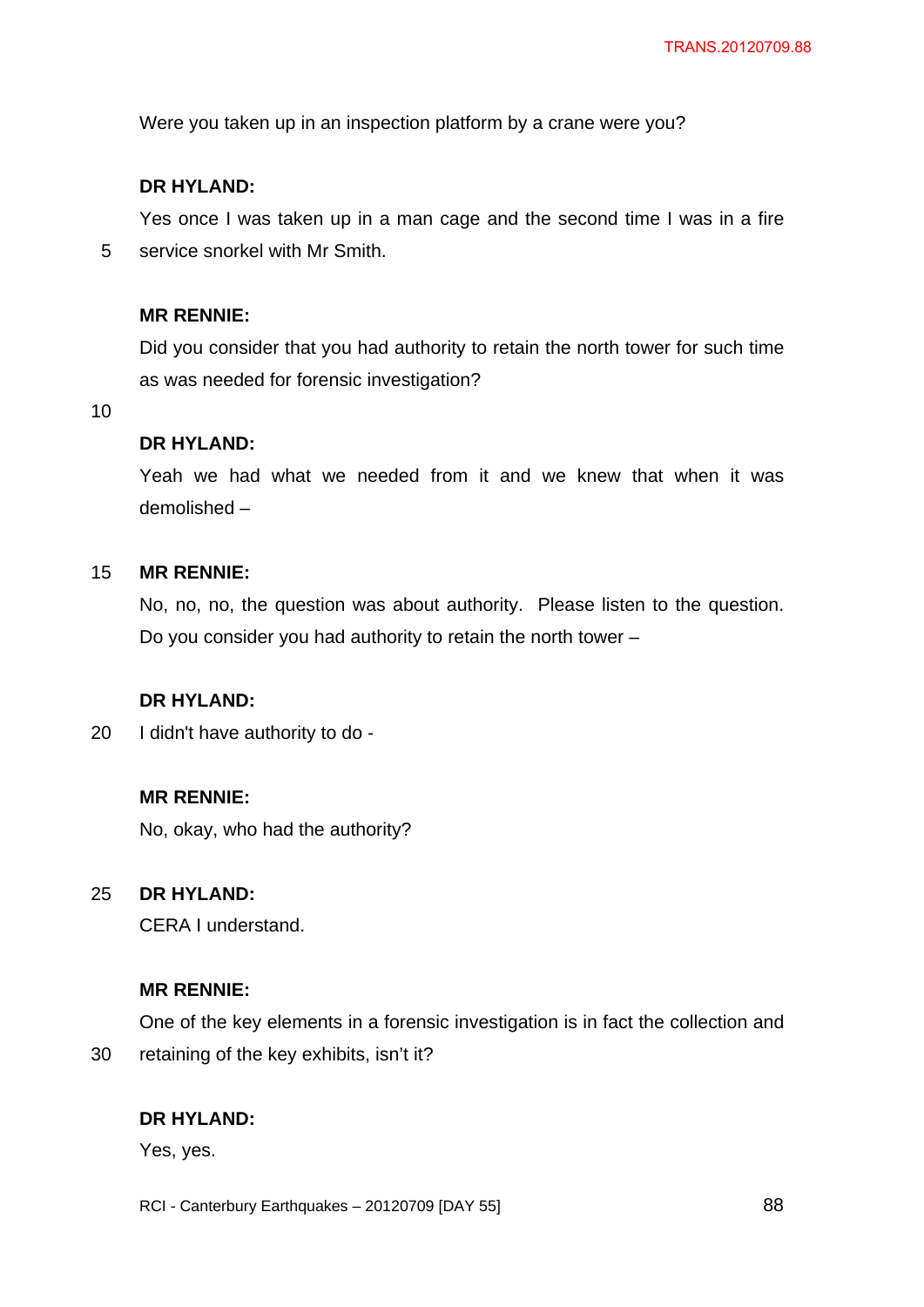You mentioned talking at a seminar in Auckland about the Chilean earthquake you recall mentioning that?

5

# **DR HYLAND:**

Yeah I just –

# **MR RENNIE:**

10 Were you in Christchurch on the day of the earthquake, the 22<sup>nd</sup> of February?

# **DR HYLAND:**

The 22<sup>nd</sup>, no I was actually in Wellington.

#### 15 **MR RENNIE:**

Did you know that there was a conference, a seminar being held that morning on forensic engineering in Christchurch?

# **DR HYLAND:**

20 Yes I understand there was. Interesting timing wasn't it?

# **MR RENNIE:**

Are you aware whether that seminar was held in any centre other than Christchurch?

25

# **DR HYLAND:**

I think it might have been, yeah.

# **MR RENNIE:**

30 Did you attend it?

# **DR HYLAND:**

No I didn't sorry.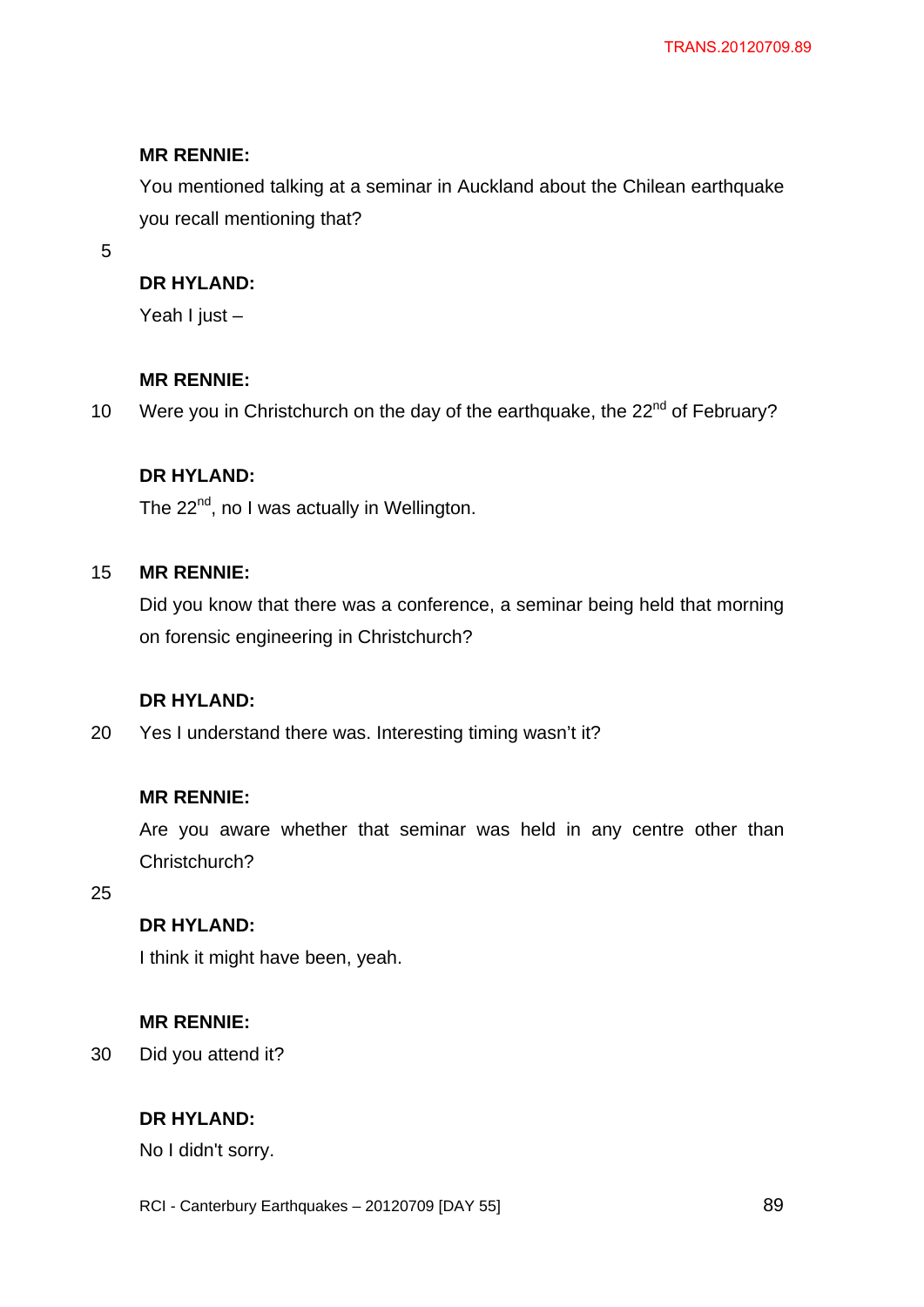One of the purposes of that seminar was to equip members of the New Zealand engineering profession with the knowledge and systems required for

5 forensic engineering, do you agree?

# **DR HYLAND:**

Yeah, it would be great.

#### 10 **MR RENNIE:**

Mr Smith, did you go that seminar?

# **MR SMITH:**

No I didn't.

### 15

# **MR RENNIE:**

Mr Smith, you state in your evidence that forensic engineering is an interest of yours?

#### 20 **MR SMITH:**

It has become an interest with the two projects that we've studied. The collapse of Stadium Southland and the CTV collapse but also other projects that have not been collapses but have had problems that we have investigated, yeah.

25

# **MR RENNIE:**

Yes the two of you at the time of the 22 February earthquake had a contract with the Department to investigate the Stadium Southland collapse, didn't you?

30

# **DR HYLAND:**

That is correct.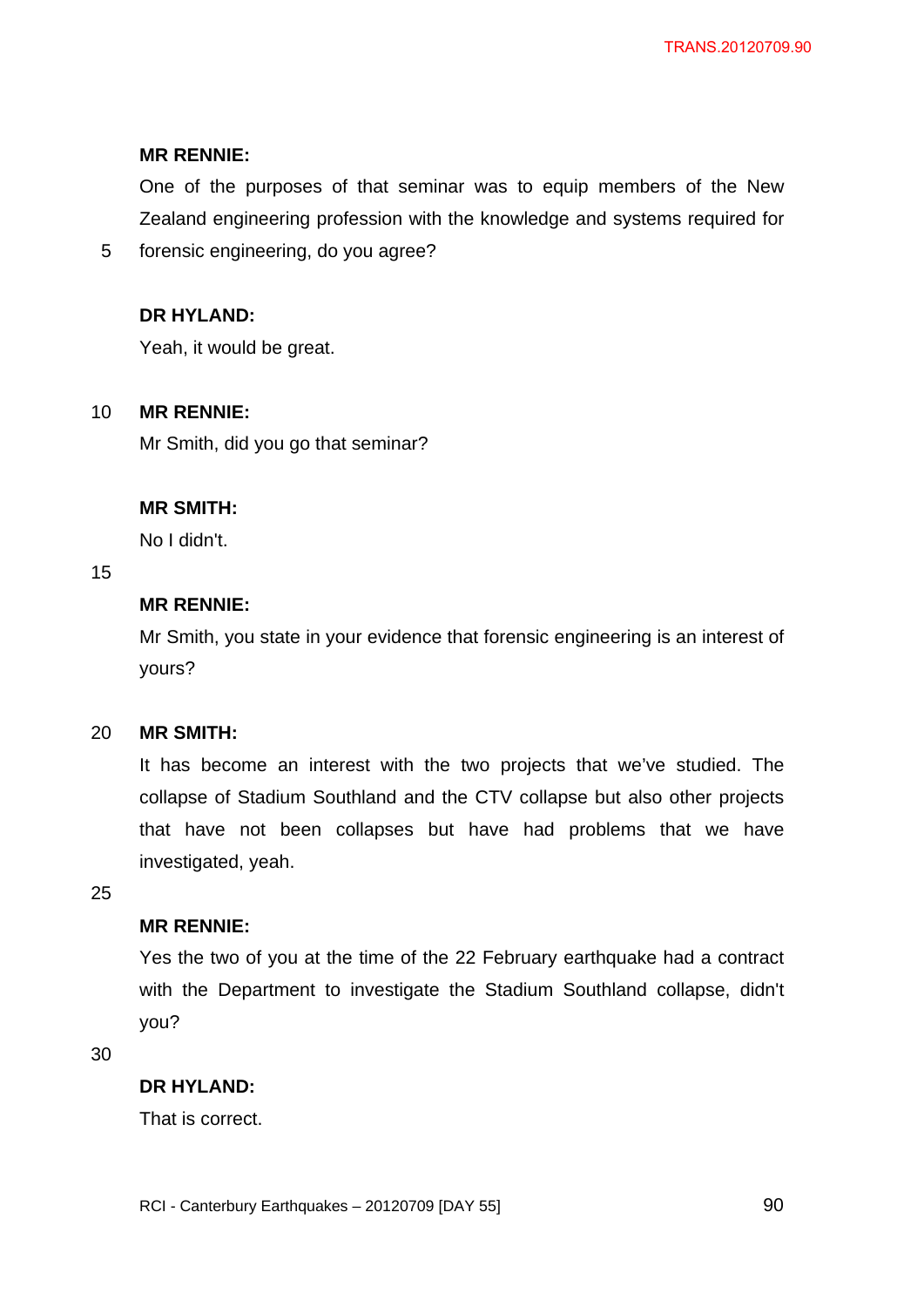# **MR SMITH:**

Correct, yeah.

## **MR RENNIE:**

5 And that stadium collapsed in approximately the middle of October in the previous year?

# **DR HYLAND:**

That's right.

10

### **MR RENNIE:**

That was a structural steel building not a concrete reinforce building, wasn't it?

### **DR HYLAND:**

15 Oh, it had mixtures. I mean there was concrete columns supporting the steel roof. We had to investigate that, look at buckling of the columns, they were quite slender, you know, and more slender than the ones on the CTV building by quite a bit.

#### 20 **MR RENNIE:**

The findings and that related to workmanship in respect of structural steel didn't it?

#### **DR HYLAND:**

25 Oh, there was a range of findings. I mean the report is on the website.

### **MR RENNIE:**

And the reporter states that its issue in May of this year was delayed because one of you was caught up in the Christchurch earthquake in the early stages.

30 Which of you was that?

# **DR HYLAND:**

That was me Sir.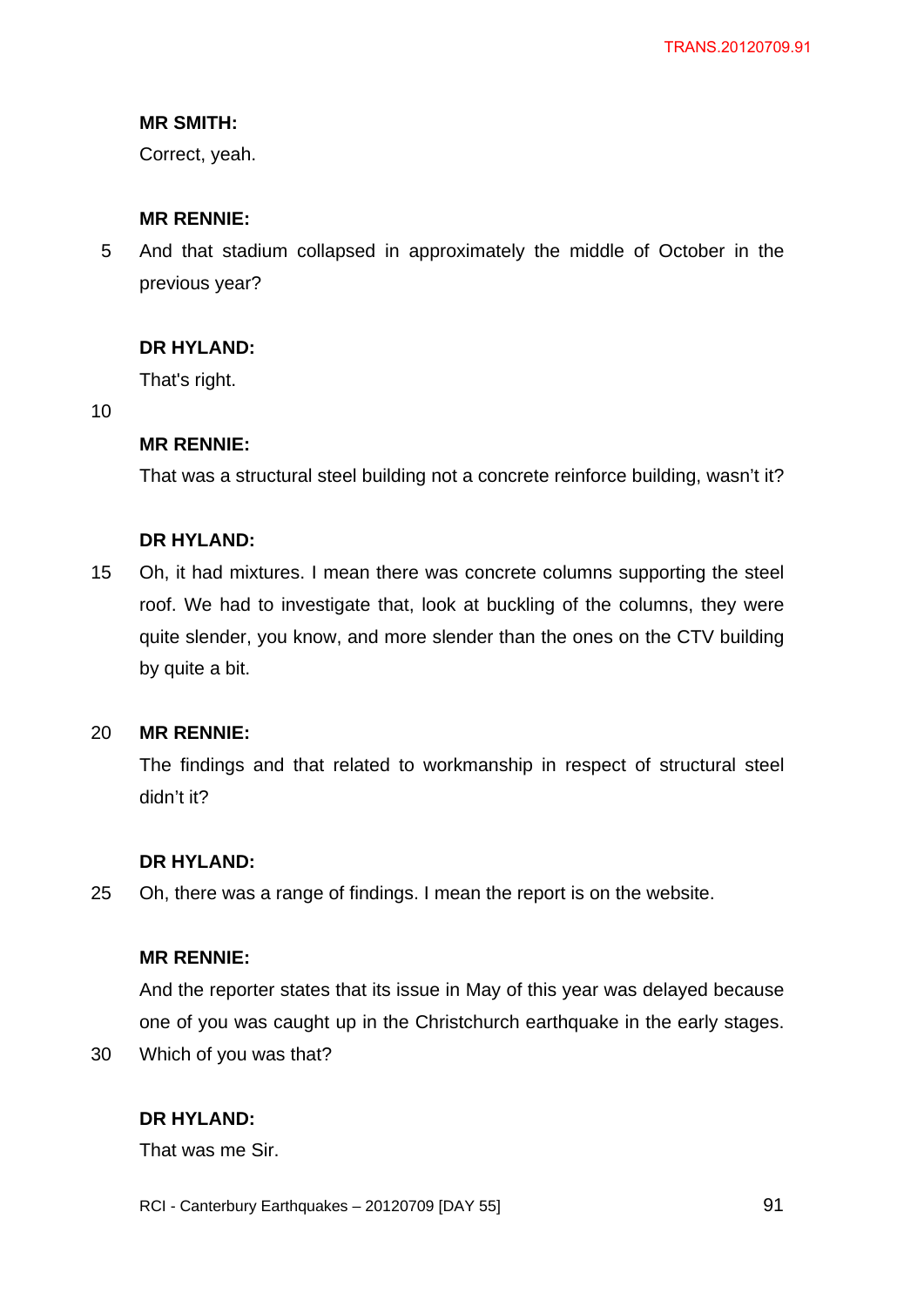And what was the first date that you were in Christchurch?

#### 5 **DR HYLAND:**

Oh, I can't remember, I had been assisting the Christchurch City Council after the September earthquake setting up the data management system for the building safety evaluation systems and when the February earthquake occurred I was asked to go back and just see how they, how the systems had

10 moved on and you know just see how things were going and I recall it was reasonably early on, maybe a day or two afterwards.

#### **MR RENNIE:**

15 So is it the position from what you were saying that at least in respect of the north tower you couldn't preserve that for forensic purposes because it wasn't held by you but by CERA?

#### **DR HYLAND:**

20 Yeah I believe the authority over the, that CBD area was held by CERA and they were in charge of that.

### **MR RENNIE:**

The Christchurch *The Press* of 12 May and we can put this in if needed shows the tower being demolished on that day?

25

# **DR HYLAND:**

Okay.

#### **MR RENNIE:**

30 That is earlier than the  $20<sup>th</sup>$  you had requested. Did you know that?

### **DR HYLAND:**

I don't know Sir.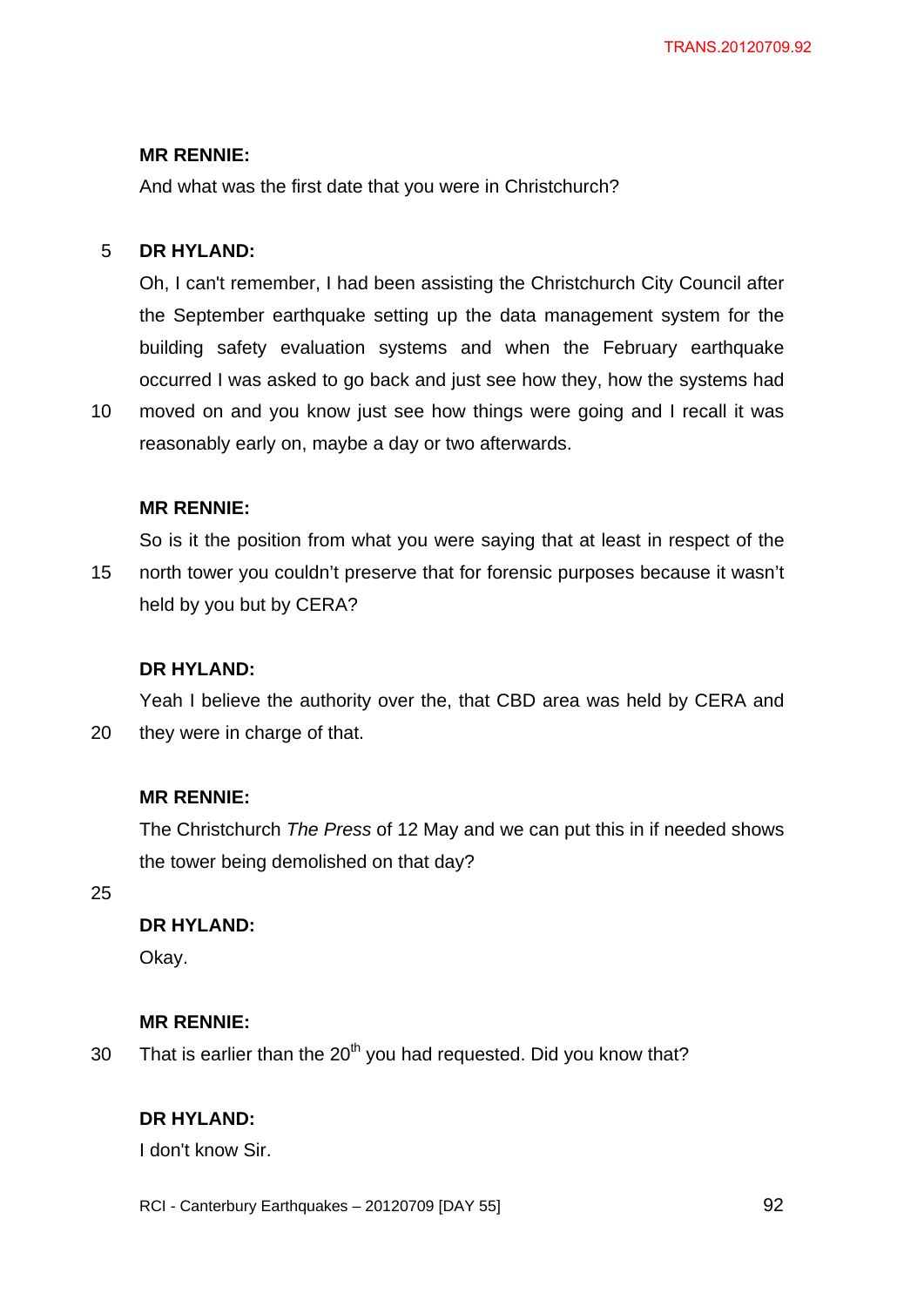Did you go down and look at the demolition of the north tower?

# **DR HYLAND:**

5 No what we did was we had, when they said they wanted to demolish the north tower one of the things we made sure is that we got a CERA engineer to act on our behalf to look at the condition of the

1245

foundations before it was demolished. It was John Snook and we asked him

10 to get the contractors to lift the slabs, big bits along the sides of the foundations and so that's reported in the site examination, the materials testing report.

### **MR RENNIE:**

15 Did he investigate whether the bars between the north tower and the foundations showed signs of low cycle damage or fracturing?

# **DR HYLAND:**

20 He found there weren't any cracks so that would indicated there wasn't any low cycle fracturing.

### **MR RENNIE:**

You're saying he found there was no cracks in the concrete? Did not retain the bars?

25

# **DR HYLAND:**

No, sorry he, he didn't see any cracks so there was no evidence of distress there, and certainly no evidence of low cycle fracture like I've been describing to you sir.

30

# **MR RENNIE:**

Neither were the drag bars retained from the demolition of the north tower were they?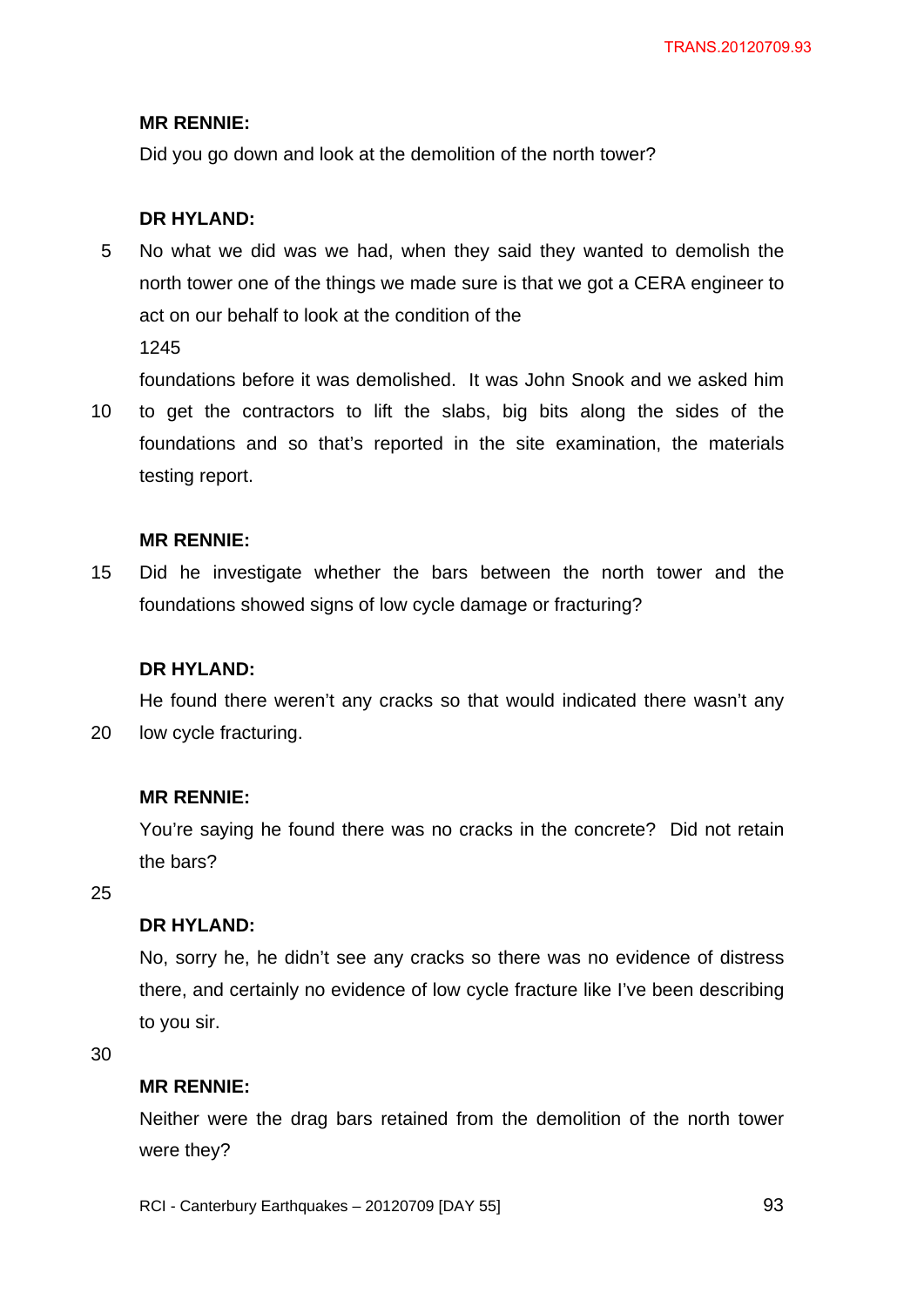# **DR HYLAND:**

No they weren't but we knew that all that material was going to a secure area at the, um, Burwood Landfill. It was, it is still there so all that material is there if

5 it is considered that, um, someone really needs to look at, ah, you know do a test on a piece of steel from a drag bar they could dig it out I'm sure if that's needed. I didn't believe we needed to. I think we'd got enough information.

### **MR RENNIE:**

10 Do you say that the north tower is all at Burwood?

### **DR HYLAND:**

I understand that's the case.

#### 15 **MR RENNIE:**

There was a considerable body of material retained on site that Mr Frost had both put aside and marked with coding letters wasn't there?

# **DR HYLAND:**

20 Yes, yeah that was excellent that he did that.

### **MR RENNIE:**

And he had notes which he had prepared identifying what they were?

#### 25 **DR HYLAND:**

Yeah I didn't see those notes until I saw his statement of evidence but, um, I talked to him after I heard that he'd been involved and I interviewed him and he gave me some valuable information.

#### 30 **MR RENNIE:**

Did you take a brief of evidence from Mr Frost?

# **DR HYLAND:**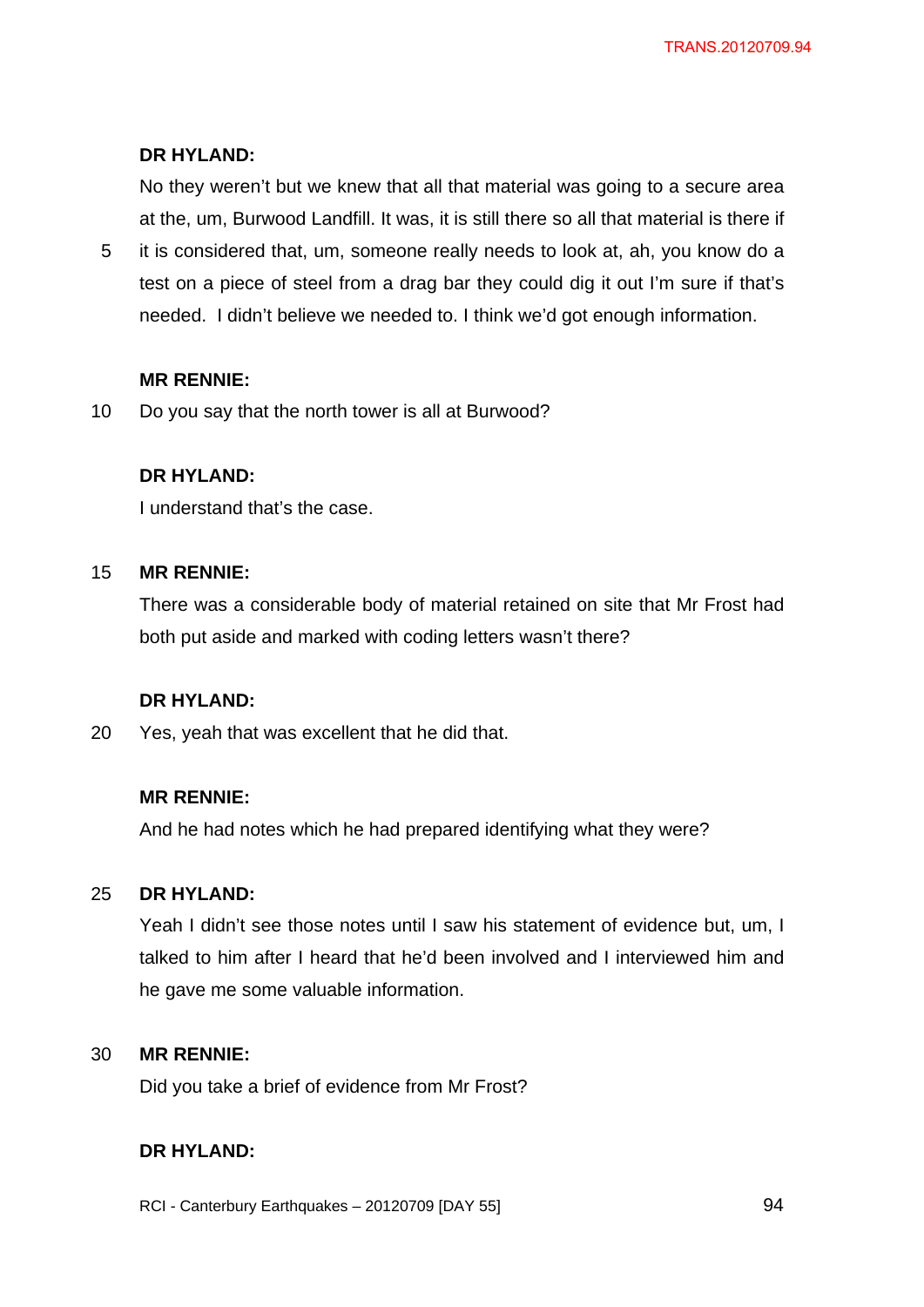No I didn't take a brief of evidence. I interviewed him though.

# **MR RENNIE:**

Did you record the interview?

5

# **DR HYLAND:**

Ah, yeah I think there were notes that are, that are on the, were placed on the DBH website that I think have been passed through to the Royal Commission.

#### 10 **MR RENNIE:**

Are you familiar with the practice of the investigation of accidents in the transport field?

### **DR HYLAND:**

15 No I'm not involved in transport. I'm a structural engineer sir.

#### **MR RENNIE:**

I wasn't suggesting you were, but there's a parallel is there not between the Transport Accident Investigation, Commission Investigation and the Building

20 Accident Investigation?

### **DR HYLAND:**

I'm not aware that in New Zealand we have any specific guidelines for investigation or collapse after an earthquake.

25

## **MR RENNIE:**

Would one then look at the North American guidelines as made available by the organisation which Dr Shepherd has headed?

#### 30 **DR HYLAND:**

Um, yeah look I've looked at some of those things but they're not, um, you know they're not a requirement to follow those, they're not a recommen – you know they're not a practice that is legislated in New Zealand.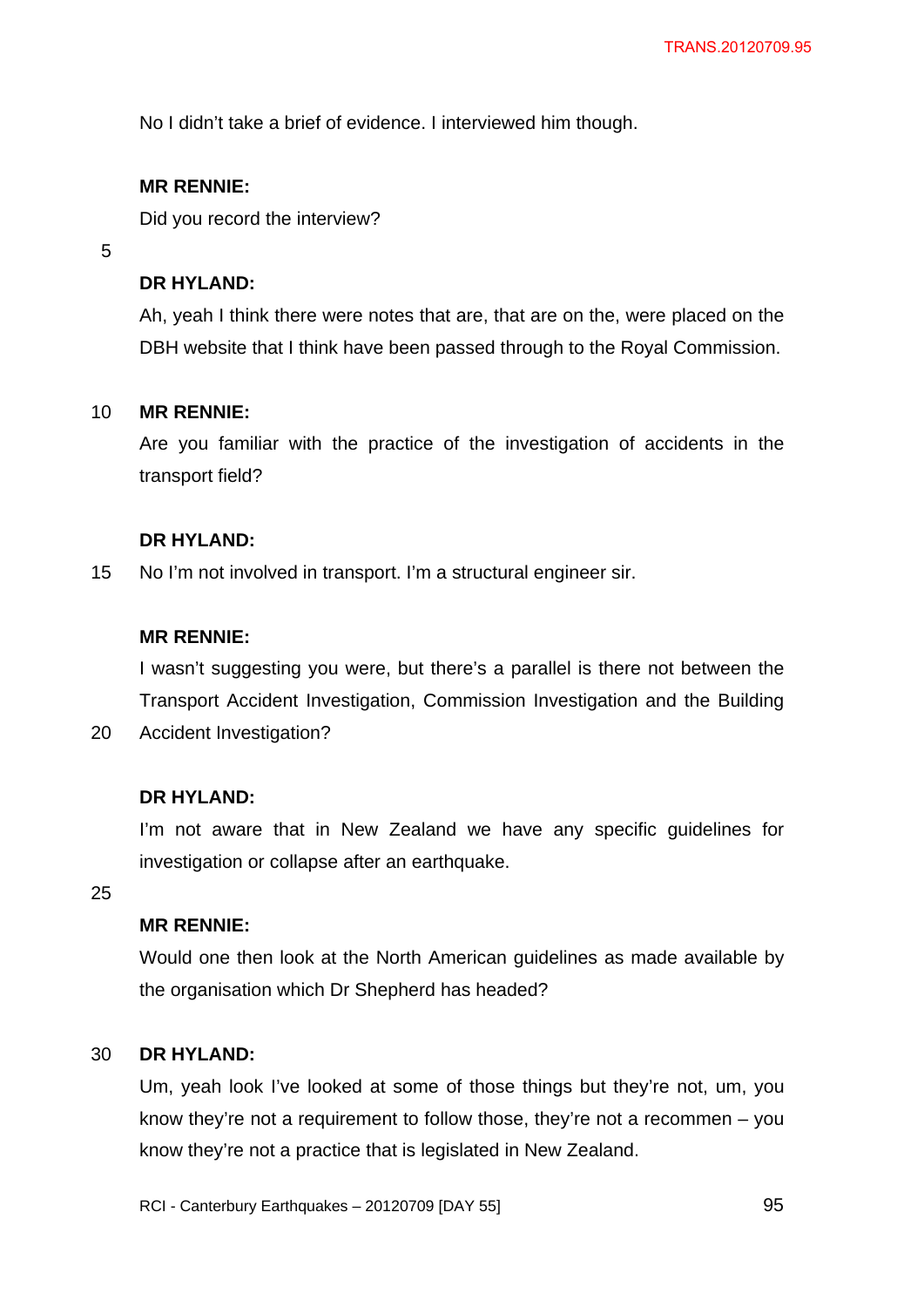Mr Smith are you familiar with what I'm talking about?

#### 5 **MR SMITH:**

Yes I have seen that in Mr Shepherd's evidence. Professor Shepherd's evidence.

# **MR RENNIE:**

10 And are you aware of the standard processes for forensic investigation in transportation accidents?

### **MR SMITH:**

15 I, that is one of the things that I personally initiated the investigation for Stadium Southland based on knowledge that I had of what was done for air accidents, but to my knowledge that's the first time it's been put in practice so.

# **MR RENNIE:**

Some of the key elements include securing and retaining all the exhibits?

20

# **MR SMITH:**

Yes.

# **MR RENNIE:**

25 They include recording all interviews on a sound and transcription basis? These are standard processes in aviation aren't they?

#### **MR SMITH:**

30 Now I would just point out that, shall we say I wouldn't mind starting with Stadium Southland just to say that my knowledge of what's done in the air industry is limited but I thought it had a parallel so we should do a similar thing. With Stadium Southland we found we did not have powers to do that. We did not have a power to cordon off the site and retain everything and so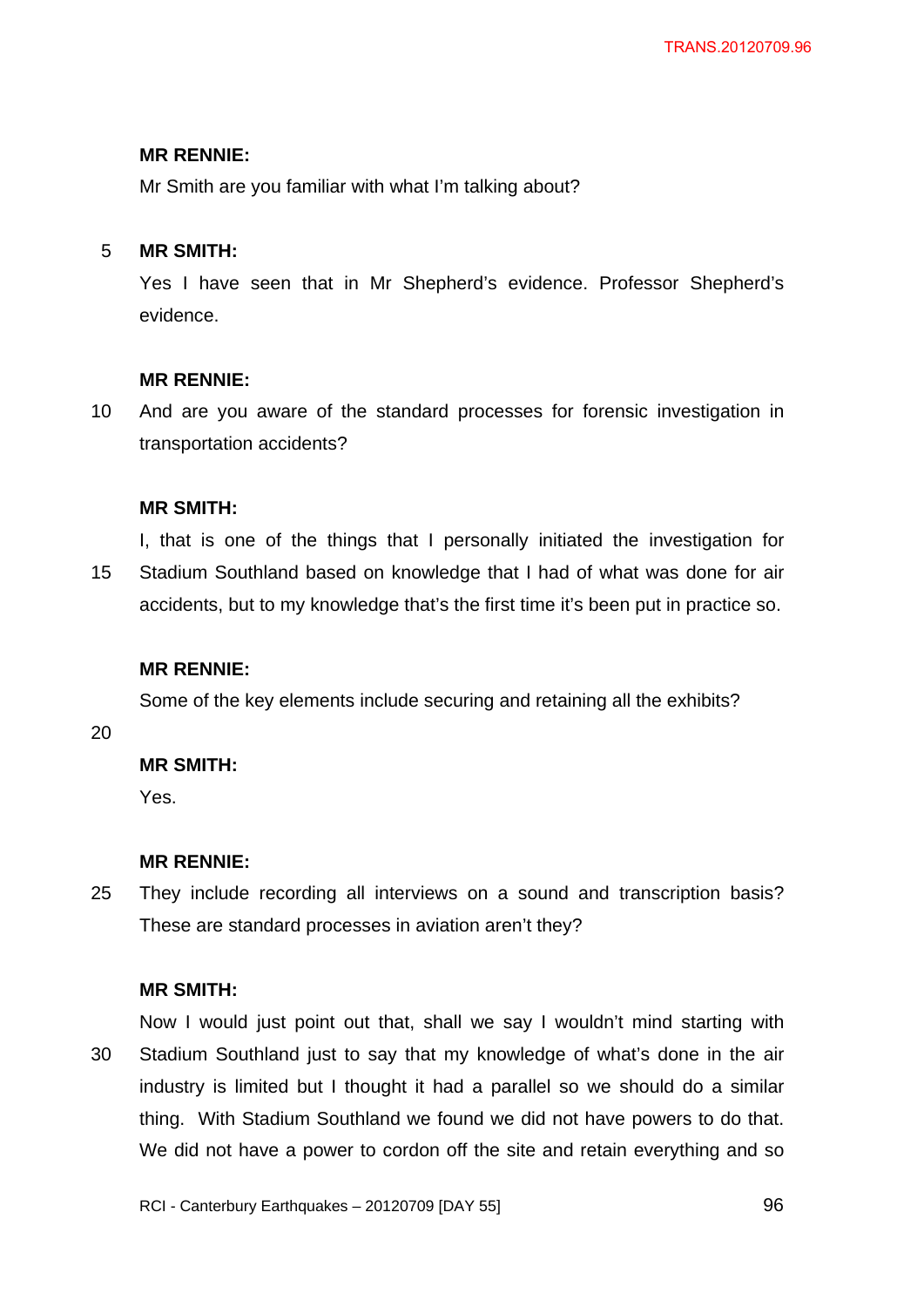there's limitations on what we could do. If we move onto the CTV building collapse much of the material, or most of the material had been moved or taken away from the site before we even got engaged to carry out that job or visited the site, so there certainly were compromises as far as what is the ideal practice.

# **MR RENNIE:**

Yes I appreciate that the saving of human life and the investigating the loss of human life runs ahead of the forensic work?

10

5

# **MR SMITH:**

Yes.

# **MR RENNIE:**

15 And this is an acute example of that isn't it?

# **MR SMITH:**

Yes it is.

#### 20 **MR RENNIE:**

But the fact remains that a forensic process by its very definition is intended to assemble all the evidence so that it can be examined, not only by the investigators but in turn by such bodies as a Royal Commission, you'd agree with that?

25

# **MR SMITH:**

Yes, ideally.

# **MR RENNIE:**

30 Do you agree with that Dr Hyland?

# **DR HYLAND:**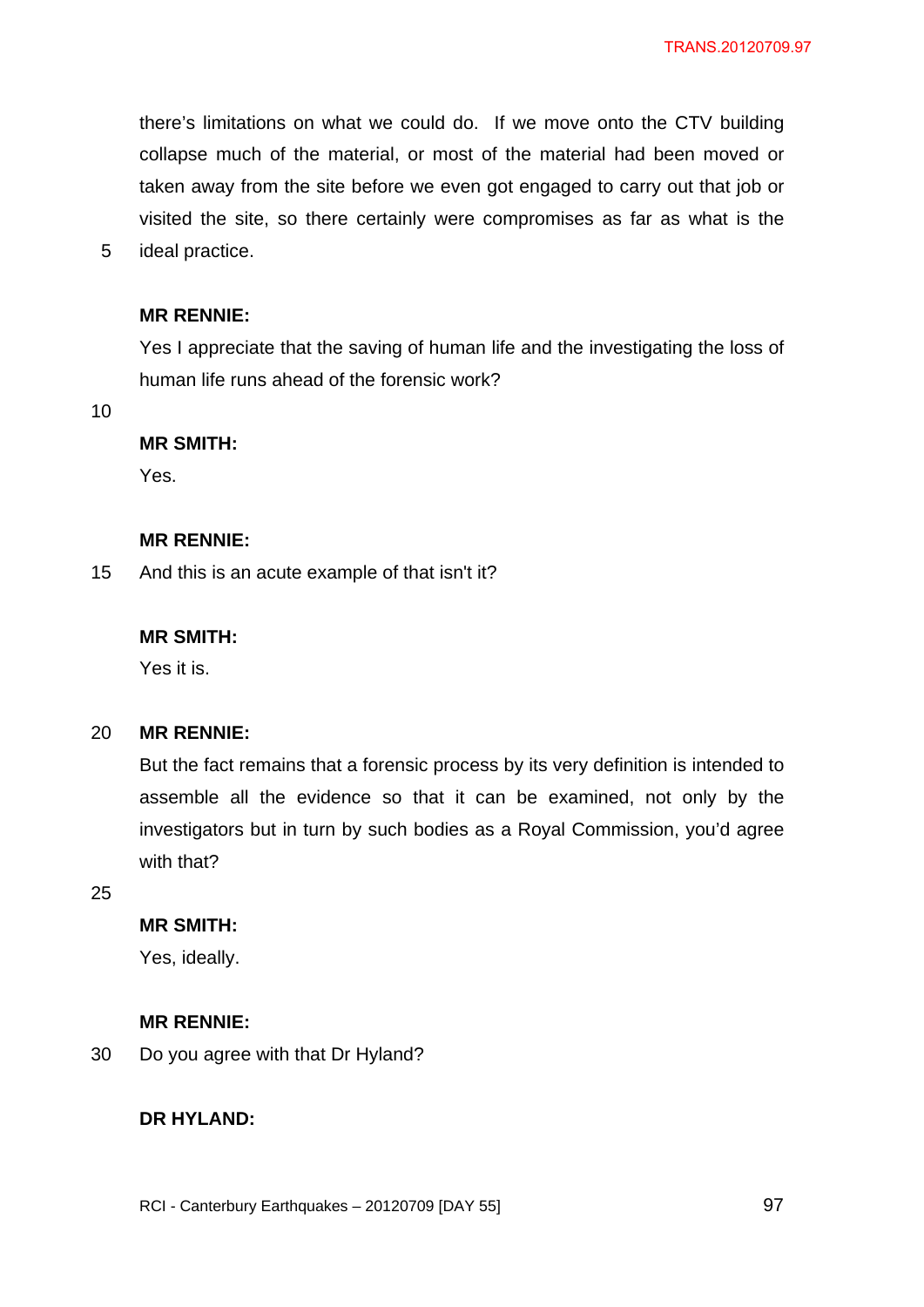Yeah, as best we can. I mean we have to take a pragmatic approach, um, you know, once we'd photographed and measured things and you know taken the cause and things and we had no reason for those pieces to be left at the site. Um, there was quite a bit of pressure to have the site cleared in the interests

- 5 of the public, so you know, and these things were huge pieces of material, you're not talking about you know, instruments out of an aircraft, you're talking about big concrete beams and you know, moving them and shifting them was quite a logistical problem, so you know they would've been damaged on the way out there and it was just the way it was. So in terms of the, what we
- 10 needed for engineering investigation to determine the collapse of a building, we had what we needed and we knew that the evidence was there if people needed to, to follow it up further in a more detailed level.

#### **MR RENNIE:**

15 So what you're saying is that if anybody other than you wants to look at the evidence, go to Burwood and go look?

#### **DR HYLAND:**

Sure, well yeah.

20

## **MR RENNIE:**

But in fact a number of the key samples retained by Mr Frost went to Opus for testing didn't they?

#### 25 **DR HYLAND:**

No, no which ones do you mean?

#### **MR RENNIE:**

Do you accept that Opus tested a number of elements from the building site?

30

### **DR HYLAND:**

Yeah I directed testing of a number of elements.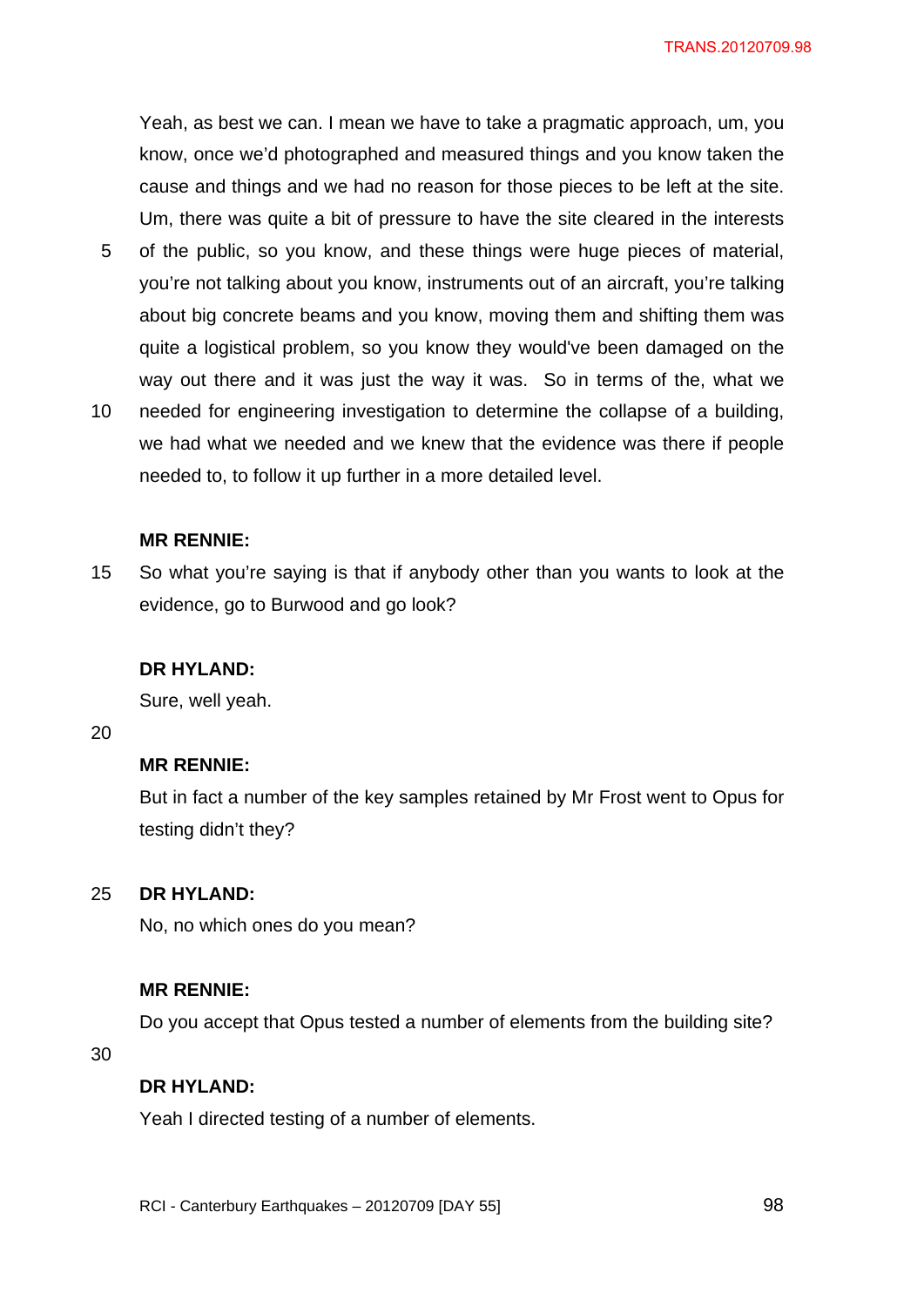Yes, that included columns?

## **DR HYLAND:**

5 Yes, yes, yeah. That's outlined in the site examination and materials report.

### **MR RENNIE:**

And none of that then went to Burwood did it, it was thrown out?

#### 10 **DR HYLAND:**

No it was taken to the, to Burwood. The only, only bit that was, that was not taken to Burwood was a portion of column C18 which we had cut off at the, it was still standing, so, ah, we extracted that and they took it back to their test laboratory, cored some holes, did the tests, photographed it, um, and then

15 once they'd finished with it, it was disposed of.

### **MR RENNIE:**

Column C18 just happens to have been the column reported as having the weakest concrete strength doesn't it?

20

# **DR HYLAND:**

Yes, yes, yeah.

#### **MR RENNIE:**

25 So the opportunity now to find a) whether that is correct, and b) if so why? Is now gone isn't it?

# **DR HYLAND:**

30 Well I don't think there's any argument about whether their testing was correct. Are you, are you saying that?

#### **MR RENNIE:**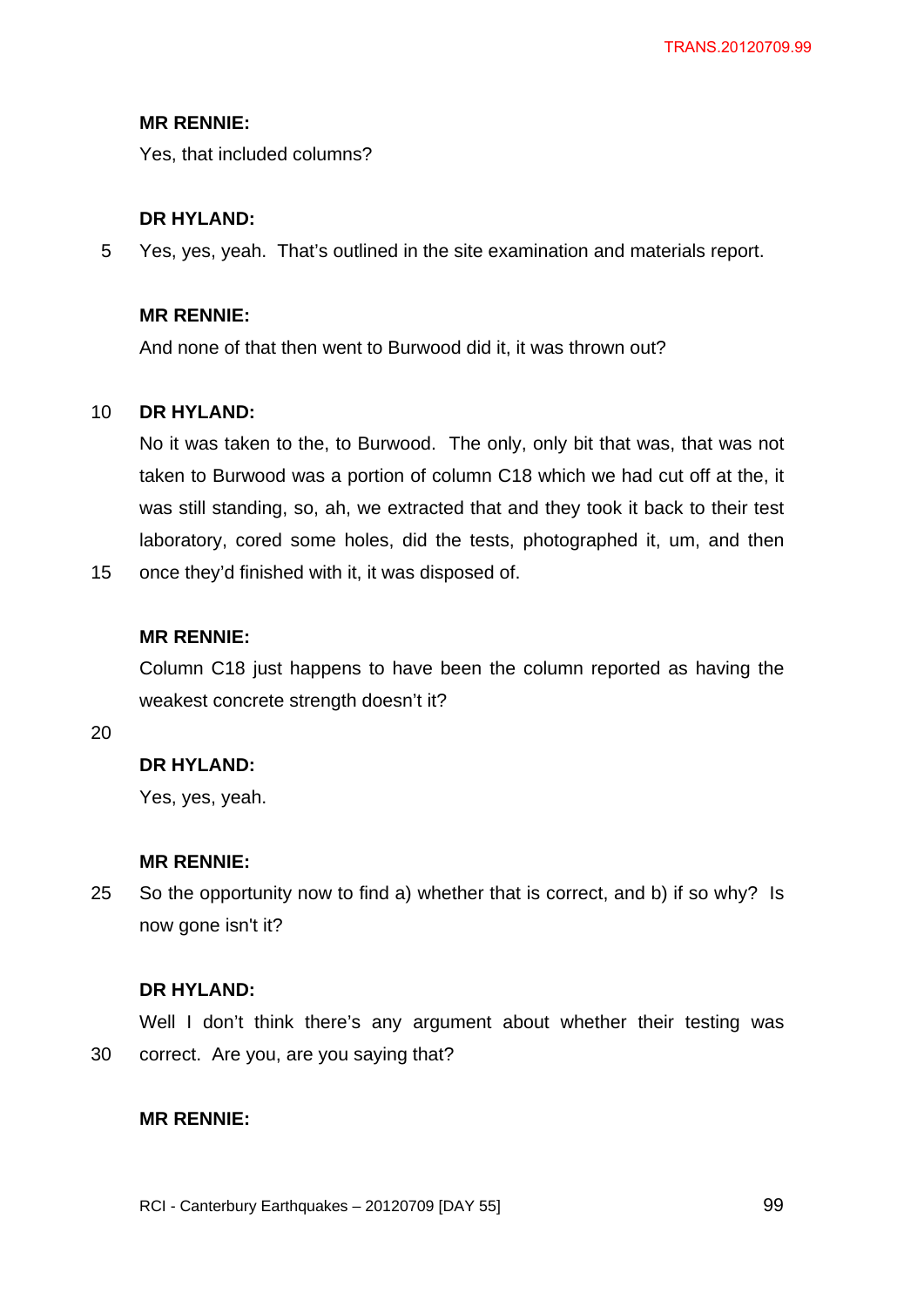Dr Hyland I think you're missing the point with respect. The point is you considered, and I think it seems to be you rather than you and Mr Smith, that you didn't need this material any longer. But it wasn't retained in the way that a forensic investigation would retain material was it?

5

### **DR HYLAND:**

Ah, well I've just been through it. The, all the material was taken to the Burwood Landfill.

#### 10 **MR RENNIE:**

That's an area of the order of about two to three football fields isn't it?

### **DR HYLAND:**

Yes but it's secure and, ah, the CTV material is on a secure spot, separated

15 out.

# **MR RENNIE:**

In the sense that it's all physically in the same space?

#### $20<sub>2</sub>$ **DR HYLAND:**

It's all physically there.

# **MR RENNIE:**

Apart from column 18. Do you say it's labelled?

25

# **DR HYLAND:**

Sorry?

# **MR RENNIE:**

30 Do you say it is labelled?

# **DR HYLAND:**

What is labelled?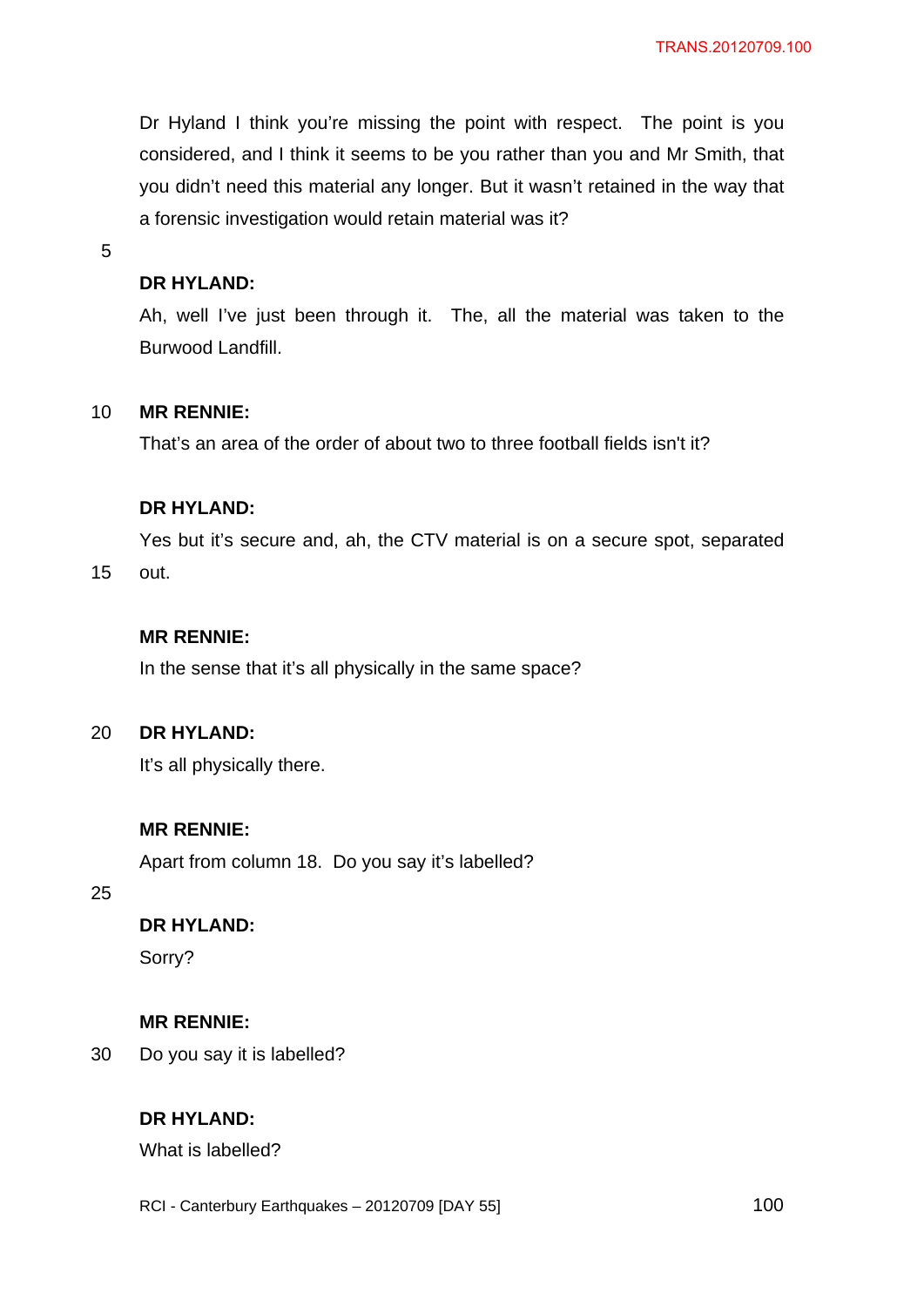The material at Burwood?

#### 5 **DR HYLAND:**

Ah, it's in a designated area. It was what I understood, that, um, CERA had put it in a designated area.

# **MR RENNIE:**

10 And have you been out to have a look?

# **DR HYLAND:**

Yes I went right through the field at the time and, ah, I talk about that in the examination. That's how I found the column.

15

# **MR RENNIE:**

The time being when?

# **DR HYLAND:**

20 Sorry?

# **MR RENNIE:**

The time being when?

#### 25 **DR HYLAND:**

Ah, when I was doing the extraction of the columns for testing.

# **MR RENNIE:**

Yes, since then?

30 1255

# **DR HYLAND:**

No, no I haven't been out there since then.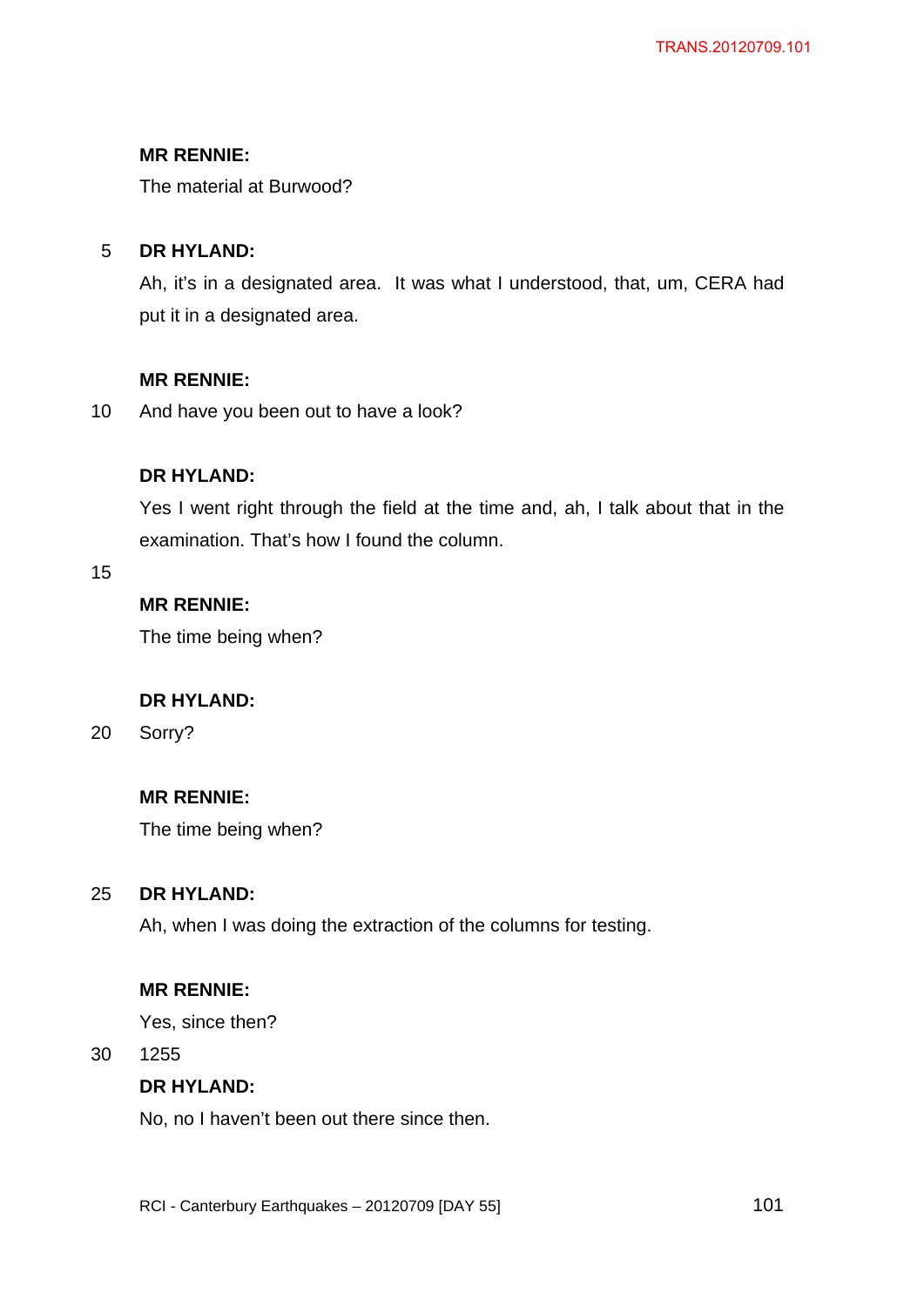You made a throwaway remark about aviation investigations just keeping a few instruments. Are you not aware that whole aircraft are kept in hangars securely sometimes for years under the aviation process?

5

# **DR HYLAND:**

Yeah, but we don't have that sort of regulation in the, in this building situation. I don't think there's anything in the Building Act around how we, how we're to do that, so there's no regulations that I'm aware of.

10

## **MR RENNIE:**

Why would it need a regulation?

#### **DR HYLAND:**

15 Well I think that's maybe something that the Commission will be looking at.

#### **MR RENNIE:**

It would simply need a decision by the relevant government department to make the facility available wouldn't it?

20

### **DR HYLAND:**

To, sorry, to?

#### **MR RENNIE:**

25 To make the facility available, the storage or the warehouse or whatever is required?

#### **DR HYLAND:**

30 Yeah there wasn't any, any Act that I'm aware of that governs the investigation of building collapses in New Zealand that mandates that certain things must be done.

# **MR RENNIE:**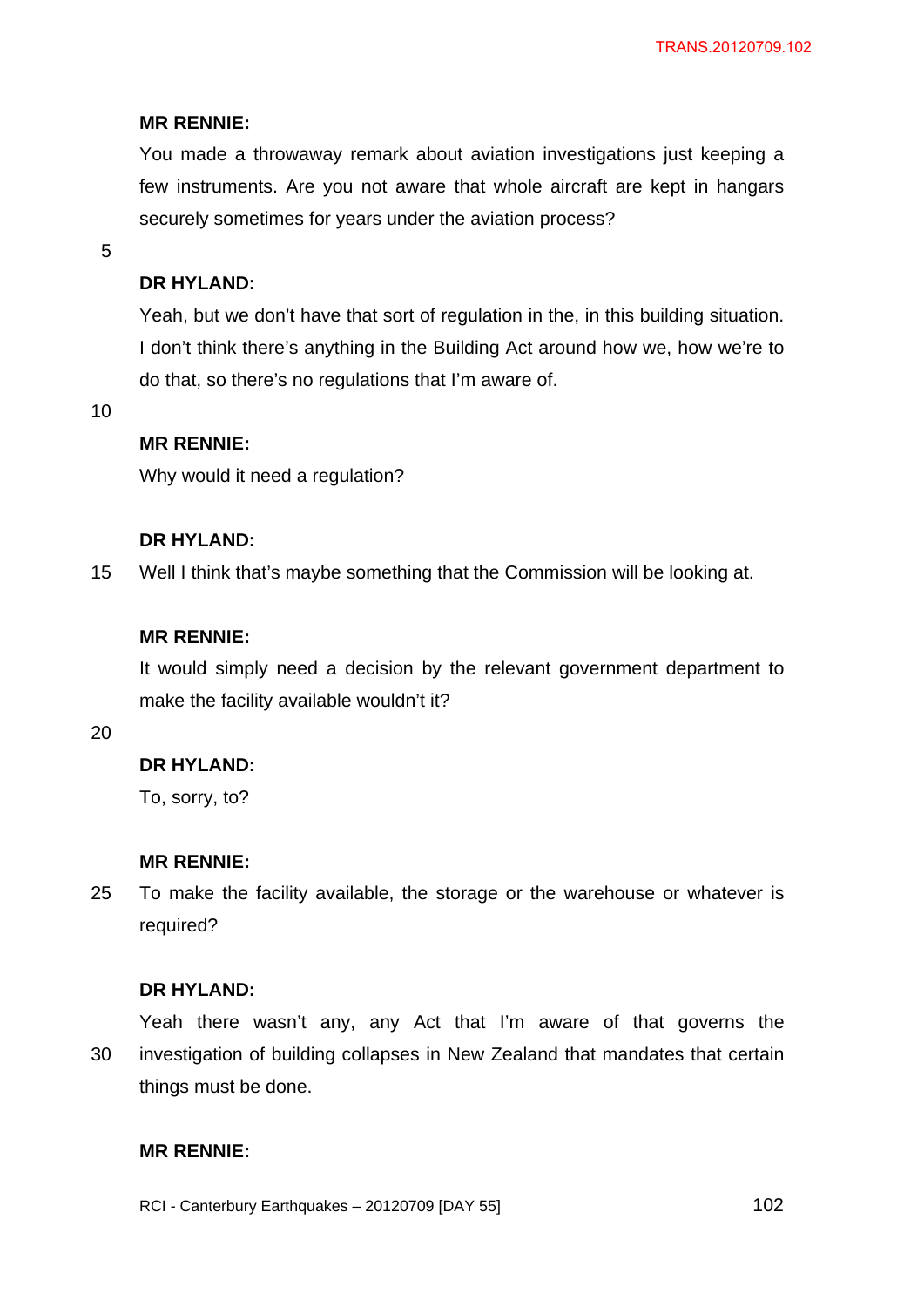I, I, look, we're not talking about Acts. We're talking about best practice forensic investigation. I understand that both you gentlemen considered you were conducting a forensic investigation?

#### 5 **DR HYLAND:**

We were conducting an investigation into the collapse of the CTV building.

#### **MR RENNIE:**

10 Well let me put it to you this way. Do you consider yourself, Dr Hyland, to be a specialist forensic engineer?

#### **DR HYLAND:**

15 20 25 Um, all I can say is that I've undertaken investigations on behalf of the Department of Building into the collapse of Stadium Southland, and I was appointed to take, undertake the investigation into the collapse of the CTV building, I was also engaged to do a examination, site examination of the collapse of the Forsythe Barr stair. I was engaged to undertake site examination of PGC building. I have undertaken evaluations of buildings that have been collapsed or damaged in Indonesia as part of the Earthquake Engineering Society an NZA team that went up there. Ah, I have been on reconnaissance trips with New Zealand Society of Earthquake Engineering looking at the damage of buildings following severe earthquakes, so I have experience with evaluation of buildings that have been damaged in earthquakes. I have experience with testing of materials and setting up testing programmes of materials, and I have experience in analysing structures. So

#### **MR RENNIE:**

that's, that's my credentials sir.

30 Now the simple question. Do you consider yourself yes or no a specialist forensic engineer?

#### **DR HYLAND:**

Ah, well I'm getting more experience in that area sir.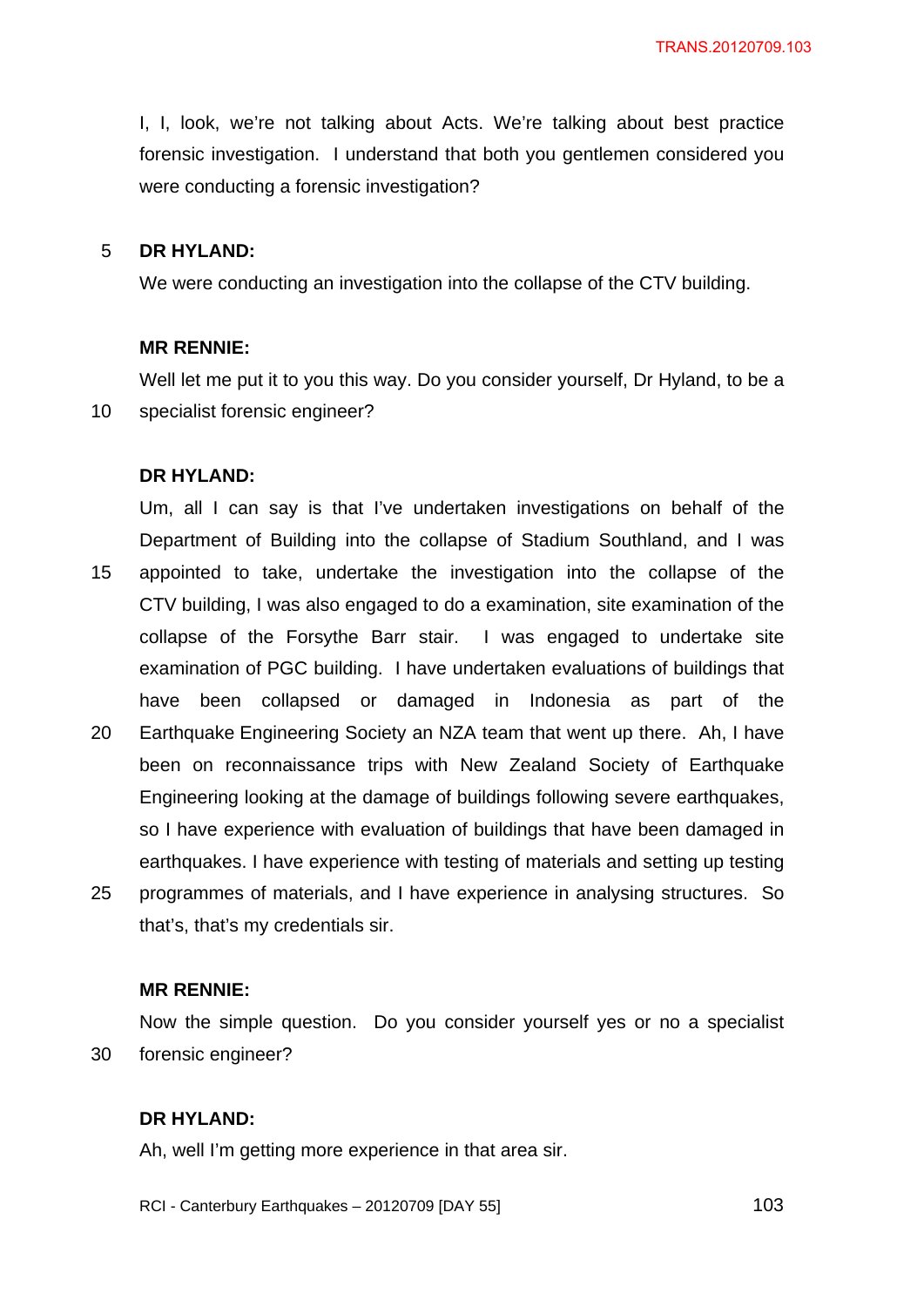Mr Smith?

#### 5 **MR SMITH:**

Ah, I would not consider it my primary expertise, but it is a considerable expertise.

### **MR RENNIE:**

10 The magnitude of this engineering failure in terms of the consequences, human life particularly, but not just human life, means that this will stand out as the engineering issue in New Zealand for a number of years to come, won't it?

#### 15 **DR HYLAND:**

I think there's a huge number of lessons that we're going to learn from this.

#### **MR RENNIE:**

20 So the investigation of it I put it to you had to reach the level of skill that the importance of the matter justified?

### **MR SMITH:**

Yep.

25 **MR RENNIE:** 

You agree with that?

### **MR SMITH:**

Yes I agree, yeah.

30

#### **DR HYLAND:**

I agree with that.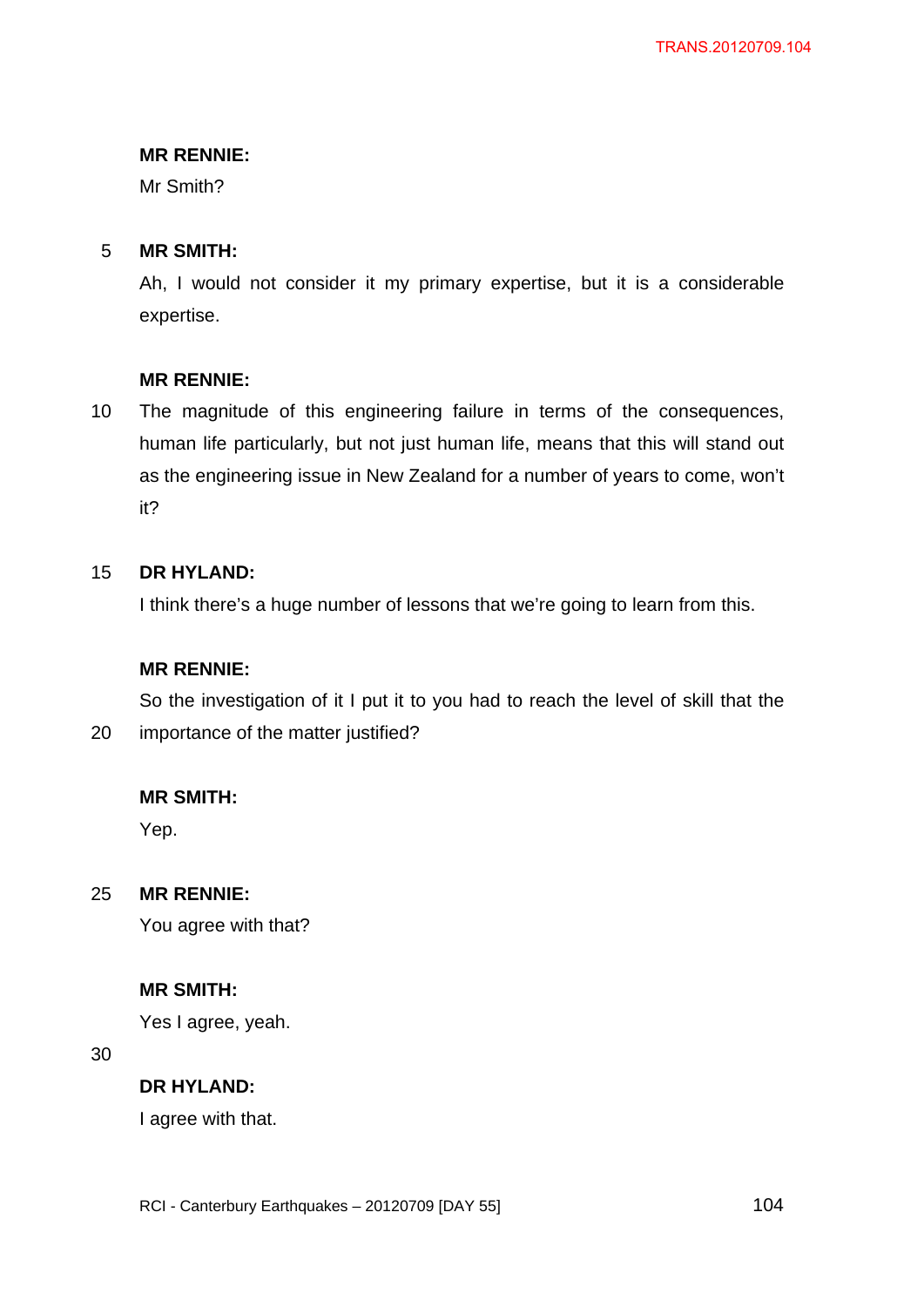And I take it that both you gentlemen presented yourselves to the Department of Building and Housing as having the knowledge and skills required to conduct this investigation? Do you agree with that?

5

## **DR HYLAND:**

Yeah we laid out our credentials before the Department and they, um, believed we were capable for the job.

#### 10 **MR RENNIE:**

Did it occur to you to involve an expert forensic engineer from for example California as part of the team?

### **DR HYLAND:**

15 No it didn't, no.

# **MR RENNIE:**

And did that represent a confidence that between you, you had the sufficient skills to actually carry out this exercise?

20

# **DR HYLAND:**

Yes.

#### **MR RENNIE:**

25 Do you still believe that to be the case today –

### **MR SMITH:**

Yes.

#### 30 **MR RENNIE:**

– each of you, one by one?

# **MR SMITH:**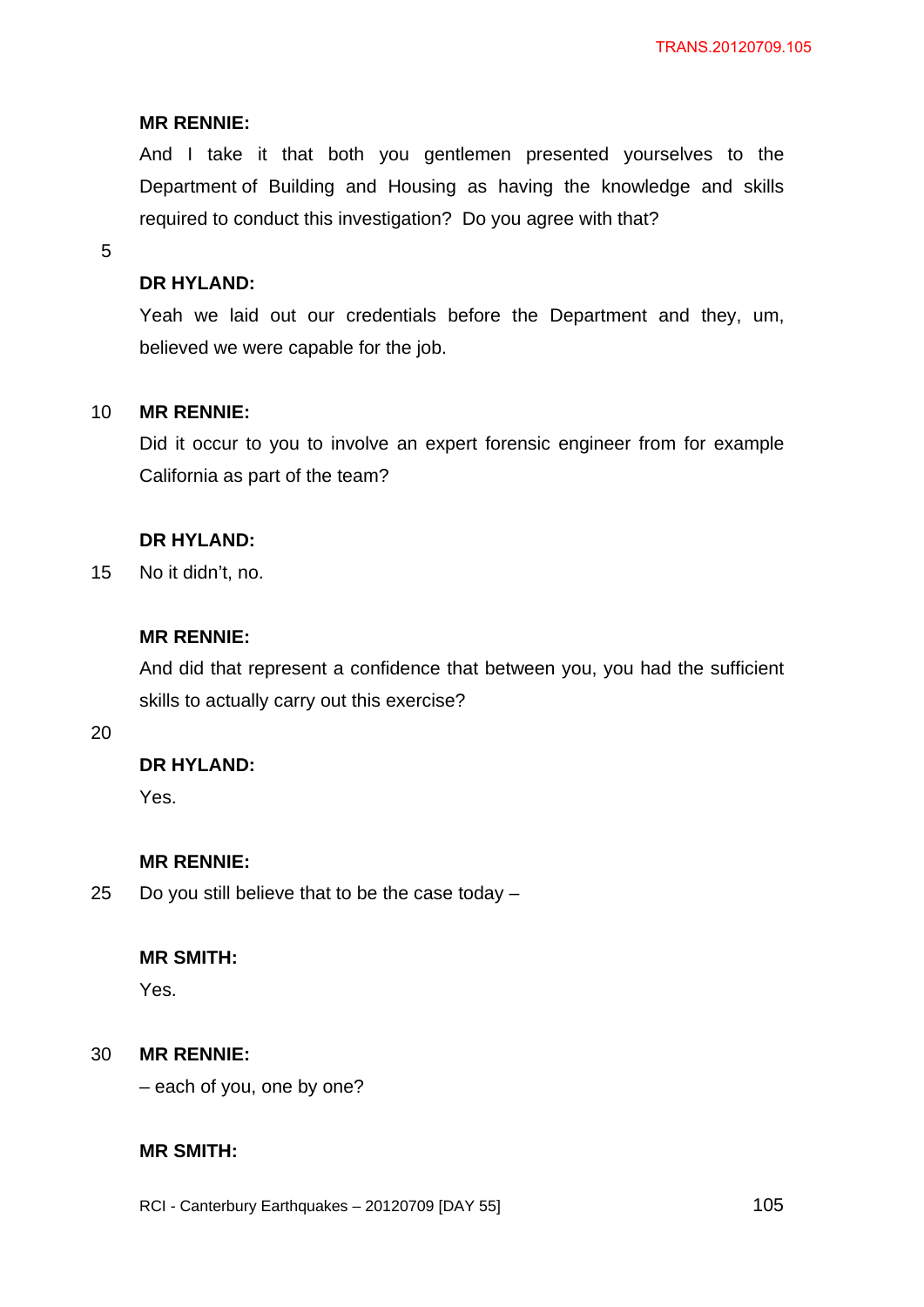Definitely.

# **DR HYLAND:**

Yes I do with the knowledge that we had the expert panel to review things as well so.

### **MR RENNIE:**

Now on the  $6<sup>th</sup>$  of April 2011 the Minister of Housing announced that several firms including your two firms had been retained to carry out investigations

10 into four named buildings and possibly further buildings in Christchurch. You recall that?

#### **MR SMITH:**

Yes, I remember there was an announcement.

15

5

# **MR RENNIE:**

And associated with that was a set of terms of reference?

#### **MR SMITH:**

20 Yes.

#### **DR HYLAND:**

Yes.

#### 25 **MR RENNIE:**

Mr Smith in your brief of evidence you say, and I can give you the reference if you need it, that on the  $14<sup>th</sup>$  of April the two of you presented a proposal to the Department to carry out the work. Do you recall that?

#### 30 **MR SMITH:**

Yes I do.

# **MR RENNIE:**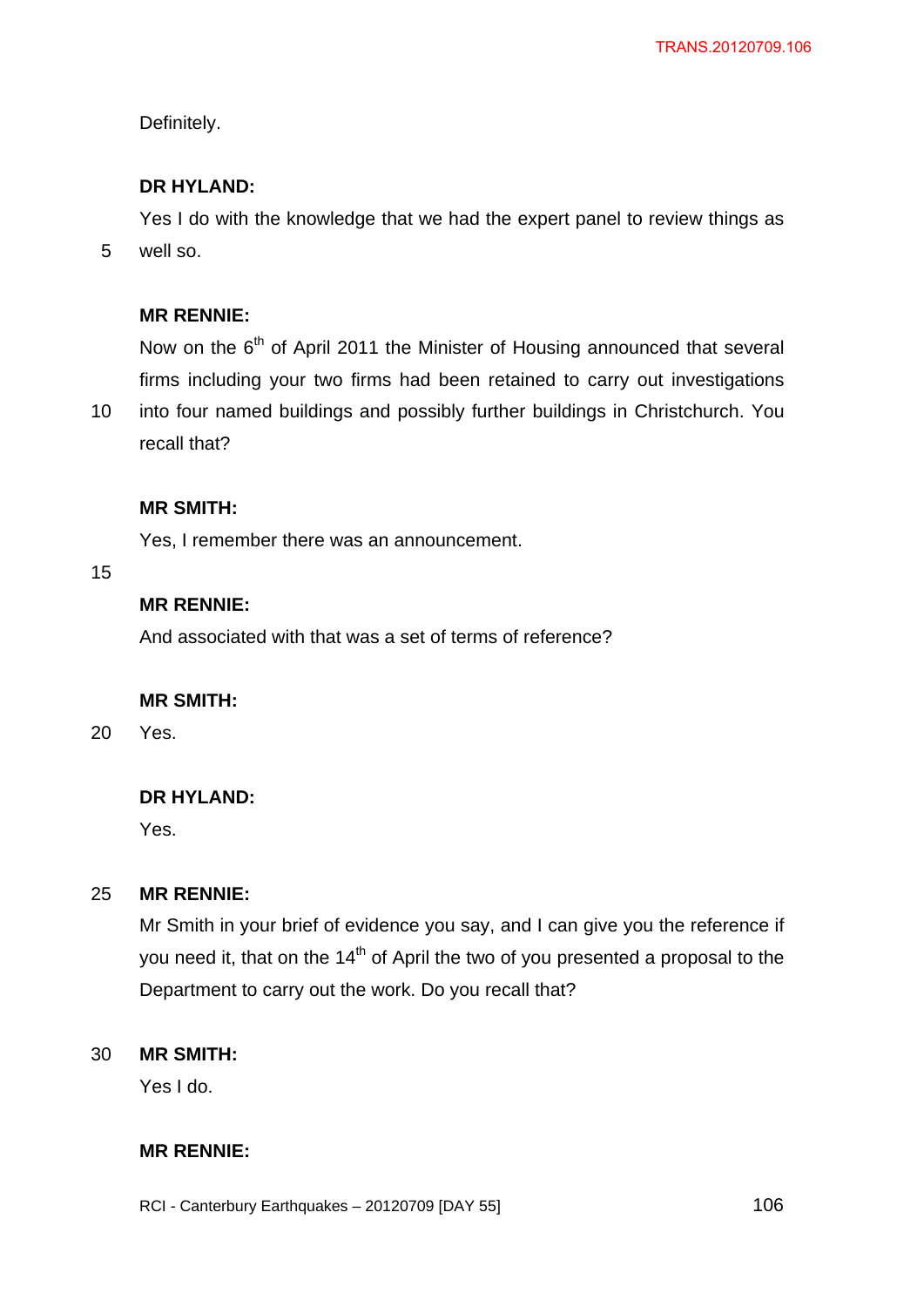So is it that you were engaged and announced first and then detailed what you were going to do second, Mr Smith?

1301

#### **MR SMITH:**

5 That is correct.

#### **MR RENNIE:**

So in terms of presenting your credentials was there some earlier event than the 6 April announcement at which you stated your case for this work Mr Smith?

#### **MR SMITH:**

Ah, we – I guess we were, had the previous experience on the Stadium Southland so the Department was aware of our credentials prior to that.

15

25

10

# **MR RENNIE:**

Yes you were currently working for the Department at that time, weren't you?

#### **MR SMITH:**

20 That is correct.

### **MR RENNIE:**

So to what extent was there any detailed examination as to whether you had the skills and resources for this investigation before the Minister announced it on the  $6<sup>th</sup>$  of April?

### **MR SMITH:**

Maybe a question for the Department.

#### 30 **MR RENNIE:**

Now the person dealing with the matter in the Department seems to be a Dr Hopkins, is that correct?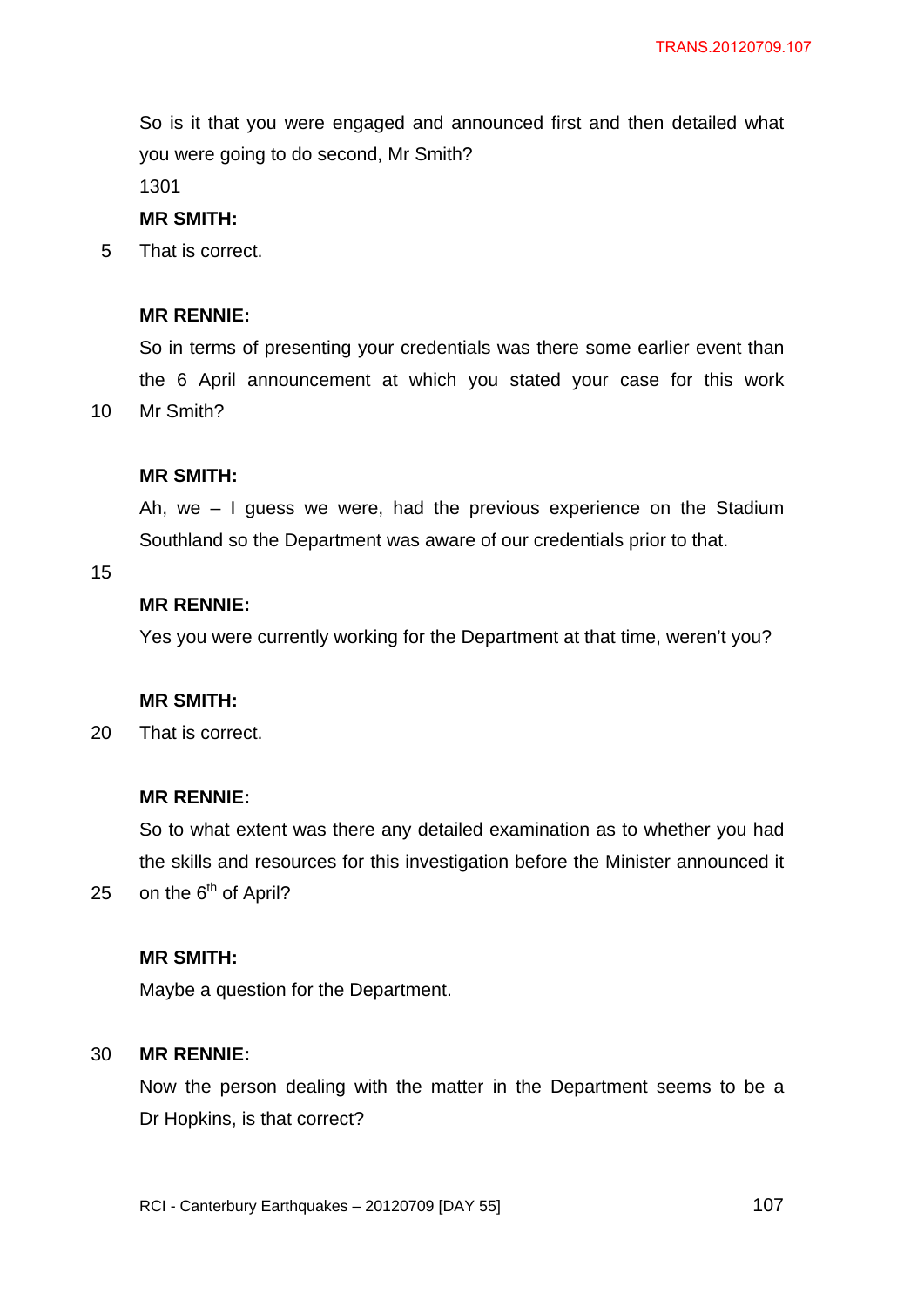# **MR SMITH:**

He's the project manager, yes.

# **MR RENNIE:**

5 And Dr Hopkins has the title Senior Advisor Building Standards in the Department, is that correct?

# **MR SMITH:**

I am not sure what his title is.

10

# **MR RENNIE:**

Do you know Dr Hyland?

# **DR HYLAND:**

15 I think that is correct.

# **MR RENNIE:**

And is that a fulltime engagement as part of the Department?

#### $20<sub>2</sub>$ **DR HYLAND:**

I think you need to direct that to the Department, I am not sure of the –

#### **MR RENNIE:**

Well put it this way, it doesn't appear that Dr Hopkins is going to give evidence

25 so who do you suggest I should ask?

## **DR HYLAND:**

I would just ask the Department.

#### 30 **MR RENNIE:**

Shall I drop them a note or send them an email or something like that?

# **DR HYLAND:**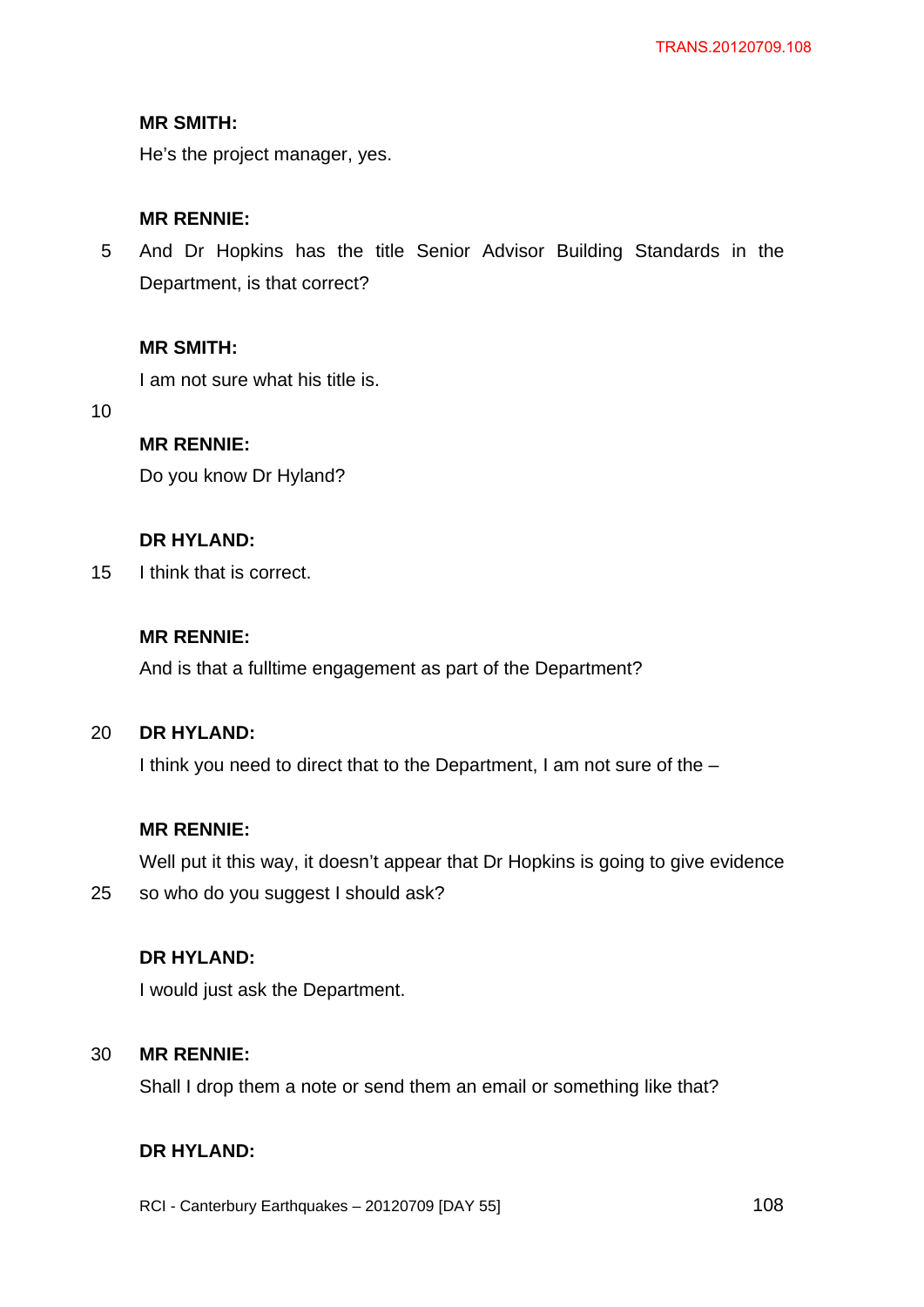Yes, you could.

## **MR RENNIE:**

5 Okay, we'll see. Now, on the 11<sup>th</sup> of April the Government announced the establishment of this Royal Commission. Did you know on the  $6<sup>th</sup>$  that that was going to happen?

## **DR HYLAND:**

10 Oh, you are sort of putting dates there. I can't tell you the exact dates of these things but...

## **MR RENNIE:**

I am not asking you to confirm the date. I will take responsibility for that. I am just telling you as a fact that on the  $11<sup>th</sup>$ , that is the date of the Royal warrant

15 of this Commission, the first warrant?

### **DR HYLAND:**

Yes.

#### 20 **MR RENNIE:**

Five days previously on the  $6<sup>th</sup>$  the two of you had been appointed to carry out the terms of reference which I am going to come to after the break. Did you know on the  $6<sup>th</sup>$  that there would be a Royal Commission announced on the  $11^{th}$ ?

25

# **DR HYLAND:**

I can't recall.

## **MR SMITH:**

30 No I can't either.

### **MR RENNIE:**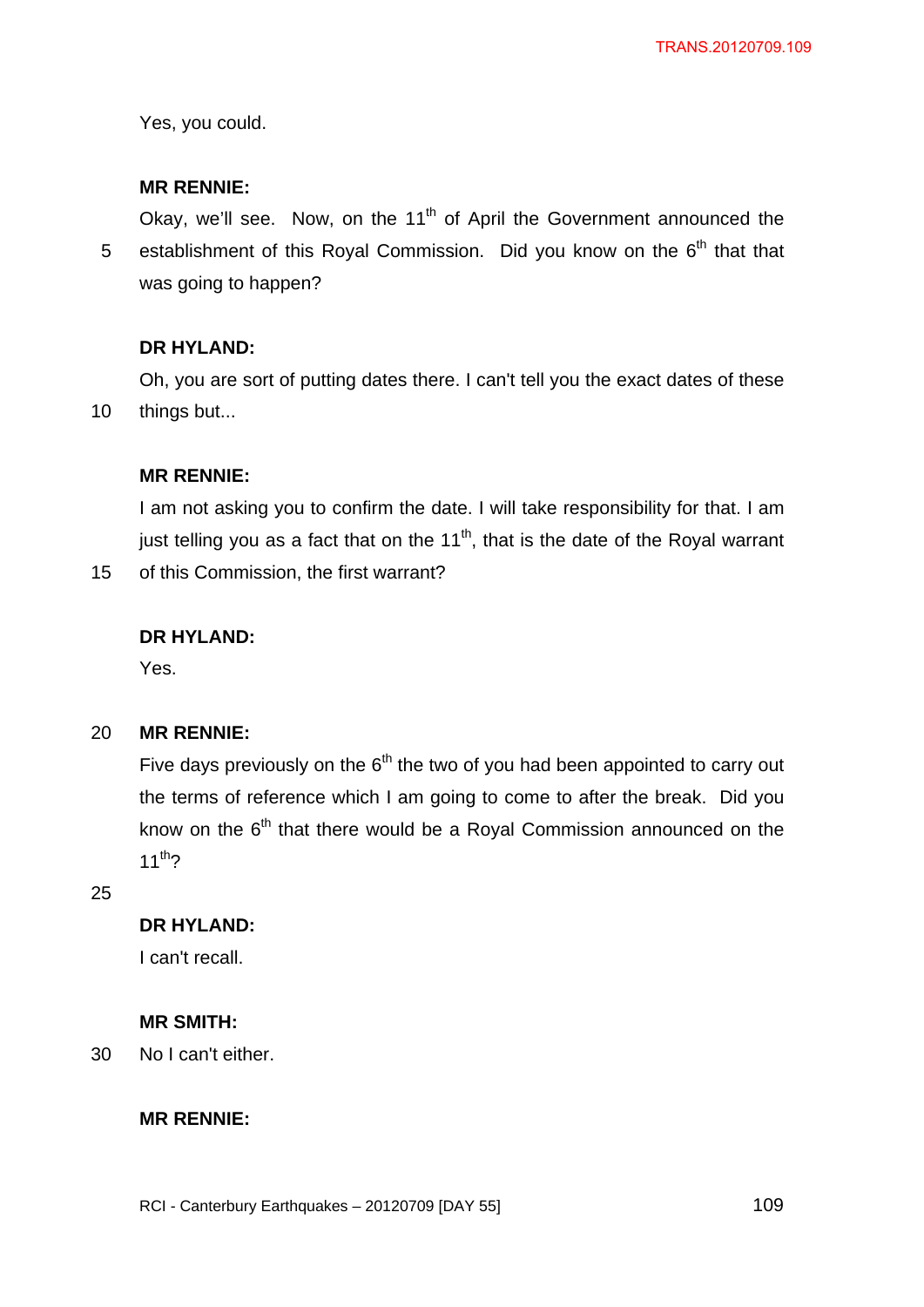When you were asked to be involved was it explained to you how the work that you would be doing would fit in with the work of the Royal Commission?

## **MR SMITH:**

5 Ah, I mean from my point of view I would like to know the date of the first panel meeting because I think that is when we had the first briefing for the project shall we say.

## **MR RENNIE:**

10 Yep.

## **MR SMITH:**

I can't recall that date sorry.

#### 15 **MR RENNIE:**

I can't give it to you immediately but I will after lunch. So that would be when you were first aware of the scope and (inaudible 13:04:04) to the project?

## **MR SMITH:**

20 That is correct.

## **MR RENNIE:**

And did the briefing at that meeting include a briefing on the relationship of the Royal Commission?

25

## **MR SMITH:**

I can't recall.

### **MR RENNIE:**

30 At all times up to the time when you completed your building collapse report, did you consider that you were doing that report solely for the Department or also for the Royal Commission?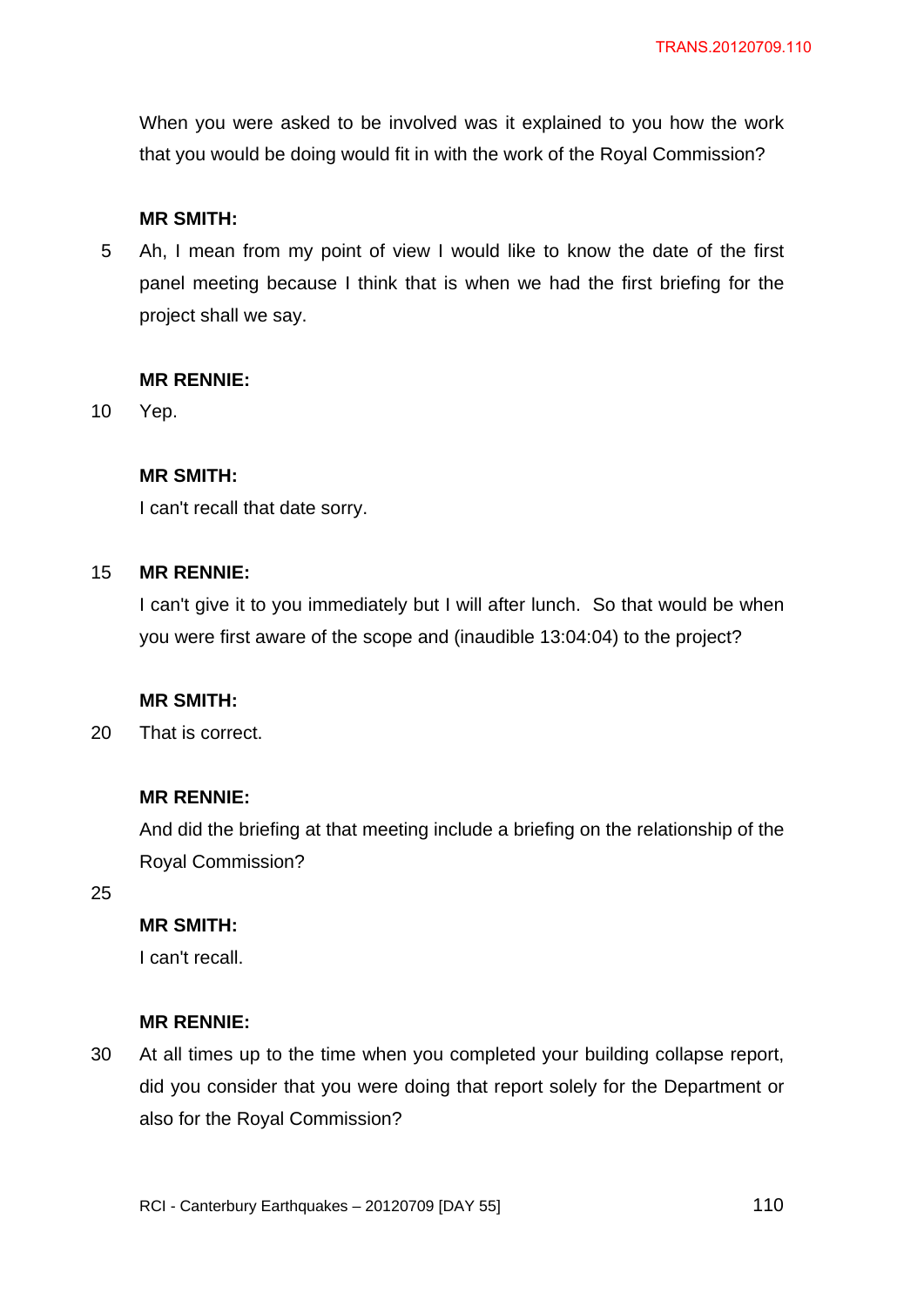## **DR HYLAND:**

Oh, we knew that the Royal Commission would be – it would be referred to the Royal Commission and that there would be some exchange.

#### 5 **MR RENNIE:**

Were you expecting that the report would go to the Department and the Department would transmit it to the Commission in such way as it saw fit?

## **DR HYLAND:**

10 Yes.

## **MR RENNIE:**

Although in fact Dr Hopkins hasn't come to present to the Commission, you have. That is the case isn't it?

## 15

# **DR HYLAND:**

Yeah I mean we were contracted to the Department to do the report. I had to do the site examination, the materials report and we did the collapse report jointly so those were our two deliverables to the Department.

20

## **MR RENNIE:**

And one of the curiosities is that at the foot of each page of the building collapse report you two gentlemen claim copyright in it, don't you?

#### 25 **DR HYLAND:**

Ah, yep, yep that is normal, you know subject to the client's, I have got provisos from them.

### **MR RENNIE:**

30 So it is your report or the Department's report?

### **DR HYLAND:**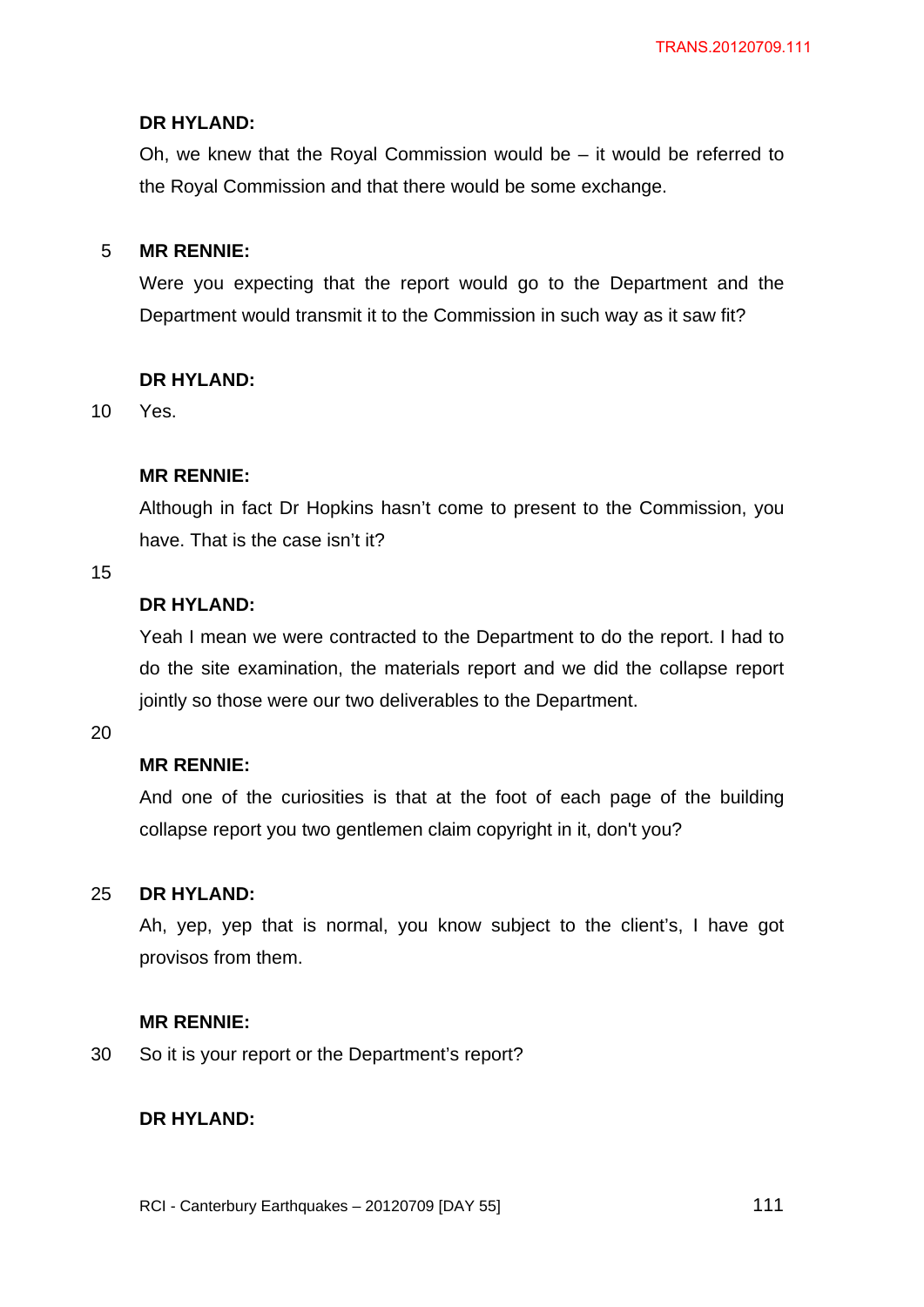It is ours, it says on the cover for the Department of Building and Housing so we've undertaken the report for the Department of Building and Housing.

## **MR RENNIE:**

5 But as copyright holders I am going to quote from it after lunch do I have your permission to do so?

## **DR HYLAND:**

Definitely.

10 **COMMISSION ADJOURNS: 1.06 PM** 

### **COMMISSION RESUMES: 2.18 PM**

#### 15 **MR RENNIE:**

Mr Smith, before the break you told me that your recollection was that you first learnt about the terms of reference of the Royal Commission and the enquiry investigation at or about the time of the first panel meeting. Do you remember telling me that?

20

## **MR SMITH:**

Yes, yes.

### **MR RENNIE:**

25 We've now located the date. The first panel meeting was on the  $30<sup>th</sup>$  of March 2011 and the minutes show you as attending. So that would –

## **MR SMITH:**

Okay.

30

## **MR RENNIE:**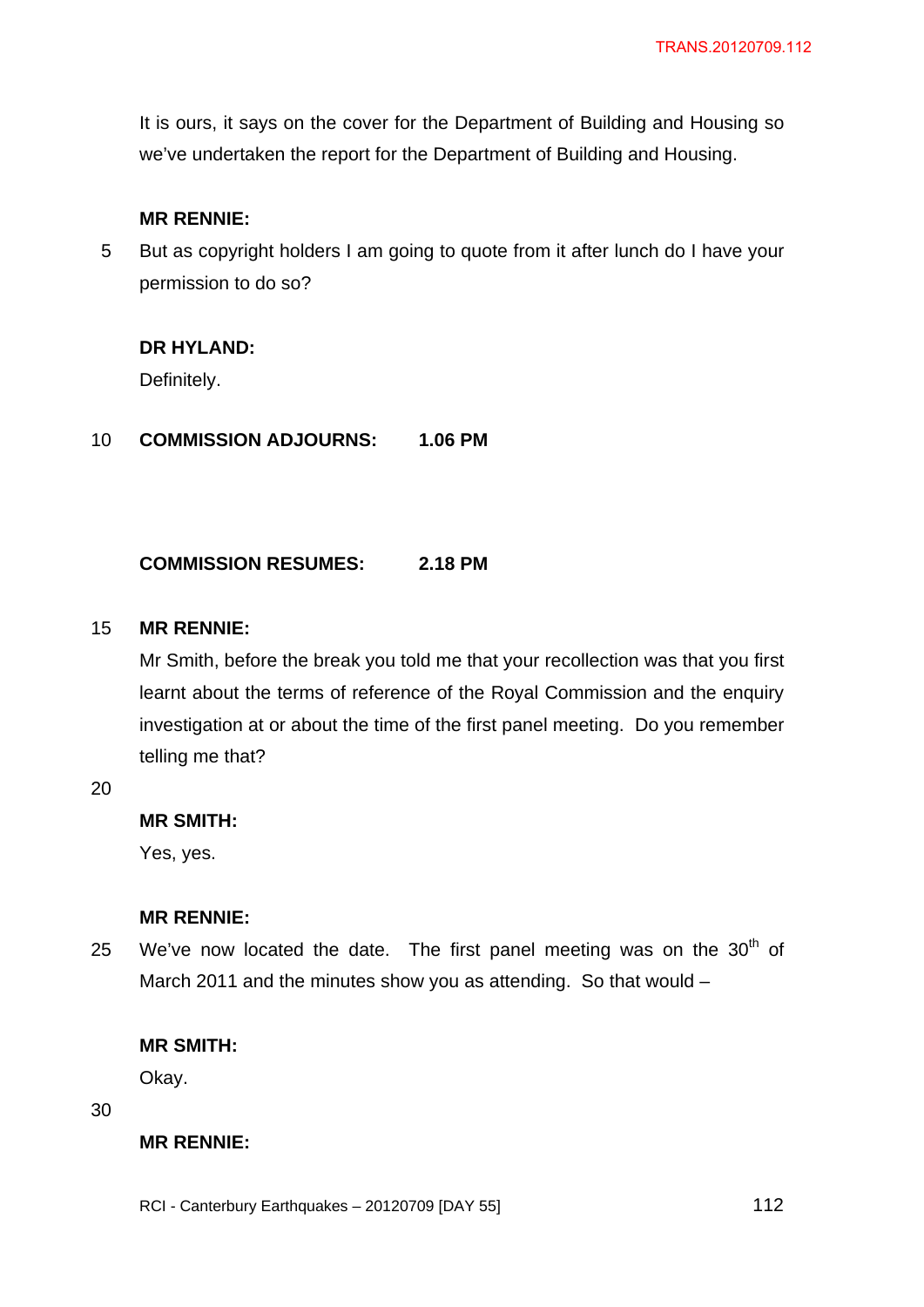- give you a date in that respect.

# **MR SMITH:**

Sorry, what was the date again?

5

# **MR RENNIE:**

30 March.

#### **MR SMITH:**

10 3-0, yeah.

## **MR RENNIE:**

3-0 March 2-0-1-1.

#### 15 **MR SMITH:**

Okay thank you.

#### **MR RENNIE:**

20 25 Just while we're on the matter of the expert panel, the expert panel met on a number of occasions in person in 2011 and the dates that have been provided by the department show meetings in March, April, May, June, July, August, a meeting on 20 October 2-0-1-1 and I'm just going to ask now, and I apologise if you won't have this number but it's 249.049, sorry, I'll try again, 0459A.8, 0459A.8. If we could just that brought up. If you look at the lower part of this Mr Smith you will see E2 at paragraph 8 of your letter. Do you see that?

### **MR SMITH:**

I see, yes.

#### 30 **MR RENNIE:**

Now this is a DBH reply to a number of questions put by the solicitors instructing me and the question which was put as you will see was a request to confirm that there were no further documents in relation to the expert panel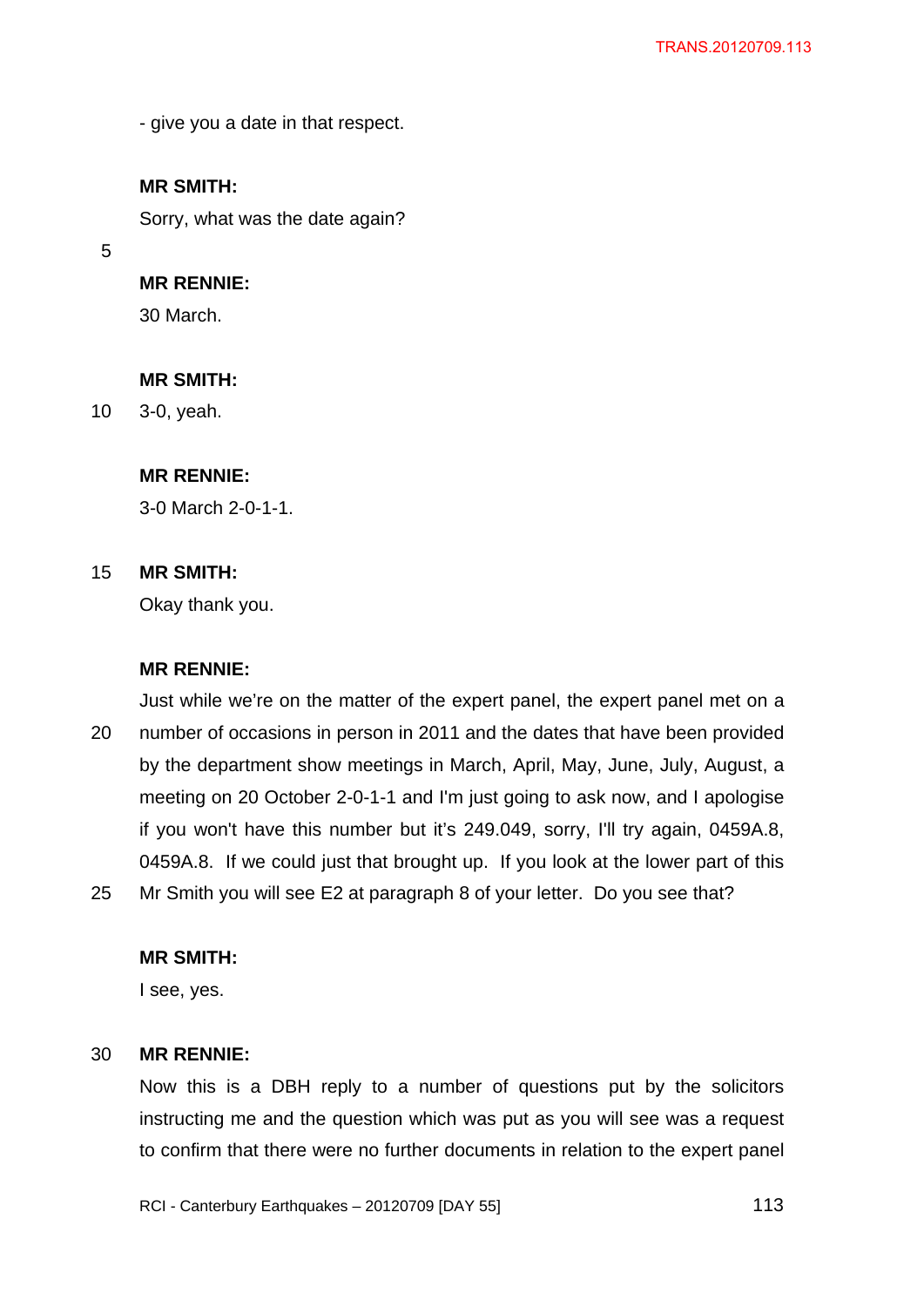meeting after 21 October 2011. Do you see that? And the Department's answer was, "I can confirm that the last expert panel meeting was held on 20 October 2011. The expert panel's subsequent work was done via an exchange of emails and discussions of drafts of the reports." Do you see

5 that?

## **MR SMITH:**

Okay, so just to clarify, is this correspondence from the Department?

#### 10 **MR RENNIE:**

This is from the Department to the solicitors instructing me.

## **MR SMITH:**

Okay.

## 15

25

# **MR RENNIE:**

My question is, is that consistent with your recollection that the expert panel did not meet again after 20 October?

#### 20 **MR SMITH:**

I, I'm not certain of that but that could be right.

## **MR RENNIE:**

Now the draft report, the next draft report because there were several, was not issued until the first week in December was it?

## **MR SMITH:**

Look again I'm, I had several, certainly –

#### 30 **MR RENNIE:**

Yes.

# **MR SMITH:**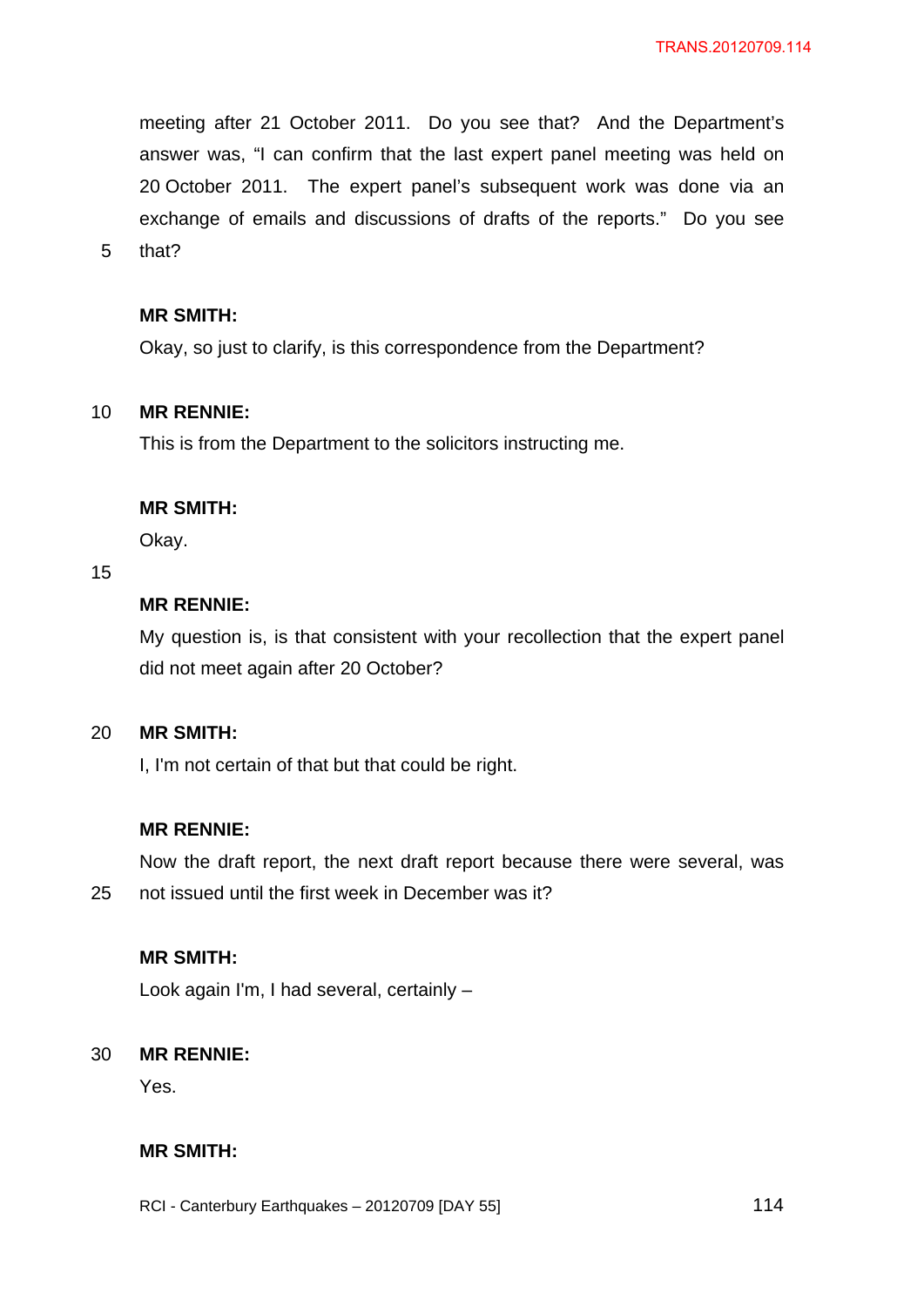- many copies of the draft report.

## **MR RENNIE:**

Do you recall that there was a copy of the draft report which Alan Reay

5 Consultants Limited replied to in some detail?

## **MR SMITH:**

Yes I do, yes.

#### 10 **MR RENNIE:**

And that reply came in on about the 22<sup>nd</sup> of December 2011.

## **MR SMITH:**

Yes, okay.

## 15

# **MR RENNIE:**

I can show you the reference if necessary.

## **MR SMITH:**

20 Yes, no I recall that.

### **MR RENNIE:**

25 And the, the draft report, that's your draft report, the building collapse report that I'm talking about then had some alterations and revisions made to it before being issued in its final form dated the  $25<sup>th</sup>$  of January, actually released I think around about the  $8<sup>th</sup>$  of February. Do you recall that?

### **MR SMITH:**

Correct, yes.

30

**MR RENNIE:**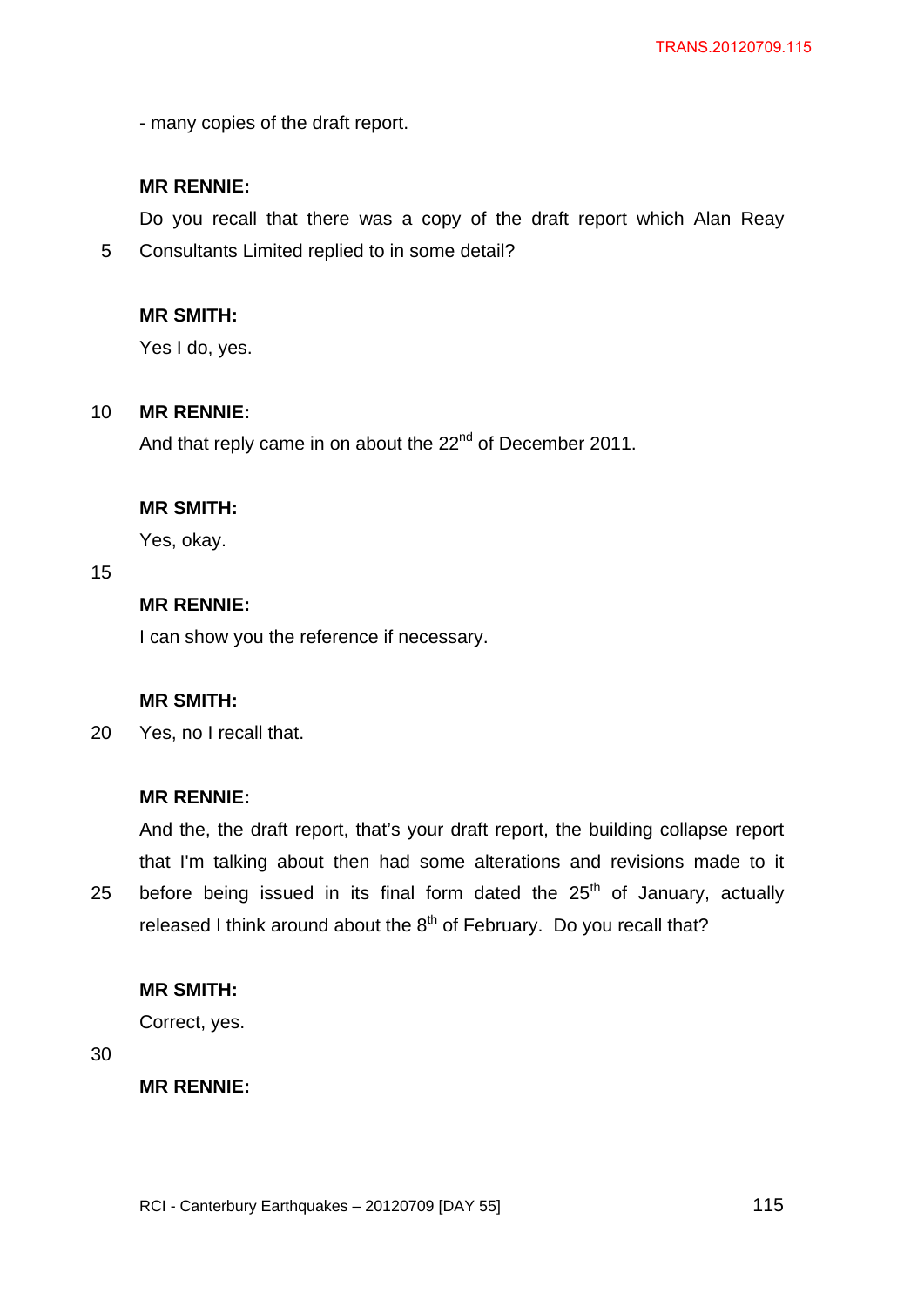So does it then follow that the expert panel did not meet after 20 October and in that sense did not meet as a panel in relation to those last two stages of the report process?

#### 5 **MR SMITH:**

Yes I believe that's, not after the 3<sup>rd</sup> of December?

#### **MR RENNIE:**

Yes.

#### 10

## **MR SMITH:**

I'm quite confident of that, yeah.

## **MR RENNIE:**

15 Yes. So when the expert panel issued its report on your report that must have been created off the top of your report I take it.

#### **MR SMITH:**

There was interaction between the panel report and, and our report. We,

20 there was cross-communication sometimes so, yeah.

## **MR RENNIE:**

Now you were not involved in that process or were you?

#### 25 **MR SMITH:**

I was certainly involved in the email correspondence and, and teleconferences.

#### **MR RENNIE:**

30 So as you understood it was that simply an exercise of trying to write a panel report from the conclusions of the building collapse report?

# **MR SMITH:**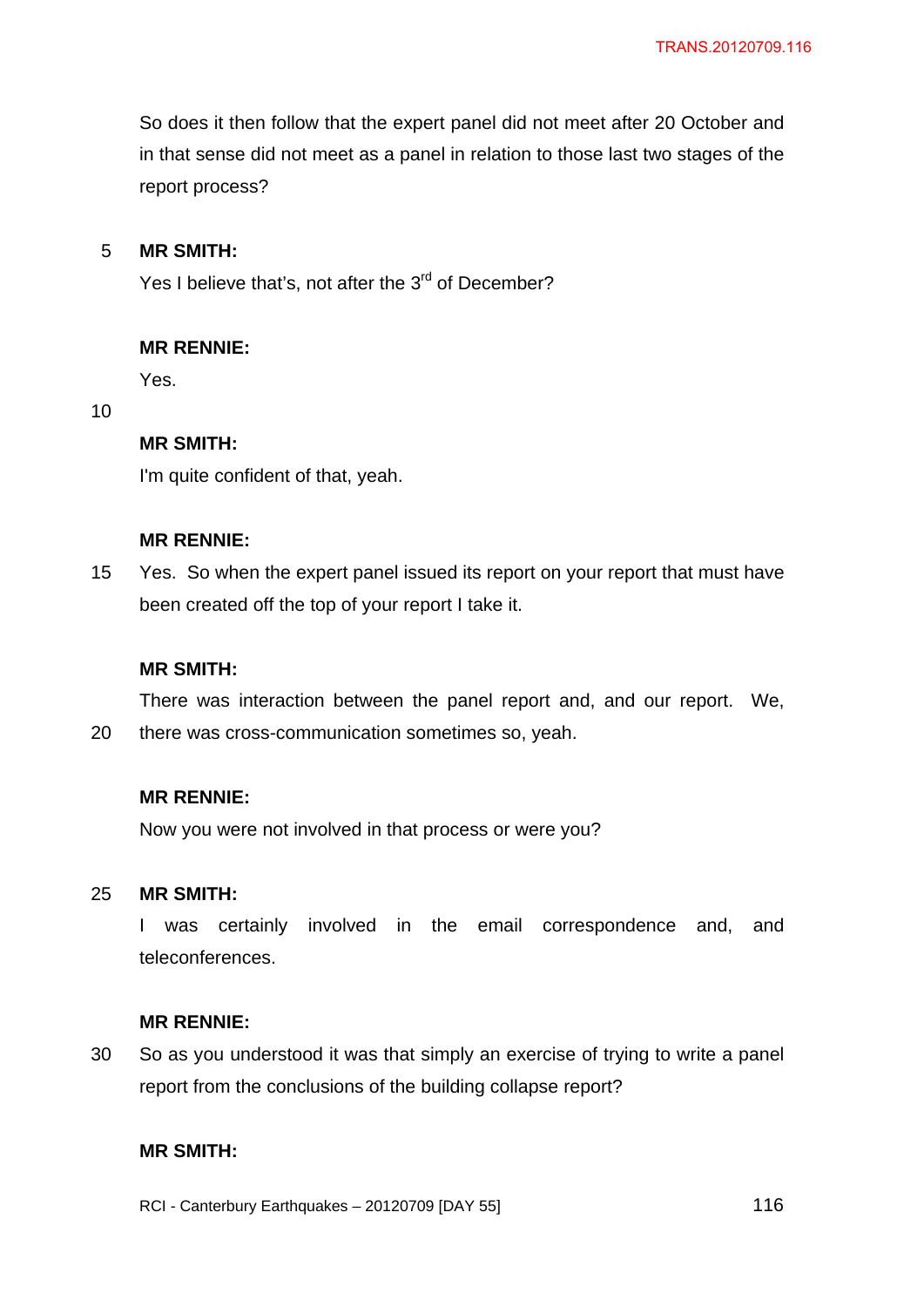No I think, as I say I think there was communication both ways. That there was some elements included in the panel report which we felt would benefit being, also being included in our report. So it worked both ways.

#### 5 **MR RENNIE:**

Does it follow that the two reports could therefore be said to be aligned by the time they were both issued?

#### **MR SMITH:**

10 As best we could align them given the I suppose variances of opinion on some issues. We, we did intend that they be aligned as closely as possible, yes.

### **MR RENNIE:**

15 Aligned, to be clear in my mind, means consistent between the two so you got the same answer whichever you read. Is that how you took it?

#### **MR SMITH:**

The same conclusion, yes.

20

## **MR RENNIE:**

Yeah. Now Dr Hyland I'm going to ask that you be shown a document which I think you do have the reference for, 249.0125.230. I'm sorry, 249.0125.230.

#### 25 **DR HYLAND:**

Yes, I've got it, yeah.

#### **MR RENNIE:**

25238 and I'm looking for 230.

30

## **DR HYLAND:**

Right, yeah.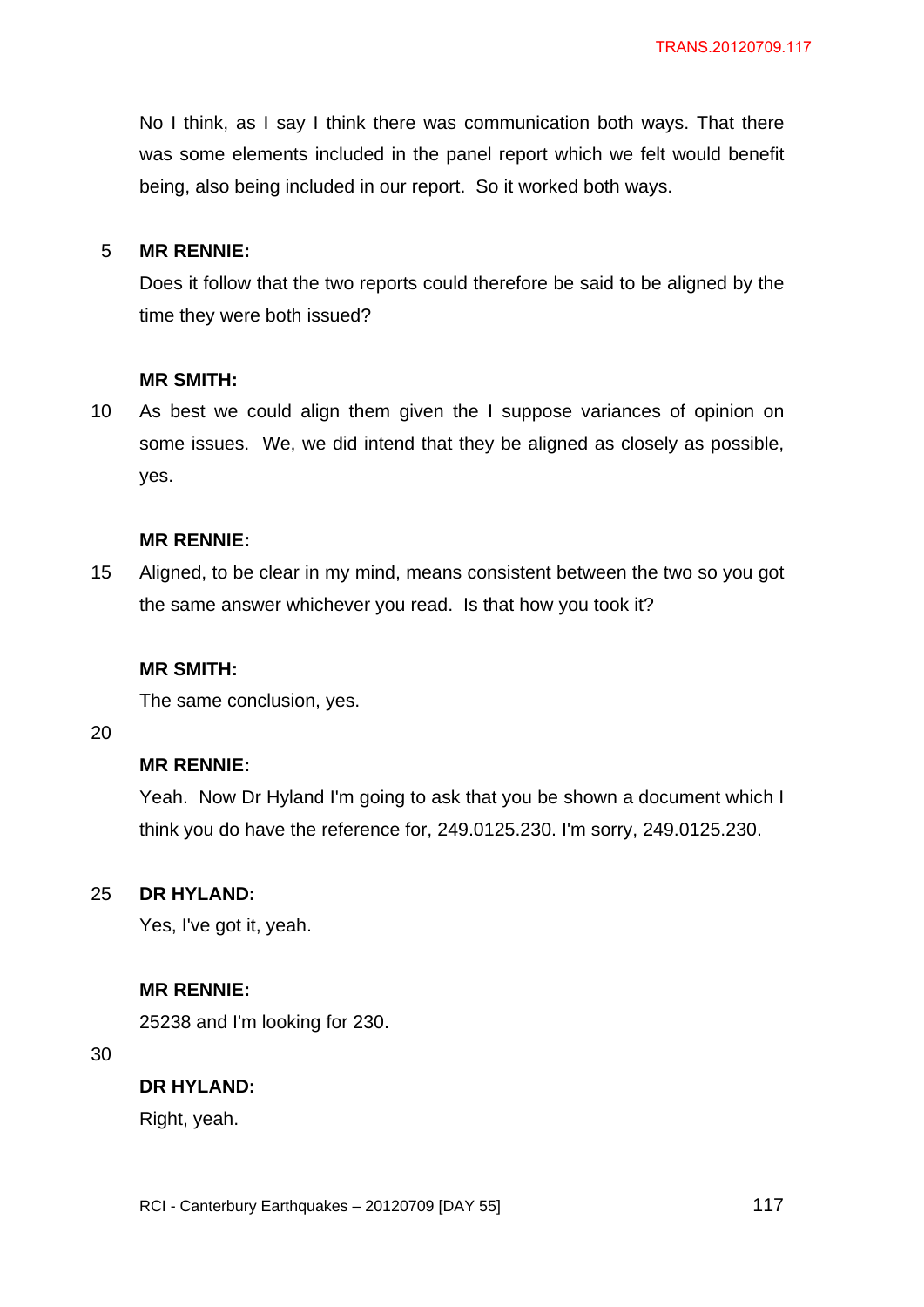## **MR RENNIE:**

I could possibly think of a question about that page but I think I'll just wait for 230. Now this is the draft report at an earlier stage, and I'm going to ask you Dr Hyland to look at point 4 of the conclusions and point 4 states, "It has

5 been difficult to reconcile the damage predicted by the analysis with reports of damage by others after the Darfield earthquake. The analysis generally indicated a higher level of damage than was reported." Do you see that?

#### **DR HYLAND:**

10 Yes, I do.

15

20

## **MR RENNIE:**

So at that stage in the draft report you were actually reporting damage after Darfield and prior to Boxing Day or February as not only existing, being higher than what was reported. Do you see that?

## **DR HYLAND:**

What I said there was that it was difficult to reconcile the damage that was predicted by the analysis with the reports of the damage. The analysis seemed to be predicting higher demands than was commensurate with the

damage that had been observed.

#### **MR RENNIE:**

25 Yes. In fact in one of the first runs of the analysis it actually showed the building failing on the  $4<sup>th</sup>$  of September didn't it?

### **DR HYLAND:**

There was, there was, yeah that indication with the NTHA that it, it seemed to be indicating, you could interpret it that way and so, yeah, that's right.

30

#### **MR RENNIE:**

That's right. Now by the final report, and the reference for this is 0189.259, paragraph 4 has become somewhat different hasn't it? Sorry, it's now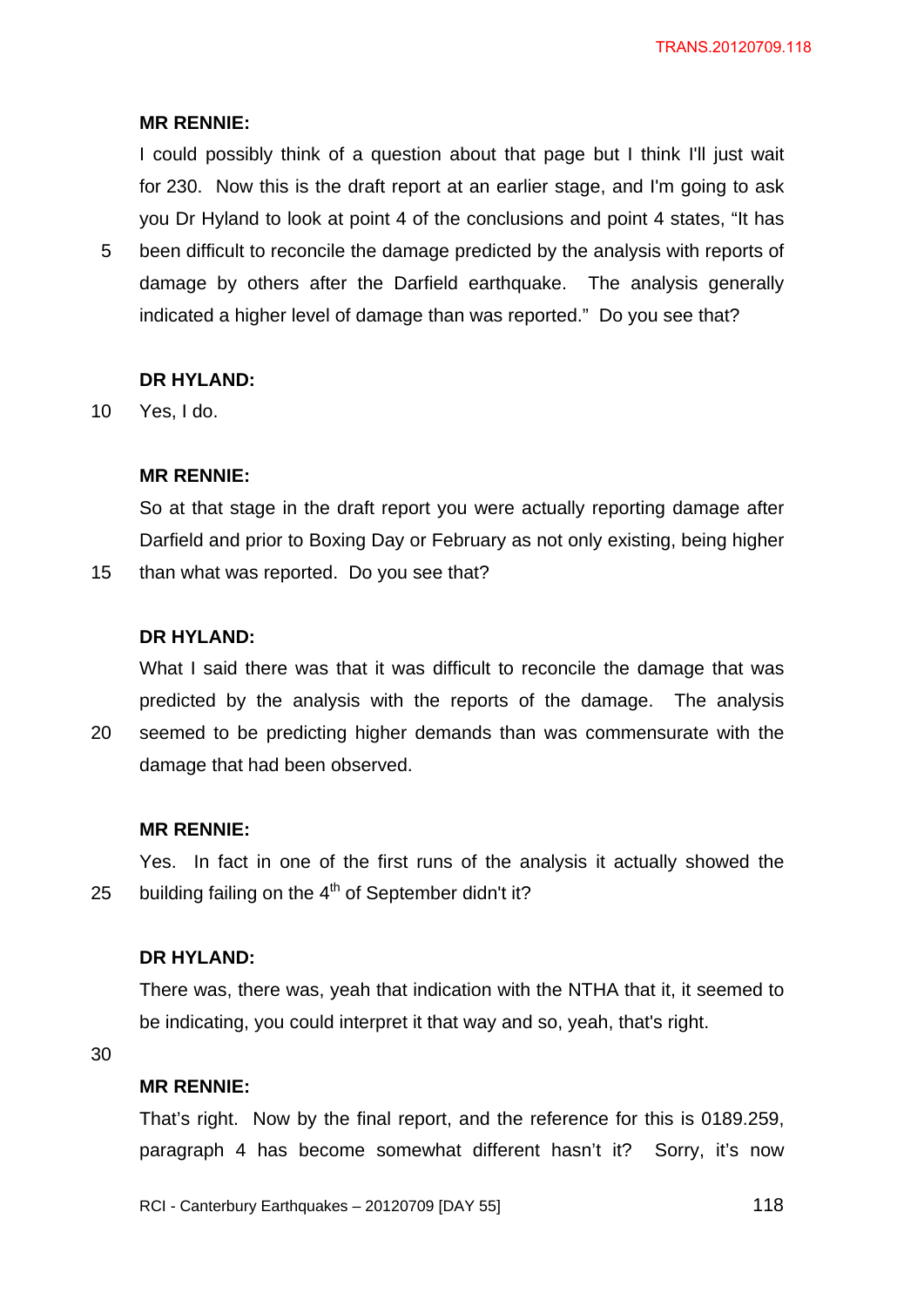paragraph 6. Now it says that overall the output of the NTHA analysis was not inconsistent with the reported condition of the building after 4 September 2010. Do you see that?

#### 5 **DR HYLAND:**

Yes I do, yeah.

#### **MR RENNIE:**

10 So are you saying there were more NTHA analyses which were run between those two draft reports?

#### **DR HYLAND:**

What we'd done is look at the, look at this issue of calibration and there was quite a bit of discussion with the team which included the expert panel and we, it was, and it's still a difficult area to reconcile.

#### **MR RENNIE:**

This is part of the, the calibration's part of what's being worked on now isn't it?

#### 20 **DR HYLAND:**

15

25 Look I think they were still trying to do it. I think it's, it's, it's, the issue is how do you reconcile the, the behaviour we're getting predicted by a computer model to what we see in reality and, you know, with the best modelling that we could do it was still difficult to fully convince everyone on the panel that the model was predicting the damage that we saw. Some, some took the view it was not inconsistent. Some said it was. So this statement is a, is the attempt at a consensus view from the team to say it's not inconsistent for some, it is consistent for others, it's, it's sort of a half way house (inaudible 14:29:52).

#### 30 **MR RENNIE:**

So is this one of these places that Mr Smith was telling me about where the final report by the two of you was brought into alignment with the panel view? 1430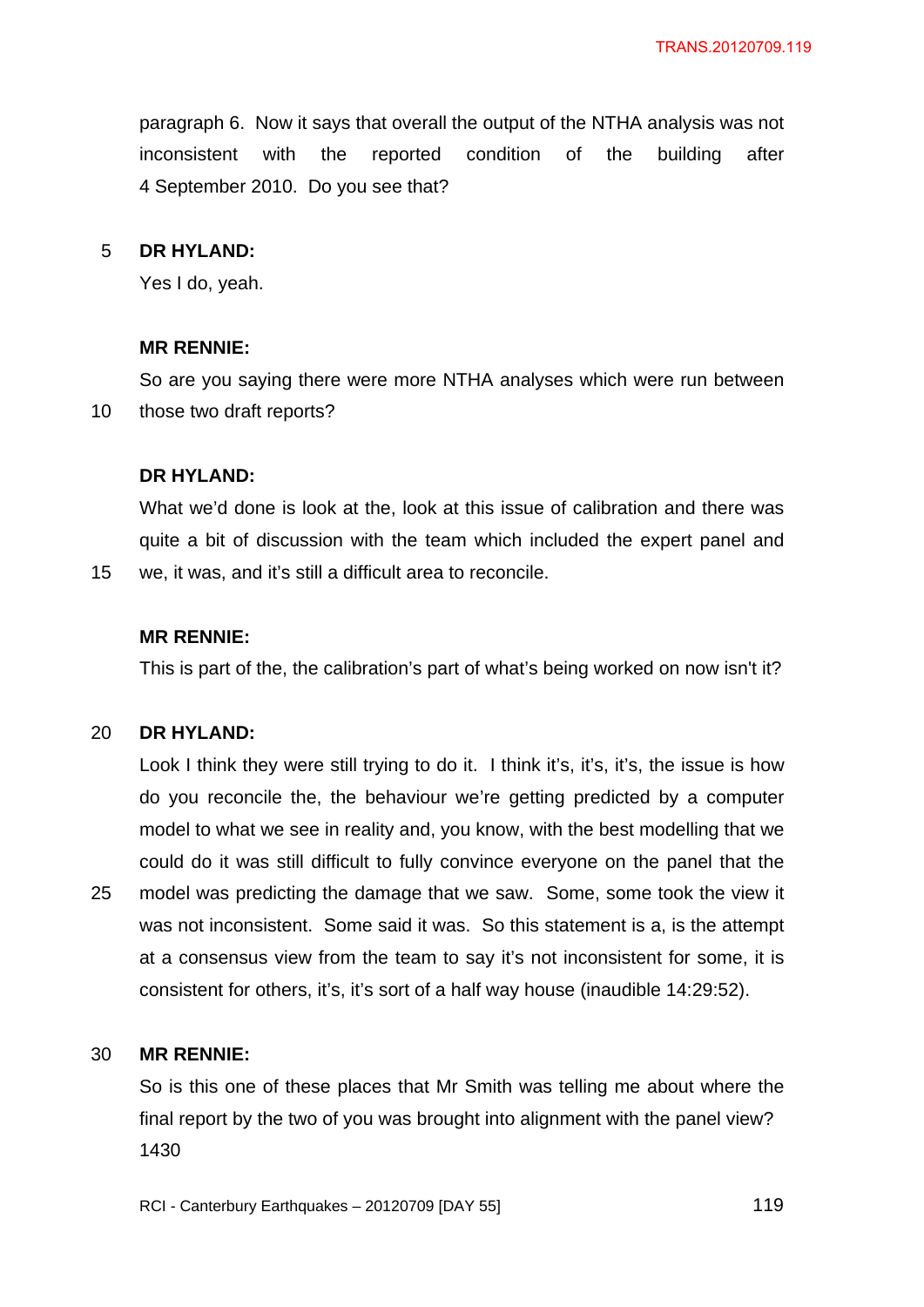## **DR HYLAND:**

Yeah, we worked in this, I think you can see by the number of meetings that we had with the expert panel right through the process there was a consistent attempt to report our findings progressively as we developed findings and to

5 take on board the views of the panel as best we could. There was a team effect and we just as you know there's a lot of effort went in to try and accommodate the different views from leading experts that we had on that panel.

#### 10 **MR RENNIE:**

So the panel was forming views of your own draft materials investigation report and of your joint BCR report reaching a view and then feeding it back into your report? Is that what was happening?

#### 15 **DR HYLAND:**

Yes, we were getting, there was a feedback, feedback loop. We appreciated that.

#### **Mr RENNIE:**

20 Now we come back to the question I asked you which was, had you done further NTHA analysis between the draft and the final report?

## **MR SMITH:**

From the 7<sup>th</sup> of December one?

25

## **MR RENNIE:**

Yes.

#### **MR SMITH:**

30 I don't think we had –

#### **MR RENNIE:**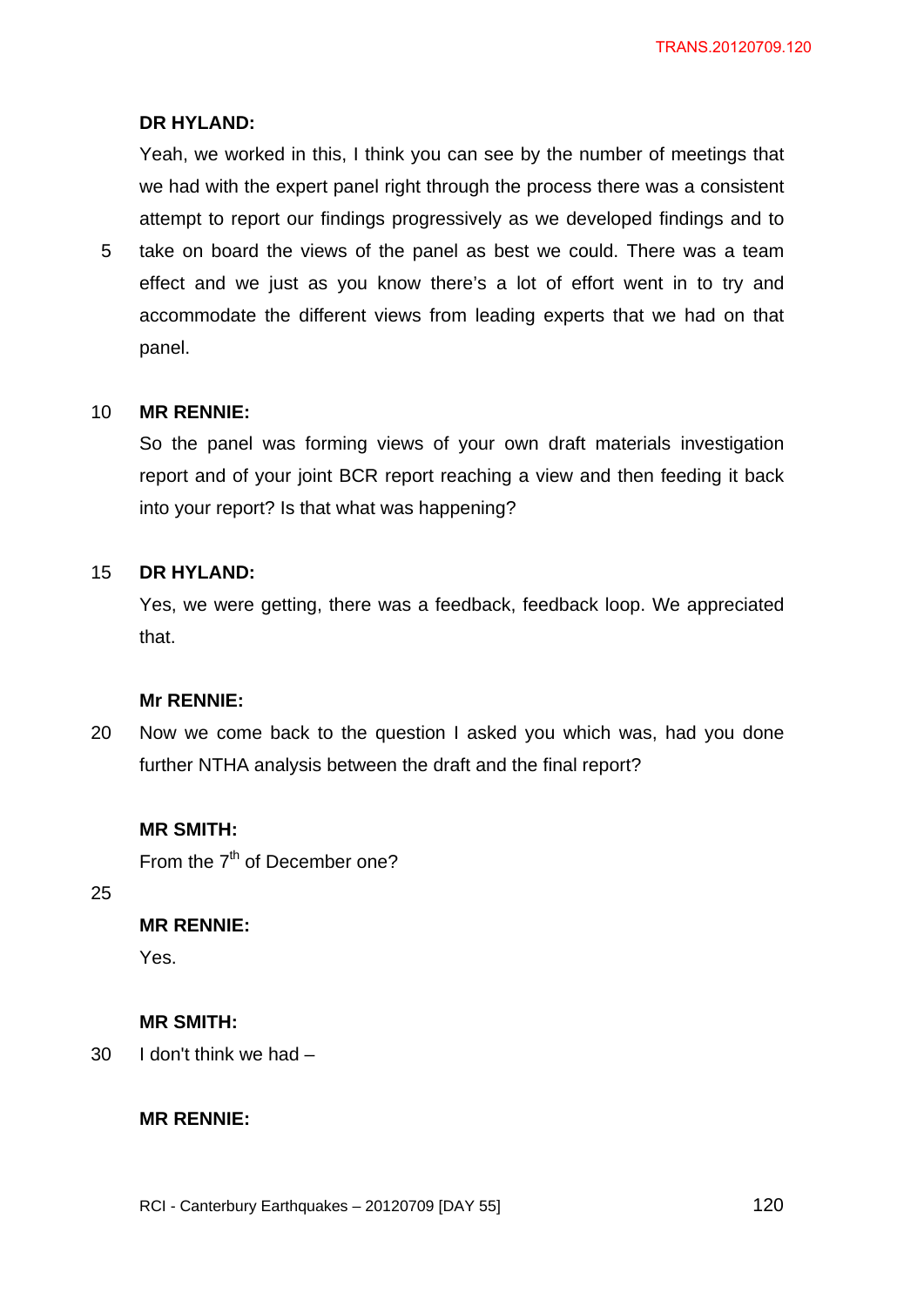So in fact what we have here is a reinterpretation of the existing data to align with your view of what you thought happened?

### **MR SMITH:**

5 Can I just make a comment?

#### **MR RENNIE:**

Certainly.

#### 10 **MR SMITH:**

I personally have the view that the results were not inconsistent so not only was it between us and the panel group but between us and that was on the basis that I was aware of the limitations of the analysis that we had to accurately predict those failure points so, I'm comfortable with the wording 'not

15 inconsistent', I think it's possibly Clark that's not –

### **MR RENNIE:**

But the pressure, Mr Smith, at this time from the department was to come out with a single conclusion and finding, wasn't it?

20

25

## **MR SMITH:**

Yes, I think there are various levels, there was the whole report, there's the exec summary, the panel report and then what we went to the media was a condensation process to get a one-liner, you know, what happened. We do lose some of the context in doing that so, yeah.

### **MR RENNIE:**

30 So just, because this is important, at this point in time the alignment process we're talking about meant moving from several possible scenarios, each of them ranging from possible to probable, to a requirement from the department that there be one outcome, one conclusion, as you put it one sort of short line for the media? That's what you were being asked to deliver wasn't it?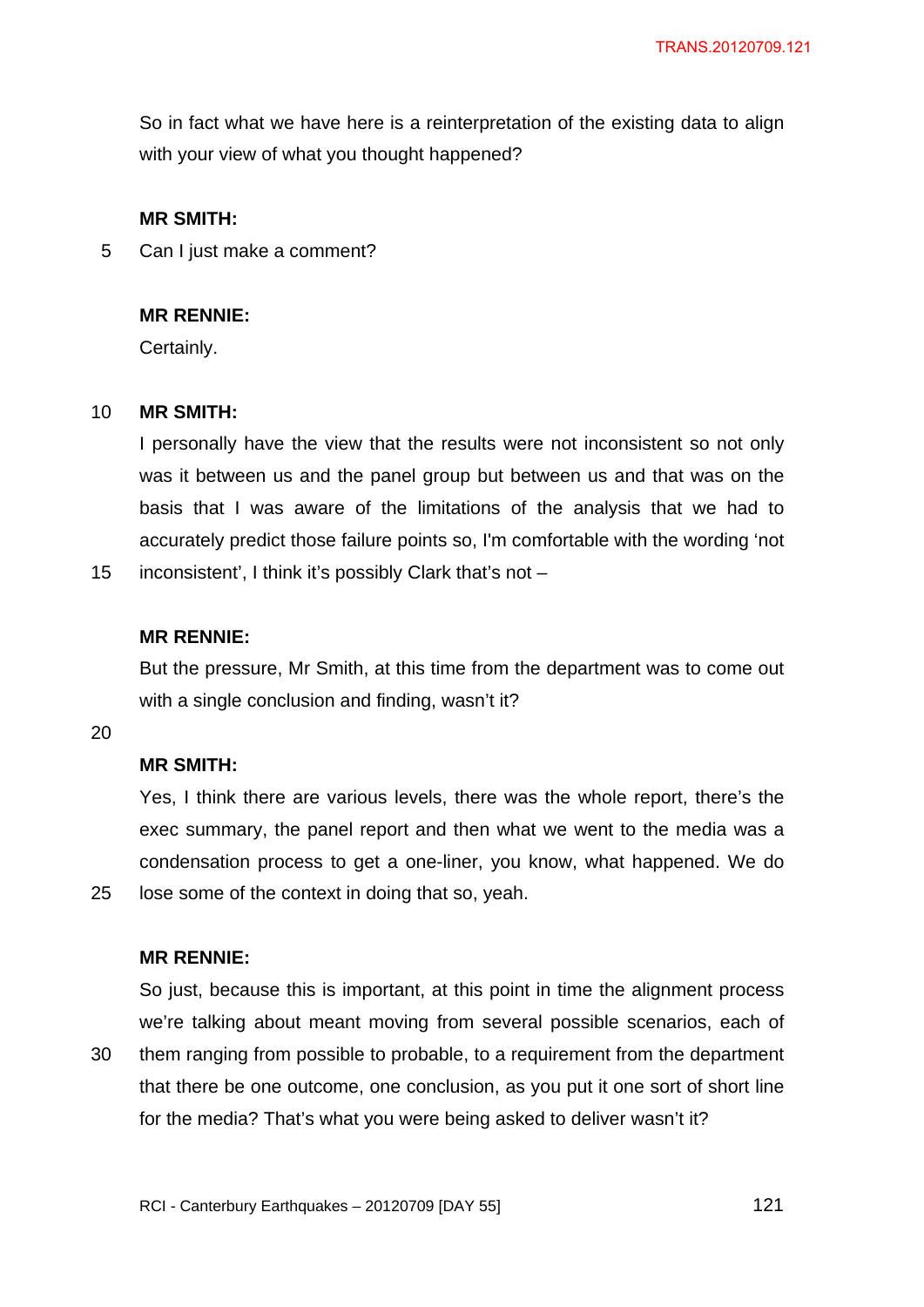#### **MR SMITH:**

Well, that was beyond, I did the report, the department was involved in the media thing so but yeah, what you're describing is correct but they needed a concise statement.

5

#### **MR RENNIE:**

Dr Hyland?

#### **DR HYLAND:**

- 10 15 Well, I mean I didn't feel that they were trying to push it one way or the other at that point, I think it was, you know we had these four scenarios. We had analysed them using the various methods. We'd, we had the collapse evidence, we had the testing, we had the witness statements and we put all those together with them and I, you know, like we, I think we did in the presentation there was sort of like a funnel effect so you say well we've got all this evidence, got these four scenarios, which one tends to fit best with the evidence of all of these things that, all those things and the conclusion we came to and it was the majority view of the panel was that scenario 1 appeared to be the most consistent, scenario 2 was probably next in line,
- 20 25 there was the potential there for vertical acceleration effects on an internal column with perhaps weak concrete strength to maybe have initiated a collapse in that zone, scenario 3 the detachment of the level 2 and level 3 diaphragms from the north core was quite realistic as well but didn't seem to quite match up with the collapse evidence as well and then scenario 4 detachment from the north core again quite a reasonable scenario but again didn't seem to match up with what we saw in terms of the actual, the way the debris had fallen so, that was just a view that we came to.

## **MR RENNIE:**

30 Beam joint failure?

#### **DR HYLAND:**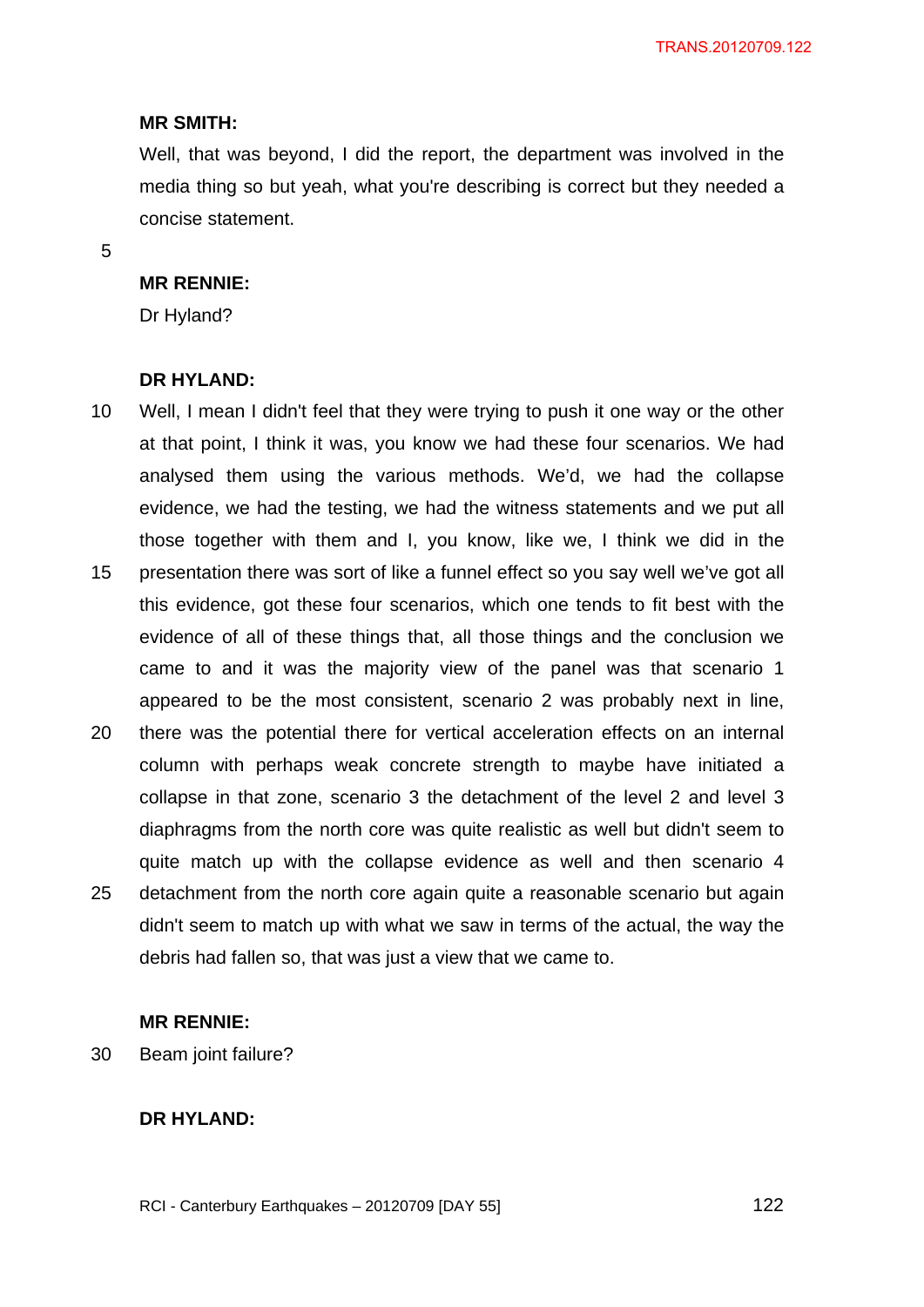Beam joint failure was considered in there but I think the thing to remember with being column joint failure is that we saw column hinging behaviour so we did actually see column hinging in the collapse evidence I put up yesterday to give the spandrel one so if you can accept that you had column hinging occurring then that to me probably precludes beam column joint failure

5 occurring prior to that but the, as we said again, the vulnerabilities in the structure were such that there was only, if one thing didn't go there, there was something which could have gone so we just sort of talking about a pack of cards and just kicking one out and the whole thing gone.

10

### **MR RENNIE:**

One of the elements in your preferred scenario involved the concept that the concrete was weak, that's correct?

#### 15 **DR HYLAND:**

 $The -$ 

#### **MR RENNIE:**

In the columns?

20

# **DR HYLAND:**

25 Oh in the columns, yeah, well we looked at the effect of weak concrete and the effect of that would be if it occurred in a particular column then that could have been initiated, could have contributed initiation but the problem we have is that we don't know where that particular weak concrete may have been so it's, what we decided to say is that the primary considerations were the lack of confinement, reinforcing, the hoops, the spirals, there was effects, other contributing effects such as spandrel panel interaction, weak concrete, vertical accelerations, beam column joints, drag bars, things like that and so we said

30 well these are all things which can and could have contributed to the collapse, very difficult to quantify which and how much at a particular point.

## **MR RENNIE:**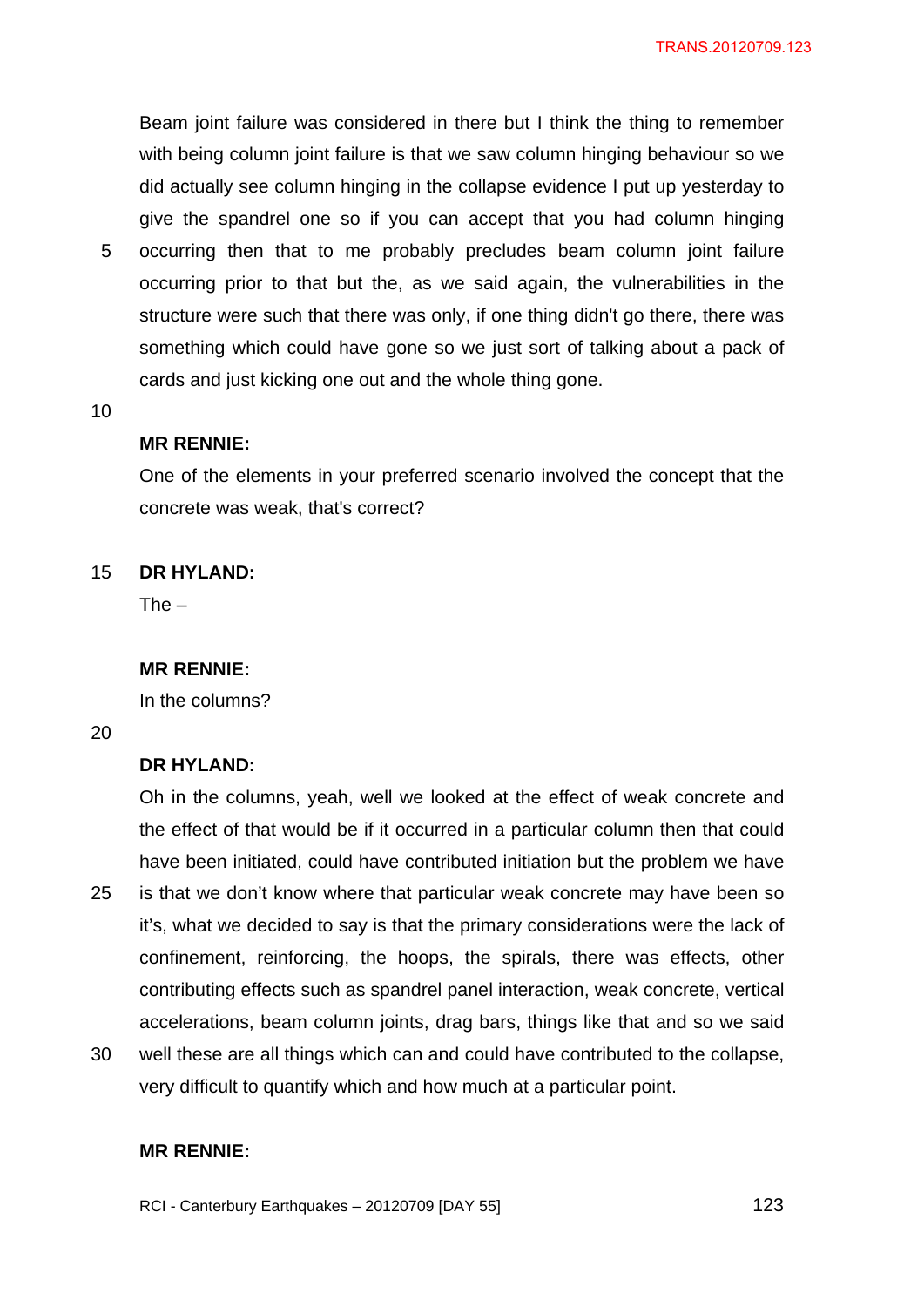But the final report, nonetheless, placed some reliance on the concept that elements of the concrete in the columns was weak, that's correct?

## **DR HYLAND:**

5 Yeah, I think we said the wording was, was does it say there? Just try and find it. Yeah, page 31, the BCR, says, "The following factors were identified as likely or possible contributors to the collapse." So we said these are candidates, these are vulnerabilities, how you rank them difficult to -

#### 10 **MR RENNIE:**

Now I know we get to the concrete another day, but this is a question for both of you. How do you explain doing the assessment of the 4 September position on the basis that the columns and beams meet the specification yet you identify weak concrete as part of the explanation on 22 February?

15

# **DR HYLAND:**

Not sure what you –

## **MR SMITH:**

20 I don't think we used the same assumptions for concrete strength in both analyses, September and February.

## **MR RENNIE:**

So you're saying you did or you didn't?

25

# **MR SMITH:**

We did.

### **MR RENNIE:**

30 But at the time that you first analysed the 4 September you had no information about the concrete did you?

## **MR SMITH:**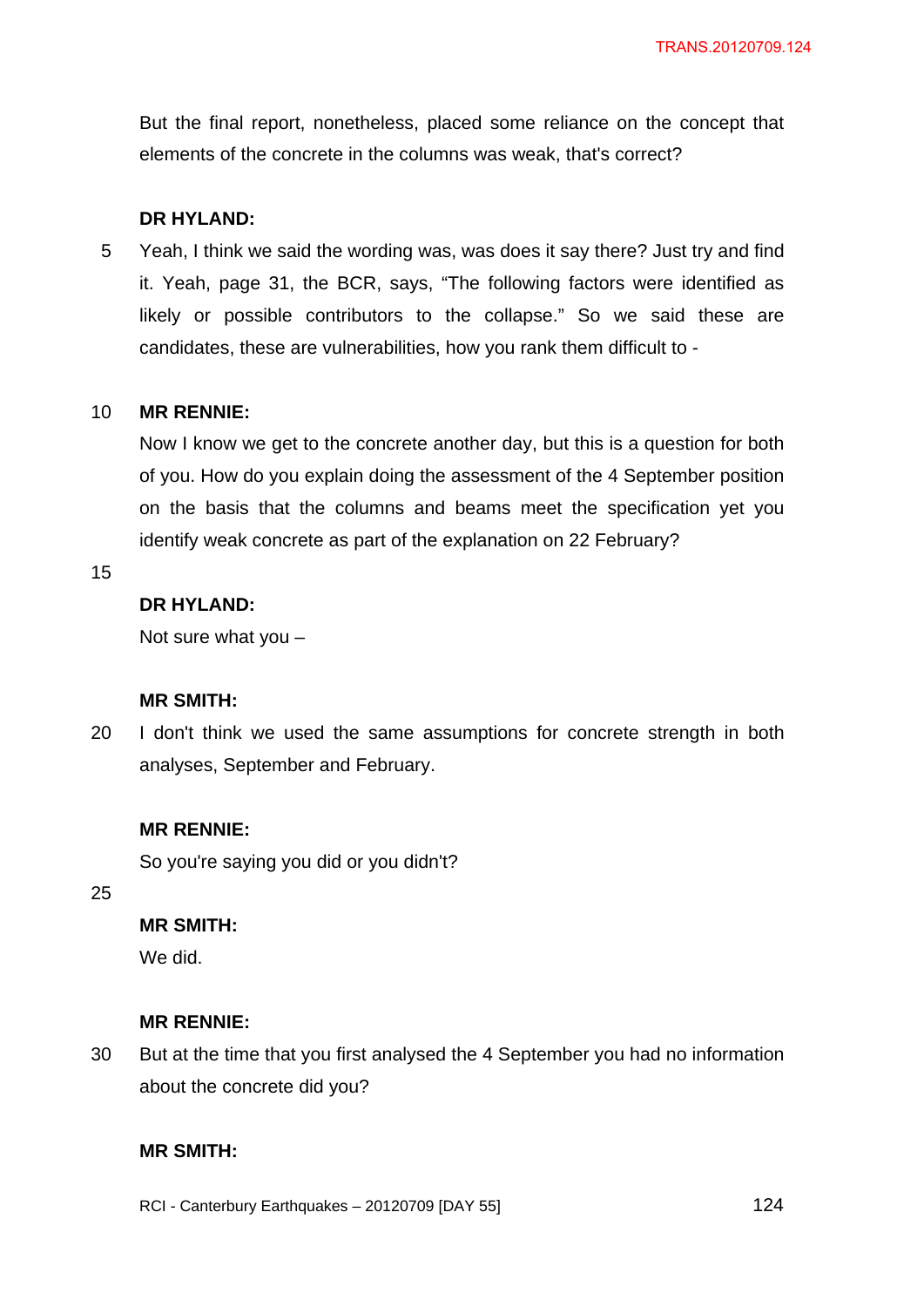No, what we said, when we, we didn't say that, I think you're referring to the point where the time history was put on hold for a time before we had the input data established that was quite some time before and no analyses had been completed at that stage.

5

## **MR RENNIE:**

And that's the point I'm making, that at that point you were making assumptions about whether the building had been damaged in the 4 September earthquake under ERSA for example by assuming that the building had been built to the specifications?

#### **MR SMITH:**

Oh, I see what you mean. Well we were carrying out those concrete tests in parallel so I guess we may have had some information but not all.

15

10

## **MR RENNIE:**

In reality it doesn't make sense to test it on a meet specification basis for September and then to say in February that it didn't meet the specification does it?

20

## **MR SMITH:**

25 I think the analyses, even the final analyses were done on the basis that it did meet specification so it was specification plus two and a half MPA was the concrete strength used in all the time history analyses apart from the one that's being conducted at the moment which has a variation which we'll also see if that makes an effect but all of ours were based on the same concrete strength.

#### **MR RENNIE:**

30 Now part of the construction method used for this building was that the columns were poured insitu, the beams were installed, the metal decking was installed and then the slab was poured on top of the metal decking, that's correct?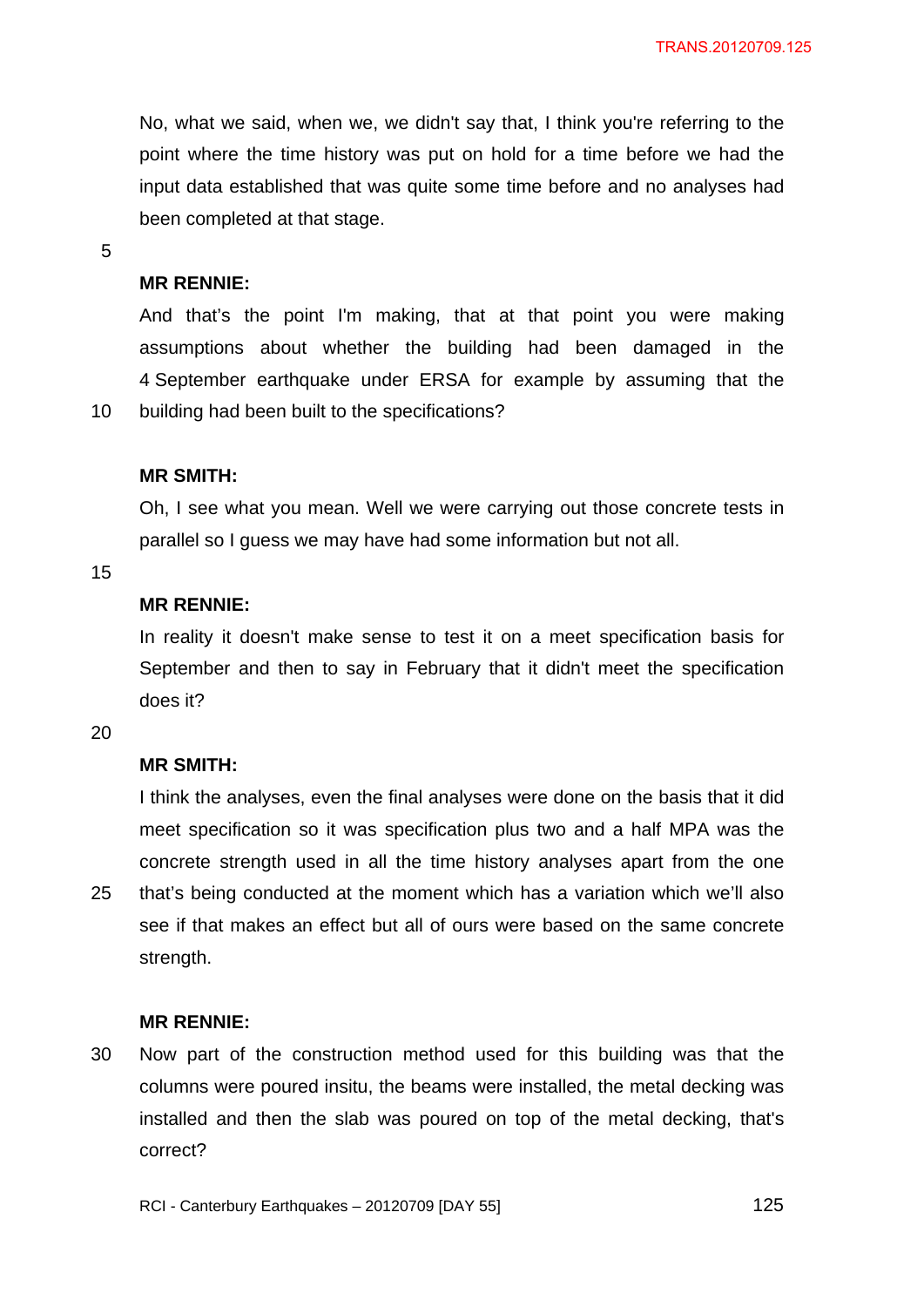## **DR HYLAND:**

Yes.

#### 5 **MR SMITH:**

I believe so, yes. 1440

# **MR RENNIE:**

10 So is there any ways in that you can identify why the column concrete would differ from the joint concrete and the slab concrete.

## **DR HYLAND:**

Oh, okay, would you like me to?

#### 15 **MR RENNIE:**

I am just giving you open choice.

### **DR HYLAND:**

20 25 Yeah okay. It was interesting I wondered that myself given that they had specified 25 MPa, 30 and 35 MPa concrete for the columns that also specified 25 MPa for the walls. One thing I noted when I talked with Bill Jones was that he said that at times they might order concrete from say, Isaac's and a Ready Mix truck might turn up and the dock would be from Isaac's so there seem to be, there seemed to be some issues where one company would perhaps sub-contract out another company to deliver concrete. Now each ready mix plant would have its own mix designs and I wonder whether maybe some confusion could have arisen.

## **MR RENNIE:**

30 Even assuming that there was some variation in the sourcing of the concrete, that would not explain difference in performance between columns, joints and slabs would it?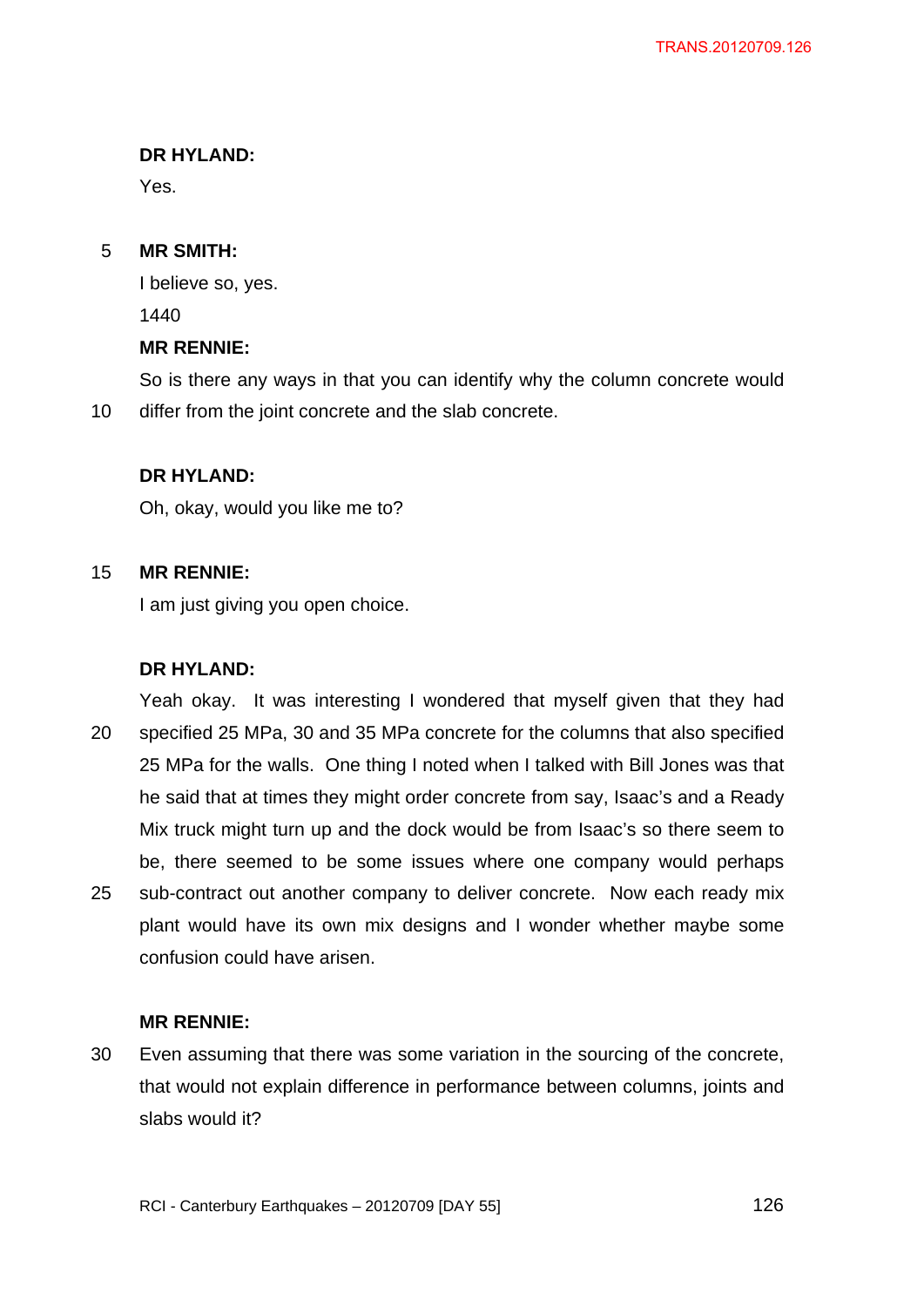## **DR HYLAND:**

Joints and slabs, well the slabs are poured separately.

### **MR RENNIE:**

5 Yes.

## **DR HYLAND:**

And the beams were pre-cast so they would have been constructed by another offsite –

10

## **MR RENNIE:**

Yeah I am not talking about the beams, I am talking about the in situ concrete.

## **DR HYLAND:**

15 The in situ concrete, yeah so the concrete in the beam column joints is probably more likely to have been slab concrete I suspect.

#### **MR RENNIE:**

Well it would depend because this building was erected floor by floor wouldn't

20 it. So we have a multiple sourcing, multiple time sequence for the concrete floor by floor for each of the three elements that I am talking about?

### **DR HYLAND:**

Yes.

25

## **MR RENNIE:**

Recognising that you have to build the columns first?

#### **DR HYLAND:**

30 Yes, yeah you built the columns –

## **MR SMITH:**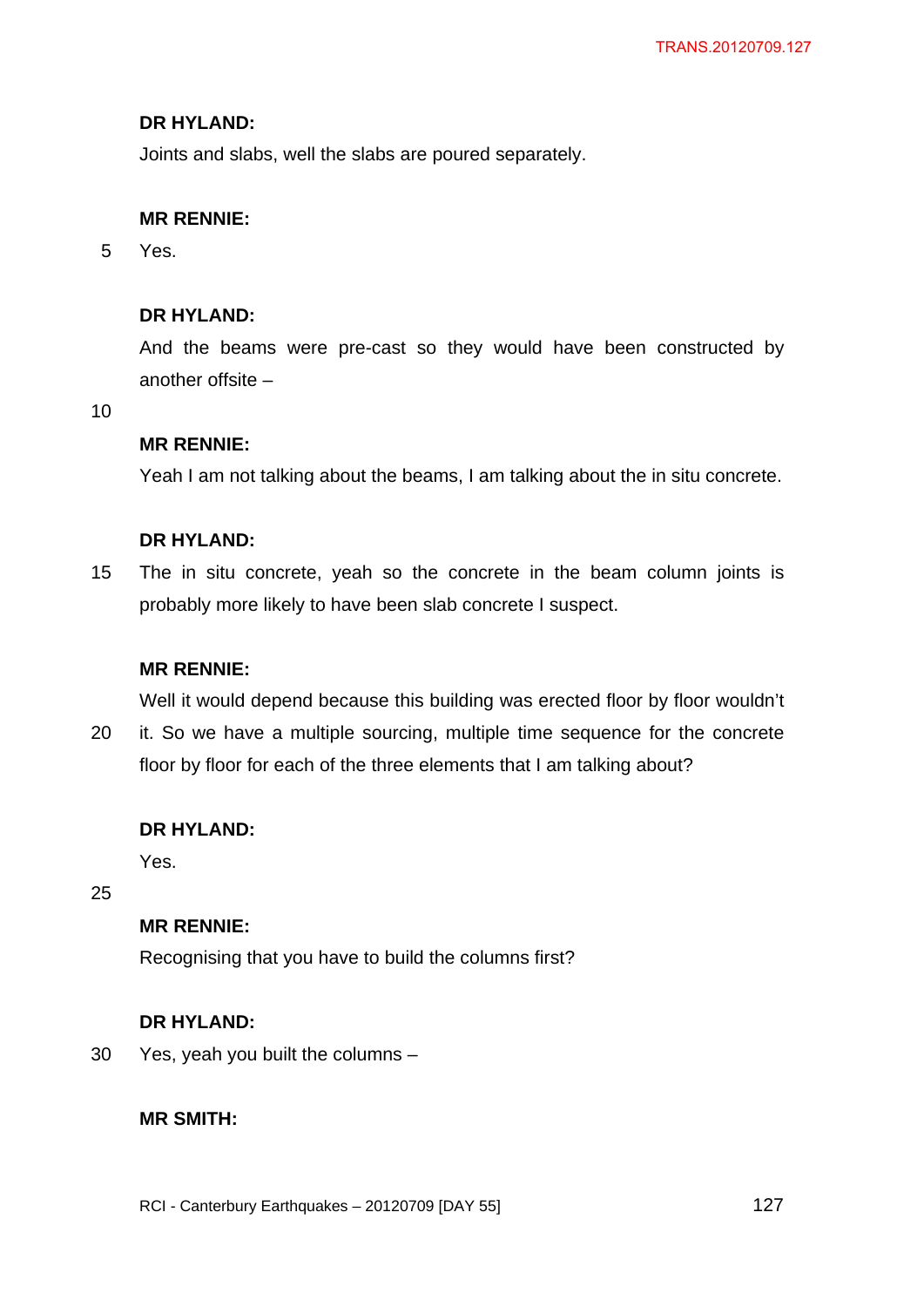Built the columns up to the soffit of the concrete beams and then above there is, we understand was poured together with the floor.

## **MR RENNIE:**

- 5 Now, I have indicated that I was going to take you to the terms of reference and if we could now have BUI.BAR.0056.10 and these will come up for you. if you are turning to the terms of reference in your panel report, I will just caution you that the wording of that is not the same as the wording I am taking you to, sorry in the BCR report the wording in that is not the same as the wording I
- 10 am taking you to in the panel report.

## **DR HYLAND:**

Okay.

#### 15 **MR RENNIE:**

Did you realise that?

### **DR HYLAND:**

No, I don't.

### 20

## **JUSTICE COOPER:**

Why are you questioning these witnesses about the wording in the panel report?

#### 25 **MR RENNIE:**

I was only going there as a convenient place for the four wording Sir because the wording in their report omits part of the terms of reference.

### **JUSTICE COOPER**:

30 I see.

### **MR RENNIE:**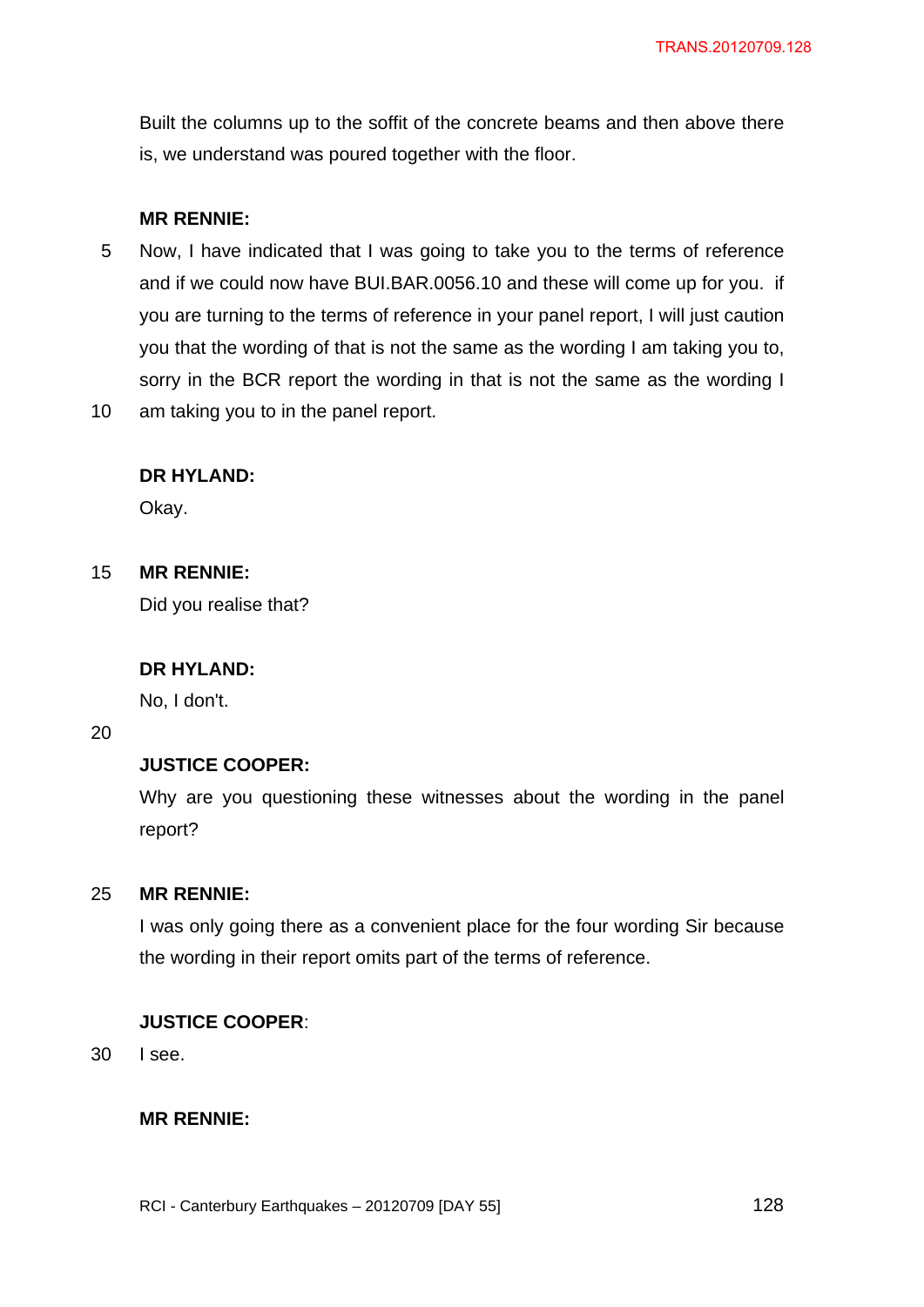You have to go to the next page I am sorry 11. I will tell you what the differences are.

### **DR HYLAND:**

5 Okay, thank you.

#### **MR RENNIE:**

10 If you come down you will see that it gives terms of reference, matters for investigation and the fourth bullet point is matters for investigation is re-phrased in your report. You may just like to compare the two if you have your report in front of you. The terms of reference in your report I have only got the document reference which is 249.0189.69. You may or may not have had a reason for re-phrasing it I don't know but –

#### 15 **DR HYLAND:**

 $No I -$ 

### **MR RENNIE:**

20 Well it is not a major point but I didn't want a misunderstanding. If you come down to the bottom you will see the words in the document I have referenced you to a heading, "Report required," and some words that follow, they don't form part of the quotation in your report, do they?

## **DR HYLAND:**

25 Is that the, is this the terms of reference for the  $-$ 

## **MR RENNIE:**

You look at the terms of reference on the screen, there we are we now have both of them although we will need to go over to 189.70 to see the point I am mentioning?

30

# **DR HYLAND:**

But the bottom report is a report by the Department.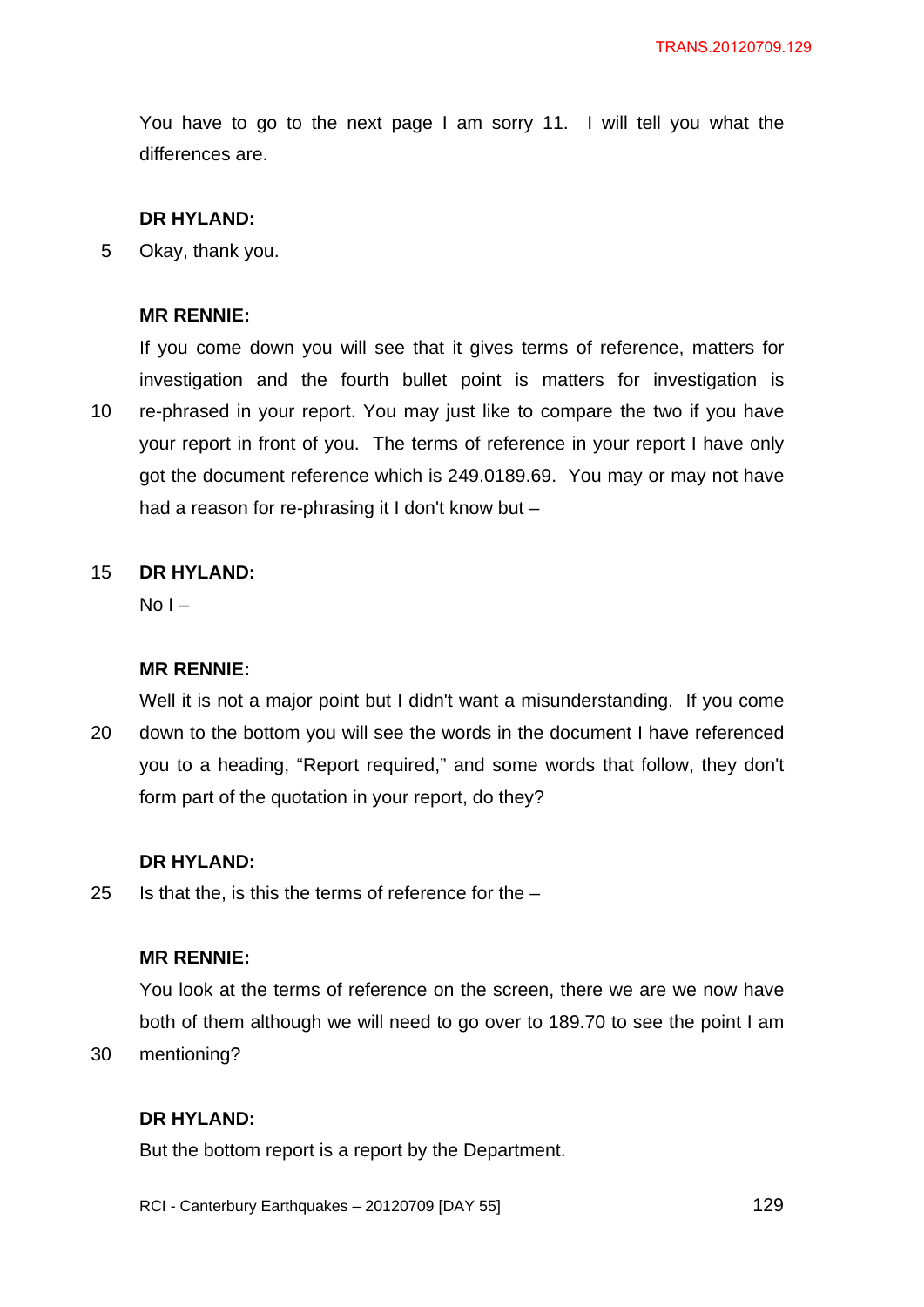## **MR RENNIE:**

That is what I am about to ask you about, that says the Department will prepare a detailed written report setting out the conditions, I am sorry the

5 conclusions drawn from the investigation about the matters referred to in the above section by 31 July 2011, see that?

## **DR HYLAND:**

Yes.

### 10

## **MR RENNIE:**

So in fact the conclusions drawn, seems to be a matter that the Department has reserved to itself to state in a separate report, doesn't it?

#### 15 **MR SMITH:**

Well they did prepare a separate report.

### **MR RENNIE:**

And which report do you categorise that as?

20

## **MR SMITH:**

There was our report then there was the panel report and there was also a Department report.

#### 25 **MR RENNIE:**

If you go above what I have just read to you it says, "Matters outside the scope of the investigation". We don't need to consider that because that is not in contest and then we then come up to the matters for investigation, you see that?

30

## **MR SMITH:**

Mhm.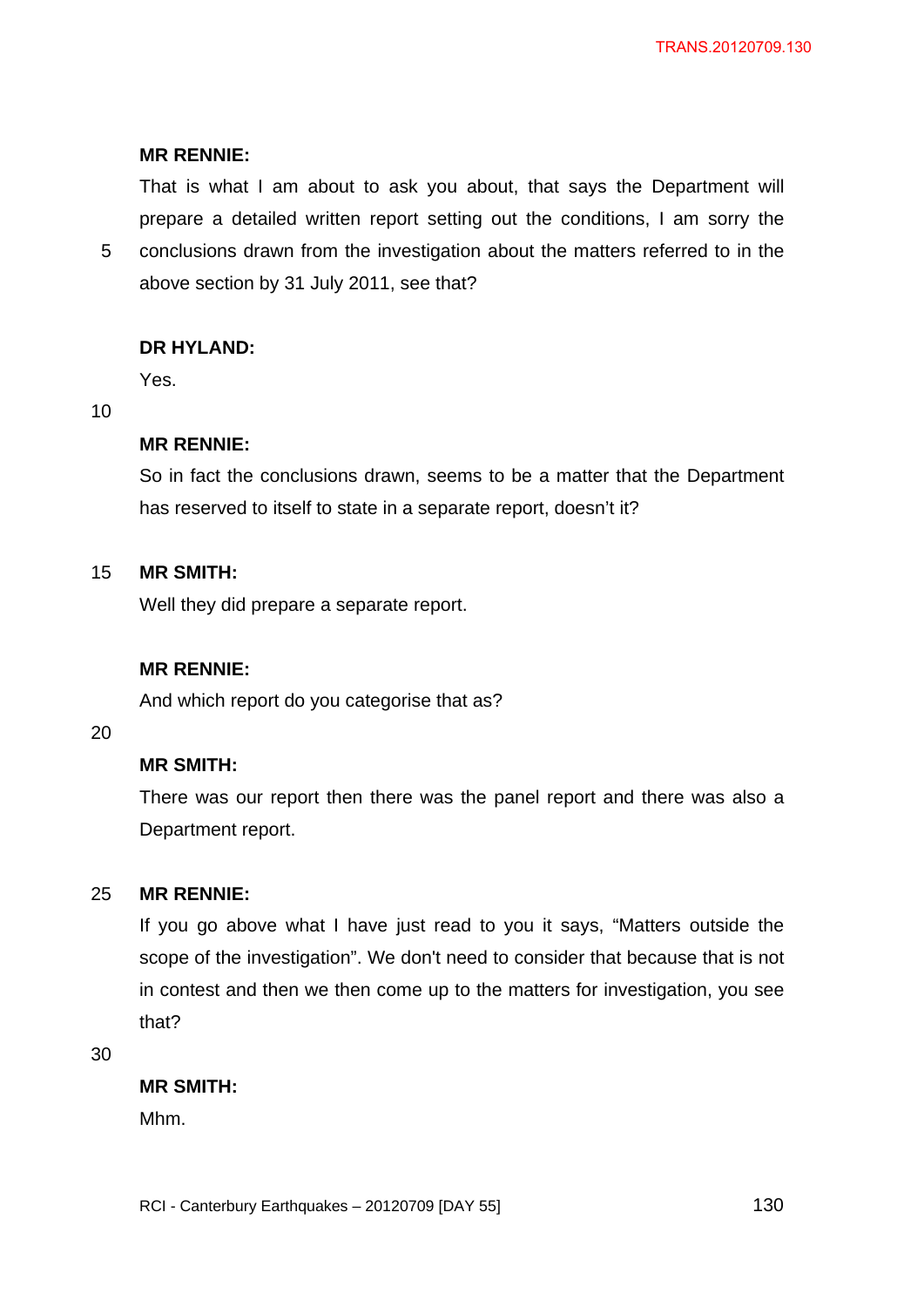## **MR RENNIE:**

Now the matters for investigation are specified. The first of those was the original design and construction of the building. The second was the impact of any alterations to the building. The third was how the buildings performed

- 5 in the 4 September 2010 earthquake and the Boxing Day aftershock, in particular the impact on the buildings. The next was, what assessments including the issuing of green stickers and any further structural assessments were made about the buildings stability and safety following the 4 September 2010 earthquake and the Boxing Day aftershock and then why these buildings
- 10 collapsed or suffered damage, you see that?

## **DR HYLAND:**

Yes.

#### 15 **MR SMITH:**

Yes.

#### **MR RENNIE:**

So those were all matters that you were specifically tasked to investigate.

### 20

#### **DR HYLAND:**

Right.

#### **MR RENNIE:**

25 In reporting on that there was no requirement that you come out to a single finding or conclusion is there?

#### **MR SMITH:**

No there is not.

30

#### **MR RENNIE:**

And then it says the investigation will take into consideration the design codes, construction methods and building controls in force at the time the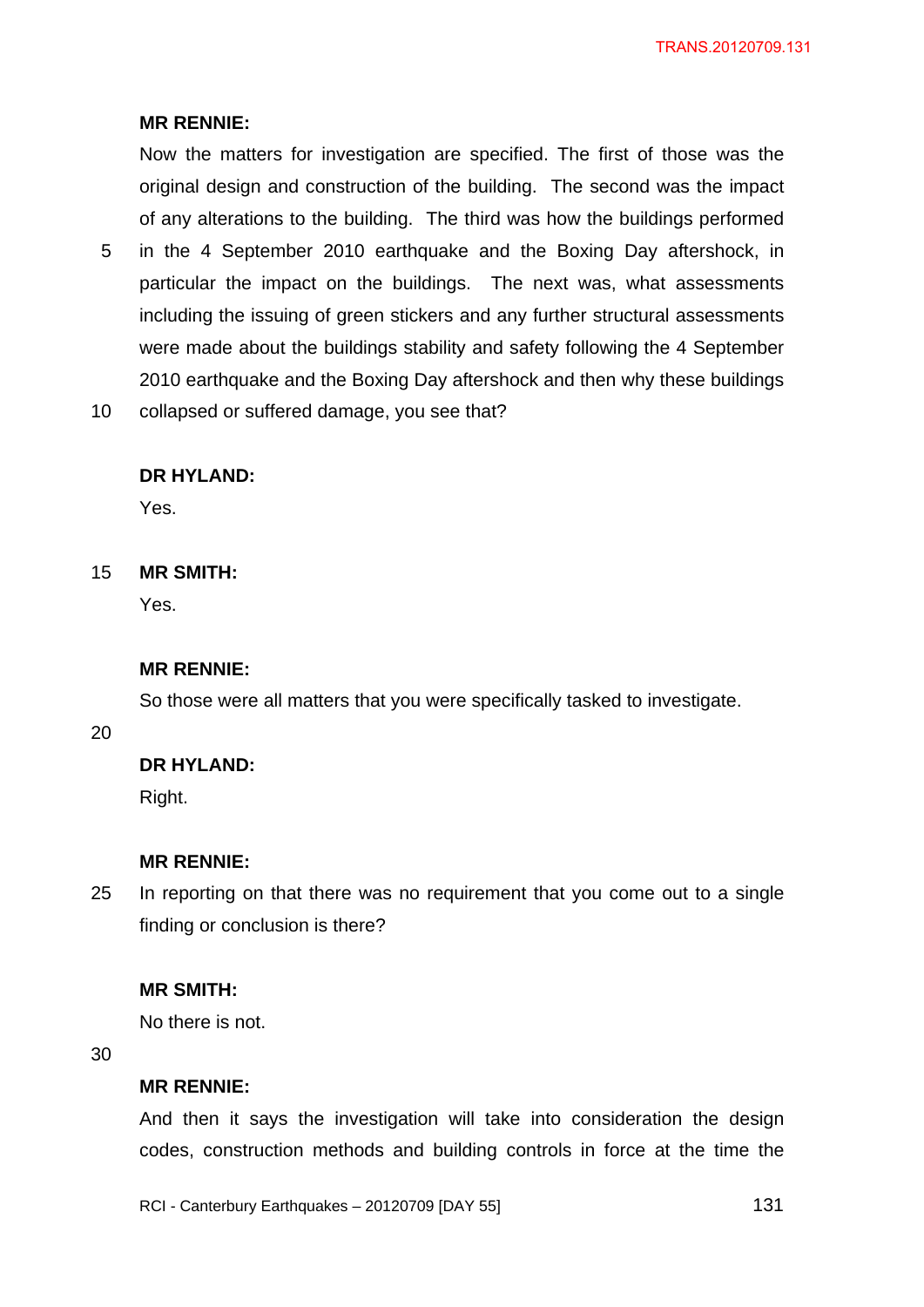buildings were designed and constructed and changes over time as they applied to these buildings, do you see that?

## **MR SMITH:**

5 Yes.

10

### **MR RENNIE:**

The next, "Knowledge that a competent structural geotechnical engineer could reasonably be expected to have of the seismic hazard and ground conditions when these buildings were designed."?

### **MR SMITH:**

Yep.

#### 15 **MR RENNIE:**

Next, "Changes over time to knowledge in these areas." And next, "Any policies or requirements of any agency to upgrade the structural performance of the buildings," you see that?

#### 20 **MR SMITH:**

Yes.

## **MR RENNIE:**

25 So those were the matters you were mandated to consider and the topics you were mandated to investigate, that is correct?

### **MR SMITH:**

Yes.

#### 30 **MR RENNIE:**

And it is explicit on the face of those that you were considering the building across a time period from 4 September to 22 February with specific reference to earthquakes on 4 September, Boxing Day and 22 February, isn't it?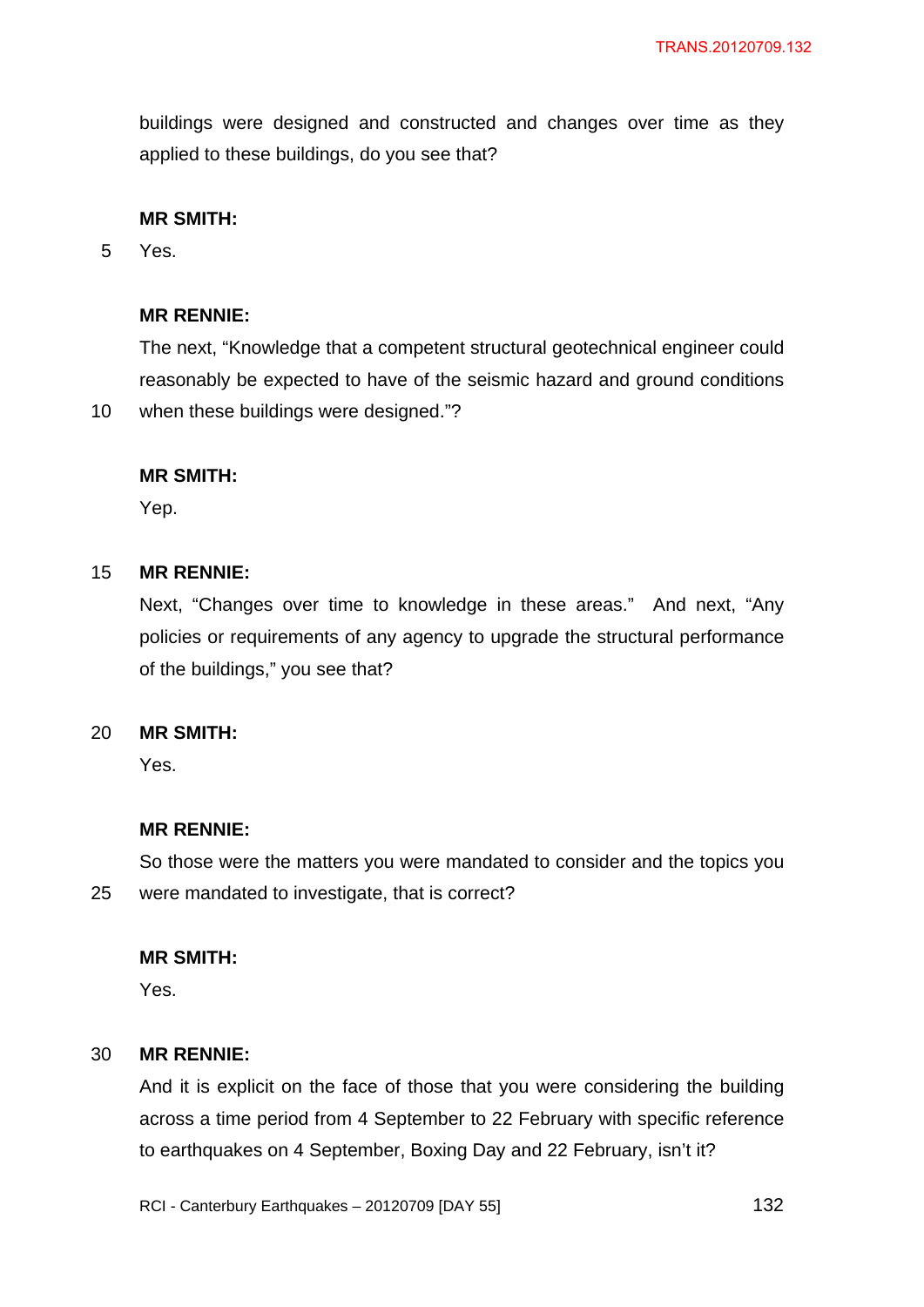## **MR SMITH:**

Correct, yes.

#### 5 **MR RENNIE:**

It is also specific that you were to take into consideration, second bullet point below that heading, "Knowledge that a competent structural geotechnical engineer could reasonably be expected to have of the seismic hazard and ground conditions when these buildings were designed." Do you see that?

10

### **MR SMITH:**

Yes.

## **DR HYLAND:**

15 Yes.

## **MR RENNIE:**

So that actually obligated you to base your ERSA test on Mr McCahon's information from 1986, didn't it?

20

# **MR SMITH:**

Well we engaged Tonkin and Taylor to advise us on, specifically on that aspect and we did have a report from them so they had taken into account the original investigation.

25

## **MR RENNIE:**

Yes but Tonkin and Taylor in 2011 were telling you what was known in 2011–

### **MR SMITH:**

30 No I don't –

## **MR RENNIE:**

Not what Mr Harding knew in 1986?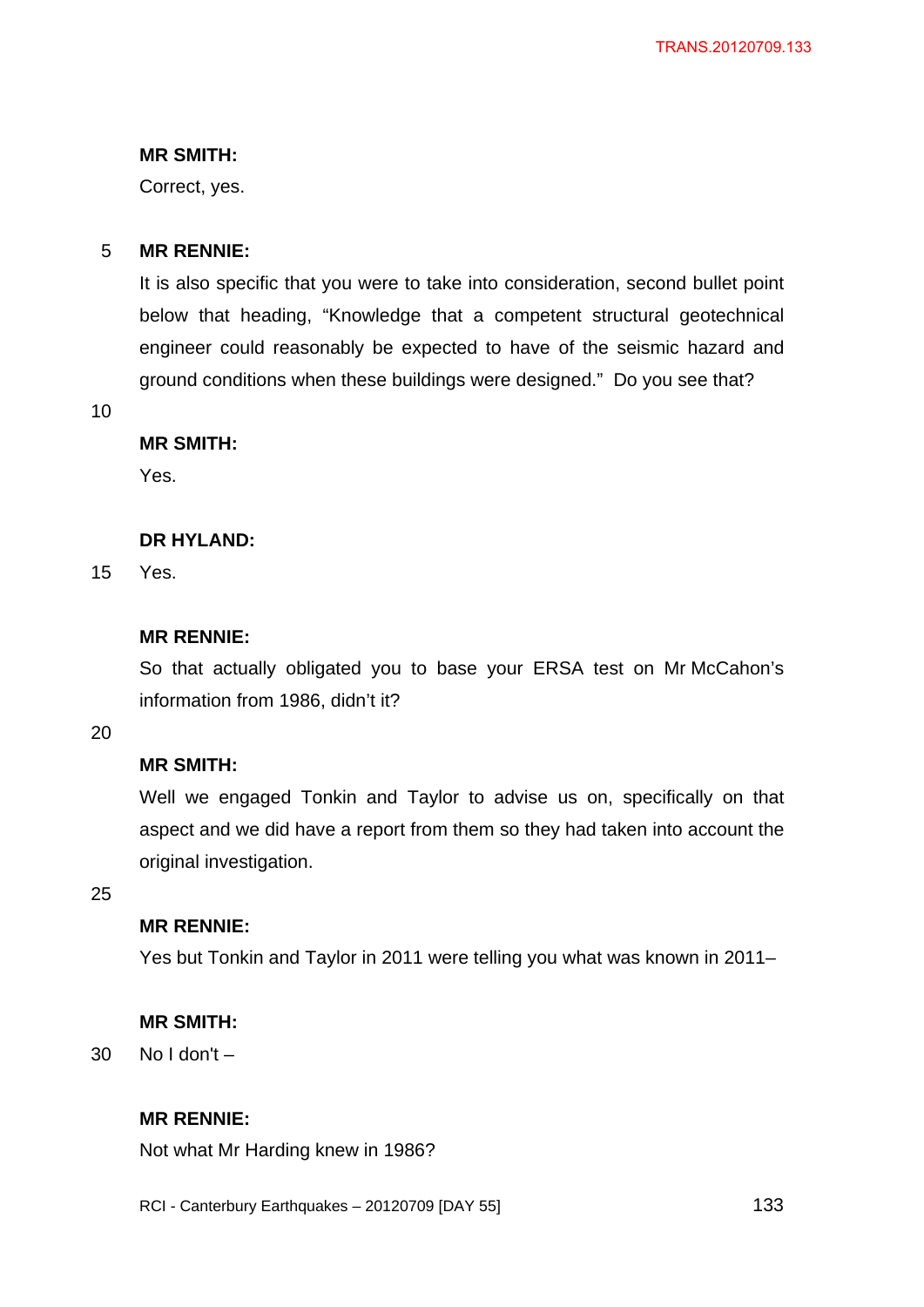#### **MR SMITH:**

I mean they commented, one of their comments I believe in their advice was that they felt the investigation was, I can't remember the words they used, something like common of its era or something to that effect so...

#### **MR RENNIE:**

In other words they validated Mr McCahon's work and in turn Mr Harding's use of it, didn't they?

10 1450

5

#### **MR SMITH:**

Yes, yes.

#### **MR RENNIE:**

15 Yes, and that was the basis of which, against which you were directed to report, not Tonkin and Taylor's 2011 investigation of what could now be known about?

#### **MR SMITH:**

20 25 I think whilst they didn't find any fault in what was reported, there was thought in about the soil stiffness to be used for assessing gravity load effects is somewhat different to what you would use for normally affect – assess seismic effects, and the seismic effects are much shorter duration which you have essentially stiffer soil properties. So I don't think, I'm not clear on whether Tonkin and Taylor advised that that was not common knowledge at that time. I would, I would defer to them on that, but my understanding was those effects would've been, the geotech – the engineers would've been aware of that difference.

#### 30 **MR RENNIE:**

Well we can ask them about that when we get to them, but the point I'm referencing you to is your actual mandate to carry out the investigations. This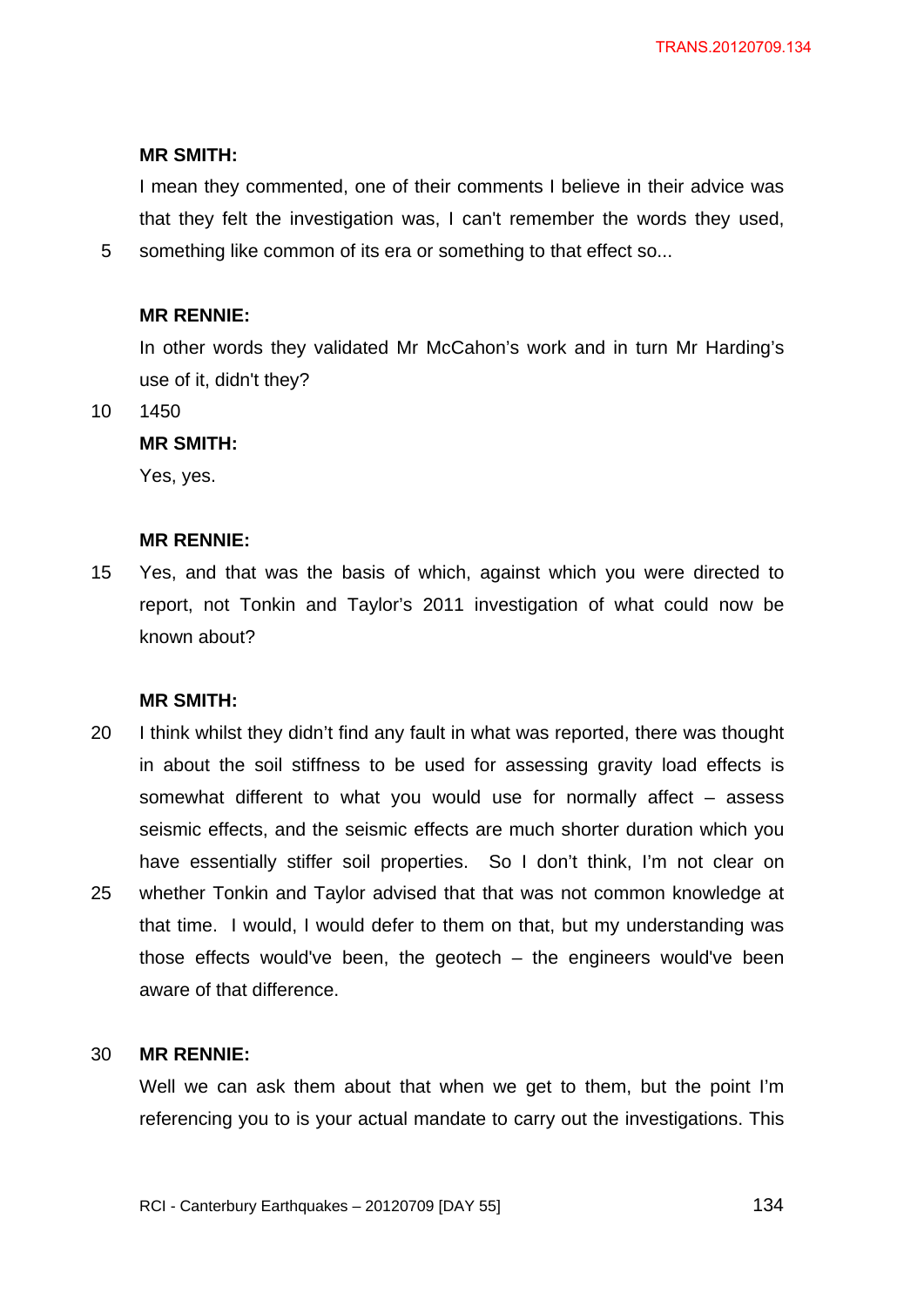was a basis specified to you against which you were to make your assessment wasn't it?

#### **MR SMITH:**

5 I mean I – you might be reading that literally, I read that and to me it means I need geotechnical advice to advise me what to do about that, so I don't want to make an interpretation myself on whether that original investigation was what we needed to use.

#### 10 **MR RENNIE:**

Well I'll come back to some other elements of those terms of reference in a moment but, on the, that was on the  $6<sup>th</sup>$  and on the 11<sup>th</sup> of April the Royal Commission terms of reference came out.

#### 15 **MR SMITH:**

Okay.

### **MR RENNIE:**

20 And we have those at GEN.CERC.001.1. You don't have that by you? I'm sorry. I'll leave you take your time on that and I'll simply ask you, each of you one by one, when did you first read the Royal Commission terms of reference?

### **MR SMITH:**

25 I can't recall.

## **MR RENNIE:**

Did you ever?

#### 30 **MR SMITH:**

Yes, yes, definitely.

# **DR HYLAND:**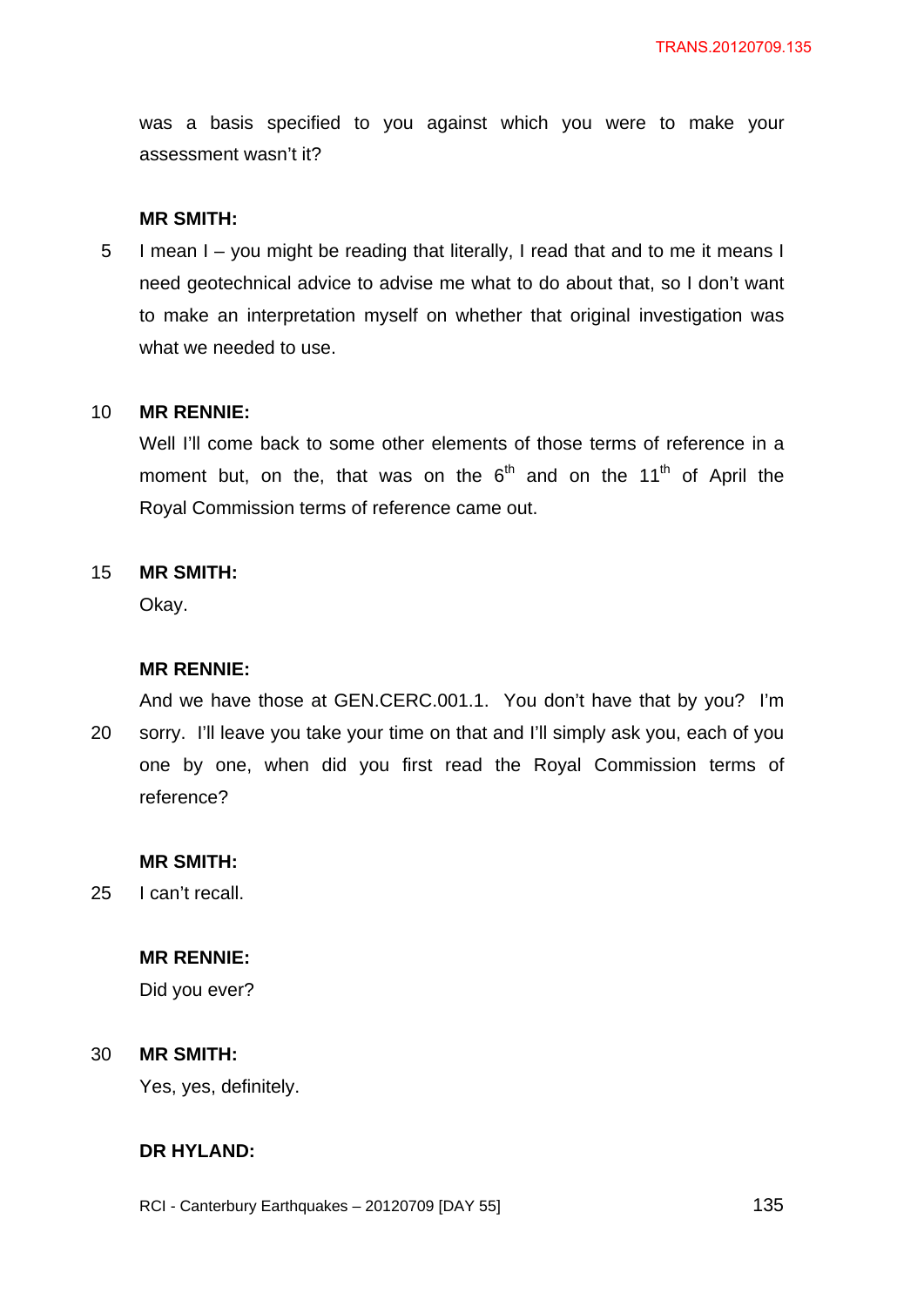Yeah I can't recall reading it actually sorry.

## **MR RENNIE:**

5 At all? I suppose there's a special irony that we can't bring up the Royal Commission's terms of reference on the screen but –

## **JUSTICE COOPER:**

What is the irony Mr Rennie? What is the irony?

#### 10 **MR RENNIE:**

Simply the position it puts me in Sir, that I'm in front of the Royal Commission talking about the terms of reference and I can't get them brought up on the screen but –

#### 15 **JUSTICE COOPER:**

Well I am rather surprised if they were proper subject of cross-examination?

#### **MR RENNIE:**

20 25 My line of cross-examination as I'm quite happy to proceed on Sir without there, I was just simply seeking to assist the witnesses. It appears that the task that they had been set by the Department largely coincided with the terms of reference to the Royal Commission and I am wanting to ask them whether the Department advised them as to whether their terms of reference had been modified by this later event and how their role sat alongside the Commission's role, because it is my client's contention with respect Sir that what has happened here, and I'll just put it in a sentence is that this report has in effect made statements about the issues which it is for the Commission to determine and we have ended up arguing about this report instead of arguing about the issues. Because every time one addresses an issue, one is then

30 met with the answer of, "Oh, but we rejected that in the report," as if that is somehow helpful, when with respect those are the evaluative matters for the Commission and not for these witnesses.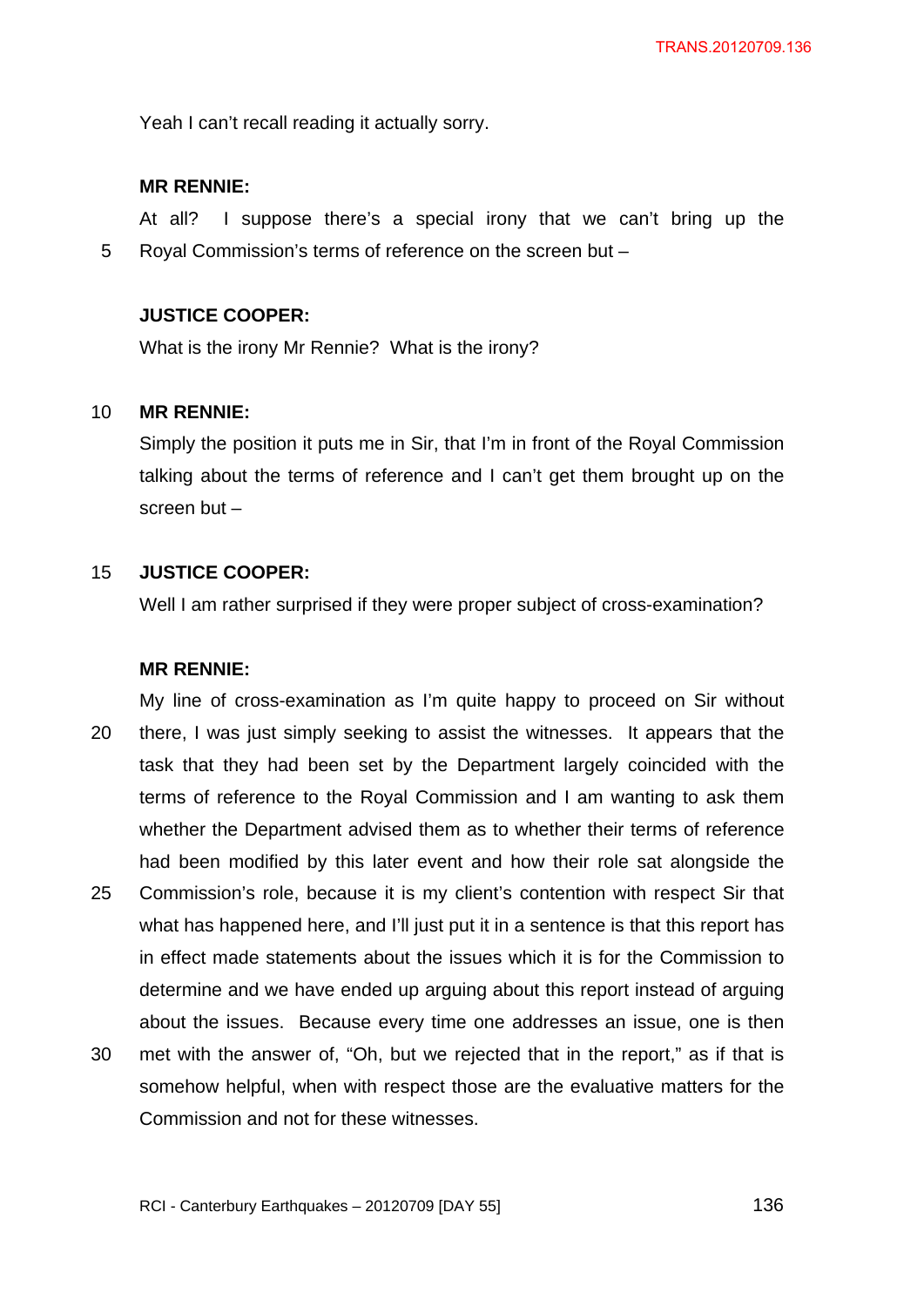## **JUSTICE COOPER:**

Well I am not sure really that much of this matters to us. The departmental inquiry resulted in reports and the process is actually referred to in our terms of reference in a kind of aside. We are told that it can influence the timing of

5 the way in which we schedule our work. But the attitude that we have taken all along is that the departmental inquiry is one thing and our inquiry is another.

#### **MR RENNIE:**

10 With which –

15

## **JUSTICE COOPER:**

And the outcome of that inquiry will no doubt be interesting and something that we should consider, but that whether or not it is correct or not we've seen all along is a matter that would be fully able to be canvassed in our own hearings.

#### **MR RENNIE:**

20 Indeed Sir, and I know the Commission has stated from the outset, including on its website that that is exactly the position.

#### **JUSTICE COOPER:**

Yes.

#### 25 **MR RENNIE:**

What I am pursuing is whether the Department was engaged in advocating a single outcome which would then be pressed upon the Commission, or merely identifying a range of possible explanations which would remain open and not simply a settled point which the Department has of course already publicly said is what happened, and which it is of course the purpose of my cross-

30 examination to contest. Now cross-examination is only helpful, Sir, to the extent it helps the Commission, and having explained what I'm doing if it's not helpful I'll simply move on.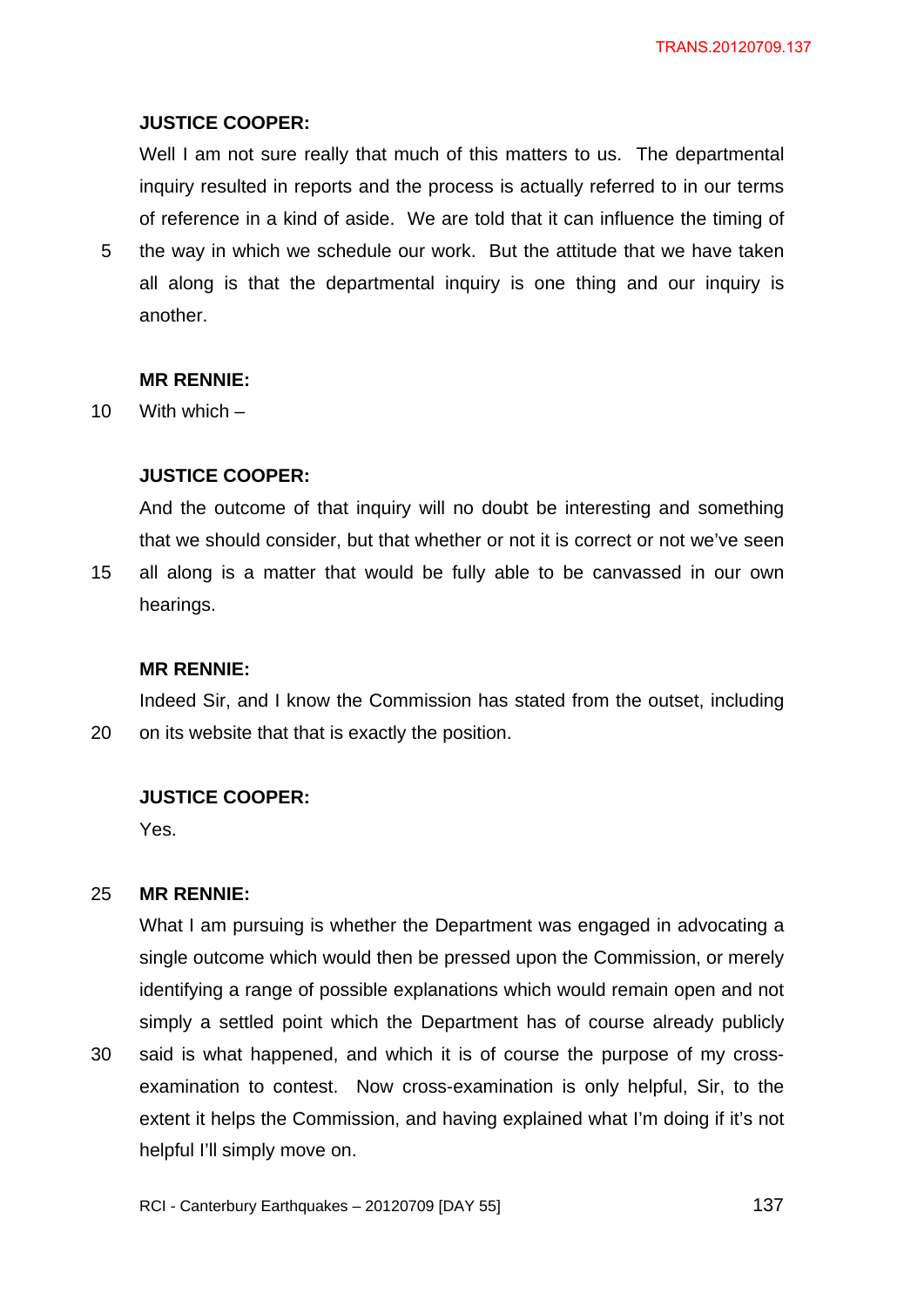## **JUSTICE COOPER:**

Well one hesitates to say in the middle of something that it is not going to be helpful but I am not seeing clearly how it is going to help us. If that is of any?

5

## **MR RENNIE:**

Oh, well it is, well it is indeed Sir because I mean I've been able to indicate my point which I was going to put to these witnesses.

#### 10 **JUSTICE COOPER:**

Yes.

## **MR RENNIE:**

15 But by putting it to you Sir it achieves the same purpose that what we have is an open book of evidence for which the answer is yet to be given and with respect will be given by the Commission.

### **JUSTICE COOPER:**

Yes.

20

## **MR RENNIE:**

Now, you'll recall this morning I was asking you about the role of Mr Hopkins in the formulation of the final form of the panel report and in turn by alignment your own report, do you recall that?

25

# **MR SMITH:**

Yes.

### **MR RENNIE:**

30 Can you please be shown MAD, no I'm sorry I don't have the right reference. BUI.MAD249.494.D.58? Mr Smith this is an email from Mr Hopkins addressed to you?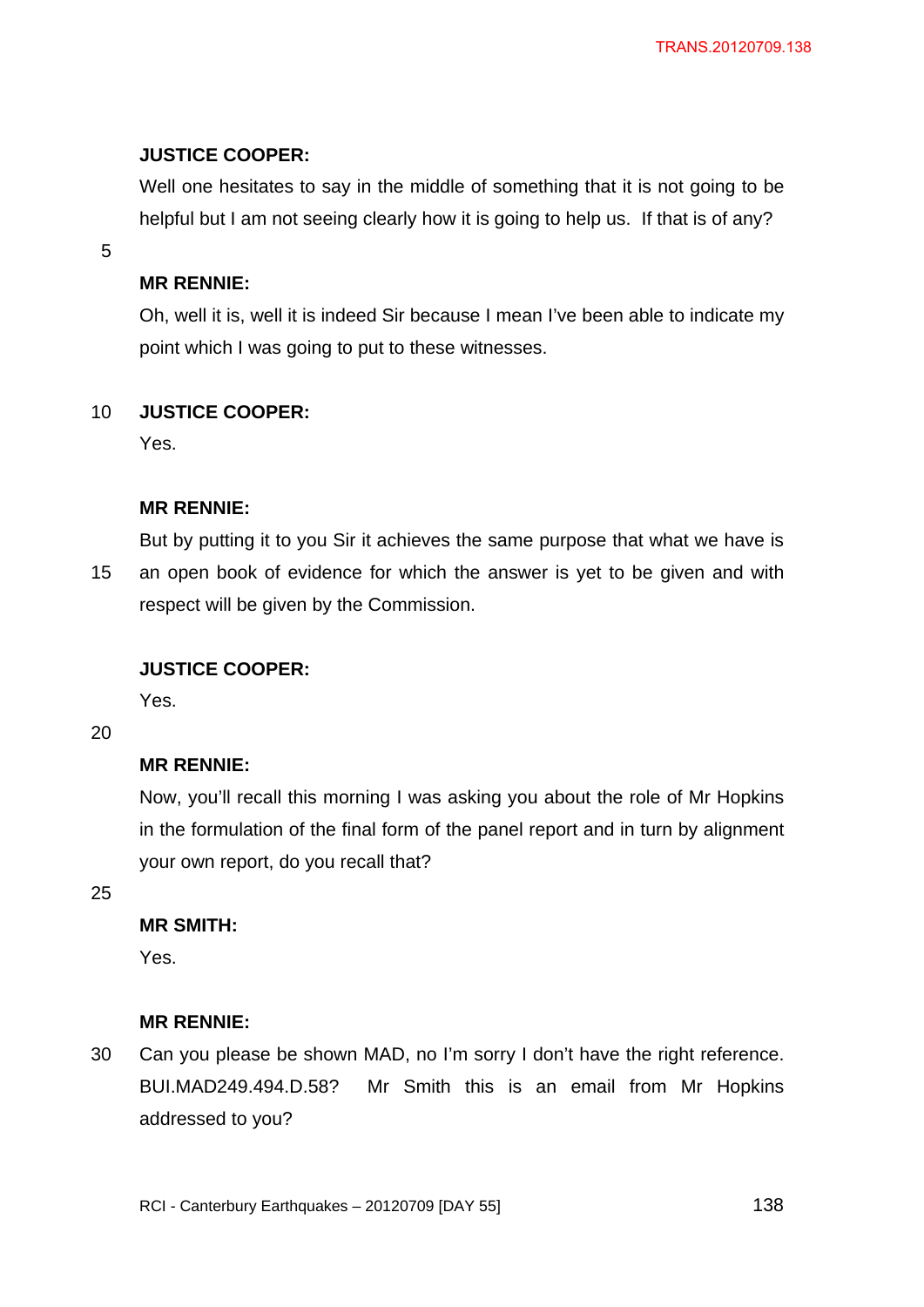## **MR SMITH:**

Mhm.

## **MR RENNIE:**

5 You'll see it's dated 25 January 2012. Do you recall this email?

## **MR SMITH:**

I, look I can't recall it specifically but I'm, I'm happy to comment on what I see now so.

#### 10

## **MR RENNIE:**

Yeah well I'm just going to ask you to accept that this is Mr Hopkins giving you detailed directions as to what is to be done with your draft report?

#### 15 **DR HYLAND:**

Okay, yeah, no I recall this.

### **MR RENNIE:**

20 And the opening words are, "The way in which these issues have been worded is not acceptable to DBH for reasons discussed," do you see that?

## **MR SMITH:**

Yes.

#### 25 **MR RENNIE:**

Now I'm going to ask that be shown BUI.MAD249.0494.M.35? You'll see this is another email from Mr Hopkins, 10 October 2011. This is the panel members rather than to yourselves. It represents an evaluation of Dr Hyland's new report, Mr Smith's report, it says, "They represent a significant improvement but there are still quite a few issues." Do you see that?

1500

30

## **DR HYLAND:**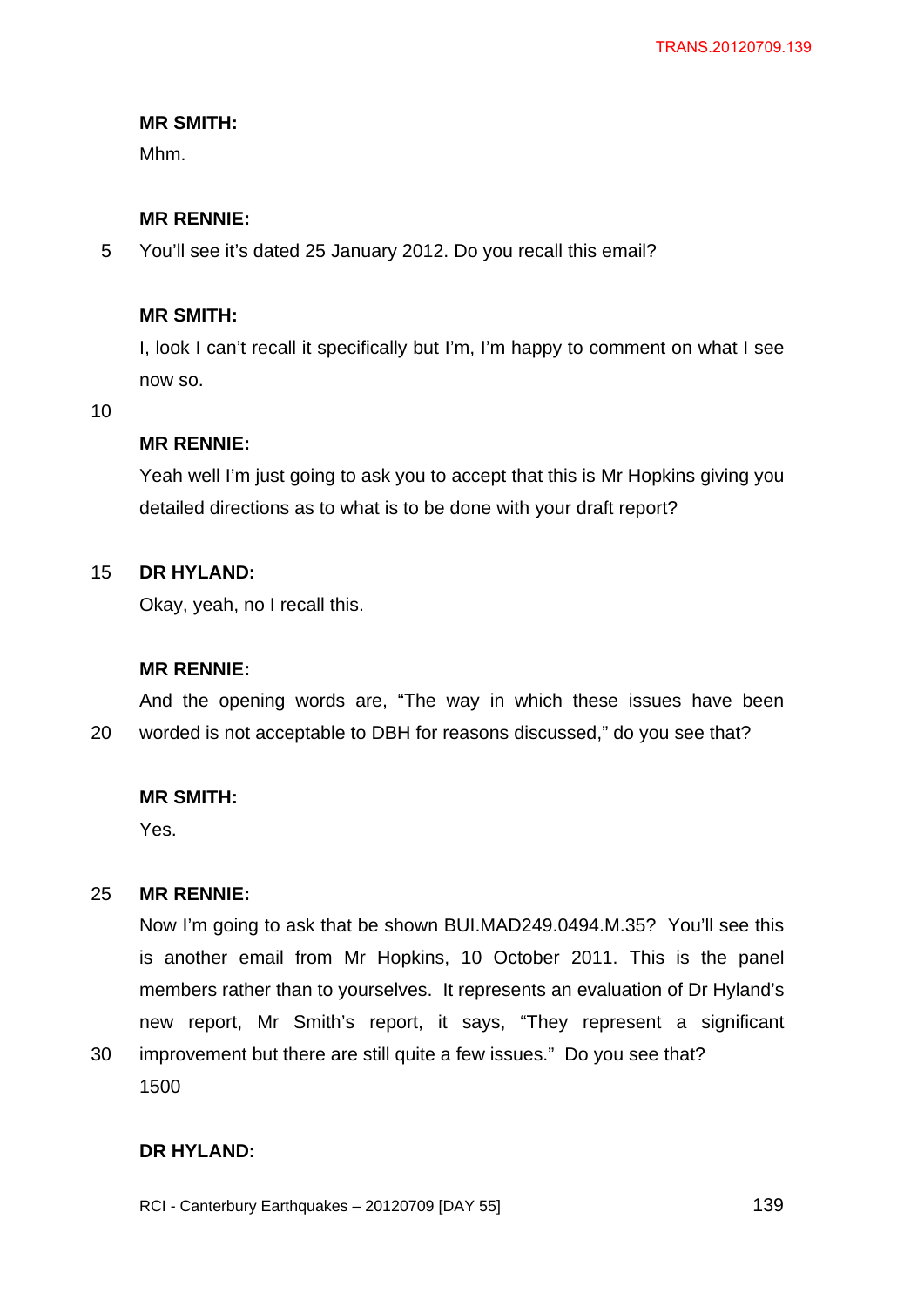Yeah but this is not one we were copied into with respect.

## **MR RENNIE:**

5 No I'm just asking you though whether you recall being asked to establish an improvement in a report that you had prepared at about that time by Dr Hopkins.

## **DR HYLAND:**

What date's this? Is it  $10^{th}$  of October?

10

# **MR RENNIE:**

10<sup>th</sup> of October.

### **DR HYLAND:**

15 What was the previous one sir?

### **MR RENNIE:**

That was in January of the following year.

#### $20<sub>2</sub>$ **DR HYLAND:**

This one's prior to –

#### **MR RENNIE:**

Earlier.

25

30

# **DR HYLAND:**

This is earlier. I guess as I said before we were working jointly and with the oversight of the expert panel, the Department and the, David Hopkins and the expert panel were active in giving us feedback and we took on board as much as possible any criticisms and viewpoints. You know it was a very robust process in my view and we didn't agree with everything David put forward, or every member of the panel, and we were given the freedom to, to put our

views in the best way, you know, with, with consideration of what the overall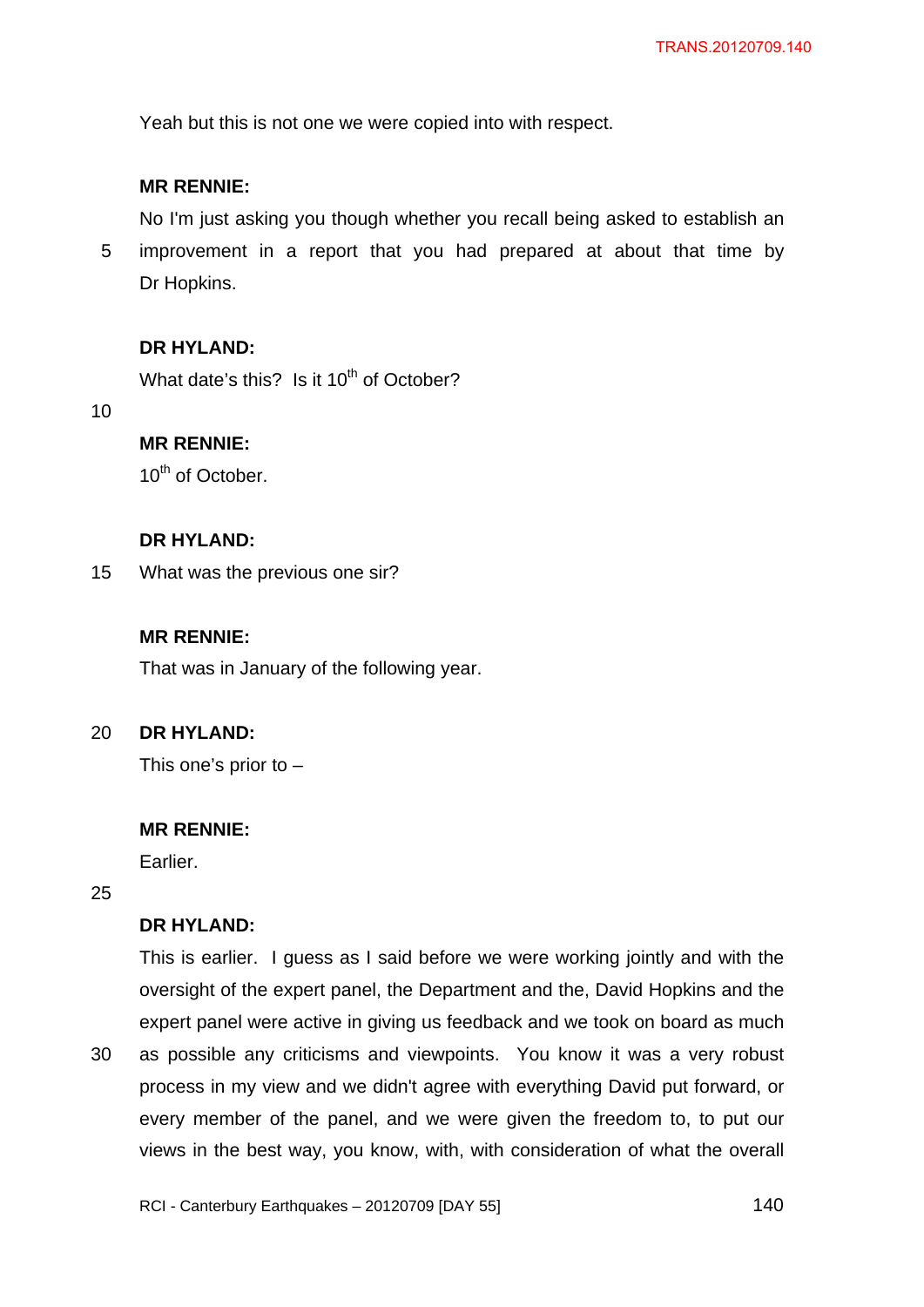team was telling us. You know it was a joint linked-in process. You know we made special efforts to, to work through the processes with the expert panel through disagreements and agreements. I think that's a reflection of that perhaps.

5

### **MR RENNIE:**

249.094F49. This is another panel level email from Mr Hopkins. In the second line he says, 11 October 2011, "You may recall the story line that I drafted after our Auckland meeting." Do you see that?

10

### **DR HYLAND:**

No.

#### **MR RENNIE:**

15 Were either of you ever given a story line by Mr Hopkins?

### **DR HYLAND:**

This is Richard Sharpe, was it? Richard Sharpe was asked to give me some assistance with drafting the executive summary at one point and, because

20 he'd been involved I think with PGC and so he sort of gave me that to have a look at. I looked at it and I tried to use the format and approach that he'd taken but I didn't use the story line that was put there. I don't know if I was intended to use that but I, it, it didn't agree with what I, I had so that was that.

#### 25 **MR RENNIE:**

When did you first become aware, either of you, that the Department had an expectation as to how your report was going to turn out?

#### **DR HYLAND:**

30 I don't know. You'd have to ask the Department if they did have an expectation. I don't, I'm not aware that there was a direct expectation.

### **MR RENNIE:**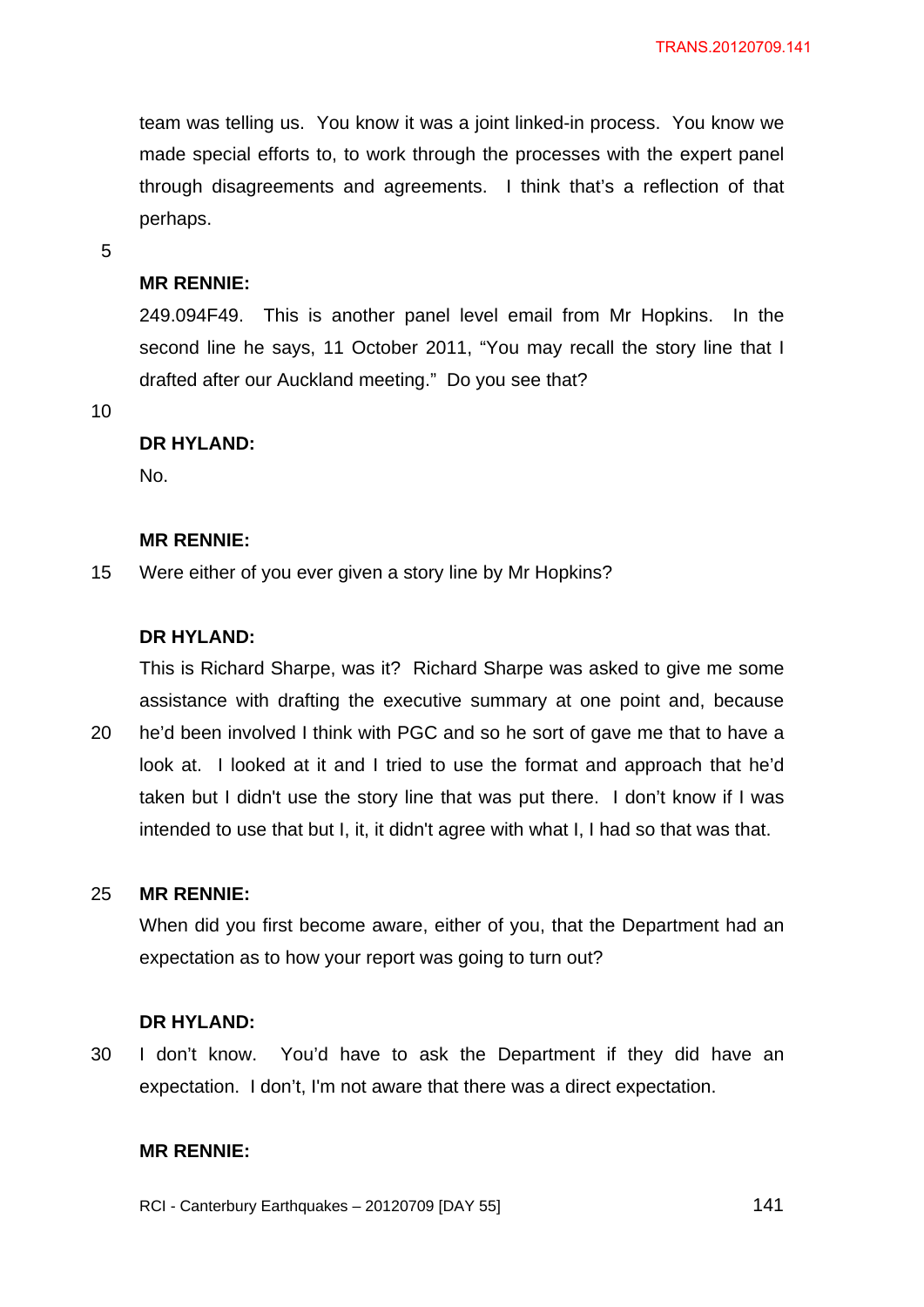What would you say Mr Smith?

## **MR SMITH:**

I agree.

### 5

## **MR RENNIE:**

Now if we can go back to your terms of reference, BUI.VAR0056.10. Next page I'm sorry, decimal 11. The matters for investigation, the second bullet point, "The impact of any alterations to the building." Do you see that?

10

## **MR SMITH:**

Yes, yep.

### **MR RENNIE:**

15 Now at some point the, after the commencement of the television tenancy a hole was cut in the floor slab on the  $2<sup>nd</sup>$  floor of the building. That's correct?

### **MR SMITH:**

I, I thought it was part of the tenancy fit-out for that television tenancy.

20

## **MR RENNIE:**

There's a little confusion because there seems to have been more than one television company but in all events at the commencement –

#### 25 **MR SMITH:**

Okay.

## **MR RENNIE:**

30 – of the television period and prior to that we've been told by Mr Morris that he delivered workmen to the building in his business of cutting holes in buildings in concrete. Do you recall that?

# **MR SMITH:**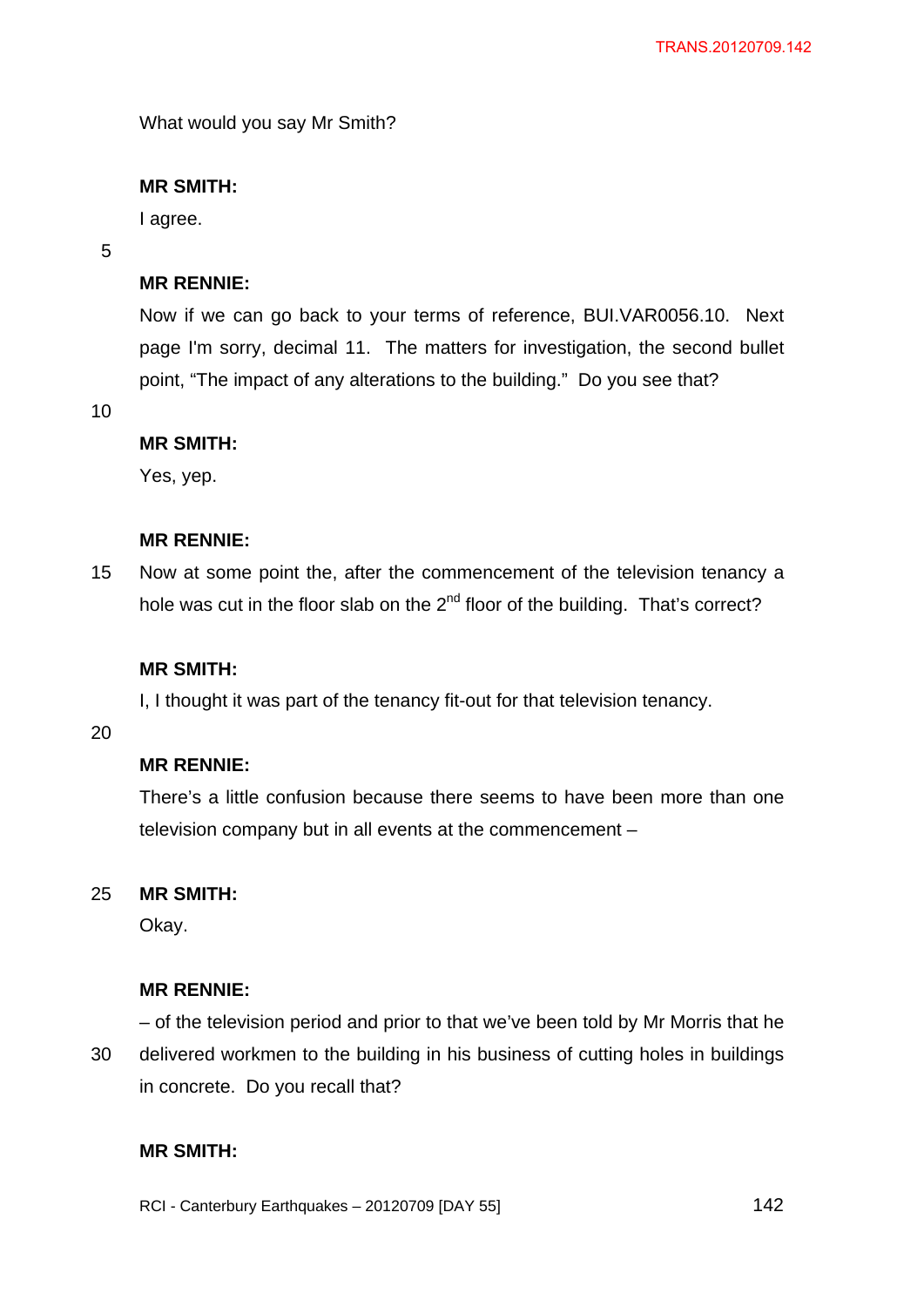I, I saw his testimony, yep.

# **MR RENNIE:**

Yes. Now I accept there's an issue about how many holes and where. "Holes

5 cut in the slab had to penetrate both concrete and metal." That's correct?

# **MR SMITH:**

They would have, yes.

#### 10 **DR HYLAND:**

The decking, you mean the decking?

## **MR RENNIE:**

If by decking you mean the –

## 15

# **DR HYLAND:**

High bond.

# **MR RENNIE:**

20 The high bond, yes, yes.

## **DR HYLAND:**

Yes.

#### 25 **MR RENNIE:**

It would have to penetrate that to go from floor to floor.

## **DR HYLAND:**

Yes.

# 30

**MR RENNIE:**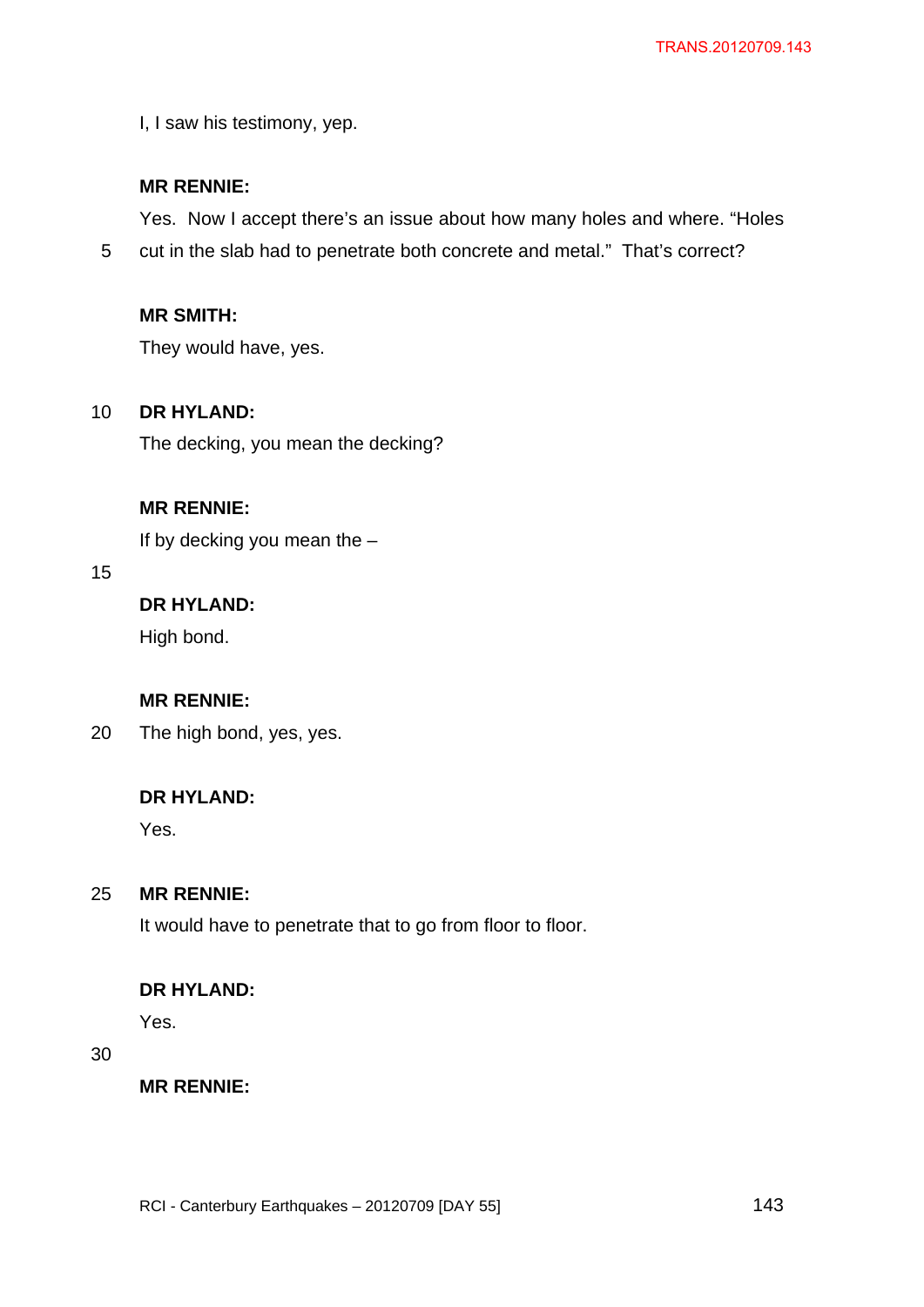And one of the features of the design of this building as we know was that the stairwell and lift and related areas were actually external to the north and not part of the core of the building as normal. That would be correct?

#### 5 **DR HYLAND:**

Yes.

#### **MR RENNIE:**

10 So that if for example one was cabling between two floors of the television building some other means of putting the cables through would have to be found. Do you agree?

#### **DR HYLAND:**

15 I'm not sure. We don't know the circumstances of what they were trying to do so can't really comment.

### **MR RENNIE:**

It's been said that an inspection at Burwood has not identified beams with holes drilled in them.

20

## **MR SMITH:**

Okay.

## **MR RENNIE:**

25 That would leave holes drilled in the slab to be considered wouldn't it?

## **DR HYLAND:**

Yeah there were holes found in the slab at the north core.

#### 30 **MR RENNIE:**

Yes.

# **DR HYLAND:**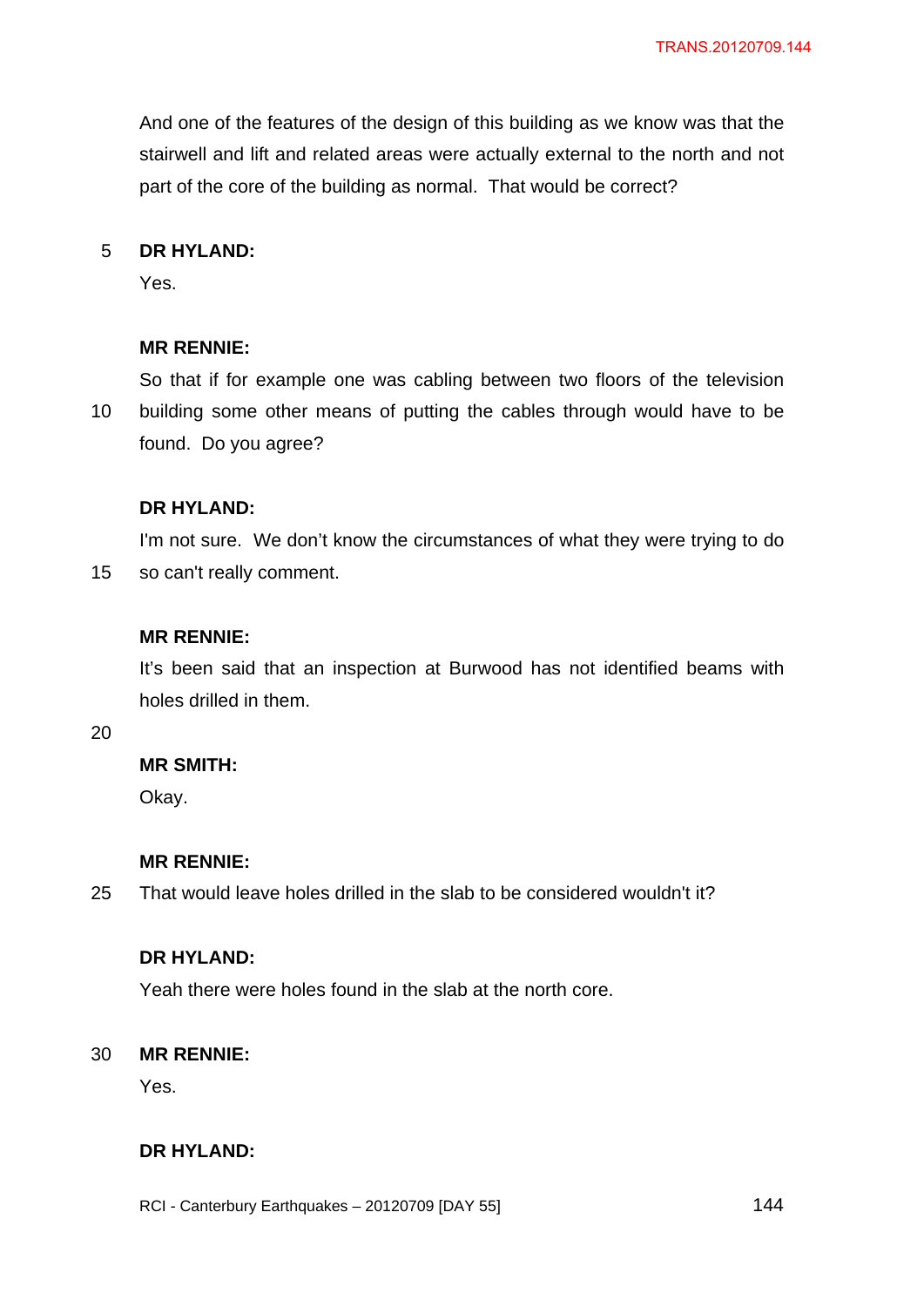If you look at, yeah, in the SEMT report.

# **MR RENNIE:**

Down in the south east corner we do know that the floor slab was cut don't

5 we?

## **DR HYLAND:**

Yep, for the stair?

#### 10 **MR RENNIE:**

Yes.

#### **DR HYLAND:**

Yep, yep.

### 15

# **MR RENNIE:**

We don't know whether holes were cut in that area for cabling or not do we?

### **DR HYLAND:**

20 No.

## **MR SMITH:**

No.

#### 25 **MR RENNIE:**

We do know from the internal layout plans of CTV that their main control room, servers and related technical equipment was in the proximity to the stairwell. Do you recall that?

#### 30 **MR SMITH:**

I wasn't personally, I wasn't personally aware of that.

# **MR SMITH:**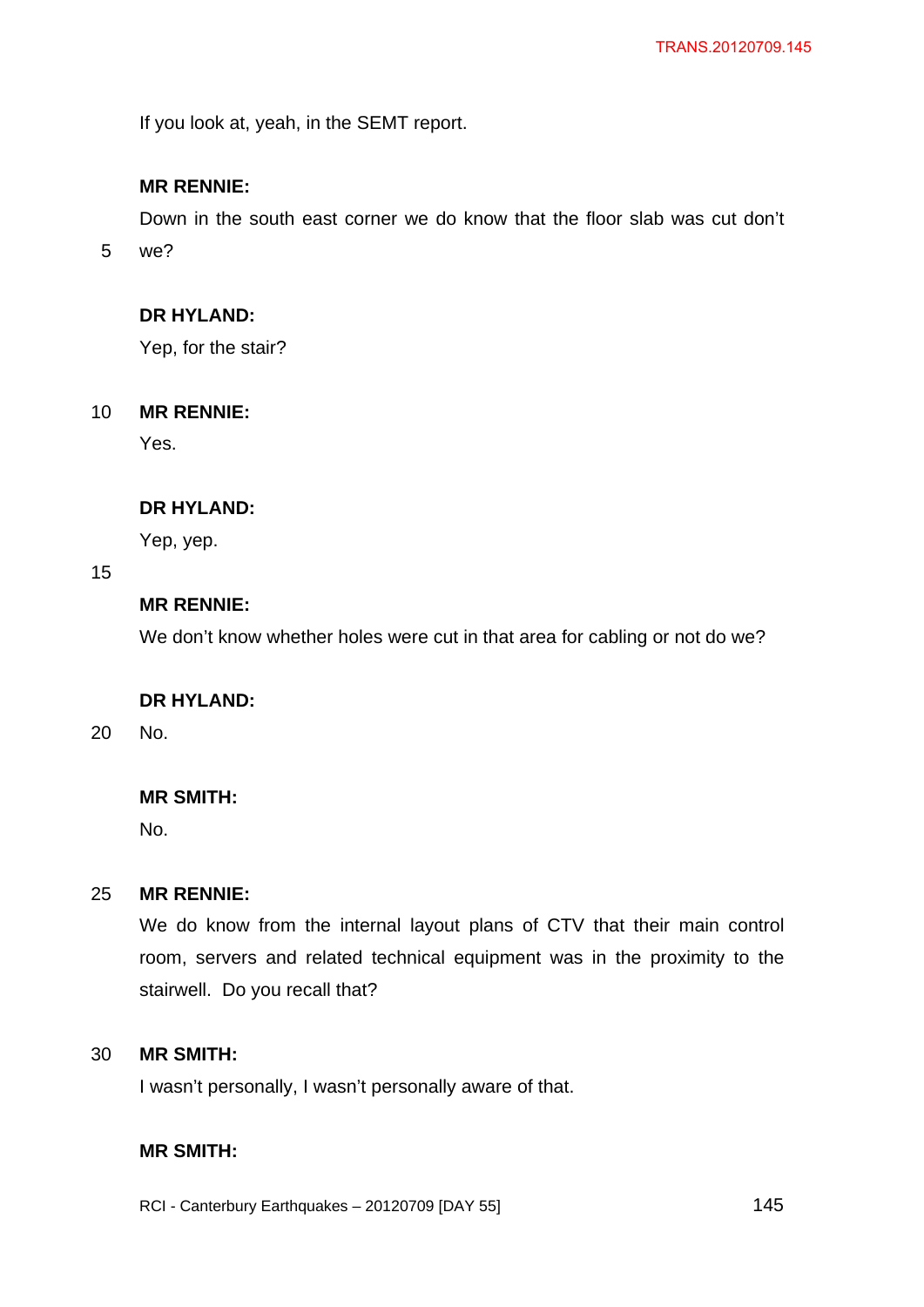No.

## **DR HYLAND:**

But that could be right.

5

## **MR RENNIE:**

Do you also, there's also an uncertainty as to whether in that section of the slab the specified reinforcing was in fact present at the point it joined up with the south shear wall. Do you recall Mr Frost identifying that?

10

#### **DR HYLAND:**

I don't.

### **MR SMITH:**

15 No I don't.

# **MR RENNIE:**

I'll give you the reference in a moment. The document is WIT.FROST.0001.14 and this is at paragraph 59. I'll just give you a chance to

20 read through 59 to yourselves. It's probably a pleasant change to having me read it out to you.

#### **DR HYLAND:**

Thank you.

25 (witness reads paragraph)

1510

## **MR RENNIE:**

Now you'll see that paragraph 59 is in turn reference to the two of Mr Frost's photos. Do you see them reference there in the paragraph? Would you like to

30 see those before I ask the next question?

# **DR HYLAND:**

Can I just read the – I'm still reading the paragraph.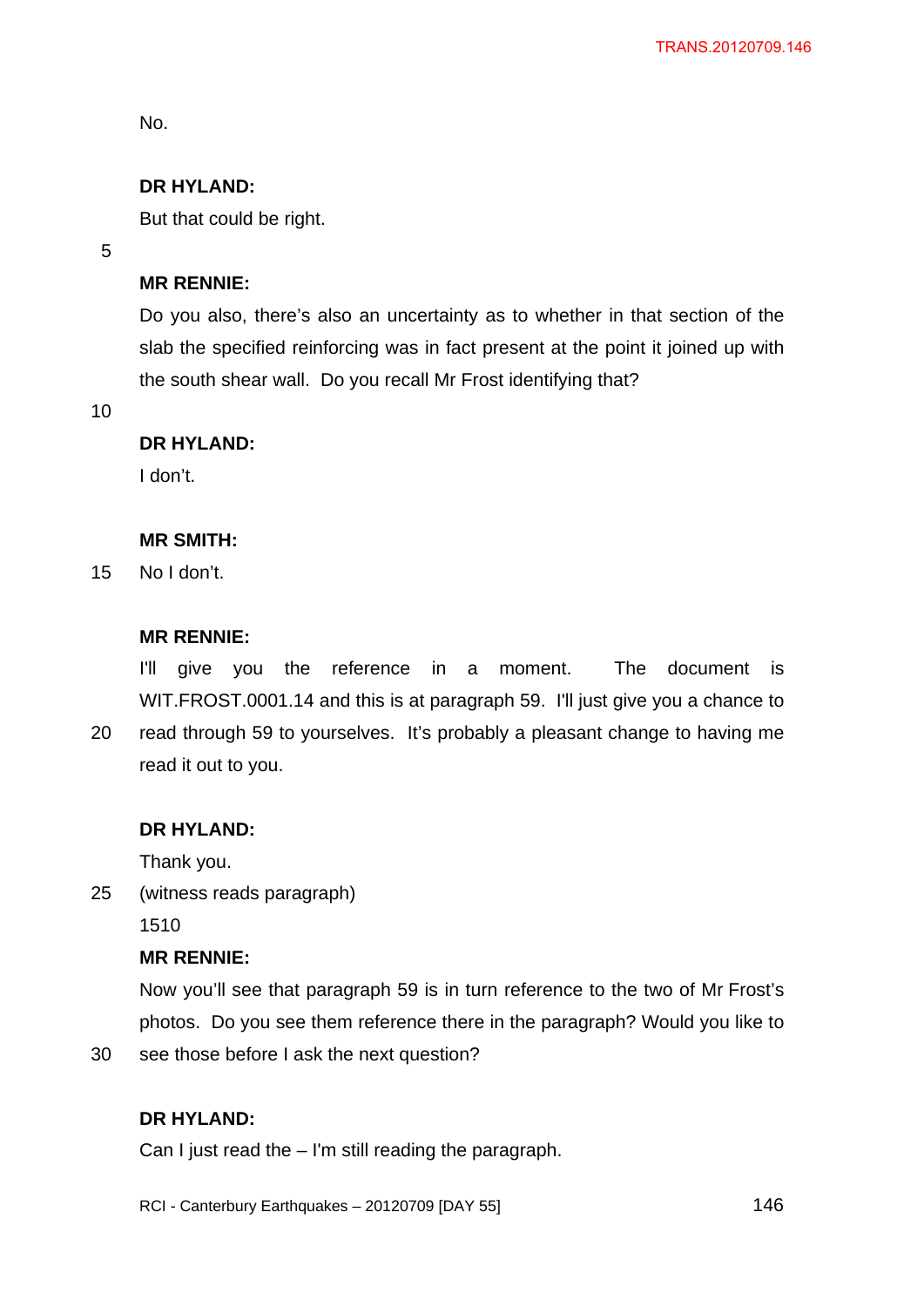## **MR RENNIE:**

I'm sorry, I misunderstood you.

5 (Dr Hyland continues reading)

## **MR SMITH:**

I mean, I would like to see photograph 66 if that's feasible?

#### 10 **MR RENNIE:**

WIT.FROST.001.66. That seems to be the design, the photo is actually 64 and 65.

## **JUSTICE COOPER:**

15 Mr Rennie, Commissioner Fenwick's raised the point with me that suggests that Mr Frost's evidence about what he saw, of course, must be accepted but what he saw is in conforming with the drawings because the drawings did not provide for reinforcing at that point. Now –

#### 20 **MR RENNIE:**

The point I'm after Sir is slightly different which relates to the extent to which they investigated the building alteration as a whole.

## **JUSTICE COOPER:**

25 Right, well that is a different point but –

## **MR RENNIE:**

I'm not asking, going to ask them about, I'm really setting the environment within which the whole has to be evaluated if I can put it that way?

30

### **JUSTICE COOPER:**

Yes, yes, well you went into the question by talking about Mr Frost's evidence of the lack of reinforcing in the slab. I suppose that cuts both ways, doesn't it?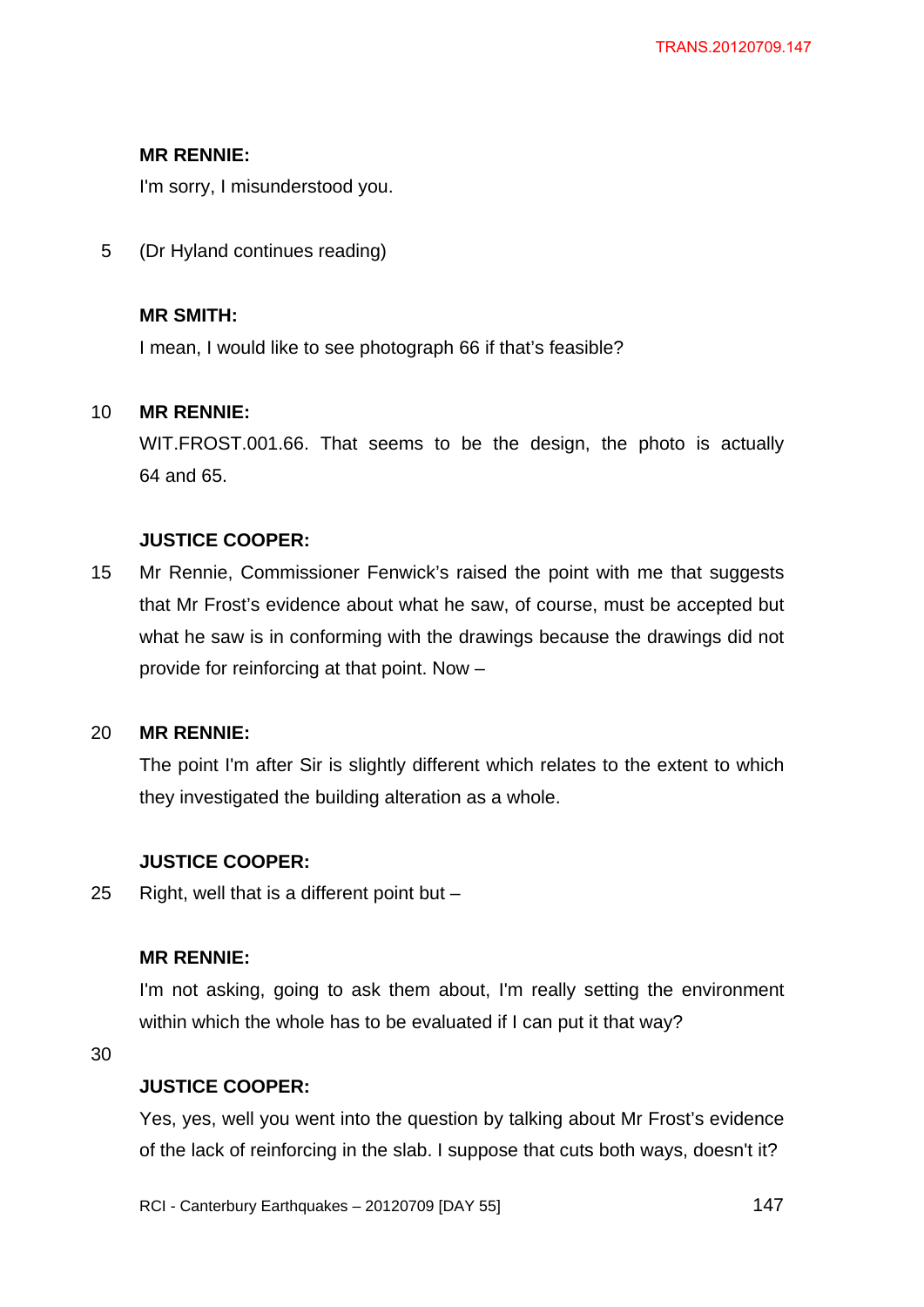## **MR RENNIE:**

Oh in terms of outcome, I'm sorry.

#### 5 **JUSTICE COOPER:**

Yes.

## **MR RENNIE:**

10 In terms of outcome so it has all sorts of issues but I'm focusing on the discharge of the issues under the terms of reference.

## **DR HYLAND:**

So 64, looking at 64?

#### 15 **MR SMITH:**

That's it here.

### **DR HYLAND:**

Yeah, so in this photo you've got so the bars were at 600 centres specified,

20 the Hibond decking is, what's the spacing of that? 300?

### **MR SMITH:**

300 there.

#### 25 **DR HYLAND:**

So you haven't got a full 600 in that view, possible that the H12's are not in that picture.

### **COMMISSIONER FENWICK:**

30 Can I just interrupt you there? That picture was taken through the gap between the two walls, the 12 mm bars go into the walls not into the coupling beam so when the thing dropped you wouldn't see the reinforcement there, that was the point we were making.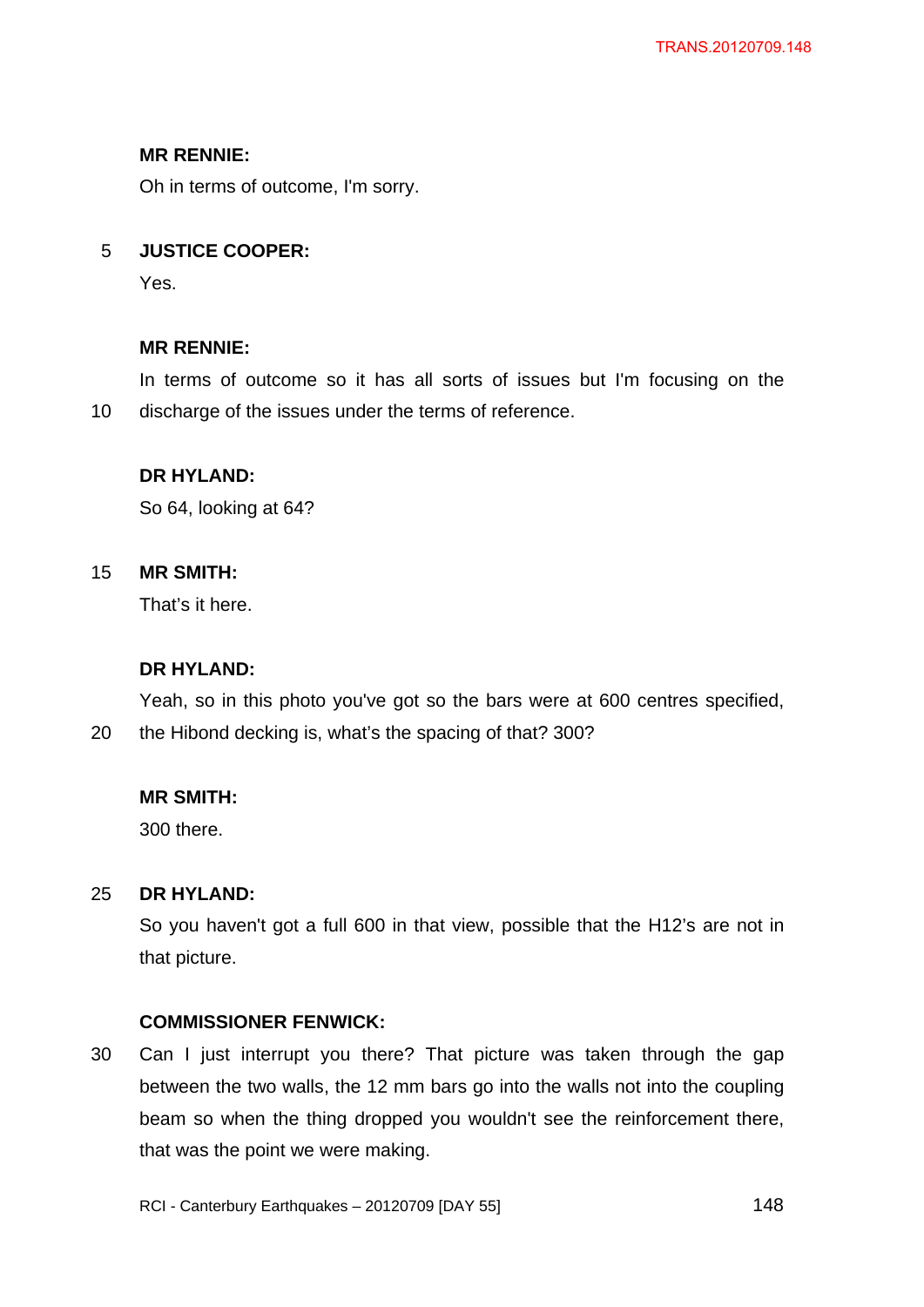That's a good point, oh, okay, right, right.

#### 5 **MR RENNIE:**

I'm sorry Sir if I've pursued an unhelpful topic because I was not actually here when Mr Frost gave the evidence so I'd missed that point.

### **COMMISSIONER FENWICK**

10 Let's put it this way. We believe Mr Frost misinterpreted his own picture.

## **MR RENNIE:**

Thank you Sir, and I'm certainly not in a position to draw attention to competing material, but my main purpose was to ask you when you first

15 became aware that the slab had been cut in this area?

# **MR SMITH:**

When I saw the, I went through the building consent file and saw the drawings for that area.

20

# **MR RENNIE:**

And the assumption made, the engineering assumption made in those drawings is that the beams on each side are sufficient to provide, to retain the diaphragm structure of the slab in that area? That's correct?

25

# **MR SMITH:**

Yes, that's correct.

### **MR RENNIE:**

30 That's the assumption but would you agree with that?

### **MR SMITH:**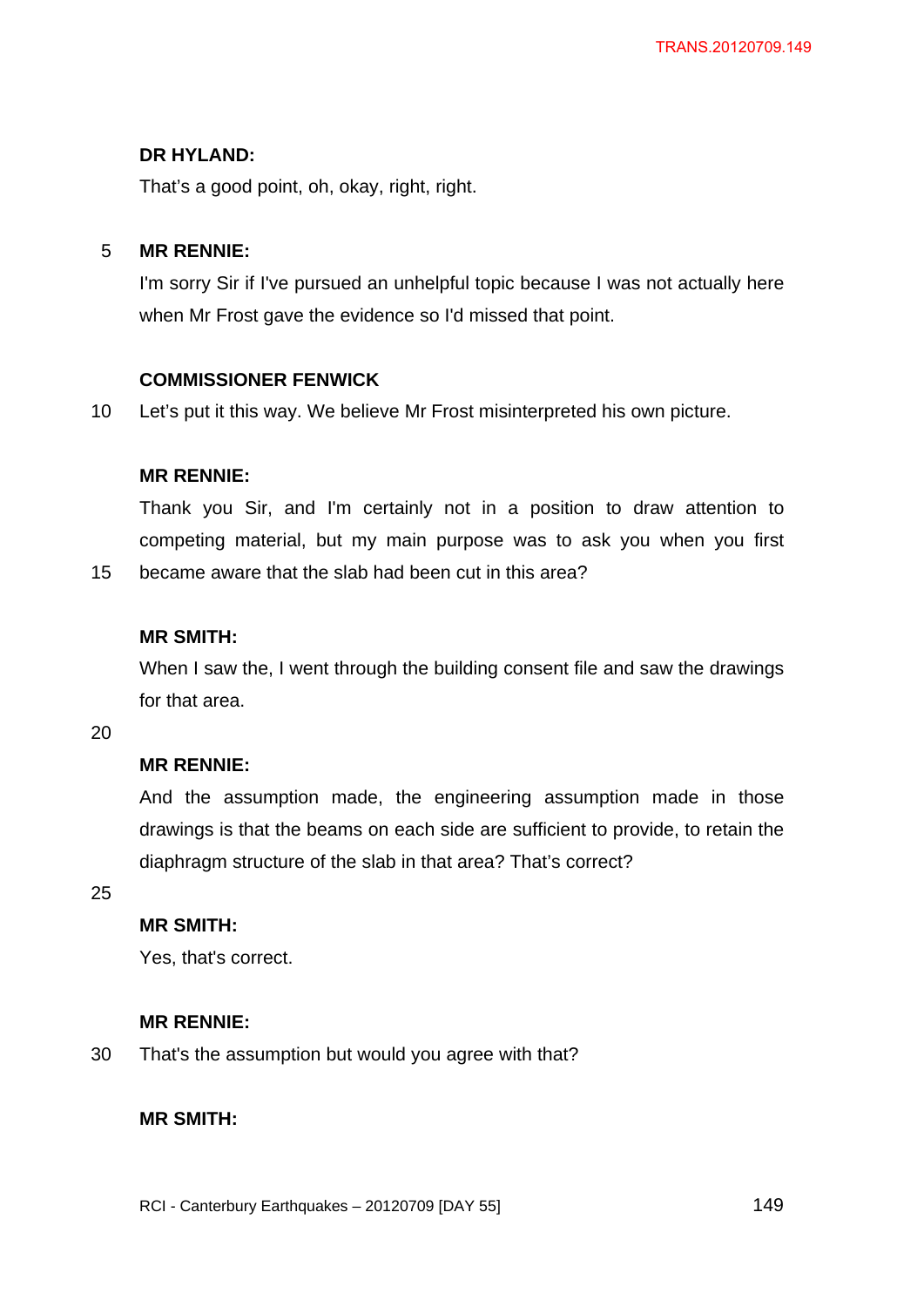I think I didn't make any specific assessment but I think that's a reasonable assumption. If you look at the difference between that end of the building and the north core obviously the north core is much more critical.

#### 5 **MR RENNIE:**

This is at the point where the slab on level 2 interacts with the south shear wall isn't it?

#### **MR SMITH:**

10 Yes. It is not directly in front of the wall, it's to one side of the wall.

### **MR RENNIE:**

That's correct, the western-most point of the cut in the slab is slightly to the east of the eastern end of the shear wall.

15

# **MR SMITH:**

Right, okay.

## **MR RENNIE:**

20 So that the integrity of the slab at level 2 in that area is reduced to some extent you'd agree?

#### **MR SMITH:**

Yes, agree.

25

## **MR RENNIE:**

And the question I'm pursuing is what evaluation of this building alteration you then undertook?

#### 30 **MR SMITH:**

I think I didn't do a – I'm aware of the distribution of seismic loads is normally predominantly higher loads at the top of the building, lesser loads towards the bottom. This was the first suspended floor so you'd normally expect somewhat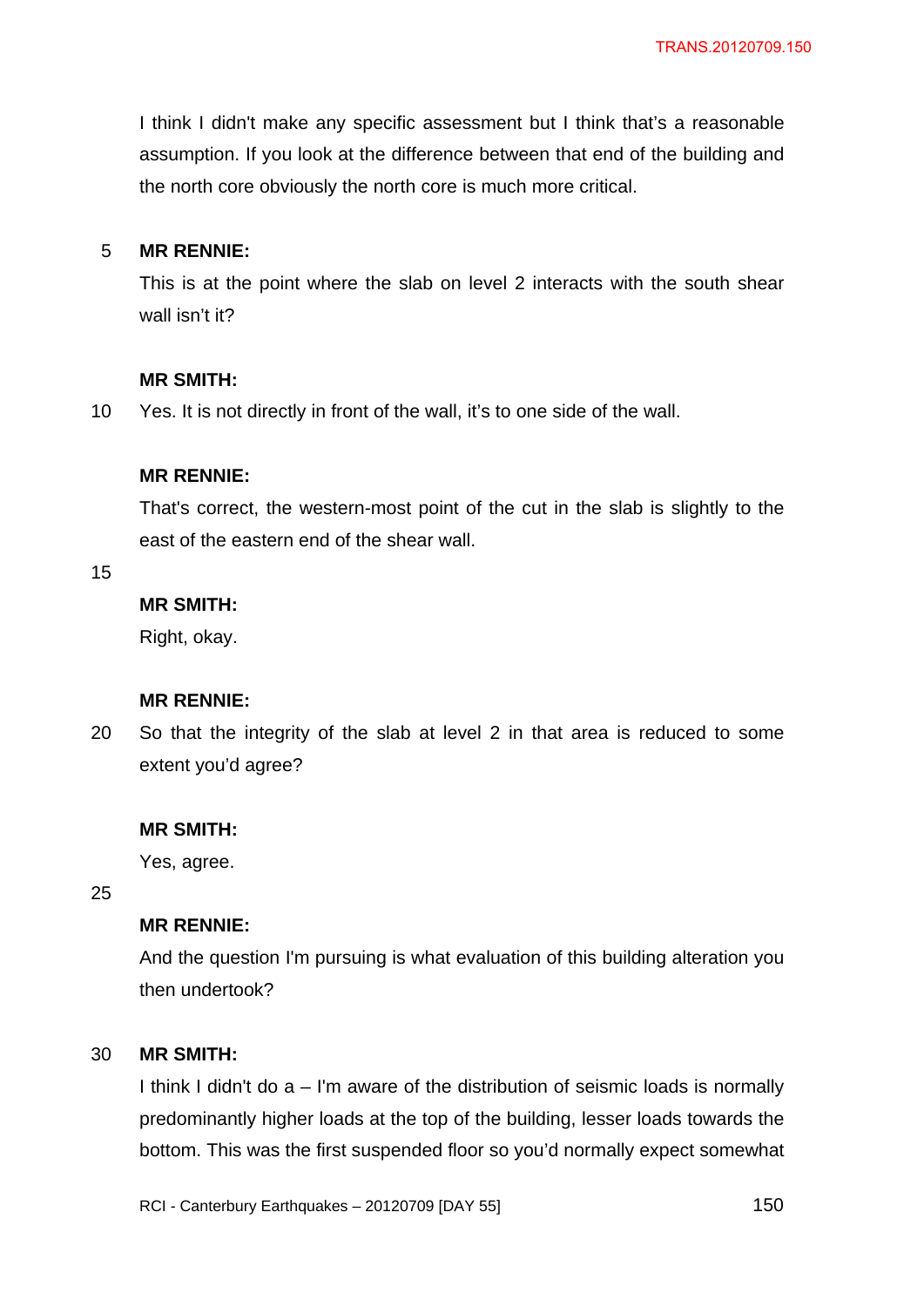lesser loads in the slab at that point. As a proportion of the total slab on that side we looked at that and you would have to say that that when I say small proportion, a significant proportion but a proportion was removed at level 1 when you compare that to the loads at level 1 versus level 6 I would on that basis determine that it wouldn't be necessarily critical.

#### **MR RENNIE:**

Are you saying that's an assessment you made at some point during the preparation of your report?

10

5

#### **MR SMITH:**

Yes.

#### **MR RENNIE:**

15 At what stage in your –

#### **MR SMITH:**

Well when I first saw that alteration, yes.

#### 20 **MR RENNIE:**

If we can have the terms of reference back? And while we're doing that, some of the eyewitness accounts, or the participant accounts speak of the building falling towards the south-east on the  $22<sup>nd</sup>$  of February. Would you regard the cut in the slab as potentially relevant to that?

25

## **MR SMITH:**

I think it was to the east and not the south-east. I don't believe that was relevant for that.

#### 30 **MR RENNIE:**

No, I'm sorry, their terms of reference, not the Royal Commission. Just give me one moment. VAR0056.10. Now another matter which relates to the history of this building is the various occupancies of the building which took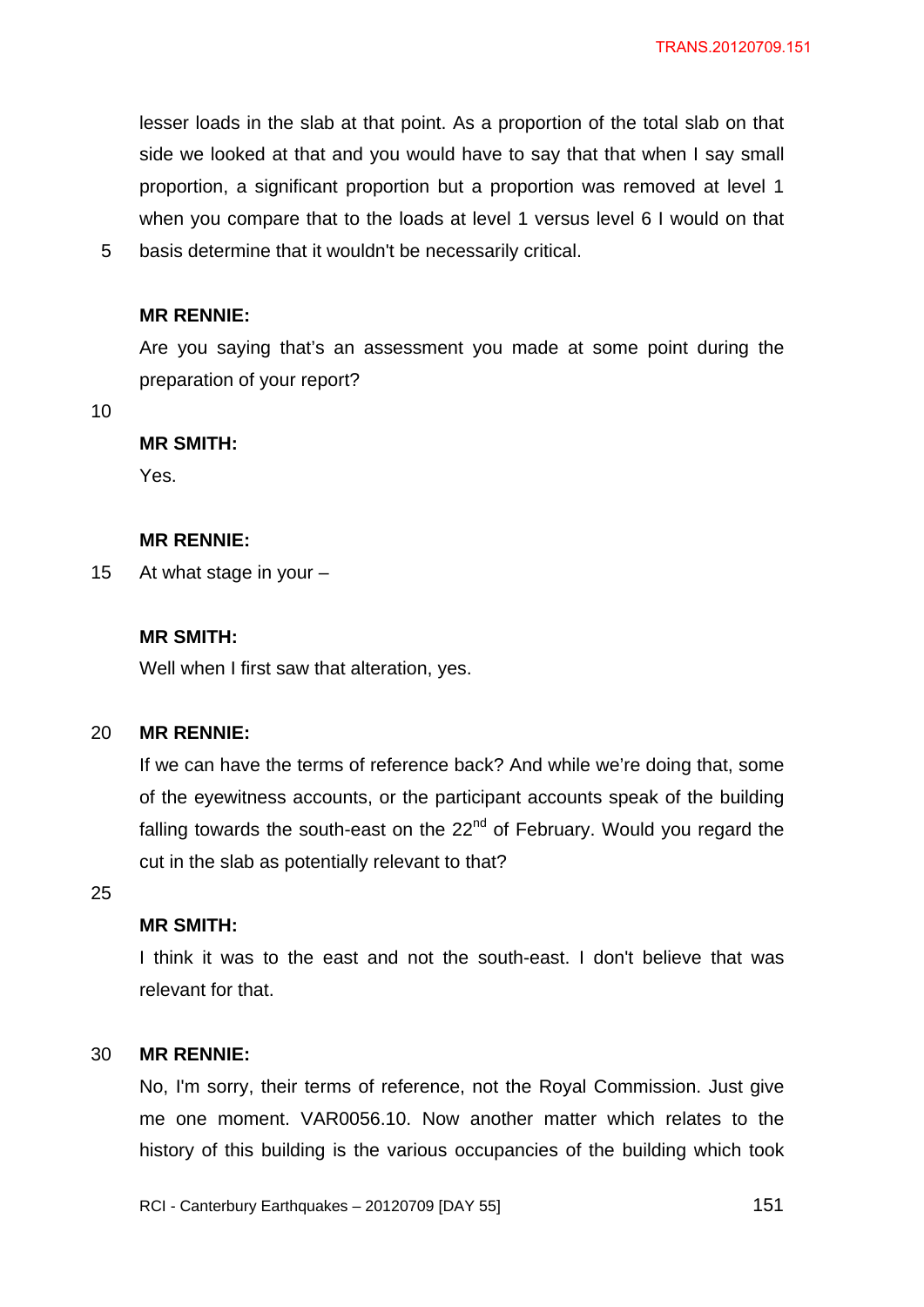place over the period between construction and 22 February and where it states that the investigation will take matters into consideration there's reference to a couple of elements affecting change of use. The most relevant probably being the last bullet point: "any policies or requirements of any

5 agency to upgrade the structural performance of the building". That's a matter which would arise from a change of use of a building after the coming into effect of the Building Act, do you agree?

#### **MR SMITH:**

10 Yes.

### **MR RENNIE:**

15 And we know that at various times there were changes of use involved in level 3 which for a period had a tenancy in respect of a training entity of some kind called Going Places; level 4 which as we know had the Kings College occupants on 22 February; and level 5 where a health facility or medical clinic was installed in January of 2011. Going Places had left by the time of the earthquakes and level 3 was vacant. You understand that?

1520

20 **MR SMITH:** 

Yes.

25

### **MR RENNIE:**

But Going Places had obtained a consent to change of use for its use of level 3, did you consider that?

## **MR SMITH:**

30 Yes I did. I think the point about the change of use is, we certainly identified in going through the building records that that had occurred. I looked carefully at the code provisions for the medical clinic, or certainly for the education facility there were changes to the design loadings required. For the clinic it seemed to me that there were requirements for public hospitals but not necessarily for a clinic, so I didn't classify that in structural terms as being a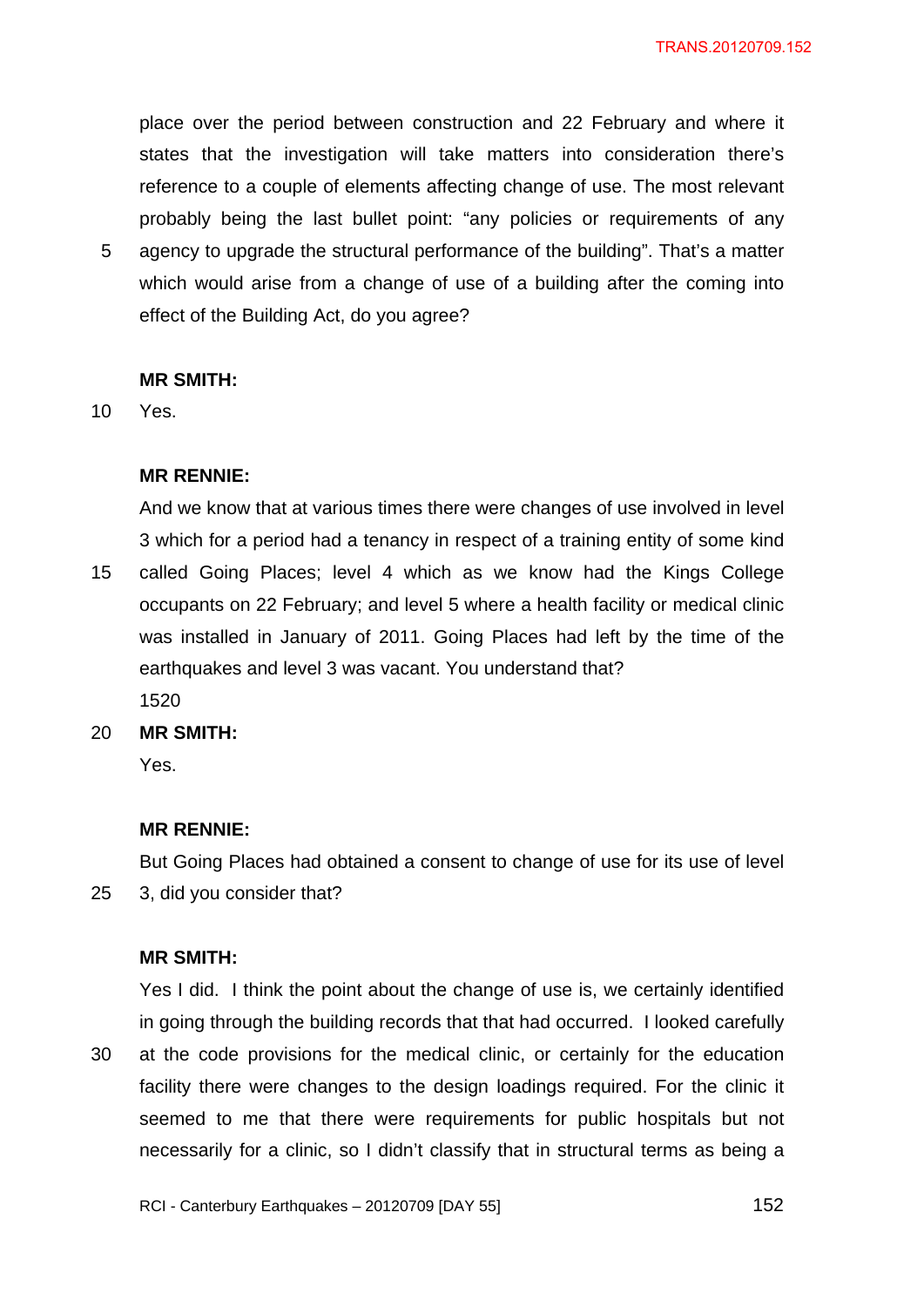change of use. And the same, same for the television studio. That it was talked about public television studios. It's, given that it was on the ground floor and given that it was, I understand, a private facility I again didn't see that immediately as being a structural change of use.

5

### **MR RENNIE:**

Well just dealing with the medical clinic first. The Christchurch district plan deals with major health facilities which are hospitals, and then with health facilities which are lesser medical facilities, did you examine both of those?

10

## **MR SMITH:**

I didn't examine the Christchurch plan in detail.

### **MR RENNIE:**

15 Right, because it seems to be clear that if a consent from the Council was required for the medical clinic, none was obtained. You didn't see any did you?

### **MR SMITH:**

20 I can't recall. No I can't recall about that sorry.

### **MR RENNIE:**

What in principle are the change of use issues arising from placing a clinic like that on the fifth floor of a building, essentially an office building like CTV?

25

30

# **MR SMITH:**

What are the structural implications? Well, I mean I'm not sure what perspective I should be looking at. If I've done work for medical facilities. They sometimes have equipment, we need to check whether the floor is suitable for it. There's various things, but they're not necessarily covered in the standard so, for this, the purposes of this one I was purely looking at did the standard require a different design loading either for gravity or for seismic for a medical facility and I didn't see it that way.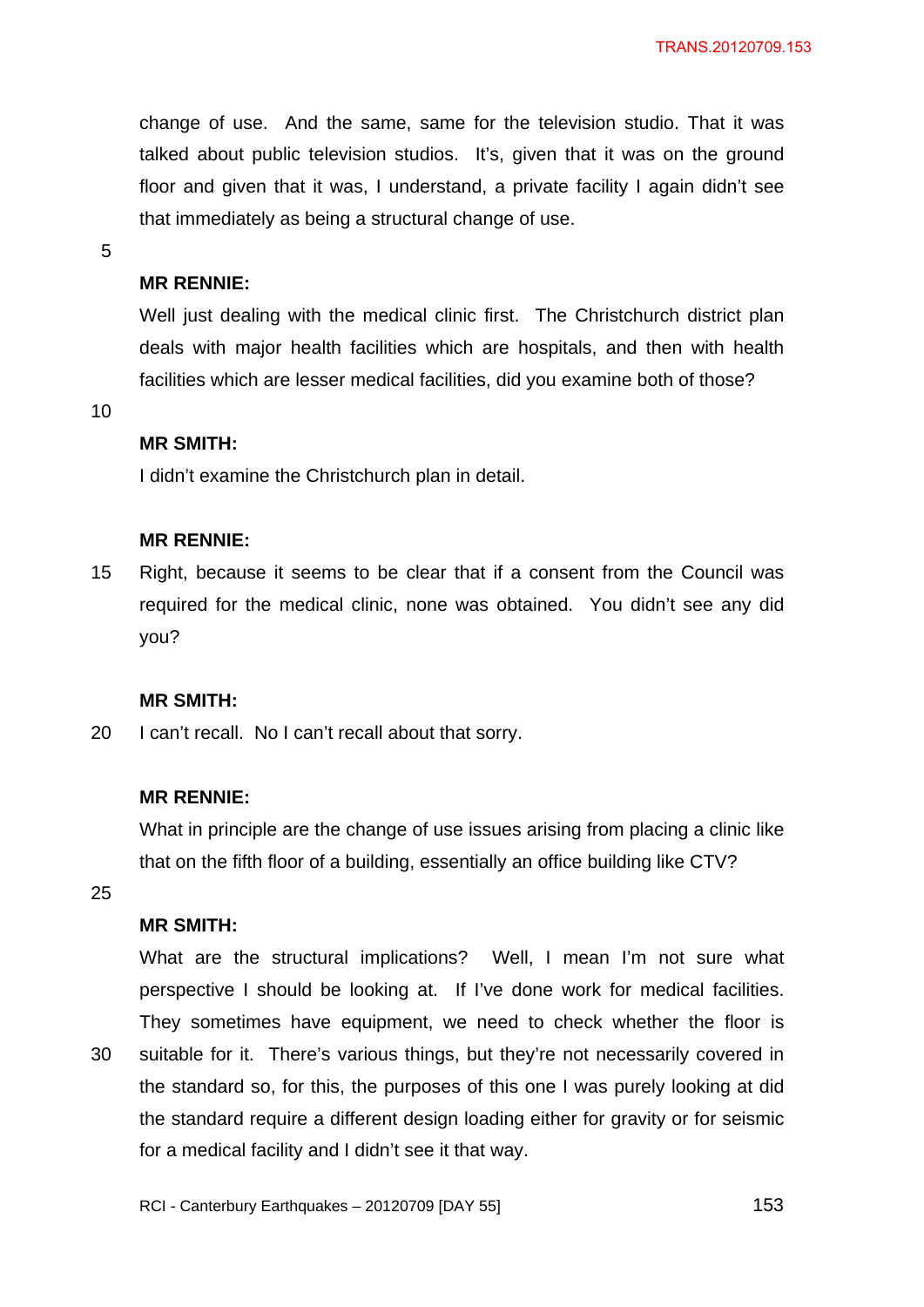### **MR RENNIE:**

Next the Kings, did you reach a different view for Kings?

### **MR SMITH:**

5 For Kings I could not find records in the plans that I went through from the Council about that change of occupancy.

## **MR RENNIE:**

10 Do you consider, on your assessment that the occupancy by Kings affected the loading requirements for that floor?

### **MR SMITH:**

According to the standard it would be slightly higher design loading, yes.

#### 15 **MR RENNIE:**

And if that occupancy had occurred after the coming into force of the Building Act would you have expected there to be a consent required?

## **MR SMITH:**

20 Yes I would.

### **MR RENNIE:**

And if a consent were required what briefly are the impacts of that in terms of the assessment of the state of the building and its ability to take a load at that time?

#### **MR SMITH:**

Oh, look, I, as I say there was a change in the design standard for the floor loading so I guess some assessment should have been made of that.

30

25

### **MR RENNIE:**

And was that a view that you put in relation to the building collapse report?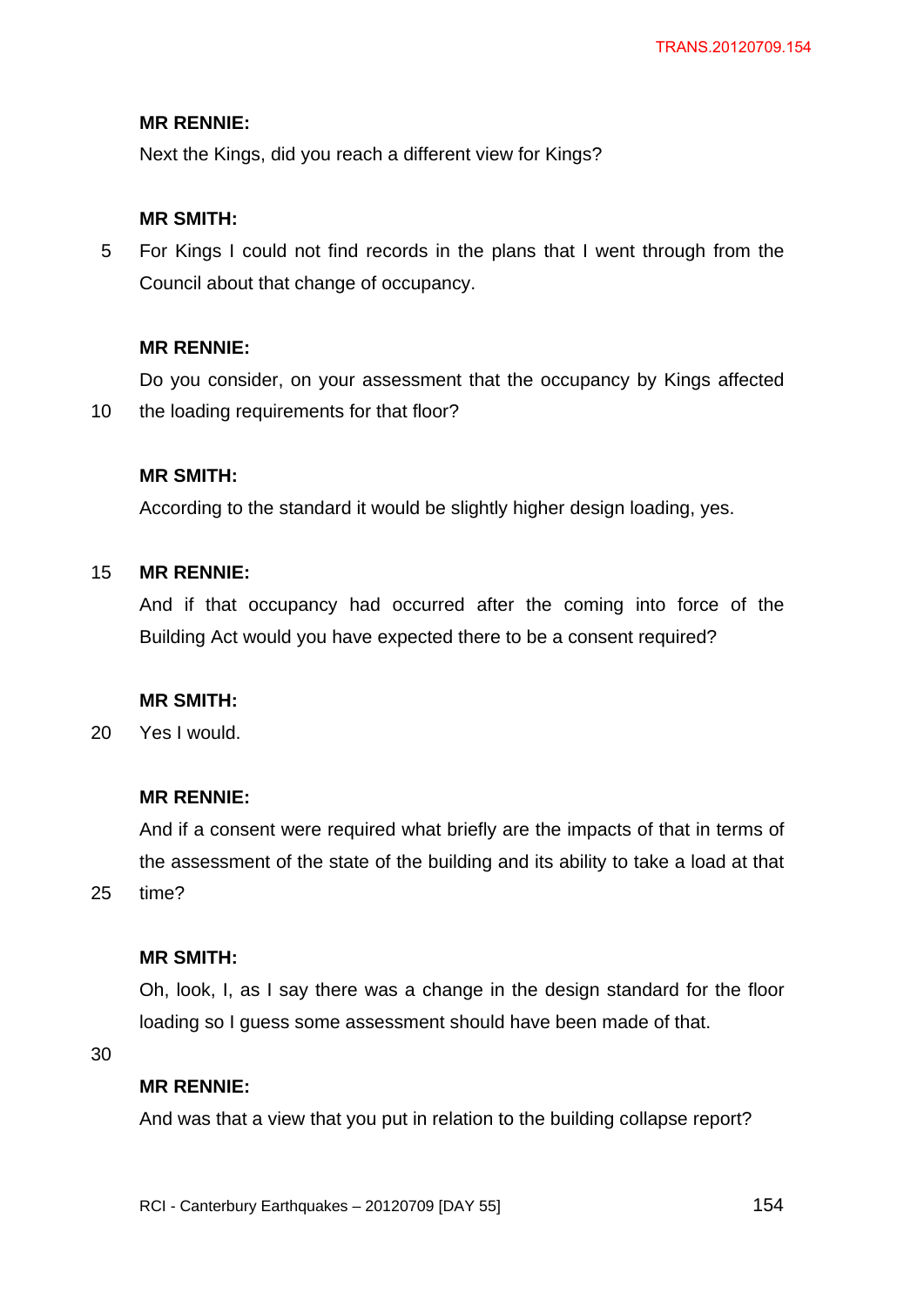## **MR SMITH:**

We identified the fact that there had been a change of occupancy which didn't appear to be recorded on the Council records. I didn't go on further from that to explain what possible implications that would be, but we had, we thought

5 we'd fulfilled our brief just by pointing that out.

### **MR RENNIE:**

Do you recall at one point taking your own legal advice on this issue?

#### 10 **MR SMITH:**

Yes I do.

## **MR RENNIE:**

And you put that advice forward in relation to the preparation of this report?

15

# **MR SMITH:**

It determined some of the wording, definitely.

## **MR RENNIE:**

20 What was the outcome that you were looking for in terms of the reference to this matter?

### **MR SMITH:**

25 Look I think the point I realised was it was potentially an issue that we were obligated to highlight in the report, but the consequences we did not investigate, so we didn't, the fact that there were a change of use at, in a limited portion of the building, I think the wording of the Act has something like, "As near as practicable," or something to that effect which implies there's some judgement either on the Council, from the Council policy or from some

30 other reason as to what needed to be done at that point, so we didn't go into that.

## **MR RENNIE:**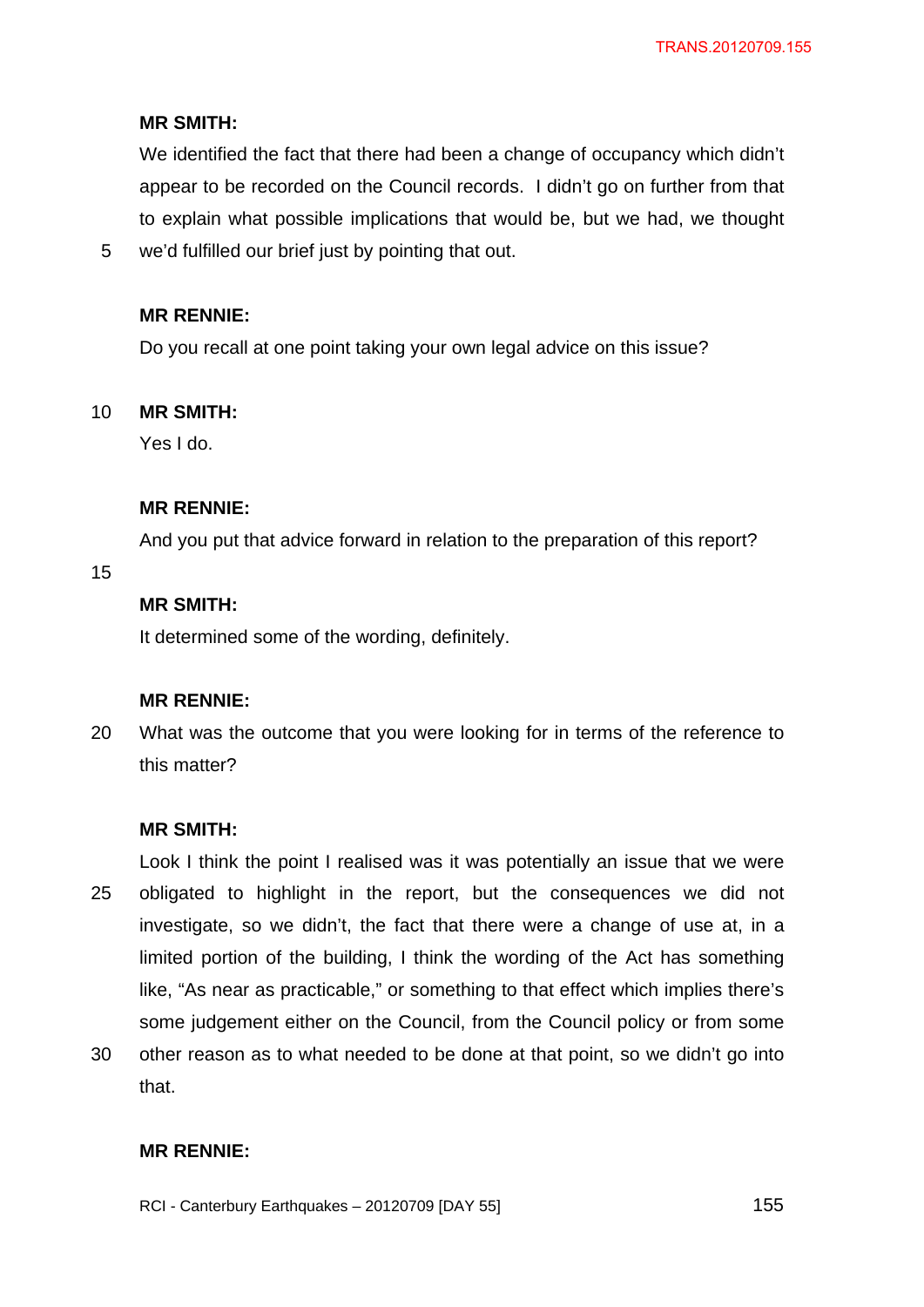Dr Hyland did you take part in that issue?

### **DR HYLAND:**

5 10 Yes, I mean I, I didn't have the same level of experience in dealing with these change of use issues, but Ashley brought it up and it was an issue that he was concerned about. We raised it with the chairman of the panel, about how we would address that. He, he said, "In my view," well I can't remember exactly what he said, but Ashley felt strongly about it and got the opinion so I supported him in that and he put that to the panel, chairman or project manager, and we had that put into the report, yeah.

#### **MR RENNIE:**

Did you feel that you needed the permission of either of those people before you could put it into the report?

#### 15

20

# **DR HYLAND:**

Well the thing is I think we respected them as, I mean the chairman was a lawyer and, and we didn't necessarily understand all the implications around us. I mean we're structural engineers rather than interpreters of these things so we put it to them, say this is our concern, how do we report that? You know we, there was a contrary view, we chased that up and we put that forward and it was accepted so it was, it was a robust discussion then but

#### 25 **MR RENNIE:**

Now speaking of engineers, in relation to the lessons to be learned from this building, changes of use in buildings of this type may affect their performance and their safety?

#### 30 **DR HYLAND:**

Yes, it can do, yeah.

## **MR SMITH:**

RCI - Canterbury Earthquakes – 20120709 [DAY 55]

ultimately we had that put into the report.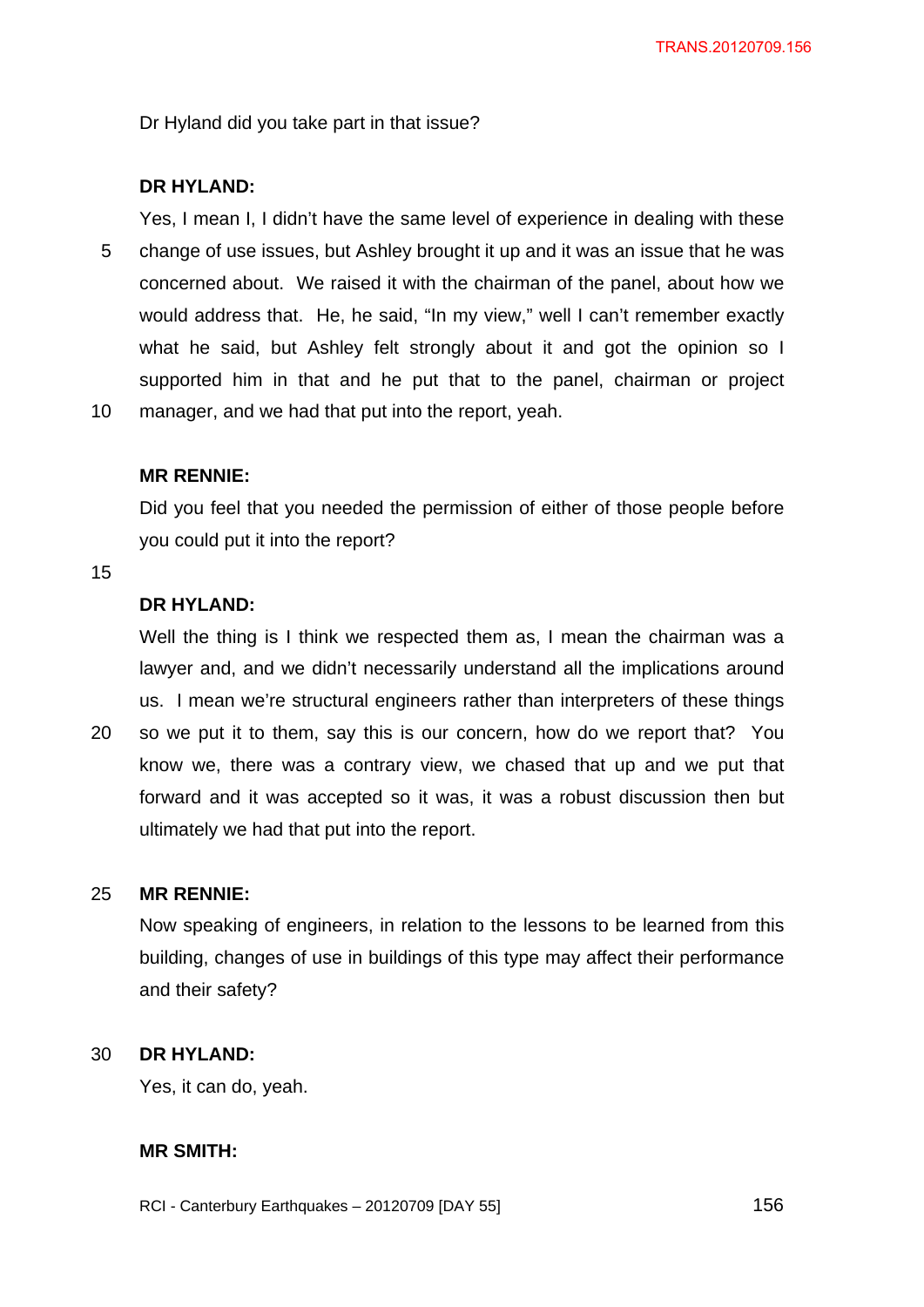Well, well sometimes, if I can clarify, a change of use may require a design to a higher standard, so it might not affect the performance in a certain earthquake but it's expected to perform, perform to a better level.

#### 5 **MR RENNIE:**

In terms of the work which you did, did you, either of you form the view that the present procedures and provisions are adequate or inadequate?

#### **MR SMITH:**

10 Well I was concerned that there was no consent for the level 4 change of use.

#### **MR RENNIE:**

Clearly when the tenant on the third floor was there, they had perceived a need for a consent and obtained a consent?

15

# **MR SMITH:**

Correct.

### **MR RENNIE:**

20 Were there any particular conditions that you identified from that consent which were relevant to the occupancy on the fourth floor?

#### **MR SMITH:**

I didn't see for the level 3 consent they had identified it as a change of use but

25 they had not, it seemed to me, carried out a structural assessment or made any recommendations about what needed – whether there was any change needed to the structure. So I couldn't see any information on that.

### **MR RENNIE:**

30 In terms of the evaluation of the causes for the failure of the building, do you consider this to be a relevant matter or simply an ancillary matter which has come up as part of your investigation?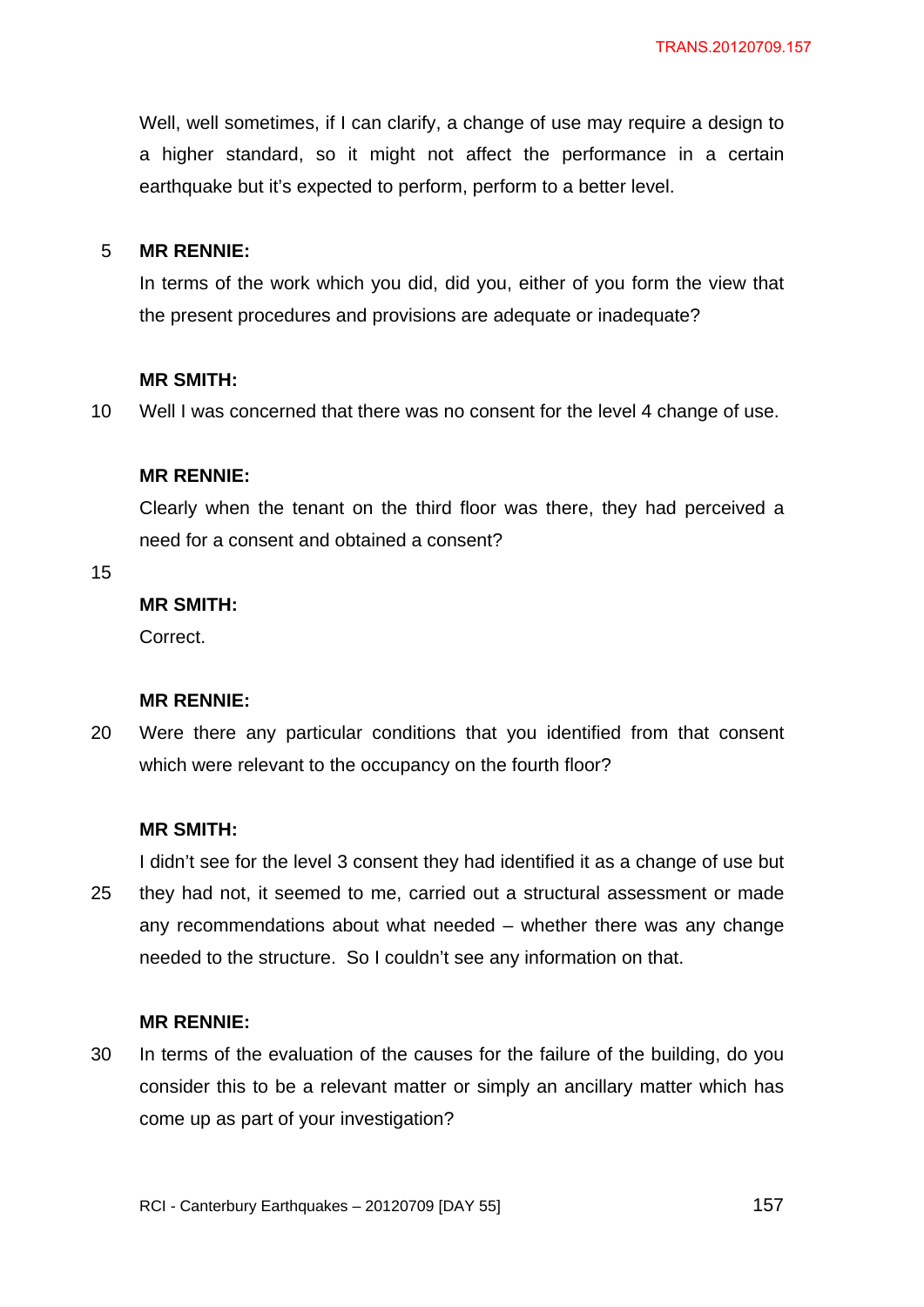## **MR SMITH:**

I think it's, I think it goes back to the point that it was a partial occu  $-$  it's difficult for me to make a call, it was a partial occupancy. There was some judgement in there because of that "nearest practicable" wording. I think, you

5 know, obviously if the whole building was an educational facility you would have increased the performance level required for that building under earthquake as well, so it's not immediately clear what the consequences are – were for this building.

#### 10 **MR RENNIE:**

One of the effects of requiring a change of use consent is to trigger an assessment of those effects isn't it?

#### **MR SMITH:**

15 Yes it is.

# **DR HYLAND:**

Correct.

#### 20 **MR RENNIE:**

And in that sense the triggering of that assessment could be said to be a missed opportunity in the history of this unfortunate building?

### **MR SMITH:**

25 Yes.

#### **MR RENNIE:**

Would you agree with that?

#### 30 **DR HYLAND:**

Indeed, yes.

### **MR RENNIE:**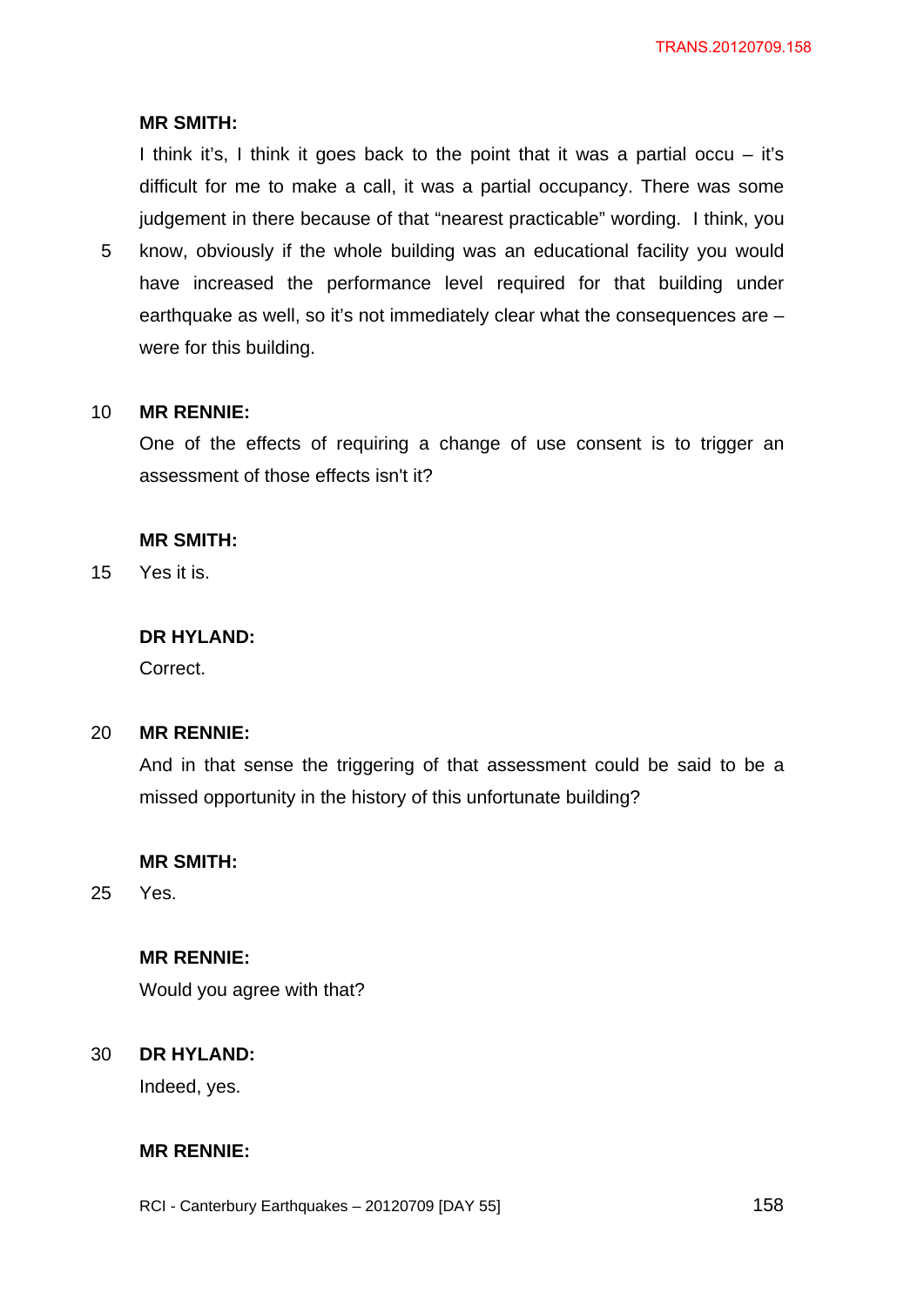And moving aside from this particular building, just to put my question generally once more, did either of you form the view that this is an area where there should be an enhancement or improvement in procedures for the future?

5 1530

10

#### **MR SMITH:**

As I say I don't know whether there was some procedure followed that decided that there wasn't something necessary as the result of the change of use or whether there was, whether that was not triggered, I don't know the circumstances in this case, so...

#### **DR HYLAND:**

Yeah I think it was a missed opportunity, yeah that is the way I see it.

#### 15 **MR RENNIE:**

Now we've had reference a short time back to Mr Frost and my understanding of it is that neither of you were aware of Mr Heywood's interest or involvement in qualifications until this hearing got underway, is that correct?

#### 20 **DR HYLAND:**

Yes, we had an interview with the USAR, some of the USAR engineers. They mentioned there was some Australian guy but that was it, we didn't really get anything further than that.

#### 25 **MR RENNIE:**

There are minutes and I will come to those after the break but there are minutes of a meeting I think of 26 of April 2011 which took place in Auckland and was attended I think by both of you, the Departmental representative and some four or five USAR engineers?

30

## **DR HYLAND:**

Down in Christchurch.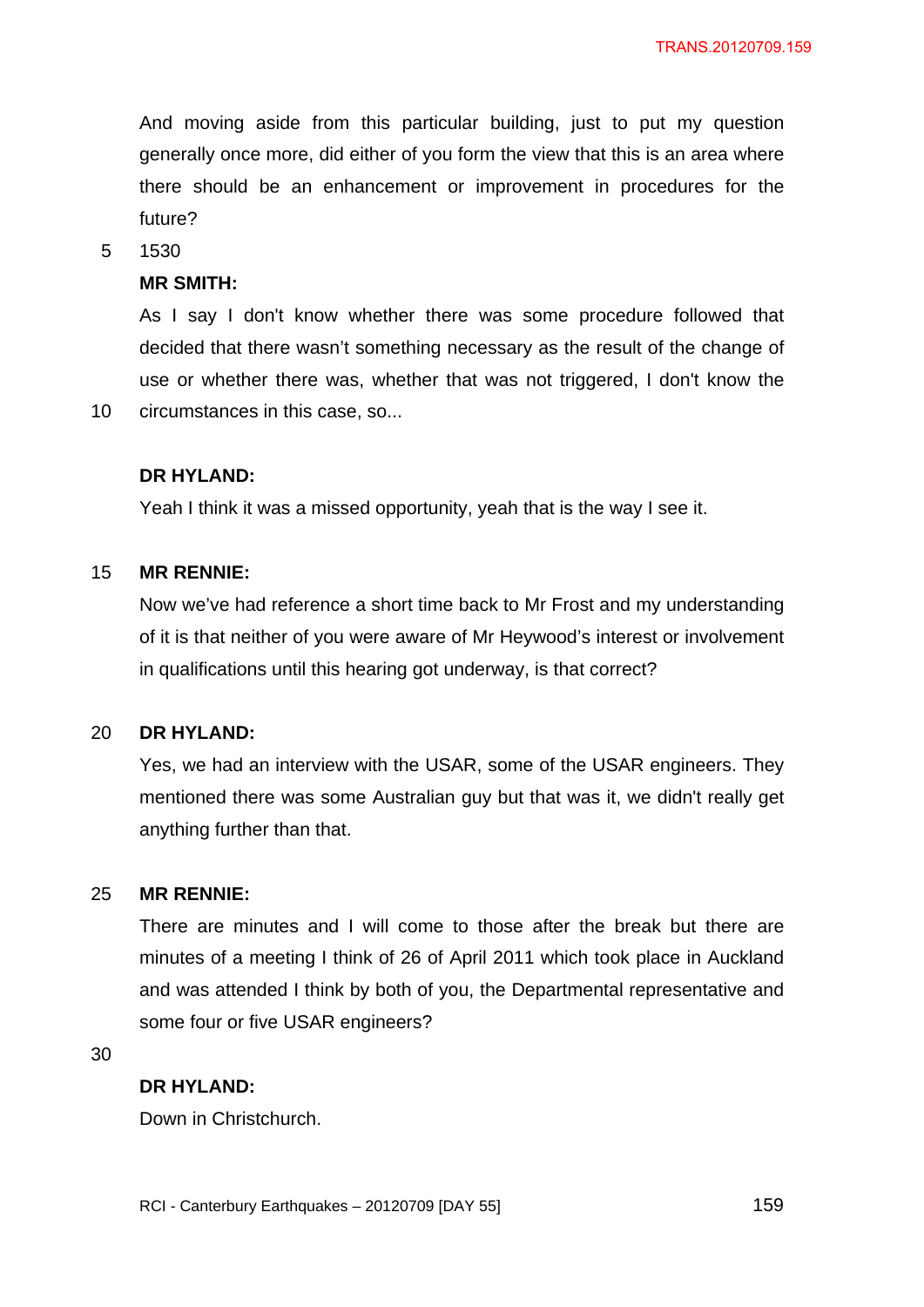## **MR RENNIE:**

Down in Christchurch was it, I have misunderstood the minute. That minute is held by the parties I represent under Official Information Act disclosure where the names of everybody other than the two of you have been redacted from

5 the document. Can either of you recall whether Mr Frost attended that meeting?

## **DR HYLAND:**

No he didn't.

10

### **MR RENNIE:**

Now Dr Heywood you've indicated, sorry Dr Hyland, you have indicated that you did know Mr Frost?

#### 15 **DR HYLAND:**

Yes I know Graham Frost for many years.

### **MR RENNIE:**

20 And you indicated that you interviewed him but as I gather it, apart from some handwritten notes there is no formal record of his input from that point of view?

### **DR HYLAND:**

25 Yeah I am not sure what is up on the website but yeah I interviewed him, didn't record an interview with him. He was actually leaving to go overseas at the time so I got him at the airport. Made some notes.

#### **MR RENNIE:**

30 Did you know that on the  $3<sup>rd</sup>$  of March 2011, that is before you gentlemen were appointed, Mr Frost prepared three pages of notes as to his experiences on the site?

## **DR HYLAND:**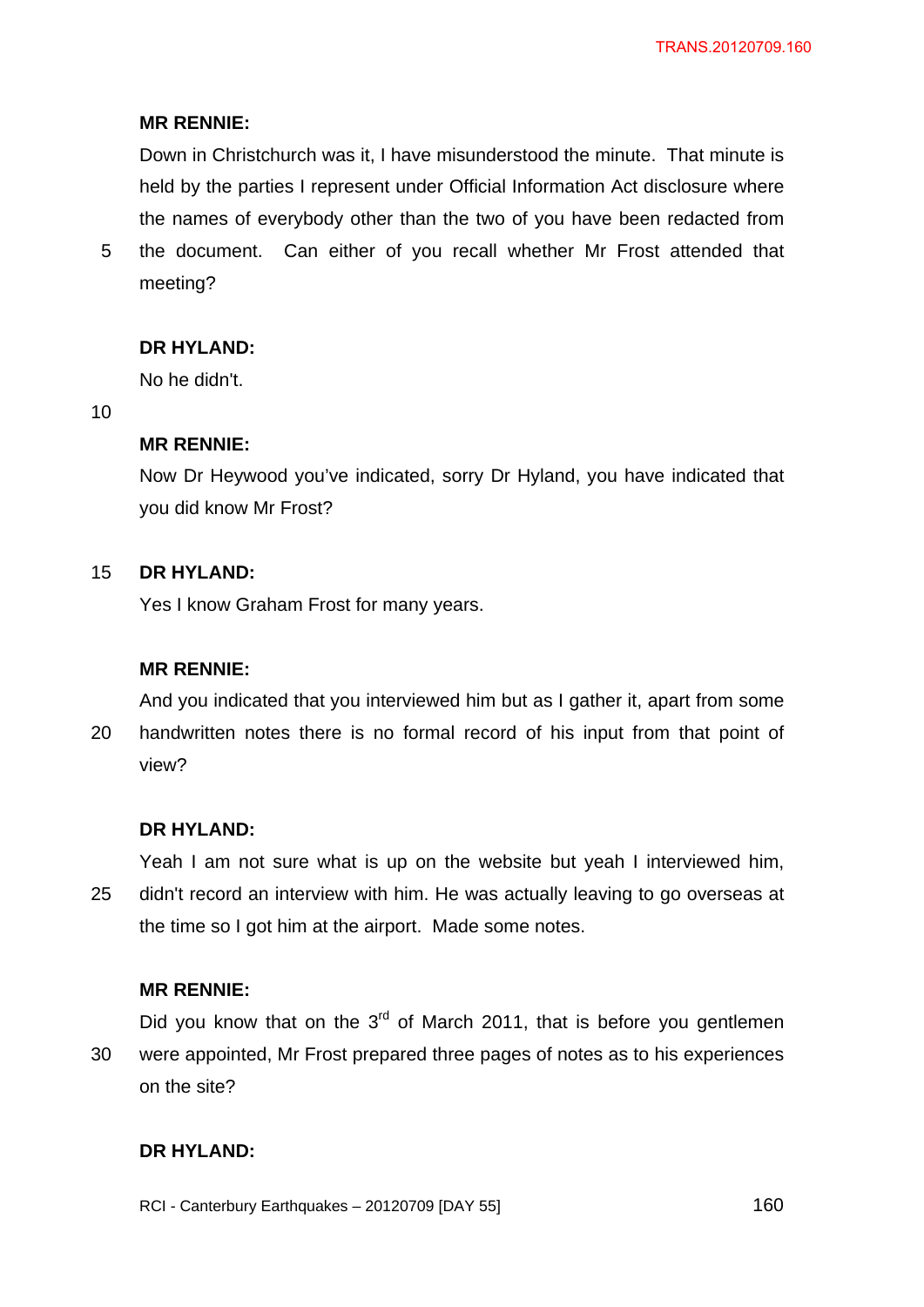Yes I think he sent those to me.

# **MR RENNIE:**

BUA.MAD249.0246A.1. Have you seen these before?

5

## **DR HYLAND:**

Yeah they look familiar to me.

## **MR RENNIE:**

10 (inaudible 15:34:00) you have seen them and if you look right down the bottom in the right-hand corner you will see the coding of the date of them?

## **DR HYLAND:**

Right, yes.

15

# **MR RENNIE:**

So Mr Frost had prepared a careful note as to his observations and issues at about the time, presumably about the time that he left the CTV building site, that is correct?

20

# **DR HYLAND:**

Look yeah I'd have to look at his – he gives a date, and dates and things in his evidence I haven't correlated that but they look pretty close to when he would have.

25

## **MR RENNIE:**

Do you know when they came to you?

## **DR HYLAND:**

30 Sorry?

## **MR RENNIE:**

Do you know when they came to you?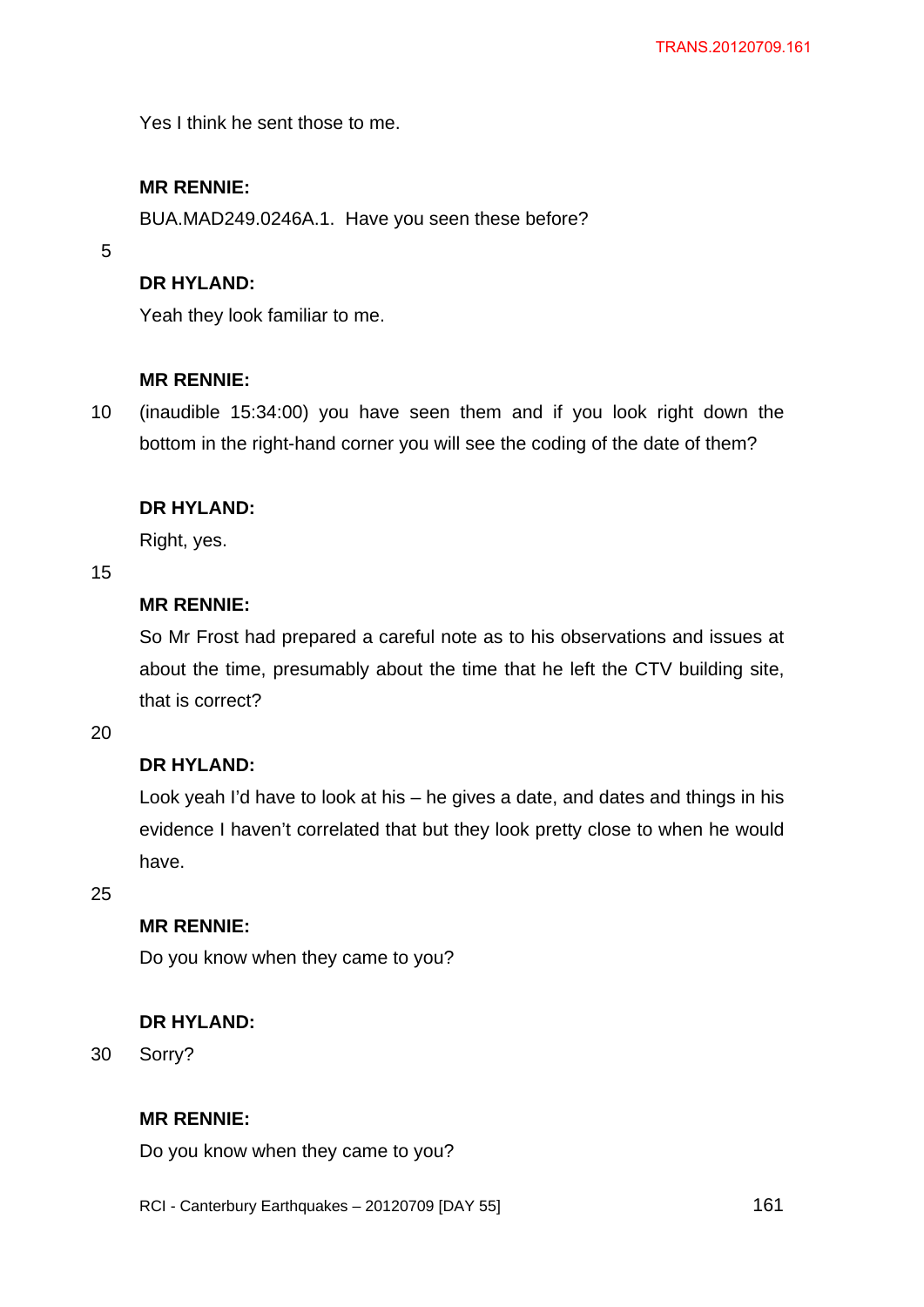I could look it up I haven't got it right on me at the moment.

#### 5 **MR RENNIE:**

Well put it this way, when you met with the USAR engineers in April would you have had them by then?

# **DR HYLAND:**

10 I think I mentioned to them that – 'cos they asked me I think in that minute whether I had contact with Graham and I said I did, yeah I did have, yeah, so that would be right.

## **MR RENNIE:**

15 And Mr Frost maintained an on again off again involvement in terms of contact with you Dr Hyland, through to the completion of the report, didn't he?

## **DR HYLAND:**

Yes.

20 **COMMISSION ADJOURNS: 3.36 PM** 

**COMMISSION RESUMES: 3.54 PM** 

## **JUSTICE COOPER ADDRESSES MR RENNIE**

#### 25 **MR RENNIE:**

Now before the break I was asking you about Mr Frost and Mr Heywood and I also mentioned the minute of the meeting with USAR engineers. Do you recall all of that?

#### 30 **DR HYLAND:**

Yes, 28<sup>th</sup> of April.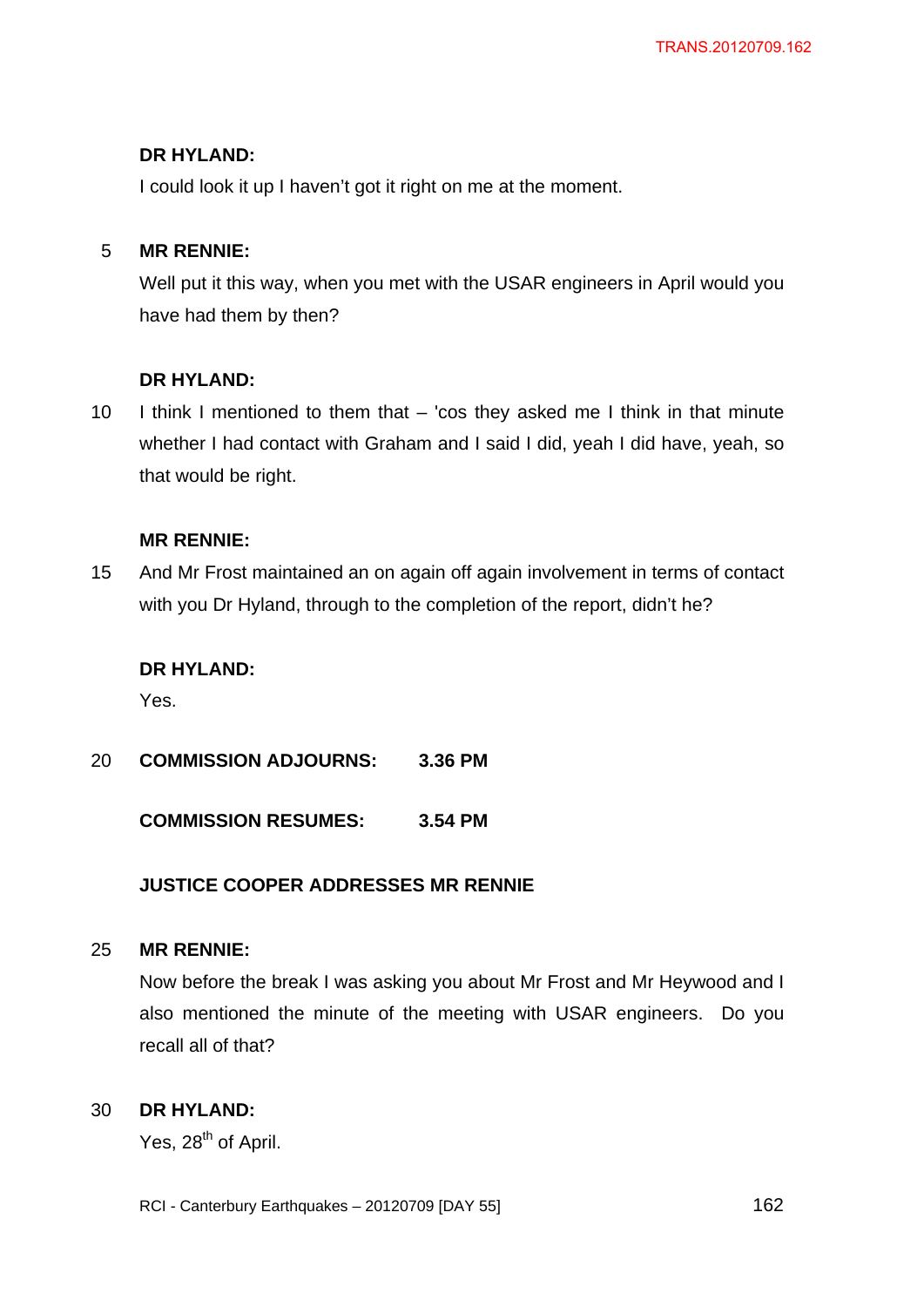## **MR RENNIE:**

I can put the minute up if you need it but  $-$ 

#### 5 **DR HYLAND:**

That would be helpful sir.

## **MR RENNIE:**

10 Right. It's MAD249.0516.RED. Now you'll see that this is, you're quite right in Christchurch on the  $28<sup>th</sup>$  of April 2011 and as I mentioned to you it has been redacted so that the only people we can be certain were at the meeting were the two of you.

## **DR HYLAND:**

15 Okay.

20

## **MR RENNIE:**

Along with six anonymous people. Now the purpose of this meeting I take it was to achieve some drawdown by the two of you of the information that USAR held in respect of their time and their involvement in the CTV building.

# **DR HYLAND:**

That's correct.

#### 25 **MR RENNIE:**

There seems to have been one or two suggestions in the minutes, for example on the second page you'll find that you noted that you've been provided with some photographs by I think Mr Frost and the, you'll find this at 5.1 and 5.2, and the immediately observation of somebody was that you may

30 have got those photos when they were the property of the Fire Service and you didn't have proper authority for them. Do you see that?

## **DR HYLAND:**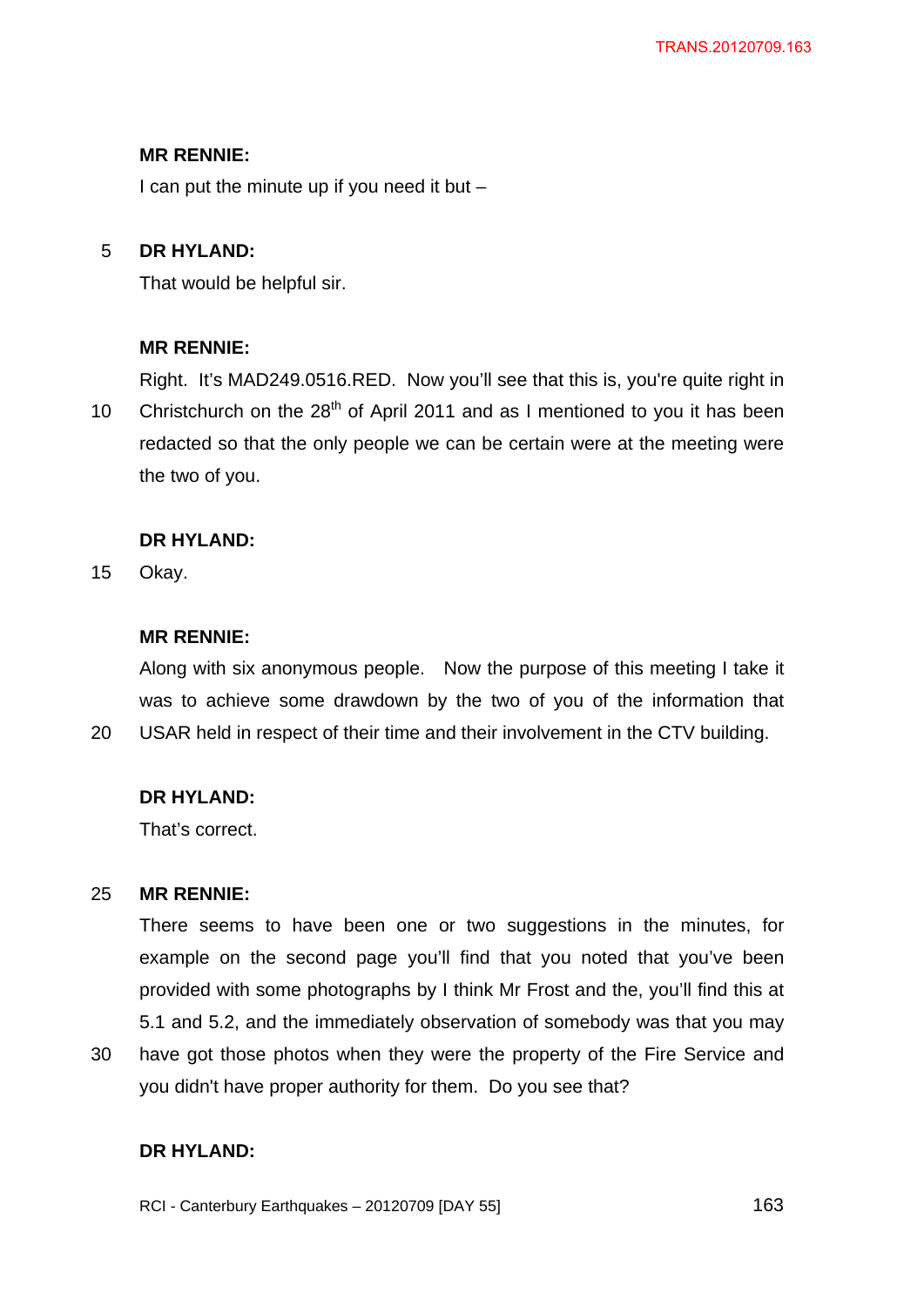Yes.

5

# **MR RENNIE:**

Was that reflective of a reluctance by these people to provide you with information?

## **DR HYLAND:**

I think they were just being very careful.

#### 10 **MR RENNIE:**

You, when you set out on your investigation you were looking for information, records and photographs from other sources including the, the police?

## **DR HYLAND:**

15 Yes.

## **MR RENNIE:**

Did you have any difficulty in accessing that material?

#### 20 **DR HYLAND:**

No.

#### **MR RENNIE:**

25 In the uploaded documents there's a bundle of photographs which is labelled as "police photographs." Were they the only photographs you got from the police?

### **DR HYLAND:**

I believe so, those were the ones.

30

### **MR RENNIE:**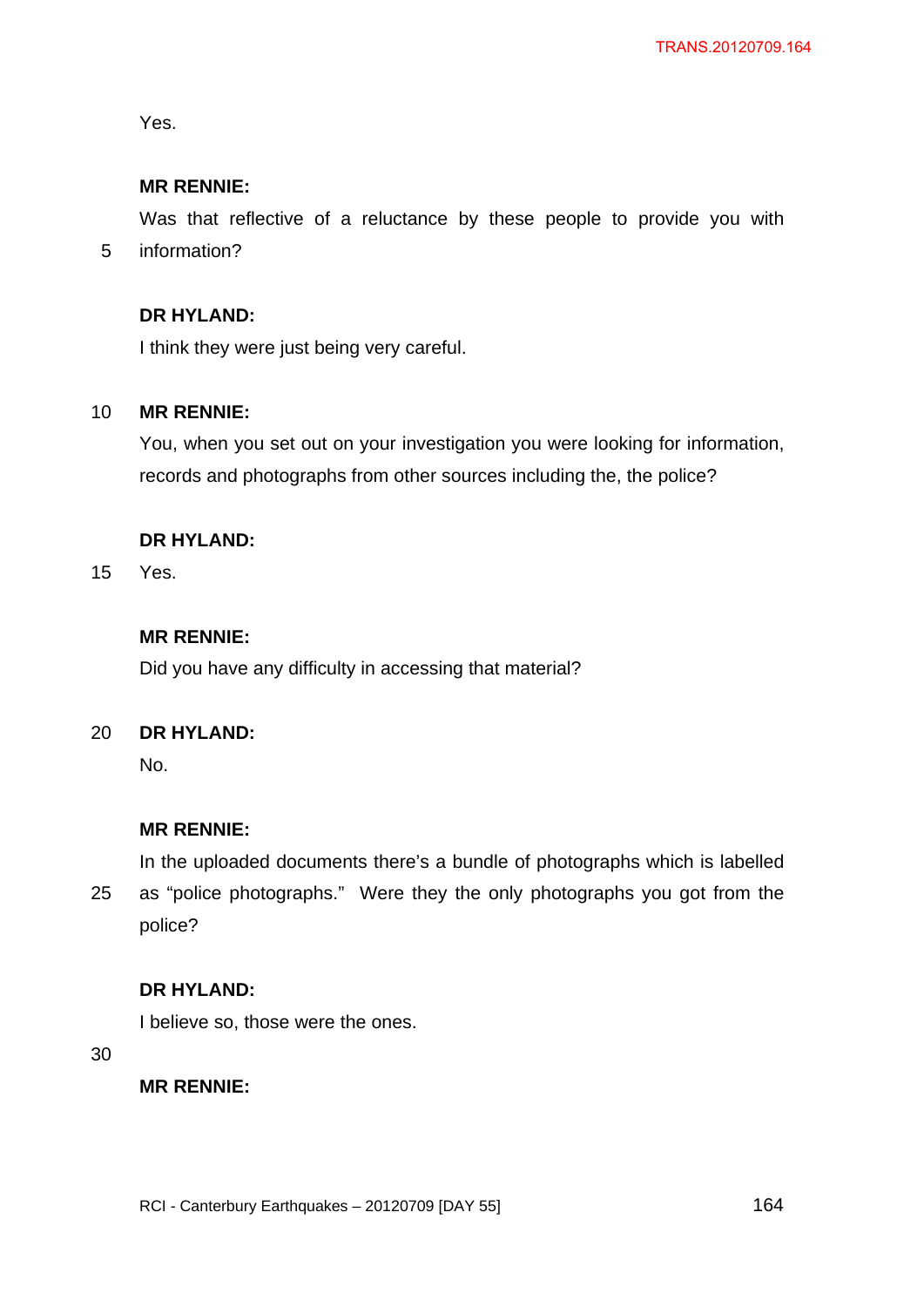Are you aware that a considerable number of police photographs have since been published? There's a book and a DVD in support of a charity arising from this matter.

#### 5 **DR HYLAND:**

Yes I have (inaudible 15:57:50).

## **MR RENNIE:**

Have you looked through those?

10

## **DR HYLAND:**

No I haven't had a chance.

#### **MR RENNIE:**

15 On the basis that the photographs that you got from the police are the only ones that are uploaded it would appear that the police had substantially more photographs than they handed over. Can you account for that?

## **DR HYLAND:**

20 No I can't.

### **MR RENNIE:**

Did you ever ask the police for the full extent of the photographs that they held?

25

## **DR HYLAND:**

I think it was just a request that was made through the Department for, for photos and things.

#### 30 **MR RENNIE:**

So it's not a matter you handled personally?

# **DR HYLAND:**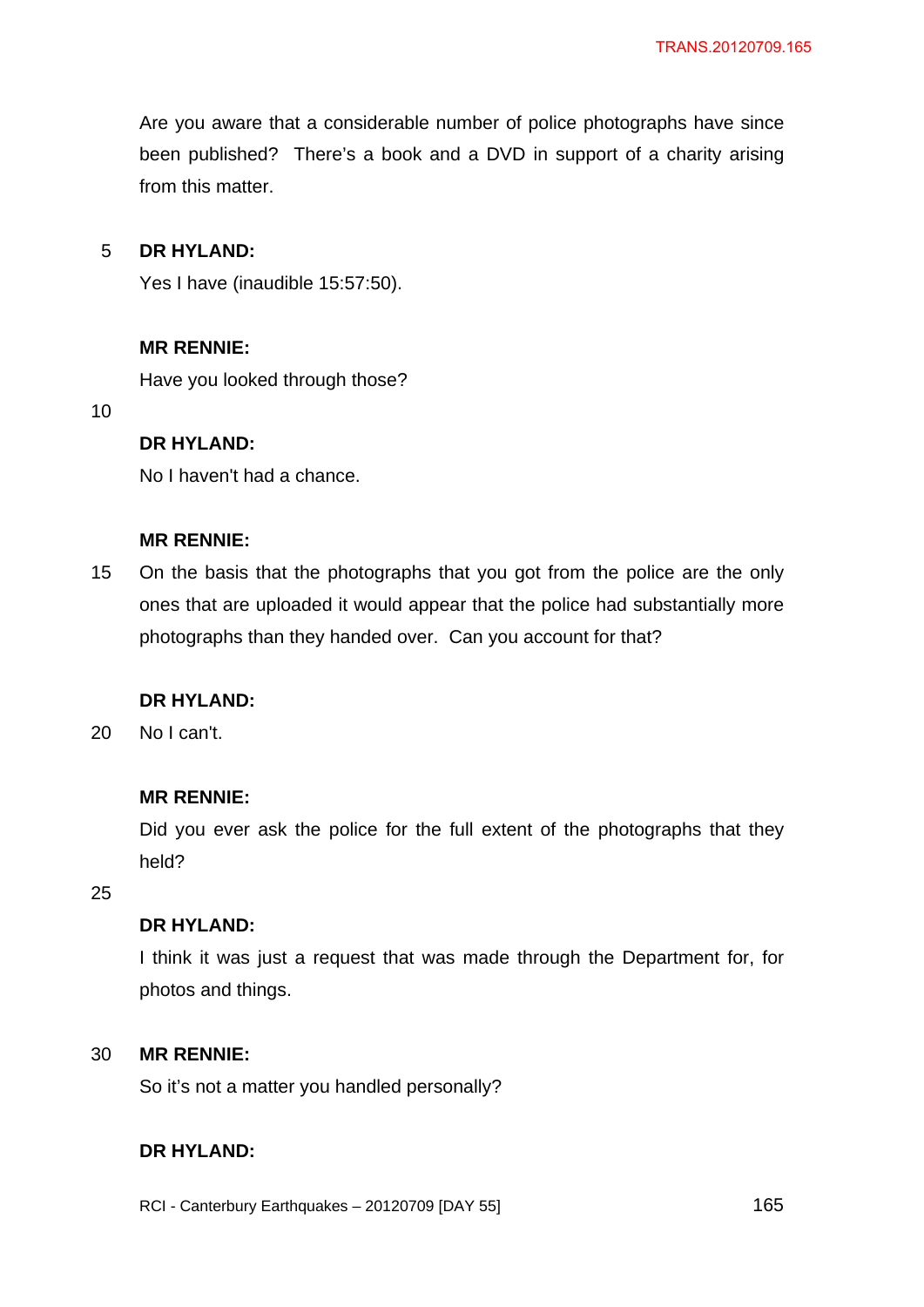No, no.

5

## **MR RENNIE:**

Would you accept that in terms of photographs taken over the first couple to three days of this matter that every photograph has the potential to be helpful?

## **DR HYLAND:**

Definitely the earlier the better.

#### 10 **MR RENNIE:**

Yes the Department issued a public appeal for the provision of photographs didn't it?

## **DR HYLAND:**

15 Yes it did, yep.

## **MR RENNIE:**

And beyond issuing that public appeal are you able to point to any other measures that were taken to obtain that information?

20

# **DR HYLAND:**

From the public or?

## **MR RENNIE:**

25 From any source.

## **DR HYLAND:**

Well when we, when I interviewed people I'd often ask them if they had any photos and some, some of them came forward with photos.

30

### **MR RENNIE:**

Was it ever your experience that people would not provide you with photos?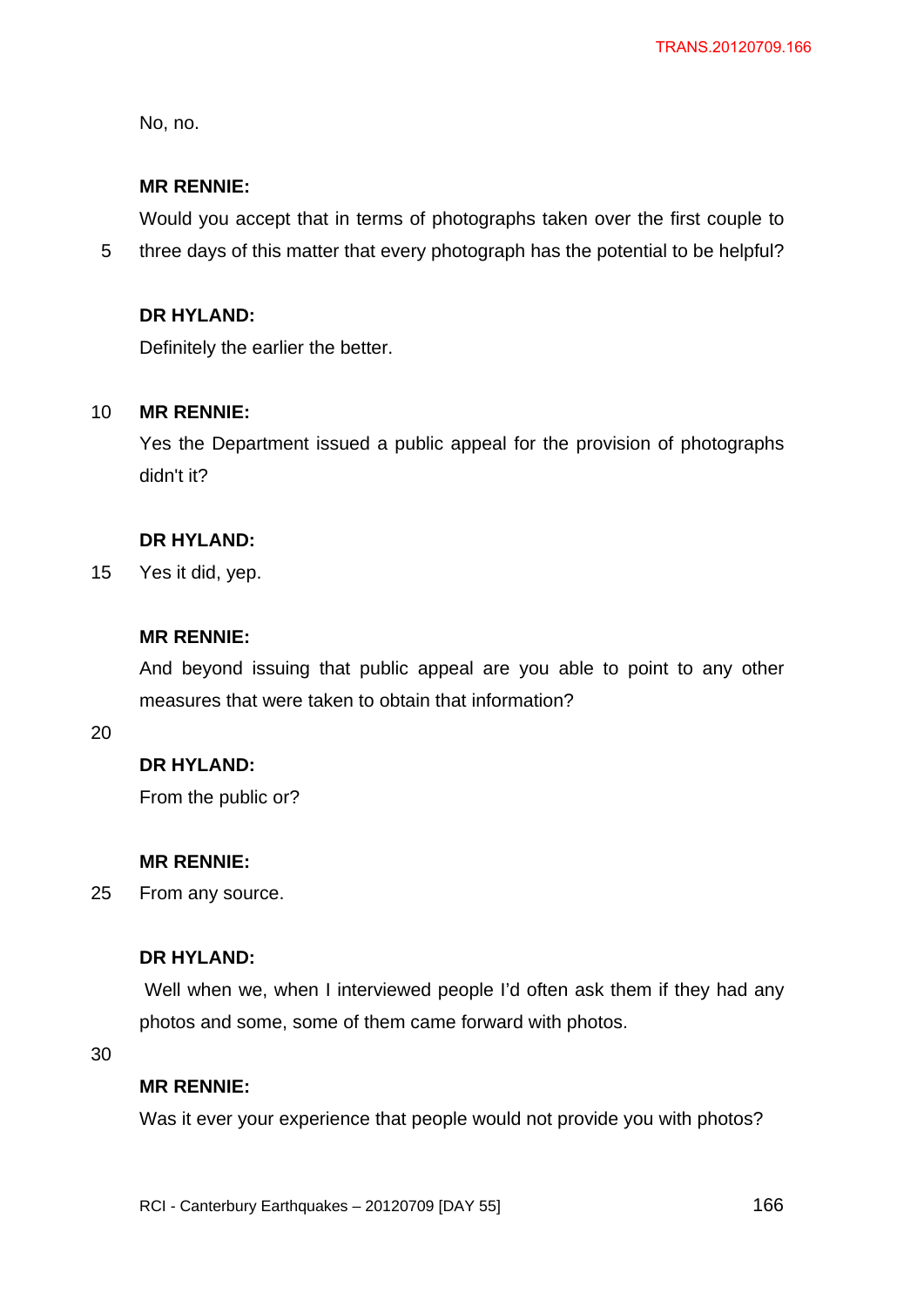No, no some people would give them but didn't want to be identified, who they were from.

#### 5 **MR RENNIE:**

Yes, well that's understandable isn't it.

## **DR HYLAND:**

Mmm.

### 10

## **MR RENNIE:**

Now in relation to Mr Heywood, Mr Heywood actually wrote to the Royal Commission offering to come and provide evidence. Did you know that?

15

# **DR HYLAND:**

I, I understand that's the case.

## **MR RENNIE:**

20 Did you ever have a similar communication from Mr Heywood?

### **DR HYLAND:**

No.

#### 25 **MR RENNIE:**

Did Mr Frost suggest you contact Mr Heywood?

## **DR HYLAND:**

No.

### 30

# **MR RENNIE:**

Did, at what point in time did you first see Mr Heywood's photographs?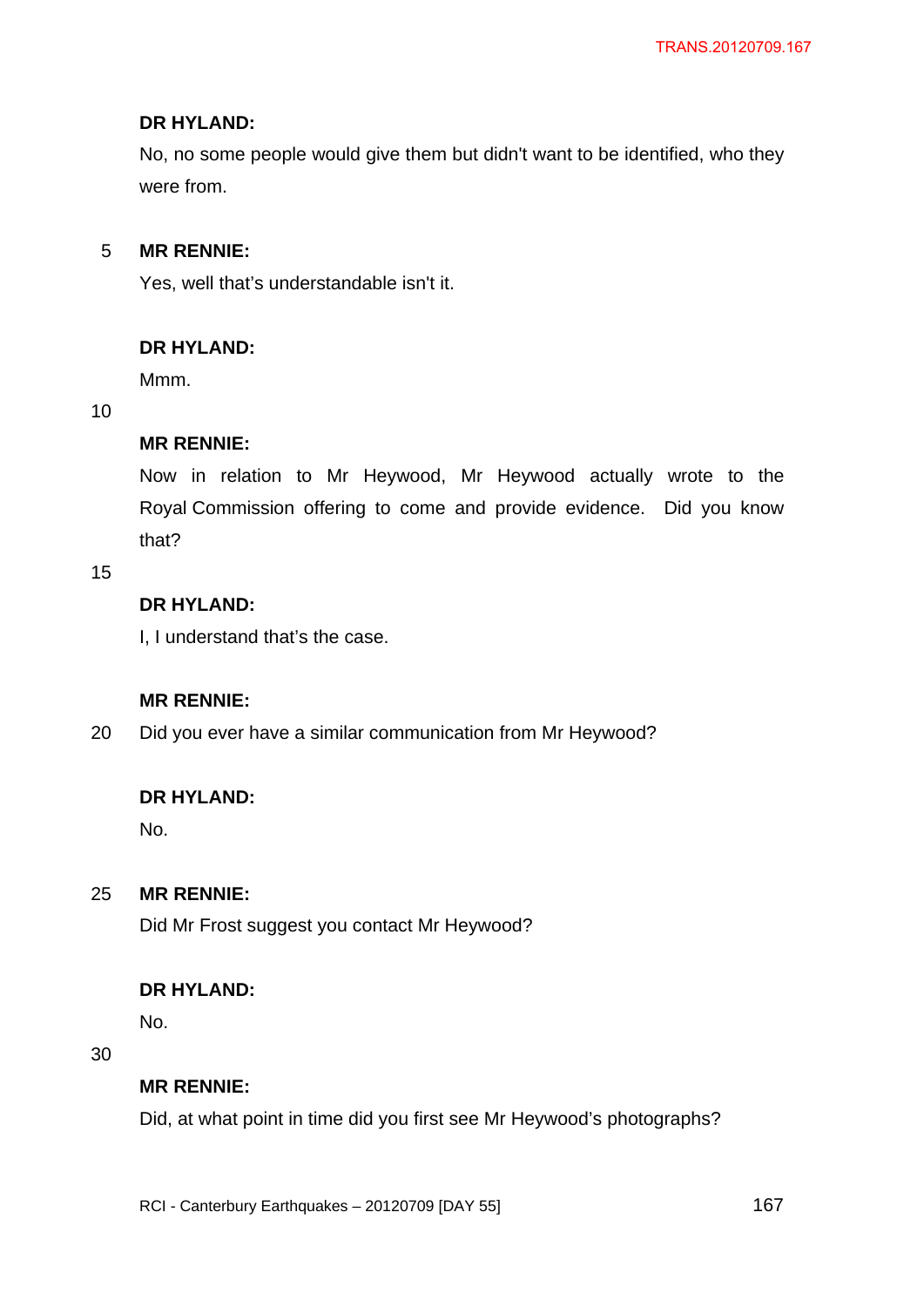I think it was just a few weeks ago when I saw his evidence.

### **MR RENNIE:**

5 Was the matter of getting photographs out of USAR left to the Department to achieve or was that a matter you yourselves dealt with?

## **DR HYLAND:**

No we just asked them if they had any photos. One of the people at the

10 meeting was actually John Trowsdale and he, he tabled some photos which, some of those were in the evidence that he put forward. So that was helpful and we discussed those at the time.

### **MR RENNIE:**

15 Now for the purposes of this investigation did you have administrative resources?

### **DR HYLAND:**

Sorry?

## 20

### **MR RENNIE:**

Did you have administrative resources for this investigation? Well did you have staff, did you have gofers, did you have secretaries, did you have –

#### 25 **DR HYLAND:**

Okay, well we, we had the assistance of the Department. So there was project co-ordinators there and people who would chase down a lot of things. If we asked they would, they would do it, very helpful.

#### 30 **MR RENNIE:**

But beyond the two of you were you reliant on your own efforts without having your own dedicated or assigned staff for this project?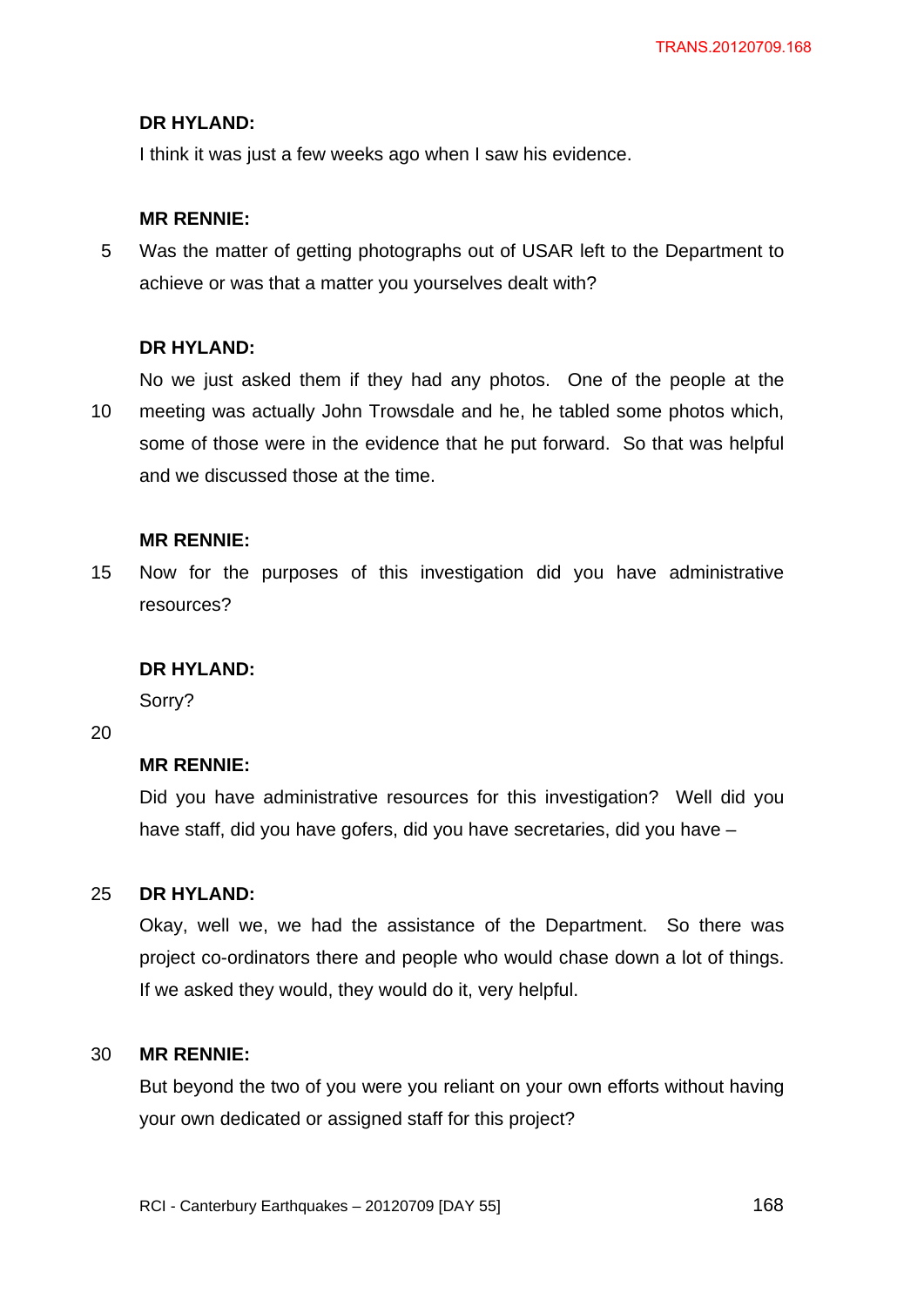I contracted various people to assist me as required and Ashley I think may have done the same. Is that right?

#### 5 **MR SMITH:**

Yeah. I, I had several engineers from Compusoft and also Tonkin & Taylor, Tim Sinclair assisting.

### **MR RENNIE:**

10 I'm actually talking about those people who actually keep the files and find the photos and keep the records and that sort of thing. How was that achieved? The administrators?

## **MR SMITH:**

15 We, we kept our own records.

## **DR HYLAND:**

Yeah, I kept my own, (inaudible 16:01:37).

#### 20 **MR RENNIE:**

And did you keep them as distinct, separate collections or did you have a merged filing system or how did you work?

## **MR SMITH:**

25 I kept them separate, individual files on the computer, individual folders sorry.

## **DR HYLAND:**

Yeah.

#### 30 **MR RENNIE:**

For an investigation of this scale do you consider that you were adequately administratively resourced for this work?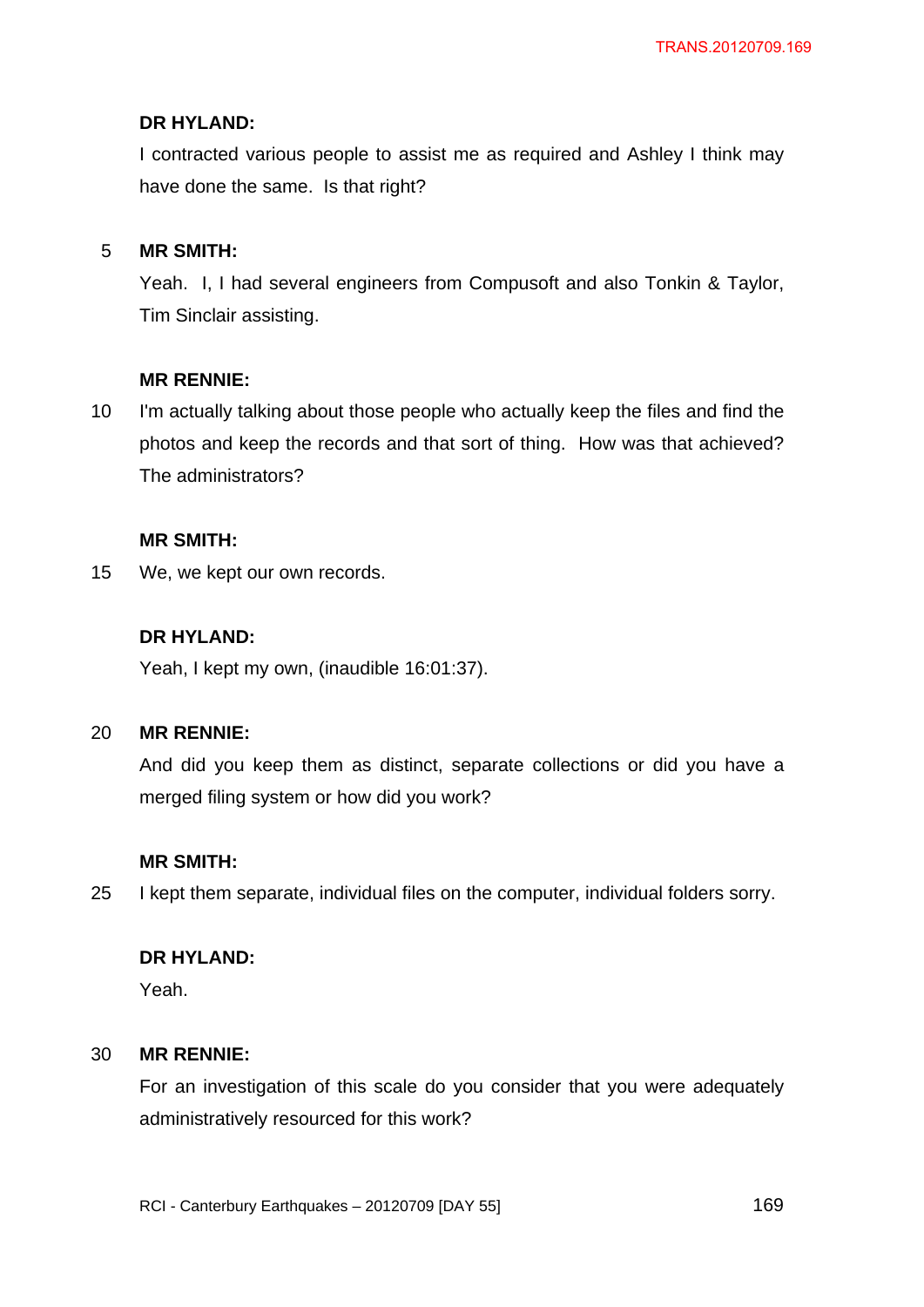Yes.

# **MR SMITH:**

5 Yes I do.

# **MR RENNIE:**

Now Mr Frost told us that in his evidence that he had read parts of the final report before it was issued. Do you recall that?

10

# **DR HYLAND:**

Yes I'd asked him to comment on the debris removal sequence I think, yeah.

# **MR RENNIE:**

15 And subsequent to the issue of the report Mr Frost sent you a document identifying some matters which he considered should receive further attention. Do you recall that?

# **DR HYLAND:**

20 It was after the issue of the report?

# **MR RENNIE:**

Yes.

#### 25 **DR HYLAND:**

Yes I got a, I got something from Graham.

# **MR RENNIE:**

It's BUI.MAD249.494.BB. Do you recognise this?

30

# **DR HYLAND:**

Yes I think so, yep.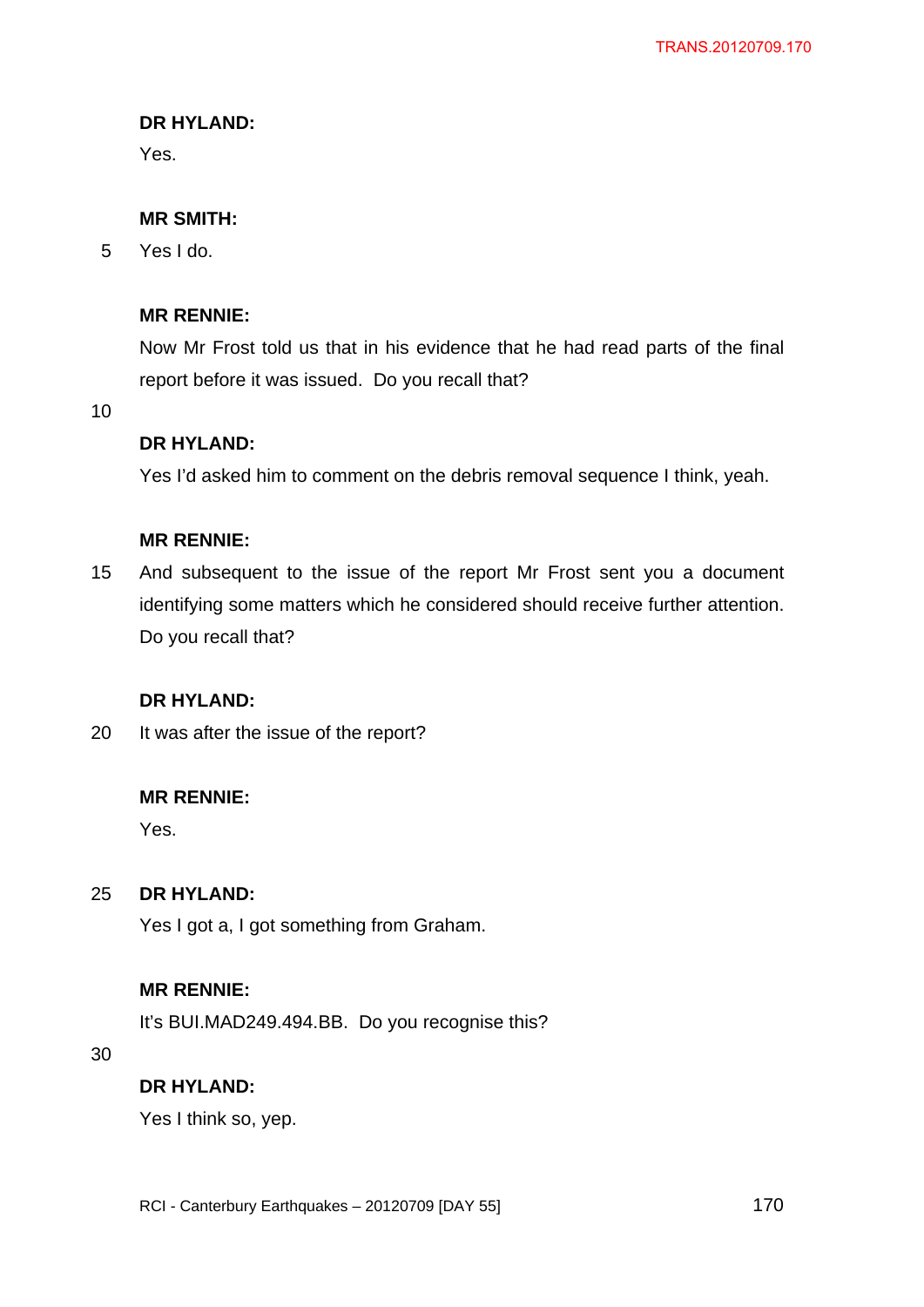## **MR RENNIE:**

And this is Mr Frost on the  $20<sup>th</sup>$  of February of this year identifying three issues in relation to collapse scenarios which he considered could have received, as he puts it in the second line, "A little more attention in the report." Do you see

5 that?

## **DR HYLAND:**

Sure, yeah.

#### 10 **MR RENNIE:**

Now his first point is, "Weak beam column joints." Do you see that?

#### **DR HYLAND:**

Yes, yes.

15

# **MR RENNIE:**

His second is, "Strain hardening in the south wall shear wall," and his third was, "Lack of confinement at beam ends and in beam column joints." Do you see that?

20

## **DR HYLAND:**

Yep.

### **MR RENNIE:**

25 So his focus as to possible collapse scenarios was in areas quite different to those which were your four scenarios in your first preferred explanation in the report wasn't it?

#### **DR HYLAND:**

30 Yeah I, I, I went back to Graham on this and sort of talked through it so I can discuss it if you like.

### **MR RENNIE:**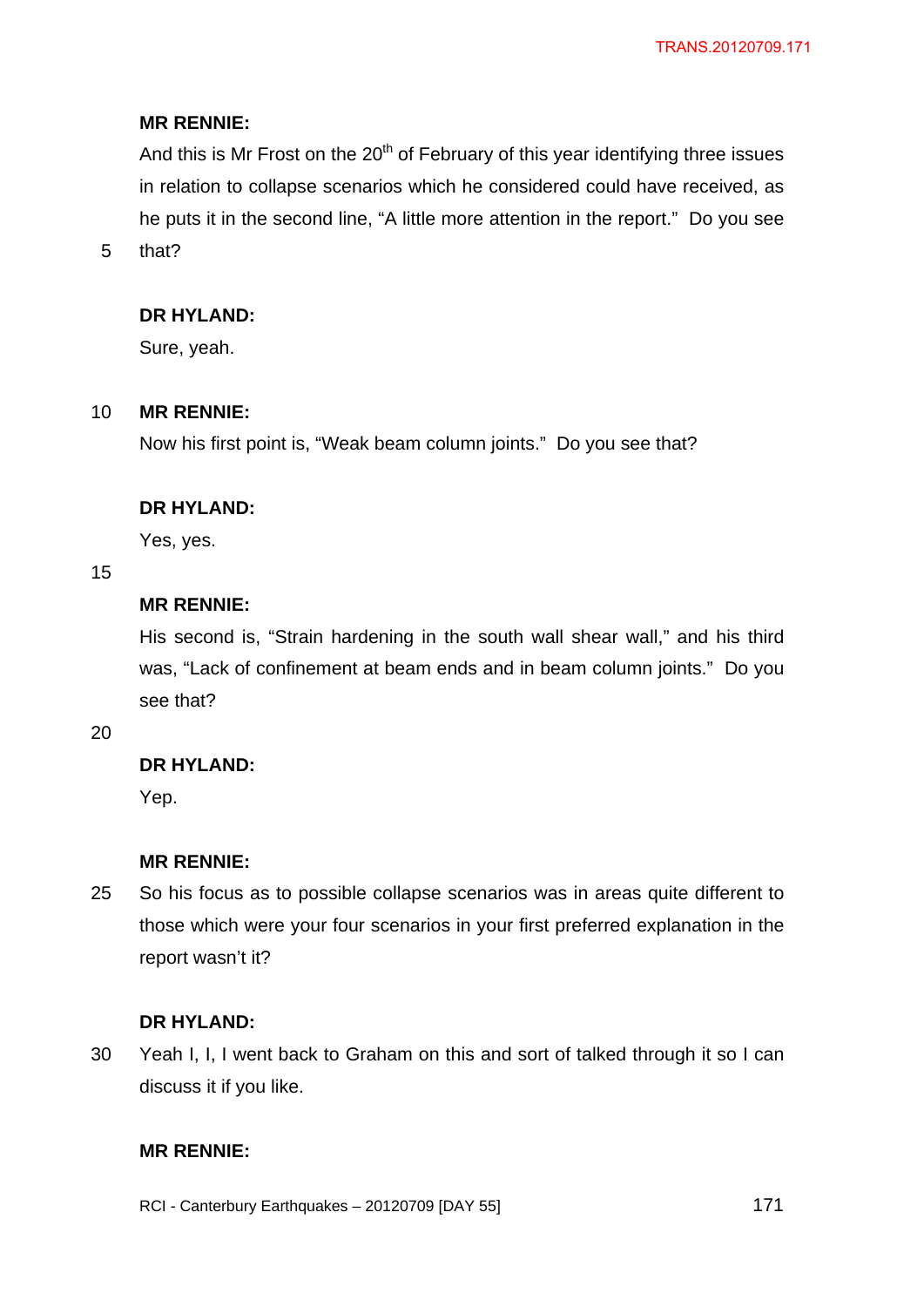Well we haven't probably got a benefit from doing it in detail but the point for today is that even after reading your report he came back to weak beam column joints, strain hardening and lack of confinement at beam ends, in beam column joints.

5

#### **DR HYLAND:**

Yep.

#### **MR RENNIE:**

10 As key points for him. Did he?

### **DR HYLAND:**

Yeah, no I accept that's his, that's his view, I respect him for it.

#### 15 **MR RENNIE:**

And those, each of those may be valid issues.

#### **DR HYLAND:**

Yes, I've considered those.

20

## **MR RENNIE:**

Now they are also issues which are raised in the evidence which is to be presented by persons retained by Alan Reay Consultants Limited aren't they? 1605

#### 25 **DR HYLAND:**

Okay, good.

### **MR RENNIE:**

Well I mean I think you know that because you've seen the evidence?

30

### **DR HYLAND:**

Oh this is Professor Mander?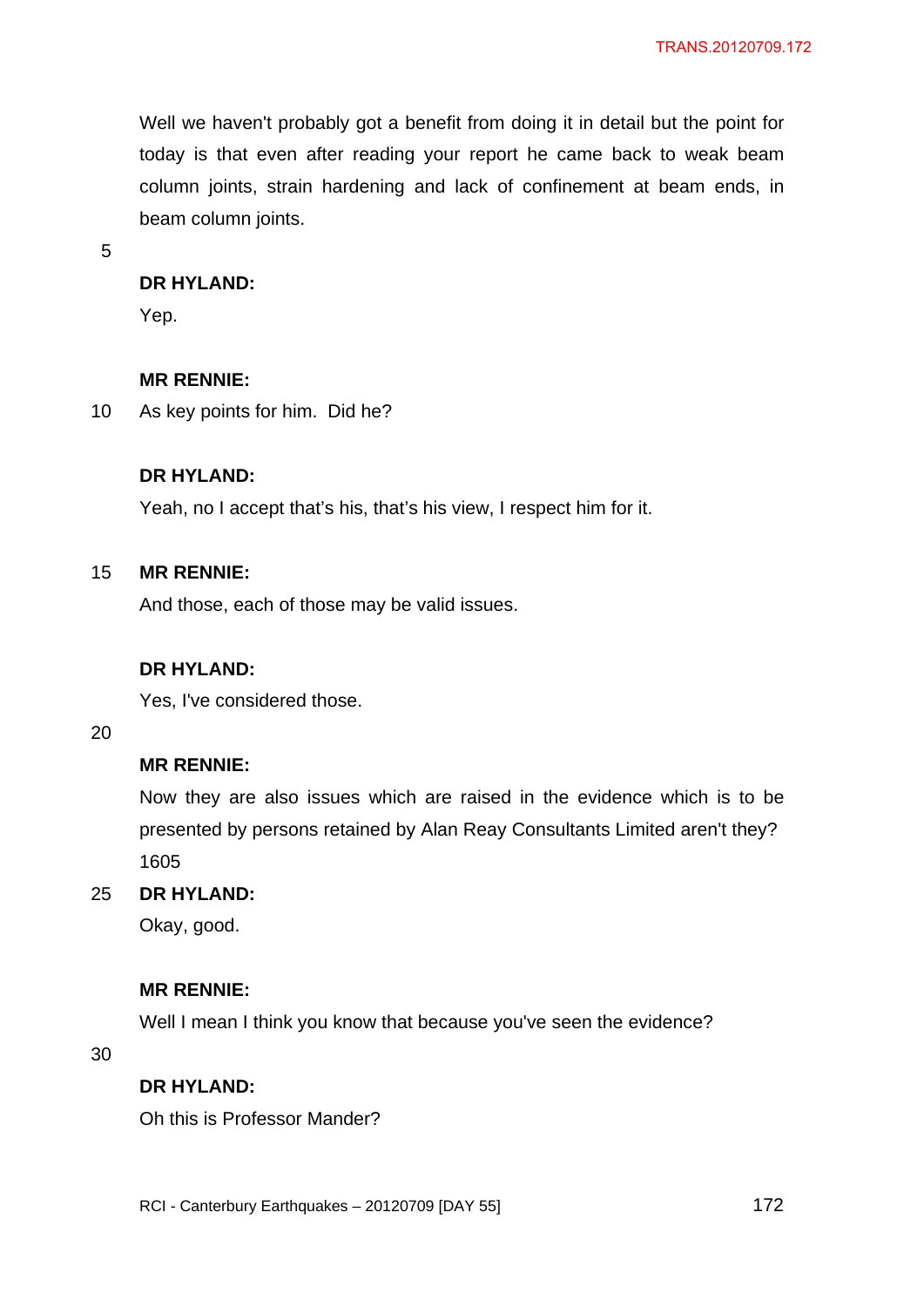# **MR RENNIE:**

Particularly Professor Mander, Dr Shepherd, Mr Bradley.

# **DR HYLAND:**

5 Yes.

# **MR RENNIE:**

Dr Latham to the extent that he obtained particular samples and had them tested and so on. You've seen all that evidence?

10

## **DR HYLAND:**

Yes, I've been through most of that.

## **Mr RENNIE:**

15 Mr Smith I think has filed a reply brief in relation to three of those?

## **DR HYLAND:**

That's right.

#### 20 **MR RENNIE:**

All I have to ask you today because that material's not directly before the Commission yet, is that you accept that the persons who have given those briefs have expertise in the fields that they have given evidence about?

#### 25 **DR HYLAND:**

Oh definitely, yeah, I have respect for these people.

## **MR RENNIE:**

30 And in relation to response to the points that they raise you've each had the opportunity to respond to those points?

## **DR HYLAND:**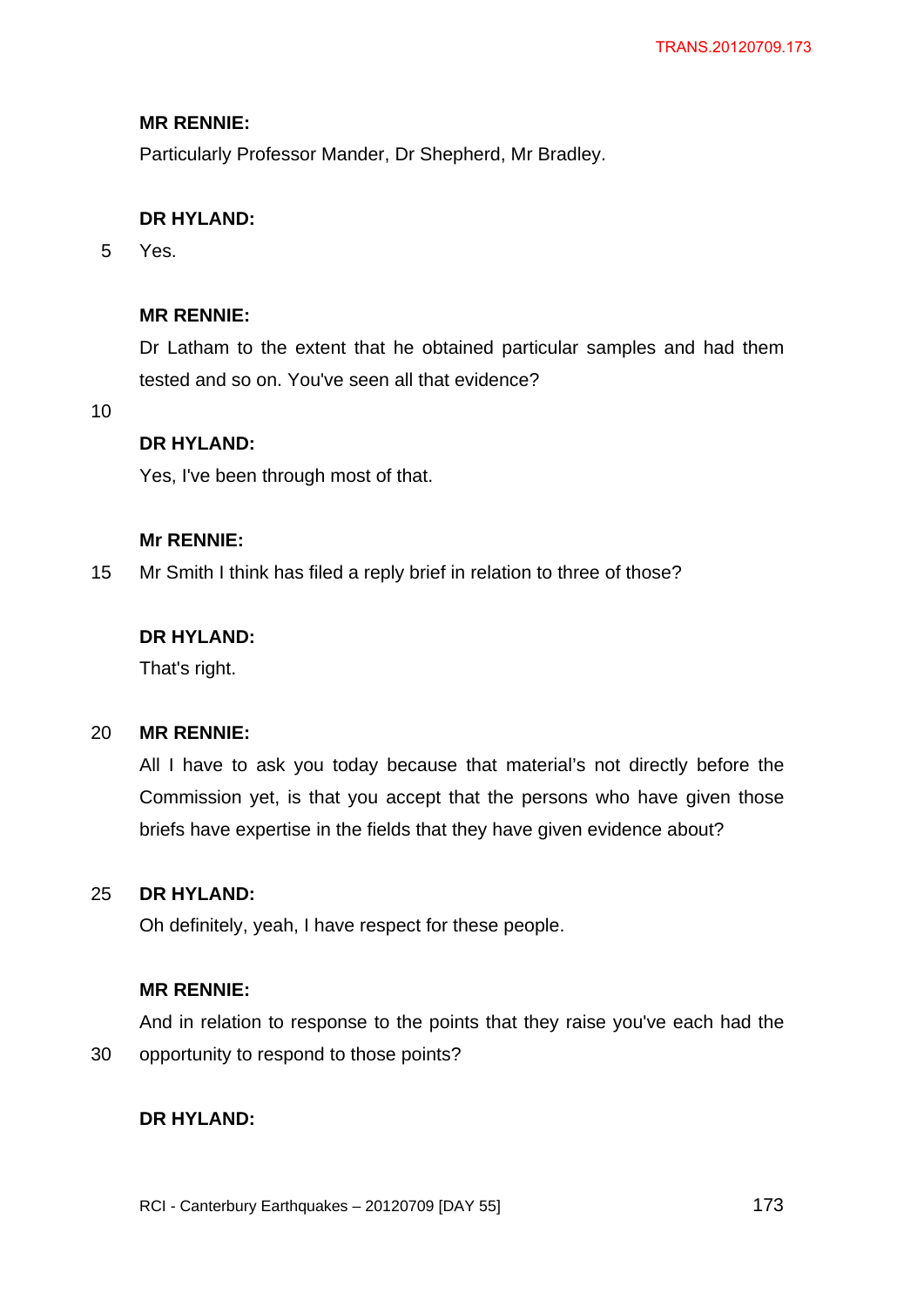Yes, I mean I haven't given a statement of evidence in response to Professor Mander's. I've run out of time, I have got some comments though.

### **MR RENNIE:**

5 Yes. Well that would seem it's a matter for the Commission of course but it would seem there might be a later opportunity when you're back and I can certainly indicate to you that from the parties that I represent there would be no issue about your making a response to those points.

#### 10 **DR HYLAND:**

That would be great, thank you.

## **MR RENNIE:**

And Mr Smith, you've actually filed an explicit reply brief haven't you?

## 15

# **MR SMITH:**

Yes, I have. Again I felt I had limited time so tried to pick out the main points rather than –

#### 20 **MR RENNIE:**

Yes, and you have an equal acceptance of the expertise of those evidence briefs the persons given?

### **MR SMITH:**

25 Yes. Yes.

## **MR RENNIE:**

So on the basis we discussed I don't need to take that further and those are my questions, thank you very much.

30

## **MR MILLS:**

I'm just reflecting on this question that's just come up about Dr Mander and when's the appropriate time for Mr Smith and Dr Hyland to respond to this and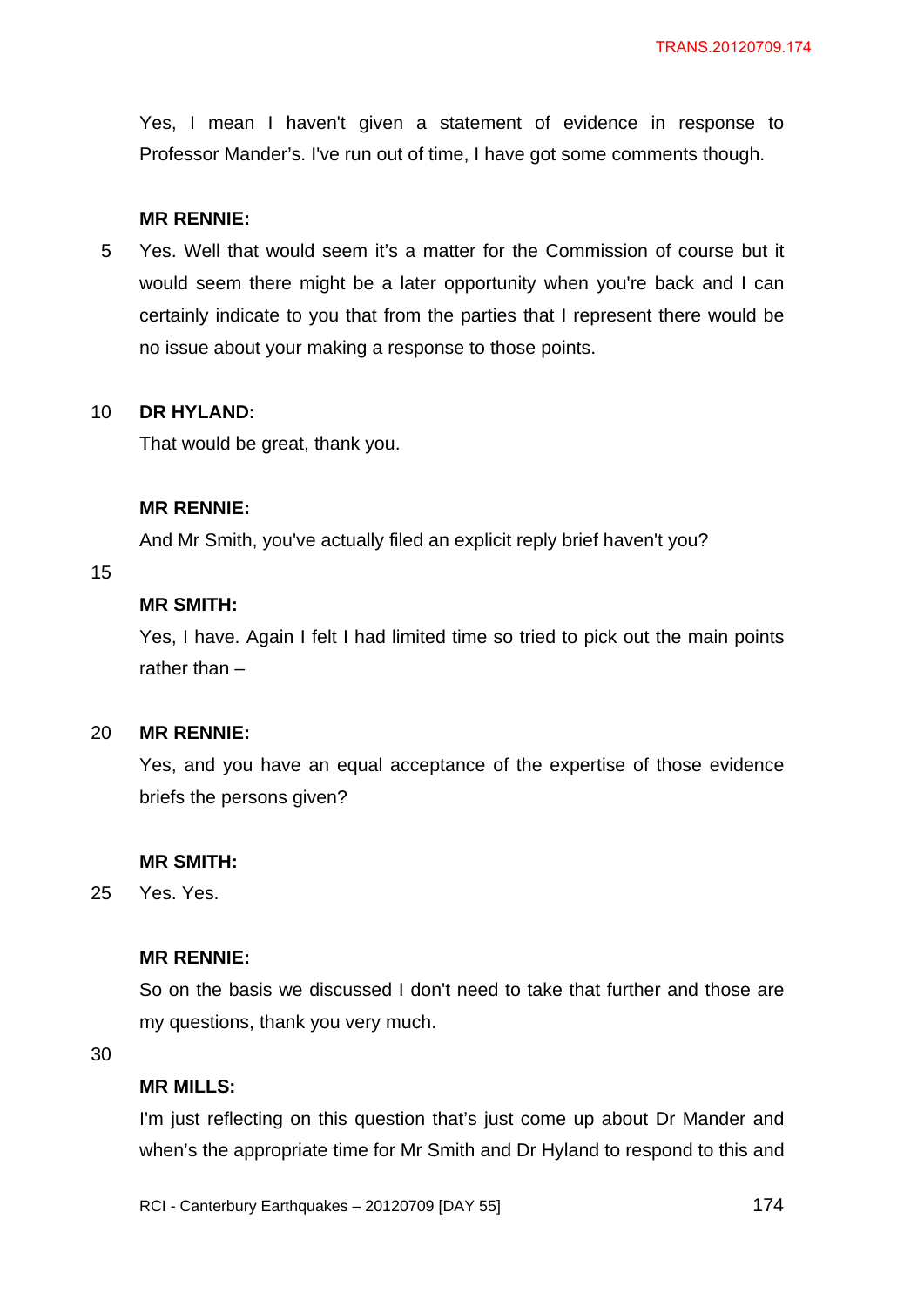perhaps I should just ask you about that initially, as to whether you are in a position now to make those comments or whether you prefer to deal with it at a later stage?

#### 5 **DR HYLAND:**

Well I've been through part of the evidence. I haven't finished it so I'd like to do them the honour of being through it thoroughly if that's possible?

### **MR MILLS:**

10 And again just to help me to schedule this into our programme, are you able to give, both of you, some guidance right now on what issues with Dr Mander's evidence you particularly want to focus on in terms of topics?

#### **DR HYLAND:**

15 I guess first things would be the response of the floor, buckling columns.

## **MR MILLS:**

So they're structural issues?

#### $20<sub>2</sub>$ **DR HYLAND:**

Structural issues, yeah.

#### **MR MILLS:**

Mr Smith?

25

## **MR SMITH:**

I think some of it relates to non-linear time history of which further work is being done at present so I think –

#### 30 **MR MILLS:**

Yes.

# **MR SMITH:**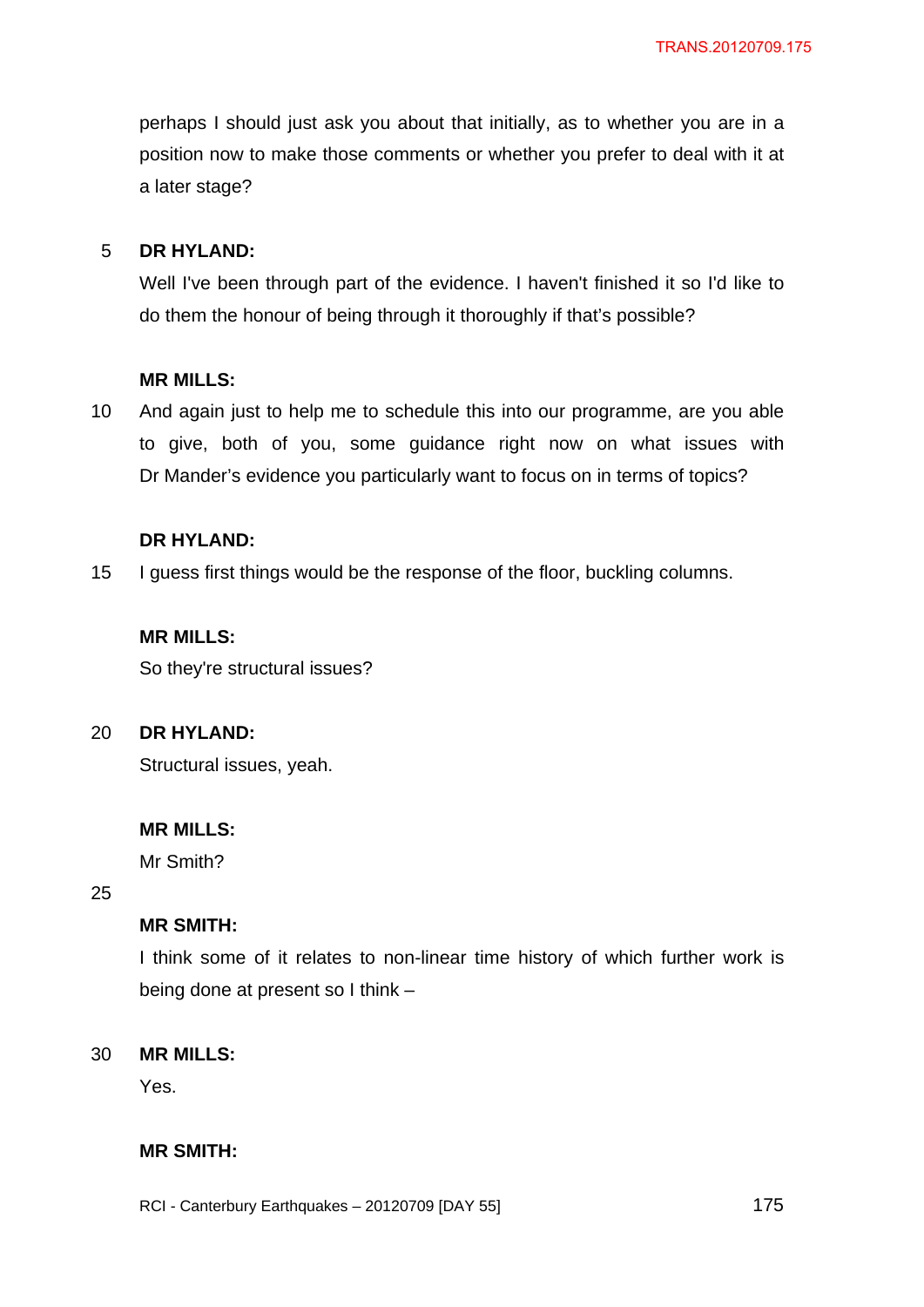We've both said that we would, if, we can't really discuss that in detail at the moment because we'd like to see the results of further analysis.

#### **MR MILLS:**

- 5 Yes, well I mean that's understandable and that will obviously fit quite comfortably within the session that we've got yet to be scheduled on the time history analysis. Well we need to reflect on this because one fits comfortably, the other really brings us back to some of the issues that we've been dealing with, with you today but I'll just park that for the moment and give some further
- 10 thought to that perhaps overnight, discuss it with the Commissioners.

15 20 I want to just go through some issues with you that you've been dealing with in your evidence and which have been the subject in some cases of questions from my friend, Mr Rennie, just to be sure that to the extent that we can that we've narrowed down the areas of difference here and the, and really identify the basis on which some of your conclusions have turned. So I wanted to ask you first about this collapse theory that you've both put forward with some slight differences between you but some, a lot of common ground, but I wanted to ask you particularly about the issues of column drift and how that works in the analysis that you've done. Now correct me at any point if you think that I've got some of the core facts wrong here because I'd be the first to

say that this is a complex area for non-structural engineers.

25 My understanding is that at least initially the starting point of this analysis of the column drift and where you positioned that in terms of initiating events for the collapse was the conclusion that under that code standard the columns should have able to accommodate an inter-storey drift of 1.51%, have I got that right?

#### 30 **DR HYLAND:**

Yeah, that's my contention.

### **MR SMITH:**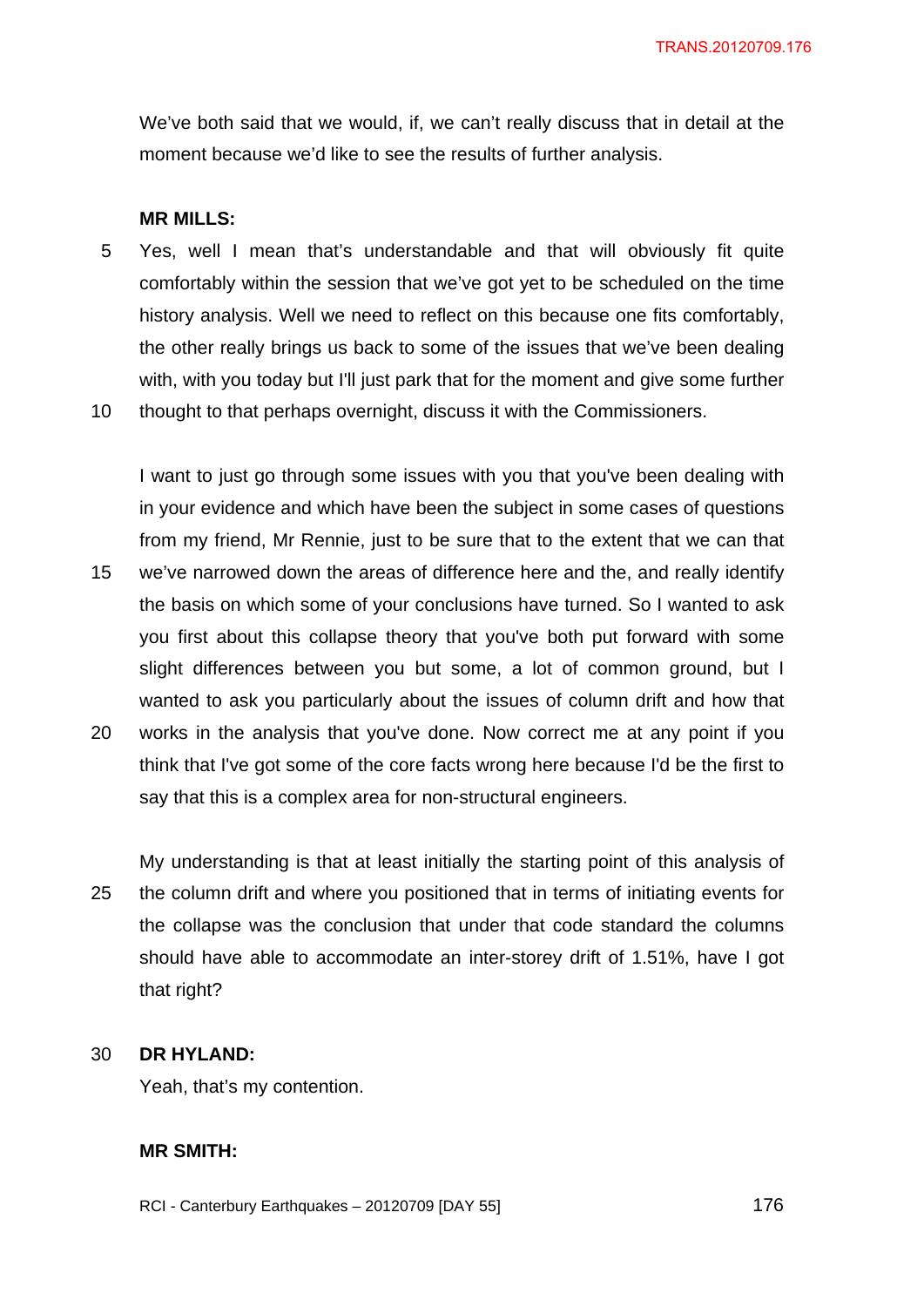Yeah, I think that is a limit set in the standard but not necessarily a requirement for each building. It's an upper limit.

### **MR MILLS:**

5 Yes.

### **MR SMITH:**

Not necessarily a requirement for each building to achieve that limit.

#### 10 **MR MILLS:**

Yes, but am I right that in the analysis that you've done and reported on, that that was the starting point at least in the report, this proposition that –

## **DR HYLAND:**

15 No.

# **MR MILLS:**

I'm not right?

#### 20 **DR HYLAND:**

No.

### **MR MILLS:**

All right, please correct me.

based on the design analysis.

25

# **DR HYLAND:**

So the analysis we checked the drift and found that using the 55% ULS or 55% ULS loading (inaudible 16:11:26) factored loading that the frame got very close to the .83% drift limit which is equivalent to the 1.5.1% drift limit for the structure at ultimate so the building came close, very close to that drift limited

30

# **MR MILLS:**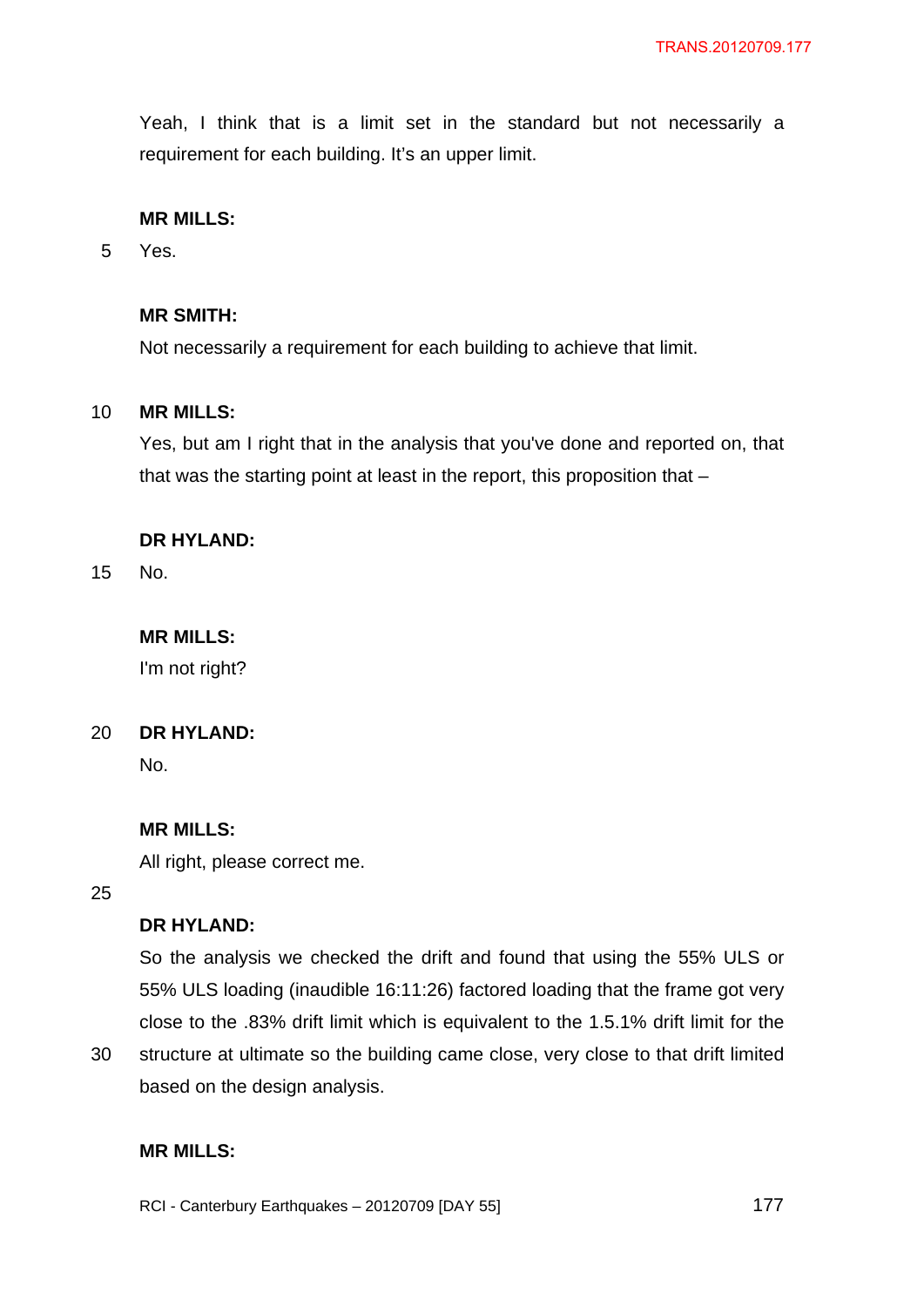All right, and am I right that you then moved from that to an actual estimated drift of between 1.15 and 1.45%.

## **MR SMITH:**

5 I just –

## **MR MILLS:**

I know you've got a different view on this.

#### 10 **MR SMITH:**

Just a small alteration to those figures.

### **MR MILLS:**

Yes.

## 15

# **DR HYLAND:**

Yeah, yeah.

## **MR MILLS:**

20 Now just while we're on that I saw that in your, one of I think in Dr Hyland's supplementary brief or one of them, there's a reference to Compusoft having come back and said they needed to correct some of the original figures that they used for drift limits.

#### 25 **MR SMITH:**

Yeah, that it was in my brief.

### **MR MILLS:**

In your brief?

30

### **MR SMITH:**

Yes.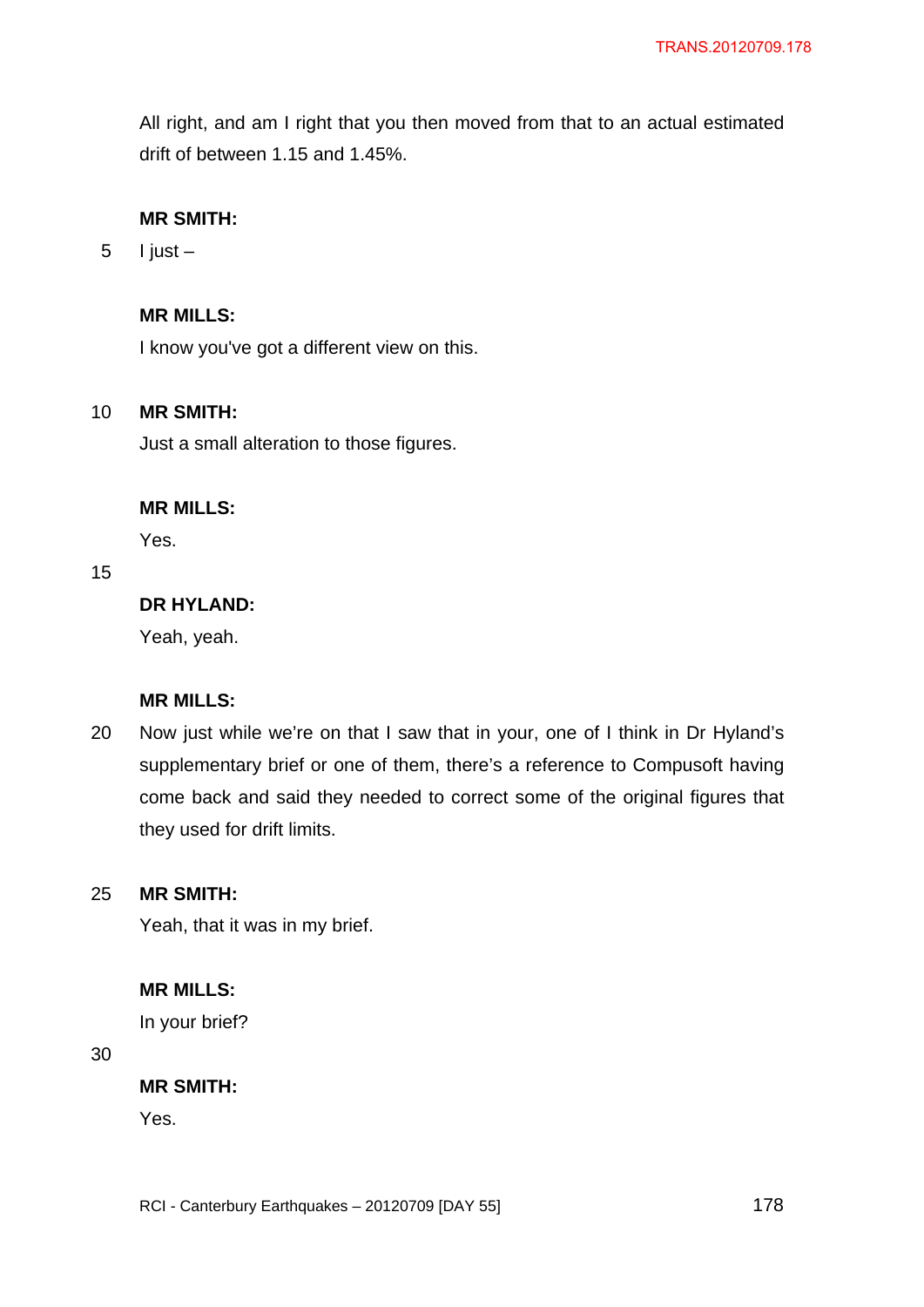### **MR MILLS:**

Now it wasn't clear to me as I read it through whether in the end that made any difference. Can you –

#### 5 **MR SMITH:**

No it didn't. It didn't make any difference to the conclusions or in the, the alteration was to the figures in tables 11 and 12 of the report.

## **MR MILLS:**

10 Yes.

## **MR SMITH:**

It didn't make any alteration to the figures in tables 1 and 2 of the report.

#### 15 **MR MILLS:**

These were all ones that we looked at earlier when you were being questioned by my friend?

## **MR SMITH:**

20 Yes, yes.

## **MR MILLS:**

25 Yes, so for present purposes any rate I can set that to one side although as a matter of history it's a relevant piece of the narrative, and am I right that you then estimated for the purposes of the analysis you were doing that at a 1% drift along line F that there would be drag bar failure?

### **DR HYLAND:**

30 Yeah, that was an observation I made that from the results we had from the NTHA that it seemed that in both the analysis that was done using the September record and the February record that we were getting drifts about 1% at level 4 when we were getting drag bar failure initially, you know, indicated in that analysis.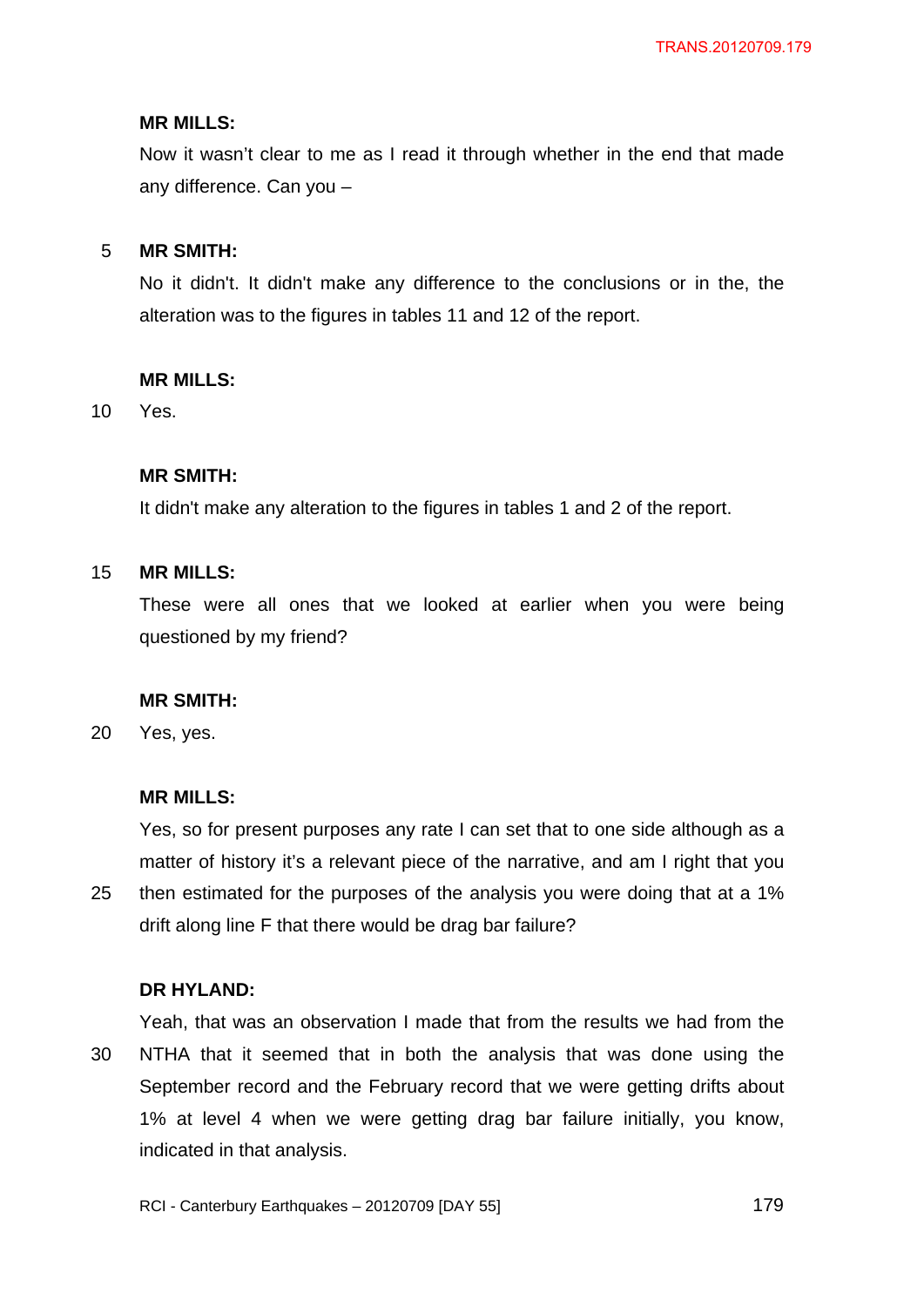### **MR MILLS:**

So am I right that first of all that that had to be based on an estimate that you'd done by drag bar strength?

5

## **MR SMITH:**

Yes, that's correct. Yes.

### **MR MILLS:**

10 So if that was too high that would obviously have an effect on the conclusion that at 1% drift you'd get some detachment, wouldn't it?

## **MR SMITH:**

15 Yes, that's right so if it was too high you would, it could have happened earlier.

### **MR MILLS:**

Yes.

#### 20 **MR SMITH:**

That's right. I think, can I just clarify that one of the alterations I made to that summary of findings was to take out the reference to the 1% drift.

## **MR MILLS:**

25 Yes, no I'm aware of that.

1615

## **MR SMITH:**

30 So you're aware of that? The other point is I know there has been discussion about the calculation of drag bar capacity or the diaphragm connection capacity. I considered that our estimate of the capacity that was used in the analysis to be an upper bound and yet it was still indicating potential failures so it seemed to me regardless of the actual strength whether it was somewhat lower you would still have got disconnections in the analysis so for using an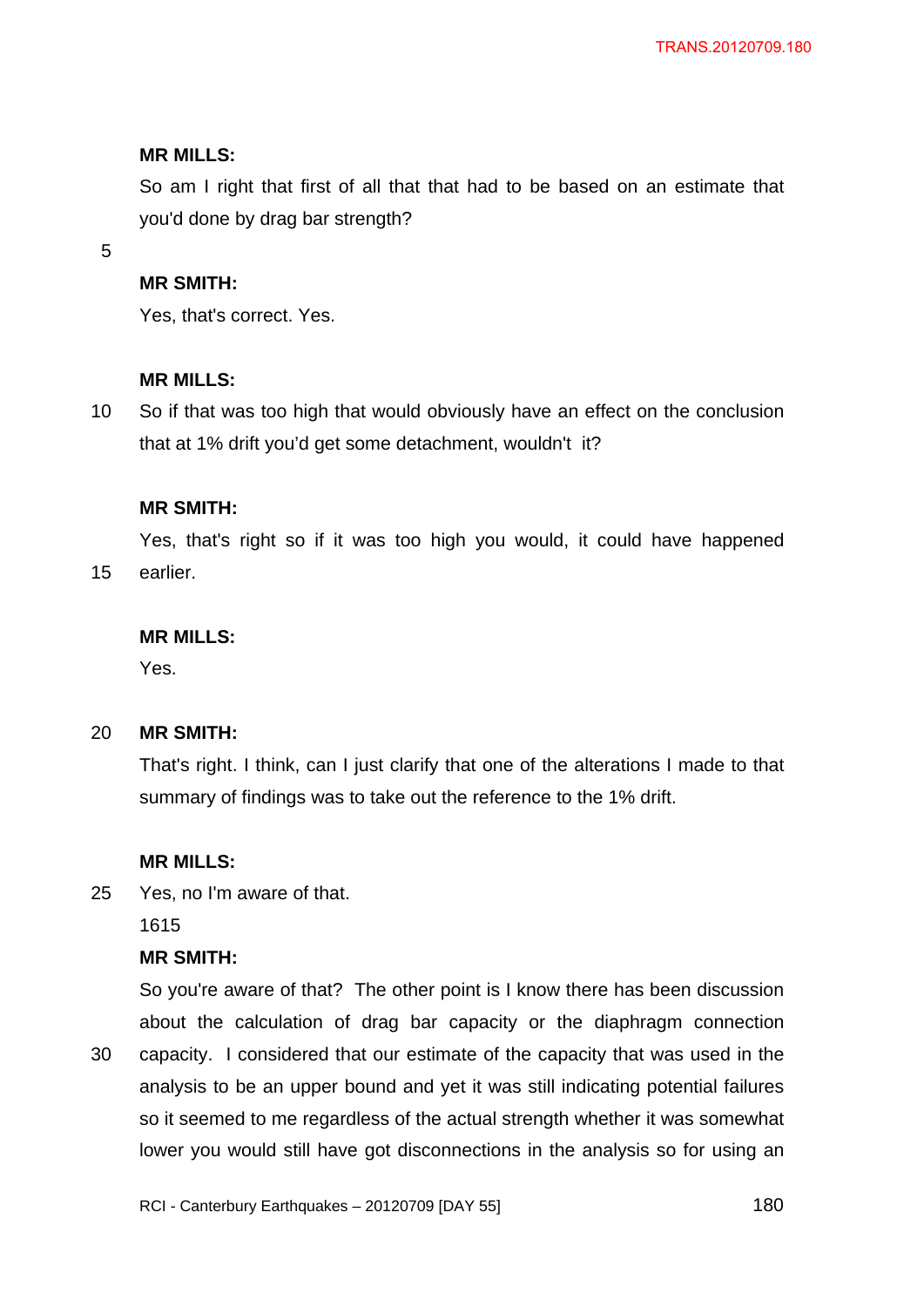upper bound strength we were still indicating some disconnection which seemed to bound the problem as far as I was concerned, yeah.

#### **MR MILLS:**

5 Isn't it relevant though in terms of trying to get the best possible insight into the initiating event to reach the best possible view on drag bar strength than when it, than what it is?

#### **MR SMITH:**

- 10 I think the limitation, the other thing I am bearing in mind is the limitations of our analysis with regard to predicting the actual forces in those drag bars for the various earthquakes they varied and given that we don't have a record for CTV, given the very high sensitivity to floor stiffness that is assumed in the analysis, the various approximations which I believe make it impractical to
- 15 definitively say what forces were in drag bars for those earthquakes.

### **MR MILLS:**

But of course that applies to everything, doesn't it? Not just the drag bars?

#### 20 **MR SMITH:**

But more so to the drag bars than I believe column drift and...

#### **MR MILLS:**

And why is that?

25

30

## **MR SMITH:**

Why is it? Because I believe the overall sway of the building, the performance of that building as far as lateral drift is concerned governed say 90% by the shear walls you know, we certainly have got some difference in drifts from the three earthquake records but they are much more well defined in my mind given my knowledge of the assumptions in the analysis and so I just have an awareness of the assumptions made in floor stiffness interaction with that shear wall that it is very sensitive so I do believe there is more variation likely.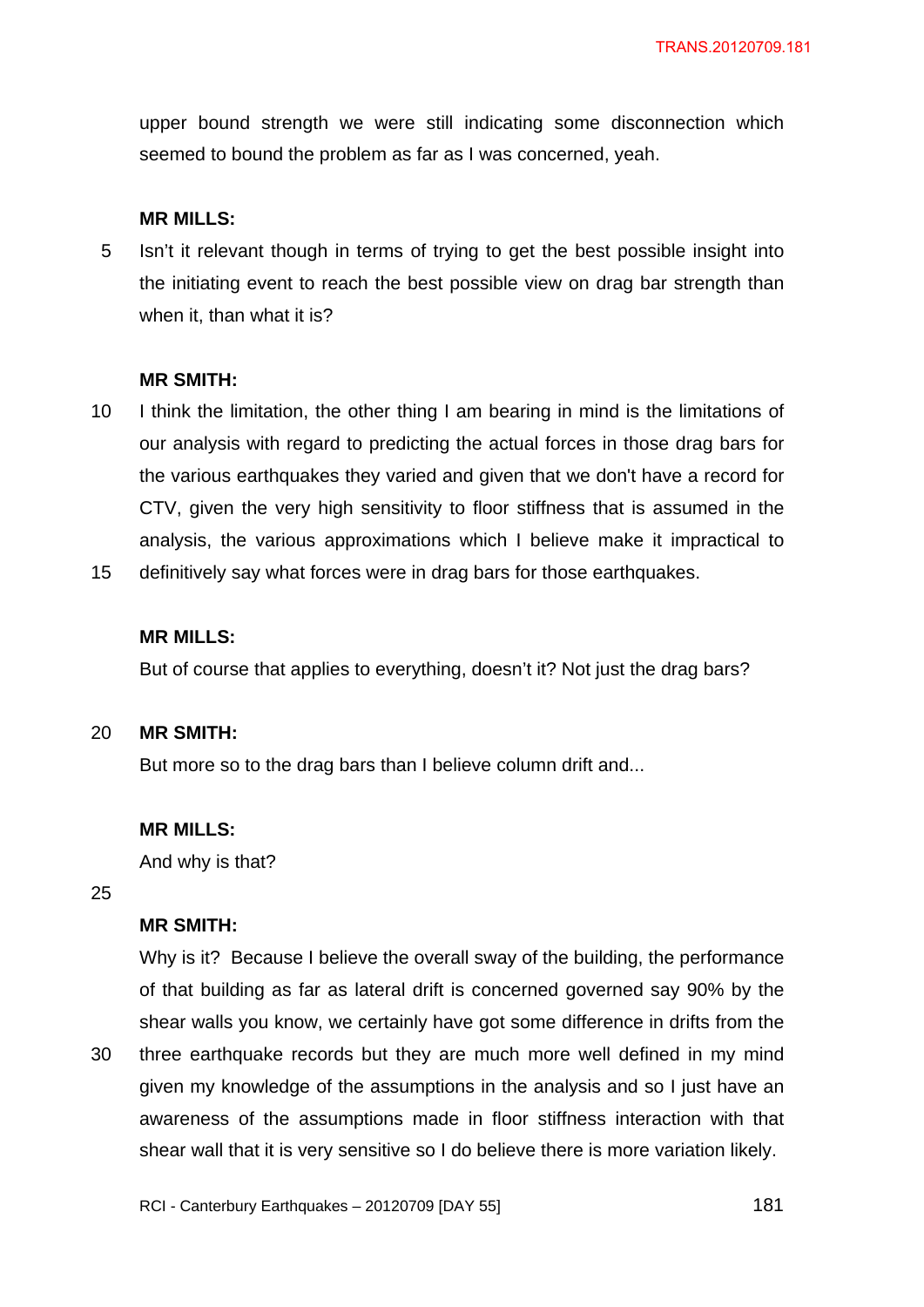Have you – have both of you seen the brief of evidence that has been given by Mr Dixon on the drag bar strength analysis, have you seen that?

5

### **DR HYLAND:**

I had a brief look at it.

### **MR MILLS:**

10 You have only had a brief look at it?

## **DR HYLAND:**

Sorry.

#### 15 **MR SMITH:**

I have seen it.

### **MR MILLS:**

20 I might ask you if you could just take a look at that a little bit more carefully because he estimates lower strengths than the ones that you have come to so at some point it would be useful I think to have your responses to that, whether we can do that while you are giving evidence or whether we can just get some comment from you at some other point?

#### 25 **MR SMITH:**

We have, I have provided some comment to Athol Carr in relation to the further analyses were are doing on that issue, so yeah.

### **MR MILLS:**

30 Yes, well that may take care of it because the - Mr Dixon's brief of evidence I think was provided to Athol Carr as part of that time history analysis that you are reworking so it may get taken care of in that context.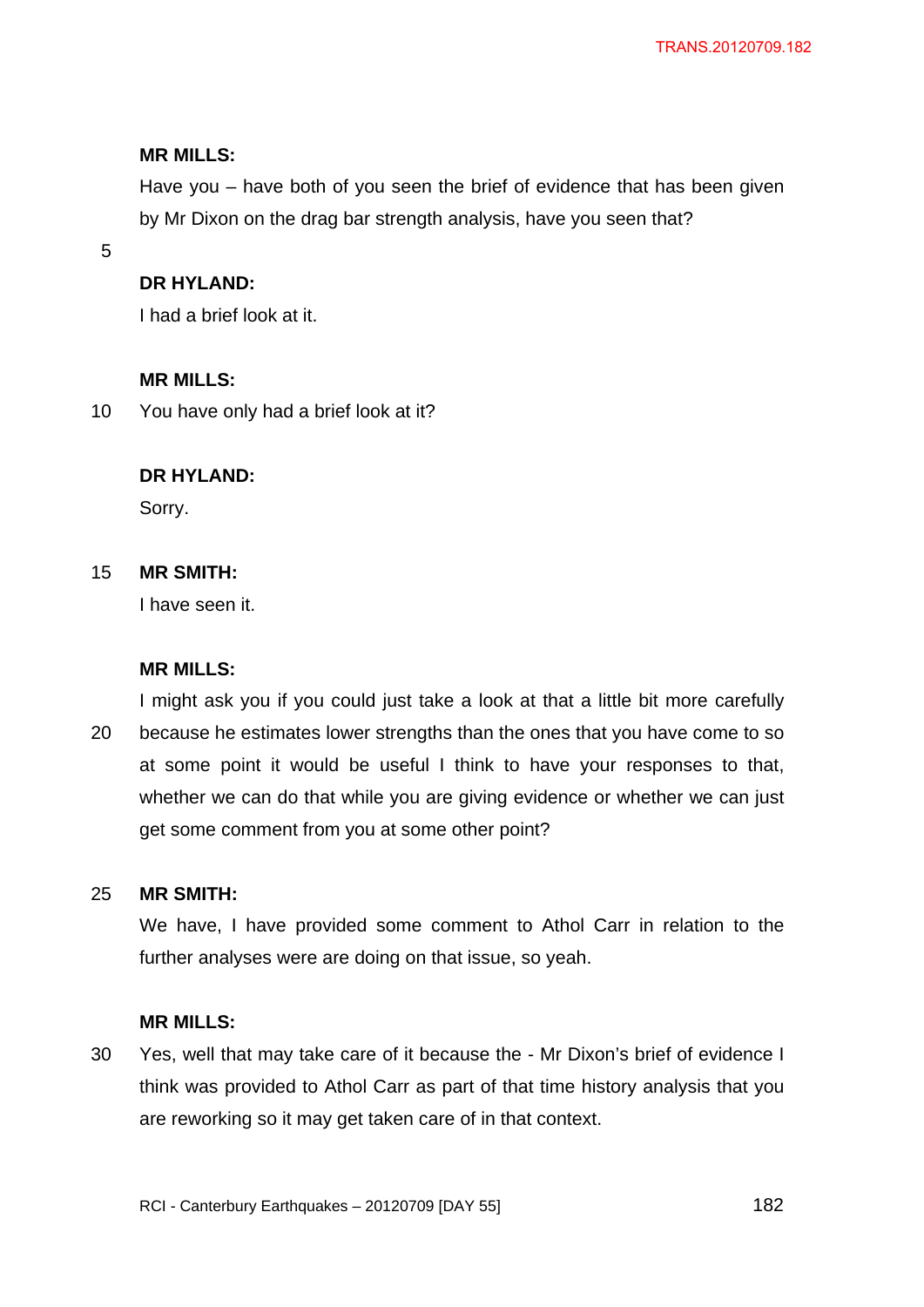Yeah I think and just my initial overview was he'd used characteristic strengths rather than what I used was the, sort of our test strength and so we'd get a you know, more an upper bound perhaps whereas he perhaps, I

5 understand may have been using a sort of designer's approach so you will get a lower value perhaps what you more use for design purpose rather than...

#### **MR MILLS:**

Well given that it has gone and is being considered in the time history analysis

- 10 I suppose we could wait and see what comes out of that. Just coming back to this question of the process of working back on what I'm going to characterise as sort of drift reduction factors which move you back from your starting point on drift reduction to where you – on drift, to where you end up. Am I right that because of this conclusion which appears not to be totally shared that a drag
- 15 bar failure was estimated to occur at 1% drift along line F, that in order to get the column collapse precede the diaphragm disconnection at least on the face of the figures you are working with you need to get that column collapse at a lower drift than your diaphragm disconnection, is that correct?

#### 20 **DR HYLAND:**

Yeah.

#### **MR MILLS:**

25 And am I right that the factors that you then took into account in going through that drift discount were first of all the potential for spandrel interaction, is that the first of them?

#### **DR HYLAND:**

30 No the first thing is just the actual capacity of that column so that the drift capacity sheets are the columns and we found some of them were quite close to that 1%.

### **MR MILLS:**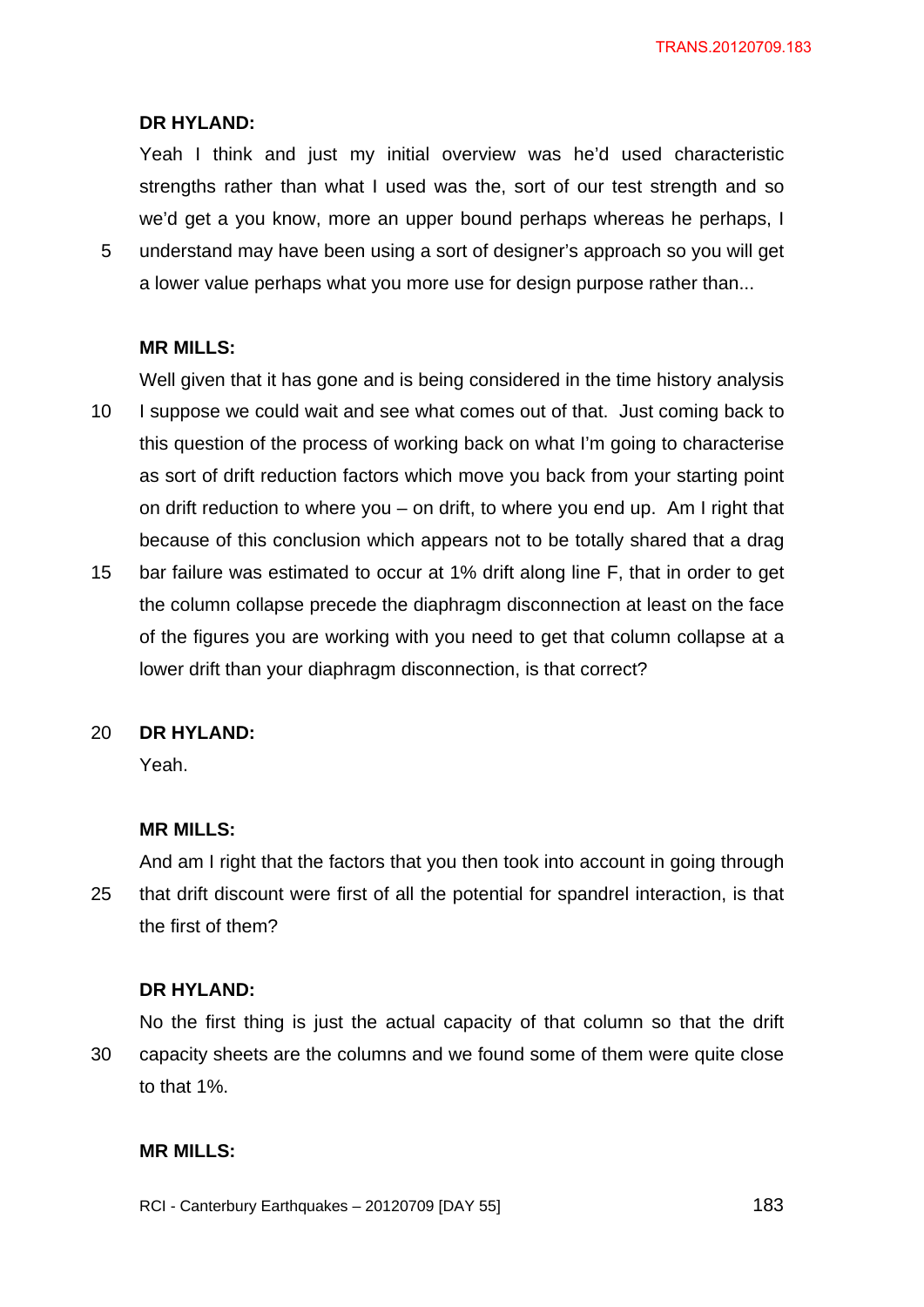How close?

## **DR HYLAND:**

Very close because some was I think, reported 1.15 to 1.45.

5

# **MR MILLS:**

Yes this is your 1.15 to  $1.45 -$ 

# **DR HYLAND:**

10 As I said Mr Smith has –

## **MR MILLS:**

I took as your starting point.

#### 15 **DR HYLAND:**

Yeah.

## **MR MILLS:**

So in terms of reducing that further, the first thing and I don't have these in

20 any order of priority but number one is the spandrel interaction?

# **DR HYLAND:**

Yes that is in my view, yep.

#### 25 **MR MILLS:**

The second one is the under strength concrete?

## **DR HYLAND:**

Yep that is potentially.

#### 30

## **MR MILLS:**

The third one is the vertical accelerations?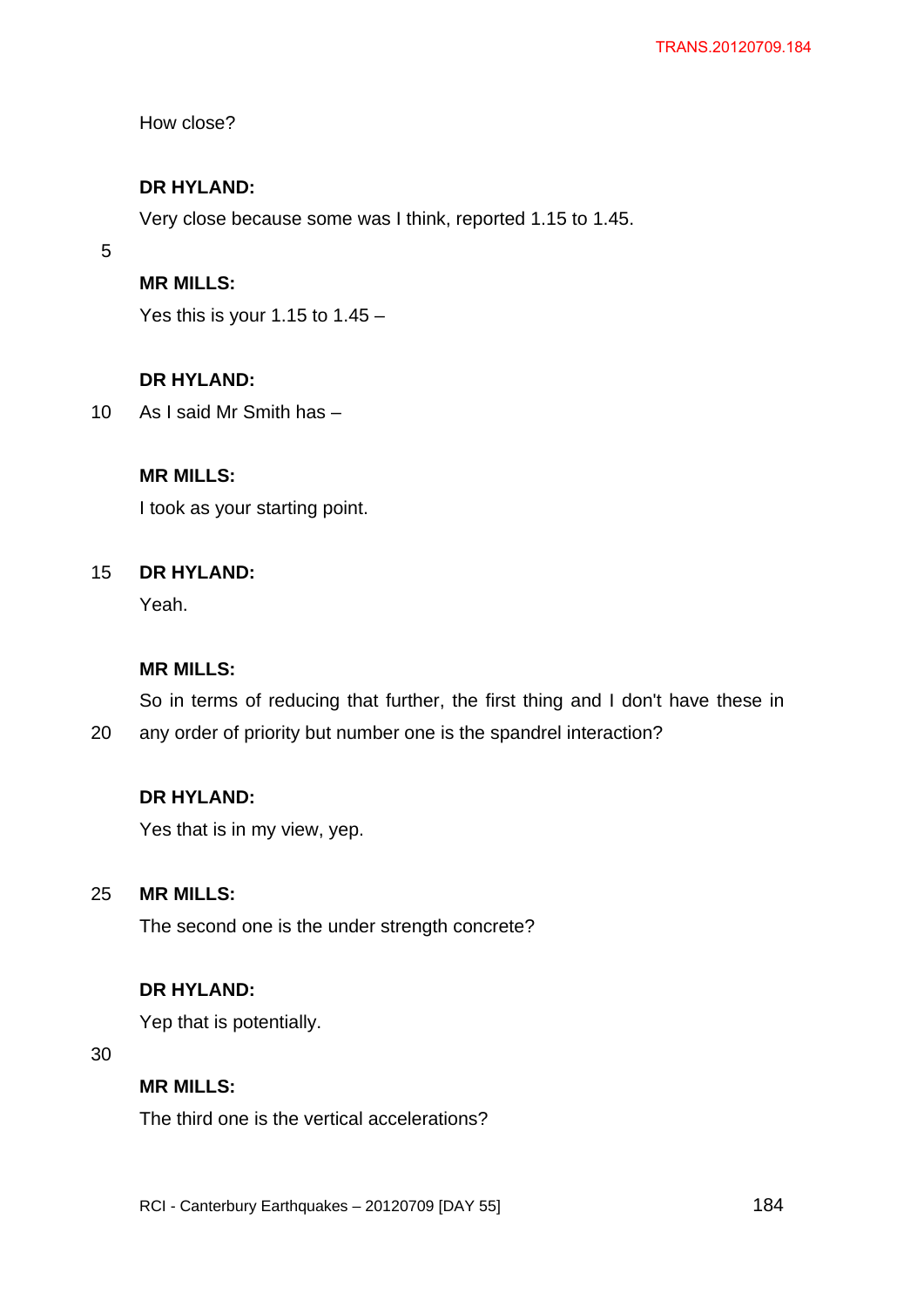Yes.

## **MR MILLS:**

5 Does the western wall interaction have any role in this at all?

### **DR HYLAND:**

The western wall, yeah potentially does. The problem we have with the western wall is how well was it connected in or how much wasn't it connected

10 up so –

## **MR MILLS:**

Yes I understand that –

#### 15 **DR HYLAND:**

There is a sort of issue there about dealing with that so it does have an effect on changing the location of the centre of stiffness and –

### **MR MILLS:**

20 Yes I understand that but in your own thinking about trying to look at these intersecting points in effect between the column collapse and the diaphragm disconnection, did that feature in your analysis by which you were reducing the point at which the columns would be likely to have collapsed on whatever line you are identifying?

25

## **DR HYLAND:**

For me it just raised the question of maybe we are getting greater demand down perhaps the east wall and what otherwise may have been so...

#### 30 **MR MILLS:**

Yes, all right I understand that. Am I right that in addition to those kind of physical property discounts, physical property of the various elements, that you also based it on the visual evidence of the collapse?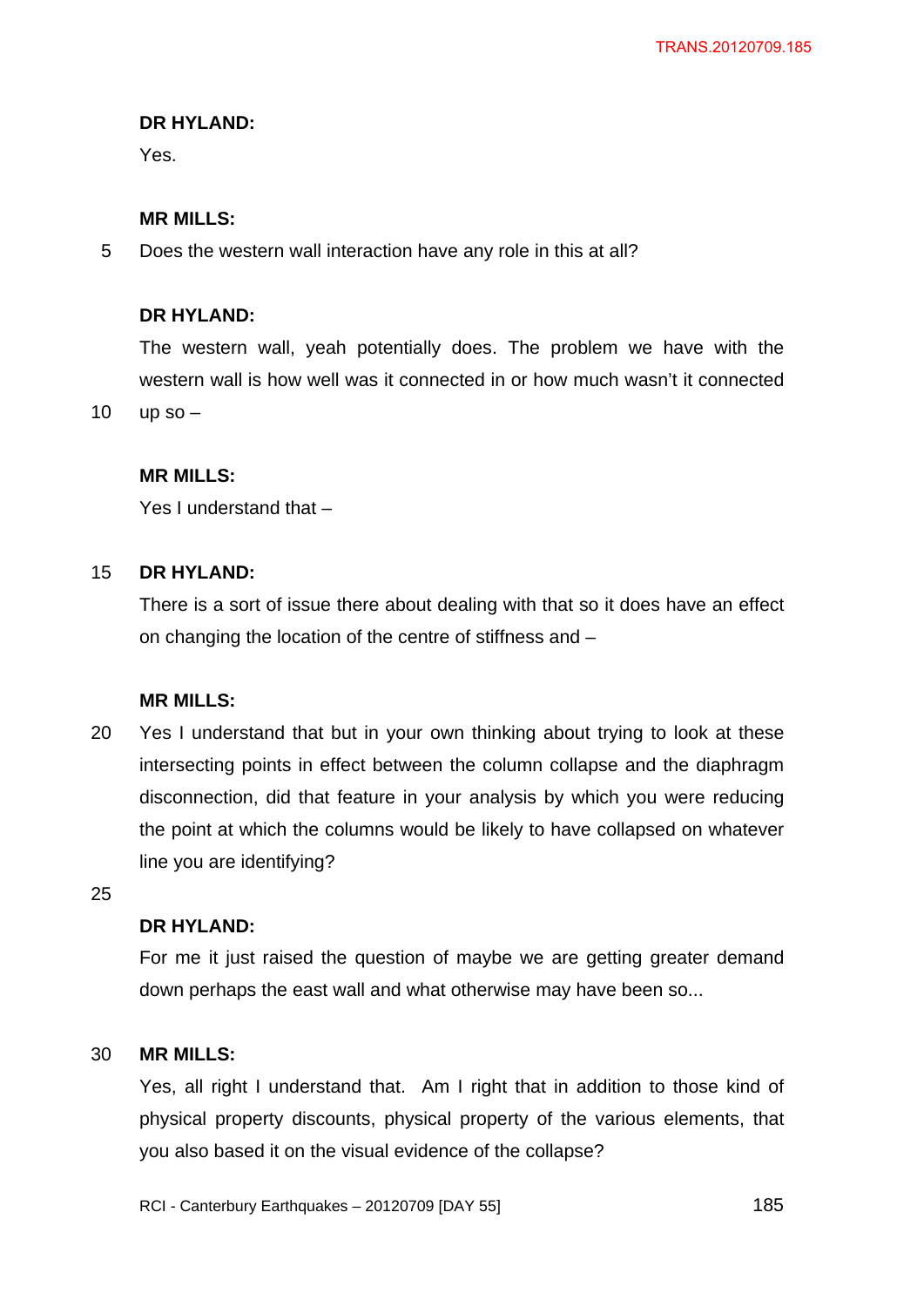Yes definitely.

#### 5 **MR MILLS:**

And am I right that in terms of that visual evidence the  $-$  is the principle witness that influenced your thinking on that, Mr Godkin?

## **DR HYLAND:**

10 No, no, we didn't know about Mr Godkin until after the report had been presented actually.

## **MR MILLS:**

15 It is just that I noticed that you refer to him a couple of times when you were talking about this issue. I take it that at least at this point, am I right that you are regarding his evidence as being particularly confirmatory I suppose of that view that you have reached about the collapse sequence?

## **DR HYLAND:**

20 25 What I have found from Ron Godkin's evidence was that it indicated to me that it discounted the possibility scenario 4 because of (inaudible 16:23:04) so up to that point there was still debate in my mind. I felt that the collapse of the – the debris had sort of indicated that collapse had started down the south end of the building and that is where we had both come to but the fact that he was standing at level 4 and was not you know hit by the level 5 slabs coming down on him –

### **MR MILLS:**

Yes.

30

## **DR HYLAND:**

And he saw collapse down the south, to me confirmed.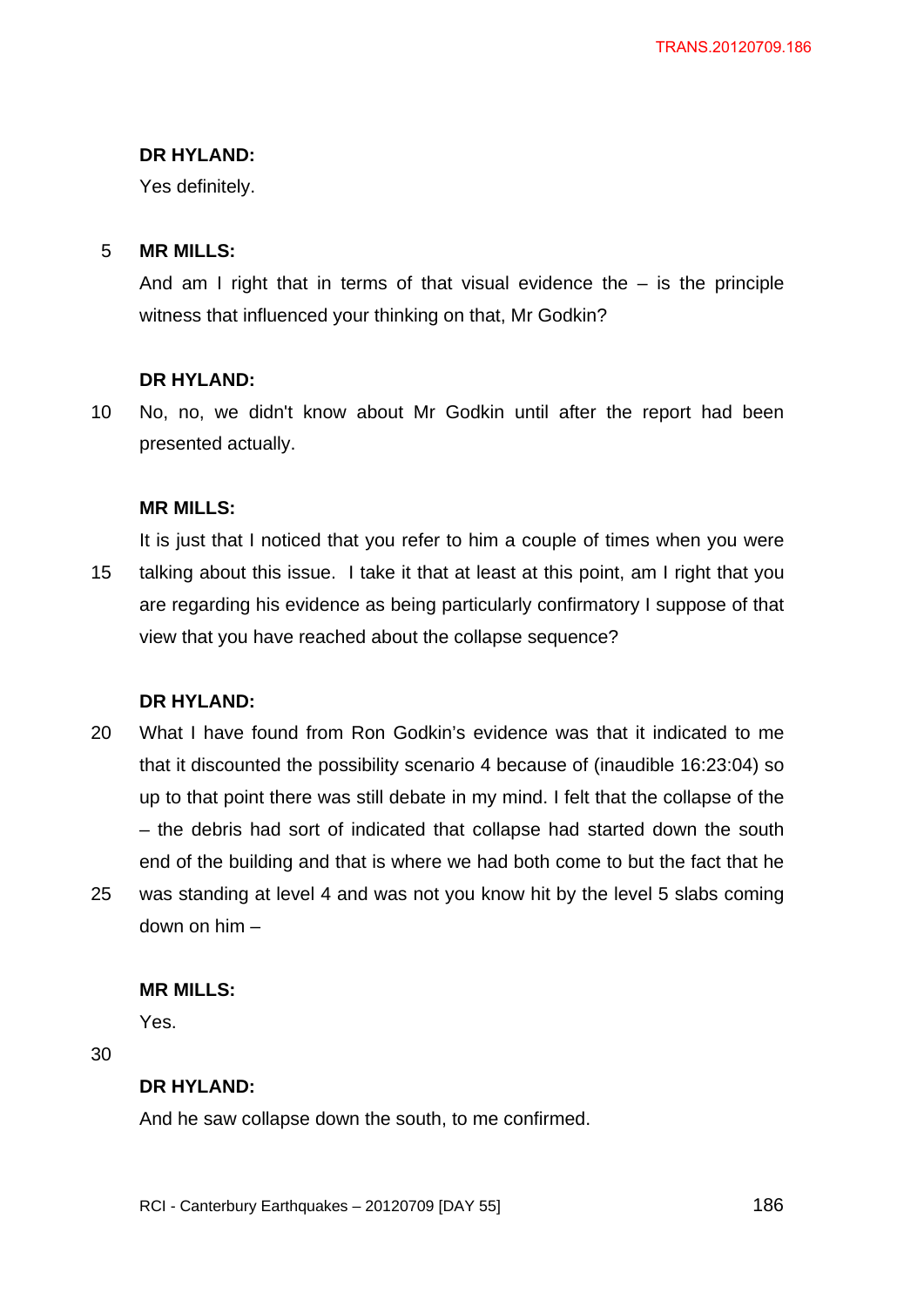Yes I want to come back a little later on to where Mr Godkin might have been and not to challenge you in anyway but just to just test some of these conclusions that you are – or some of these issues that you have based your analysis on.

### **DR HYLAND:**

Sure.

#### 10 **MR MILLS:**

And I take it also that, in terms of that visual evidence from witnesses, both Mr Frost and Dr Heywood have also been relevant at least in the case of Mr Heywood to subsequent thinking but in terms of Mr Frost thinking at the time?

15

5

## **DR HYLAND:**

Yes, yes.

### **MR MILLS:**

20 Now you are not saying anything so if you disagree –

#### **MR SMITH:**

No I agree, yeah, yeah.

#### 25 **MR MILLS:**

I take it that you also are, both of the view that in terms of the most highly loaded columns in the building they were the internal columns at line D, is that right?

#### 30 **DR HYLAND:**

D and C I believe.

# **MR MILLS:**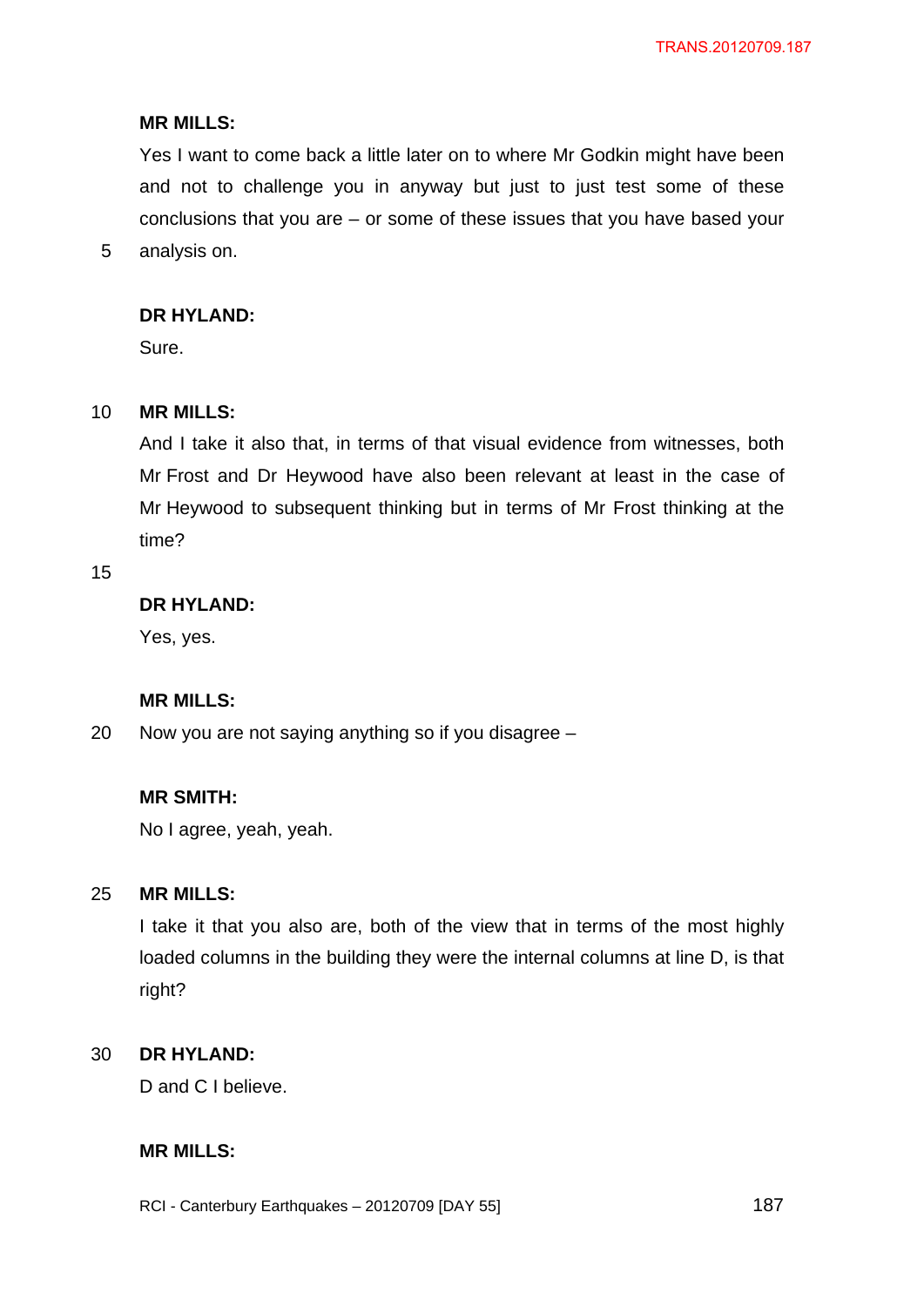D and C?

## **DR HYLAND:**

Yes.

### 5

## **MR MILLS:**

And I take it even though I think in you report you emphasised D2 that it really is that whole line, 1, 2, 3, 4?

#### 10 **DR HYLAND:**

There is four columns.

## **MR SMITH:**

Right in the middle there.

## 15

# **MR MILLS:**

And all of those you regard as the most highly loaded in the building?

## **DR HYLAND:**

20 Yes, from a gravity point of view.

## 1625

## **MR MILLS:**

25 Yes. Yes. And of course as the Commission knows there are several witnesses to come who for that reason regard that as being the more likely collapse initiator than the line F which you've both ended up favouring?

### **DR HYLAND:**

Yes we're aware of that.

30

## **MR MILLS:**

Yes.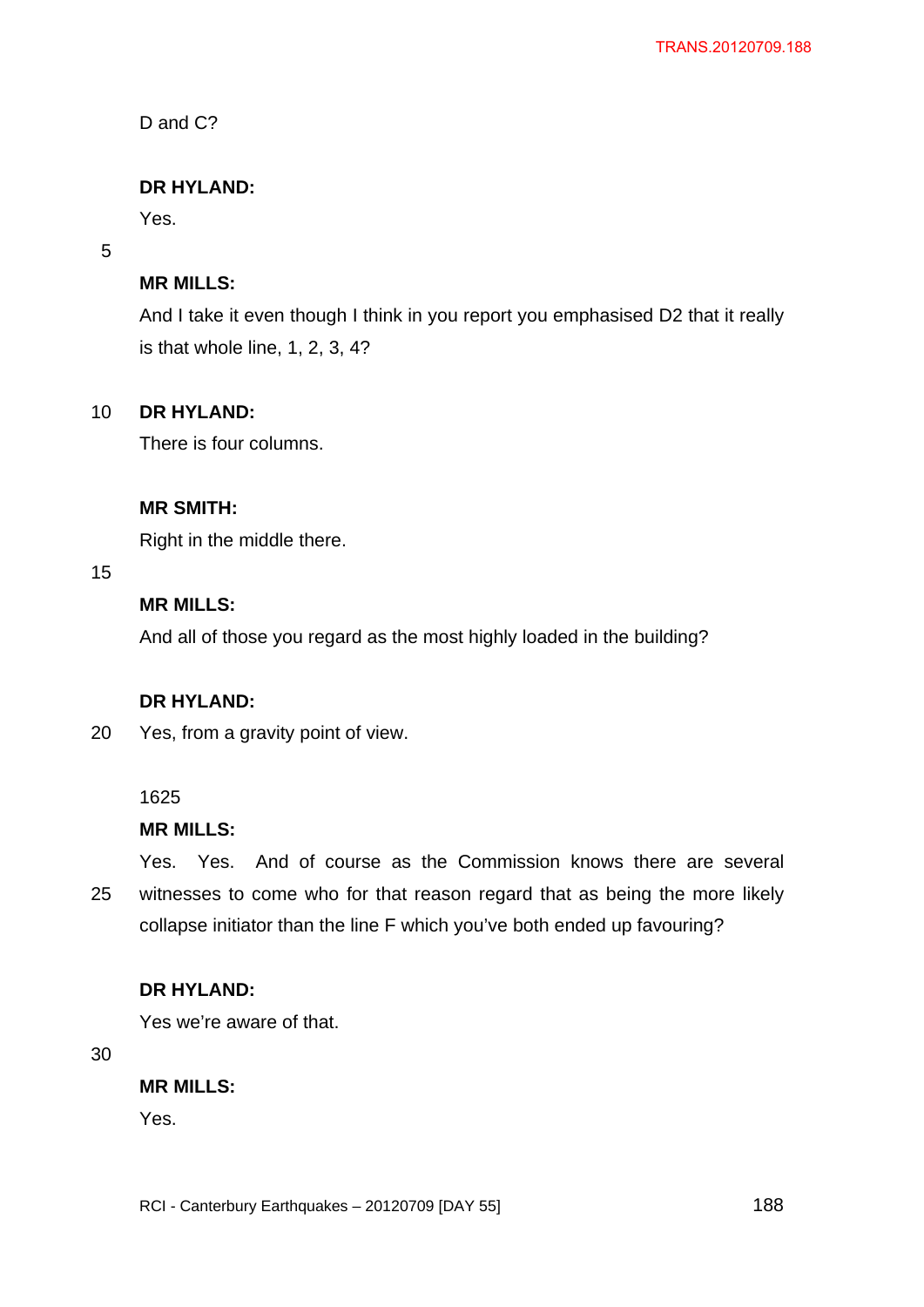## **MR SMITH:**

It's a, that's what we've called scenario 2 (inaudible 16:25:27)

### **MR MILLS:**

5 Yes. I'm curious to know, and I don't know whether it lends itself to this level of analysis, but I'm curious to know how many of these drift reduction factors that I've just run through with you need to hold up before at least in terms of the detachment point for the diaphragm and the column collapse initiator scenario, before the numbers shift so that the diaphragm connection -

10 disconnection comes before the column collapse?

## **MR SMITH:**

Yeah, I think from my point of view we don't need any of those factors to indicate a column failure with the analysis we did.

15

# **MR MILLS:**

All right, I'm inviting you to develop that?

## **MR SMITH:**

20 The sequence between the diaphragm and the column, as I've explained, there is quite a high degree of uncertainty and through the further analysis work we're doing with modified properties for the four floors we are getting reduced loads in those connections to the diaphragm, so.

#### 25 **MR MILLS:**

This is as part of the  $-$ 

### **MR SMITH:**

Yes.

30

### **MR MILLS:**

– Athol Carr facilitated process that you're referring?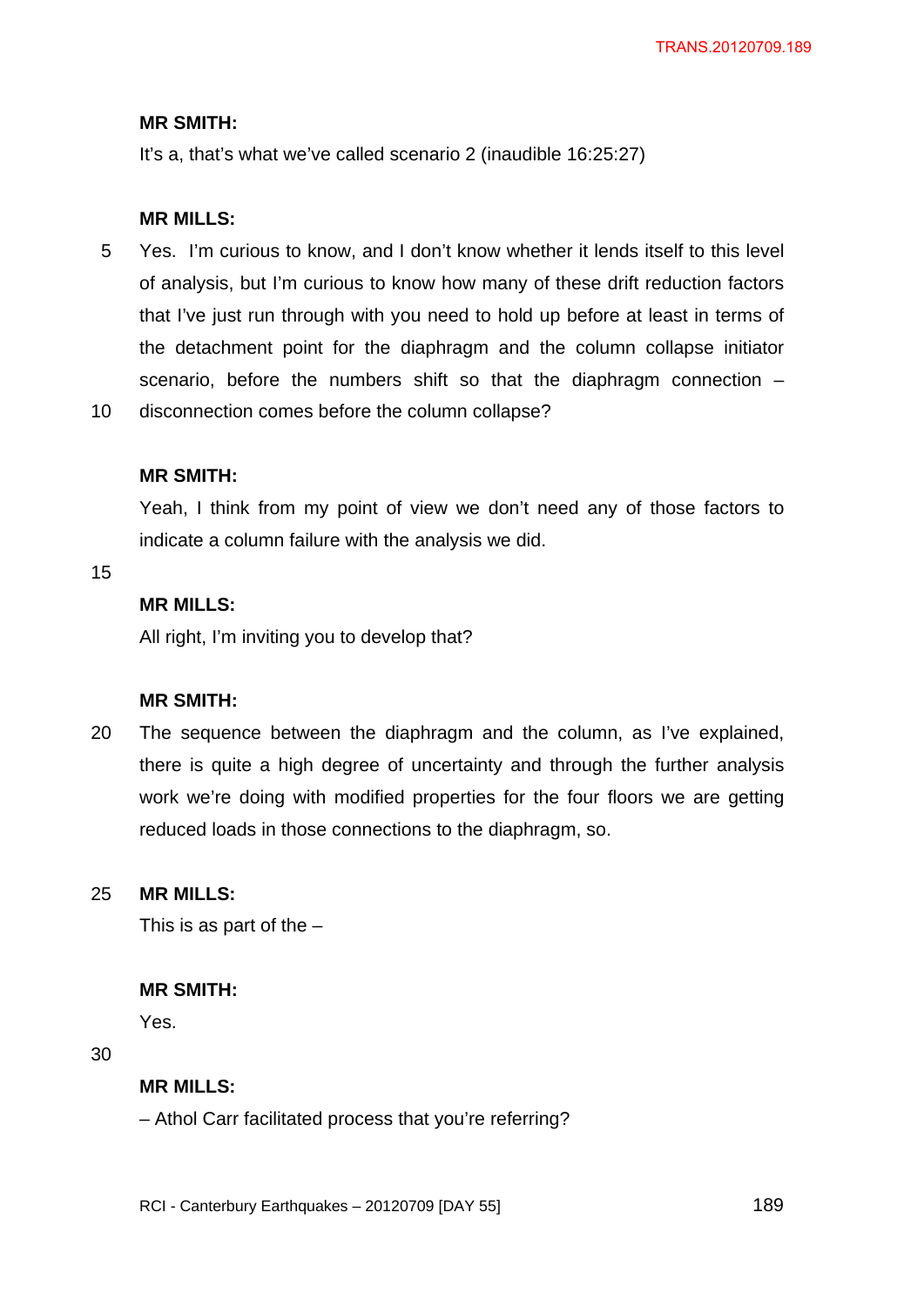## **MR SMITH:**

Yes it is yeah.

## **MR MILLS:**

5 Well it will be interesting to see the results of that.

## **MR SMITH:**

The short point is I don't think there's any factors that necessarily had to be at work to indicate a column failure, other than drift, yeah.

10

## **MR MILLS:**

Yes, yes, and Dr Hyland do you have a view on that?

## **DR HYLAND:**

15 I'm not a party to the results –

### **MR MILLS:**

No.

#### 20 **DR HYLAND:**

– but I mean if, if the results show that greater drifts could've occurred prior to drag bar disconnection then it just means that there was, as Ashley would say, less of these extra factors have to be there.

#### 25 **MR MILLS:**

Well it may mean then that that will make far less relevant this kind of line of questioning that I was going to just try and get some clarity around, because I take it at least in terms of the report that you've done, Dr Hyland, that there, it would make a difference if we were in effect to set to one side one or other or

30 perhaps more of the factors that you relied on to reduce the drift capacity of the columns. So for example if the spandrel interaction issue didn't stand up then that would have an impact, and so on down the line. That would be true in your analysis wouldn't it?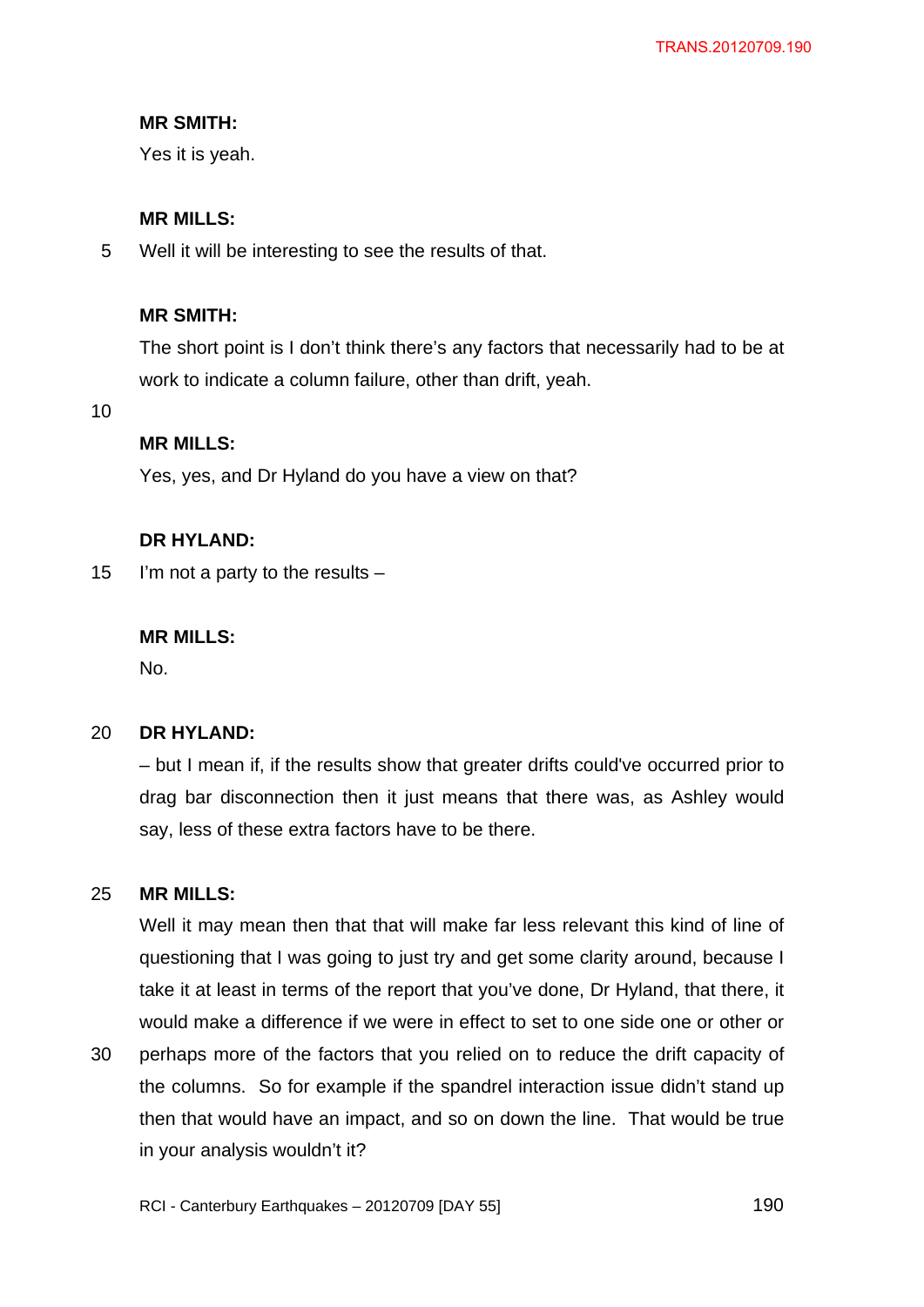So what you're saying, so you would need less, less of these sort of discounting factors –

5

#### **MR MILLS:**

Yes.

### **DR HYLAND:**

10 – but at the same time you wouldn't, they still could've been there so I accept that you couldn't rule them out either. It just makes it more, it just, I think in my view it just points more to scenario 1 being much easier to justify.

### **MR MILLS:**

15 If we didn't have that photograph of the diaphragms leaning up against the north core following collapse, would you be as confident as you seem to be that the diaphragm disconnection only came after the column collapse?

### **DR HYLAND:**

20 25 Oh, there were a number of things, I mean the drag bar condition in the north core when I inspected them, as I said before, you know the drag bars hadn't been bent over where the bars were within the confined area, so it looked like the slab had tipped or pivoted around the outside edge and the slab had broken away around the 1200 millimetre mark and so for that to have happened the column C18 must still have been in place at that point, so there was a number of things which to me, not just the lean, sort of seemed to indicate that was where it was heading.

### **MR MILLS:**

30 So the photograph's not a crucial issue for you, do I take it, in terms of your conclusions about collapse sequence?

### **DR HYLAND:**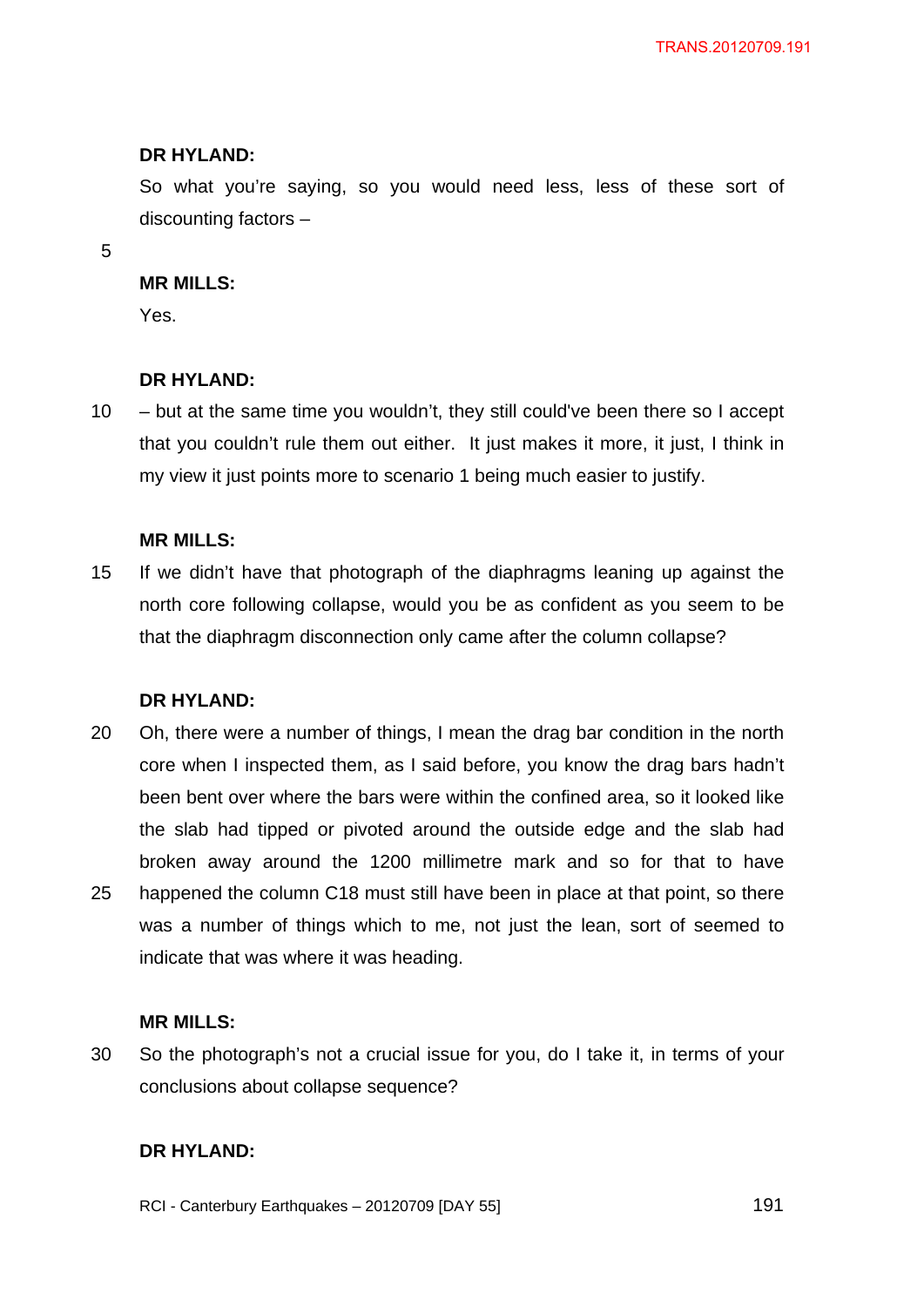Well it's part of it, you know, and I think ultimately any analysis we do has to relate to the facts we've seen, so, you know, other tests.

#### **MR MILLS:**

5 I'll just ask you while we're on the question of the diaphragm, another issue that I think has just been raised in one of your supplementary briefs. Am I right that you now think that it's possible that in September that there was movement in the connections for the drag bars by slippage along the bolt connection point?

10

#### **DR HYLAND:**

Yes, I was, I was sort of reflecting on the comments that have come through from some of the witnesses where they've said they heard sort of groaning or creaking or noises in the building after September and I was trying to think

15 what may have been a cause for that, and one thing I thought may be a possibility is just slippage of the steel drag bar against the galvanised decking.

#### **MR MILLS:**

Yes.

20

## **DR HYLAND:**

And the fact it was in a sort of a lift well that perhaps there may have been a bit of a creaking noise that sort of reverberated through.

#### 25 **MR MILLS:**

And am I right that, again it's just estimates that you've given, but I think you say in that supplementary brief that the room that there was for slippage, if it was slipping, was between two and three millimetres?

#### 30 **DR HYLAND:**

It'd be about two millimetres. The bolts, the bolts were put in, or the anchors were put into the two millimetre oversized holes, which is just construction tolerance.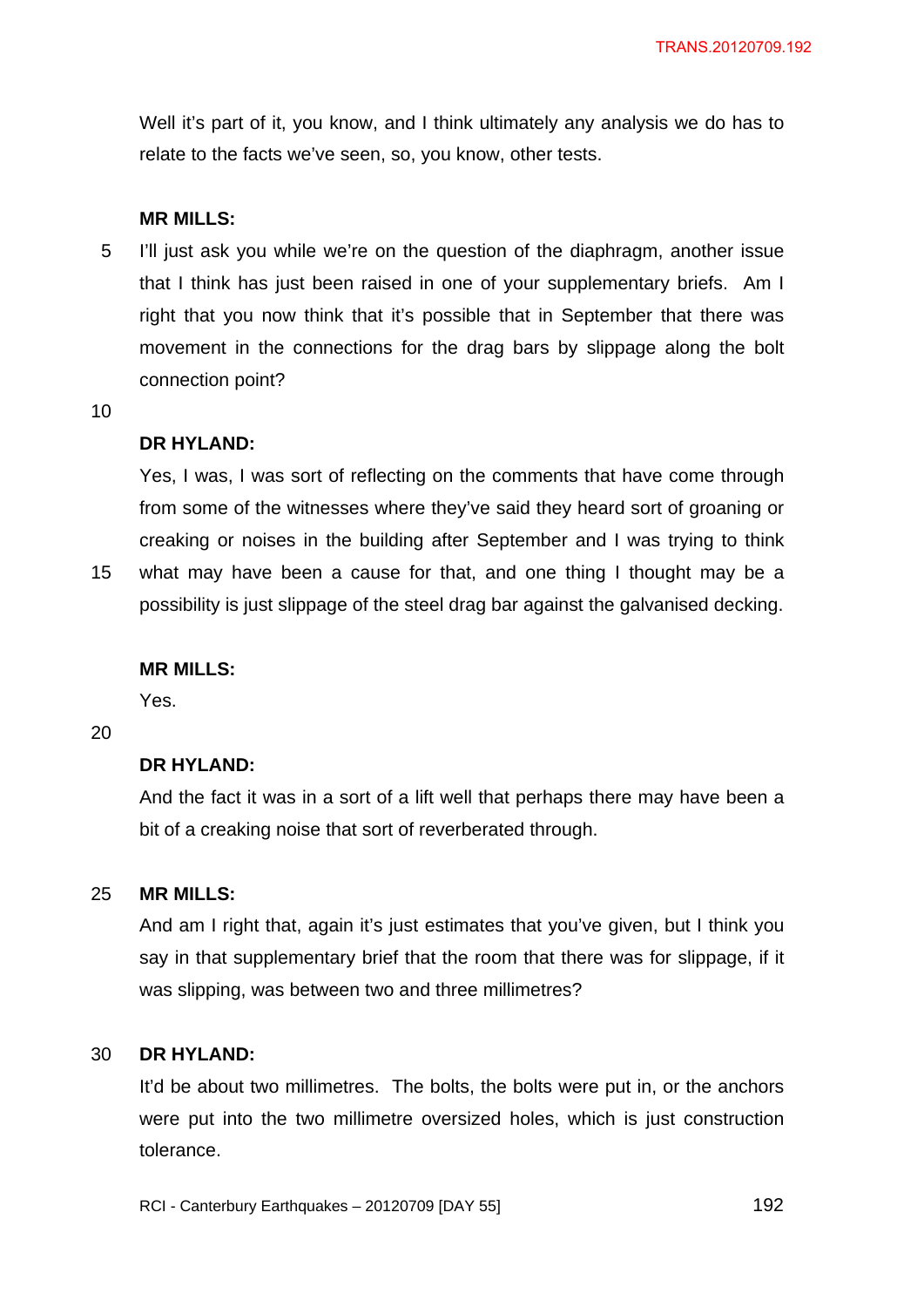Yes, so that's the hole you're thinking it might slip in?

#### 5 **DR HYLAND:**

Yeah I was thinking maybe there was a bit of, a bit of slip there.

## **MR MILLS:**

Yes.

10

## **DR HYLAND:**

It does happen in buildings.

### **MR MILLS:**

15 Yes, do you want to comment on any of this?

## **MR SMITH:**

I'm, I'm, like I'm hearing that as a possibility. I keep coming back to we didn't have a inspection of those drag bars after September so I still come back to

20 the point it's not a proven statement of evidence. It could be, it could be a possibility.

### **MR MILLS:**

Yes.

25

## **DR HYLAND:**

Yeah put it as that, just put it as that.

## **MR MILLS:**

30 And I'm not suggesting any higher than that, and of course the reason that, as you'll be aware I think, that this is of some interest to evidence that comes later from Professor Priestley is that he has, or will give evidence that a movement of two millimetres would be enough to fracture the mesh. Now I'll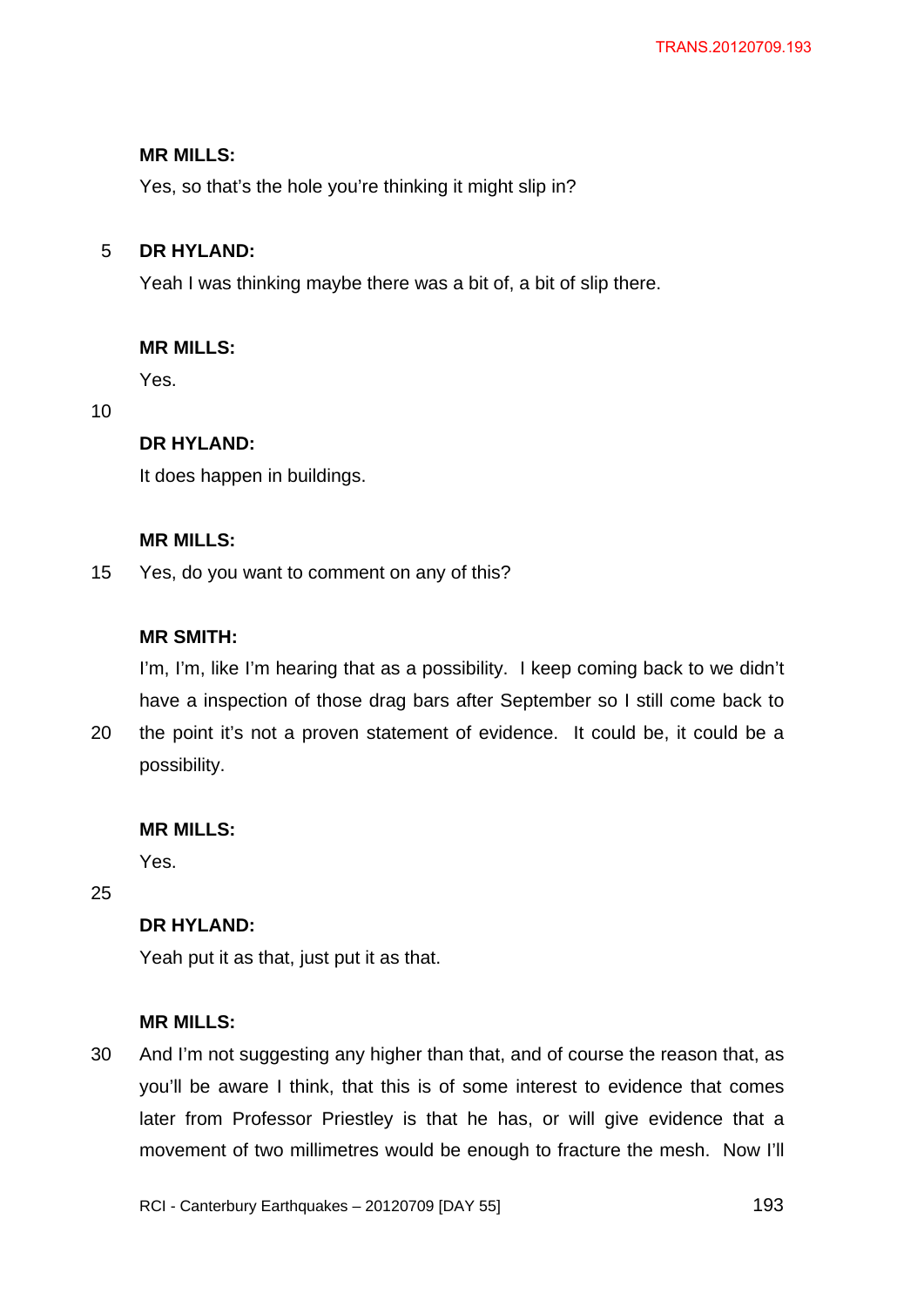just ask you on that, without needing to reach any view on whether that's what happened here. If there had been fracturing of the mesh as a result of that sort of movement, what would that do to the ability for the loads that occurred, the earthquake loads that were put on the building in February, to transfer

5 through the floor diaphragm and into the north core? Would that have any effect on that?

### **DR HYLAND:**

10 Whereabouts is the, I mean I haven't, whereabouts is he saying a fracture would've occurred?

### **MR MILLS:**

15 I don't think he was specific from memory. I've got his passage from his evidence here somewhere. I'll just find it for you. Yes, no he isn't specific. The Commission has seen this before so I don't imagine you'll need me to bring it up again but I'll give you the reference, it's, well it's paragraphs 79 through 81 of his brief of evidence and particularly after talking about his view, which I think you're aware of, do you want me to have that brought up for you, I can?

20

### **JUSTICE COOPER:**

Yes.

#### **MR MILLS:**

25 The reference is WIT.PRIESTLEY.0001.24.

### **DR HYLAND:**

Where's his paragraph sorry?

#### 30 **MR MILLS:**

Here it is, it's in front of you now, and you'll see this has been referred to before with other witnesses, but you'll see that in paragraph 80 after expressing his view which I think you are aware of, that it is entirely possible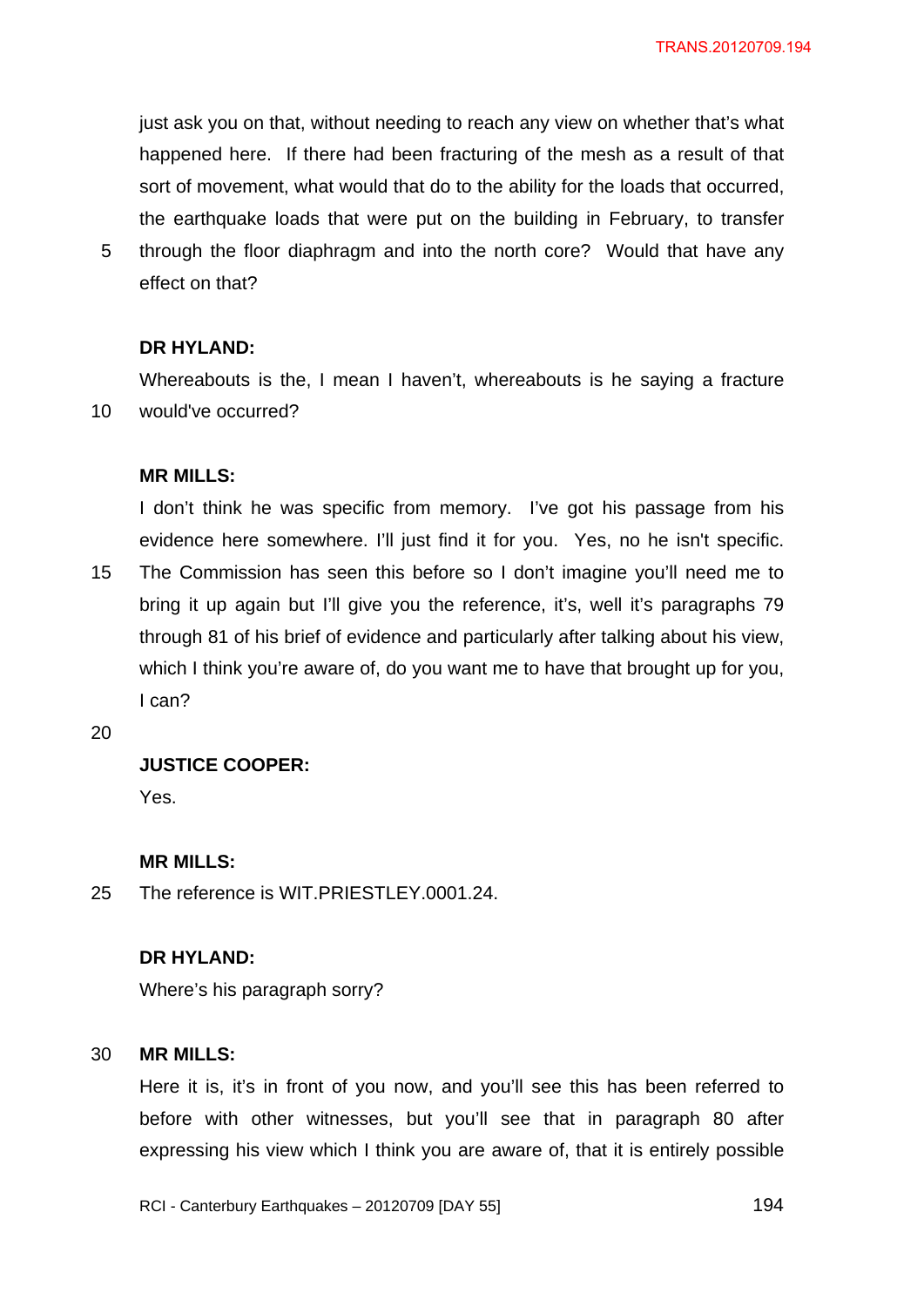there's a partial floor diaphragm north core connection in September, he says, "It might have been difficult to observe during the post-September 4 inspections. The investigators would probably not have known about the 1635

5 drag bar installation and hence would not have paid them attention. If fracture of the HRC mesh in the floor had occurred this might not have been visible because of floor coverings or may have been construed as shrinkage cracking as crack widths of only two millimetres are required to induce mesh fracture."

#### 10 **DR HYLAND:**

Okay, yes.

#### **MR MILLS:**

15 Now as I say without wanting to decide whether that might be right or wrong I'd just be interested in your views, and I mean both of you, on whether that would have had any effect on the ability of the loads, the transfer into the north core in February if there had been that fracture?

#### **DR HYLAND:**

20 Yeah I, I made some comments in my reply to Professor Priestley on that issue. There's a few things. The first thing is what we found in the NTHA and the ERSA was that the highest diaphragm stressors and things that may occur would have been at level 4.

#### 25 **MR MILLS:**

Yes.

#### **DR HYLAND:**

30 Where the first drag bar was installed and in that location there was apparently vinyl on the floor reported by Marie-Claire Brehaut and Ron Godkin and they, they went into quite detail about the, the vinyl and it humping and things and we tried to address that but they never mentioned any cracking.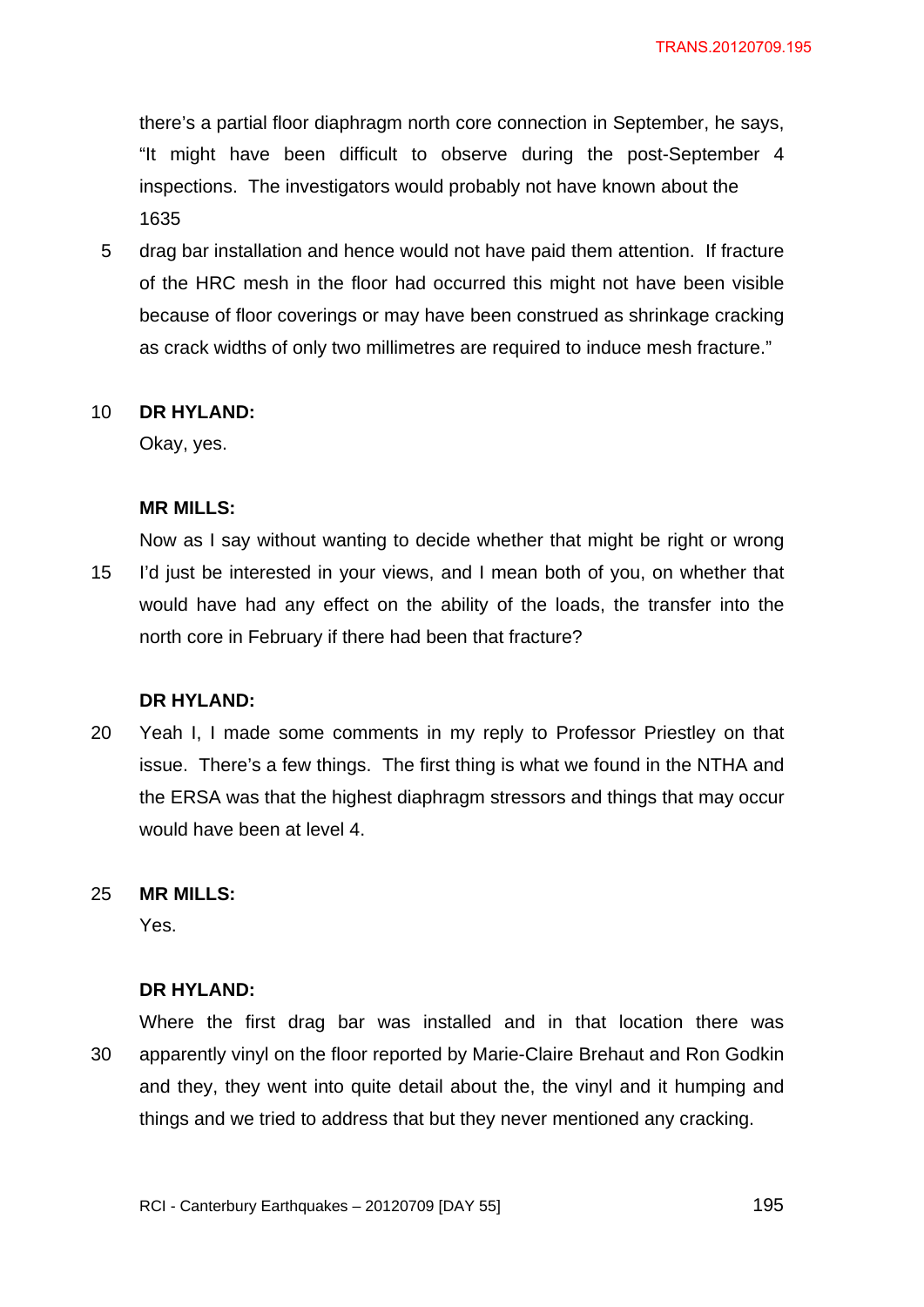Yes, now look I don't want to embark on whether there was or there wasn't. I'm just saying let's assume that that did happen. What I'm interested in your opinions on is whether that has any effect and if so what on the ability to

5 transfer loads through the floor diaphragm into the north core in February, assuming there's been fracturing of the mesh.

## **DR HYLAND:**

Yeah, okay, I just don't really, the thing is the drag bar on those external walls,

10 DE and D were still competent so the slippage doesn't, didn't change the competency of those bars, those drag bars to transmit a load. If there'd been any fracture I guess it must have occurred near the area where the, the line full beam would have gone into the amenity block area.

#### 15 **MR MILLS:**

That would be right I think.

### **DR HYLAND:**

20 Yeah. We didn't see any, I mean the floor slab evidence is that it fractured outside the 1200 millimetre extensions of the saddle bars in February.

## **MR MILLS:**

Well again I'm just asking you to address the hypothesis.

#### 25 **DR HYLAND:**

I'm just trying to work it through.

### **MR MILLS:**

Yes, all right.

30

### **MR SMITH:**

Perhaps I'll give him a chance to work it through.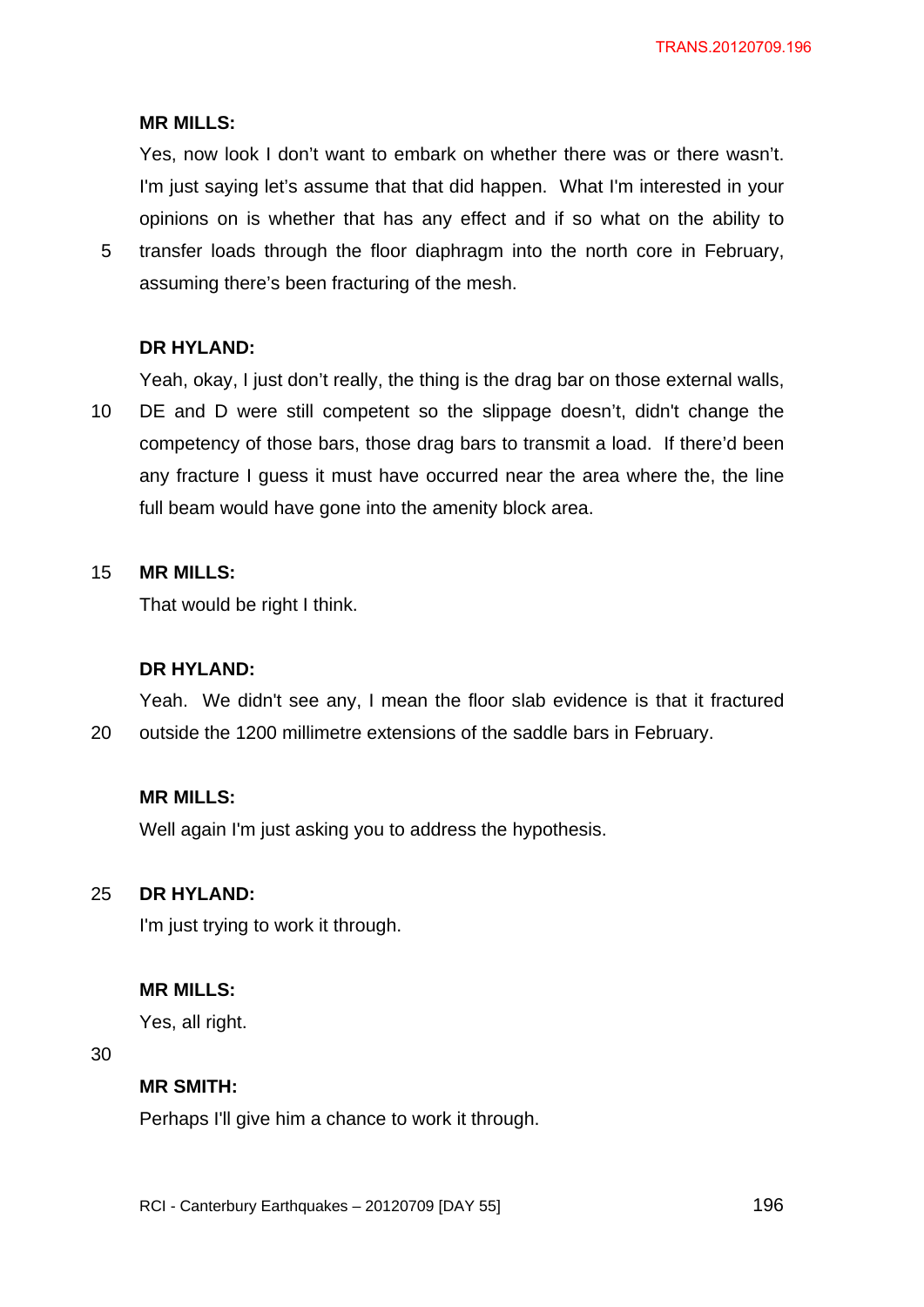Yes I was going to say while he's working it through why don't you give me your answer.

#### 5 **MR SMITH:**

I think, I think that you would have to say that it would have an effect if it had fractured.

### **MR MILLS:**

10 Yes.

## **MR SMITH:**

15 It's basically looking at the tensile capacity of that diaphragm slab as made up, we assume the concrete does not provide a tensile capacity and that therefore you've got the mesh. There was some debate about, and still some uncertainty shall we say, about a possible contribution of the metal decking as a tensile connection. So I would have to say it had some effect because it made up some of the tensile capacity of that slab.

#### 20 **MR MILLS:**

Yes.

## **DR HYLAND:**

25 I guess I'm coming to the point, I just, I find it difficult to reconcile that you would get fracture of that reinforcing mesh because you had slippage at the, at the eastern end.

## **MR MILLS:**

30 Let's assume for the moment that, that we do. Is your answer any different to what Mr Smith has given me?

## **DR HYLAND:**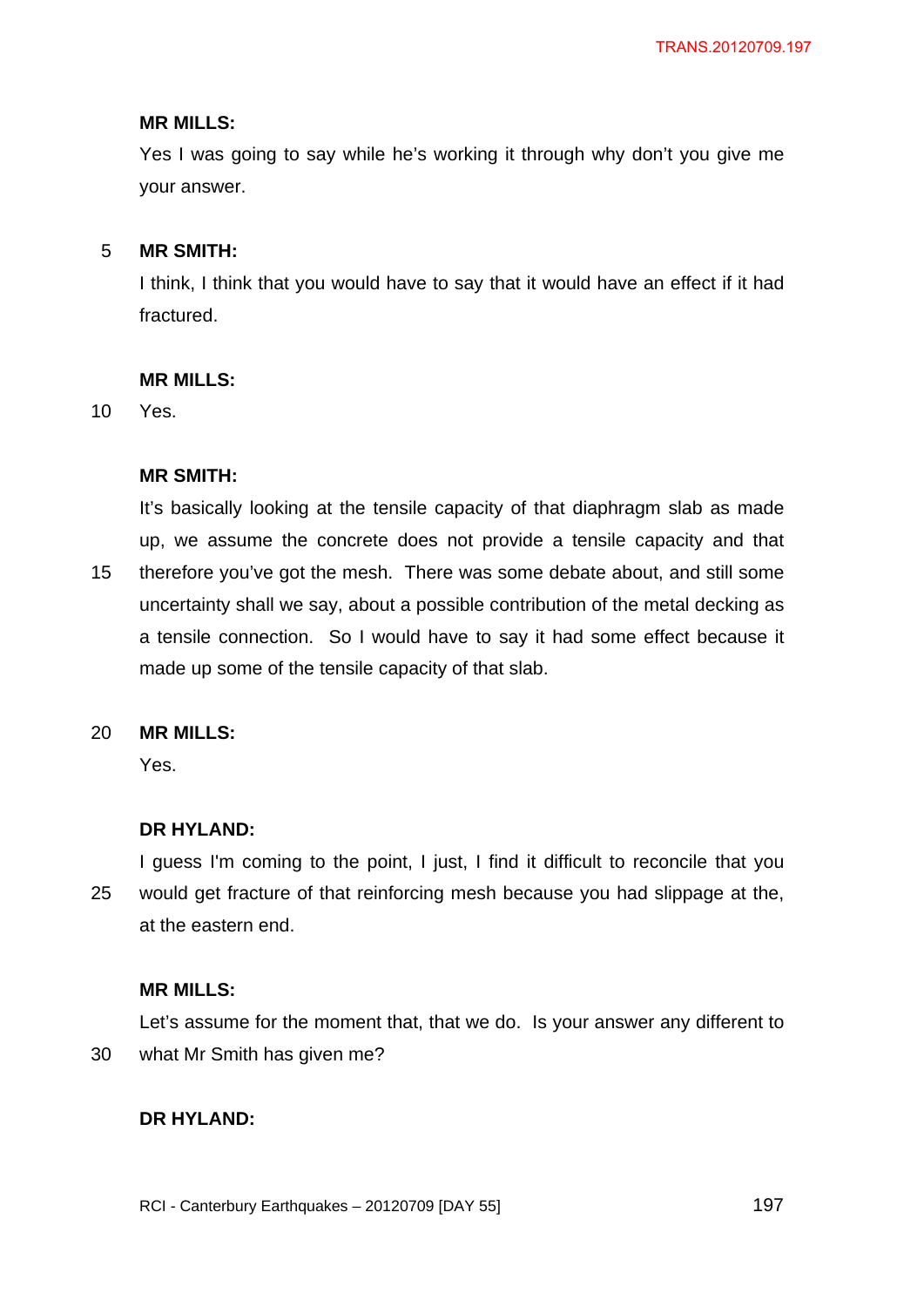I just find the premise difficult to cope with given that we didn't observe anything. So it's sort of very hypothetical.

## **JUSTICE COOPER:**

5 Yes but it's put to you on that basis. So just answer that.

## **DR HYLAND:**

So if the, if the reinforcing mesh had fractured somewhere along that line is –

#### 10 **MR MILLS:**

Well I think what Professor Priestley is saying, that two millimetres is enough to fracture it and so let's assume that we've got two millimetres right along that point. So I'm, we'll ask him when he gives evidence but let's assume for the moment –

#### 15

# **DR HYLAND:**

I think that's important.

#### **MR MILLS:**

20 – that it's separated along that line.

### **DR HYLAND:**

Yeah that's where because there wasn't any, there wasn't any mesh going into the ends of those wing walls.

25

# **MR MILLS:**

That's correct.

#### **DR HYLAND:**

30 So it wouldn't have been there that he was talking about I suspect.

#### **MR MILLS:**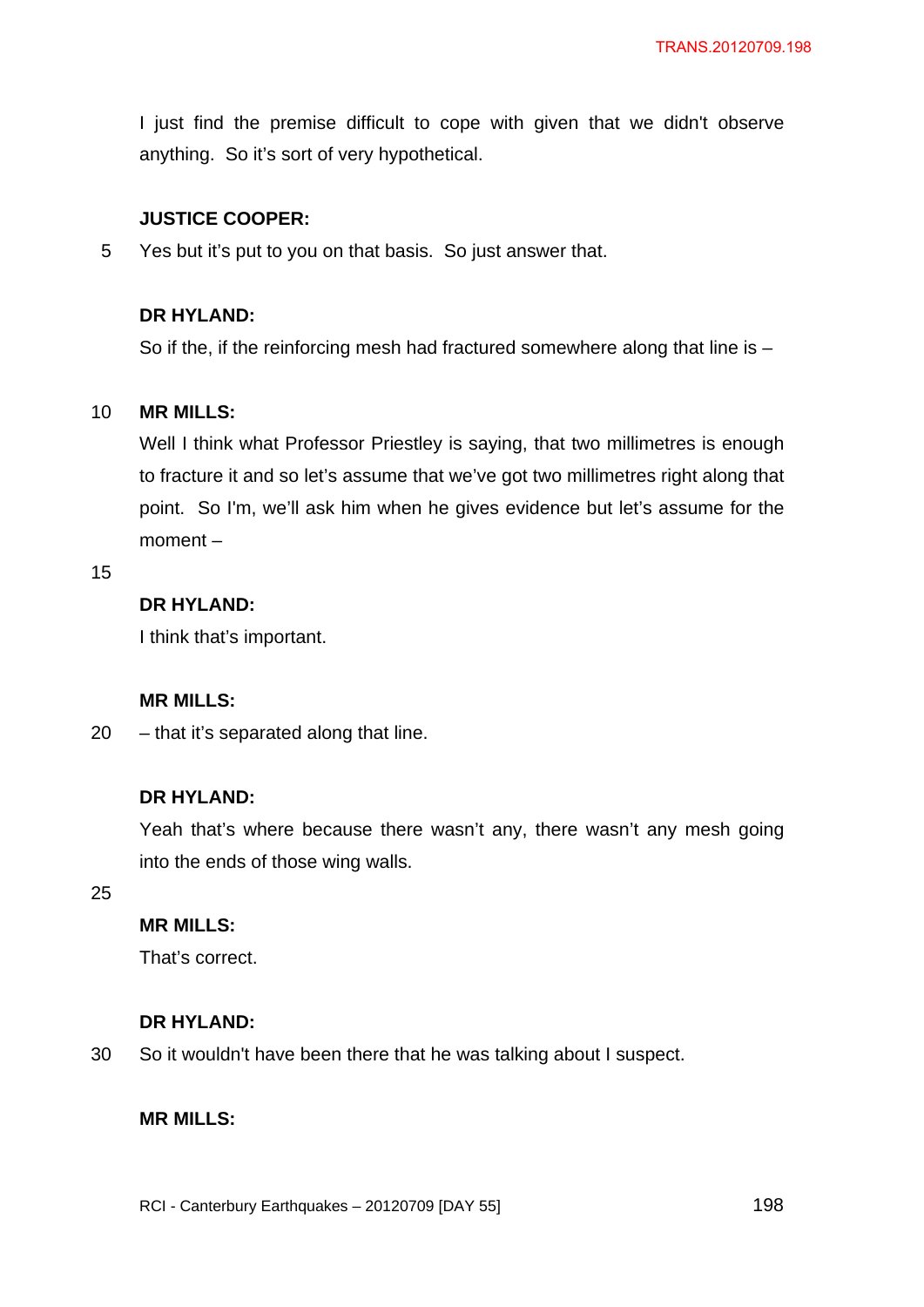He's talking about the long, the line, along line 4 I think is what he's talking about.

# **DR HYLAND:**

5 Along line 4 but there we have DH12 bars at 200 centres which we know didn't fracture.

## **JUSTICE COOPER:**

So is it your position that it's an impossibility and it can't be discussed?

10

15

## **DR HYLAND:**

Well the only place I can see where he could be talking about it would be at the tips of the H12 bars, at the tips of the H12 bars. So if it'd, if, if there'd been fracture of the, of the mesh along the tips of the H12 bars after September then that would have been a significant weakness, definitely, yep.

## **MR MILLS:**

And would have affected load transfer into the north core?

#### $20<sub>2</sub>$ **DR HYLAND:**

Yeah, yeah, guess so, yeah.

### **MR MILLS:**

All right. Thank you.

25

# **DR HYLAND:**

Yeah.

### **MR MILLS:**

30 Now just while we're on the issue of the drag bars, just to clarify one other point and that's this issue of the drag bars not being installed on levels 2 and 3 and you're aware of that and you mention it in your report.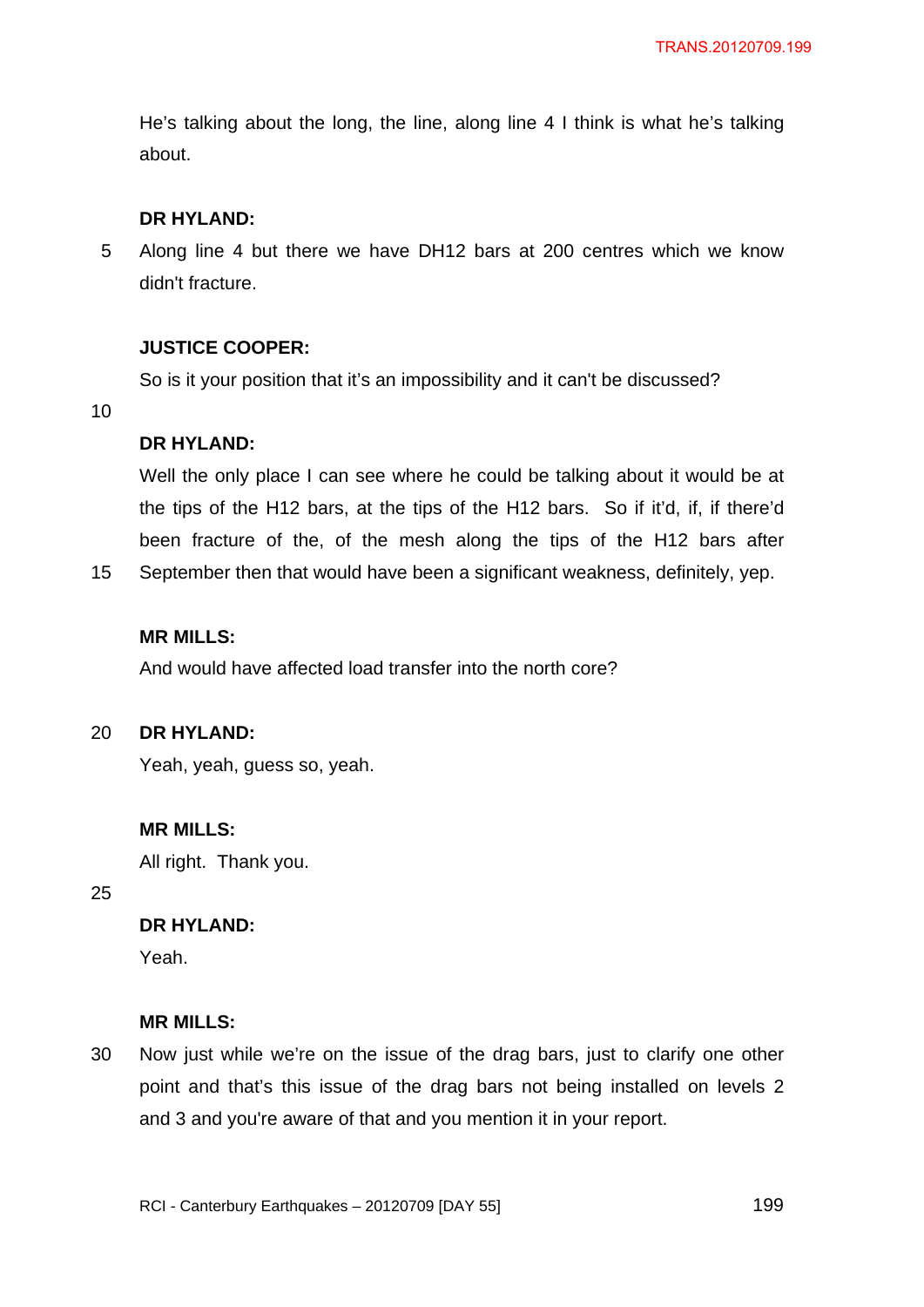Mmm, yes.

## **MR MILLS:**

5 Can you just clarify for me, and again individually and I don't care what order, what your view is on the relevance, if any, of that decision to the way the building performed in February?

## **DR HYLAND:**

10 Huge, I think if they hadn't had those drag bars in I think you would have seen the building collapse a lot earlier.

## **MR MILLS:**

I may not have been clear enough. It's the lack of them on levels 2 and 3.

15

# **DR HYLAND:**

Lack of 2 and 3. Well my, okay my, my opinion is, is that we considered that in scenario 3 which was proposed to me by Dr Charles Clifton originally and that's quite a valid scenario. The only, the only thing is that once you're

20 getting down to collapse initiating at drifts of, in the order of 1% at line F the, the level of drift you'd be getting down at the connection to the, the north core at sort of line C and CD from that amenities area is, is relatively small. So it, it, so demand is sort of like, there's, there's a greater vulnerability out on the east face which to me would be, has the highest risk of going first.

25

# **MR MILLS:**

So am I hearing from you that you don't think that the absence of the drag bars on level 2 and 3 plays any real role in the way the building performed in February?

30

## **DR HYLAND:**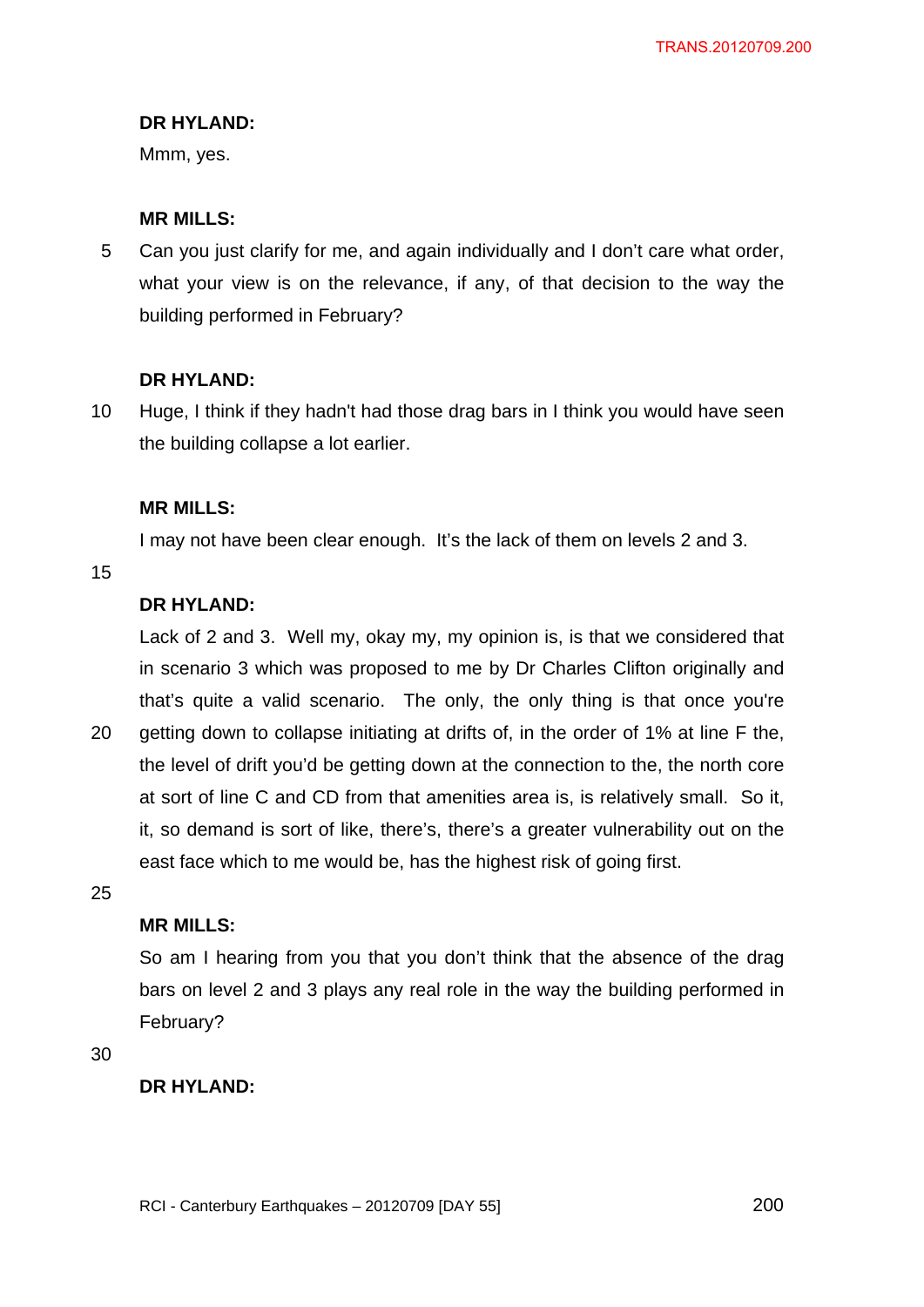It would have had some effect on, on the way it responded but all I'm saying is it appears to me that while it was a significant vulnerability it wasn't necessarily the thing that, that actually initiated the collapse.

#### 5 **MR MILLS:**

All right.

#### **MR SMITH:**

10 Wasn't necessarily but may possibly have had an influence is really, I would like to, I can't rule out that it didn't have an effect so.

### **MR MILLS:**

Yes. Do I take it that if you had been called on to do this retrofit you would have had it, had drag bars on every floor? Is that what I'm hearing?

15

# **DR HYLAND:**

Yeah I think, I guess it's great to be retrospective but yeah the approach is that, I think we would take would be, well I would take is that you would be looking to make sure you can develop the capacity of the, of the north core so

20 that this wasn't the weak link so, that would be the approach but having looked at the, the loading standard in 1984 there does seem to be a pathway you could follow through in the design of the diaphragms that meant that they were, you know, they didn't have the capacity to cope with achieving the full capacity of the north core.

25

## **MR MILLS:**

Your view Mr Smith?

#### **MR SMITH:**

30 I think, well I clarify that in my findings this morning that not only would I have put connections at levels 2 and 3 but I would have had a more robust connection at levels 4 to 6 if I was doing the design.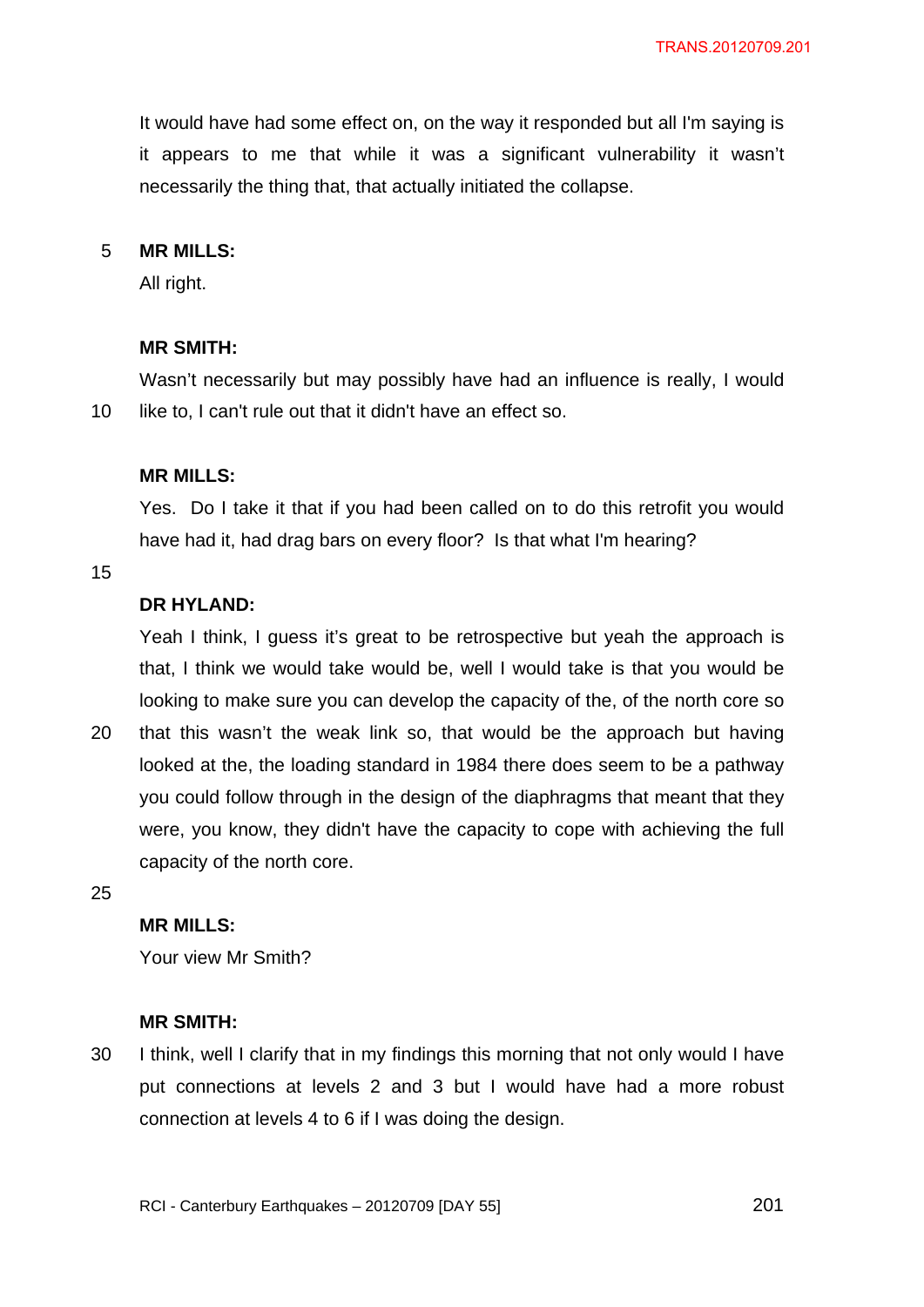Now just to clarify, the Commission does have to look under its terms of reference not only at issues of code compliance but at best practice. Are you saying that as a matter of code compliance or best practice?

#### 5 1645

### **MR SMITH:**

No, I'm saying best practice or yeah, it's a judgement, the code is, there is judgement involved in use of these codes, yeah, engineering judgement.

#### 10 **MR MILLS:**

Yes, right. I want to just turn now again to Mr Frost's evidence and if need be I can have these parts of the transcript pulled up but I'll just see where we get to on this. Do you agree with me that, I know you've both read it, both read his evidence I think haven't you?

### 15

## **MR SMITH:**

Yes, I have. Do you agree with me that he identified the point of collapse as being interior columns?

#### 20 **DR HYLAND:**

Yes. Yeah, it was interesting, I saw he also talking about floor slab failure or something as well.

### **MR MILLS:**

- 25 Well maybe I'd better get these brought up because I think I've made arrangements for them to be available. I think the relevant parts in the transcript any rate at, begin at 46, page 46 of the transcript. Just go over to the, wait a minute, just give me one sec. Yes so you see there and as you just I think mentioned Dr Hyland, there's a reference there to slab failure and that
- 30 for him was one of the explanations for why the southern half of the building came down so directly which was evidence from eyewitnesses of course about the cars parked in front and how they were virtually untouched?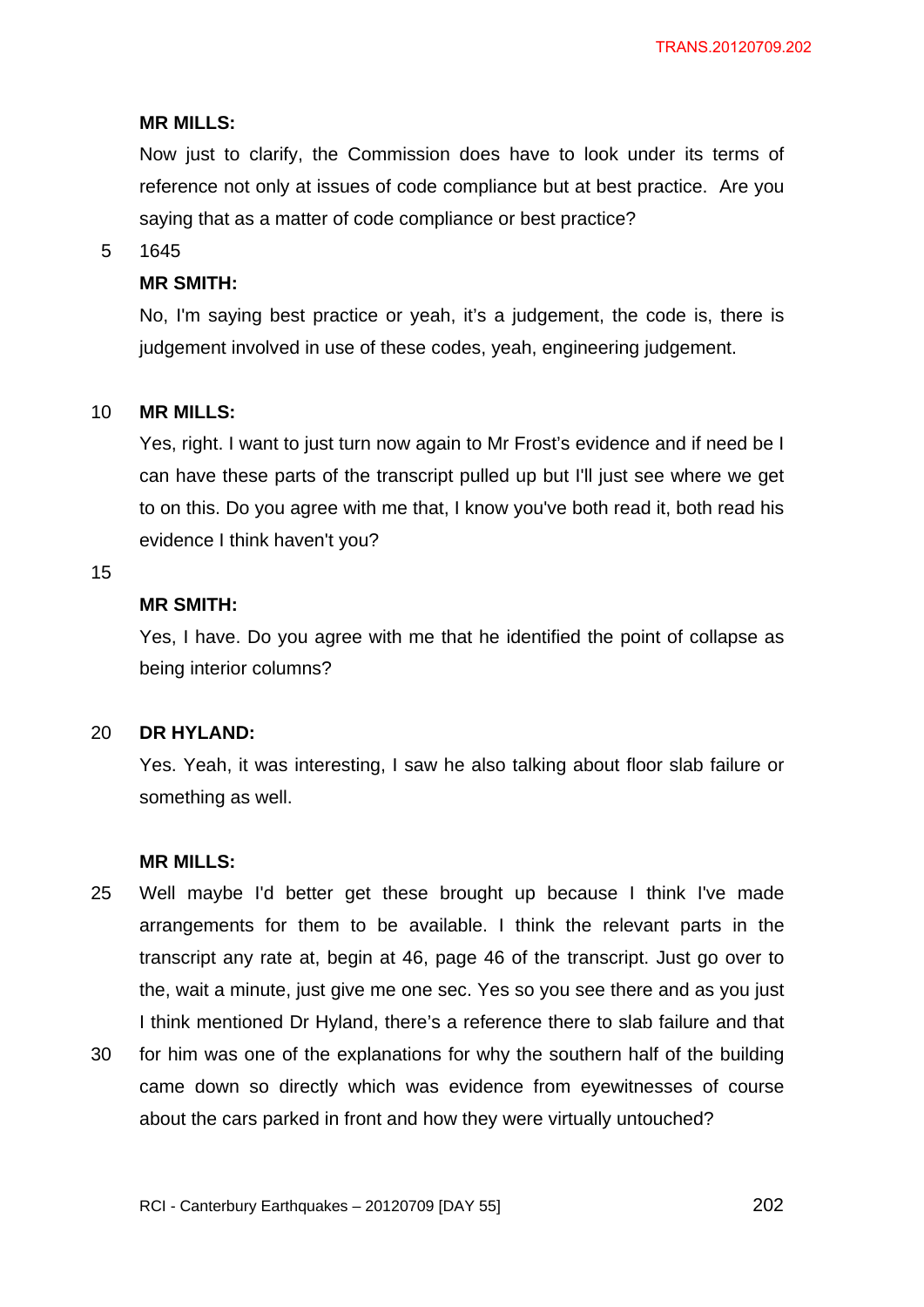## **MR SMITH:**

Yes.

## **MR MILLS:**

- 5 Could we then just go to that next page, 47? You'll see there at line 7 and following, he describes what he saw and then refers to the floor slabs leaning against the north core, and says, "This suggests that the collapse of the floor and beam elements started near interior columns before the north and south wall strong elements. This was also supported by the fact that most of the
- 10 concrete floor slabs in the southern half of the building appeared to have dropped with very little horizontal displacements," and so on.

### **MR SMITH:**

Oh sorry, this is his transcript from?

15

# **MR MILLS:**

This is the transcript.

### **MR SMITH:**

20 Okay, right.

### **MR MILLS:**

25 This is the transcript. Some of this involved his response to the question so that's what I want you to look at. Now you were aware I think even before looking at the transcript that that was his view, were you, that the collapse sequence in the columns began with the internal columns?

### **DR HYLAND:**

30 Yeah, I know he had a view on the beam column joint failure. I hadn't been aware of his vertical acceleration issue on the slabs until I read his statement but.

# **MR MILLS:**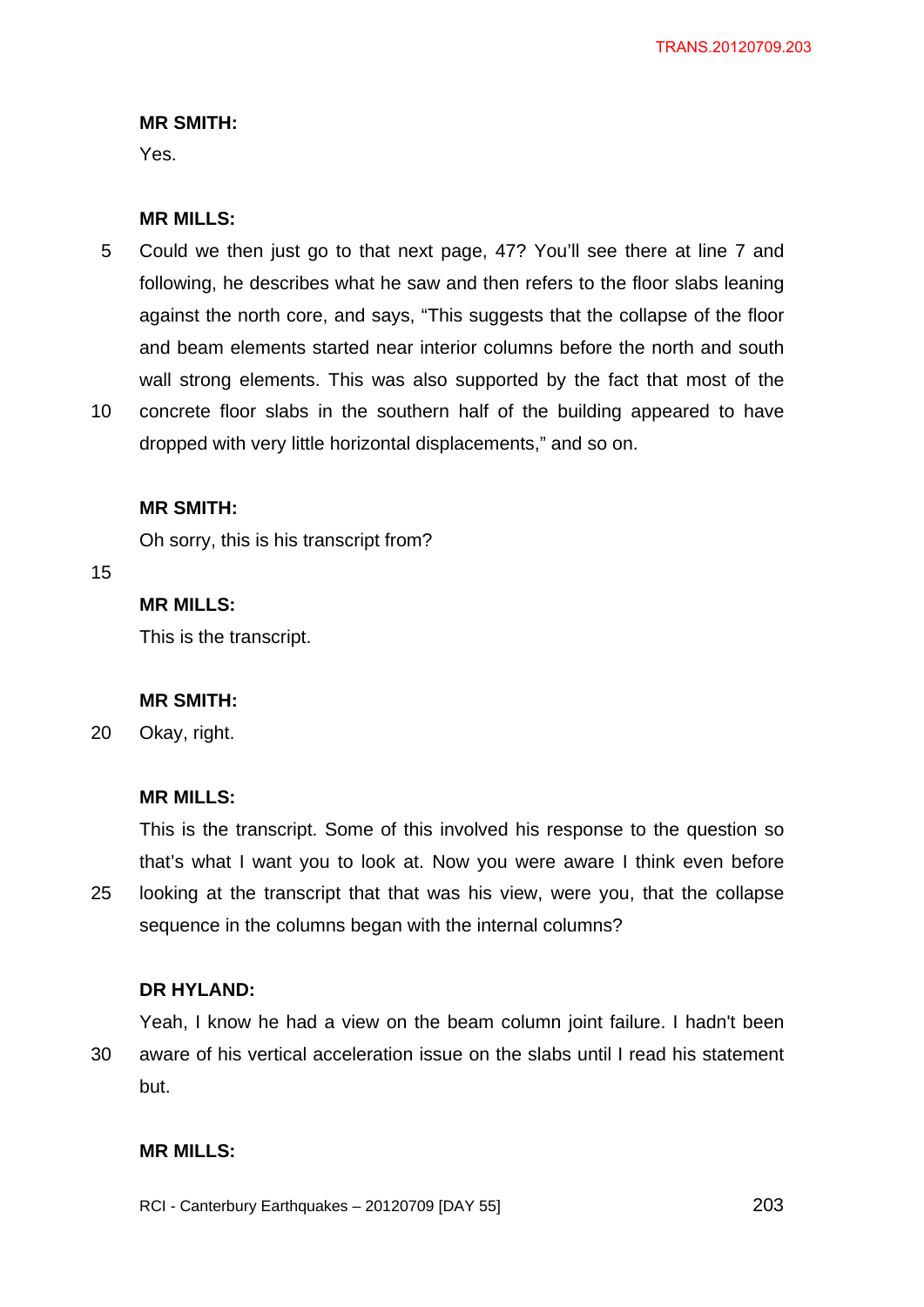Now, at least in terms of the physical collapse evidence he probably had the best view of this of anyone didn't he? Perhaps along with Dr Heyward?

### **DR HYLAND:**

5 Well I mean I understand he got there 30 hours after the collapse so it was you know some of the material had been removed. I think John Trowsdale was there earlier.

### **MR MILLS:**

10 Yes.

### **DR HYLAND:**

But Graeme's got quite a lot of experience from the construction engineering point of view so it's interesting to see what he thinks.

15

## **MR SMITH:**

I think one, during the time before he got there all of the collapsed debris on the east side had been moved.

 $20<sub>2</sub>$ **MR MILLS:** 

Yes, I think that's right.

### **MR SMITH:**

So, which is quite a key thing.

25

# **MR MILLS:**

You think that's a key thing? I suppose –

#### **MR SMITH:**

30 It's a key thing in our scenario.

## **MR MILLS:**

Yes and is that the basis on which you've discounted what he says?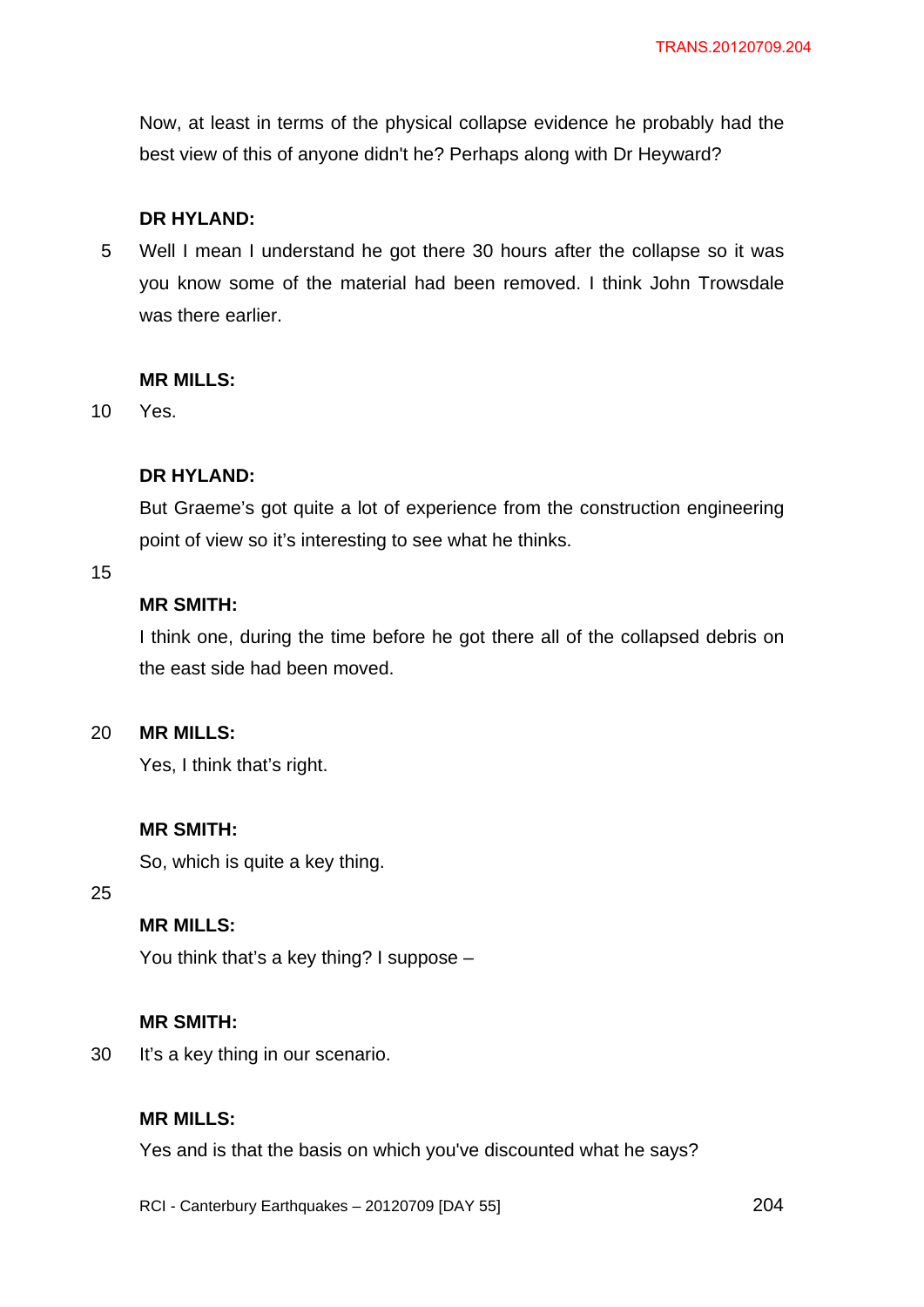## **MR SMITH:**

No, no, no, discounted, I wouldn't say we discounted but it is a missing link in his evidence.

5

## **MR MILLS:**

Yes.

## **DR HYLAND:**

10 Yeah.

## **MR MILLS:**

Right.

#### 15 **DR HYLAND:**

I mean, I don't think in respect I don't think Graeme's done any cal - you know, significant calculations –

## **MR MILLS:**

20 No he hasn't.

## **DR HYLAND:**

But he has put forward some, some useful thoughts.

#### 25 **MR MILLS:**

Yes. All right. I want to now just ask you a little bit more about this western wall because I think there's just, while I don't think we'll probably ever totally resolve this, there's one issue with it which I do want to give a little more attention to. Do you agree with me that where we get to on this, at least in

30 terms of the evidence that's been given, is that – this might be directed more to you Dr Hyland – that the principal witness you rely on for this is Mr Fortune, the man who was up on the wall, the exterior wall?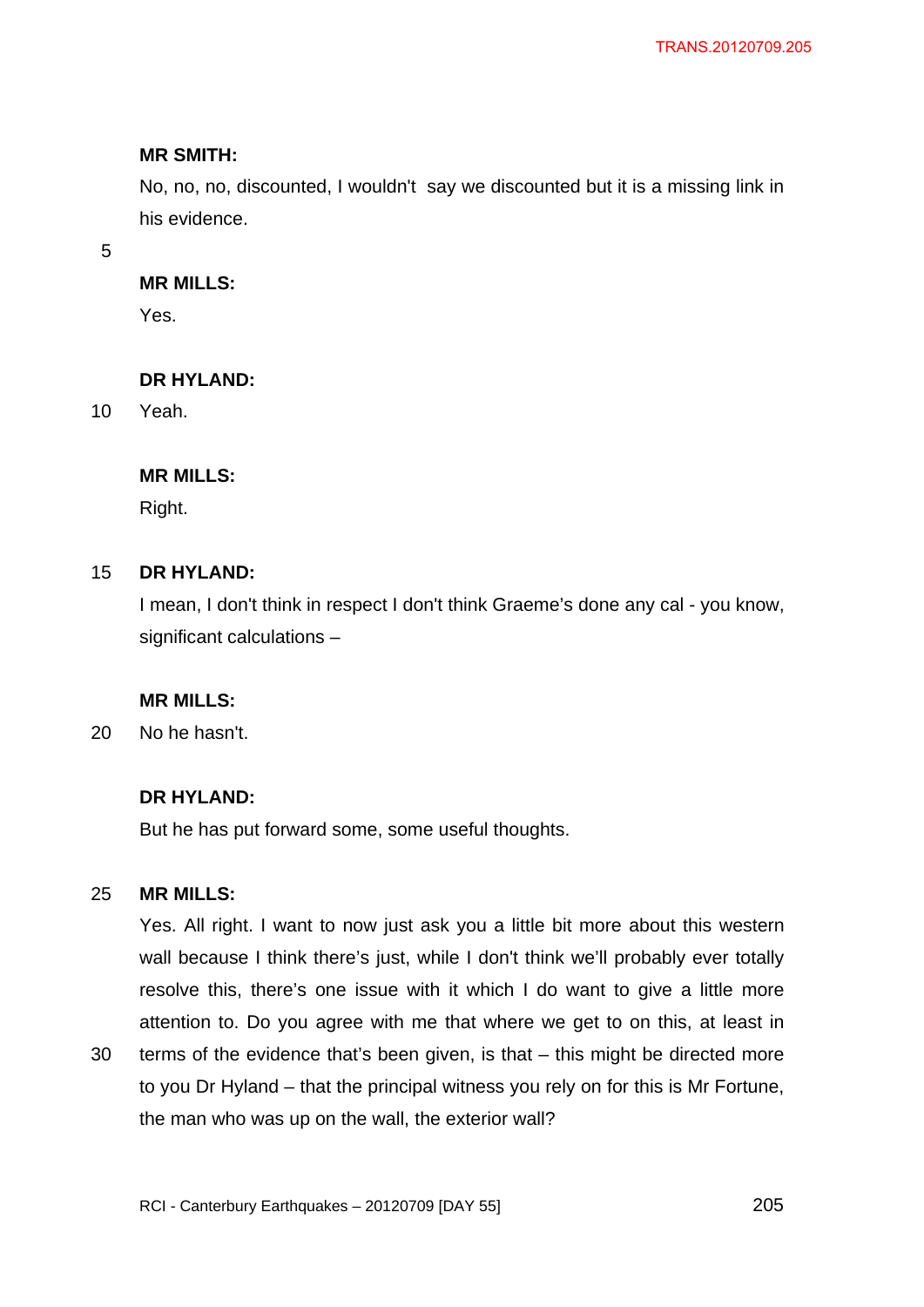There were two of them, there was Leonard Fortune and Bruce Campbell, I understand.

#### 5 **MR MILLS:**

Yes.

# **DR HYLAND:**

They'd both been working on the wall.

10

## **MR MILLS:**

And you're aware, aren't you, although I think it may have changed slightly during the course of his evidence to the Commission that Mr Coatsworth who did the inspection in early October, that he at least thought there, well said he

15 did find sealant inside against the columns?

## **DR HYLAND:**

Yes, no I knew that.

#### 20 **MR MILLS:**

Did you ever look at the photograph that he showed the Commission in the course of his evidence which showed what might appear, at least to an untrained eye, silicone down the connection with the column?

#### 25 **DR HYLAND:**

I've certainly, we've got a photo in the report that was from Mr Coatsworth that did show –

## **MR MILLS:**

30 I'll just get it brought up and let you have a look at it again?

## **DR HYLAND:**

Yeah.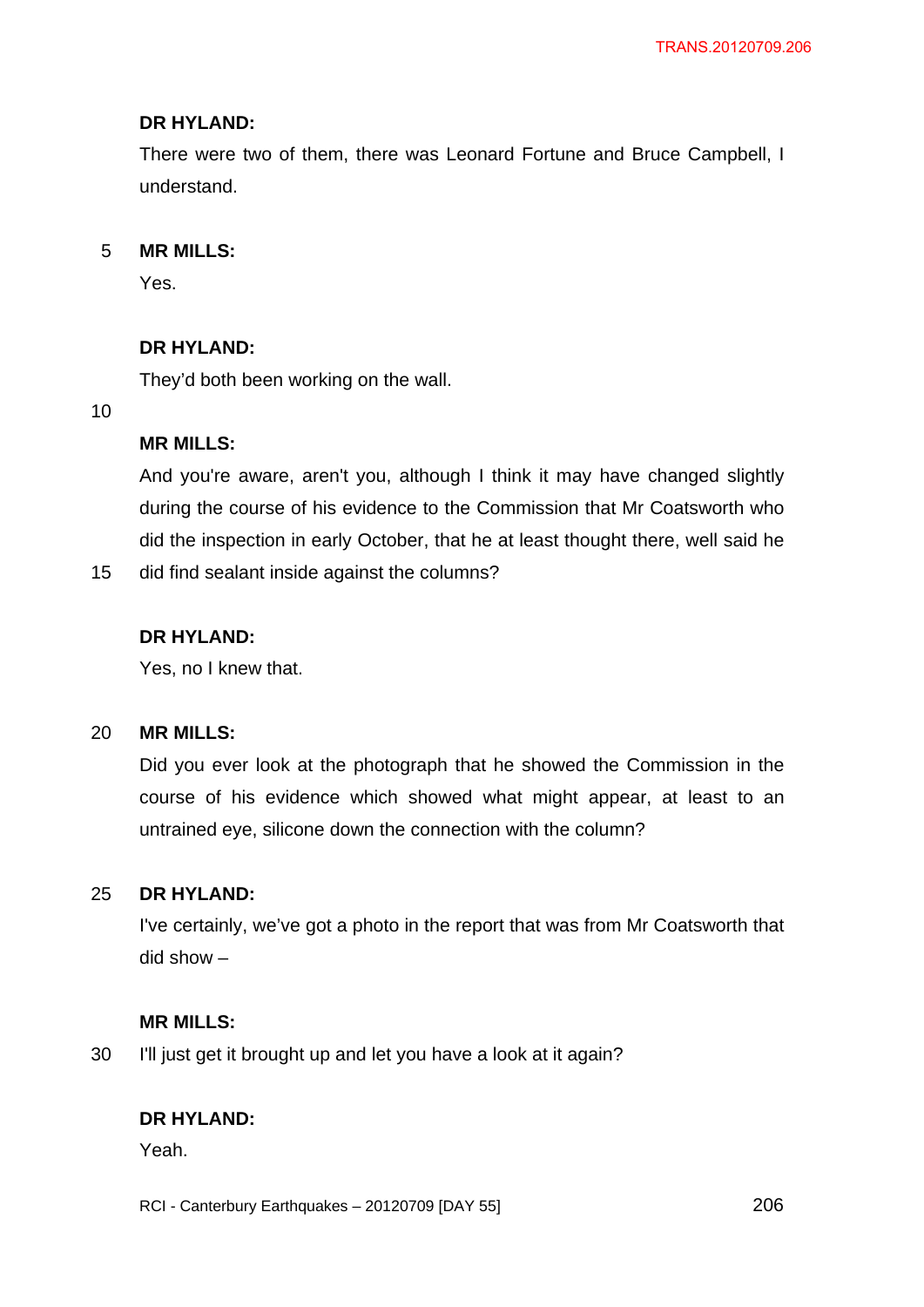I don't think it will be new to you but I am –

#### 5 **DR HYLAND:**

Oh, okay.

## **MR MILLS:**

10 -interested in the views that both of you have with your trained eye as to what this might say. It's WIT.COATSWORTH.00018.2. No that's not it. 18. Should be a photograph showing the interior of that wall with the column wall line very clearly photographed. It's 0018.2 according to the note I've got.

## **JUSTICE COOPER:**

15 00 or 000?

## **MR MILLS:**

000. While they're looking for that, rather than hold it up, just let me let you know because you won't be aware of this at this point, that after Mr Frost and

20 Dr Heyward had given evidence they took a second visit to the Burwood, I'll come back and I'll deal with it here, this is the photograph.

### **DR HYLAND:**

Oh yes, yep. Now –

25

# **JUSTICE COOPER:**

What is the number?

## **MR MILLS:**

30 It is the one I gave, 00018.2.

# **JUSTICE COOPER:**

It's 1B.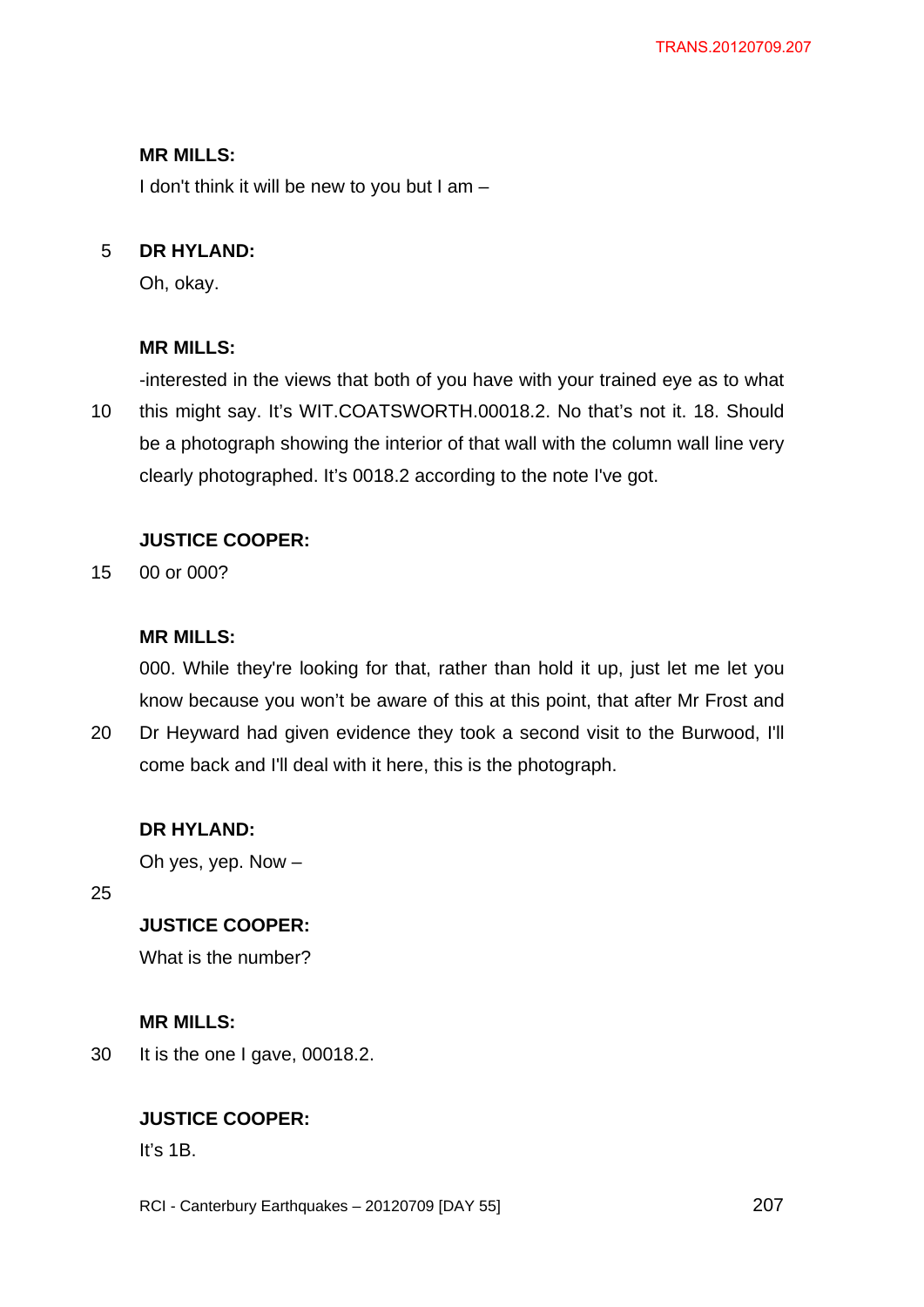Oh, it's my eyes. That's the problem.

#### 5 **JUSTICE COOPER:**

It may be your writing, rather than your eyes Mr Mills.

# **MR MILLS:**

I think it was the eyes first and the writing second is the sad truth. Now there's

10 the line that we're talking about, at least on one of the wall connections, isn't it?

# **DR HYLAND:**

Yes, yes.

## 15

# **MR MILLS:**

Now to an untrained eye it looks like mortar in the blocks and something different in that connection down there but I'd be interested in your view of it? 1655

#### $20<sub>2</sub>$ **DR HYLAND:**

Yes it looks like a sealant to me.

# **MR MILLS:**

Yes that is what I would have thought.

25

# **DR HYLAND:**

That is what he stated in his –

# **MR MILLS:**

30 That is what he says?

# **DR HYLAND:**

Yep.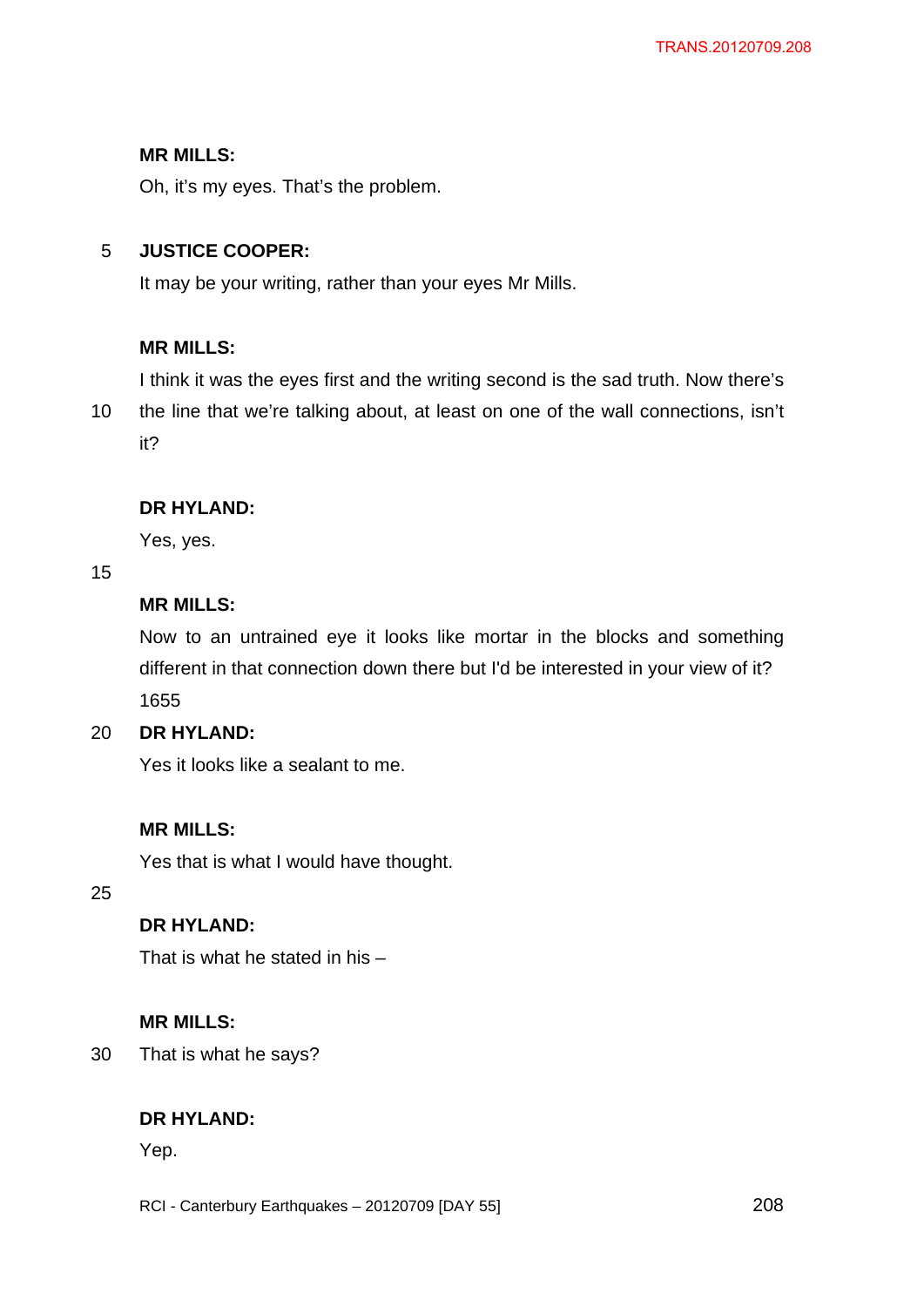Although in fairness he became a little less certain in the course of questioning from Mr Zarifeh and we also heard evidence from a gentleman by

5 the name of Mr Van Den Berg who was a contractor who also looked at doing that re-cladding and he looked at the wall too pretty carefully but he wasn't sure either but that photograph at least I think you are saying that does to you both look like sealant?

#### 10 **DR HYLAND:**

Yes it is a different colour. It looks like it has sort of been sort of textured in there.

### **MR MILLS:**

- 15 Now the other thing I was just going to let you know is that when Mr Frost and Dr Heywood made a second visit to Burwood after they had given their evidence, they were asked to look specifically to see whether they could see any signs of sealant on the columns and they did find sealant on the rectangular columns consistent with it being adjacent to the block work and
- 20 we are getting further briefs of evidence from them which we will make available to you when they come.

### **DR HYLAND:**

Just a comment, was that in two places or just on one place?

## 25

## **MR MILLS:**

I will have to wait until we get the further brief.

### **DR HYLAND:**

30 Okay will be interesting to see.

## **MR MILLS:**

Obviously that at this stage they are just indicators?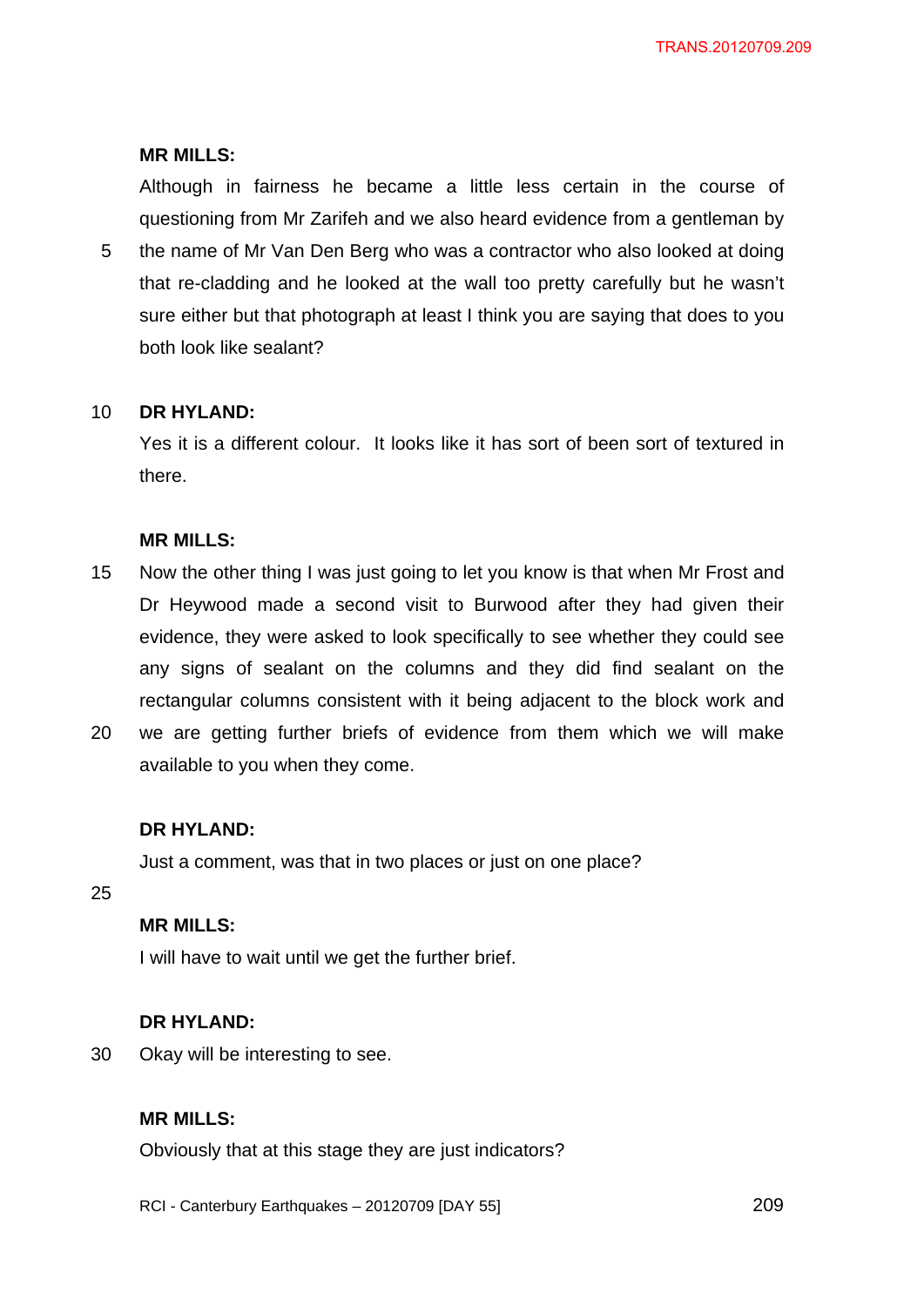Yep.

#### 5 **MR MILLS:**

Now the other thing I did want to ask you about and it came up in the course of my friend Mr Rennie's questioning of you, it relates to this greased bar detail.

#### 10 **DR HYLAND:**

Right.

## **MR MILLS:**

15 Now one of the things that came back from Burwood from the visit from Mr Frost and Dr Heywood was one of those greased bars.

## **DR HYLAND:**

Right.

#### 20 **MR MILLS:**

And so what I am interested in with that is in part what you were asked before, which is, as I understand and I think you have confirmed this, the reason for that detail is to allow some movement in that greased bar for the purposes of allowing, for accommodating seismic movements?

25

# **DR HYLAND:**

Yep.

# **MR MILLS:**

30 That's its purpose, isn't it?

# **DR HYLAND:**

Yeah a bit of vertical movement.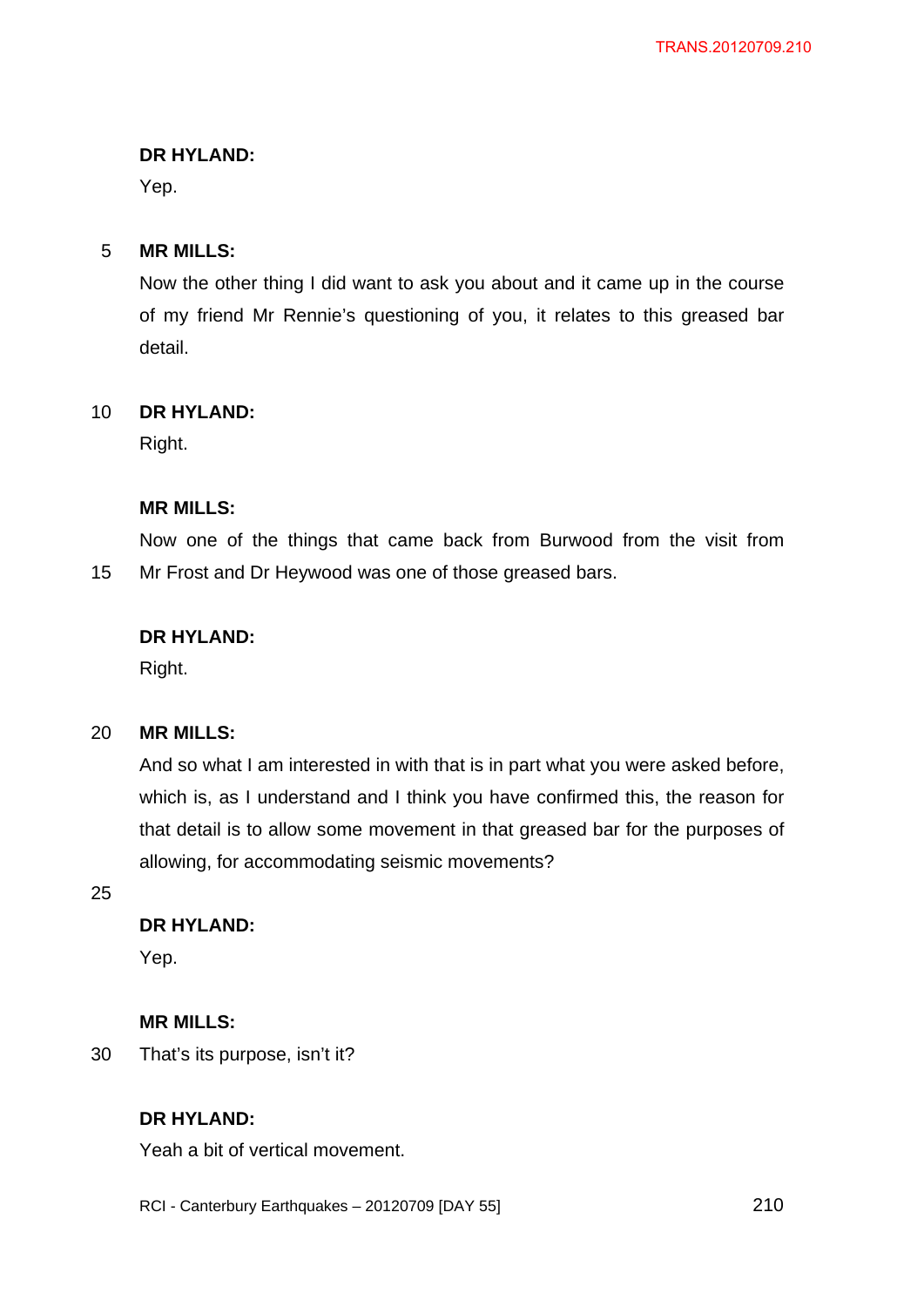Now I can see that you've got the structural drawings in front of you and just for the Commission the two relevant drawings are S17 and S39. The point I really want you to consider and then comment on is that it is at least, in the

5 view of some people who have looked at this, a very difficult detail to achieve.

#### **DR HYLAND:**

Mhm.

#### 10

#### **MR MILLS:**

15 And in the evidence that I think you gave in response to questions from my friend Mr Rennie, I think the comment was that the top row of the blocks was grouted but in fact we know I think from Mr Fortune that it wasn't, he commented on the hollow top row. So the question I have for you really is given that it is a difficult detail to put in place, I think you agree with that and indeed some people have looked at it and said they can't see how you would do it, but it appears it was done, doesn't that rather suggest that after going to the effort of doing something like that to achieve seismic effects or to give

20 some seismic movement that it would be most unlikely that you would then not do the much easier connection of sealant between the block wall and the columns?

#### **DR HYLAND:**

- 25 Yeah there is a few things there with respect. When I was talking with Mr Reid earlier in the day the way it was documented showed that it was fully grouted and it was, actually I understand it was grade B masonry which meant it was required to be inspected by the engineer and signed off with a certificate but the fact that it was supposed to be grouted on the drawings but
- 30 when Mr Fortune and his workmate found that it wasn't actually perhaps filled fully, the question was, was this a deliberate thing following an instruction from the engineer or was this just something that the builder just found too hard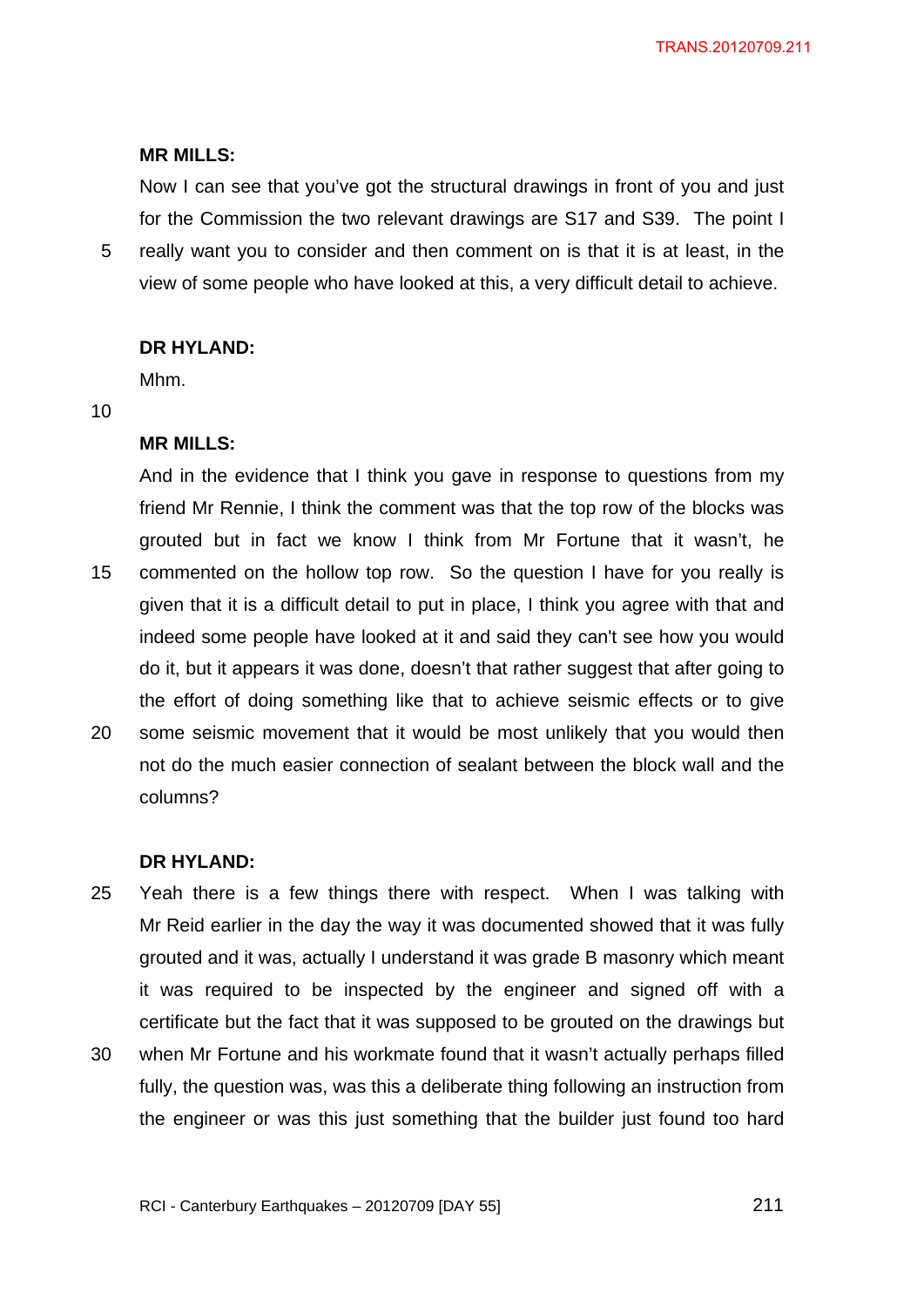and I don't know. So we, you know accepted there's, you know we have got hollow or partially hollow top course. I still have a problem with the way 1700

it's detailed though because why would you put a vertical slippage potential by

5 putting a greased bar there and then fit the block hard up against the underside of the beam so you couldn't get any vertical movement? My practice in doing these sort of things is that you would leave a gap as well.

## **COMMISSIONER FENWICK:**

10 If you go to the drawing S9 it shows a section through the wall?

## **DR HYLAND:**

Yes.

#### 15 **COMMISSIONER FENWICK:**

Now there are a number of what looked like absurdities to me in that particular diagram which you might like to comment on. If you go to the top level of the top of the masonry wall on the left-hand side of S9, do you see that the U shaped block there is, does not appear to be filled? If you come down to the

20 next level and it's shaded as though the block is filled. You go down to the level below and it's shaded, it's sort of indicated it's not shaded, indicating it's not filled. Now I can't conceive of why one would put in a D12 bar in an empty cell, but  $-$ 

#### 25 **DR HYLAND:**

Certainly.

## **COMMISSIONER FENWICK:**

30 – I just note there is that quite odd detailing on the blockwork which indicates to me that maybe they didn't intend to fill it, and then maybe they forgot about it and, when they drew it?

## **DR HYLAND:**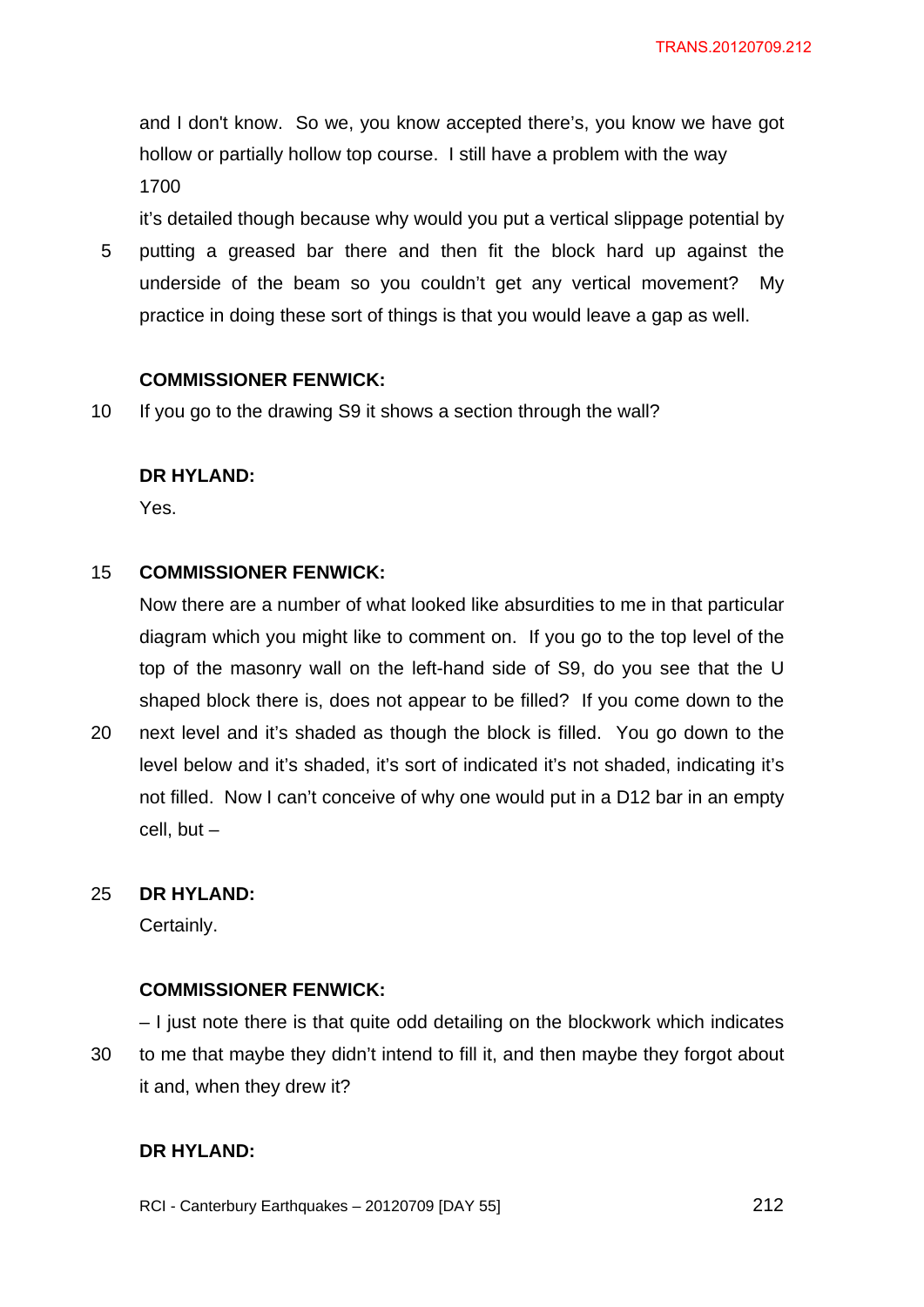Yeah, I remember when I talked to Bill Jones and I asked him how they constructed that wall, he said, well he couldn't remember directly but it's possible they could've built the wall and then placed the pre-cast beam on top of it, or they might've built it underneath, he couldn't remember, so.

5

## **MR SMITH:**

I just find the detail is, it's a little bit confusing, I mean the way it's constructed doesn't match what I would've thought was intended.

#### 10 **MR MILLS:**

Well really the principle reason I raise it with you both is as I said, that I think it's agreed it's a difficult detail. It's a detail that would be used to enable some flexibility in the wall isn't it? That's why you'd do that?

#### 15 **DR HYLAND:**

The detail with the sealant?

### **MR MILLS:**

No the detail with the greased bar?

#### 20

## **DR HYLAND:**

Oh, yeah, it's just, as I say it's sort of, it's missing a, there's a missing link there in that it doesn't have a vertical separation detail there.

#### 25 **MR MILLS:**

I understand that but I think you've just agreed with me that the reason you have that detail is because of a concern about –

### **DR HYLAND:**

30 Yeah.

### **MR MILLS:**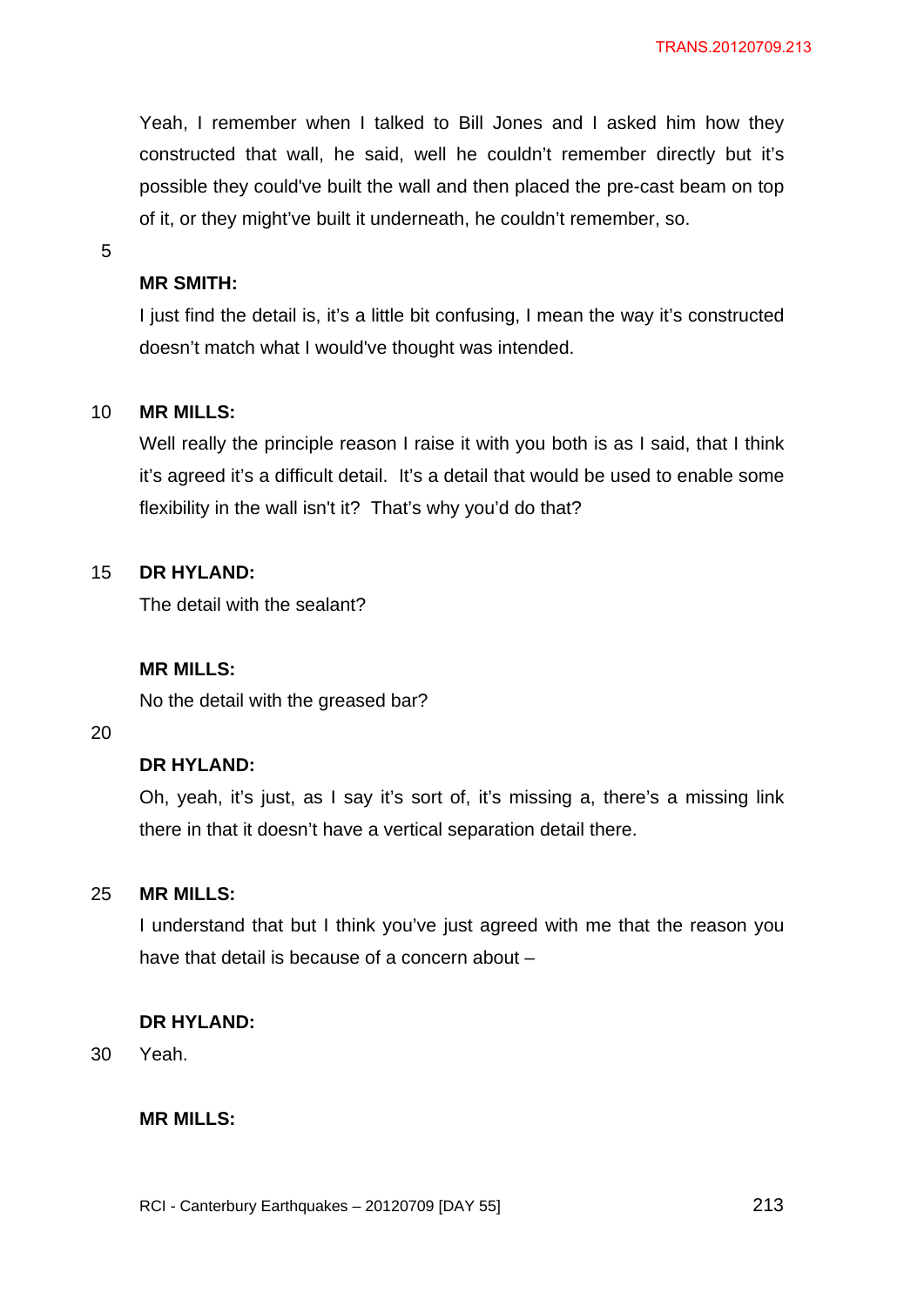– some kind of seismic movement in that wall and irrespective of the possible confusion in the drawings to which Commissioner Fenwick has just drawn attention, it does appear from the evidence of Mr Fortune that that top row was left unfilled and in light of that I just invite you to consider and with the photograph that we looked at, doesn't it seem more likely really that that wall was built as it was supposed to be?

#### **DR HYLAND:**

5

10 Well I just respect the witness that you have two men who worked on that wall, who have obviously been in the building trade and they were scraping that wall with spades and they both said there were no gaps at the columns, at those spaces, so I take them at their word.

#### **MR MILLS:**

15 I see, so in the end that's principally what you're relying on?

#### **DR HYLAND:**

Well I see no reason not to. I, the way I see it, if you combine their statements with what was seen to me, it appears that the outside of the wall there was no

20 gap visible to them, it appeared to be masonry, they didn't notice anything odd about that. I didn't prompt them about it, and then on the inside there was a gap that was sealed.

#### **MR MILLS:**

25 Yes.

30

### **DR HYLAND:**

So to me it just indicated that the gap between the columns and the panels had been compromised to some extent. That may have had some effect on response which is difficult to quantify.

### **MR MILLS:**

Do you have any different reaction to that?